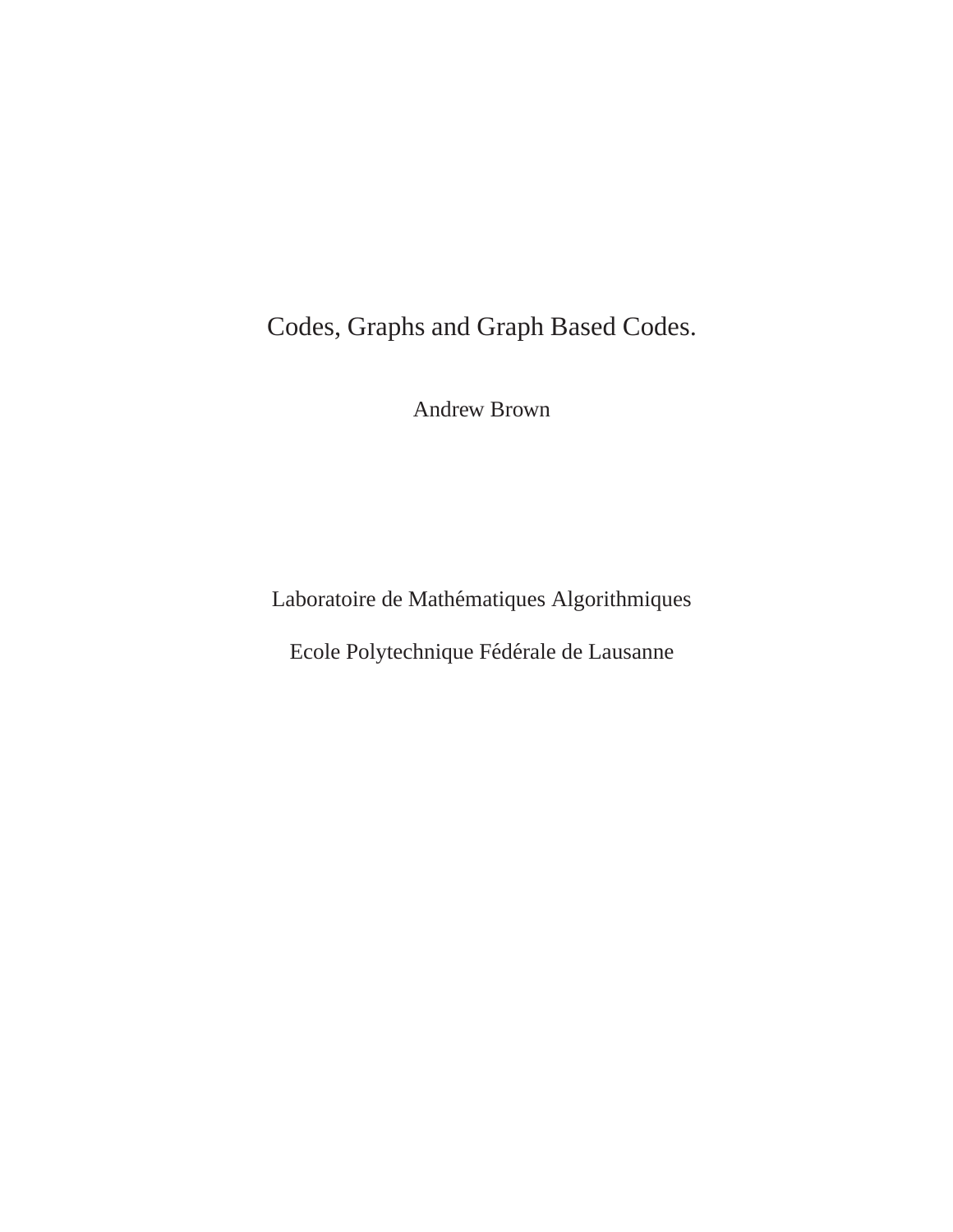## **Abstract**

This work is concerned with codes, graphs and their links. Graph based codes have recently become very prominent in both information theory literature and practical applications. While most research has centered around their performance under iterative decoding, another line of study has focused on more combinatorial aspects such as their weight distribution. This is the angle we explore in the first part of this thesis, investigating the trade-off between rate and relative distance. More precisely, we show, using a probabilistic argument, that there exist graph-based codes approaching the asymptotic Gilbert-Varshamov bound, and that are encodable in time  $O(n^{1+\epsilon})$  for any  $\epsilon > 0$ , where *n* is the block length.

The second part is concerned with more practical issues, more specifically the erasure channel. Although the codes mentioned above have been shown to perform very well in this setting, this nonetheless requires their lengths to be quite large. When short blocks are required, certain algebraic constructions become viable solutions. In particular Reed-Solomon (RS-) codes are used in a wide range of applications. However, there do not appear to be any practical uses of the more general Algebraic-Geometric (AG-) codes, despite numerous advantages. We explore in this work the use of very short AG-codes for transmissions over the erasure channel. We present their advantages over RS-codes in terms of the encoder/decoder running times, and evaluate the drawbacks by designing an efficient algorithm for computing the error probabilities of AG-codes. The work was done as part of an industrial collaboration with specific transmission problems in mind, and we include some practical data to illustrate the theoretical improvements.

Graphs and codes can be related in different ways, and a graph being a good *expander* often yields a code with certain desirable properties. In the third part we deal with graph products and their expansion properties. Just as the *derandomized squaring* operation essentially takes the square of a graph and removes some edges according to a second graph, we introduce the *derandomized tensoring* operation which removes edges from the tensor product of two graphs according to a third graph. We obtain a bound on the expansion of the product in terms of the expansions of the constituent graphs. We also apply the same ideas to a code product, leading to the *derandomized code concatenation* operation and its analysis.

**Keywords:** Repeat-Accumulate code, Gilbert-Varshamov bound, Reed-Solomon code, Algebraic-Geometric code, erasure channel, expander graph, derandomized squaring, derandomized tensoring, code concatenation.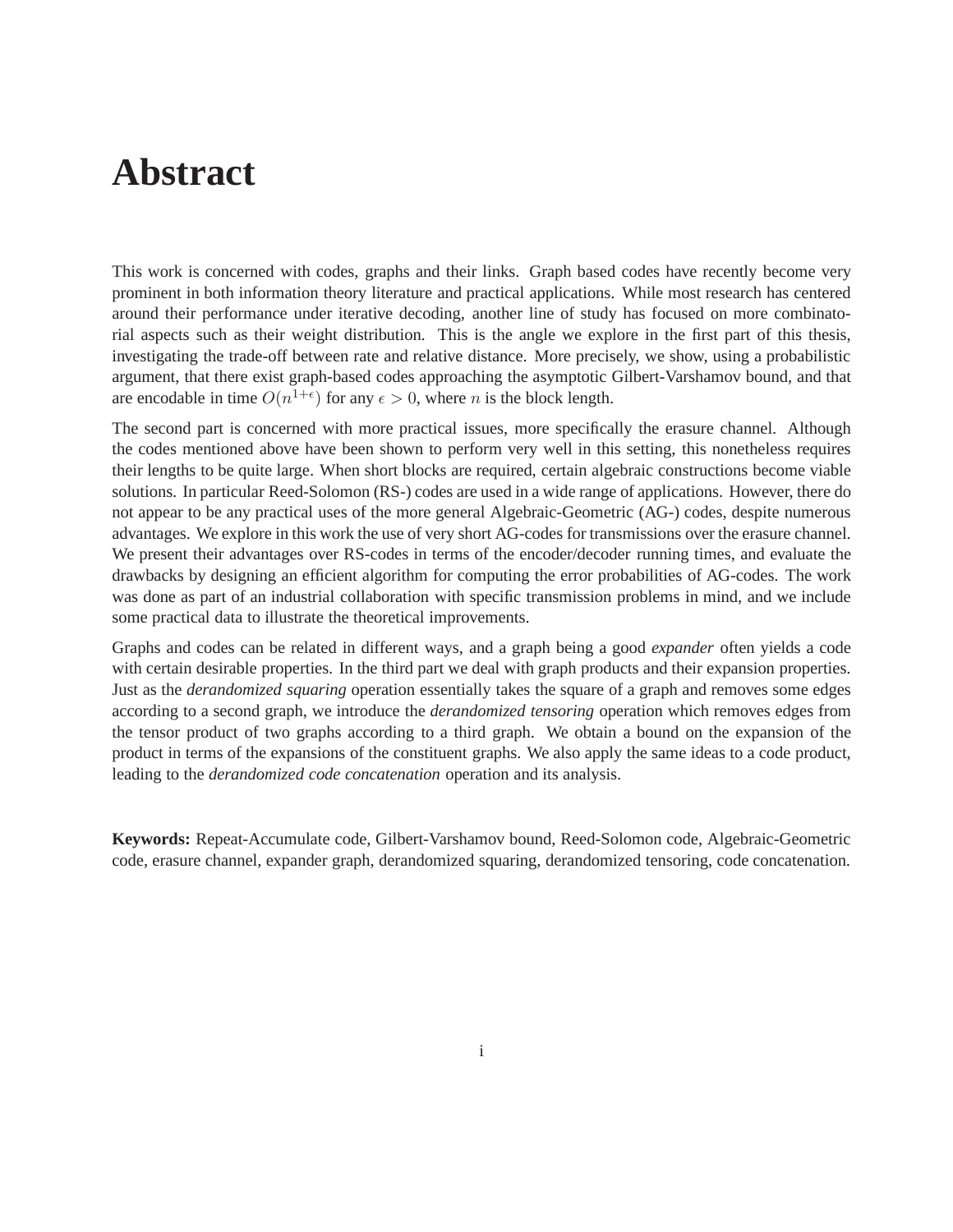# **Resum ´ e ´**

Ce travail concerne les codes, les graphes et leurs liens. Les constructions de codes à partir de graphes ont récemment pris beaucoup d'importance, tant dans les publications de théorie de l'information que dans les applications pratiques. Alors que la recherche s'est majoritairement centrée sur leur performance dans le décodage itératif, une autre direction s'est plutôt focalisée sur des aspects plus combinatoires, tels que leur distribution de poids. C'est cette approche que nous explorons dans la première partie de cette thèse, en étudiant le compromis entre rendement et distance minimale. Plus précisément, nous montrons, suite à un argument probabiliste, qu'il existe de tels codes approchant la borne asymptotique de Gilbert-Varshamov, et pour lesquels il existe un algorithme d'encodage avec temps de parcours  $O(n^{1+\epsilon})$  pour tout  $\epsilon > 0$ , où n représente la longueur de bloc.

La seconde partie concerne des problèmes plus pratiques, plus spécifiquement le canal à effacement. Bien que les codes mentionnés ci-dessus aient de très bonnes performances dans ce cadre, leur longueur doit néanmoins être assez grande. Lorsque des blocs courts sont nécessaires, certaines constructions algébriques deviennent des solutions viables. En particulier, les codes de Reed-Solomon (RS) sont utilisés dans une grande panoplie d'applications. Il n'y a cependant apparemment aucune utilisation pratique des codes Algébriques-Géométriques (AG) pourtant plus généraux, et ceci en dépit de nombreux avantages. Nous explorons dans ce travail l'utilisation de codes AG très courts pour la transmission sur le canal à effacement. Nous présentons leurs avantages sur les codes RS, en termes des temps de parcours de l'encodeur et du décodeur, puis évaluons leurs inconvénients en concevant un algorithme efficace pour calculer les probabilités d'erreur des codes AG. Ce travail a été réalisé dans le cadre d'une collaboration industrielle, motivé par des problèmes de transmission spécifiques, et nous incluons également des données pratiques pour illustrer les gains théoriques.

Il existe plusieurs façons d'établir la relation entre les codes et les graphes, et un graphe qui est un bon *expanseur* mène souvent à un code avec certaines propriétés souhaitables. Dans la troisième partie nous nous intéressons aux produits de graphes et leurs propriétés d'expansion. Tout comme l'opération du *carré dérandomisé* prend le carré d'un graphe et lui retire des arêtes selon un deuxième graphe, nous introduisons le *produit tensoriel dérandomisé*, qui enlève des arêtes du produit tensoriel de deux graphes selon un troisième graphe. Nous obtenons une borne sur l'expansion du produit en fonction de l'expansion des graphes utilisés. Nous adaptons également ces idées à un produit de codes, menant ainsi à la *concaténation de codes dérandomisée* et son analyse.

**Mots-clés:** Code Repeat-Accumulate, borne de Gilbert-Varshamov, code de Reed-Solomon, code Algébrique-Géométrique, canal à effacement, graphe expanseur, carré dérandomisé, produit tensoriel dérandomisé, concaténation de code.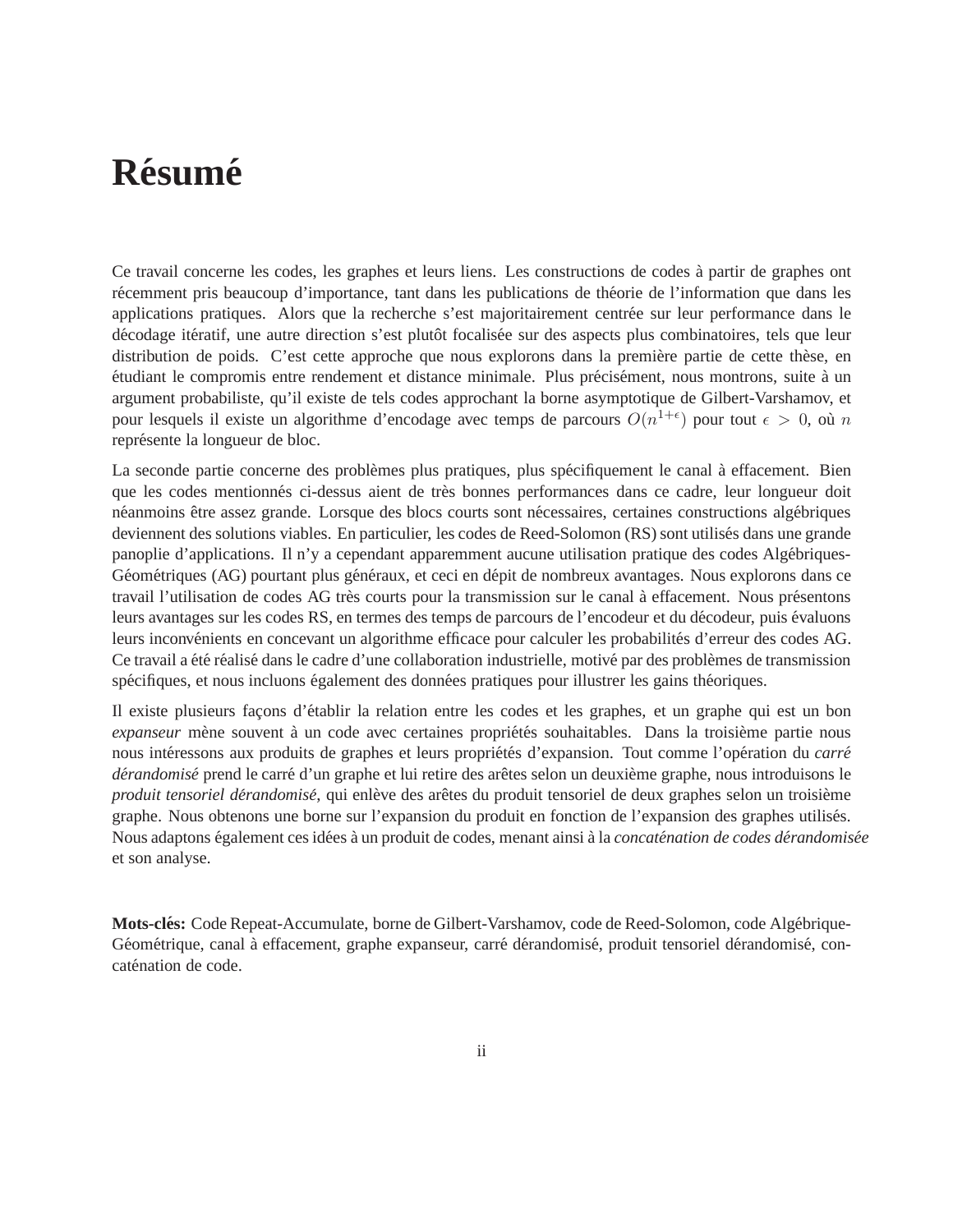## **Acknowledgments**

I would like to first of all thank my advisor Prof. Amin Shokrollahi for providing direction and inspiration throughout this thesis. Working with him has been not only a privilege, but also a rewarding experience on many levels. I am thankful for the opportunity to have learned so much from him.

I am also very grateful to Prof. Eva Bayer Fluckiger first of all for introducing me to Prof. Shokrollahi but also for her help and guidance when I arrived at EPFL.

It was an honor to work with Prof. Mike Luby throughout my time at Digital Fountain. The project I was involved in was both very gratifying and enjoyable. I am also grateful to Dr. Emina Soljanin for supervising me during my internship at Bell Labs.

I express my thanks to Prof. Eva Bayer Fluckiger, Prof. Daniel Augot, Prof. David MacKay, and Prof. Stephan Morgenthaler for accepting to be part of the Jury.

I thank Gérard Maze for his ideas on group algebras which were very helpful in Chapter 4. My thanks also go to Ivan Suarez for answering numerous algebraic questions while we shared an office. Likewise, I am grateful for the many discussions I had with Lorenz Minder on topics too abundant to mention. I am also thankful to Natascha Fontana for her help with all administrative issues, and to the other members of ALGO/LMA who made my time here more enjoyable: Christina, Payam, Giovanni, Zeno, Mahdi and Bertrand.

This work was funded in part by the Swiss National Science Foundation (under grant 200021-101495/2), which is greatly appreciated.

Boven alles zou ik graag Kim willen bedanken voor haar steun en toeverlaat.

Finally I would like to thank my parents firstly for proofreading the English, but mainly for their invaluable support throughout the years.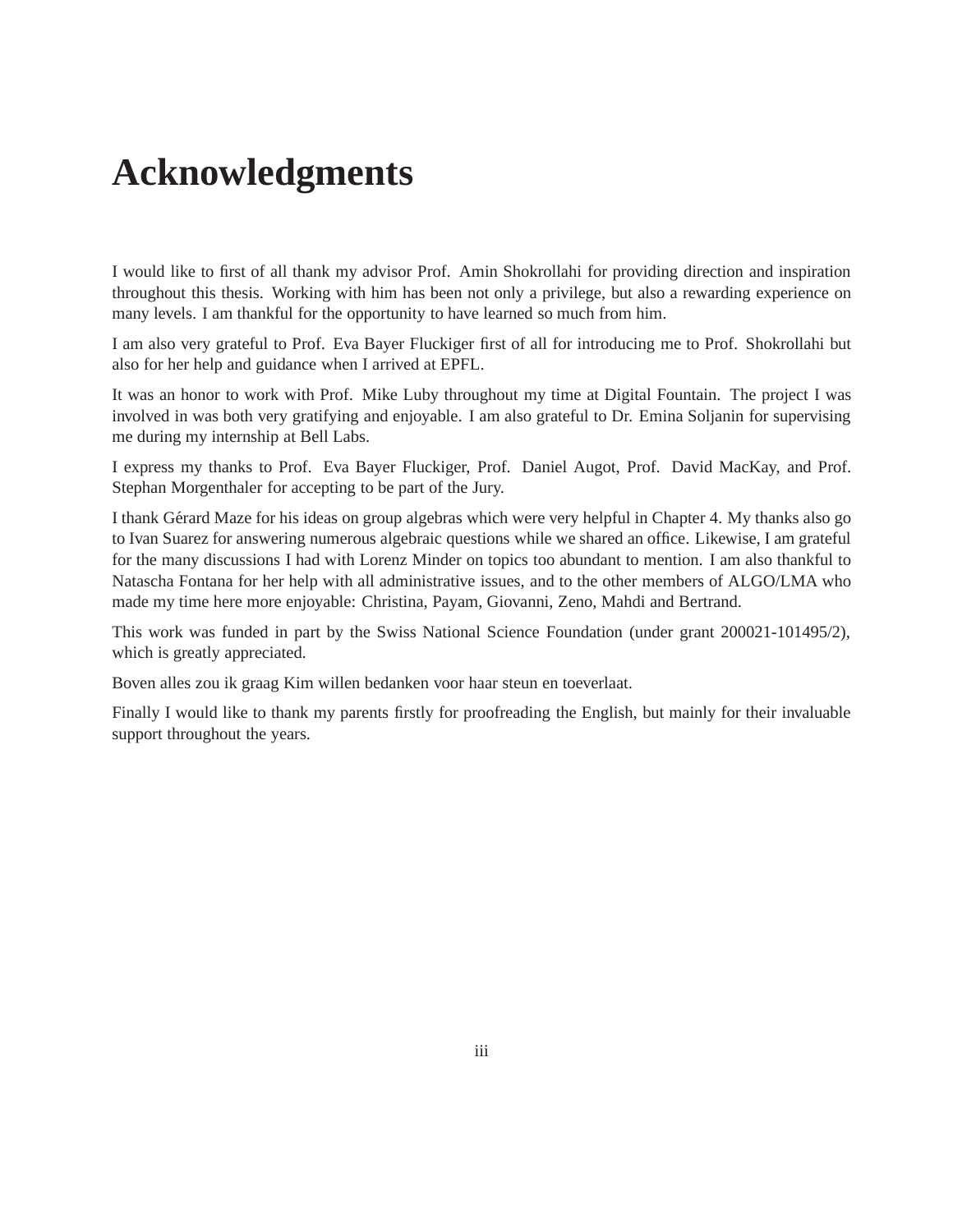# **Contents**

| $\mathbf{1}$   | <b>Introduction</b>                                                                 |                                 |  |                |  |  |  |  |  |
|----------------|-------------------------------------------------------------------------------------|---------------------------------|--|----------------|--|--|--|--|--|
| $\overline{2}$ |                                                                                     | <b>Coding Theory Background</b> |  |                |  |  |  |  |  |
|                | 2.1                                                                                 |                                 |  | $\overline{4}$ |  |  |  |  |  |
|                | 2.2                                                                                 |                                 |  | $\overline{4}$ |  |  |  |  |  |
|                | 2.3                                                                                 |                                 |  |                |  |  |  |  |  |
| 3              | $\overline{7}$<br>Repeat-Accumulate Codes that Approach the Gilbert-Varshamov Bound |                                 |  |                |  |  |  |  |  |
|                | 3.1                                                                                 |                                 |  | $\overline{7}$ |  |  |  |  |  |
|                | 3.2                                                                                 |                                 |  | 8              |  |  |  |  |  |
|                |                                                                                     | 3.2.1                           |  |                |  |  |  |  |  |
|                |                                                                                     | 3.2.2                           |  |                |  |  |  |  |  |
|                | 3.3                                                                                 |                                 |  |                |  |  |  |  |  |
|                | 3.4                                                                                 |                                 |  |                |  |  |  |  |  |
|                |                                                                                     | 3.4.1                           |  |                |  |  |  |  |  |
|                |                                                                                     | 3.4.2                           |  |                |  |  |  |  |  |
|                |                                                                                     | 3.4.3                           |  |                |  |  |  |  |  |
|                |                                                                                     | 3.4.4                           |  |                |  |  |  |  |  |
|                |                                                                                     | 3.4.5                           |  |                |  |  |  |  |  |
|                |                                                                                     | 3.4.6                           |  |                |  |  |  |  |  |
|                |                                                                                     | 3.4.7                           |  |                |  |  |  |  |  |
|                |                                                                                     | 3.4.8                           |  |                |  |  |  |  |  |
| 4              | Short Algebraic-Geometric Codes for Transmission over the Erasure Channel<br>46     |                                 |  |                |  |  |  |  |  |
|                | 4.1                                                                                 |                                 |  | 46             |  |  |  |  |  |
|                | 4.2                                                                                 |                                 |  |                |  |  |  |  |  |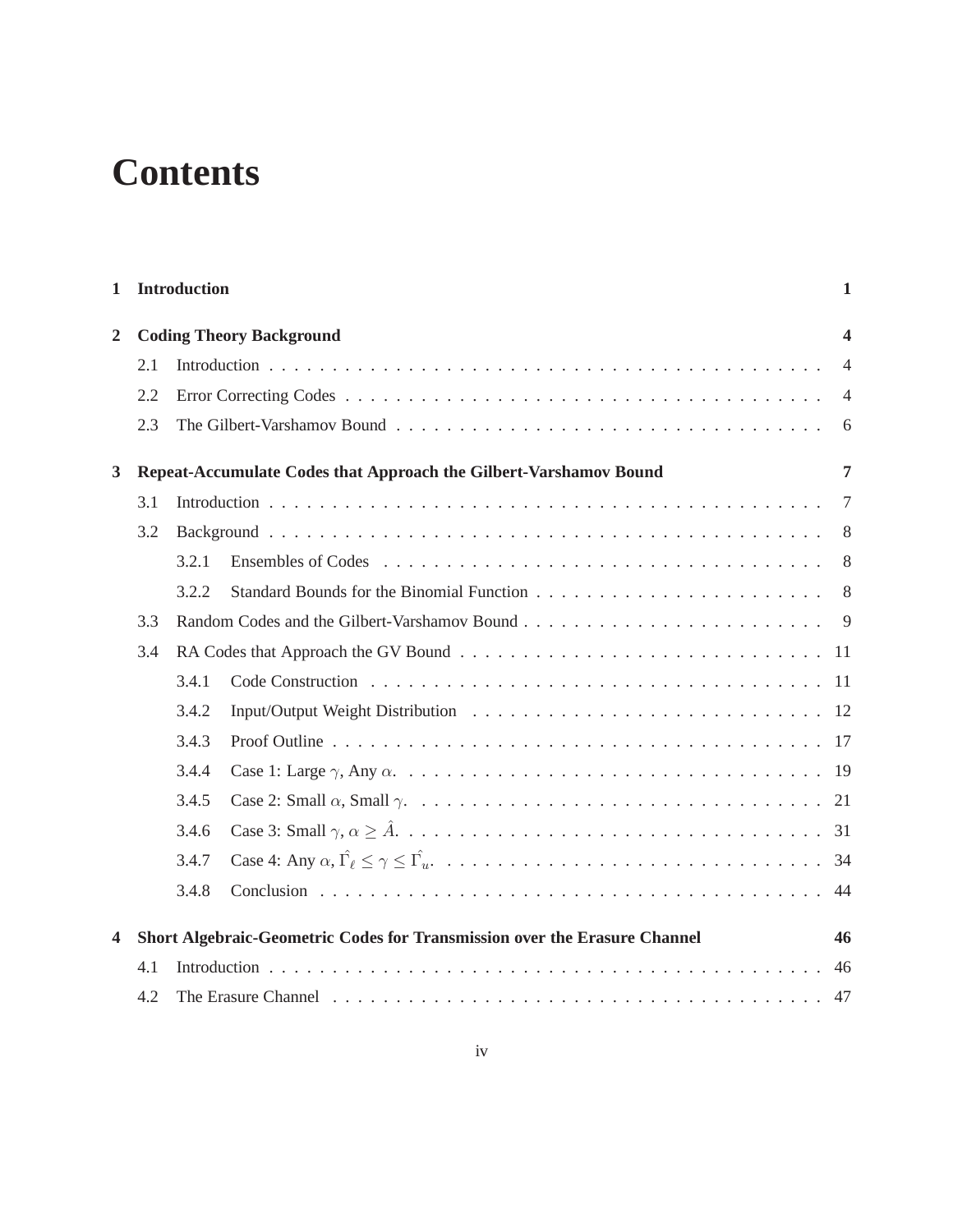|   | 4.3 |                        |                                                                                                                  |     |
|---|-----|------------------------|------------------------------------------------------------------------------------------------------------------|-----|
|   |     | 4.3.1                  |                                                                                                                  |     |
|   |     | 4.3.2                  |                                                                                                                  |     |
|   | 4.4 |                        |                                                                                                                  |     |
|   | 4.5 |                        |                                                                                                                  |     |
|   |     | 4.5.1                  |                                                                                                                  |     |
|   |     | 4.5.2                  |                                                                                                                  |     |
|   |     | 4.5.3                  |                                                                                                                  |     |
|   |     | 4.5.4                  | The Final Algorithm $\ldots \ldots \ldots \ldots \ldots \ldots \ldots \ldots \ldots \ldots \ldots \ldots \ldots$ |     |
|   |     | 4.5.5                  |                                                                                                                  |     |
|   | 4.6 |                        |                                                                                                                  |     |
|   |     | 4.6.1                  |                                                                                                                  |     |
|   |     | 4.6.2                  |                                                                                                                  |     |
|   |     | 4.6.3                  |                                                                                                                  |     |
|   |     | 4.6.4                  |                                                                                                                  |     |
|   | 4.7 |                        |                                                                                                                  |     |
|   |     | 4.7.1                  |                                                                                                                  |     |
|   |     | 4.7.2                  |                                                                                                                  |     |
|   | 4.8 |                        |                                                                                                                  |     |
|   |     |                        |                                                                                                                  |     |
| 5 |     | <b>Expander graphs</b> |                                                                                                                  | 72  |
|   | 5.1 |                        |                                                                                                                  |     |
|   | 5.2 |                        |                                                                                                                  |     |
|   | 5.3 |                        |                                                                                                                  |     |
|   | 5.4 |                        |                                                                                                                  |     |
|   | 5.5 |                        |                                                                                                                  |     |
|   | 5.6 |                        |                                                                                                                  |     |
|   |     | 5.6.1                  |                                                                                                                  | 82  |
|   |     | 5.6.2                  |                                                                                                                  | 83  |
|   |     | 5.6.3                  |                                                                                                                  | -84 |
|   |     | 5.6.4                  |                                                                                                                  |     |
|   |     | 5.6.5                  |                                                                                                                  |     |
|   |     | 5.6.6                  |                                                                                                                  | 87  |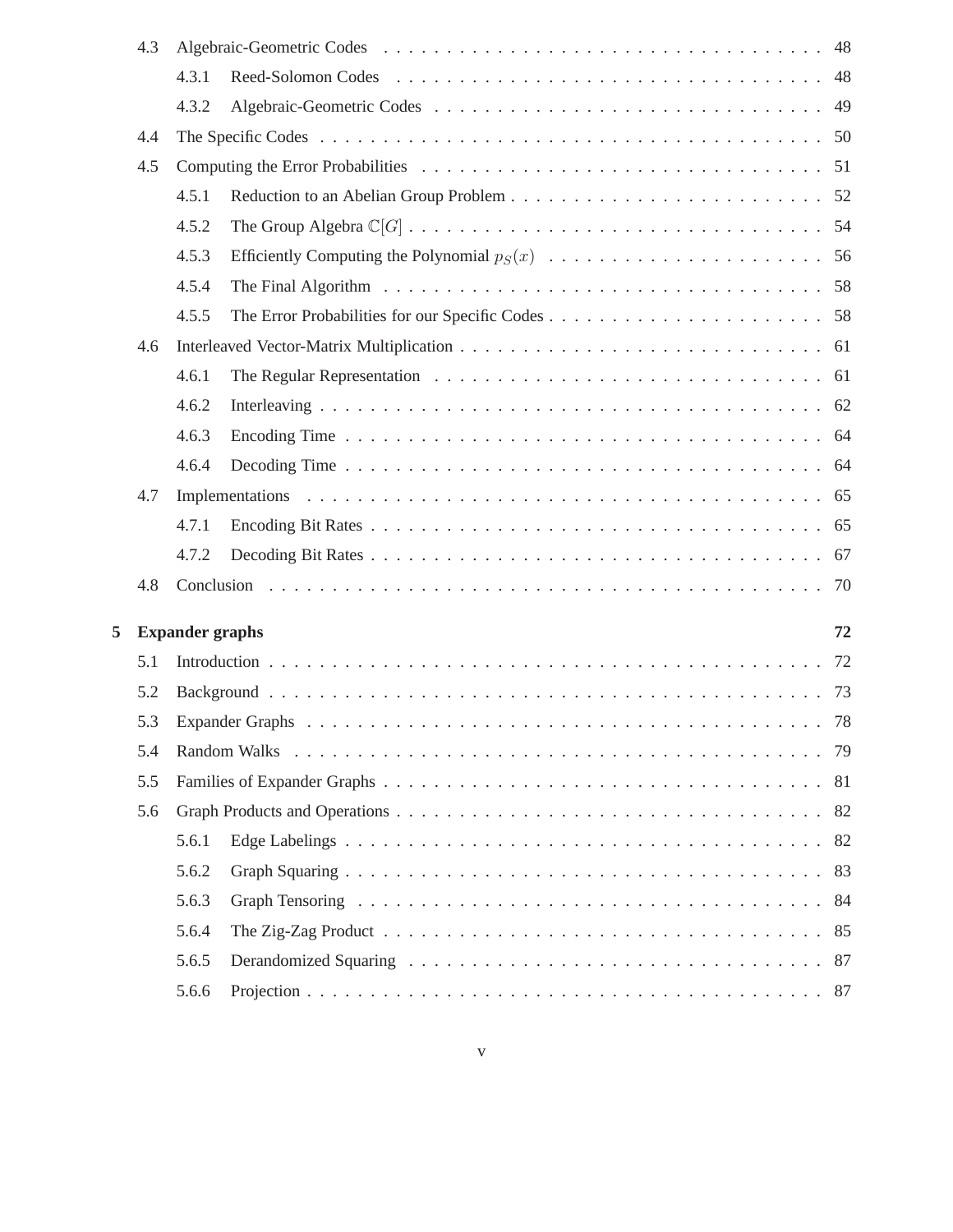|   | C Proofs                                 |       |                                                | 159 |  |  |  |
|---|------------------------------------------|-------|------------------------------------------------|-----|--|--|--|
|   |                                          |       | <b>B</b> Proof of Theorem 6.11                 | 137 |  |  |  |
|   | A The Extension of the Binomial Function |       |                                                |     |  |  |  |
|   |                                          | 6.5.4 |                                                |     |  |  |  |
|   |                                          | 6.5.3 |                                                |     |  |  |  |
|   |                                          | 6.5.2 |                                                |     |  |  |  |
|   |                                          | 6.5.1 |                                                |     |  |  |  |
|   | 6.5                                      |       |                                                |     |  |  |  |
|   |                                          | 6.4.4 |                                                |     |  |  |  |
|   |                                          | 6.4.3 |                                                |     |  |  |  |
|   |                                          | 6.4.2 |                                                |     |  |  |  |
|   |                                          | 6.4.1 |                                                |     |  |  |  |
|   | 6.4                                      |       |                                                |     |  |  |  |
|   |                                          | 6.3.3 |                                                |     |  |  |  |
|   |                                          | 6.3.2 |                                                |     |  |  |  |
|   |                                          | 6.3.1 |                                                |     |  |  |  |
|   | 6.3                                      |       |                                                |     |  |  |  |
|   | 6.1<br>6.2                               |       |                                                |     |  |  |  |
| 6 |                                          |       | <b>Derandomization Through Expander Graphs</b> | 102 |  |  |  |
|   |                                          |       |                                                |     |  |  |  |
|   |                                          | 5.7.8 |                                                |     |  |  |  |
|   |                                          | 5.7.7 |                                                |     |  |  |  |
|   |                                          | 5.7.6 |                                                |     |  |  |  |
|   |                                          | 5.7.5 |                                                | 94  |  |  |  |
|   |                                          | 5.7.4 |                                                |     |  |  |  |
|   |                                          | 5.7.3 |                                                |     |  |  |  |
|   |                                          | 5.7.2 |                                                |     |  |  |  |
|   | 5.7                                      | 5.7.1 |                                                |     |  |  |  |
|   |                                          | 5.6.7 |                                                |     |  |  |  |
|   |                                          |       |                                                |     |  |  |  |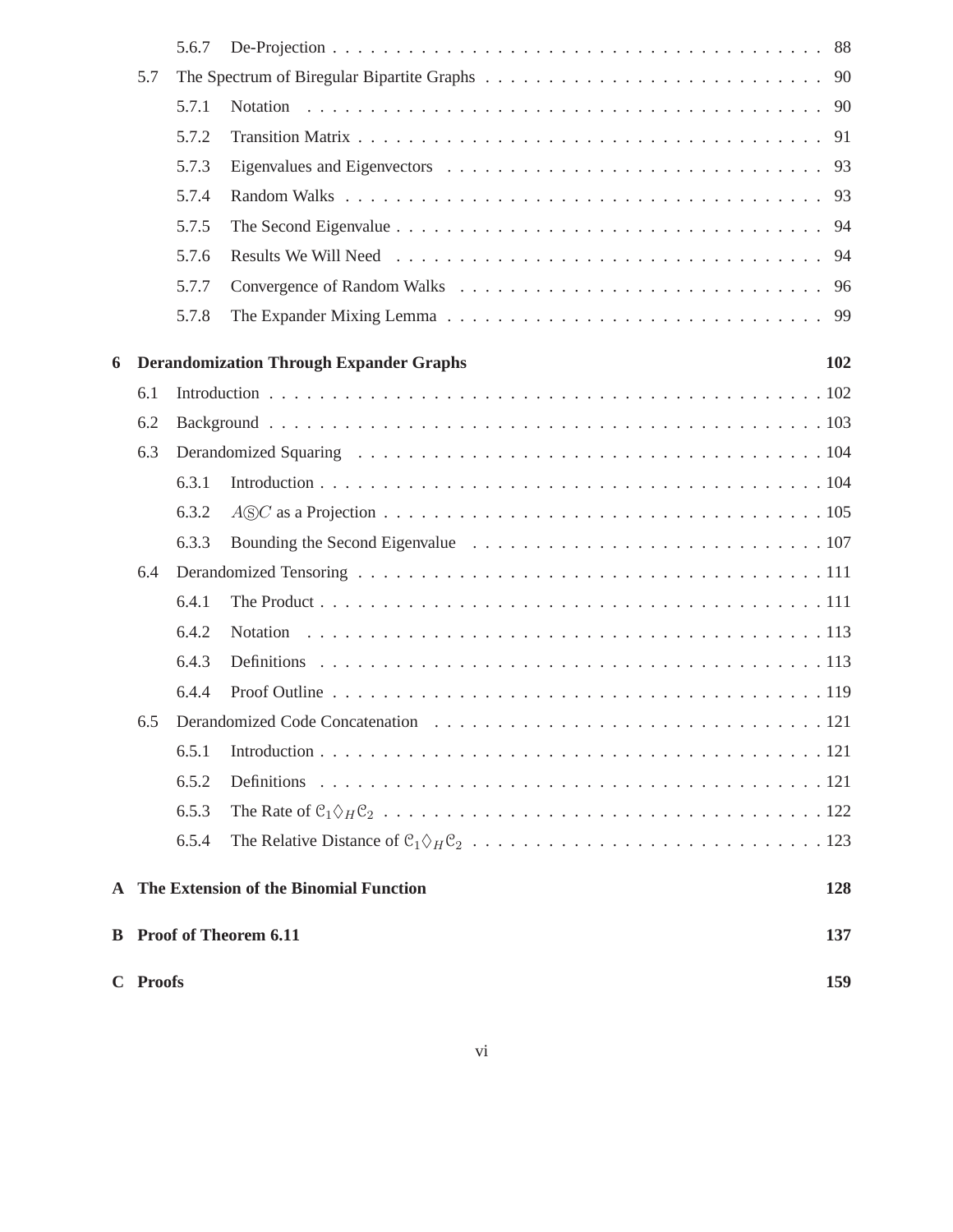## **Chapter 1**

## **Introduction**

The aim of coding theory is to provide methods of transmitting information in a reliable way over unreliable communication channels. Data sent through these channels may get *corrupted*, and the role of coding theory is to pre-process the sent data in such a way that it can be recovered from the corrupted data received. The pre-processing is referred to as *encoding*, while the recovery is referred to as *decoding*.

Encoding involves adding redundant information to the message before it is sent. This means that more information must be transmitted than would be on a reliable channel. How much redundancy is needed depends on how "bad" the channel is, i.e., how much corruption it adds. This leads to the natural question of what is the smallest amount of redundancy we can get away with for a given channel. The answer was given in Shannon's 1948 paper "A mathematical theory of communication", which laid down the basis for all digital communication. However, although his proof guarantees the existence of coding schemes that achieve the limits given in the paper, it gives no clue as to how such codes can be constructed.

It has henceforth been a major aim of coding theory to construct codes whose structural properties ensure reliable transmission, using as little redundancy as possible. We will consider only *block codes*, in which data is divided into pieces which are processed independently. The *length* of a code describes how much data is sent in each block. The *minimum distance* of a code can be important in assessing its error correction ability, in the sense that it being large guarantees a minimum adeptness to correct errors. The *rate* measures how much real information a block contains. These last two parameters pull against each other (improving one tends to worsen the other), and it is a fundamental problem in coding theory to find the best trade-off between the two. Another important issue to consider is the *complexity* of the code, referring to the running times of the encoding and decoding algorithms. Even when codes are studied only as combinatorial objects it is an interesting property to possess efficient algorithms, and it becomes essential in the context of data transmission.

Different tools have been developed to construct such codes. One major tool is *algebraic*, whereby known results from often rather abstract fields have been applied to obtain codes that can be proved to meet certain requirements. Although mathematically pleasing, there are aspects of these more traditional codes that can be improved upon. Graph theory is another such tool, whereby graphs with certain desirable properties can lead to codes with very effective decoding algorithms that work particularly well on common transmission channels.

*Low Density Parity Check* (LDPC-) codes are graph-based constructions that have attracted a lot of attention in recent years, due to their impressive performance under iterative decoding. Although first invented in 1963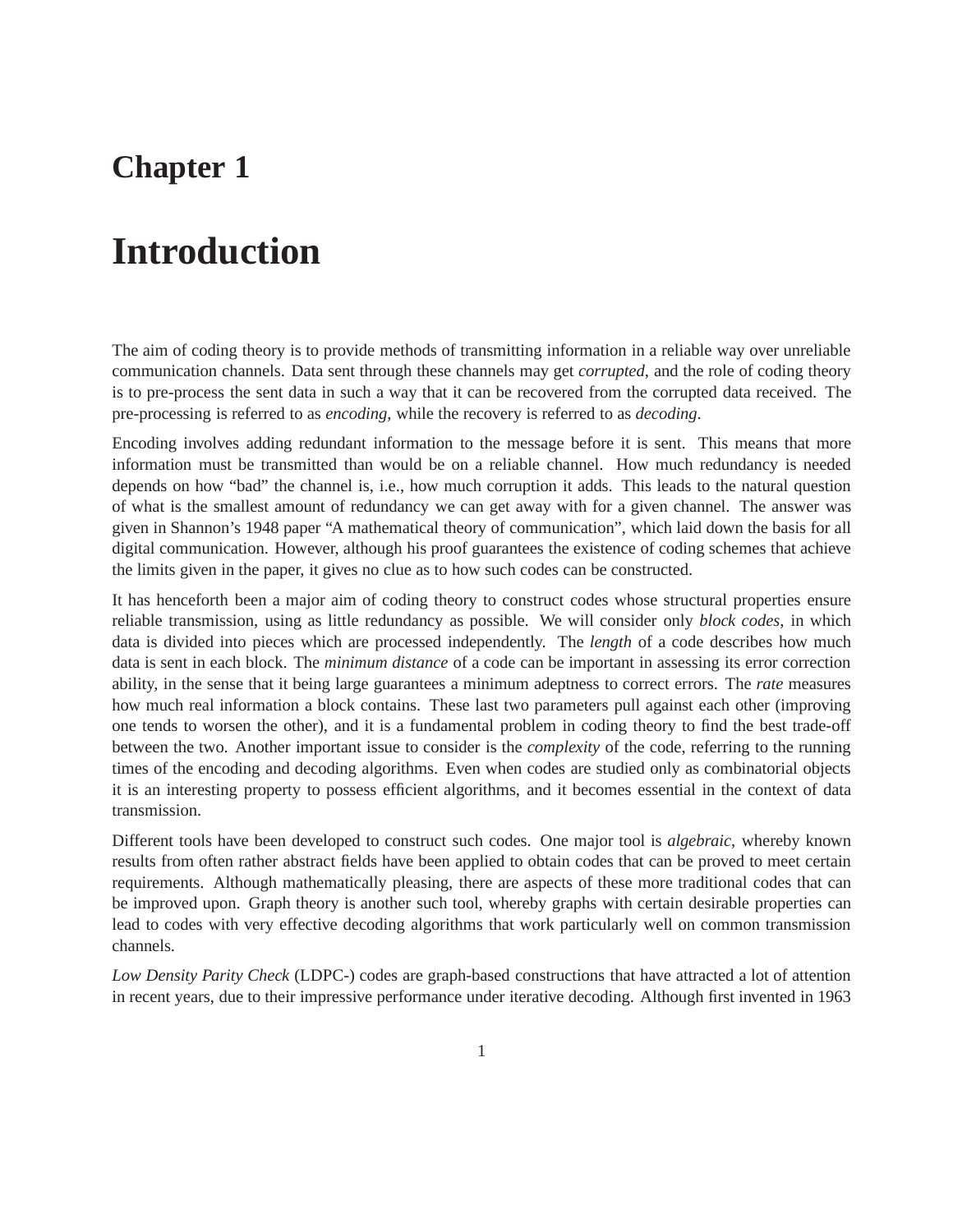by Gallager, they were later independently rediscovered in different flavors by Tanner [83], MacKay [48], Luby et al. [47]. They were shown to contain sequences that approach the capacity of a given symmetric channel, with very fast encoding and decoding algorithms. A different research direction has been the study of more combinatorial properties such as the weight distribution of these codes, mostly to obtain bounds on their performance under Maximum Likelihood decoding. This is the aspect we will consider in the first part of this work. More precisely we will construct in **Chapter 3** ensembles of graph-based codes that approach the Gilbert-Varshamov (GV-) bound with high probability, and that can be encoded in near linear time (essentially  $O(n^{1+\epsilon})$  for any  $\epsilon > 0$ ).

The second part of our work involves more practical applications. While the graph-based codes like those mentioned above do indeed have excellent performance, this is conditioned on their lengths being reasonably large. There are however applications requiring very short blocks for which *algebraic* codes have distinct advantages. The most ubiquitous are Reed-Solomon (RS-) codes, which are widely used in diverse applications. On the other hand, practical uses of the more general Algebraic-Geometric (AG-) codes are almost nonexistent. This is despite the fact that AG-codes have remarkable properties in that they enable the construction of codes with excellent rate/distance trade-off (in some cases beating the asymptotic Gilbert-Varshamov bound).

RS-codes have the drawback that their length is bounded by the size of the field on which they are constructed. This means first of all RS-codes cannot be studied asymptotically, but even for finite lengths, long codes require large fields. AG-codes do not have this restriction, an advantage that can be interpreted in two different ways. The most straightforward is that for a given field size one can construct longer codes, so that bigger pieces of data can be protected in each block. On the other hand, for a given  $n$ , an AG-code of length  $n$  will require a smaller field than an RS-code, which in turn means that the encoding and decoding algorithms can be made to run faster. This second interpretation becomes very relevant for applications that require short blocks (i.e., anything that needs to be decoded in real time). Furthermore, this is exactly the situation in which these algebraic codes can still outperform graph-based codes.

We explore in **Chapter 4** the use of very short AG-codes for transmissions over the erasure channel. We present their advantages over RS-codes in terms of encoder/decoder running time, and also quantify their drawbacks by developing an efficient algorithm to compute the error probabilities of the short AG-codes we consider. The contents of this chapter were motivated by existing practical needs, and we use a specific transmission problem to obtain some data illustrating the theoretical speed-ups. The work was done in collaboration with the company Digital Fountain and the codes presented are being used in some of their commercial products. It is interesting that although AG-codes are best known for their asymptotic properties, it is for these very short lengths that they appear to offer the best prospects for practical exploitation.

The third part of our work deals with the topic of expander graphs. Graphs and codes can be related in different ways. With the LDPC codes mentioned above the link was provided by the *Tanner graph* of the code. A different relationship can be established by taking an  $[n, k]$ -code with generator matrix  $G$ , and looking at the Cayley graph of  $\mathbb{F}_2^k$  with respect to the columns of G. In both cases, the graph being a good *expander* guarantees that the corresponding code will be good.

We will be concerned in the last two chapters with graph products and their expansion properties. Rozenman and Vadhan introduced a modified version of the graph squaring product called *derandomized squaring* [65]. This led to a graph of smaller degree, at the cost of slightly worse expansion. We extend these ideas to another graph product (the tensor product) and a code product (code concatenation). After introducing expander graphs and some useful tools in **Chapter 5**, we describe and analyze our products in **Chapter 6**. More precisely we obtain a bound on the expansion of the derandomized tensor product (measured by the second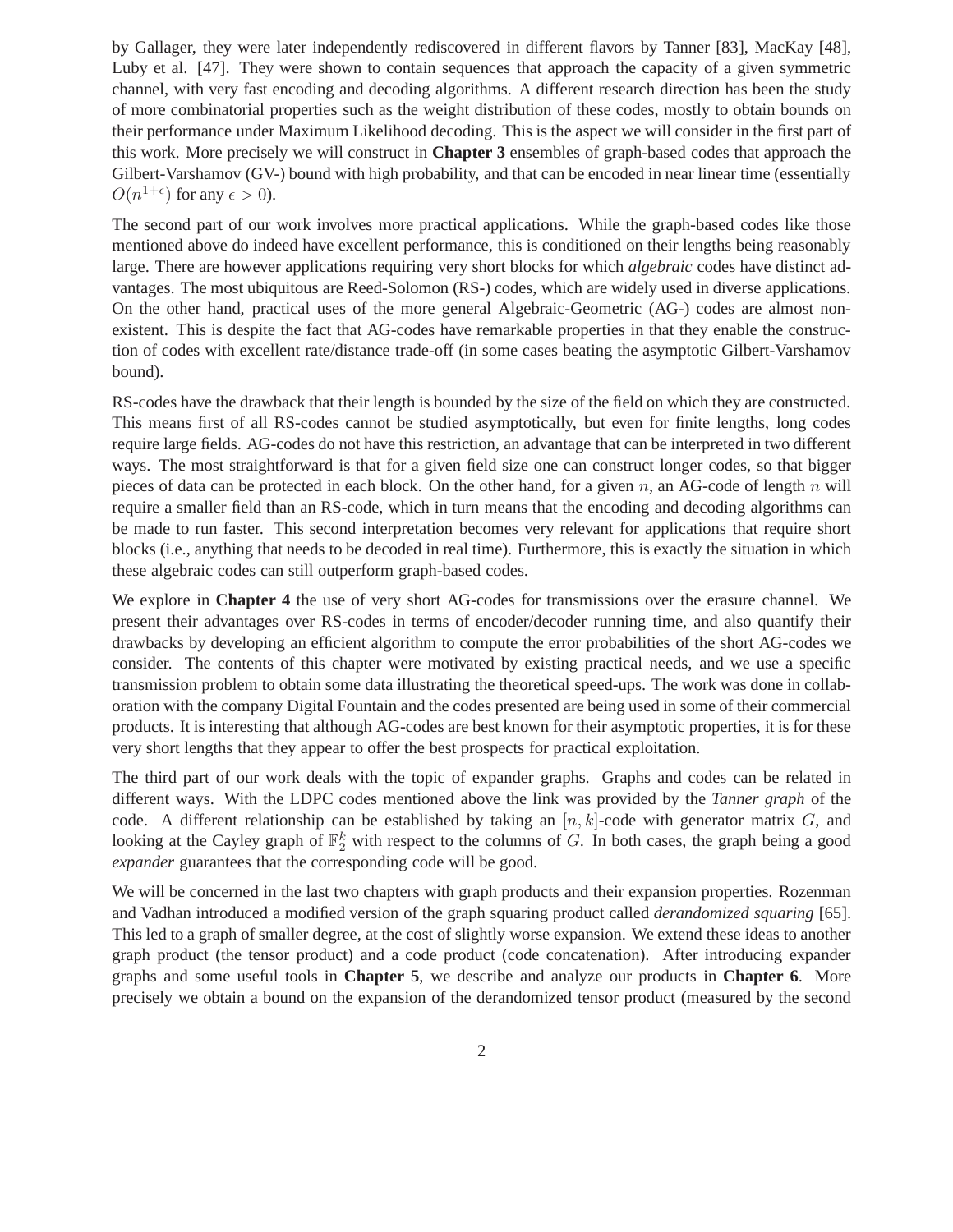eigenvalue), as a function of the second eigenvalues of the constituent graphs.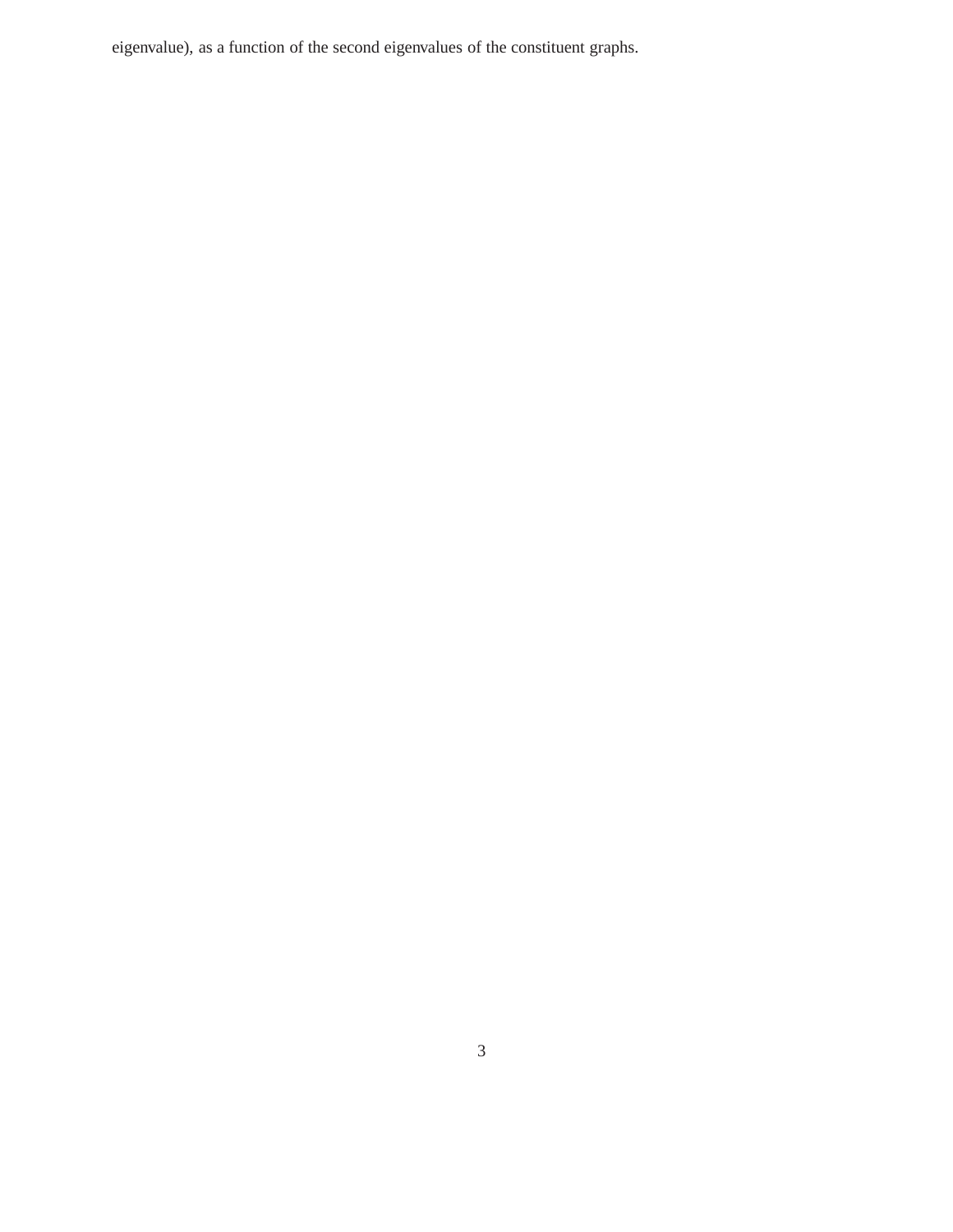## **Chapter 2**

## **Coding Theory Background**

## **2.1 Introduction**

In this chapter we review the basic notions of coding theory that will be used in subsequent chapters. We give the standard definitions from the area of block codes before presenting the Gilbert-Varshamov bound which features prominently in Chapter 3.

## **2.2 Error Correcting Codes**

All the following material can be found in standard textbooks (for example [89][51][41]), and will therefore not be expanded upon.

#### **Definition 2.1.** We have:

• An  $(n, M)$  *block code*  $C$  over an alphabet  $\Sigma$  is a subset of  $\Sigma<sup>n</sup>$  of size M. n is referred to as the *length* of the code. All our codes will be block-codes, and we refer to them simply as *codes*.

• An  $[n, k]$  *linear code*  $C$  over a finite field  $\mathbb{F}_q$  is a subspace of  $\mathbb{F}_q^n$  of dimension k. n and k are respectively referred to as the *length* and *dimension* of the linear code.

In this work we will deal exclusively with linear codes, so we assume from now on that all codes are linear. An [n, k]-code over  $\mathbb{F}_q$  can also be referred to as an [n, k]<sub>q</sub>-code.

**Definition 2.2.** Let C be an  $[n, k]_q$ -code.

- The *rate* of C is defined as  $R(\mathcal{C}) = \frac{k}{n}$ .
- A matrix  $G \in \mathbb{F}_q^{k \times n}$  whose rows form a basis of C is called a *generator matrix* for C.

• A matrix  $H \in \mathbb{F}_q^{(n-k)\times n}$  for which  $\mathcal{C} = \text{rker}(H)$  is called a *parity check matrix* for  $\mathcal{C}$  (rker(*H*) denotes the right kernel of  $H$ ).

Notice that if  $G$  is a generator matrix and  $H$  a parity check matrix for  $C$  then

$$
\mathcal{C} = \{Gu \mid u \in \mathbb{F}_q^k \} = \{ c \in \mathbb{F}_q^n \mid Hc = 0 \}.
$$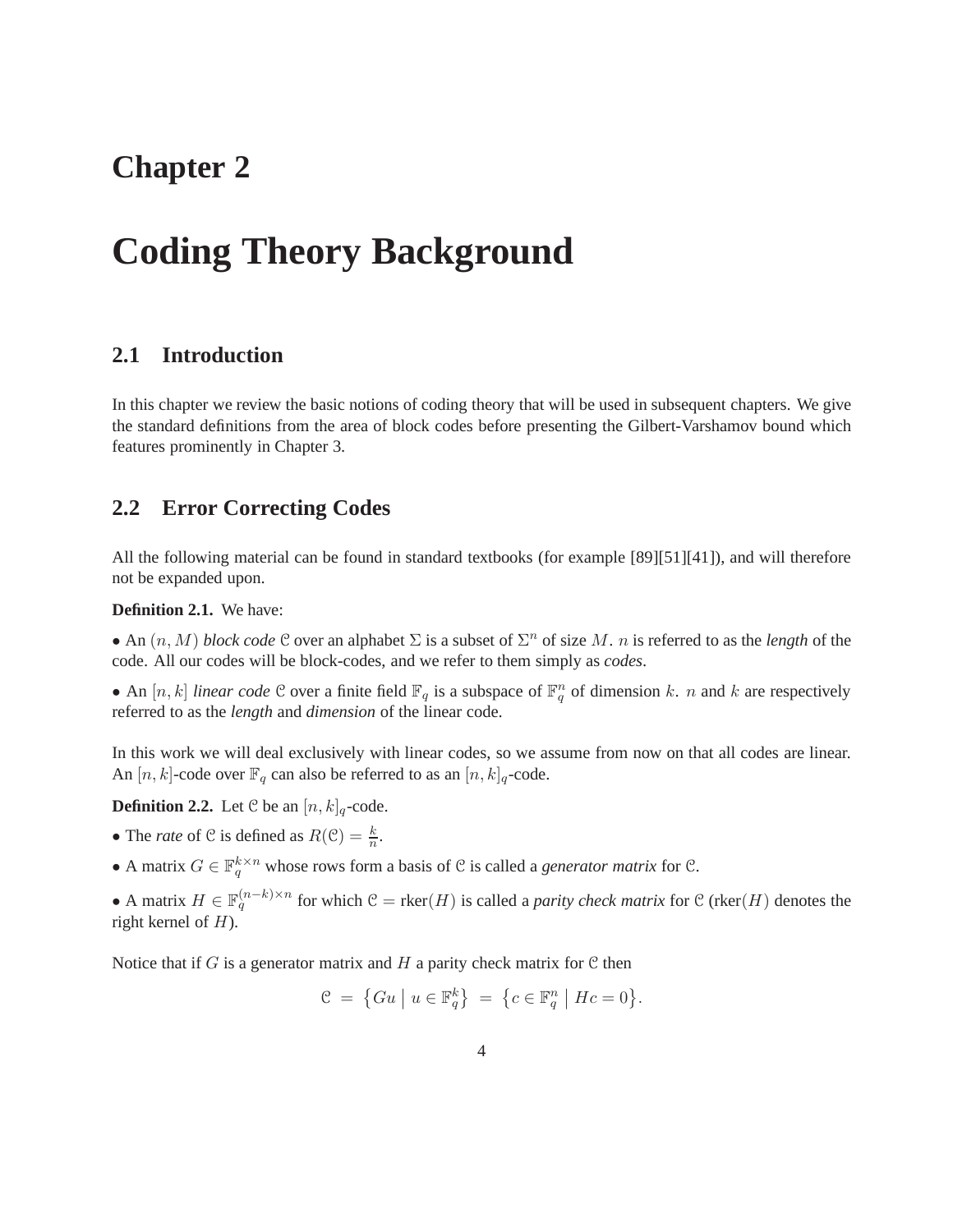#### **Definition 2.3.** Let C be an  $[n, k]_q$ -code.

• The *hamming weight* of a vector  $x \in \mathbb{F}_q^n$  is the number of non-zero components in x:

$$
wgt(x) = \Big|\{i \mid x_i \neq 0\}\Big|.
$$

The hamming weight of a vector will simply be referred to as its *weight*.

• The *hamming distance* between two vectors  $x, y \in \mathbb{F}_q^n$  is the number of components in which they differ:

$$
d(x, y) = \mathsf{wgt}(x - y).
$$

- The *zero codeword* is the zero vector in  $\mathbb{F}_q^n$ . It is always an element of the code.
- The *ball* around  $x \in \mathbb{F}_q^n$  of radius r is defined as

$$
B_r(x) = \{ y \in \mathbb{F}_q^n \mid d(x, y) \le r \}.
$$

• The *minimum distance* of <sup>C</sup> is defined as

$$
d_{\min}(\mathcal{C}) = \min\big\{d(x,y)\mid x,y\in\mathcal{C},\; x\neq y)\big\}.
$$

Since we are assuming C to be linear,  $d_{\text{min}}(\mathcal{C})$  is also equal to the smallest hamming weight of a non-zero codeword.

• The *relative distance* of <sup>C</sup> is defined as

$$
\delta(\mathcal{C}) = \frac{d_{\min}(\mathcal{C})}{n}.
$$

• The *weight distribution* of <sup>C</sup> is the histogram of the weights of all the codewords. More formally it consists of the integers  $A_0, \ldots, A_n$  where  $A_i$  is the number of codewords of weight *i*.

An  $[n, k]_q$ -code of minimum distance d can also be referred to as an  $[n, k, d]_q$ -code.

Although codes are interesting combinatorial objects in themselves, to study them in the context of reliable data transmission it is important to consider the *encoding* and *decoding* procedures.

**Definition 2.4.** Let C be an  $[n, k]_q$ -code. An *encoding function* is an injective map

$$
E: \mathbb{F}_q^k \hookrightarrow \mathbb{F}_q^n
$$

with  $\text{Im}(E) = \mathcal{C}$ .

A *Family* of codes is a sequence of codes of increasing length. Because we often do not know beforehand the length of the code we will need, it will be convenient and elegant to construct families in which all codes have a set of desired properties. Furthermore, we will be interested in *asymptotic* properties of codes, which require us to work with families.

**Definition 2.5.** A *family of codes* over  $\mathbb{F}_q$  is a sequence  $\{\mathcal{C}_i\}_{i\in\mathbb{N}^*}$ , where  $\mathcal{C}_i$  is an  $[n_i, k_i, d_i]_q$  code, and

$$
\lim_{i \to \infty} n_i = \infty.
$$

The *rate*  $R$  and *relative distance*  $\delta$  of the family are defined as

$$
R = \lim_{i \to \infty} \frac{k_i}{n_i}
$$
 and 
$$
\delta = \lim_{i \to \infty} \frac{d_i}{n_i}
$$
,

if these limits exist (and are said to be undefined otherwise).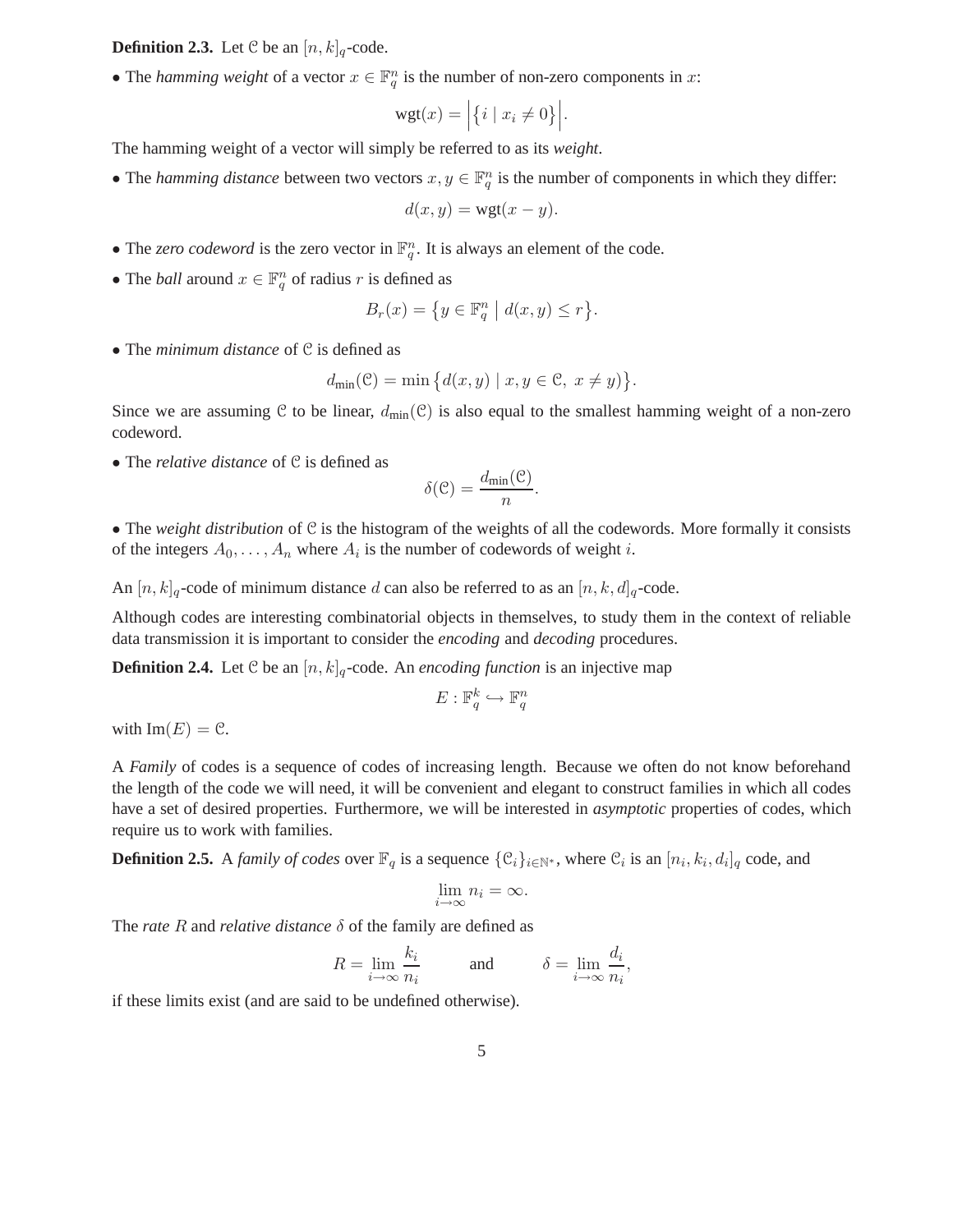## **2.3 The Gilbert-Varshamov Bound**

The rate and minimum distance are fundamental parameters of a code. In the context of data transmission it is desirable to have both large minimum distance and large rate. A big minimum distance often means that more corruption in the transmission can be overcome, whereas a code of larger rate will require less redundant bits and therefore less bandwidth in the transmission. However these two parameters pull against each other, in the sense that increasing one of them tends to decrease the other one. This leads to the natural question of finding the best possible trade-off between the two.

One of the fundamental problems of coding theory is to compute the following function:

$$
A_q(n,d) = \max\left\{k \mid \text{there exists an } [n,k,d]_q\text{-code}\right\}.
$$
 (2.1)

This is a difficult problem, and for each field size q, the values of  $A_q(n, d)$  are known only for small n and d. There are however many upper and lower bounds on  $A_q(n, d)$  (see for example chapter 5 of [89]).

Another major question in coding theory concerns the *asymptotic* version of this problem, namely determining for which pairs  $R, \delta \in [0, 1]$  there exist families of codes of rate R and relative distance  $\delta$ . Formally we define an asymptotic version of (2.1)

$$
\alpha_q(\delta) = \limsup_{n \to \infty} \frac{A_q(n, \lfloor n\delta \rfloor)}{n},\tag{2.2}
$$

and are concerned with evaluating this function.  $\alpha_q(\delta)$  is not known for any values of  $\delta$  other than 0 and 1, but again there are many upper and lower bounds. In particular, the *Gilbert-Varshamov bound* described below will be important to us.

We will need the following function:

**Definition 2.6.** The *q-ary entropy function*  $h_q : [0, \frac{q-1}{q}] \rightarrow [0, 1]$  defined as

$$
h_q(x) = \begin{cases} 0 & \text{if } x = 0\\ -x \log_q \left(\frac{x}{q-1}\right) - (1-x) \log_q (1-x) & \text{if } 0 < x \le \frac{q-1}{q}.\end{cases}
$$

**Theorem 2.7.** *The asymptotic Gilbert-Varshamov bound. For any*  $\delta < \frac{q-1}{q}$ , we have

$$
\alpha_q(\delta) \ge 1 - h_q(\delta). \tag{2.3}
$$

**Proof:** This is a standard result. See for example [89], Theorem 5.1.9.

Notice that this is equivalent to saying that given a field  $\mathbb{F}_q$ , for any  $\delta < \frac{q-1}{q}$  and  $R < 1 - h(\delta)$  there exists a family of codes with rate R and relative distance  $\geq \delta$ .

In the next chapter we will be interested in the bound (2.3) of Theorem 2.7 for the binary case  $(q = 2)$ . Although its proof is very simple, it has been conjectured that this bound is tight for  $q = 2$ . Perhaps surprisingly, almost all families of binary codes approach this bound asymptotically. It is however an open problem to find *explicit* constructions that do so.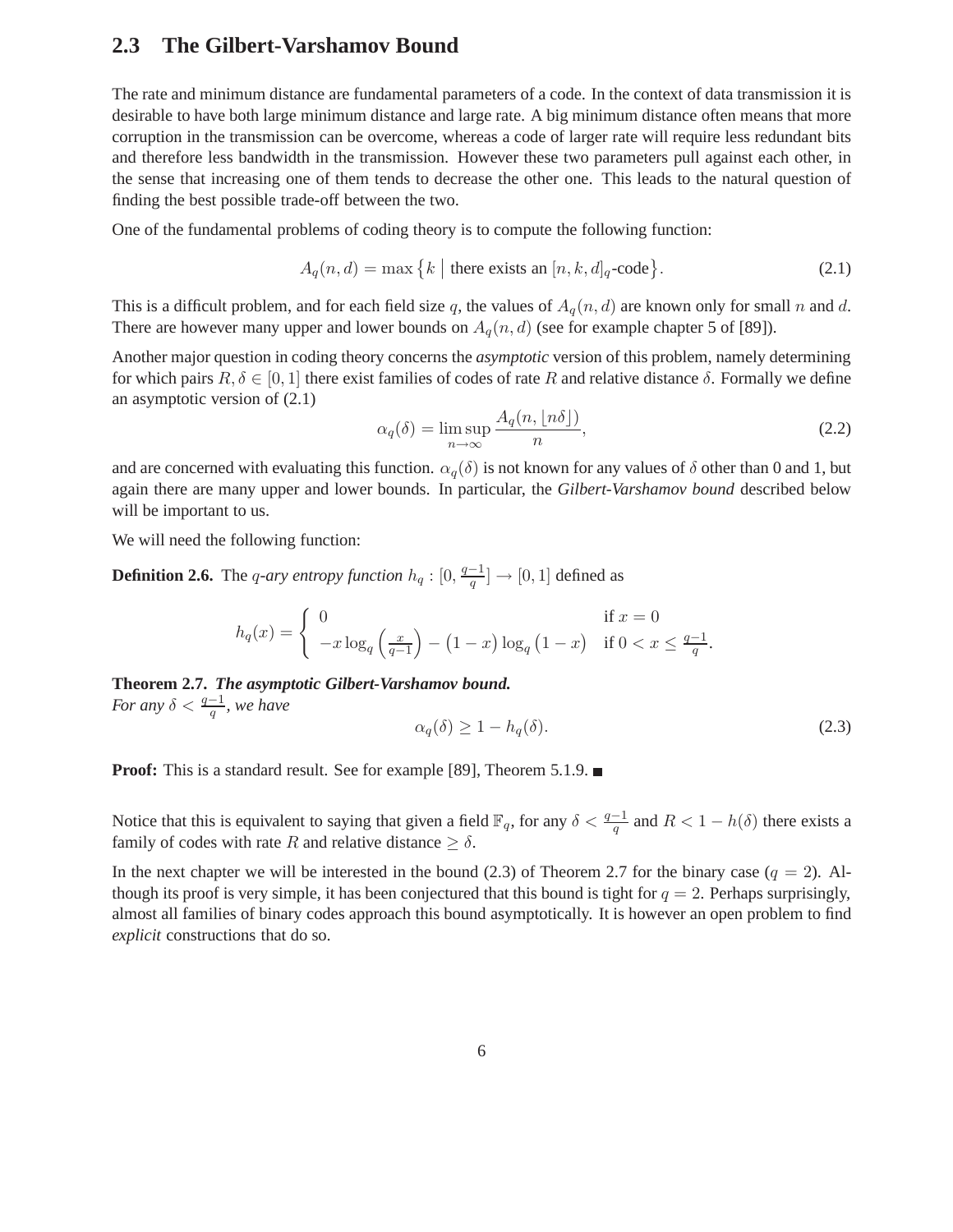## **Chapter 3**

# **Repeat-Accumulate Codes that Approach the Gilbert-Varshamov Bound**

## **3.1 Introduction**

Graph based codes have attracted a lot of attention in recent years. For the most part, their renaissance has been due to the fact that they allow for fast encoding and decoding algorithms with which suitably designed codes approach the capacity of a given memoryless symmetric channel [48] [75] [35] [58] [21] [46] [62].

A different line of research has concentrated on the weight distribution of graph based codes (see, e.g., [42]). Mostly, these results are used to obtain bounds on the performance of the Maximum-Likelihood decoder for the codes in question. In this chapter, we study a special class of graph based codes and show that they contain sequences which approach the Gilbert-Varshamov (GV) bound. This bound says that for any  $\delta < 1/2$  and any  $R < 1 - h(\delta)$ , there is a family of codes with relative distance  $\geq \delta$  and rate R (where h is the binary entropy function).

The codes that we concentrate on are the Repeat-Accumulate Codes [22]. These have generator matrices of the form  $G = M \cdot A$ , where M is a matrix in which the columns are constructed independently at random to have approximately the same weight W, and A is the *accumulator* matrix, i.e., the upper triangular matrix having ones on and above the main diagonal. We will show, using a probabilistic argument, that there exist codes from this class that approach the Gilbert-Varshamov bound, if  $W$  is not too small. More precisely, if  $n$ and k denote the block length and the dimension of the code respectively, then we show that for any  $y > 0$ , if  $W = \theta(k^y)$  then for any  $\delta < nh^{-1}(1 - R)$  the probability that a code chosen from this ensemble has minimum distance  $\leq n\delta$  converges to zero as n tends to infinity.

One of the applications of this result is that there are codes that approach the Gilbert-Varshamov bound and have fast encoding algorithms. This result in itself is not new, (see, e.g., Section 11.1 of [89]) but the derivation is interesting and the fact that the codes are Repeat-Accumulate codes with a simple combinatorial structure may suggest that there are asymptotically very good explicit Repeat-Accumulate codes.

After establishing some background we describe the construction and show that the corresponding codes approach the GV-bound with high probability. This is essentially done in two parts. We first obtain an expression for the probability that  $\delta < nh^{-1}(1 - R)$ , and then show that this expression converges to zero as  $n$  tends to infinity. The second part is unfortunately rather technical, but can be broken up into different cases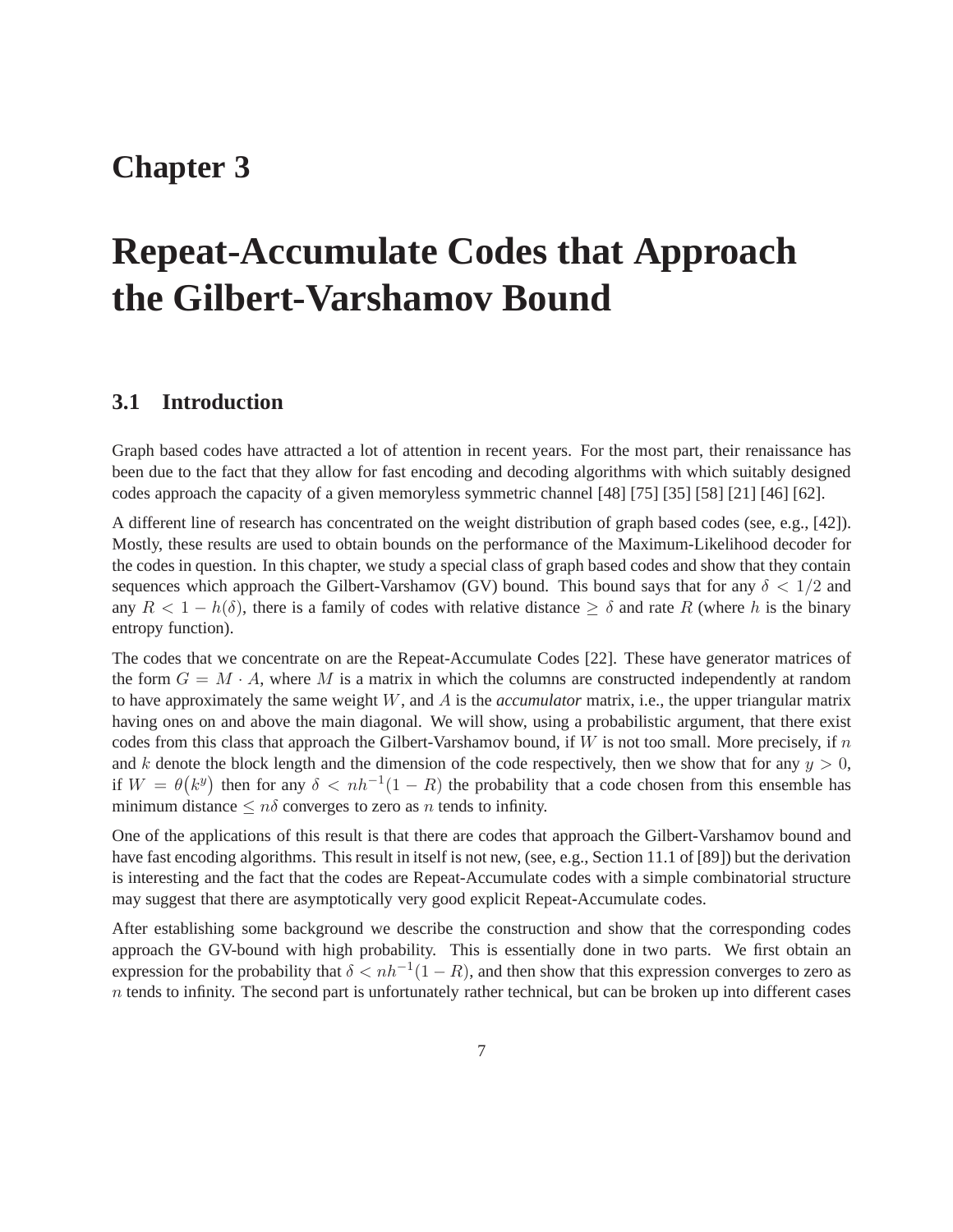which we treat separately.

### **3.2 Background**

### **3.2.1 Ensembles of Codes**

This chapter deals with codes constructed using a *random component*, so we start by formalizing this concept. An *ensemble* E of codes is a finite set of codes with a probability distribution assigning non-zero probabilities to the codes. Choosing a code from  $E$  is equivalent to sampling from this distribution. We also suppose that all codes in a given ensemble have the same length (called the *length of the ensemble*). When we refer to the probability that an ensemble  $\mathbb E$  has a certain property, we mean the probability that a code sampled from  $\mathbb E$ has this property. So, for example,

$$
\Pr[\mathbb{E} \text{ has rate } \geq R]
$$

refers to the probability that a code sampled from  $E$  has rate at least R. Likewise if we say that the ensemble  $E$  has a certain property we mean that all codes in  $E$  have this property.

Recall that a *family of codes* is a sequence  $\mathcal{C}_1, \mathcal{C}_2, \ldots$ , where  $\mathcal{C}_i$  is an  $[n_i, k_i, d_i]_q$  code, and

$$
\lim_{i \to \infty} n_i = \infty.
$$

The *rate* R and *relative distance* δ of the family are defined as

$$
R = \lim_{i \to \infty} \frac{k_i}{n_i}, \quad \text{and} \quad \delta = \lim_{i \to \infty} \frac{d_i}{n_i},
$$

if these limits exist (and are undefined otherwise).

We can also have *families of ensembles*  $\mathbb{E}_1, \mathbb{E}_2, \ldots$ , where  $\mathbb{E}_i$  has length  $n_i$  and

$$
\lim_{i \to \infty} n_i = \infty.
$$

The family is said to have a certain property P *with high probability* if

$$
\lim_{i \to \infty} \Pr \bigg[ \mathbb{E}_i \text{ has property } P \bigg] = 1.
$$

### **3.2.2 Standard Bounds for the Binomial Function**

We start by recalling the definition of the binary entropy function:

**Definition 3.1.** The *binary entropy function*  $h: [0, \frac{1}{2}]$  $\frac{1}{2}$   $\rightarrow$  [0, 1] is defined as

$$
h(x) = \begin{cases} 0 & \text{if } x = 0\\ -x \cdot \log_2(x) - (1 - x) \cdot \log_2(1 - x) & \text{otherwise.} \end{cases}
$$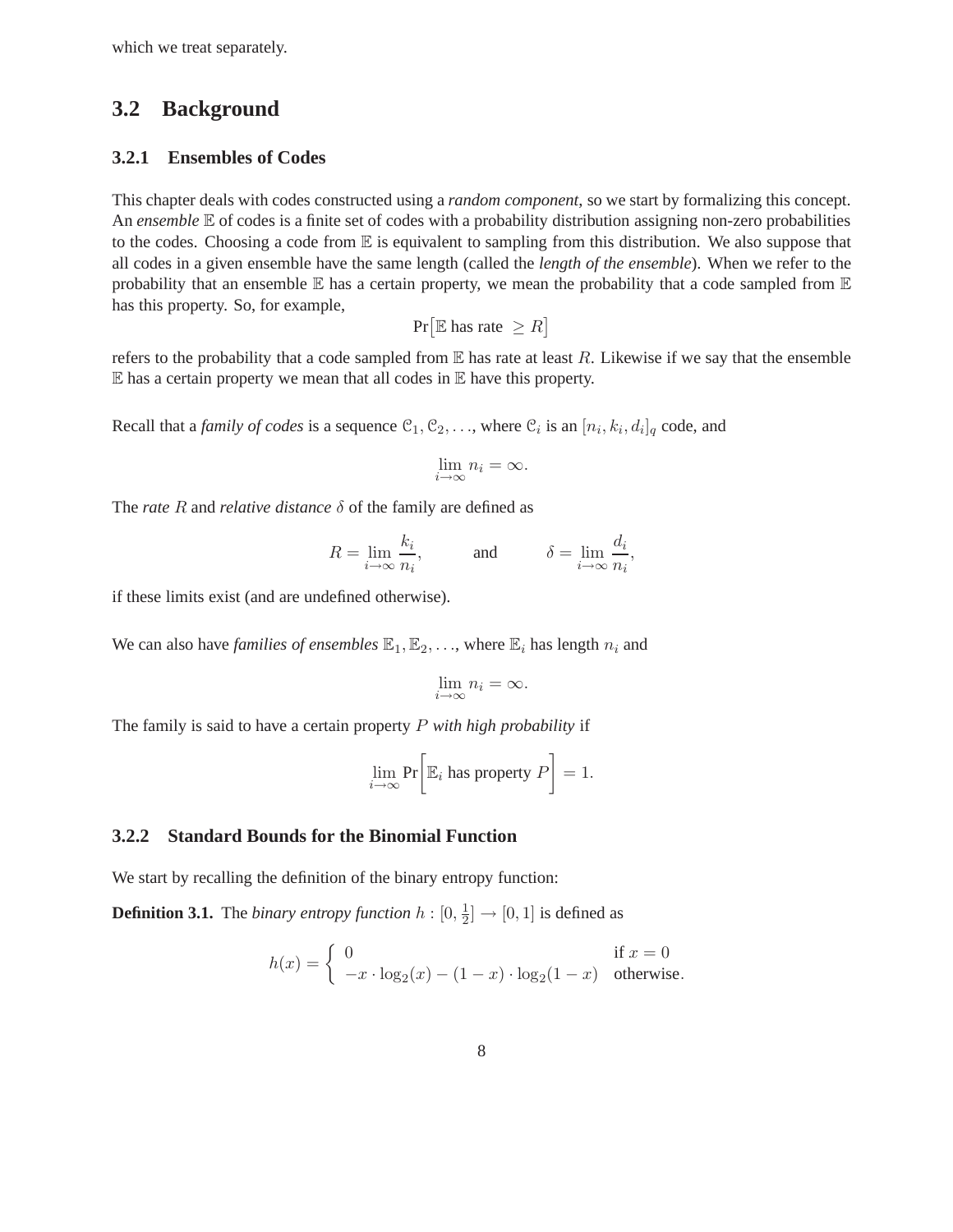Unless specified otherwise, all logarithms in this chapter will have base 2, so  $\log(x) = \log_2(x)$ . The following standard results will be used throughout the chapter:

**Theorem 3.2.** Let h denote the binary entropy function. For any  $n \in \mathbb{N}$  and  $\lambda \in \mathbb{R}$  with  $0 \le \lambda \le \frac{1}{2}$  $\frac{1}{2}$ , we have:

$$
\sum_{i=0}^{\lfloor \lambda n \rfloor} \binom{n}{i} \le 2^{nh(\lambda)},\tag{3.1}
$$

*and*

$$
\lim_{n \to \infty} \frac{\log\left(\sum_{i=0}^{\lambda n} \binom{n}{i}\right)}{n} = h(\lambda). \tag{3.2}
$$

**Proof:** See [89], Theorem 1.4.5. ■

When  $a, b \in \mathbb{R}_{\geq 0}$ , we will use the following notational convention:

$$
\sum_{i=a}^{b} f(i) = \sum_{i=[a]}^{[b]} f(i).
$$

## **3.3 Random Codes and the Gilbert-Varshamov Bound**

Uniformly random binary linear codes are produced by picking the entries of a  $k \times n$  generator matrix uniformly at random. More formally, for any  $n \in \mathbb{N}^*$  and  $0 < R < 1$ , we call  $\mathcal{C}_{rand}(n, R)$  the ensemble of uniformly random binary linear codes of length  $n$  and of design rate  $R$ . The procedure of sampling from this ensemble can be described by the following algorithm:

**Algorithm:** UNIFORM-RANDOM-LINEAR $(n, R)$ 1: Set  $k \leftarrow \lceil nR \rceil$ 2: Choose a matrix G uniformly at random from  $\mathbb{F}_2^{k \times n}$ . 3: Let  $\mathcal{C} \leftarrow \{u \cdot G \mid u \in \mathbb{F}_2^k\}$  be the code whose generator matrix is  $G$ . 4: **return** C.

Notice that this is equivalent to picking each entry of G independently and uniformly from  $\mathbb{F}_2$ . A code in  $C_{rand}(n, R)$  will have length n, but its rate will not necessarily be R (for example G could be the zero matrix with probability  $2^{-kn}$ ). R is referred to as the *design rate* of the ensemble.

When we speak of "random codes" without further specification we actually mean "uniformly random codes". We will sometimes abuse notation by referring to the family of ensembles

$$
\left\{\mathcal{C}_{\text{rand}}(n,R)\right\}_{n\in\mathbb{N}^*}
$$

simply as  $C_{\text{rand}}(n, R)$ .

We recall the asymptotic Gilbert-Varshamov bound for binary codes: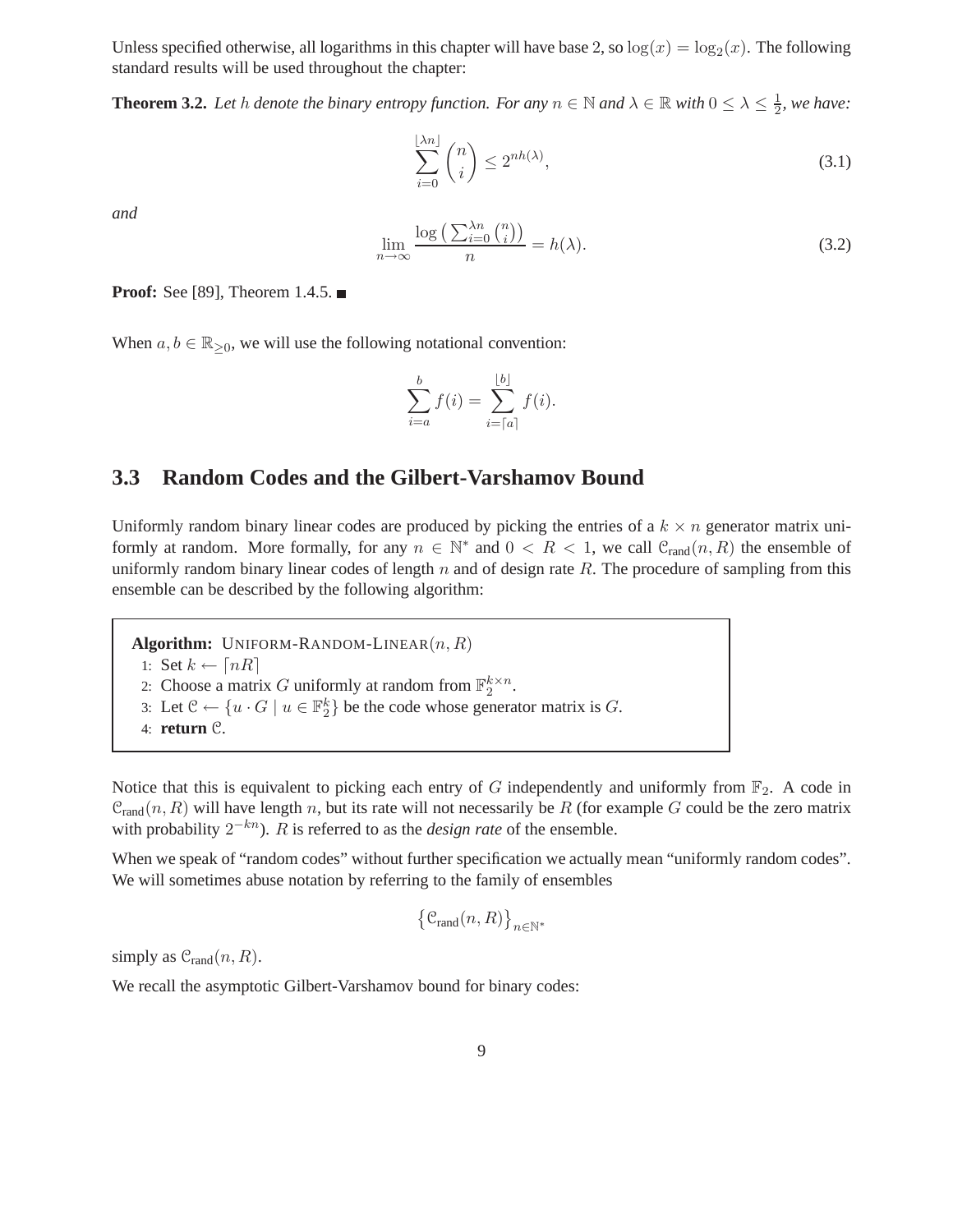### **Theorem 3.3.** *The asymptotic Gilbert-Varshamov (GV) bound.*

*For any*  $\delta < \frac{1}{2}$  *and*  $R < 1 - h(\delta)$ *, there exists a family of binary codes with rate* R *and relative distance*  $\geq \delta$ *.* 

Notice that this is not saying we can find families with  $(\delta, R)$  *on* the  $R = 1 - h(\delta)$  curve, but *arbitrarily close* to it. It turns out that random binary codes (the family of ensembles  $\{C_{rand}(n, R)\}_{n\in\mathbb{N}^*}$ ) approach this bound with high probability:

**Theorem 3.4.** For any  $\delta < \frac{1}{2}$  and  $R < 1 - h(\delta)$ , if  $k = \lceil nR \rceil$  then  $\mathcal{C}_{rand}(n, R)$  is an  $[n, k, \geq n\delta]$ -code with *high probability.*

**Proof:** Let C be a code sampled from  $C_{\text{rand}}(n, R)$ , and let  $d_{\text{min}}$  be the minimum distance of C. We will show that the probability that there is a non-zero codeword in the closed ball  $B(0, n\delta)$  converges to zero as n gets large. This will imply first of all that  $d_{\min} \geq n\delta$  (with high probability), and secondly that the kernel of the generator matrix  $G$  of  $C$  consists only of the zero vector, and therefore that  $G$  has full rank, which means that C has dimension  $k$  (with high probability). Let

$$
\epsilon_1 = 1 - h(\delta) - R.
$$

Since  $R < 1 - h(\delta)$ , we have  $\epsilon_1 > 0$ . Now the volume of B $(0, n\delta)$  is

$$
Vol(n\delta, n) = \sum_{i=0}^{\lfloor n\delta \rfloor} \binom{n}{i}.
$$

From (3.1) of Theorem 3.2, we have

$$
\text{Vol}(n\delta, n) \le 2^{n \cdot h\left(\frac{\lfloor n\delta \rfloor}{n}\right)} \le 2^{n \cdot h(\delta)}.
$$

For a fixed non-zero message vector  $u \in \mathbb{F}_2^k$ , the corresponding codeword  $c = uG$  is uniformly distributed over  $\mathbb{F}_2^n$ . So the probability that c is in B $(0, n\delta)$  is

$$
P = \Pr\bigg[c \in \mathcal{B}(0, n\delta)\bigg] = \frac{\text{Vol}(n\delta, n)}{2^n} \le 2^{n \cdot (h(\delta) - 1)}.
$$

Recall that k was defined as  $k = \lfloor nR \rfloor$ . Now let  $\epsilon_2 = k - nR$ , so that  $0 \le \epsilon_2 < 1$ . We have  $k = nR + \epsilon_2$ . By making *n* large enough we can ensure that  $\frac{\epsilon_2}{n}$  is as small as we like. In particular there is an N for which

$$
n \ge N \implies \frac{\epsilon_2}{n} \le \frac{\epsilon_1}{2}.\tag{3.3}
$$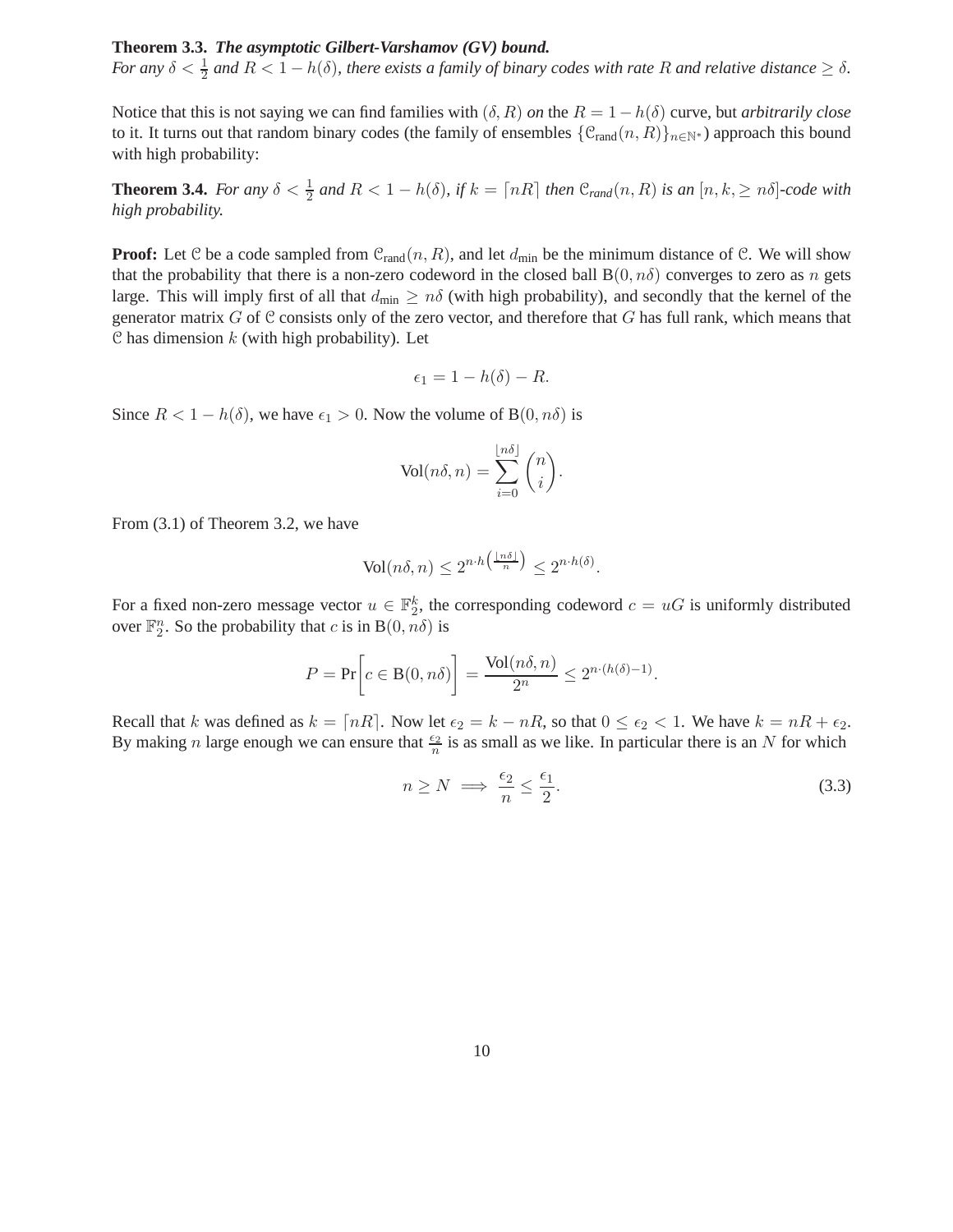Since there are  $2^k$  message vectors, by the union bound we can deduce that if  $n \geq N$  then

$$
\Pr\left[\exists c \in \mathcal{C} : c \neq 0 \text{ and } c \in B(0, n\delta)\right] \leq 2^k \cdot P
$$
  
\n
$$
\leq 2^k \cdot 2^{n \cdot (h(\delta) - 1)}
$$
  
\n
$$
= 2^{nR + \epsilon_2} \cdot 2^{n \cdot (h(\delta) - 1)}
$$
  
\n
$$
= 2^{n \cdot (R + h(\delta) + \epsilon_2/n - 1)}
$$
  
\n
$$
\leq 2^{n \cdot (R + h(\delta) + \epsilon_1/2 - 1)} \quad \text{(using (3.3))}
$$
  
\n
$$
= 2^{-\frac{\epsilon_1}{2} \cdot n} \quad \text{(since } \epsilon_1 = 1 - h(\delta) - R).
$$

We can therefore deduce that with high probability,  $B(0, n\delta)$  does not contain a non-zero codeword.

We see in this proof of Theorem 3.4 that  $\mathcal{C}_{rand}(n, R)$  approaches the GV bound with a probability that converges to 1 *exponentially* fast as n tends to infinity.

### **3.4 RA Codes that Approach the GV Bound**

#### **3.4.1 Code Construction**

Our idea is to construct a code in which the distances between successive columns of the  $k \times n$  generator matrix G are approximately the same. We construct each column of G by taking the previous column, picking  $W$ components uniformly at random *with repetition* from  $\{1, \ldots, k\}$ , and each time flipping the corresponding bit. Notice that the distance between successive columns could be less than W if a component got picked more than once (though this happens with very low probability). Ensuring that the distance is exactly  $W$ would require the flipped components to be picked *without repetition*, which makes the analysis substantially more complicated.

We will show instead that picking them with repetition suffices to obtain families that approach the GV-bound. Indeed, asymptotically the probability of getting any repetitions converges to zero. We start by expressing this construction as a Repeat-Accumulate (RA) code.

The *accumulator matrix* is a square matrix with ones on and above the diagonal, and zeros everywhere else:

**Definition 3.5.** The  $n \times n$  *accumulator matrix*  $A_n$  is defined as

$$
(A_n)_{ij} = \begin{cases} 1 & \text{if } i \le j \\ 0 & \text{otherwise} \end{cases}
$$
 (3.4)

When the dimensions are clear from the context we will write A instead of  $A_n$ .

**Definition 3.6.** For any  $n \in \mathbb{N}^*$ ,  $0 < y < 1$  and  $0 < R < 1$ , we call  $\mathcal{C}_{RA}(n, R, y)$  the ensemble whose sampling procedure is the following: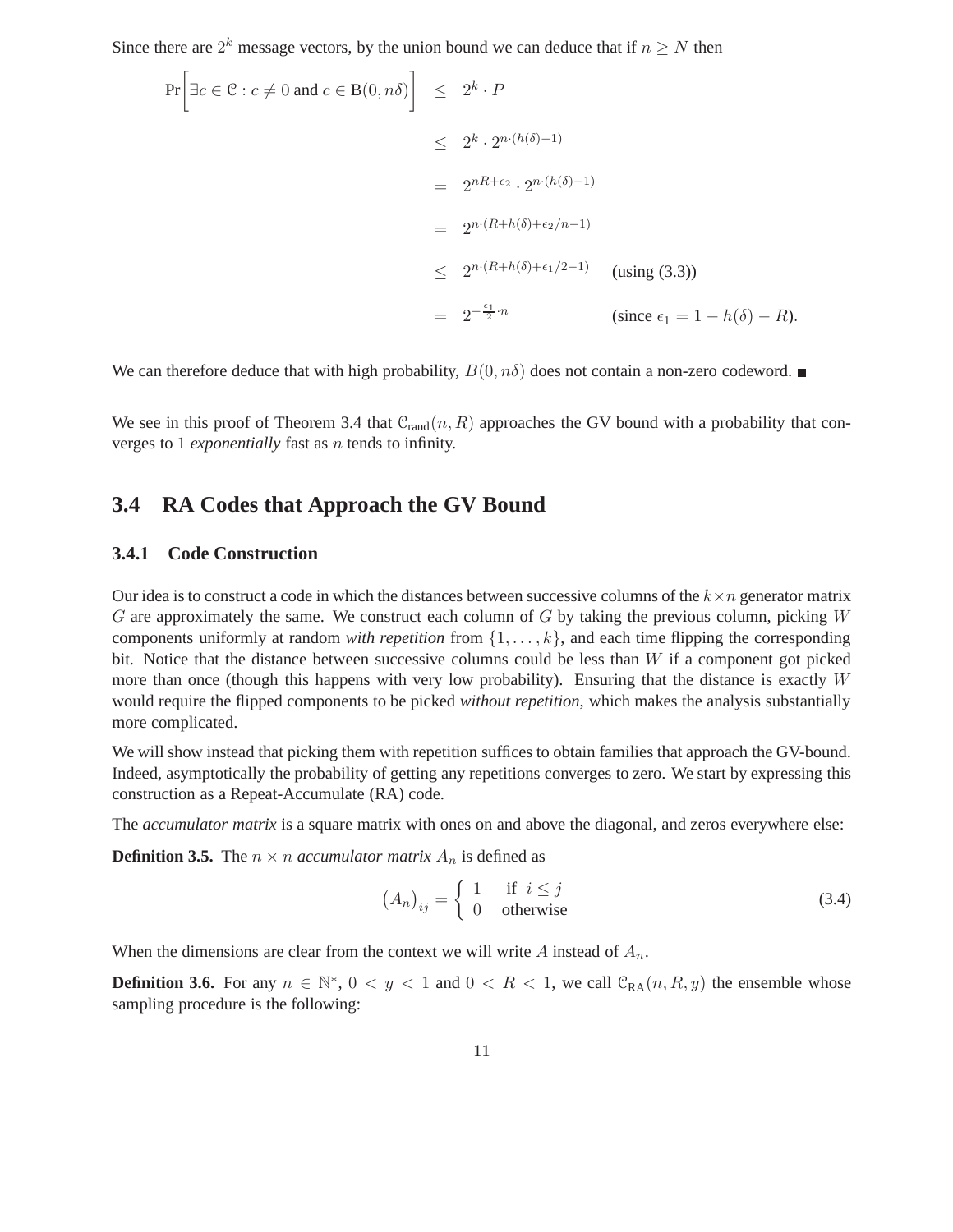**Algorithm:** GOOD-RA $(n, R, y)$ 1: Initialize a  $k \times n$  matrix M to the all zero matrix 2: Set  $k \leftarrow \lceil nR \rceil$ 3: **for**  $j = 1, ..., n$  **do** 4: **for**  $a = 1, \ldots, \lfloor k^y \rfloor$  **do** 5: pick  $i \in \{1, ..., k\}$  uniformly at random<br>6: Set  $M_{ij} \leftarrow M_{ij}$  XOR 1 6: Set  $M_{ij} \leftarrow M_{ij}$  XOR 1<br>7: **end for** 7: **end for** 8: **end for** 9: Let  $G \leftarrow M \cdot A_n$ 10: Let  $\mathcal{C} \leftarrow \{u \cdot G \mid u \in \mathbb{F}_2^k\}$  be the code whose generator matrix is G. 11: **return** C.

Informally, we construct a random matrix  $M$  as follows: each column is constructed independently by picking  $\lfloor k^y \rfloor$  entries from  $\{1, \ldots, k\}$  uniformly at random with repetition (and  $k = \lceil nR \rceil$ ). Each component picked an even number of times is set to 0, each component picked an odd number of times is set to 1. This matrix M is then multiplied by the accumulator matrix to obtain the generator matrix of our code.

Note that for  $i = 2, \ldots, n$ , column i of M is the difference between columns  $i - 1$  and i of G, and so the weights of the columns of M represent the distances between successive columns of G.

The expected number of ones in M is at most  $n \cdot k^y = O(n^{1+y})$  (assuming the rate  $k/n$  is constant). So multiplication by M can be done in sub-quadratic time. If  $u \in \mathbb{F}_2^k$  is a message vector, the encoding process (i.e., computing the codeword  $c = u \cdot G$ ) can be decomposed into two stages:

- 1. Compute  $v = u \cdot M$ . This requires  $O(n^{1+y})$  operations.
- 2. Compute  $c = v \cdot A$ . This requires  $O(n)$  operations.

So the whole encoding process is sub-quadratic  $O(n^{1+y})$ .

As above, we will abuse notation by referring to the family of ensembles

$$
\left\{\mathfrak{C}_{\mathbf{RA}}(n,R,y)\right\}_{n\in\mathbb{N}^*}
$$

simply as  $C_{RA}(n, R, y)$ .

Our aim is to show that  $C_{RA}(n, R, y)$  approaches the asymptotic Gilbert-Varshamov bound. More formally we want to show that for any  $\delta < \frac{1}{2}$  and  $R < 1 - h(\delta)$ , a code chosen from  $\mathcal{C}_{RA}(n, R, y)$  will be an  $[n, nR] \geq n\delta$ -code with high probability (with a probability that converges to 1 as n tends to infinity).

#### **3.4.2 Input/Output Weight Distribution**

Our goal in this section is to get an expression upper bounding the probability

$$
\Pr\bigg[d_{\min}\big(\mathcal{C}_{\text{RA}}(n,R,y)\big) \le n\delta\bigg] \tag{3.5}
$$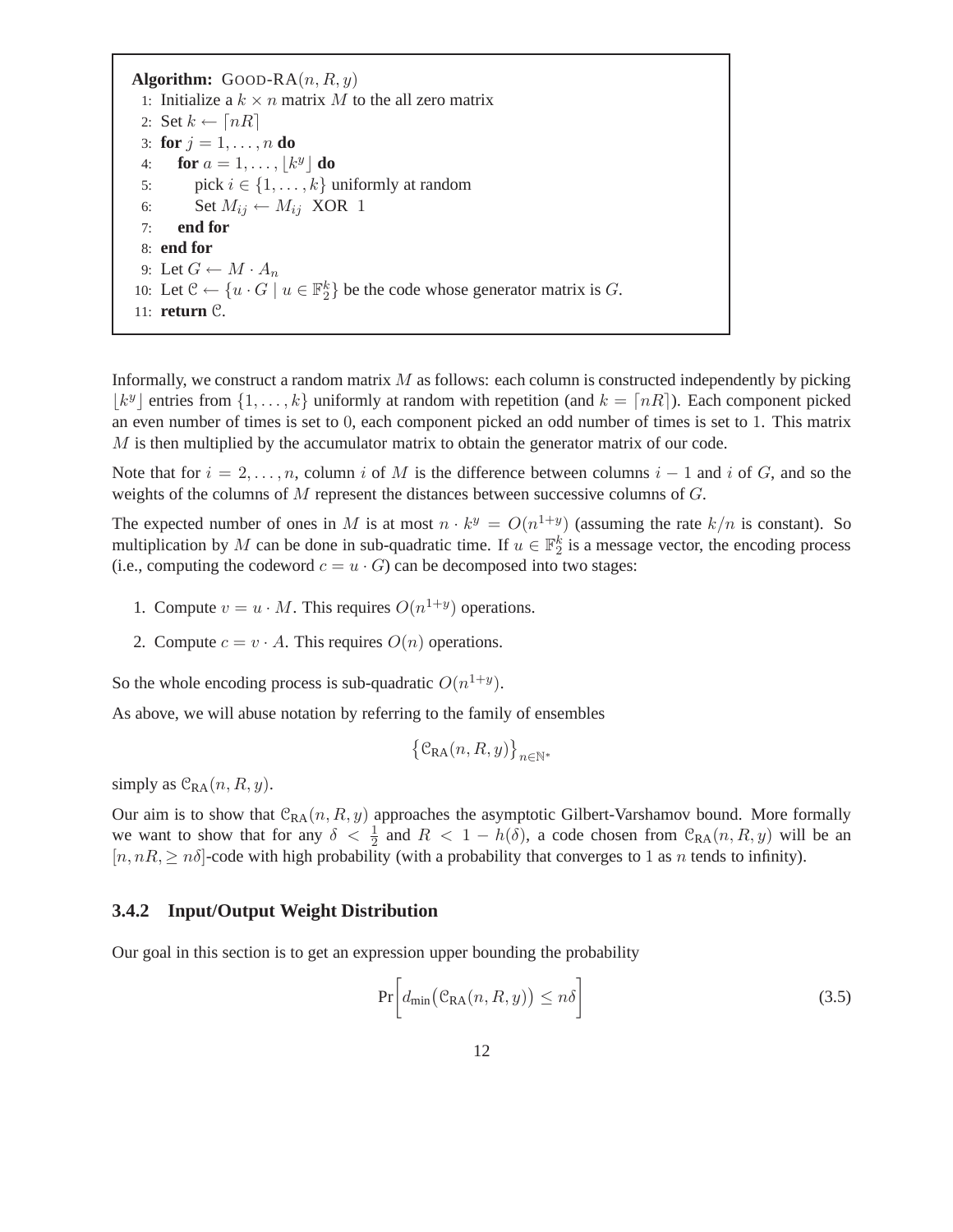as a function of n, R, y and  $\delta$  (see Theorem 3.14). We will then use this in the next section to show that when  $R < 1 - h(\delta)$  this probability will converge to zero as n tends to infinity. Our approach to obtaining this upper bound is to compute the *Input/Output weight distribution* of the generator matrix of  $\mathcal{C}_{RA}(n, R, y)$ .

Suppose we have values  $n \in \mathbb{N}^*$ ,  $0 < R < 1$  and  $0 < y < 1$ . Set  $k = \lceil nR \rceil$ . We consider the following experiment:

- 1. Sample a code (along with its  $k \times n$  generator matrix  $G = MA$ ) from  $\mathcal{C}_{RA}(n, R, y)$ .
- 2. Sample a message vector u uniformly at random from  $\mathbb{F}_2^k$ .
- 3. Compute  $v = uM$ .
- 4. Compute  $c = vA$  (so  $c = uMA = uG$  is the encoding of u).

To each  $u \in \mathbb{F}_2^k$  there corresponds a distribution  $\mathcal{D}_v$  on v. We now make two observations. Firstly, the distribution is the same for all u's of a given weight, i.e., if  $wgt(u) = wgt(u')$  then  $\mathcal{D}_u = \mathcal{D}_{u'}$ . Secondly, for a fixed  $u \in \mathbb{F}_2^k$  the probabilities are the same for two v's of a given weight (since each component of v is independent of the others), so if  $wgt(v) = wgt(v')$  then  $Pr_{\mathcal{D}_u}(v) = Pr_{\mathcal{D}_u}(v')$ .

**Definition 3.7.** We define the  $k \times n$  matrix  $\overline{M}$  as follows:

$$
\overline{M}_{w\ell} = \Pr\bigg[wgt(uM) = \ell \mid wgt(u) = w\bigg].\tag{3.6}
$$

Notice that the probability in (3.6) involves two different sources of randomness: On the one hand the random construction of M (described in Definition 3.6), and on the other hand the choice of the message vector  $u$ (picked uniformly at random).

**Definition 3.8.** We define the  $n \times n$  matrix  $\overline{A}$  as follows:

$$
\overline{A}_{\ell d} = \Pr\bigg[\text{wgt}(vA) = d \mid \text{wgt}(v) = \ell\bigg].\tag{3.7}
$$

Because the matrix  $\vec{A}$  is not random, the probability in (3.7) has a single source of randomness, namely the choice of v. We call  $\overline{M}$  and  $\overline{A}$  the *input/output weight distributions* (IOWD) of the matrices M and A.

**Lemma 3.9.** *Let*  $\mathcal{C}$  *be a code sampled from*  $\mathcal{C}_{RA}(n, R, y)$ *, and let*  $k = \lceil nR \rceil$ *. Then* 

$$
\Pr\left[d_{\min}(\mathcal{C}) \le n\delta\right] \le \sum_{d=1}^{n\delta} \sum_{w=1}^{k} \binom{k}{w} \cdot \sum_{\ell=1}^{n} \overline{M}_{w\ell} \cdot \overline{A}_{\ell d}.\tag{3.8}
$$

**Proof:** If we let G be the generator matrix of C, then G is a random matrix whose IOWD is the  $k \times n$  matrix  $\overline{B}$  defined as

$$
\overline{B}_{wd} = \Pr\bigg[\text{wgt}(uG) = d \mid \text{wgt}(u) = w \bigg].
$$

As in (3.6), there are two sources of randomness for this probability: the construction of  $G$  (sampling from the ensemble), and the uniform choice of  $u$ . For the rest of this proof we suppose that we have a vector  $u$ chosen uniformly at random from  $\mathbb{F}_2^k$ , and we let

$$
v = uM, \qquad \text{and} \qquad c = vA, \tag{3.9}
$$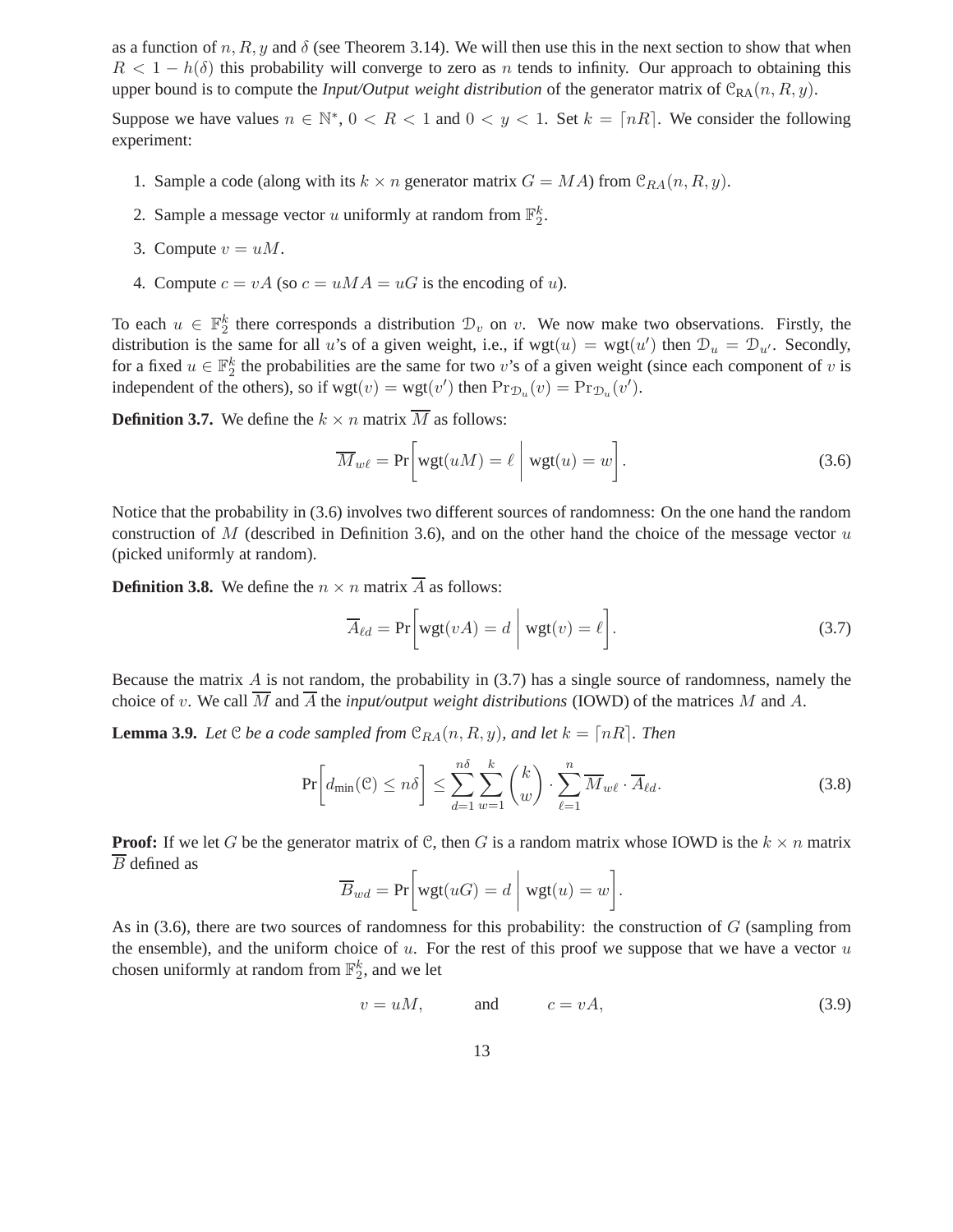so that  $c = uG$  is the codeword obtained from u. We have:

$$
\overline{B}_{wd} = \sum_{\ell=0}^{n} \Pr\bigg[wgt(v) = \ell \mid wgt(u) = w\bigg] \cdot \Pr\bigg[wgt(c) = d \mid wgt(v) = \ell\bigg],
$$

which using Definitions 3.7 and 3.8 leads to

$$
\overline{B}_{wd} = \sum_{\ell=0}^{n} \overline{M}_{w\ell} \cdot \overline{A}_{\ell d}.
$$

Let  $W_d$  be the probability that a codeword picked uniformly at random has weight d. This is equal to the probability that a message vector  $u$  picked uniformly from  $\mathbb{F}_2^k$  gets encoded to a codeword of weight  $d$ , which gives us

$$
W_d = \sum_{w=0}^k \frac{\binom{k}{w}}{2^k} \cdot \overline{B}_{wd} = \frac{1}{2^k} \sum_{w=0}^k \binom{k}{w} \sum_{\ell=0}^n \overline{M}_{w\ell} \cdot \overline{A}_{\ell d}.
$$
 (3.10)

So since there are at most  $2^k$  codewords in C, by the union bound the probability that there exists a codeword of weight d is at most  $2^k \cdot W_d$ :

$$
\Pr\left[\exists c \in \mathcal{C} : \text{wgt}(c) = d\right] \le \sum_{w=0}^{k} \binom{k}{w} \sum_{\ell=0}^{n} \overline{M}_{w\ell} \cdot \overline{A}_{\ell d}.
$$
 (3.11)

Since

$$
\Pr\left[d_{\min}(\mathcal{C}) \le n\delta\right] \le \sum_{d=1}^{n\delta} P\left[\exists c \in \mathcal{C} : \text{wgt}(c) = d\right],\tag{3.12}
$$

we obtain

$$
\Pr\left[d_{\min}(\mathcal{C}) \le n\delta\right] \le \sum_{d=1}^{n\delta} \sum_{w=0}^{k} {k \choose w} \cdot \sum_{\ell=0}^{n} \overline{M}_{w\ell} \cdot \overline{A}_{\ell d}.
$$
 (3.13)

Because all the terms are non-negative, this inequality still holds if we start the sums at  $w = 1$  and  $\ell = 1$ :

$$
\Pr\left[d_{\min}(\mathcal{C}) \le n\delta\right] \le \sum_{d=1}^{n\delta} \sum_{w=1}^{k} {k \choose w} \cdot \sum_{\ell=1}^{n} \overline{M}_{w\ell} \cdot \overline{A}_{\ell d},\tag{3.14}
$$

which is the required result. ■

So to get the bound on (3.5) we are looking for, we need expressions for  $\overline{M}_{w\ell}$  and  $\overline{A}_{\ell d}$ . The IOWD of the accumulator matrix is given in [22] without proof, so we include a proof below.

#### **Theorem 3.10.**

$$
\overline{A}_{\ell d} = \frac{\binom{n-d}{\lfloor \ell/2 \rfloor} \binom{d-1}{\lceil \ell/2 \rceil - 1}}{\binom{n}{\ell}}.
$$
\n(3.15)

**Proof:** We would like to count how many vectors  $v \in \mathbb{F}_2^n$  of weight  $\ell$  have the property that  $c = v \cdot A$  has weight d. Let  $s_1 < \ldots < s_\ell \in \{1, \ldots, n\}$  be the  $\ell$  indices such that  $v_{s_i} = 1$ . For convenience we also define  $s_0 = 1$ . For all  $j = 0, \ldots, \ell - 1$  we define  $S_j = \{s_j, \ldots, s_{j+1} - 1\}$ , and  $S_\ell = \{s_\ell, \ldots, n\}$ . Notice that  $S_0$  is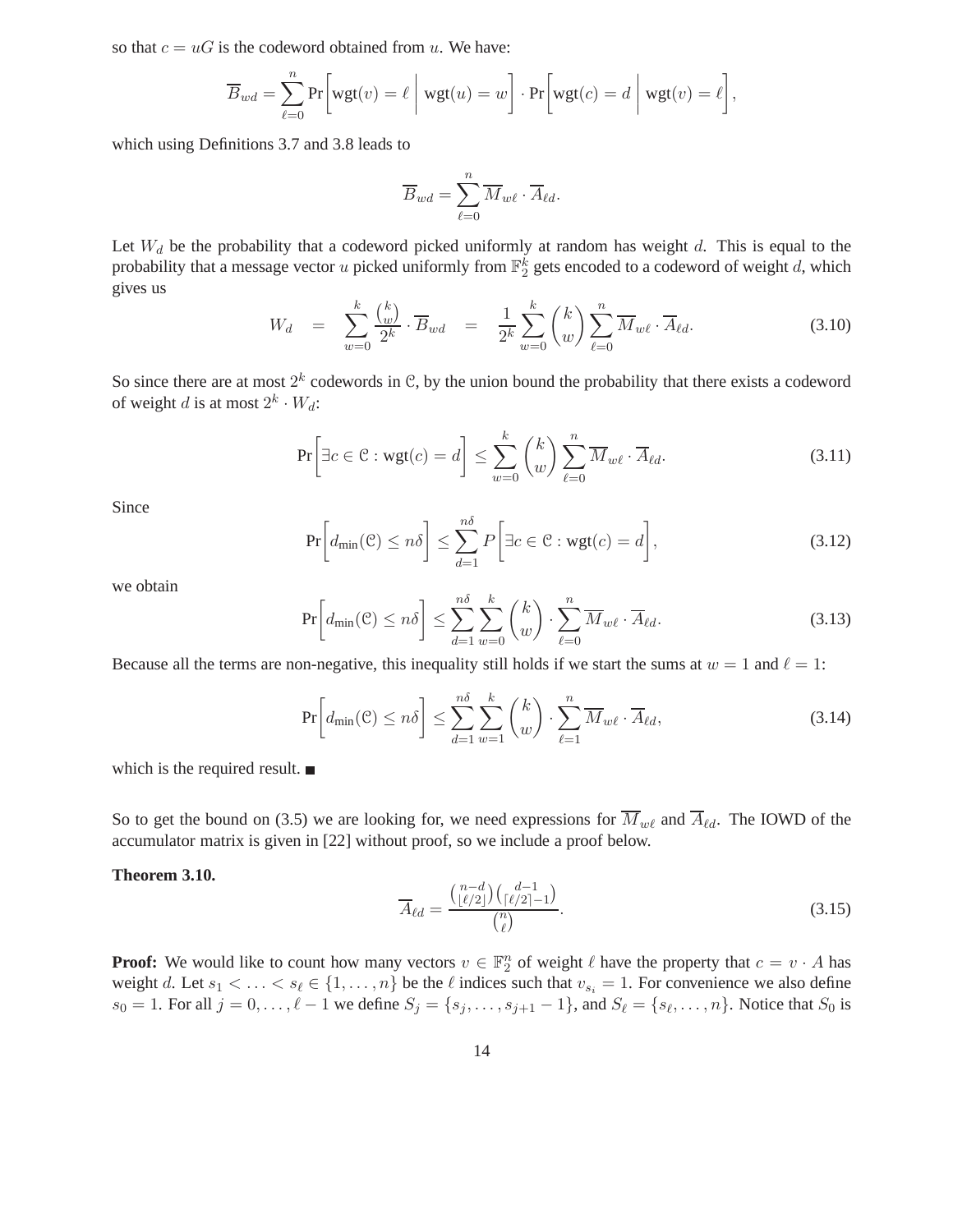the only set that may be empty, all other sets will contain at least one element.  $S_0, \ldots, S_\ell$  form a partition of  $\{1, \ldots, n\}$ . We call  $S_i$  an *even set* when j is even (including  $j = 0$ ), and an *odd set* otherwise.

If  $\ell$  is even then there are  $\ell/2 + 1$  even sets, and  $\ell/2$  odd sets. If  $\ell$  is odd, there are  $(\ell + 1)/2$  even sets, and  $(\ell+1)/2$  odd sets. So in both cases there are  $|\ell/2| + 1$  even sets, and  $\lceil \ell/2 \rceil$  odd sets.

By looking closely at the accumulator matrix, we can see that:

$$
c_i = \begin{cases} 0 & \text{if } i \in S_j \text{ where } S_j \text{ is an even set} \\ 1 & \text{if } i \in S_j \text{ where } S_j \text{ is an odd set.} \end{cases}
$$

Observe that by deciding on the size of each set  $S_j$  we are uniquely determining the values  $s_1, \ldots, s_\ell$ , and therefore the vector  $v$ . So to count how many vectors  $v$  lead to  $c$  having weight  $d$  we need to count how many ways we can construct  $S_0, \ldots, S_\ell$  such that the odd sets contain a total of d elements, and the even sets a total of  $(n - d)$  elements.

Our problem is now reduced to one of balls and bins: we need to place d ones (balls) into  $\lceil l/2 \rceil$  odd sets (bins), and  $(n-d)$  zeros into  $\lfloor \ell/2 \rfloor + 1$  even sets. We recall that in general for  $a \ge b$  there are  $\binom{a-1}{b-1}$  $\binom{a-1}{b-1}$  ways of placing a balls into b bins in such a way that no bin is empty (we write out the a elements one after the other and pick  $(b - 1)$  dividing lines in between two elements).

The number of ways of putting the  $(n-d)$  zeros into the  $\lfloor \ell/2 \rfloor + 1$  even sets is  $\binom{n-d}{\lfloor \ell/2 \rfloor}$  $\binom{n-d}{\lfloor \ell/2 \rfloor}$  (we have  $(n-d)$ instead of  $(n - d - 1)$  because we also allow  $S_0$  to be empty). Likewise, the number of ways of putting the d ones into the  $\lceil \ell/2 \rceil$  odd sets is  $\binom{d-1}{\lceil \ell/2 \rceil}$  $\frac{d-1}{\lceil \ell/2 \rceil - 1}$ .

So the total number of ways of placing the ones and zeros into these sets is

$$
\binom{n-d}{\lfloor \ell/2 \rfloor} \cdot \binom{d-1}{\lceil \ell/2 \rceil - 1},\tag{3.16}
$$

and this is therefore the number of vectors v of weight  $\ell$  that lead to a codeword c of weight d. Since the total number of vectors v of weight  $\ell$  is  $\binom{n}{\ell}$  $\binom{n}{\ell}$ , the result follows.

#### **Theorem 3.11.**

$$
\overline{M}_{w\ell} = \binom{n}{\ell} \cdot \left(P_w\right)^{\ell} \cdot \left(1 - P_w\right)^{n-\ell},\tag{3.17}
$$

*where*  $P_w$  *denotes the probability that a fixed entry of v is equal to* 1, given that the weight of u is w:

$$
P_w = \frac{1}{2} - \frac{1}{2} \cdot \left(1 - \frac{2w}{k}\right)^{\lfloor k^y \rfloor}, \quad \text{where} \quad k = \lceil nR \rceil. \tag{3.18}
$$

**Proof:** Let  $u \in \mathbb{F}_2^k$  be a message vector of weight w. First note that a fixed entry  $v_i$  of v depends only on u and column i of M, which is generated independently of all other columns.  $v_i = 0$  if and only if among the  $\lfloor k^y \rfloor$  components chosen from  $\{1, \ldots, k\}$  to construct column i, an even number are in supp $(u)$ . So the distribution on the possible values of v depends on wgt(u), but not on u itself (all u's of weight w lead to the same distribution).

Each time a component is chosen, it will hit supp $(u)$  with probability  $\frac{w}{k}$ . So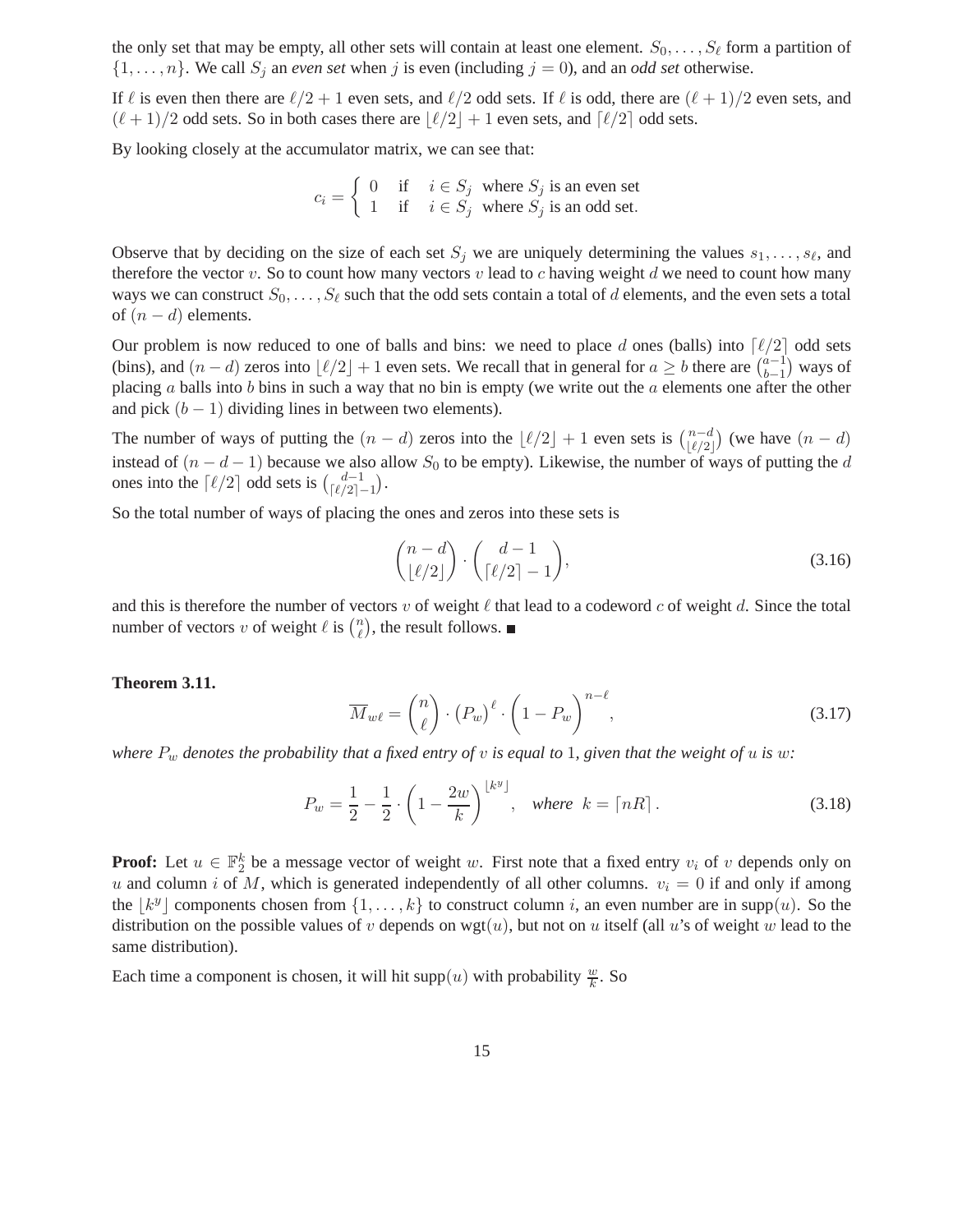$$
\Pr[v_i = 0] = \sum_{i=0}^{\lfloor k^y \rfloor/2} {\lfloor k^y \rfloor \choose 2i} \cdot {\left(\frac{w}{k}\right)}^{2i} \cdot \left(1 - \frac{w}{k}\right)^{\lfloor k^y \rfloor - 2i}
$$

$$
= \frac{1}{2} \left[ \left( \left(1 - \frac{w}{k}\right) + \frac{w}{k} \right)^{\lfloor k^y \rfloor} + \left( \left(1 - \frac{w}{k}\right) - \frac{w}{k} \right)^{\lfloor k^y \rfloor} \right]
$$

$$
= \frac{1}{2} + \frac{1}{2} \left(1 - \frac{2w}{k}\right)^{\lfloor k^y \rfloor}.
$$

We therefore see from the definition of  $P_w$  in (3.18) that

$$
P_w = 1 - \Pr\bigg[v_i = 0\bigg] = \Pr\bigg[v_i = 1\bigg].\tag{3.19}
$$

Since the components  $v_i$  are independent, constructing  $v = (v_1, \ldots, v_n)$  consists of n Bernoulli trials, where  $v_i = 1$  with probability  $P_w$ , so (3.17) follows.

Now the binomial function  $\binom{a}{b}$  $\binom{a}{b}$  is a map

$$
\left(\begin{matrix}\cdot\\ \cdot\end{matrix}\right)\colon \mathbb{N}\times\mathbb{N}\to\mathbb{N}.
$$

We extend it to be defined over all non negative real numbers:

$$
\left(\frac{\cdot}{\cdot}\right): \mathbb{R}_{\geq 0} \times \mathbb{R}_{\geq 0} \to \mathbb{R}_{\geq 0}.
$$

This is done using the gamma function (which is an extension of the factorial function to real numbers), the details are given in Appendix A. This extension has all the expected properties, in particular the following bound on  $\binom{a}{b}$  $\binom{a}{b}$  still holds:

**Proposition 3.12.** *For any*  $a, b \in \mathbb{R}$  *with*  $1 \leq b \leq a$  *we have* 

$$
\binom{a}{b} \le 2^{a \cdot h(b/a)}.
$$

**Proof:** See Appendix A.

We also have the following proposition:

**Proposition 3.13.** *For any*  $n, \ell \in \mathbb{N}^*$ ,  $0 < \delta < \frac{1}{2}$  *with*  $1 \leq \ell \leq 2n\delta$ , *letting*  $\overline{\delta} = 1 - \delta$  *we have* 

$$
\sum_{d=1}^{n\delta} \binom{n-d}{\lfloor \ell/2 \rfloor} \binom{d-1}{\lceil \ell/2 \rceil-1} \leq n\delta \cdot \binom{n\delta}{\ell/2} \binom{n\overline{\delta}}{\ell/2}.
$$
\n(3.20)

**Proof:** See Appendix A.

Throughout we will set  $\overline{\delta} = 1 - \delta$ . We are now ready to compute the bound we set out to find at the beginning of this section: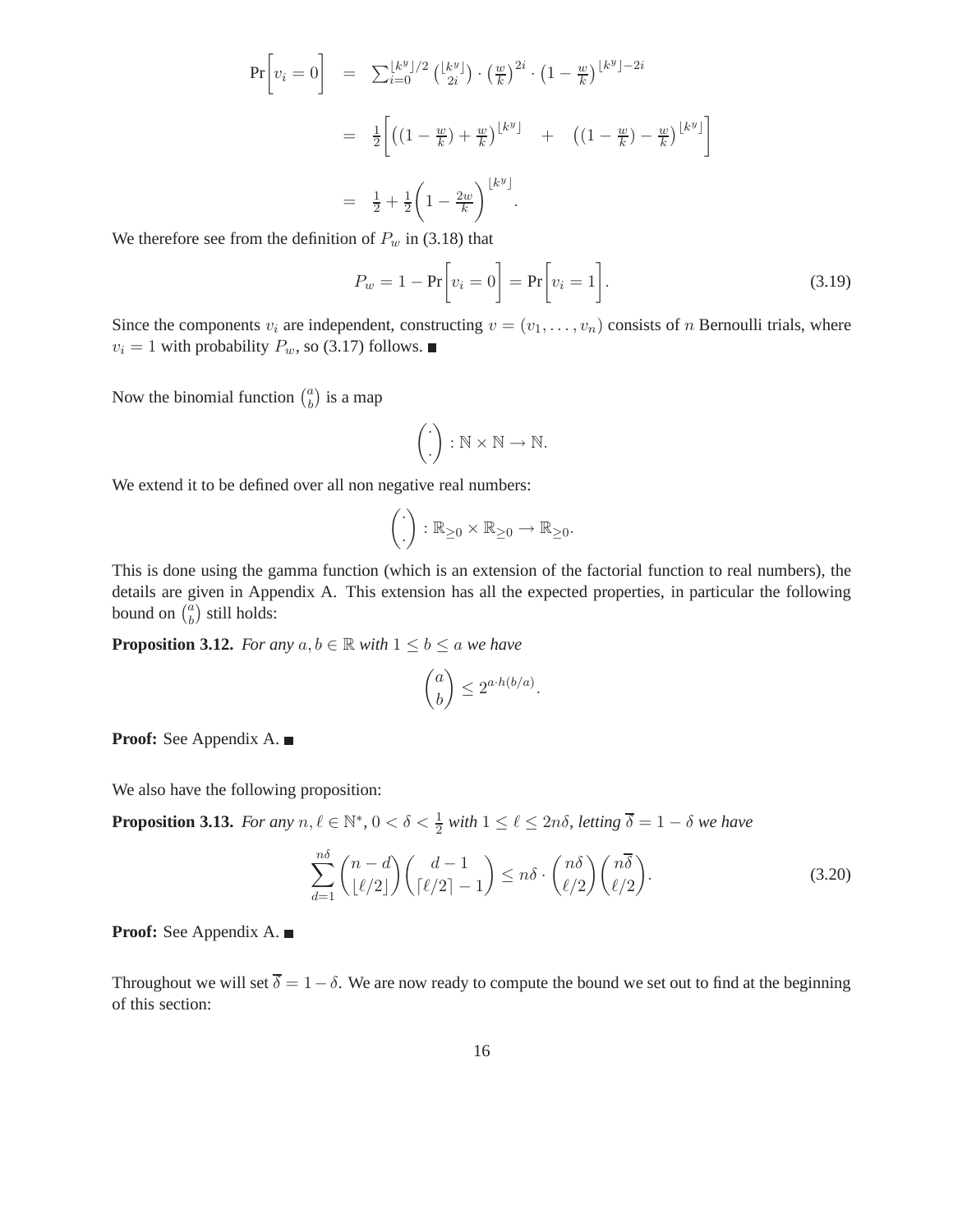**Theorem 3.14.** *If*  $\mathcal{C}$  *is a code sampled from the ensemble*  $\mathcal{C}_{RA}(n, R, y)$ *, then* 

$$
\Pr\left[d_{\min}(\mathcal{C}) \le n\delta\right] \le n\delta \cdot \sum_{w=1}^{nR} \sum_{\ell=1}^{2n\delta} \overbrace{\binom{nR}{w}}^{s(n,w)} \cdot \overbrace{P_w^{\ell} \cdot (1 - P_w)^{n-\ell}}^{f(n,\ell,w)} \cdot \overbrace{\binom{n\delta}{\ell/2} \binom{n\overline{\delta}}{\ell/2}}^{g(n,\ell)},\tag{3.21}
$$

*where*

$$
P_w = \frac{1}{2} - \frac{1}{2} \cdot \left( 1 - \frac{2w}{nR} \right)^{\lfloor (nR)^y \rfloor}.
$$
\n(3.22)

**Proof:** Let  $d_{\min} = d_{\min}(\mathcal{C})$ . We saw in Lemma 3.9 that

$$
\Pr\left[d_{\min} \leq n\delta\right] \leq \sum_{d=1}^{n\delta} \sum_{w=1}^{nR} \binom{nR}{w} \cdot \sum_{\ell=1}^{n} \overline{M}_{w\ell} \cdot \overline{A}_{\ell d}.
$$

Now plugging in the expressions we computed in Theorems 3.10 and 3.11 for  $\overline{A}_{\ell d}$  and  $\overline{M}_{w\ell}$  (and moving the sums around), we obtain

$$
\Pr\left[d_{\min} \leq n\delta\right] \leq n\delta \cdot \sum_{w=1}^{nR} \sum_{\ell=1}^{n} \binom{nR}{w} \cdot P_w^{\ell} \cdot \left(1 - P_w\right)^{n-\ell} \cdot \sum_{d=1}^{n\delta} \binom{n-d}{\lfloor \ell/2 \rfloor} \binom{d-1}{\lceil \ell/2 \rceil - 1},\tag{3.23}
$$

where  $P_w$  is defined in (3.18). Therefore applying Proposition 3.13 leads to:

$$
\Pr\left[d_{\min} \leq n\delta\right] \leq n\delta \cdot \sum_{w=1}^{nR} \sum_{\ell=1}^{n} {nR \choose w} \cdot P_w^{\ell} \cdot \left(1 - P_w\right)^{n-\ell} \cdot {n\delta \choose \ell/2} {n\overline{\delta} \choose \ell/2}.
$$

Finally notice that since

$$
\frac{\ell}{2} > n\delta \implies \binom{n\delta}{\ell/2} = 0,
$$

in our sum we only need to consider values of  $\ell$  up to  $2n\delta$ , and therefore the required result (3.21) follows.

### **3.4.3 Proof Outline**

Our aim is to show that  $C_{RA}(n, R, y)$  approaches the Gilbert-Varshamov bound as n tends to infinity. So if we let h denote the binary entropy function, then we want to show that when  $R < 1 - h(\delta)$ , the probability in  $(3.21)$  tends to 0 as n tends to infinity. Indeed, in this case  $(3.21)$  is an upper bound on the probability that the GV-bound is *not* achieved.

Let

$$
m(n,\ell,w) = \overbrace{\binom{nR}{w}}^{s(n,w)} \cdot \overbrace{P_w^{\ell} \cdot (1 - P_w)}^{f(n,\ell,w)} \cdot \overbrace{\binom{n\delta}{\ell/2}\binom{n\overline{\delta}}{\ell/2}}
$$

be the term inside the double sum in (3.21). Our goal is to prove the following theorem: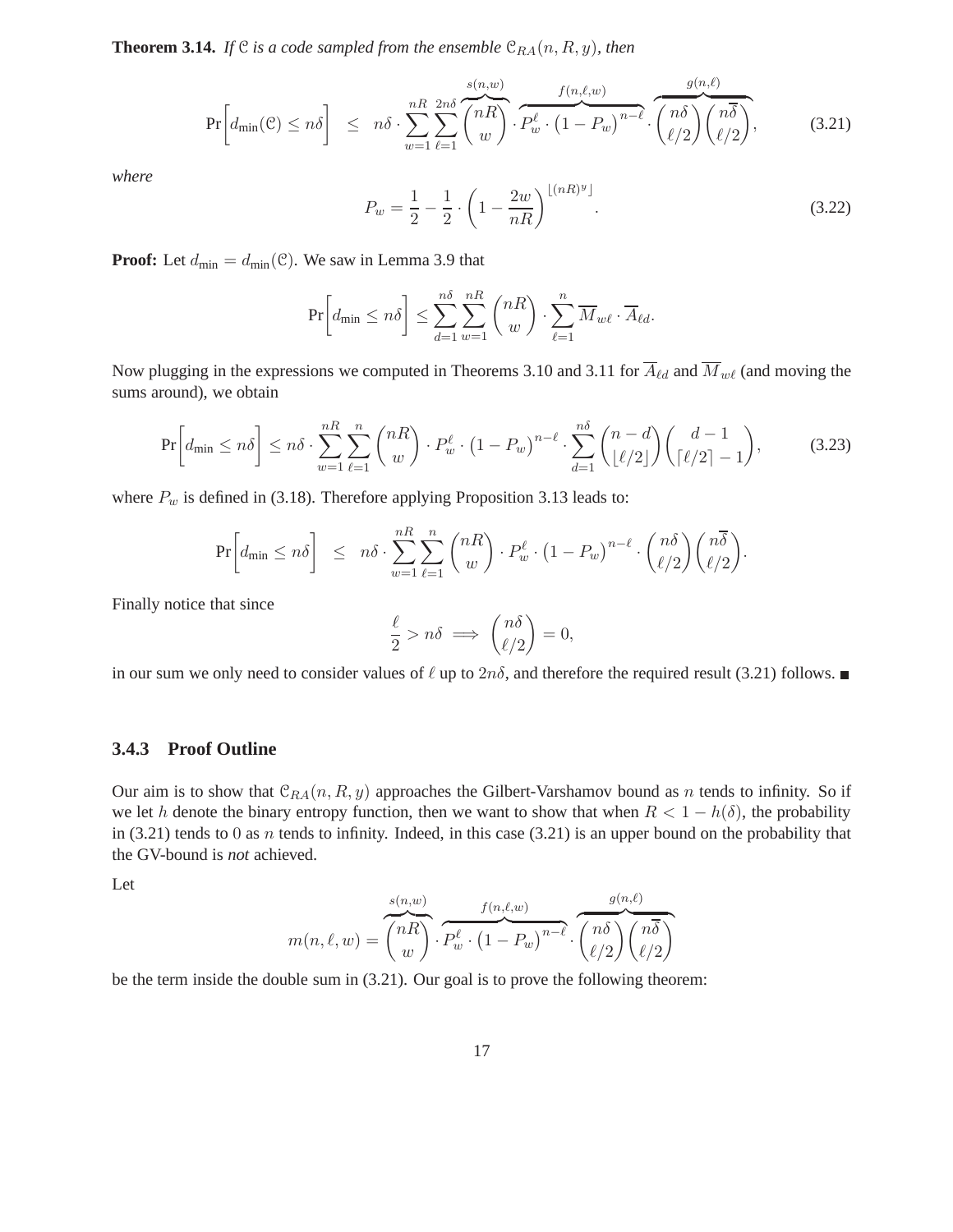**Theorem 3.15.** *Suppose we are given*  $0 < R$ ,  $0 < y < 1$  *and*  $0 < \delta < \frac{1}{2}$  *with*  $R < 1 - h(\delta)$ *. Then there are*  $N, \tau > 0$  *(depending only on R,*  $\delta$  *and y) for which* 

$$
n \ge N \implies \forall \ell = 1, \dots, \lfloor 2n\delta \rfloor, \forall w = 1, \dots, \lfloor nR \rfloor : m(n, \ell, w) \le \exp\left(-\tau \cdot n^y\right). \tag{3.24}
$$

From this theorem we deduce that each term  $m(n, \ell, w)$  in the double sum (3.21) is superpolynomially small in n, and since there is only a polynomial number of terms, the whole sum will converge to 0 as n tends to infinity.

**Outline of the Proof:** The proof of Theorem 3.15 below is very long and technical.  $m(n, \ell, w)$  is a complicated expression, and which ones of its terms dominate for large n depends on the sizes of  $\ell$  and w relative to n. To measure these we define

$$
\alpha = \frac{\ell}{n}, \qquad \gamma = \frac{w}{n^{1-y}}.\tag{3.25}
$$

Notice that for the values of  $\ell$  and w that interest us we have  $\alpha \in [\frac{1}{n}]$  $\frac{1}{n}, 2\delta$  and  $\gamma \in [\frac{1}{n^{1-y}}, R \cdot n^y]$ . We will show that there are constants  $\hat{A}$ ,  $\hat{\Gamma}_{\ell}$  and  $\hat{\Gamma}_{u}$  (depending only on R,  $\delta$  and y) that enable us to divide the proof into four cases:

• **Case 1:**  $\gamma \ge \hat{\Gamma_u}$ , and any  $\alpha$ . For each n large enough this will cover all pairs  $(\ell, w)$  with  $\ell = 1, \ldots, \lfloor 2\delta n \rfloor$ and  $w = \left[ \hat{\Gamma_u} \cdot n^{1-y} \right], \dots, \lfloor nR \rfloor.$ 

• **Case 2:**  $\gamma \leq \hat{\Gamma}_{\ell}, \alpha \leq \hat{A}$ . For each *n* large enough this will cover all pairs  $(\ell, w)$  with  $\ell = 1, \dots, |\hat{A}n|$ and  $w = 1, \ldots, \left| \hat{\Gamma_{\ell}} \cdot n^{1-y} \right|$ .

• **Case 3:**  $\gamma \leq \hat{\Gamma_{\ell}}, \alpha \geq \hat{A}$ . For each n large enough this will cover all pairs  $(\ell, w)$  with  $\ell = \left\lceil \hat{A}n \right\rceil, \ldots, \lfloor 2\delta n \rfloor$ and  $w = 1, \ldots, \left| \hat{\Gamma_{\ell}} \cdot n^{1-y} \right|$ .

• **Case 4:**  $\hat{\Gamma_{\ell}} \leq \gamma \leq \hat{\Gamma_{u}}$ , and any  $\alpha$ . For each n large enough this will cover all pairs  $(\ell, w)$  with  $\ell = 1, \ldots, \lfloor 2\delta n \rfloor$  and  $w = \left\lceil \hat{\Gamma_u} \cdot n^{1-y} \right\rceil, \ldots, \left\lceil \hat{\Gamma_{\ell}} \cdot n^{1-y} \right\rceil$ .

The following diagram illustrates the splitting of the problem into our four cases:

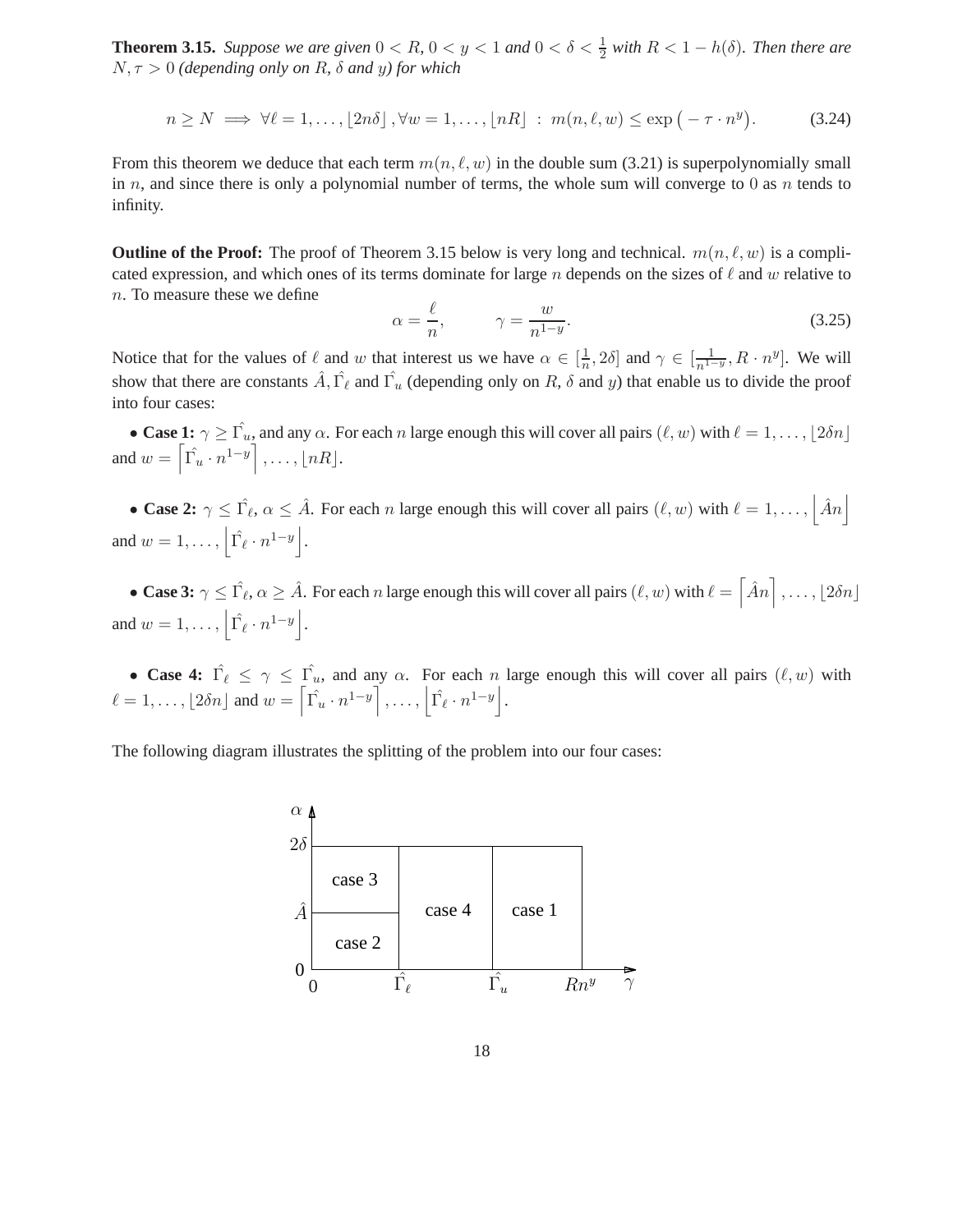### **3.4.4 Case 1: Large** γ**, Any** α**.**

**Outline:** Recall that we view the encoding as a two stage process. Given a codeword  $u \in \mathbb{F}_2^k$  we first compute  $v = u \cdot M$ , and then the codeword  $c = v \cdot A$ . The idea in Case 1 is that as  $\gamma$  gets large,  $P_w =$  $rac{1}{2} - \frac{1}{2}$  $\frac{1}{2} \cdot (1 - \frac{2w}{nR})^{(nR)y}$  will get close to  $\frac{1}{2}$ . Recall that  $P_w$  represents the probability that a fixed entry  $v_i$  of v is equal to 1, see (3.19). So  $P_w$  being close to  $\frac{1}{2}$  means that v is close to being a (uniform) random vector. Since the codeword can be expressed as  $c = v \cdot A$  and A is bijective, this means that c is also close to being a (uniform) random vector. So as  $\gamma$  gets large our code resembles a uniform random code, we therefore proceed in a similar way to the proof of Theorem 3.4.

The next lemma formalizes the idea that  $P_w$  gets close to  $\frac{1}{2}$  when  $\gamma$  gets large.

**Lemma 3.16.** *For any*  $\epsilon_1 > 0$ *, there are*  $N_1$ ,  $\Gamma_1$  *with* 

$$
N \ge N_1, \gamma \ge \Gamma_1 \implies \left| P_w - \frac{1}{2} \right| \le \epsilon_1. \tag{3.26}
$$

**Proof:** See Appendix C.

**Lemma 3.17.** *For any*  $\epsilon_5 > 0$ *, there are*  $N_5$ ,  $\Gamma_5$  *with* 

$$
n \ge N_5, \gamma \ge \Gamma_5 \implies \left(P_w\right)^{\ell} \cdot \left(1 - P_w\right)^{n-\ell} \le 2^{-n(1-\epsilon_5)}.
$$

**Proof:** From Lemma 3.16 we see that for any  $\epsilon_1$ , if n and  $\gamma$  are large enough then

$$
\left(P_w\right)^{\ell} \cdot \left(1 - P_w\right)^{n-\ell} \le \left(\frac{1}{2} + \epsilon_1\right)^n. \tag{3.27}
$$

So given  $\epsilon_5$ , by choosing  $\epsilon_1$  so that  $\frac{1}{2} + \epsilon_1 = 2^{\epsilon_5 - 1}$ , the right hand side of (3.27) becomes  $2^{-n(1-\epsilon_5)}$  and so the result follows.

Recall that  $\overline{\delta}$  is defined as  $\overline{\delta} = 1 - \delta$ .

**Lemma 3.18.**  $\forall n \in \mathbb{N}^*, \delta < \frac{1}{2}, \ell = 0, \ldots, \lfloor 2n\delta \rfloor$ :

$$
\delta \cdot h\left(\frac{\ell}{2n\delta}\right) + \overline{\delta} \cdot h\left(\frac{\ell}{2n\overline{\delta}}\right) \le h(\delta). \tag{3.28}
$$

**Proof:** First note that the derivative of the binary entropy function h is

$$
\frac{d}{dx}h(x) = \log_2\left(\frac{1}{x} - 1\right). \tag{3.29}
$$

Let

$$
q(x) = \delta \cdot h\left(\frac{x}{\delta}\right) + \overline{\delta} \cdot h\left(\frac{x}{\overline{\delta}}\right). \tag{3.30}
$$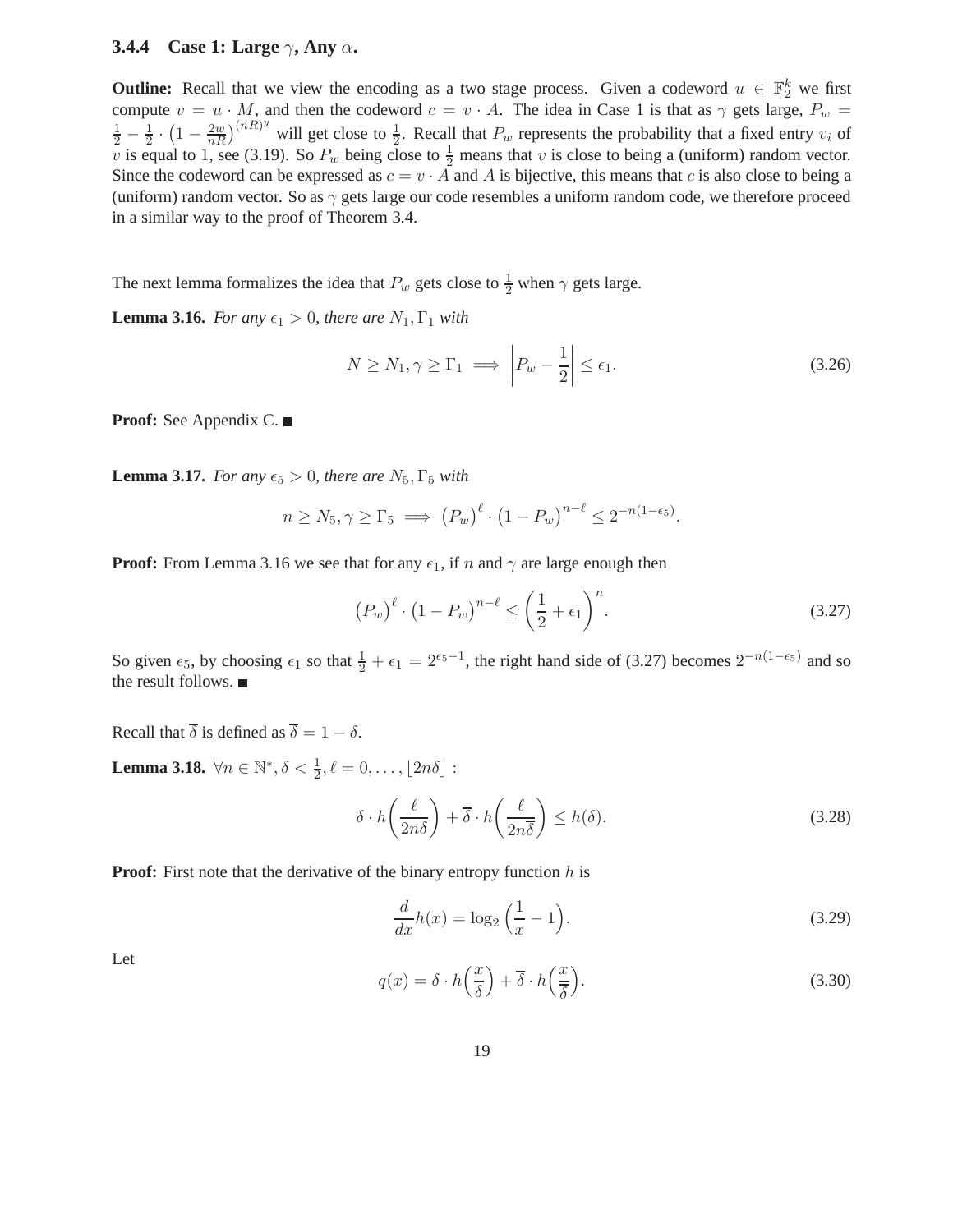We want to upper bound the function  $q(x)$  over the range  $0 \le x \le \delta$  (identifying x with  $\frac{\ell}{2n}$ ). We have

$$
\frac{d}{dx}q(x) = \log_2\left(\frac{\delta}{x} - 1\right) + \log_2\left(\frac{\overline{\delta}}{x} - 1\right) = \log_2\left(\frac{\delta\overline{\delta}}{x^2} - \frac{\delta + \overline{\delta}}{x} + 1\right),\tag{3.31}
$$

so that

$$
\frac{d}{dx}q(x) = 0 \iff \frac{\delta\overline{\delta}}{x^2} - \frac{1}{x} + 1 = 1 \iff x = \delta\overline{\delta}.\tag{3.32}
$$

It can then easily be checked that  $x = \delta \overline{\delta}$  is a maximum for  $q(x)$ . Therefore

$$
q(x) \le q(\delta \overline{\delta}) = \delta \cdot h(\overline{\delta}) + \overline{\delta} \cdot h(\delta) = h(\delta), \tag{3.33}
$$

where the last equality follows from the fact that  $h(\delta)=h(\overline{\delta}).$   $\blacksquare$ 

Let us summarize the situation so far. We want to show that for any R and  $\delta < 1 - h(R)$ , the following expression (see (3.21))

$$
n\delta \cdot \sum_{w=1}^{nR} \sum_{\ell=1}^{n} \overbrace{\binom{nR}{w}}^{s(n,w)} \cdot \overbrace{P_w^{\ell} \cdot (1-P_w)^{n-\ell}}^{f(n,\ell,w)} \cdot \overbrace{\binom{n\delta}{\ell/2}\binom{n\overline{\delta}}{\ell/2}}^{g(n,\ell)},
$$

tends to zero as  $n$  tends to infinity. Our approach is to show that each term inside the double sum is superpolynomially small in  $n$ , and so since there are only a polynomial number of terms, the whole sum will go to zero as  $n$  tends to infinity. We defined

$$
m(n, \ell, w) = s(n, w) \cdot f(n, \ell, w) \cdot g(n, \ell), \tag{3.34}
$$

to be the expression inside the double sum.

**Proposition 3.19.** *There are*  $N_6, \Gamma_6, \tau_6 > 0$  *with* 

$$
n \ge N_6, \gamma \ge \Gamma_6 \implies m(n, \ell, w) \le \exp(-\tau_6 \cdot n^y). \tag{3.35}
$$

**Proof:** Using the inequality  $\binom{a}{b}$  $\binom{a}{b} \leq 2^{a \cdot h(b/a)}$  (see Proposition 3.12), we obtain:

$$
s(n, w) = \binom{nR}{w} \le 2^{nR \cdot h(\frac{w}{nR})},\tag{3.36}
$$

and by Lemma 3.18

$$
g(n,\ell) = {n\delta \choose \ell/2} {n\overline{\delta} \choose \ell/2} \le 2^{n\left(\delta \cdot h\left(\frac{\ell}{2n\delta}\right) + \overline{\delta} \cdot h\left(\frac{\ell}{2n\overline{\delta}}\right)\right)} \le 2^{n \cdot h(\delta)}.
$$
 (3.37)

We also know from Lemma 3.17 that for any  $\epsilon_5 > 0$ , there are  $N_5$ ,  $\Gamma_5$  with

$$
n \ge N_5, \gamma \ge \Gamma_5 \implies f(n, \ell, w) \le 2^{-n(1 - \epsilon_5)}.
$$
\n(3.38)

Since  $m(n, \ell, w)$  is the product of  $s(n, w)$ ,  $f(n, \ell, w)$  and  $g(n, \ell)$  (see (3.34)), combining (3.36), (3.37) and (3.38), we see that for any  $\epsilon_5 > 0$ , there are  $N_5$ ,  $\Gamma_5$  with

$$
n \ge N_5, \gamma \ge \Gamma_5 \implies m(n,\ell,w) \le 2^{nR \cdot h\left(\frac{w}{nR}\right) - n(1-\epsilon_5) + n \cdot h(\delta)} \le 2^{-n\left[1 - h(\delta) - R - \epsilon_5\right]}.
$$
 (3.39)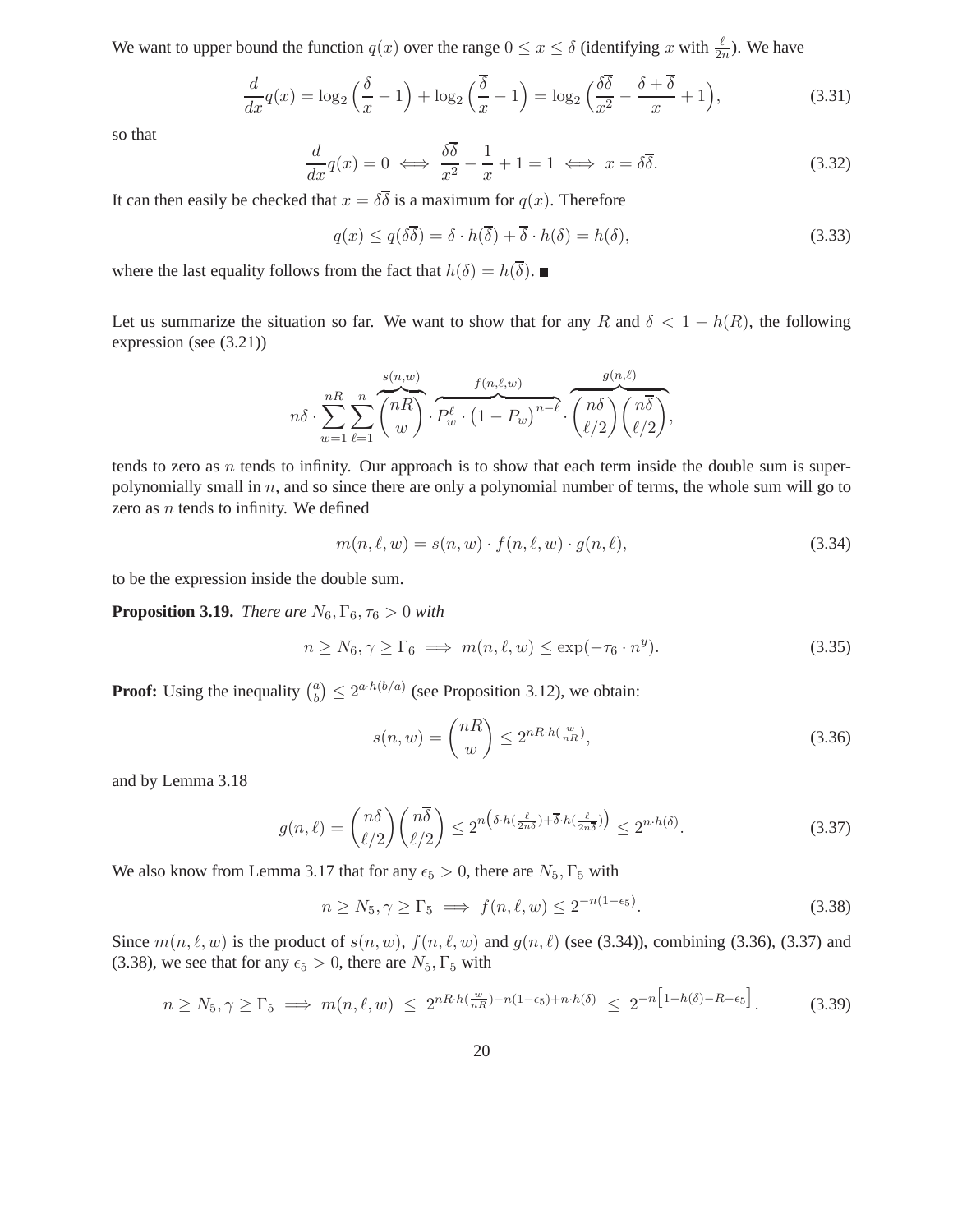Setting  $\epsilon_5 = \frac{1}{2}$  $\frac{1}{2} \cdot (1 - h(\delta) - R)$ , we see that

$$
m(n, \ell, w) \le \exp(-\tau_6 \cdot n),
$$

where  $\tau_6 = \frac{1}{2}$  $\frac{1}{2} \cdot (1 - h(\delta) - R) \cdot \ln(2)$ . Furthermore since  $R < 1 - h(\delta)$ , we have  $\tau_6 > 0$ .

It is clear that  $-\tau_6 \cdot n \le -\tau_6 \cdot n^y$  (since  $\tau_6 > 0$  and  $0 < y < 1$ ). So we have actually shown a stronger statement than the required result. We set  $N_6 = N_5$  and  $\Gamma_6 = \Gamma_5$  to complete the proof.

The value of  $\Gamma_6$  is what we will use for our constant  $\hat{\Gamma_u}$ :

**Definition 3.20.** We set  $\hat{\Gamma}_u$  to be some arbitrary value of  $\Gamma_6$  that satisfies (3.35) (such a value exists by Proposition 3.19).

It is important to note that  $\hat{\Gamma_u}$  is a *constant*, in the sense that it depends only on  $R, \delta$  and y (which we have fixed throughout). In particular it does *not* depend on  $n$ . Throughout, a value  $x$  written as  $\hat{x}$  indicates that it depends only on R,  $\delta$  and y. All variables written this way depend only on R,  $\delta$  and y, but the converse will not be true.

This result of Case 1 is summarized in the following theorem:

**Theorem 3.21.** *Suppose we are given*  $0 < R < 1$  *and*  $0 < \delta < \frac{1}{2}$  *with*  $R < 1 - h(\delta)$ *. Let*  $\hat{\Gamma_u}$  *be defined as in Definition 3.20. Then there are*  $N_6$ ,  $\tau_6 > 0$  *(depending only on* R,  $\delta$  *and y) for which* 

$$
n \geq N_6 \implies \forall \ell = 1, \ldots, \lfloor 2n\delta \rfloor, \ \forall w = \left[ \hat{\Gamma_u} \cdot n^{1-y} \right], \ldots, \lfloor nR \rfloor : \ m(n, \ell, w) \leq \exp \left( -\tau_6 \cdot n^y \right).
$$

#### **3.4.5 Case 2: Small** α**, Small** γ**.**

We recall once more the definitions of  $\alpha$  and  $\gamma$ :

$$
\alpha = \frac{\ell}{n}, \qquad \gamma = \frac{w}{n^{1-y}}.
$$
\n(3.40)

**Outline:** For this case we will show that there exist constants  $A, \Gamma, \tau > 0$  (depending only on  $R, \delta$  and y) for which for all  $n$  large enough the statement

$$
m(n, \ell, w) \le \exp(-\tau \cdot n^y)
$$

holds for all  $\ell = 1, ..., \lfloor A \cdot n \rfloor$  and  $w = 1, ..., \lfloor \Gamma \cdot n^{1-y} \rfloor$  (i.e. for all  $\ell, w$  with  $\alpha \le A$  and  $\gamma \le \Gamma$ ).

We will make use of the following theorem:

**Theorem 3.22.** *For any b, x with*  $b > 1$  *and*  $0 \le x \le 1$  *we have* 

$$
1 - x \le \left(1 - \frac{x}{b}\right)^b. \tag{3.41}
$$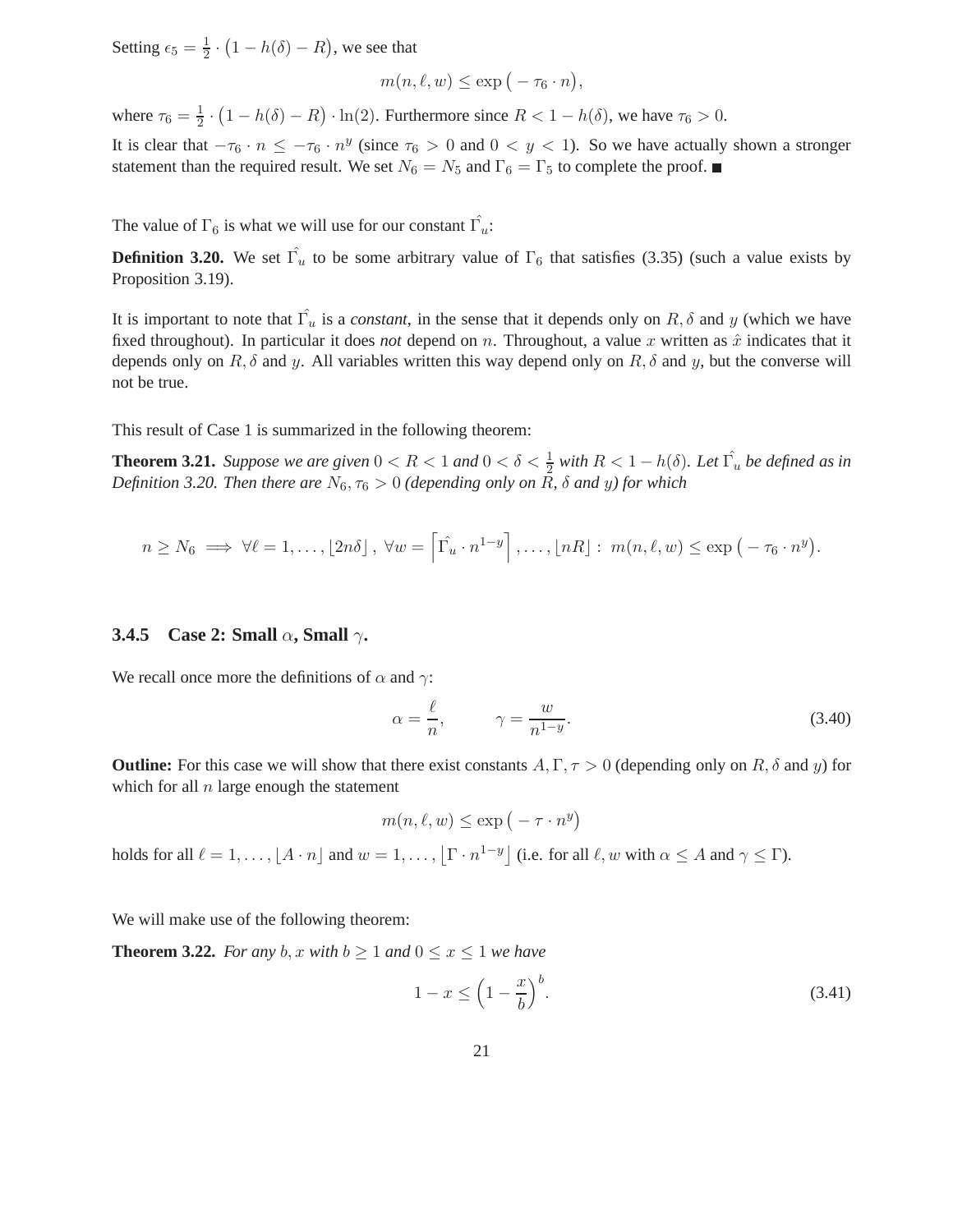**Proof:** See Appendix C.

We start with the following lemma:

**Lemma 3.23.** *For all*  $0 < R < 1, n \in \mathbb{N}^*, w = 0, \dots, nR$ , if  $nR \ge 1$  then

$$
P_w \le \frac{w}{(nR)^{1-y}}.\tag{3.42}
$$

**Proof:** We start by recalling the definition of  $P_w$  (see (3.18)):

$$
P_w = \frac{1}{2} - \frac{1}{2} \cdot \left(1 - \frac{2w}{nR}\right)^{(nR)^y} = \frac{1}{2} \cdot \left(1 - \left(1 - \frac{2w/(nR)^{1-y}}{(nR)^y}\right)^{(nR)^y}\right).
$$

Now setting

$$
x = \frac{2w}{(nR)^{1-y}}, \qquad b = (nR)^y,
$$
\n(3.43)

from Theorem 3.22 we obtain

$$
P_w = \frac{1}{2} \cdot \left( 1 - \left( 1 - \frac{x}{b} \right)^b \right) \le \frac{1}{2} \cdot \left( 1 - (1 - x) \right) = \frac{w}{(nR)^{1 - y}},\tag{3.44}
$$

as required.

**Lemma 3.24.** *For any*  $a > 1$ *, there is*  $X > 0$  *with* 

$$
0 < x \le X \implies e^{-x} \le 1 - \frac{x}{a}.
$$

**Proof:** The curve of  $e^{-x}$  is convex and goes through the point  $(0, 1)$ , where its derivative is  $-1$ . The line  $1-\frac{x}{a}$  $\frac{x}{a}$  also goes through (0, 1), and its derivative is  $-\frac{1}{a} > -1$ . So it will intersect the curve of  $e^{-x}$  at some other point  $(x_0, y_0)$ , with  $x_0 > 0$ . We let  $X = x_0$ .

**Lemma 3.25.** *For any*  $a > 1$ *, there is*  $\Gamma_a$  *with* 

$$
\gamma \leq \Gamma_a \implies n \ln(1 - P_w) \leq -\frac{1}{a} \cdot \frac{wn^y}{R^{1-y}}.
$$

**Proof:** We first recall that  $\gamma$  is defined as

$$
\gamma = \frac{w}{n^{1-y}},\tag{3.45}
$$

and

$$
P_w = \frac{1}{2} - \frac{1}{2} \cdot \left( 1 - \frac{2w}{nR} \right)^{(nR)y} \ge \frac{1}{2} - \frac{1}{2} \cdot \exp\left(\frac{-2w}{(nR)^{1-y}}\right),\tag{3.46}
$$

since for any  $x \in \mathbb{R}$  we have  $1 + x \leq \exp(x)$ . Suppose we have a fixed  $a > 1$ . Using Lemma 3.24 with  $x = \frac{2\gamma}{R^{1-y}}$  (and recalling that R and y are fixed), we deduce that there is  $\Gamma > 0$  for which

$$
\gamma \le \Gamma \implies \exp\left(-\frac{2\gamma}{R^{1-y}}\right) \le 1 - \frac{1}{a} \cdot \frac{2\gamma}{R^{1-y}}
$$
\n(3.47)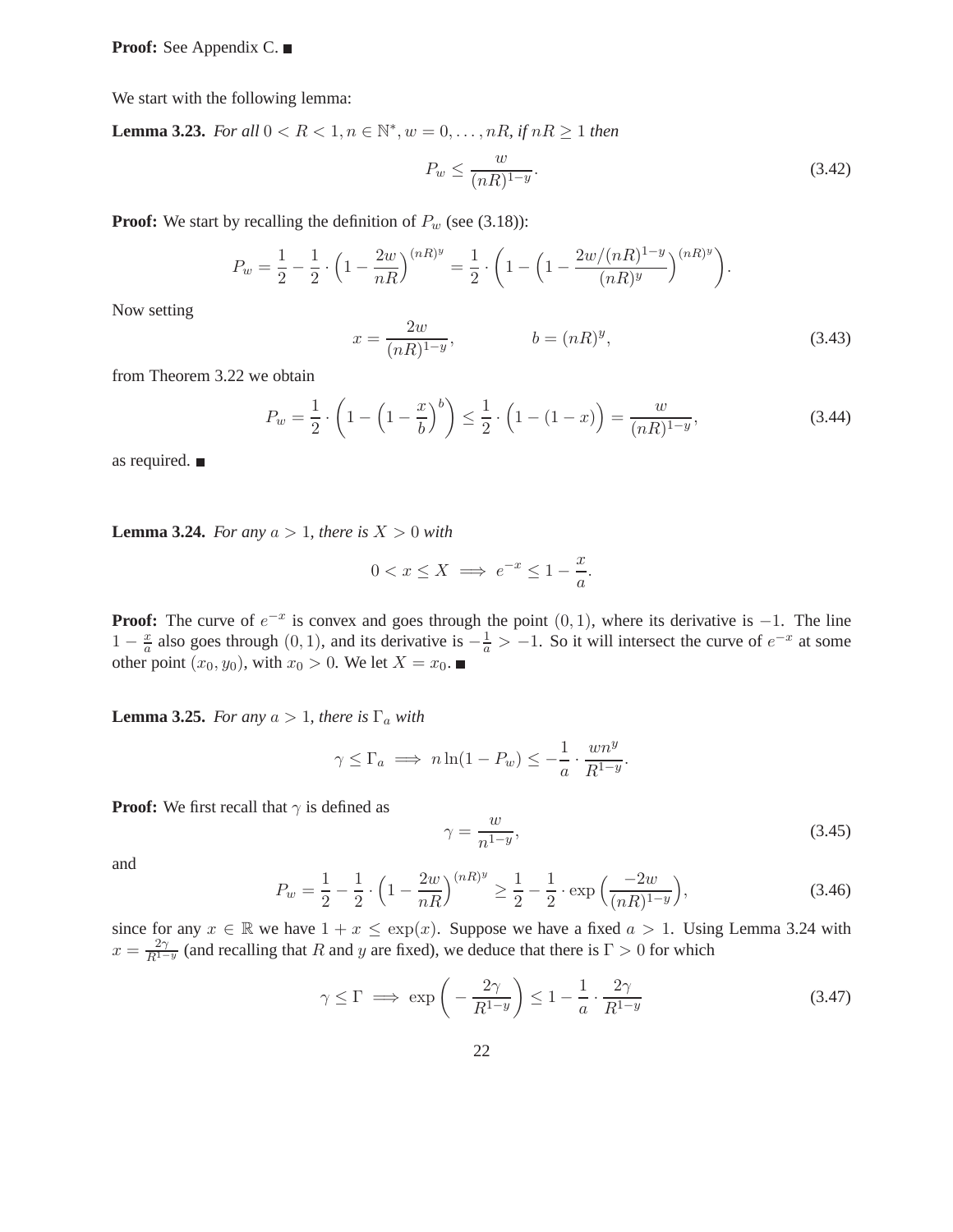We also know that  $\forall x \leq 1$  we have  $\ln(1-x) \leq -x$ , and so

$$
\gamma \leq \Gamma \implies n \ln (1 - P_w) \leq -nP_w
$$
  
\n
$$
\leq \frac{n}{2} \left( -1 + \exp\left(\frac{-2\gamma}{R^{1-y}}\right) \right) \qquad \text{(using (3.46))}
$$
  
\n
$$
\leq \frac{n}{2} \left( -1 + 1 - \frac{1}{a} \cdot \frac{2\gamma}{R^{1-y}} \right) \qquad \text{(using (3.47), since } \gamma \leq \Gamma)
$$
  
\n
$$
= -\frac{1}{a} \cdot \frac{n^y w}{R^{1-y}} \qquad \text{(using (3.45))}.
$$

Setting  $\Gamma_a = \Gamma$  then gives us the required result.

**Definition 3.26.** We define

$$
\hat{a} = \left[2\sqrt{\delta\delta} + \frac{3}{4}\left(1 - 2\sqrt{\delta\delta}\right)\right]^{-1}.\tag{3.48}
$$

This choice for  $\hat{a}$  will become clear later in the section. Notice that  $\hat{a}$  depends only on  $\delta$ . A straightforward inspection shows that  $\hat{a} > 1$ . Therefore applying Lemma 3.25 we obtain:

**Corollary 3.27.** *Let*  $\hat{a}$  *be defined as in (3.48). Then there is*  $\hat{\Gamma_a} > 0$  *with* 

$$
\gamma \leq \hat{\Gamma_a} \implies n \ln(1 - P_w) \leq -\frac{1}{\hat{a}} \cdot \frac{wn^y}{R^{1-y}}.
$$
\n(3.49)

**Definition 3.28.** Let  $\hat{\Gamma_a}$  be a fixed value that satisfies (3.49).

Recall that we are trying to show that the expression

$$
m(n, \ell, w) = s(n, w) \cdot f(n, \ell, w) \cdot g(n, \ell)
$$

from (3.21) is superpolynomially small in n. Setting  $m_1(n, \ell, w) = \ln (m(n, \ell, w))$ , we will show that there are constants N and  $\tau > 0$  for which  $n \geq N$  implies that for all appropriate values of  $\ell$  and w we have:

$$
m_1(n, \ell, w) \le -\tau \cdot n^y. \tag{3.50}
$$

**Definition 3.29.** We define

$$
s_1(n, w) = \ln (s(n, w)).
$$
  
\n
$$
f_1(n, \ell, w) = \ln (f(n, \ell, w)).
$$
  
\n
$$
g_1(n, \ell) = \ln (g(n, \ell)).
$$

Note that

$$
m_1(n, \ell, w) = s_1(n, w) + f_1(n, \ell, w) + g_1(n, \ell).
$$

Propositions 3.30, 3.31 and 3.32, will provide upper bounds on  $s_1(n, w)$ ,  $f_1(n, \ell, w)$  and  $g_1(n, \ell)$ . We will then use these to prove (3.50).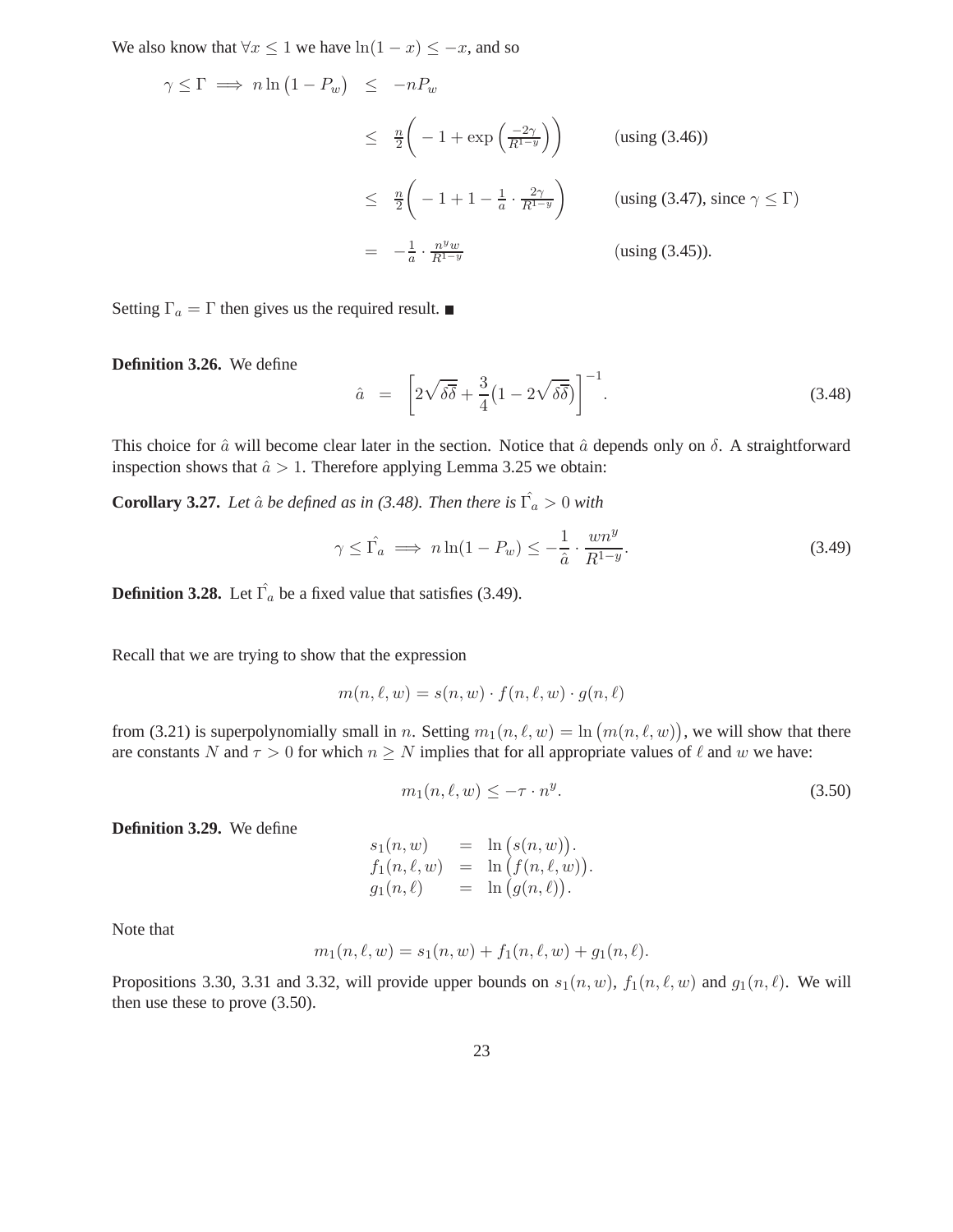**Proposition 3.30.** *We can upper bound*  $s_1(n, w)$  *in the following ways:* 

$$
s_1(n, w) \le -w \ln\left(\frac{w}{nR}\right) - nR \ln\left(1 - \frac{w}{nR}\right). \tag{3.51}
$$

$$
s_1(n, w) \leq -w \cdot \frac{\ln\left(\frac{w}{nR}\right) - 1}{\ln(2)}.\tag{3.52}
$$

#### **Proof:**

• Using the inequality  $\binom{a}{b}$  $\binom{a}{b} \leq 2^{a \cdot h(b/a)}$  we obtain:

$$
s(n, w) = {nR \choose w} \le 2^{nR \cdot h\left(\frac{w}{nR}\right)} = e^{-w \ln\left(\frac{w}{nR}\right) + (w - nR) \ln\left(1 - \frac{w}{nR}\right)}.
$$

Note that  $1 - \frac{w}{nR} < 1$ , so  $w \ln(1 - \frac{w}{nR}) < 0$ . Since  $s_1(n, w) = \ln(s(n, w))$ , (3.51) then follows.

• We have the following general bound on the binomial coefficients:

$$
\binom{a}{b} \le \left(\frac{a \cdot e}{b}\right)^b,
$$

which directly leads to (3.52).  $\blacksquare$ 

**Proposition 3.31.** *Let*  $\hat{a}$  *and*  $\hat{\Gamma_a}$  *be taken from Definitions 3.26 and 3.28. If*  $\gamma \leq \hat{\Gamma_a}$  *and*  $nR > 1$  *then* 

$$
f_1(n,\ell,w) \leq \ell \ln\left(\frac{w}{(nR)^{1-y}}\right) - \frac{wn^y}{R^{1-y}} \cdot \frac{1}{\hat{a}} - \ell \ln\left(1 - \frac{w}{(nR)^{1-y}}\right).
$$

**Proof:** Recall from (3.14) that  $f(n, \ell, w)$  is defined as

$$
f(n,\ell,w) = (P_w)^{\ell} \cdot (1 - P_w)^{n-\ell}.
$$

This means that

$$
f_1(n, \ell, w) = \ell \ln(P_w) + n \ln(1 - P_w) - \ell \ln(1 - P_w).
$$
 (3.53)

Now Lemma 3.23 (which applies, since we are assuming that  $nR > 1$ ) tells us that

$$
P_w \le \frac{w}{(nR)^{1-y}},
$$

and Corollary 3.27 (which applies, since we are assuming that  $\gamma \leq \hat{\Gamma_a}$ ) tells us that

$$
n\ln(1-P_w)\leq -\frac{1}{\hat{a}}\cdot\frac{wn^y}{R^{1-y}}.
$$

Combining these with (3.53) we deduce:

$$
f_1(n,\ell,w) \le \ell \ln\left(\frac{w}{(nR)^{1-y}}\right) - \frac{wn^y}{R^{1-y}} \cdot \frac{1}{\hat{a}} - \ell \ln\left(1 - \frac{w}{(nR)^{1-y}}\right),\tag{3.54}
$$

as required.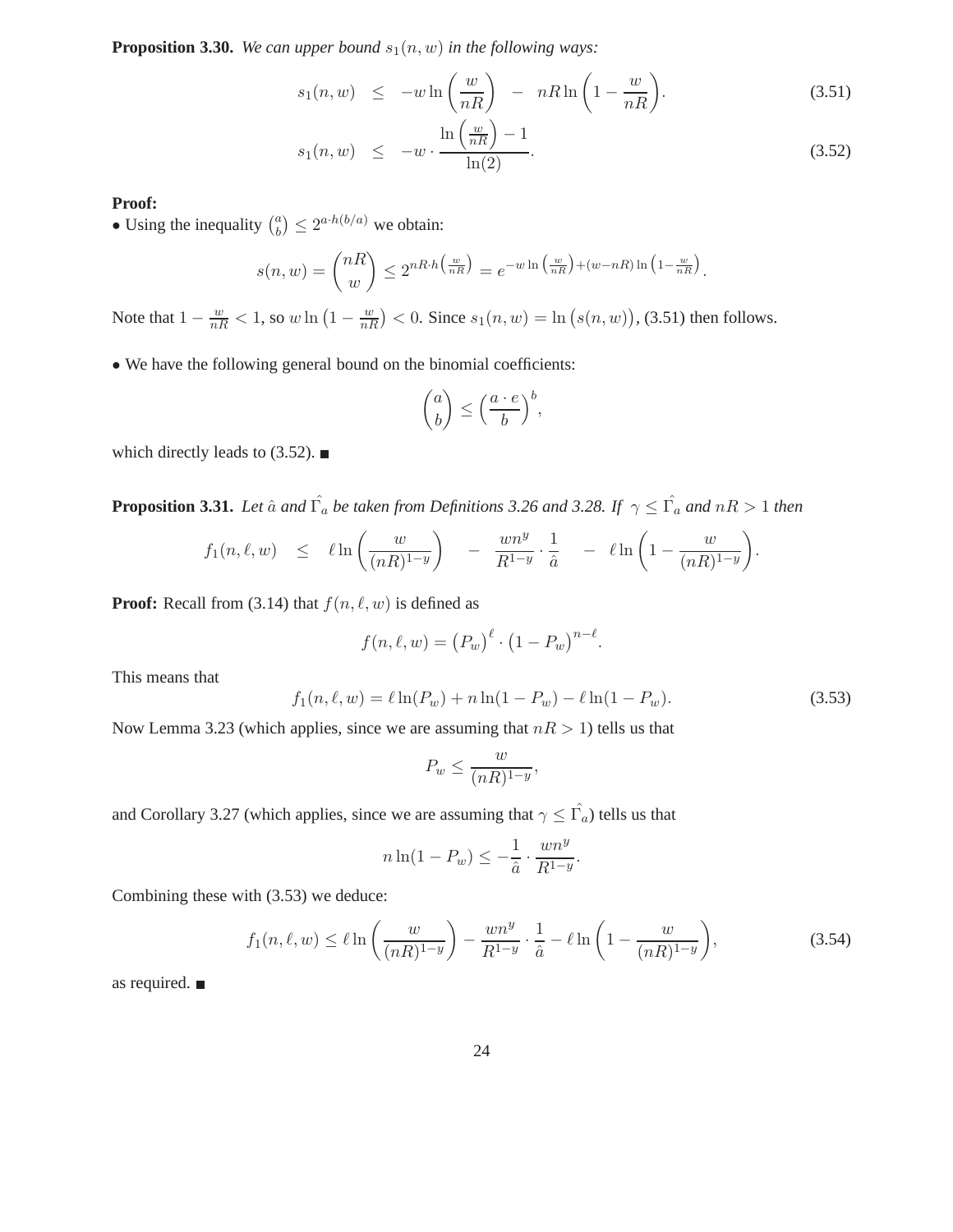**Proposition 3.32.** *We can upper bound*  $g_1(n, \ell)$  *in the following ways:* 

$$
g_1(n,\ell) \leq -\frac{\ell}{2}\ln\left(\frac{\ell}{2n\delta}\right) - \frac{\ell}{2}\ln\left(\frac{\ell}{2n\delta}\right)
$$
\n
$$
- n\delta \cdot \ln\left(1 - \frac{\ell}{2n\delta}\right) - n\overline{\delta} \cdot \ln\left(1 - \frac{\ell}{2n\overline{\delta}}\right).
$$
\n
$$
g_1(n,\ell) \leq \frac{\ell}{2}\ln\left(\frac{2n\delta}{\ell} - 1\right) + \frac{\ell}{2}\ln\left(\frac{2n\overline{\delta}}{\ell} - 1\right)
$$
\n
$$
- n\delta \cdot \ln\left(1 - \frac{\ell}{2n\delta}\right) - n\overline{\delta} \cdot \ln\left(1 - \frac{\ell}{2n\overline{\delta}}\right).
$$
\n(3.56)

**Proof:** Recall the definition of  $g(n, \ell)$  (see (3.14)):

$$
g(n,\ell) = \binom{n\delta}{\ell/2} \cdot \binom{n\overline{\delta}}{\ell/2}.
$$

Again using the inequality  $\binom{a}{b}$  $\binom{a}{b} \leq 2^{a \cdot h(b/a)}$  we obtain:

$$
\begin{array}{rcl}\n\left(\begin{array}{l}\nn\delta \\
\ell/2\n\end{array}\right) & \leq & 2^{n\delta \cdot h\left(\frac{\ell}{2n\delta}\right)} \\
& \leq & 2^{-\frac{\ell}{2}\log_2\left(\frac{\ell}{2n\delta}\right) - \left(\frac{\ell}{2} - n\delta\right)\log_2\left(1 - \frac{\ell}{2n\delta}\right)},\n\end{array}
$$

and a similar bound for  $\binom{n\delta}{\ell}$  $\binom{n\delta}{\ell/2}$ . Since  $g_1(n,\ell) = \ln(g(n,\ell))$ , we obtain

$$
g_1(n,\ell) \leq -\frac{\ell}{2} \cdot \ln\left(\frac{\ell}{2n\delta}\right) - \left(n\delta - \frac{\ell}{2}\right) \cdot \ln\left(1 - \frac{\ell}{2n\delta}\right)
$$
  

$$
-\frac{\ell}{2} \cdot \ln\left(\frac{\ell}{2n\delta}\right) - \left(n\delta - \frac{\ell}{2}\right) \cdot \ln\left(1 - \frac{\ell}{2n\delta}\right).
$$
 (3.57)

• 1) Because  $\ln\left(1-\frac{\ell}{2n\delta}\right) < 0$  and  $\ln\left(1-\frac{\ell}{2n}\right)$  $\frac{\ell}{2n\delta}$   $\big)$  < 0, we can remove terms to obtain (3.55):

$$
g_1(n,\ell) \leq -\frac{\ell}{2}\ln\left(\frac{\ell}{2n\delta}\right) - n\delta\ln\left(1 - \frac{\ell}{2n\delta}\right) - \frac{\ell}{2}\ln\left(\frac{\ell}{2n\overline{\delta}}\right) - n\overline{\delta}\ln\left(1 - \frac{\ell}{2n\overline{\delta}}\right).
$$

• 2) In general, for any  $x > 0$  we have

$$
-\frac{\ell}{2}\cdot\ln(x) + \frac{\ell}{2}\cdot\ln(1-x) = \frac{\ell}{2}\cdot\ln\left(\frac{1-x}{x}\right) = \frac{\ell}{2}\cdot\ln\left(\frac{1}{x}-1\right),
$$

so applying this with  $x = \frac{\ell}{2n\delta}$  and then  $x = \frac{\ell}{2n\delta}$  $\frac{\ell}{2n\delta}$ , (3.57) can be rewritten as (3.56).

We summarize the bounds obtained by the last three theorems in (3.58) below: Let  $\hat{a}$  and  $\hat{\Gamma_a}$  be taken from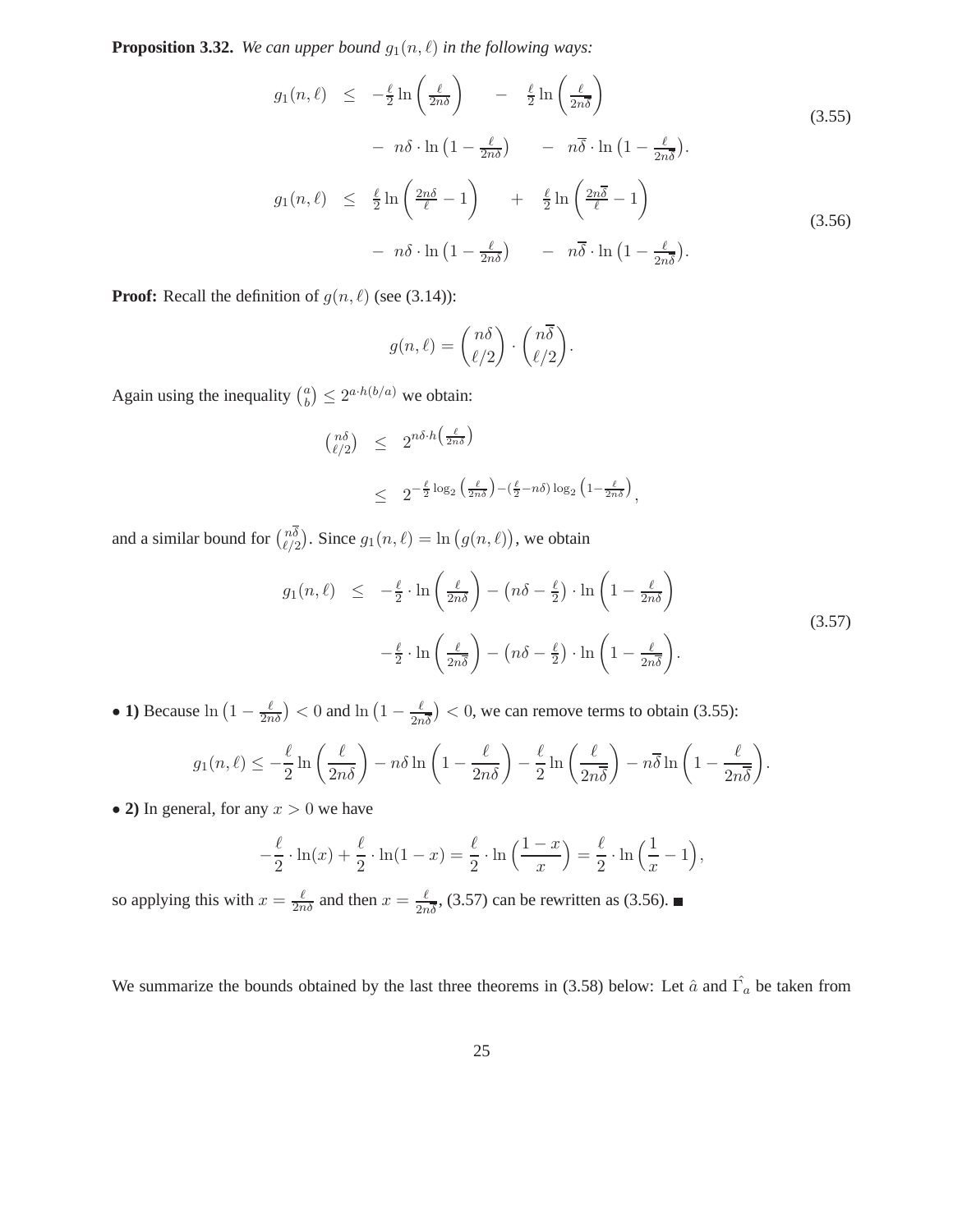Definitions 3.26 and 3.28. If  $\gamma \leq \hat{\Gamma_a}$  and  $n > \frac{1}{R}$  then

$$
s_1(n,w) \leq -w \cdot \frac{\ln\left(\frac{w}{nR}\right) - 1}{\ln(2)}.
$$

$$
f_1(n,\ell,w) \leq \ell \ln\left(\frac{w}{(nR)^{1-y}}\right) \quad - \frac{t_3}{R^{1-y}} \cdot \frac{1}{\hat{a}} \quad - \ell \ln\left(1 - \frac{w}{(nR)^{1-y}}\right). \tag{3.58}
$$

$$
g_1(n,\ell) \leq \frac{\frac{t_5}{2} \ln\left(\frac{\ell}{2n\delta}\right)}{-\frac{\ell}{2} \ln\left(\frac{\ell}{2n\overline{\delta}}\right)} - \frac{\frac{t_6}{2} \ln\left(\frac{\ell}{2n\overline{\delta}}\right)}{-n\delta \cdot \ln\left(1 - \frac{\ell}{2n\delta}\right)} - \frac{t_8}{n\overline{\delta} \cdot \ln\left(1 - \frac{\ell}{2n\overline{\delta}}\right)}.
$$

Recall that

$$
m_1(n, \ell, w) = s_1(n, w) + f_1(n, \ell, w) + g_1(n, \ell).
$$

So using these we obtain a bound on  $m_1(n, \ell, w)$  consisting in a sum of eight terms  $t_1, \ldots, t_8$ . Let  $m_2(n, \ell, w)$ be obtained by removing terms  $t_1$  and  $t_4$  from  $m_1(n, \ell, w)$ :

$$
m_2(n,\ell,w) = \ell \cdot \ln\left(\frac{w}{(nR)^{1-y}}\right) - \frac{wn^y}{R^{1-y}} \cdot \frac{1}{\hat{a}} - \frac{\ell}{2} \cdot \ln\left(\frac{\ell}{2n\delta}\right) - \frac{\ell}{2} \cdot \ln\left(\frac{\ell}{2n\delta}\right)
$$
  
-  $n\delta \cdot \ln\left(1 - \frac{\ell}{2n\delta}\right) - n\overline{\delta} \cdot \ln\left(1 - \frac{\ell}{2n\overline{\delta}}\right).$  (3.59)

**Outline for the rest of Case 2:** We will first show (Lemma 3.34) that for  $\alpha, \gamma$  small enough, we have  $m_2(n, \ell, w) = \theta(-w n^y)$ . We will then show (Lemma 3.35) that the remaining terms  $t_1$  and  $t_4$  are  $o(n^y)$ . We then can deduce that  $m_1(n, \ell, w) = \theta(-w n^y)$ .

The following lemma will be useful:

**Lemma 3.33.** *For all*  $x, b \in \mathbb{R}_{>0}$  *we have* 

$$
-x\ln(bx) \le \frac{1}{be}.
$$

**Proof:** See Appendix C.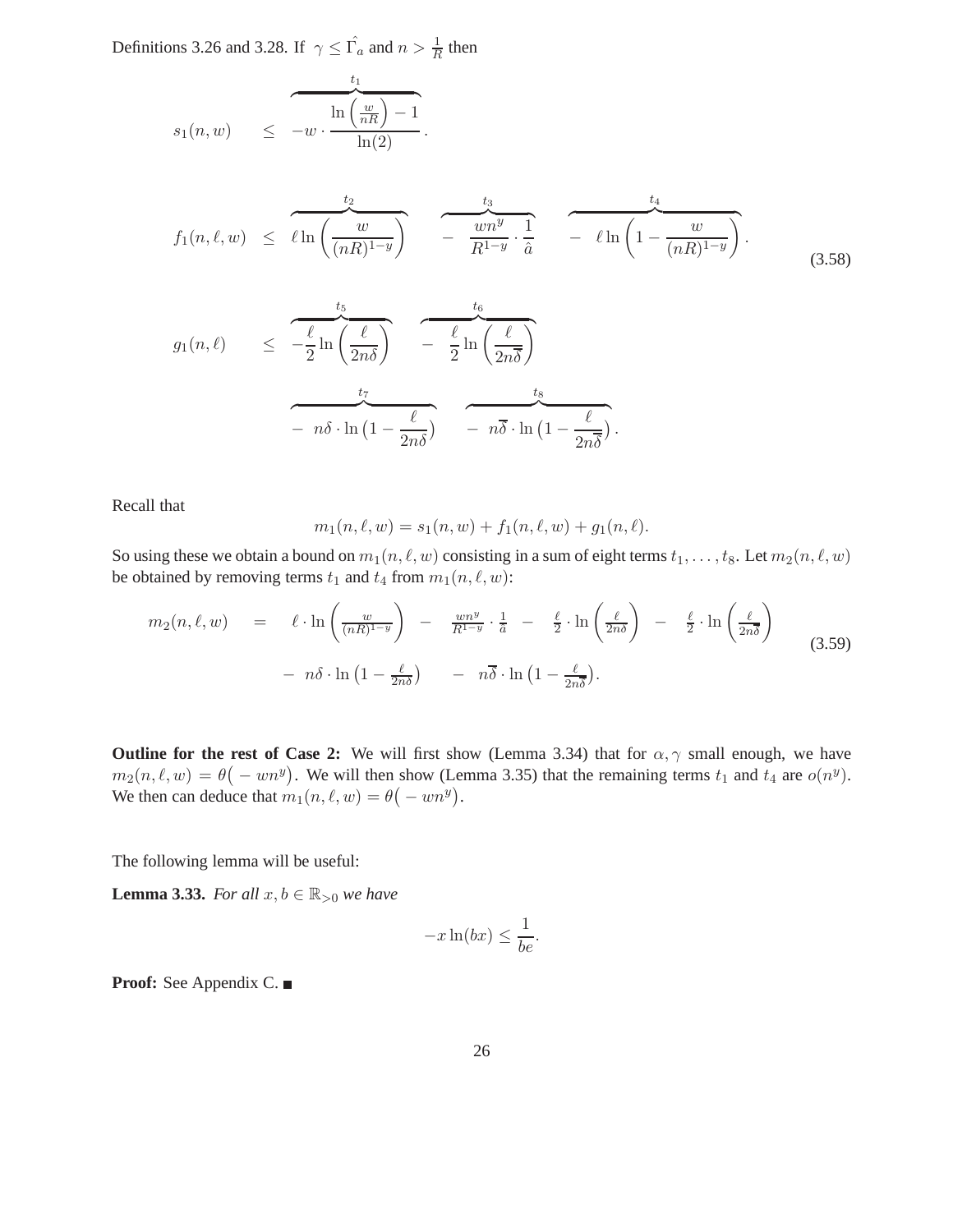**Lemma 3.34.** Let  $\hat{a}$  and  $\hat{\Gamma_a}$  be taken from Definitions 3.26 and 3.28. Then there are  $A_7, \tau_7 > 0$  with

$$
\alpha \le A_7 \implies m_2(n, \ell, w) \le -\tau_7 \cdot w \cdot n^y.
$$

**Proof:**  $m_2(m, \ell, w)$  was defined in (3.59) as

$$
m_2(n,\ell,w) = \ell \ln\left(\frac{w}{(nR)^{1-y}}\right) - \frac{wn^y}{R^{1-y}} \cdot \frac{1}{\hat{a}} - \frac{\ell}{2} \ln\left(\frac{\ell}{2n\delta}\right) - \frac{\ell}{2} \ln\left(\frac{\ell}{2n\delta}\right)
$$

$$
- n\delta \ln\left(1 - \frac{\ell}{2n\delta}\right) - n\overline{\delta} \ln\left(1 - \frac{\ell}{2n\overline{\delta}}\right).
$$
(3.60)

First note that the third and fourth terms can be expressed as

$$
-\frac{\ell}{2} \cdot \ln\left(\frac{\ell}{2n\delta}\right) - \frac{\ell}{2} \cdot \ln\left(\frac{\ell}{2n\overline{\delta}}\right) = -\frac{\ell}{2} \cdot \ln\left(\frac{\ell^2}{4n^2\delta\overline{\delta}}\right) = -\ell \cdot \ln\left(\frac{\ell}{c_1 \cdot n}\right),
$$

where we let  $c_1 = 2\sqrt{\delta\overline{\delta}}$ . Since  $0 < \delta < \frac{1}{2}$  and  $\overline{\delta} = 1 - \delta$  (by definition), we have  $0 < \delta\overline{\delta} < \frac{1}{4}$ , and therefore

$$
0 < c_1 < 1. \tag{3.61}
$$

Next, recalling that  $\alpha = \frac{\ell}{n}$ , we can express the last two terms of (3.60) as

$$
-n\delta \ln \left(1 - \frac{\ell}{2n\delta}\right) - n\overline{\delta} \ln \left(1 - \frac{\ell}{2n\overline{\delta}}\right) = -\frac{\ell\delta}{\alpha} \ln \left(1 - \frac{\alpha}{2\delta}\right) - \frac{\ell\overline{\delta}}{\alpha} \ln \left(1 - \frac{\alpha}{2\overline{\delta}}\right)
$$

$$
= -\ell \ln \left(\overbrace{\left(1 - \frac{\alpha}{2\delta}\right)^{\delta/\alpha} \cdot \left(1 - \frac{\alpha}{2\overline{\delta}}\right)^{\overline{\delta}/\alpha}}^{\beta} \right).
$$
(3.62)

Now, if we let  $\beta$  be defined as in (3.62) then

$$
m_2(m,\ell,w) = \ell \ln \left( \frac{w}{(nR)^{1-y}} \right) - \frac{wn^y}{R^{1-y}} \cdot \frac{1}{\hat{a}} - \ell \cdot \ln \left( \frac{\ell}{c_1 \cdot n} \right) - \ell \ln \left( \beta \right)
$$
  

$$
= -\ell \ln \left( \frac{(nR)^{1-y}}{w} \cdot \frac{\ell}{c_1 \cdot n} \cdot \beta \right) - \frac{wn^y}{R^{1-y}} \cdot \frac{1}{\hat{a}}
$$
  

$$
= n^y \cdot \left[ -\frac{\ell}{n^y} \ln \left( \frac{\ell}{n^y} \cdot \frac{\widehat{R}^{1-y}}{wc_1} \cdot \beta \right) - \frac{w}{R^{1-y}} \cdot \frac{1}{\hat{a}} \right].
$$

From Lemma 3.33 we know that for any  $x, b \in \mathbb{R}_{>0}$  we have

$$
-x\ln(xb) \le \frac{1}{be}.
$$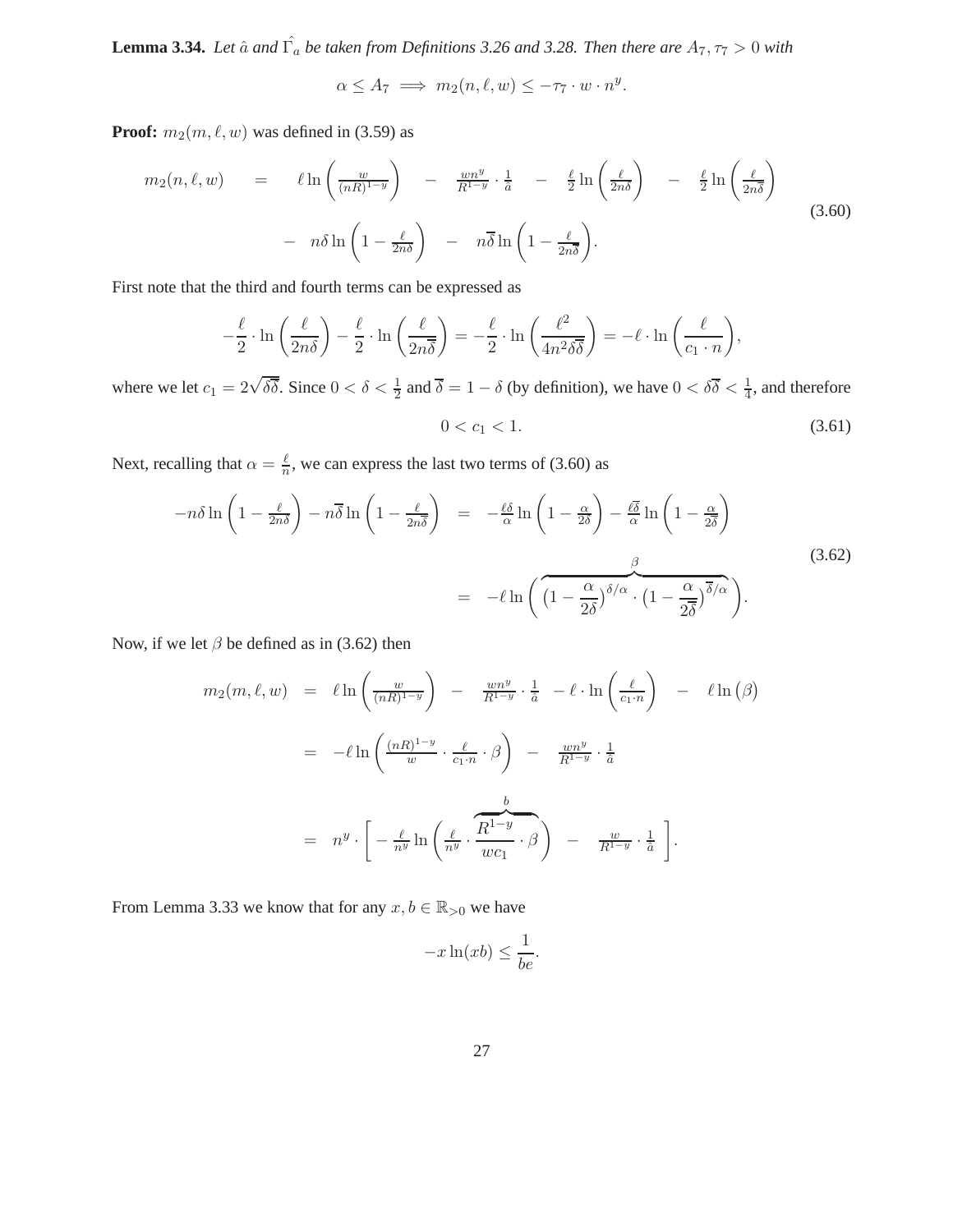Applying this with  $x = \frac{\ell}{n^y}$  and  $b = \frac{R^{1-y}}{w c_1}$  $\frac{\mathcal{X}^{1-g}}{wc_1} \cdot \beta$  we obtain

$$
m_2(m,\ell,w) = n^y \cdot \left[ -x \ln(xb) - \frac{w}{R^{1-y}} \cdot \frac{1}{\hat{a}} \right]
$$
  
\n
$$
\leq n^y \cdot \left[ \frac{wc_1}{e \cdot R^{1-y}} \cdot \frac{1}{\beta} - \frac{w}{R^{1-y}} \cdot \frac{1}{\hat{a}} \right]
$$
  
\n
$$
= n^y \cdot \left[ \frac{w}{R^{1-y}} \cdot \left( \frac{c_1}{e} \cdot \frac{1}{\beta} - \frac{1}{\hat{a}} \right) \right].
$$
 (3.63)

Recall that  $\beta$  was defined as

$$
\beta = \left(1 - \frac{\alpha}{2\delta}\right)^{\delta/\alpha} \cdot \left(1 - \frac{\alpha}{2\overline{\delta}}\right)^{\overline{\delta}/\alpha} = \left[\left(1 - \frac{\alpha}{2\delta}\right)^{2\delta/\alpha} \cdot \left(1 - \frac{\alpha}{2\overline{\delta}}\right)^{2\overline{\delta}/\alpha}\right]^{1/2}
$$

In general we have

$$
\lim_{x \to 0} (1 - x)^{1/x} = \frac{1}{e},
$$

and so applying this to our case with  $x = \frac{\alpha}{2l}$  $\frac{\alpha}{2\delta}$  and then  $x = \frac{\alpha}{2\delta}$  $\frac{\alpha}{2\delta}$ , we can deduce

$$
\lim_{\alpha \to 0} \left[ \left( 1 - \frac{\alpha}{2\delta} \right)^{2\delta/\alpha} \cdot \left( 1 - \frac{\alpha}{2\delta} \right)^{2\overline{\delta}/\alpha} \right]^{1/2} = \left[ \frac{1}{e} \cdot \frac{1}{e} \right]^{1/2} = \frac{1}{e},
$$

and so

$$
\lim_{\alpha \to 0} \frac{1}{\beta} = e.
$$

We can write this formally by saying that for any  $\epsilon_8 > 0$  there is  $A_8 > 0$  for which

$$
\alpha \le A_8 \implies \left| \frac{1}{\beta} - e \right| \le \epsilon_8 \implies \frac{1}{\beta} \le e + \epsilon_8. \tag{3.64}
$$

Going back to (3.63), we have

$$
n^y \cdot \frac{w}{R^{1-y}} \cdot \frac{c_1}{e} > 0,\tag{3.65}
$$

.

and therefore combining (3.65) and (3.64) we obtain

$$
\alpha \le A_8 \implies n^y \cdot \frac{w}{R^{1-y}} \cdot \frac{c_1}{e} \cdot \frac{1}{\beta} \le n^y \cdot \frac{w}{R^{1-y}} \cdot \frac{c_1}{e} \cdot (e + \epsilon_8).
$$

So using this with (3.63), we now have

$$
\alpha \le A_8 \implies m_2(n,\ell,w) \le n^y \cdot \frac{w}{R^{1-y}} \cdot \left[\frac{c_1}{e} \cdot (e + \epsilon_8) - \frac{1}{\hat{a}}\right]. \tag{3.66}
$$

We now show that if  $\epsilon_8$  is close enough to 0 and  $\hat{a}$  close enough to 1, then the following term from (3.66)

$$
\frac{c_1}{e} \cdot (e + \epsilon_8) - \frac{1}{\hat{a}} \tag{3.67}
$$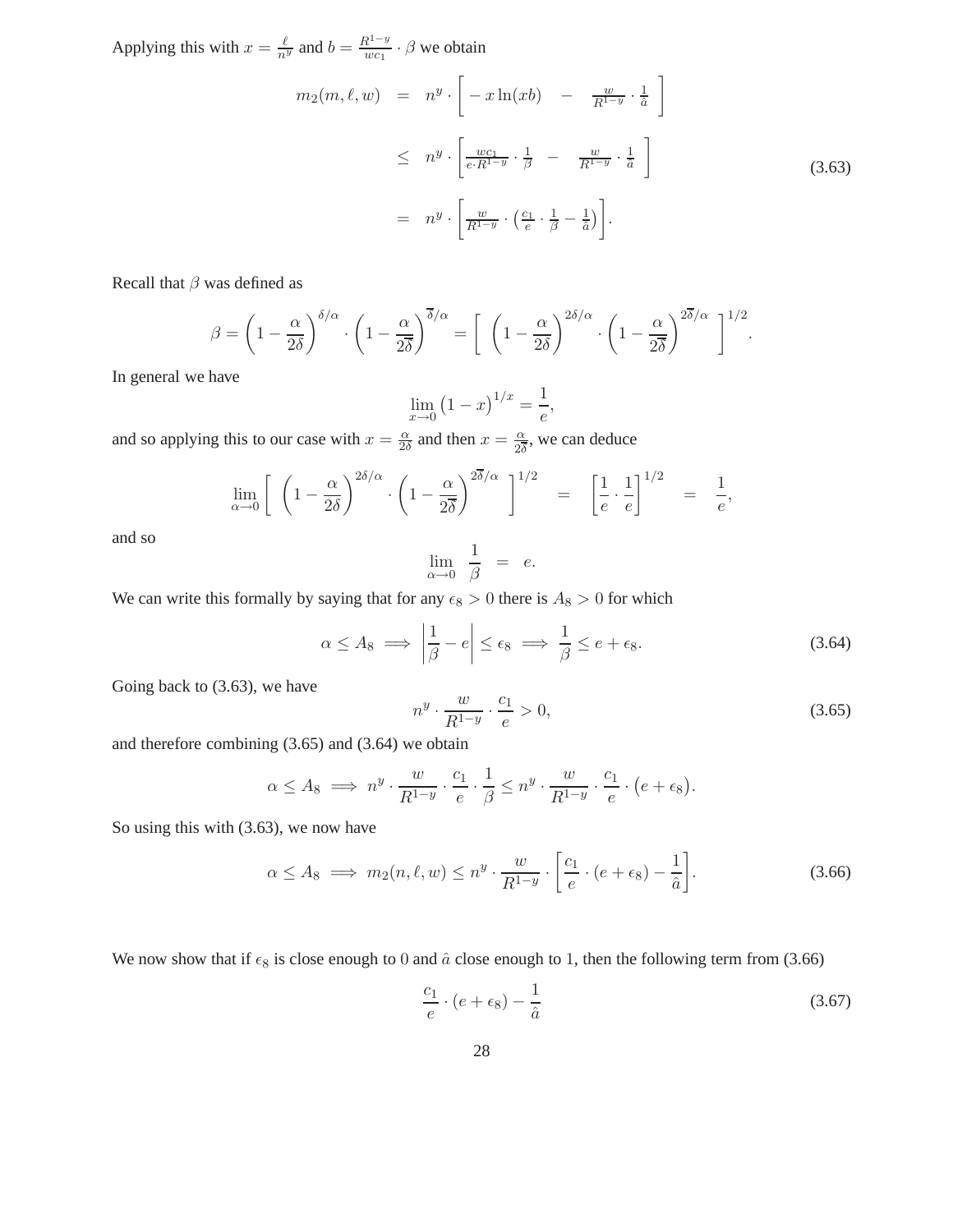is negative. Set

$$
\epsilon_8 = \frac{1}{2} \cdot \frac{e}{c_1} \cdot (1 - c_1). \tag{3.68}
$$

Since  $c_1 < 1$  (see (3.61)), we have  $\epsilon_8 > 0$ . Next, recall (see Definition 3.26) that we had set the value of  $\hat{a}$  to

$$
\hat{a} = \left[2\sqrt{\delta\delta} + \frac{3}{4}\left(1 - 2\sqrt{\delta\delta}\right)\right]^{-1} = \left[c_1 + \frac{3}{4}\left(1 - c_1\right)\right]^{-1} \tag{3.69}
$$

(and  $c_1 = 2\sqrt{\delta\overline{\delta}}$  by definition). It now becomes clear why this value was chosen for  $\hat{a}$ . Plugging (3.68) and  $(3.69)$  into  $(3.67)$  we deduce that

$$
\frac{c_1}{e} \cdot (e + \epsilon_8) - \frac{1}{\hat{a}} = \frac{c_1}{e} \cdot \left( e + \frac{1}{2} \cdot \frac{e}{c_1} \cdot (1 - c_1) \right) - \left( c_1 + \frac{3}{4} (1 - c_1) \right)
$$
  
=  $c_1 + \frac{1}{2} \cdot (1 - c_1) - c_1 - \frac{3}{4} (1 - c_1)$   
=  $-\frac{1}{4} \cdot (1 - c_1)$   
< 0.

Therefore setting

$$
\tau_7 = -\frac{1}{R^{1-y}} \cdot \left[ \frac{c_1}{e} \cdot (e + \epsilon) - \frac{1}{a} \right],
$$

we have  $\tau_7 > 0$ , and (3.66) leads to

$$
\alpha \le A_8 \implies m_2(n,\ell,w) \le n^y \cdot \frac{w}{R^{1-y}} \cdot \left[\frac{c_1}{e} \cdot (e + \epsilon_8) - \frac{1}{a}\right] = -\tau_7 \cdot w \cdot n^y. \tag{3.70}
$$

Setting  $A_7 = A_8$  gives us the required result.

**Lemma 3.35.** *There are*  $N_9$ ,  $A_9$ ,  $\Gamma_9$ ,  $\tau_9 > 0$  *with* 

$$
n \ge N_9, \alpha \le A_9, \gamma \le \Gamma_9 \implies m_1(n, \ell, w) \le -\tau_9 \cdot n^y. \tag{3.71}
$$

**Proof:** Recall that we had a bound on  $m_1(n, \ell, w)$  consisting of eight terms  $t_1, \ldots, t_8$ , see (3.58). We then chose six of these terms to make up  $m_2(n, \ell, w)$ , see (3.59). In Lemma 3.34 we showed that there was some  $\tau_7 > 0$  for which

$$
m_2(n,\ell,w) \le -\tau_7 \cdot w \cdot n^y \tag{3.72}
$$

for  $\alpha$  small enough. We fix  $\tau_7$  so be some value that satisfies (3.72).

In this proof we will show that the two remaining terms of  $m_1(n, \ell, w)$  (namely  $t_1$  and  $t_4$ ) are dominated by (3.72) as *n* gets large. More formally we will show that for each of these terms  $t_i$ , given any  $\epsilon$  there are  $N, A, \Gamma$  for which

$$
n \ge N, \alpha \le A, \gamma \le \Gamma \implies \frac{t_i}{\tau_\gamma \cdot w \cdot n^y} \le \epsilon.
$$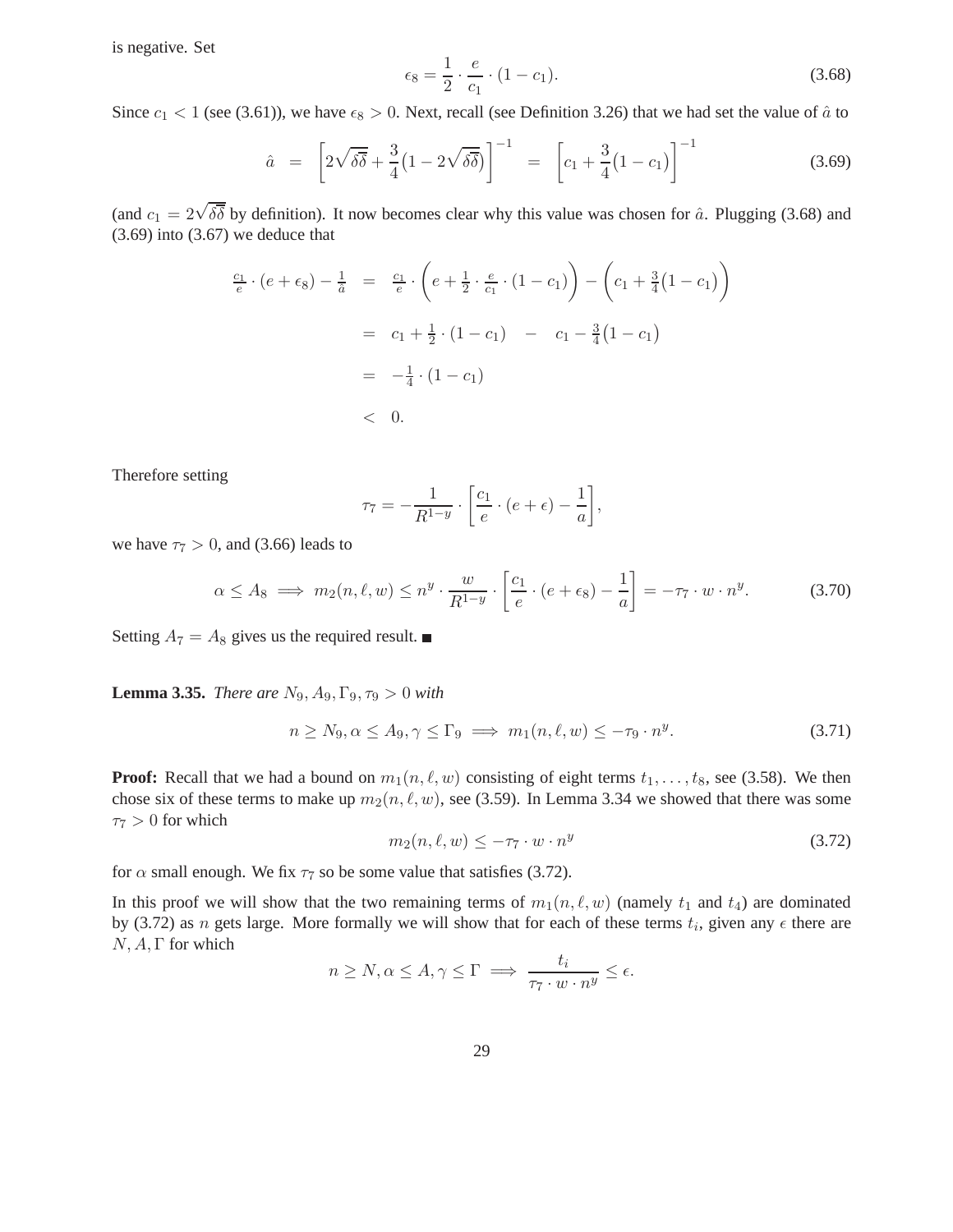• 1)  $t_1$  is dominated by  $-\tau_7 \cdot w \cdot n^y$ . First recall that

$$
t_1 = -\frac{w \ln\left(\frac{w}{nR}\right)}{\ln(2)} - \frac{w}{\ln(2)}.
$$

So using the definition  $\gamma = \frac{w}{n^{1-y}}$  we have

$$
\frac{t_1}{\tau_7 \cdot w \cdot n^y} = \frac{1}{\tau_7 \cdot \ln(2)} \cdot \left[ -\frac{\ln\left(\frac{w}{nR}\right)}{n^y} - \frac{1}{n^y} \right] = \frac{1}{\tau_7 \cdot \ln(2)} \cdot \left[ -\frac{\ln\left(\frac{\gamma}{Rn^y}\right)}{n^y} - \frac{1}{n^y} \right],
$$

which we can write as

$$
\frac{t_1}{\tau_7 \cdot w \cdot n^y} = \frac{1}{\tau_7 \cdot \ln(2)} \cdot \left[ -\frac{\ln\left(\frac{\gamma}{R}\right)}{n^y} + \frac{\ln(n^y)}{n^y} - \frac{1}{n^y} \right].
$$
\n(3.73)

Recall that  $R$  and  $y$  are fixed, and that

$$
\lim_{x \to \infty} \frac{\ln(x)}{x} = 0.
$$

So setting  $x = n^y$  we see that if  $\gamma$  is upper bounded then (3.73) will tend to zero as n gets large. Formally, for any  $\epsilon_{10} > 0$  there are  $N_{10}$ ,  $\Gamma_{10}$  with

$$
n \ge N_{10}, \gamma \le \Gamma_{10} \implies \frac{t_1}{\tau_7 \cdot w \cdot n^y} < \epsilon_{10}.\tag{3.74}
$$

• 2)  $t_4$  is dominated by  $-\tau_7 \cdot w \cdot n^y$ . We start by recalling that

$$
t_4 = -\ell \ln \left( 1 - \frac{w}{(nR)^{1-y}} \right).
$$

Using the definitions  $\alpha = \frac{\ell}{n}$  $\frac{\ell}{n}$  and  $\gamma = \frac{w}{n^{1-y}}$  we obtain

$$
\frac{t_4}{\tau_7 \cdot w \cdot n^y} = -\frac{\ell \ln\left(1 - \frac{w}{(nR)^{1-y}}\right)}{\tau_7 \cdot w \cdot n^y} = -\frac{\alpha \cdot n^{1-y} \cdot \ln\left(1 - \frac{\gamma}{R^{1-y}}\right)}{\tau_7 \cdot w} = -\frac{\alpha}{\tau_7} \cdot \frac{\ln\left(1 - \frac{\gamma}{R^{1-y}}\right)}{\gamma}.
$$
(3.75)

Since  $\frac{\ln(1-x)}{x} \to -1$  when x tends to zero, by making both  $\alpha$  and  $\gamma$  small enough we can bring (3.75) as close to zero as we need. Formally, for any  $\epsilon_{12} > 0$ , there are  $A_{12}$ ,  $\Gamma_{12}$  with

$$
\alpha \le A_{12}, \gamma \le \Gamma_{12} \implies \frac{t_4}{\tau_7 \cdot w \cdot n^y} \le \epsilon_{12}.\tag{3.76}
$$

• **3)** Combining it all.

We have

$$
m_1(n, \ell, w) \le m_2(n, \ell, w) + t_1 + t_4.
$$

From Lemma 3.34 we know that there is  $A_7$  for which  $\alpha \leq A_7$  implies

$$
m_1(n, \ell, w) \leq -\tau_7 \cdot w \cdot n^y + t_1 + t_4
$$
  
=  $-\tau_7 \cdot w \cdot n^y \cdot \left(1 + \frac{t_1}{-\tau_7 \cdot w \cdot n^y} + \frac{t_4}{-\tau_7 \cdot w \cdot n^y}\right).$  (3.77)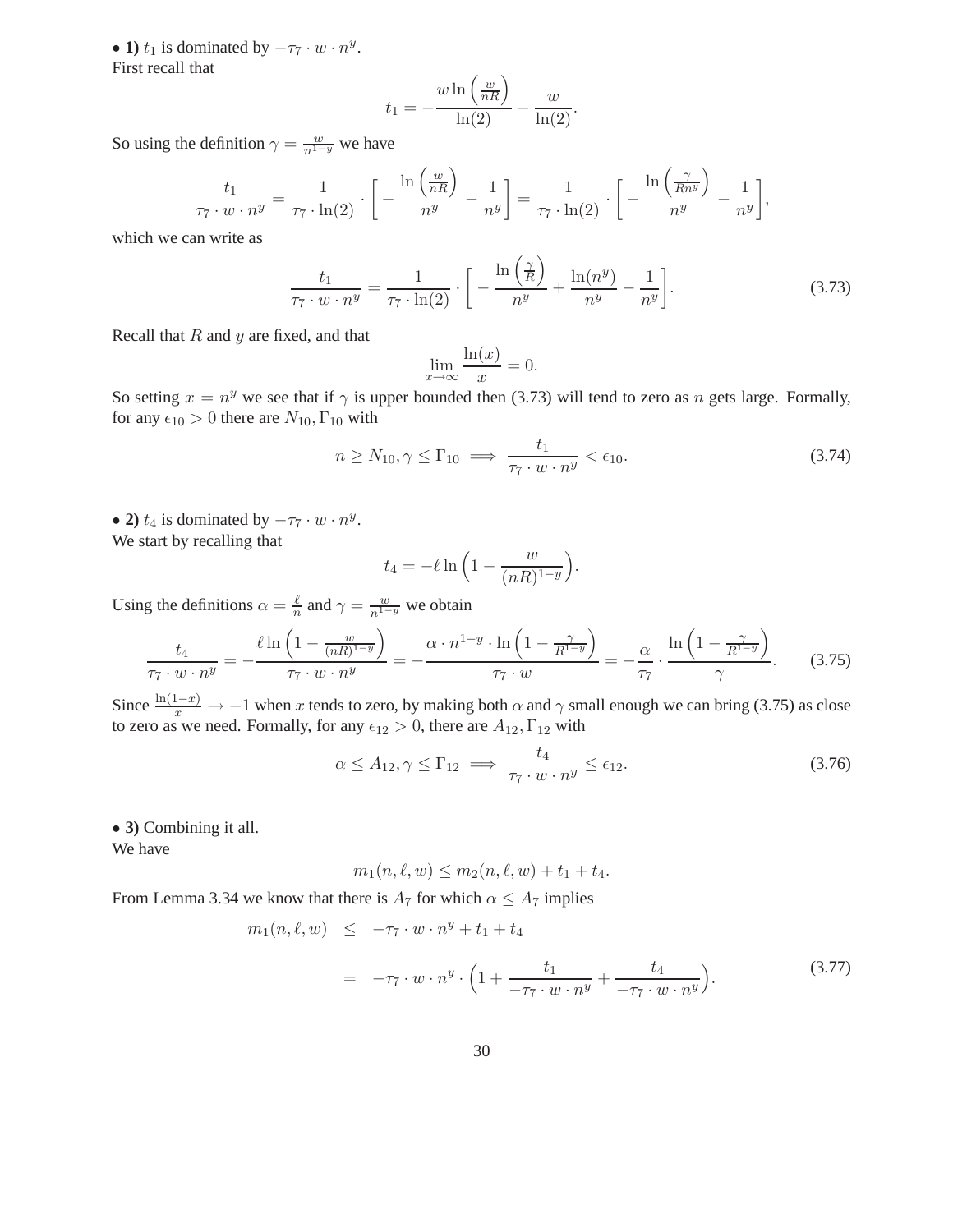Now let  $\epsilon_{10} = \epsilon_{12} = \frac{1}{3}$  $\frac{1}{3}$  (in fact anything  $\lt \frac{1}{2}$  would do). Pick  $N_{10}$ ,  $\Gamma_{10}$  from (3.74),  $A_{12}$ ,  $\Gamma_{12}$  from (3.76). Now set

$$
N_9 = N_{10},
$$
  
\n
$$
\Gamma_9 = \min(\Gamma_{10}, \Gamma_{12}),
$$
  
\n
$$
A_9 = A_{12},
$$
  
\n
$$
\epsilon_9 = 1/3 \qquad (= \epsilon_{10} = \epsilon_{12}).
$$

Combining (3.74), (3.76) and (3.77), we can deduce that if  $n \ge N_9$ ,  $\alpha \le A_9$ ,  $\gamma \le \Gamma_9$  then

$$
m_1(n,\ell,w) \leq -\tau_7 \cdot w \cdot n^y \cdot (1 - \epsilon_9 - \epsilon_9) = -\frac{\tau_7 \cdot w}{3} \cdot n^y \leq -\frac{\tau_7}{3} \cdot n^y,
$$

where the last inequality holds because  $w \ge 1$ . So setting  $\tau_9 = \frac{\tau_7}{3}$  gives us the required result.

**Definition 3.36.** Let  $\hat{A}$  be a value for  $A_9$  that satisfies (3.71) (we know that such a value exists by Lemma 3.35).

The result of Case 2 is summarized in the following theorem:

**Theorem 3.37.** *Suppose we are given*  $0 < R < 1$  *and*  $0 < \delta < \frac{1}{2}$ *. Let*  $\hat{A}$  *be taken from Definition 3.36. Then there are*  $N_9, \Gamma_9, \tau_9 > 0$  *(depending only on* R,  $\delta$  *and y) for which* 

$$
n \geq N_9 \implies \forall \ell = 1,\ldots, \left\lfloor \hat{A}n \right\rfloor, \ \forall w = 1,\ldots, \left\lfloor \Gamma_9 \cdot n^{1-y} \right\rfloor : \ m(n,\ell,w) \leq \exp\left(-\tau_9 \cdot n^y\right).
$$

## **3.4.6** Case 3: Small  $\gamma$ ,  $\alpha \geq \hat{A}$ .

We will make use of some of the work done in Case 2. Let  $\hat{a}$  and  $\hat{\Gamma_a}$  be taken from Definitions 3.26 and 3.28. We will assume throughout this section (Case 3) that  $\gamma \leq \hat{\Gamma_a}$ . Recall from (3.25) that  $\alpha$  and  $\gamma$  are defined as

$$
\alpha = \frac{\ell}{n}, \qquad \gamma = \frac{w}{n^{1-y}}.\tag{3.78}
$$

 $2\delta$ 

Propositions 3.30, 3.31 and 3.32 still hold. We rewrite them below after some algebraic manipulations:

$$
s_{1}(n, w) \leq n \cdot \left[ \overbrace{-\frac{\gamma}{n^{y}} \cdot \ln\left(\frac{\gamma}{Rn^{y}}\right)}^{u_{1}} \overbrace{-R \ln\left(1 - \frac{\gamma}{Rn^{y}}\right)}^{u_{2}} \right].
$$
\n
$$
f_{1}(n, \ell, w) \leq n \cdot \left[ \overbrace{\alpha \ln\left(\frac{\gamma}{R^{1-y}}\right)}^{u_{3}} \overbrace{-\alpha \ln\left(1 - \frac{\gamma}{R^{1-y}}\right)}^{u_{4}} \overbrace{-\frac{\gamma}{R^{1-y}} \cdot \frac{1}{a}}^{u_{5}} \right].
$$
\n
$$
g_{1}(n, \ell) \leq n \cdot \left[ \overbrace{\frac{\alpha}{2} \ln\left(\frac{2\delta}{\alpha} - 1\right) - \delta \ln\left(1 - \frac{\alpha}{2\delta}\right)}^{u_{6}} + \frac{\alpha}{2} \ln\left(\frac{2\overline{\delta}}{\alpha} - 1\right) - \overline{\delta} \ln\left(1 - \frac{\alpha}{2\overline{\delta}}\right) \right].
$$
\n(3.79)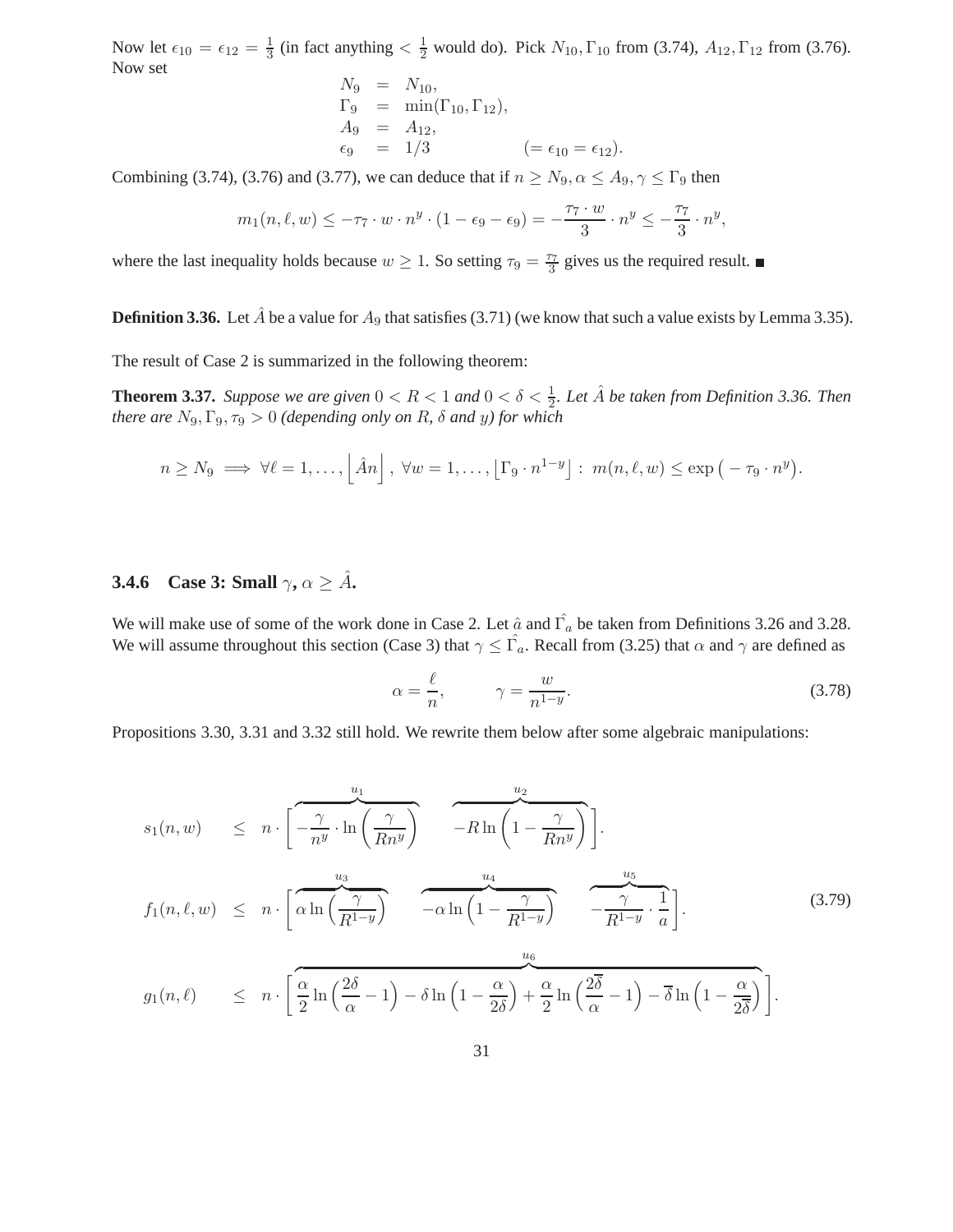**Outline of Case 3:** Intuitively, when  $\hat{A} \le \alpha \le 1$  and  $\gamma \to 0$ , the terms in (3.79) behave as follows:  $u_1, u_2, u_4$ and  $u_5$  tend to zero,  $u_6$  is upper bounded by some positive value that depends on  $\hat{A}$ , and  $u_3 \to -\infty$ . Therefore the sum of all  $u_i$ 's will tend to  $-\infty$ , and so we can certainly upper bound it by  $-\tau$  for some  $\tau > 0$  (any value will do). This means that we can upper bound  $m_1(n, \ell, w)$  by

 $-\tau \cdot n,$ 

with  $\tau > 0$ . This is actually a stronger statement than is required (we need only  $-\tau \cdot n^y$ ).

**Proposition 3.38.** *If*  $\alpha \geq \hat{A}$  *then there is a value*  $c_A \geq 0$  *depending only on*  $\delta$  *and*  $\hat{A}$  *for which* 

$$
g_1(n,\ell) \leq \hat{c_A} \cdot n.
$$

**Proof:** We know that

$$
g_1(n,\ell) \leq n \cdot u_6(\alpha),
$$

where

$$
u_6(\alpha) = \frac{\alpha}{2} \ln \left( \frac{2\delta}{\alpha} - 1 \right) - \delta \ln \left( 1 - \frac{\alpha}{2\delta} \right) + \frac{\alpha}{2} \ln \left( \frac{2\overline{\delta}}{\alpha} - 1 \right) - \overline{\delta} \ln \left( 1 - \frac{\alpha}{2\overline{\delta}} \right).
$$

Now because  $0 < A \le \alpha \le 2\delta < 1$ , we study the function  $u_6(\alpha)$  over the range  $I_\alpha = [\hat{A}, 2\delta]$ . We note that  $u_6(\alpha)$  is differentiable and therefore continuous over  $I_\alpha$ . So  $u_6(\alpha)$  is a continuous real function over a closed bounded interval, it is therefore bounded. In particular there exists an upper bound  $c_2$  (depending only on  $\delta$ and  $\hat{A}$ ). We set  $\hat{c}_A = \max(c_2, 0)$  (to ensure that  $\hat{c}_A \geq 0$ ) and obtain

$$
g_1(n,\ell) \le u_6(\alpha) \cdot n \le \hat{c_A} \cdot n.
$$

 $\blacksquare$ 

**Lemma 3.39.** Let  $u_3 = \alpha \ln(\frac{\gamma}{R^{1-y}})$  be taken from (3.79). If  $\alpha \geq \hat{A}$  then for any  $\tau_{14} > 0$  there is  $\Gamma_{14}$  with

$$
\gamma \leq \Gamma_{14} \implies u_3 \leq -\tau_{14}.
$$

**Proof:** First notice that if  $\gamma < R^{1-y}$  then  $\ln(\frac{\gamma}{R^{1-y}}) < 0$ . Therefore

$$
\alpha \ge \hat{A}, \gamma < R^{1-y} \implies \alpha \cdot \ln\left(\frac{\gamma}{R^{1-y}}\right) \le \hat{A} \cdot \ln\left(\frac{\gamma}{R^{1-y}}\right),\tag{3.80}
$$

and

$$
\lim_{\gamma \to 0} \hat{A} \cdot \ln\left(\frac{\gamma}{R^{1-y}}\right) = -\infty.
$$

So formally for any  $\tau_{15} > 0$  there is  $\Gamma_{15} > 0$  with

$$
\gamma \le \Gamma_{15} \implies \hat{A} \cdot \ln\left(\frac{\gamma}{R^{1-y}}\right) \le -\tau_{15}.\tag{3.81}
$$

So we set  $\tau_{15} = \tau_{14}$ , take some value  $\Gamma_{15}$  that satisfies (3.81). Letting  $\Gamma_{14} = \min(\Gamma_{15}, R^{1-y})$ , and combining this with (3.80) we obtain:

$$
\alpha \geq \hat{A}, \gamma \leq \Gamma_{14} \implies \alpha \cdot \ln\left(\frac{\gamma}{R^{1-y}}\right) \leq \hat{A} \cdot \ln\left(\frac{\gamma}{R^{1-y}}\right) \leq -\tau_{14},
$$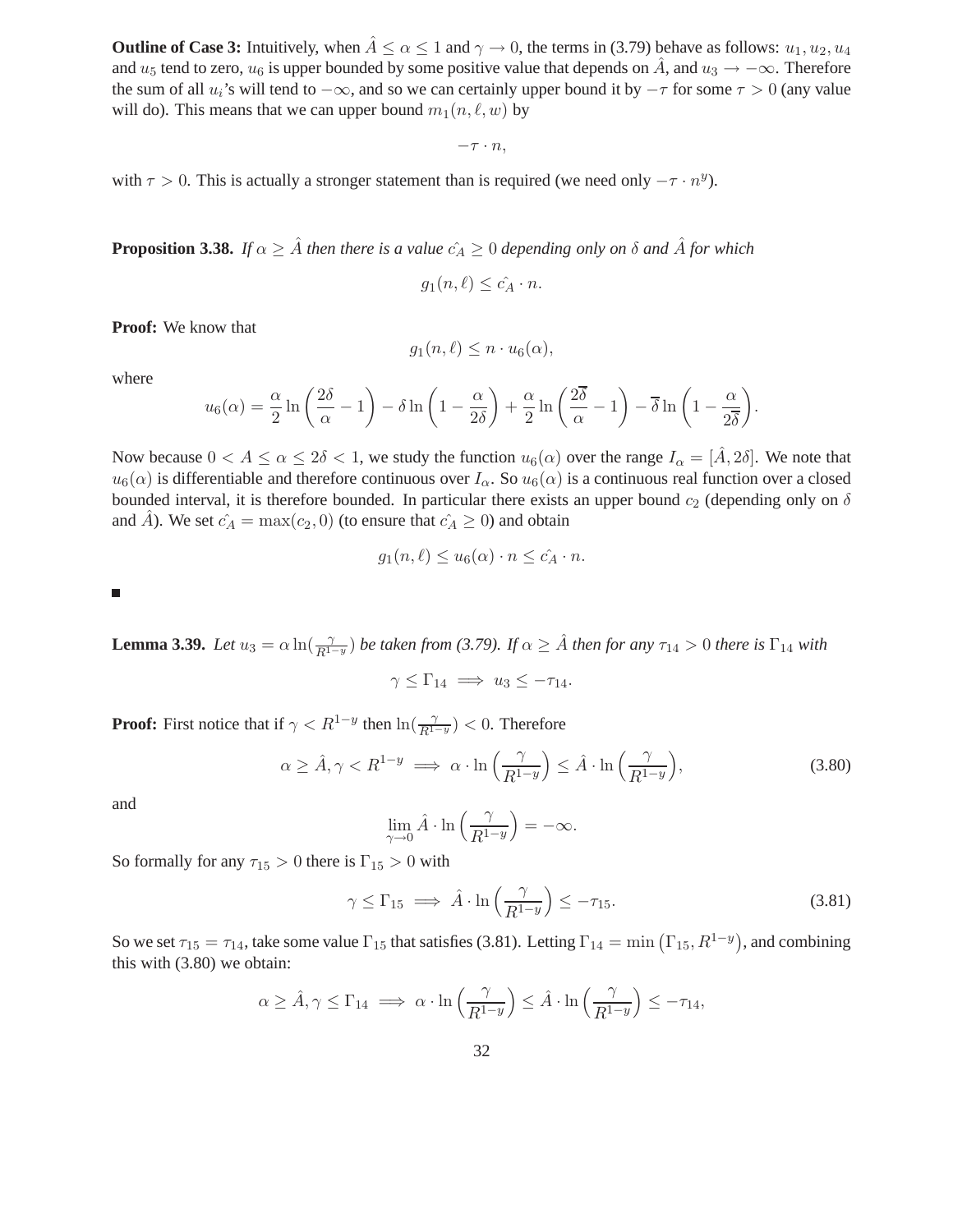as required.

We will show that the terms  $u_1, u_2, u_4$  and  $u_5$  in (3.79) are dominated by  $u_3 = \alpha \cdot \ln\left(\frac{\gamma}{R^{15}}\right)$  $R^{1-y}$ .

**Proposition 3.40.** *If*  $\alpha \geq \hat{A}$  *then for any*  $\epsilon_{16} > 0$  *there are*  $N_{16}$ ,  $\Gamma_{16} > 0$  *with* 

$$
n \geq N_{16}, \gamma \leq \Gamma_{16} \implies s_1(n,\ell) + f_1(n,\ell,w) \leq n \cdot [u_3 + \epsilon_{16}].
$$

**Proof:** We know from (3.79) that

$$
s_1(n,\ell) + f_1(n,\ell,w) \le n \cdot [u_1 + u_2 + u_3 + u_4 + u_5]. \tag{3.82}
$$

Recalling that

$$
\lim_{x \to 0} x \cdot \ln(x) = 0,
$$

we can deduce (by setting  $x = \frac{\gamma}{n^y}$ ) that as  $\gamma$  gets small and n gets large,

$$
u_1 = -\frac{\gamma}{n^y} \cdot \ln\left(\frac{\gamma}{Rn^y}\right)
$$

will tend to zero. Similarly, using the fact that

$$
\lim_{x \to 0} \ln(1 - x) = 0,
$$

we can show that as  $\gamma$  gets small and n gets large,  $u_2$ ,  $u_4$  and  $u_5$  all tend to zero. So formally this means that given any  $\epsilon_{16} > 0$ , there are  $N_{16}$ ,  $\Gamma_{16} > 0$  with

$$
n \ge N_{16}, \gamma \le \Gamma_{16} \implies u_1 + u_2 + u_4 + u_5 \le \epsilon_{16}.
$$

The required statement then follows immediately.

We can now combine all this to obtain the following:

**Proposition 3.41.** *If*  $\alpha \geq \hat{A}$  *there are*  $N_{21}, \Gamma_{21}, \tau_{21} > 0$  *with* 

$$
n \ge N_{21}, \gamma \le \Gamma_{21} \implies m_1(n, \ell, w) \le -\tau_{21} \cdot n^y. \tag{3.83}
$$

**Proof:** We are supposing throughout this proof that  $\alpha \geq \hat{A}$ . Recall that

$$
m_1(n, \ell, w) = s_1(n, w) + f_1(n, \ell, w) + g_1(n, \ell).
$$

We first set  $\epsilon_{16} = \frac{1}{2}$  in Proposition 3.40, and get values  $N_{16}$  and  $\Gamma_{16}$  with

$$
n \ge N_{16}, \gamma \le \Gamma_{16} \implies s_1(n, \ell) + f_1(n, \ell, w) \le n \cdot [u_3 + \frac{1}{2}]. \tag{3.84}
$$

Next, we know from Proposition 3.38 that there is some value  $c_A \geq 0$  (depending only on R and  $\hat{A}$ ) with

$$
g_1(n,\ell) \leq \hat{c}_A \cdot n. \tag{3.85}
$$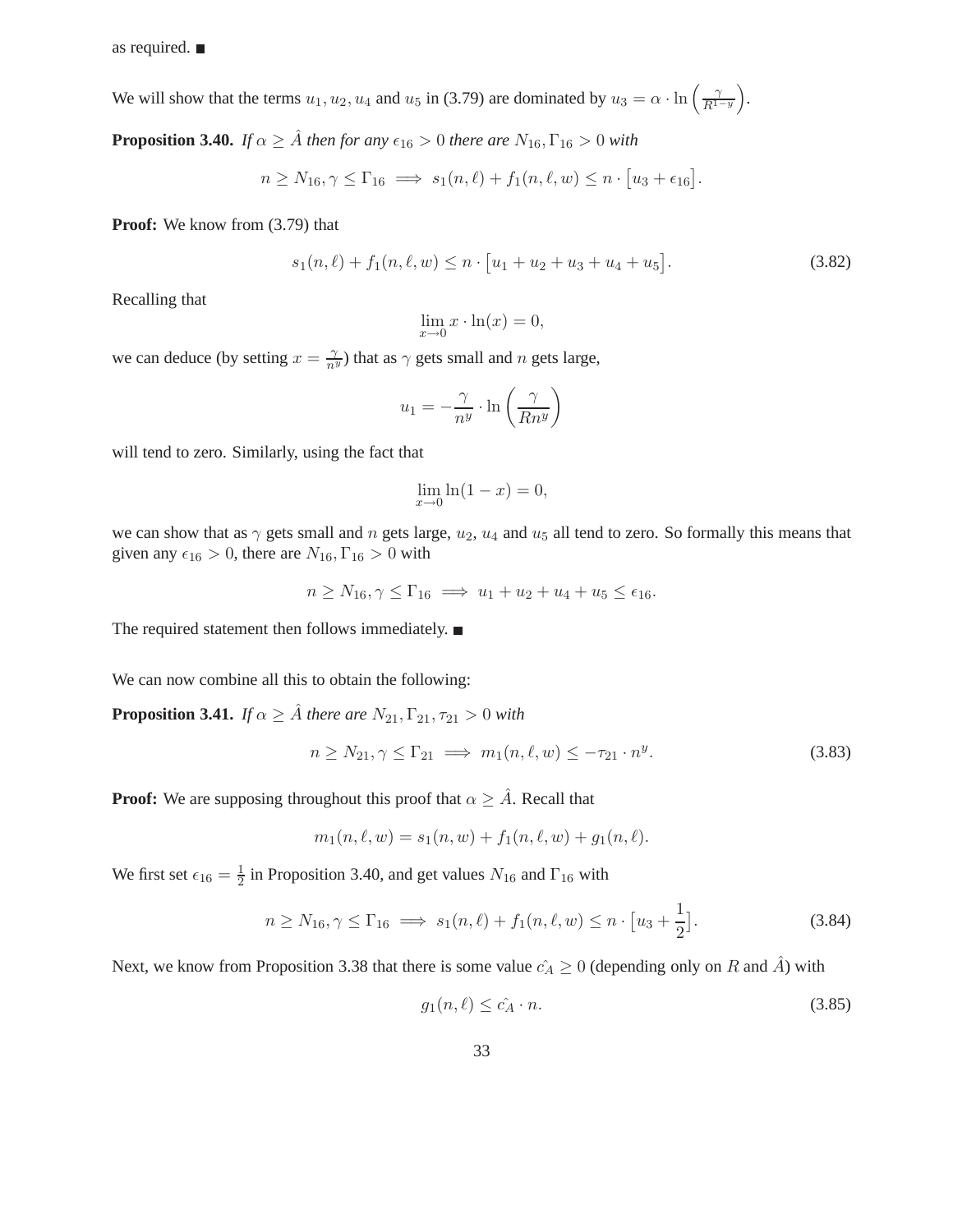We now set  $\tau_{14} = \hat{c}_A + 1$  in Lemma 3.39. This gives us some value  $\Gamma_{14}$  with

$$
\gamma \le \Gamma_{14} \implies u_3 \le -(\hat{c}_A + 1). \tag{3.86}
$$

So setting  $N_{21} = N_{16}$  and  $\Gamma_{21} = \min(\Gamma_{14}, \Gamma_{14})$  we combine (3.84), (3.85) and (3.86) to deduce that if  $\alpha \leq \hat{A}$ then

$$
n \ge N_{21}, \gamma \le \Gamma_{21} \implies m_1(n, \ell, w) \le \underbrace{s_1(n, w) + f_1(n, \ell, w)}_{\leq} + \underbrace{g_1(n, \ell)}_{n \cdot c_A}
$$
\n
$$
\le n \cdot [u_3 + \frac{1}{2}] + n \cdot c_A
$$
\n
$$
\le n \cdot [- (c_A + 1) + \frac{1}{2} + c_A]
$$
\n
$$
= n \cdot [-\frac{1}{2}],
$$

so setting  $\tau_{21} = \frac{1}{2}$  we have shown a stronger statement than the required result. Indeed because  $\tau_{21} > 0$  and  $0 < y < 1$ , we have  $-\tau_{21} \cdot n \leq -\tau_{21} \cdot n^y$ .

**Definition 3.42.** Let  $\Gamma_9$  and  $\tau_9$  be values that satisfy (3.71) (such values exists by Lemma 3.35), in Case 2. Let  $\Gamma_{21}$  and  $\tau_{21}$  be values that satisfy (3.83) (such values exist by Proposition 3.41). We define  $\hat{\Gamma}_{\ell}$  as

$$
\hat{\Gamma_{\ell}} = \min(\Gamma_9, \Gamma_{21}).
$$

Our three constants  $\hat{A}$ ,  $\hat{\Gamma}_\ell$  and  $\hat{\Gamma}_u$  have now all been defined. Once more, these values depend only on R,  $\delta$ and y. Letting  $\tau_{22} = \min(\tau_9, \tau_{21})$  and  $N_{22} = \max(N_9, N_{21})$ , we summarize the result for Cases 2 and 3 below:

**Theorem 3.43.** *Suppose we are given*  $0 < R < 1$  *and*  $0 < \delta < \frac{1}{2}$ *. Let*  $\hat{\Gamma_{\ell}}$  *be taken from Definition 3.42. Then there are*  $N_{22}, \tau_{22} > 0$  *(depending only on R,*  $\delta$  *and y) for which* 

$$
n \geq N_{22} \implies \forall \ell = 1, \ldots, \lfloor 2\delta n \rfloor, \ \forall w = 1, \ldots, \left\lfloor \hat{\Gamma_{\ell}} \cdot n^{1-y} \right\rfloor : \ m(n, \ell, w) \leq \exp\left(-\tau_{22} \cdot n^y\right).
$$

**3.4.7** Case 4: Any  $\alpha$ ,  $\hat{\Gamma_{\ell}} \leq \gamma \leq \hat{\Gamma_{u}}$ .

**Outline:** We will first show that for n large enough we have  $f_1(n, \ell, w) + g_1(n, \ell) \leq n \cdot [v + \epsilon]$ , where v is some function of  $\alpha$  and  $\gamma$ , and  $\epsilon$  can be made as small as necessary. Then, we will show that there is some  $\tau > 0$  for which  $v \le -\tau$  (for all values  $\alpha, \gamma$  we are considering in Case 4). Finally we will show that  $\frac{s_1(n,w)}{n}$ tends to zero when *n* gets large, and therefore is dominated by  $f_1(n, \ell, w) + g_1(n, \ell)$ .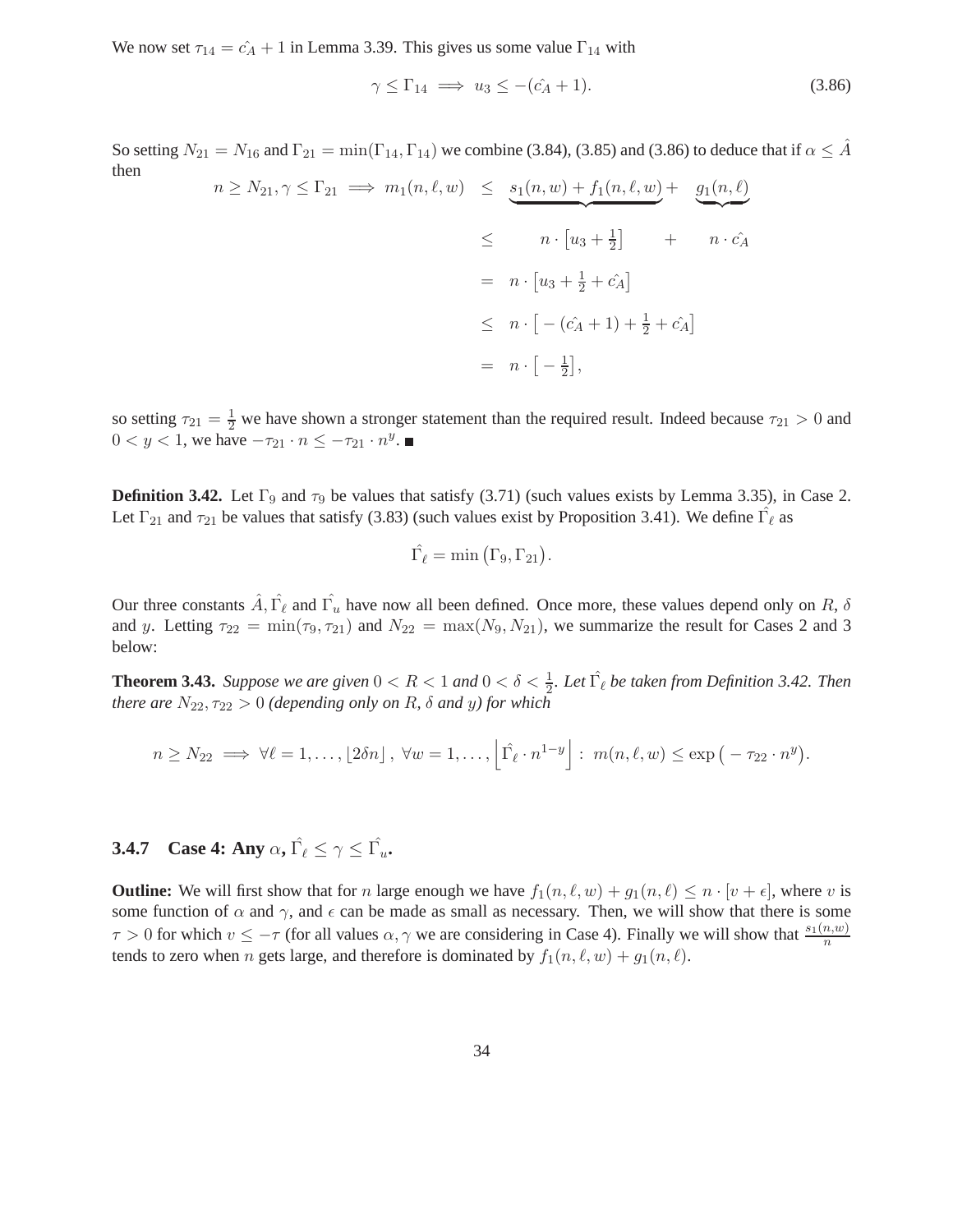We start by giving a reminder of the definitions of  $\alpha$  and  $\gamma$ :

$$
\alpha = \frac{\ell}{n} \quad , \qquad \qquad \gamma = \frac{w}{n^{1-y}}.
$$

Recall that  $P_w$  was defined in (3.18) as follows:

$$
P_w = \frac{1}{2} - \frac{1}{2} \cdot \left(1 - \frac{2w}{nR}\right)^{(nR)^y}.
$$

**Definition 3.44.** We define  $\beta$  as

$$
\beta = \exp\Big(-\frac{2\gamma}{R^{1-y}}\Big).
$$

Notice that  $\beta$  depends on  $\gamma$ , and therefore on n. We are assuming in this section that  $\hat{\Gamma_{\ell}} \leq \gamma \leq \hat{\Gamma_{u}}$ . ( $\hat{\Gamma_{u}}$  and  $\hat{\Gamma}_{\ell}$  are constants depending only on  $R, \delta$  and y taken from Definitions 3.20 and 3.42). So because  $\exp(-x)$  is a decreasing function we have

$$
\overbrace{\exp\left(-\frac{2\hat{\Gamma_u}}{R^{1-y}}\right)}^{\hat{B_1}} \leq \beta \leq \exp\left(-\frac{2\hat{\Gamma_\ell}}{R^{1-y}}\right). \tag{3.87}
$$

Furthermore notice that since  $\frac{2\hat{\Gamma}_{\ell}}{R^{1-y}}, \frac{2\hat{\Gamma}_{u}}{R^{1-y}} > 0$ , we have

$$
0 < \hat{B_1}, \hat{B_2} < 1. \tag{3.88}
$$

We know that for any constant  $c \in \mathbb{R}$ ,

$$
\lim_{x \to \infty} \left( 1 - \frac{c}{x} \right)^x = \exp(-c).
$$

The following lemma essentially states that if c depends on x but is *bounded* then we have an equivalent result:

**Lemma 3.45.** Let  $f : \mathbb{R} \to \mathbb{R}$  be a bounded function. Then for any  $\epsilon > 0$  there is X with

$$
x \ge X \implies \exp(-f(x)) - \epsilon \le \left(1 - \frac{f(x)}{x}\right)^x \le \exp(-f(x)) + \epsilon.
$$

**Proof:** See Appendix C.

Intuitively the fact that  $\gamma \in [\hat{\Gamma}_{\ell}, \hat{\Gamma_{u}}]$  (in Case 4) enables us to treat  $\gamma$  like a constant. More precisely we use the fact that it can get neither arbitrarily large nor arbitrarily close to zero as  $n$  gets large. From Lemma 3.45 we deduce the following:

**Corollary 3.46.** *Let*  $\beta$  *be taken from Definition 3.44. If*  $\gamma \leq \hat{\Gamma_u}$  (which we assume throughout case 4), then *for any*  $\epsilon > 0$  *there is* N *with* 

$$
n \ge N \implies \frac{1}{2} \cdot (1 - \beta) - \epsilon \le P_w \le \frac{1}{2} \cdot (1 - \beta) + \epsilon. \tag{3.89}
$$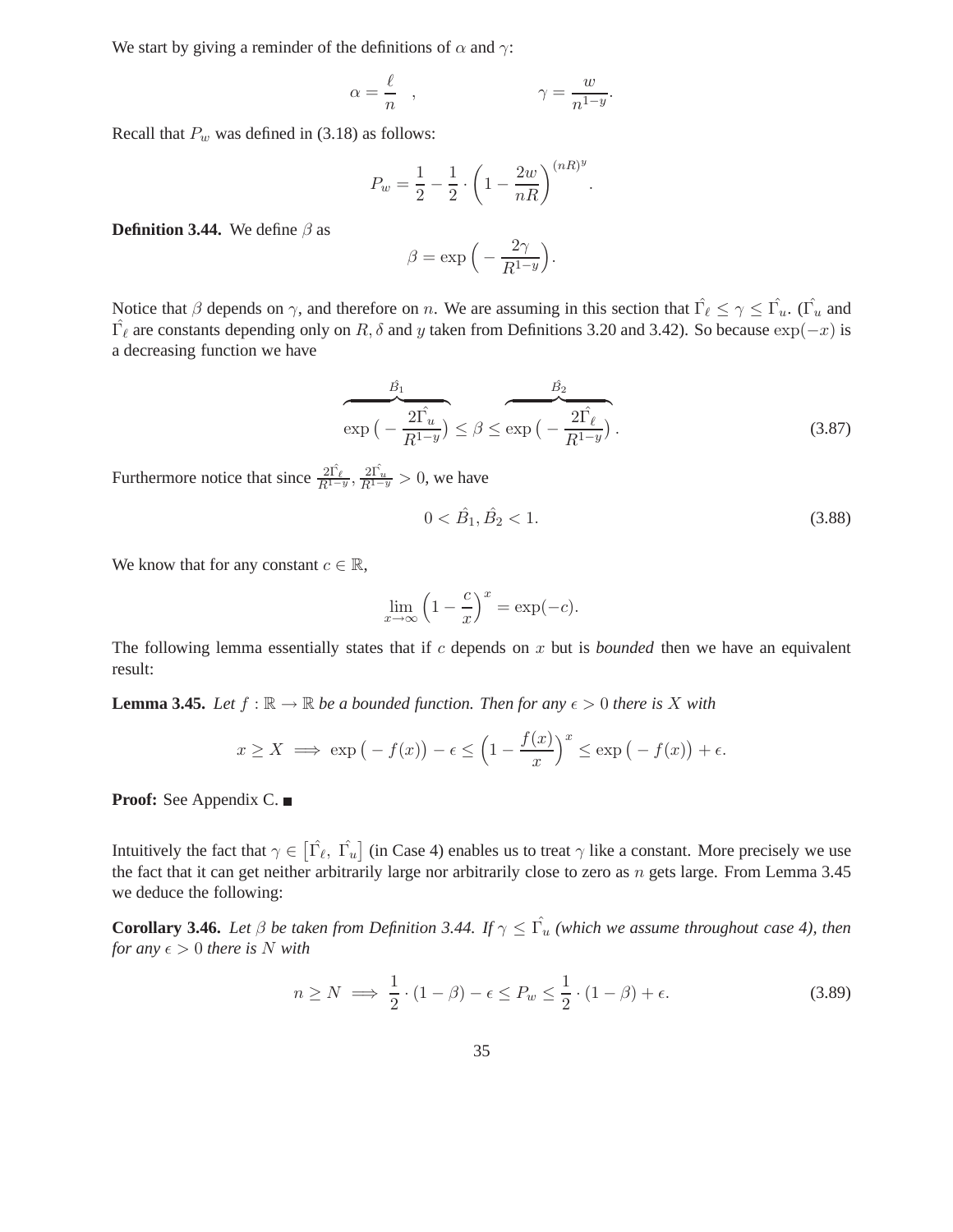**Proof:** Recall that

$$
P_w = \frac{1}{2} - \frac{1}{2} \cdot \left( 1 - \frac{2w}{nR} \right)^{(nR)^y} = \frac{1}{2} - \frac{1}{2} \cdot \left( 1 - \frac{2\gamma/R^{1-y}}{(nR)^y} \right)^{(nR)^y}.
$$
 (3.90)

So applying Lemma 3.45 with  $x = (nR)^y$  and  $f(x) = \frac{2\gamma}{R^{1-y}} (\gamma$  depends on n) leads to the required result, since  $\beta = \exp(-f(x)).$ 

Now recall that  $f(n, \ell, w)$  was defined in (3.21) as

$$
f(n, l, w) = (P_w)^{\ell} \cdot (1 - P_w)^{n - \ell}, \tag{3.91}
$$

and since  $f_1(n, \ell, w) = \ln(f(n, \ell, w))$  we obtain

$$
f_1(n, \ell, w) = \ell \ln (P_w) + (n - \ell) \cdot \ln (1 - P_w).
$$
 (3.92)

We now give an upper bound on  $f_1(n, \ell, w)$ :

**Proposition 3.47.** *For any*  $\epsilon_{23} > 0$ *, there is*  $N_{23} > 0$  *with* 

$$
n \ge N_{23} \implies f_1(n,\ell,w) \le n \cdot \left[ -\ln(2) + \alpha \ln\left(\frac{1-\beta}{1+\beta}\right) + \ln\left(1+\beta\right) + \epsilon_{23} \right]. \tag{3.93}
$$

**Proof:** From Corollary 3.46 we have that for any  $\epsilon_{23} > 0$ , there is  $N_{23}$  with

$$
n \ge N_{23} \implies \ln(P_w) \le \ln\left(\frac{1}{2} \cdot (1 - \beta)\right) + \epsilon_{23},\tag{3.94}
$$

and

$$
n \ge N_{23} \implies \ln(1 - P_w) \le \ln\left(\frac{1}{2} \cdot (1 + \beta)\right) + \epsilon_{23}.
$$
\n(3.95)

Therefore because  $\ell = \alpha \cdot n$ ,  $n \ge N_{23}$  implies that

$$
f_1(n, l, w) = \ell \ln (P_w) + (n - \ell) \cdot \ln (1 - P_w)
$$
  
\n
$$
\leq \ell \cdot \left( \ln \left( \frac{1}{2} (1 - \beta) \right) + \epsilon_{23} \right) + (n - \ell) \cdot \ln \left( \frac{1}{2} (1 + \beta) + \epsilon_{23} \right) \quad \text{(using (3.94) and (3.95))}
$$
  
\n
$$
\leq n \cdot \left[ -\alpha \ln(2) + \alpha \ln(1 - \beta) + \alpha \cdot \epsilon_{23} \right]
$$
  
\n
$$
- \ln(2) + \ln(1 + \beta) + \alpha \ln(2) - \alpha \ln(1 + \beta) + (1 - \alpha) \cdot \epsilon_{23} \right]
$$
  
\n
$$
= n \cdot \left[ -\ln(2) + \alpha \ln \left( \frac{1 - \beta}{1 + \beta} \right) + \ln (1 + \beta) + \epsilon_{23} \right],
$$

as required.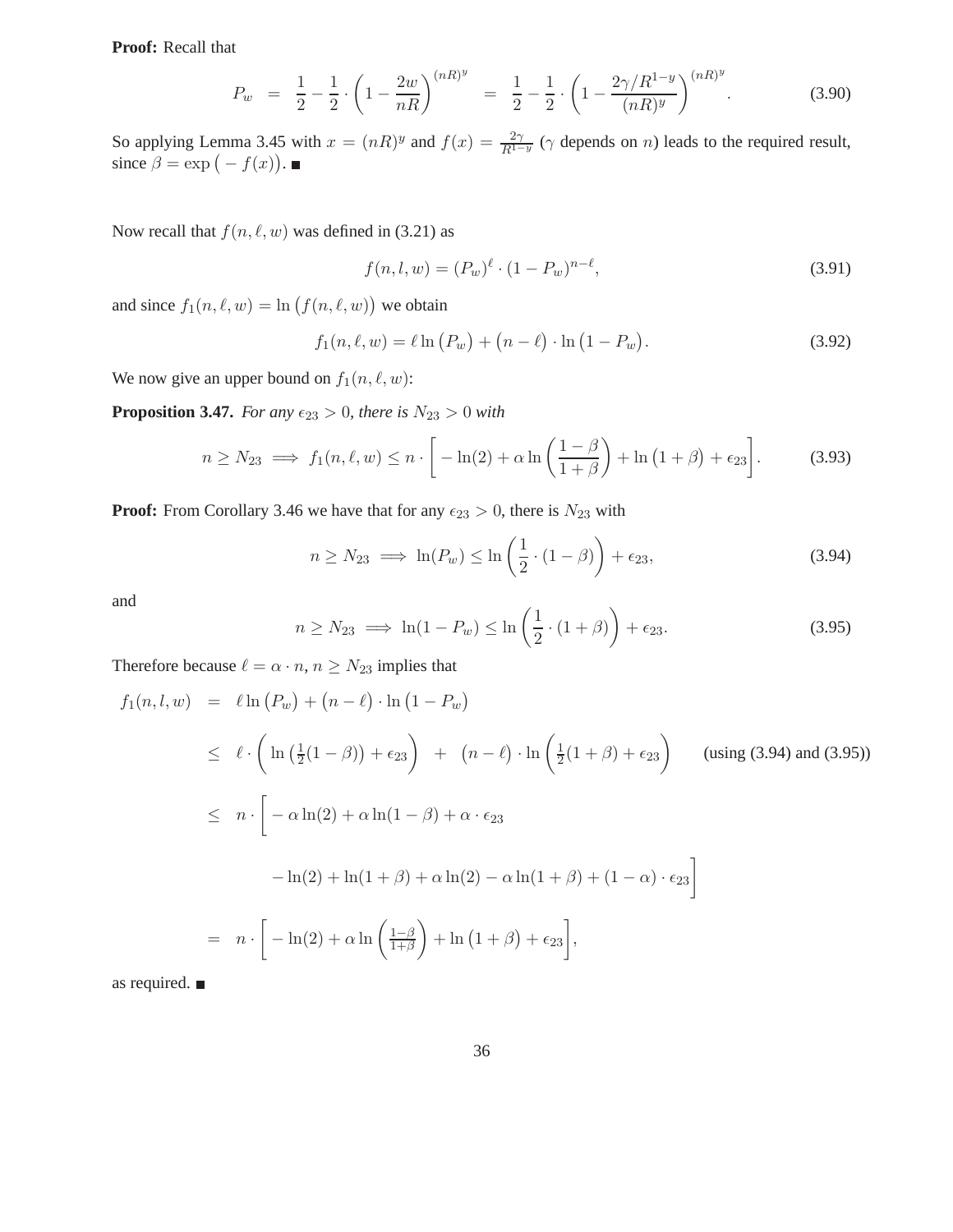Now, we define

$$
c = \frac{1+\beta}{1-\beta},\tag{3.96}
$$

so that the bound in (3.93) can be written as

$$
n \ge N_{23} \implies f_1(n,\ell,w) \le n \cdot \left[ -\ln(2) + \alpha \ln\left(\frac{1}{c}\right) \ln\left(\frac{2c}{c+1}\right) + \epsilon_{23} \right]. \tag{3.97}
$$

Notice that because  $\frac{1+x}{1-x}$  is a strictly increasing function, if  $0 < \hat{B}_1 \le \beta \le \hat{B}_2 < 1$  then

$$
1 < \overbrace{\left(\frac{1+\hat{B_1}}{1-\hat{B_1}}\right)}^{\hat{C_1}} \le c \le \overbrace{\left(\frac{1+\hat{B_2}}{1-\hat{B_2}}\right)}^{\hat{C_2}}.
$$
\n(3.98)

Next, the bound on  $g_1(n, w)$  from Proposition 3.32 still holds, we rewrite it below (after some algebraic manipulations, see (3.79)):

$$
g_1(n,\ell) \le n \cdot \left[ \frac{\alpha}{2} \ln \left( \frac{2\delta}{\alpha} - 1 \right) - \delta \ln \left( 1 - \frac{\alpha}{2\delta} \right) + \frac{\alpha}{2} \ln \left( \frac{2\overline{\delta}}{\alpha} - 1 \right) - \overline{\delta} \ln \left( 1 - \frac{\alpha}{2\overline{\delta}} \right) \right].
$$
 (3.99)

We combine  $(3.97)$  and  $(3.99)$  to obtain the following definition:

**Definition 3.48.** Let  $v(\alpha, c)$  be the following function:

$$
v(\alpha, c) = -\ln(2) + \alpha \ln(\frac{1}{c}) + \ln(\frac{2c}{c+1})
$$
  
 
$$
+ \frac{\alpha}{2} \ln(\frac{2\delta}{\alpha} - 1) - \delta \ln(1 - \frac{\alpha}{2\delta}) + \frac{\alpha}{2} \ln(\frac{2\delta}{\alpha} - 1) - \overline{\delta} \ln(1 - \frac{\alpha}{2\delta}).
$$
 (3.100)

( $\delta$  is a parameter with  $0 < \delta < \frac{1}{2}$ , and  $\overline{\delta} = 1 - \delta$ ).

So using this with Proposition 3.47, we see that for any  $\epsilon_{23} > 0$ , there is  $N_{23}$  with

$$
n \ge N_{23} \implies f_1(n, \ell, w) + g_1(n, \ell) \le n \cdot \left[ v(\alpha, c) + \epsilon_{23} \right]. \tag{3.101}
$$

**Proposition 3.49.** *There is*  $\tau_{24} > 0$  *(depending only on* R,  $\delta$  *and y) for which for any*  $0 < \alpha < 1$  *and*  $\hat{C}_1 \leq c \leq \hat{C}_2$  we have

$$
v(\alpha, c) \leq -\tau_{24}.
$$

**Proof:** We will proceed by carefully analyzing the function  $v(\alpha, c)$ . We divide the proof into steps:

• **1**) For fixed c we find which  $\alpha$  maximizes  $v(\alpha, c)$ . We start by differentiating  $v(\alpha, c)$  with respect to  $\alpha$ . We define

$$
v'(\alpha, c) = \frac{\partial}{\partial \alpha} v(\alpha, c).
$$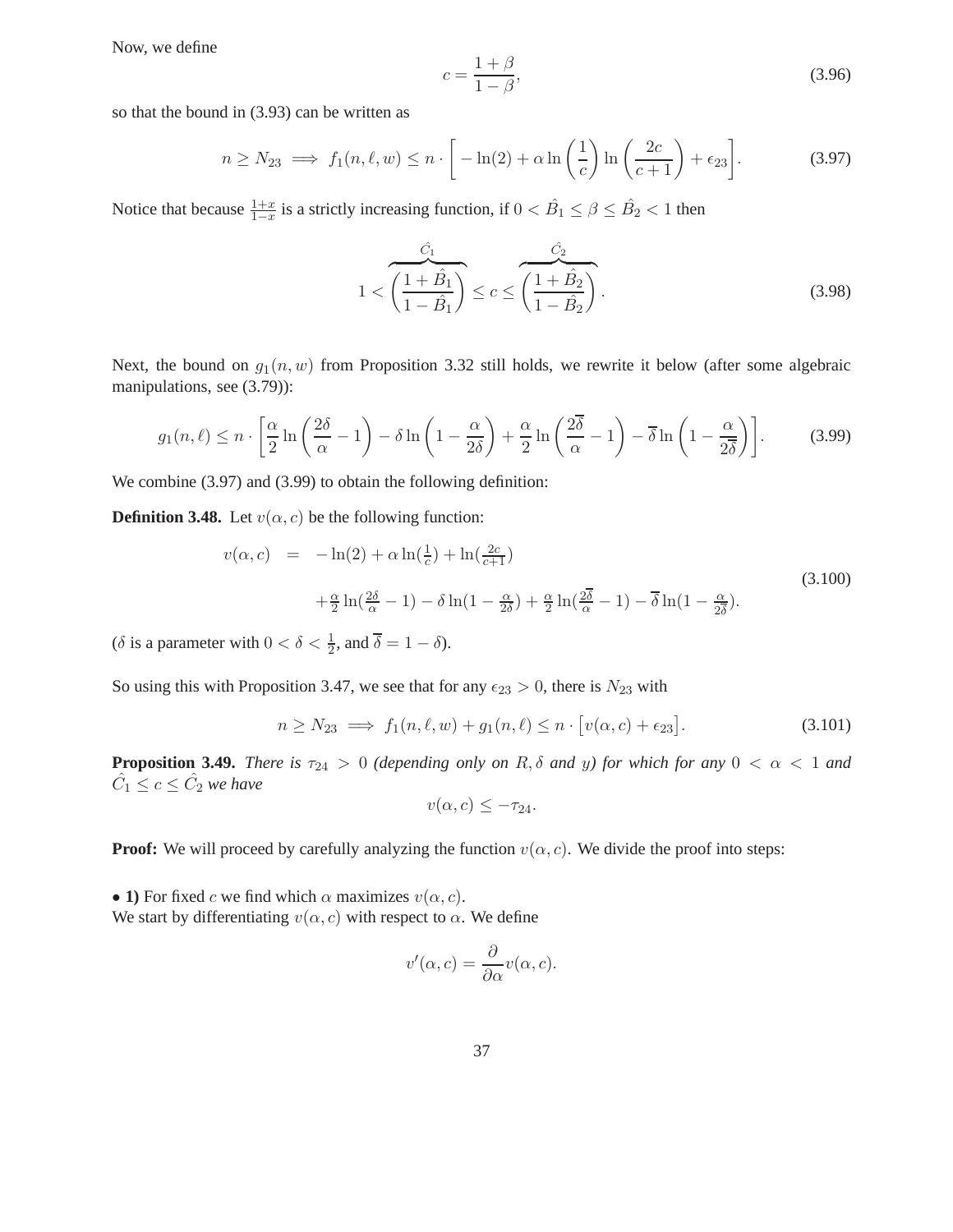This gives us

$$
v'(\alpha, c) = \ln\left(\frac{1}{c}\right) + \frac{1}{2}\ln\left(\frac{2\delta}{\alpha} - 1\right) + \frac{\alpha}{2}\left[\frac{2\delta}{\alpha} - 1\right]^{-1}\left(-\frac{2\delta}{\alpha^2}\right) - \delta\left[1 - \frac{\alpha}{2\delta}\right]^{-1}\left(-\frac{1}{2\delta}\right)
$$

$$
+ \frac{1}{2}\ln\left(\frac{2\delta}{\alpha} - 1\right) + \frac{\alpha}{2}\left[\frac{2\delta}{\alpha} - 1\right]^{-1}\left(-\frac{2\delta}{\alpha^2}\right) - \delta\left[1 - \frac{\alpha}{2\delta}\right]^{-1}\left(-\frac{1}{2\delta}\right)
$$

$$
= \ln\left(\frac{1}{c}\right) + \frac{1}{2}\ln\left(\frac{2\delta}{\alpha} - 1\right) \cdot \left(\frac{2\delta}{\alpha} - 1\right) - \frac{\delta}{2\delta - \alpha} + \frac{\delta}{2\delta - \alpha} - \frac{\delta}{2\delta - \alpha} + \frac{\delta}{2\delta - \alpha}
$$

$$
= \ln\left(\frac{1}{c}\right) + \frac{1}{2}\ln\left(\frac{4\delta\overline{\delta}}{\alpha^2} - \frac{2}{\alpha} + 1\right).
$$

Now,

$$
v'(\alpha, c) = 0 \iff \ln\left(\frac{1}{c}\right) + \frac{1}{2}\ln\left(\frac{4\delta\overline{\delta}}{\alpha^2} - \frac{2}{\alpha} + 1\right) = 0
$$
  

$$
\iff \ln\left(\frac{4\delta\overline{\delta}}{\alpha^2} - \frac{2}{\alpha} + 1\right) = \ln\left(c^2\right)
$$
  

$$
\iff \frac{4\delta\overline{\delta}}{\alpha^2} - \frac{2}{\alpha} + 1 = c^2
$$
  

$$
\iff (1 - c^2) \cdot \alpha^2 - 2 \cdot \alpha + 4\delta\overline{\delta} = 0.
$$

We solve this quadratic equation in  $\alpha$  to obtain

$$
v'(\alpha, c) = 0 \iff \alpha = \frac{1 \pm \sqrt{1 - 4\delta\overline{\delta} \cdot (1 - c^2)}}{1 - c^2} = \frac{1 \pm \sqrt{1 + 4\delta\overline{\delta} \cdot (c^2 - 1)}}{1 - c^2}.
$$

Clearly we have  $1 + \sqrt{1 + 4\delta\overline{\delta} \cdot (c^2 - 1)} > 0$  and  $1 - c^2 < 0$  (since  $c > 1$ ). This means that the first solution

$$
\alpha_1 = \frac{1 + \sqrt{1 + 4\delta \delta \cdot (c^2 - 1)}}{1 - c^2} \tag{3.102}
$$

is negative. So since we are considering the range  $0 < \alpha < 2\delta$ , the only extremal point we need to look at is the other solution

$$
\alpha_2 = \frac{1 - \sqrt{1 + 4\delta\overline{\delta} \cdot (c^2 - 1)}}{1 - c^2} = \frac{\sqrt{1 + 4\delta\overline{\delta} \cdot (c^2 - 1)} - 1}{c^2 - 1}.
$$

We write this as a function of  $c$ , so we define

$$
u(c) = \frac{\sqrt{1 + 4\delta\overline{\delta} \cdot (c^2 - 1)} - 1}{c^2 - 1}.
$$
\n(3.103)

Now because  $v'(\alpha, c)$  is continuous for  $\alpha \in ]0, 2\delta[$ , and

$$
\lim_{\alpha \to 0} v'(\alpha, c) = \infty, \qquad \lim_{\alpha \to 2\delta} v'(\alpha, c) = -\infty,
$$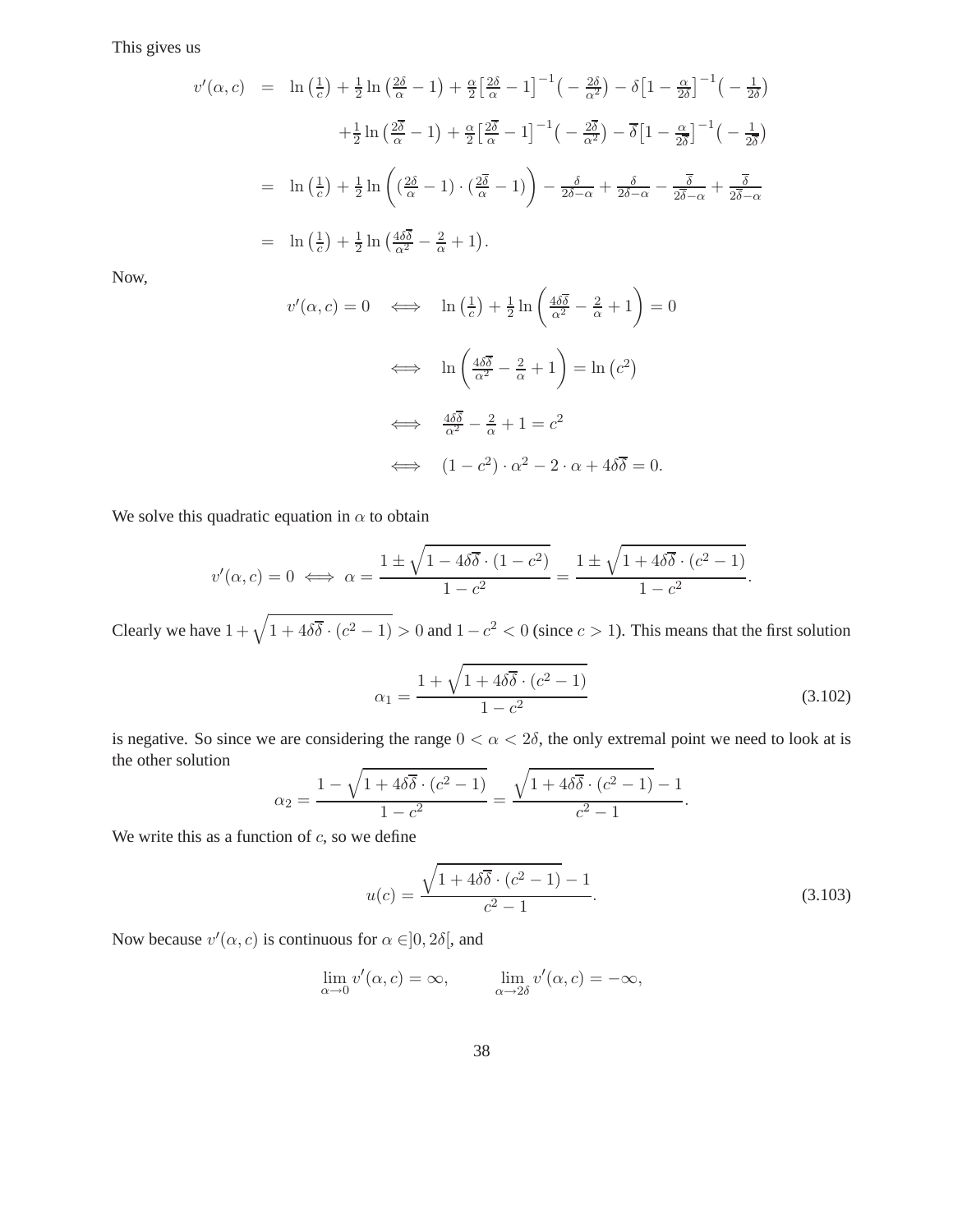we can deduce that  $v'(\alpha, c) > 0$  when  $\alpha < u(c)$  and  $v'(\alpha, c) < 0$  (otherwise  $\alpha = u(c)$  is the only zero of  $v'(\alpha, c)$ ). Therefore  $\alpha = u(c)$  is a maximal point of  $v(\alpha, c)$ . So if we let

$$
t(c) = v(u(c), c),
$$

then for any  $\alpha$ , c with  $0 < \alpha < 2\delta$  and  $\hat{C}_1 \le c \le \hat{C}_2$ , we have:

$$
v(\alpha, c) \le t(c). \tag{3.104}
$$

So we can achieve our goal by upper bounding  $t(c)$ . We are considering values of c in the range  $1 < \hat{C}_1 \leq$  $c \leq C_2$  (see (3.98)). Our strategy is to show that t is strictly increasing, and that it tends to zero as c gets large, and therefore that  $t(c) \le t(\hat{C}_2) < 0$ , so  $-\tau_{24} = t(\hat{C}_2)$  will be a suitable value (see Figure 3.1).



• 2) We show that  $t(c)$  is strictly increasing for  $c > 1$ . First of all, using the definition of  $v(\alpha, c)$ , we have:

$$
t(c) = v(u(c), c)
$$
  
=  $-\ln(2) + u(c) \ln(\frac{1}{c}) + \ln(\frac{2c}{c+1})$   

$$
+ \frac{u(c)}{2} \ln(\frac{2\delta}{u(c)} - 1) - \delta \ln(1 - \frac{u(c)}{2\delta}) + \frac{u(c)}{2} \ln(\frac{2\delta}{u(c)} - 1) - \delta \ln(1 - \frac{u(c)}{2\delta})
$$
  
=  $\ln(\frac{c}{c+1}) - \delta \ln(1 - \frac{u(c)}{2\delta}) - \delta \ln(1 - \frac{u(c)}{2\delta}) + u(c) \cdot \left[ \ln(\frac{1}{c}) + \frac{1}{2} \ln((\frac{2\delta}{u(c)} - 1)(\frac{2\delta}{u(c)} - 1)) \right].$ 

We will now show that  $X = 0$ . Recall from (3.103) that  $u(c)$  was defined as

$$
u(c) = \frac{\sqrt{V} - 1}{c^2 - 1}, \qquad \text{where } V = 1 + 4\delta\overline{\delta} \cdot (c^2 - 1). \tag{3.105}
$$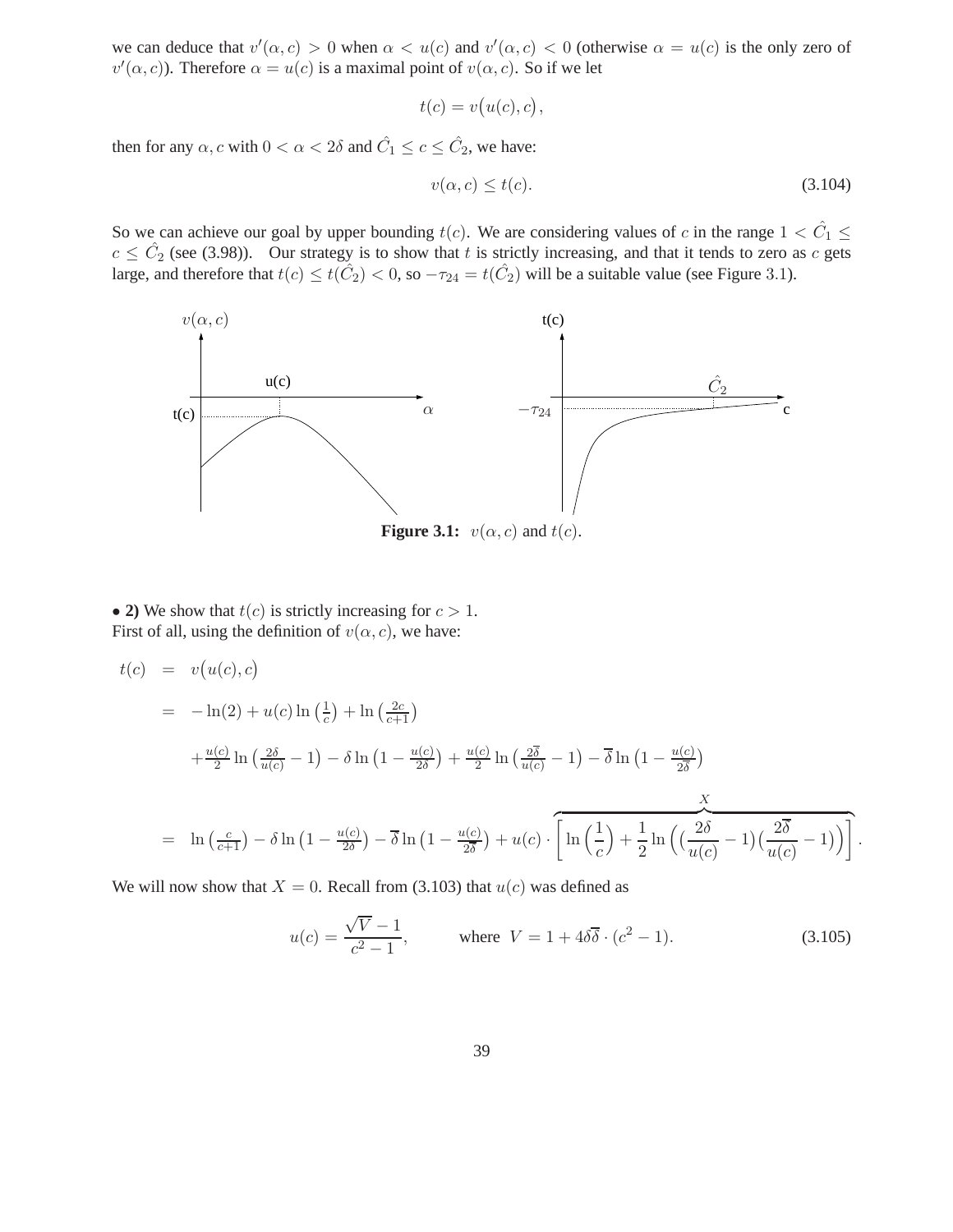We start with the conclusion we are trying to reach and use equivalences all along:

$$
X = 0 \iff \ln\left(\frac{1}{c}\right) + \frac{1}{2}\ln\left(\frac{4\delta\overline{\delta}}{u^{2}(c)} - \frac{2\delta + 2\overline{\delta}}{u(c)} + 1\right) = 0
$$
  
\n
$$
\iff \frac{4\delta\overline{\delta}}{u^{2}(c)} - \frac{2}{u(c)} + 1 = c^{2}
$$
  
\n
$$
\iff \frac{4\delta\overline{\delta}(c^{2} - 1)^{2}}{(\sqrt{V} - 1)^{2}} - \frac{2(c^{2} - 1)}{\sqrt{V} - 1} = c^{2} - 1
$$
 (from (3.105))  
\n
$$
\iff \frac{4\delta\overline{\delta}(c^{2} - 1)}{(\sqrt{V} - 1)^{2}} - \frac{2}{\sqrt{V} - 1} = 1
$$
 (we can divide by  $c^{2} - 1$  because  $c > 1$ )  
\n
$$
\iff 4\delta\overline{\delta}(c^{2} - 1) - 2\sqrt{V} + 2 = (\sqrt{V} - 1)^{2}
$$
  
\n
$$
\iff 4\delta\overline{\delta}(c^{2} - 1) - 2\sqrt{V} + 2 = V - 2\sqrt{V} + 1
$$
  
\n
$$
\iff 4\delta\overline{\delta}(c^{2} - 1) + 1 = V.
$$

The last line is true from (3.105), and so since we used equivalences all along we deduce that  $X = 0$ . This means that

$$
t(c) = \ln\left(\frac{c}{c+1}\right) - \delta \ln\left(1 - \frac{u(c)}{2\delta}\right) - \overline{\delta} \ln\left(1 - \frac{u(c)}{2\overline{\delta}}\right).
$$
 (3.106)

We let

$$
a = 4\delta\overline{\delta} \cdot (c^2 - 1),\tag{3.107}
$$

and so

$$
a' = \frac{\partial}{\partial c}a = 8\delta\overline{\delta}c.
$$
 (3.108)

Recalling that  $u(c)$  was defined in (3.103) as

$$
u(c) = \frac{\sqrt{1 + 4\delta\overline{\delta} \cdot (c^2 - 1)} - 1}{c^2 - 1} = \frac{\sqrt{1 + a} - 1}{c^2 - 1},
$$
\n(3.109)

we obtain:

$$
u'(c) = \frac{\partial}{\partial c} u(c)
$$
  
= 
$$
\frac{\frac{1}{2} \frac{a'}{\sqrt{1+a}} (c^2 - 1) - (\sqrt{1+a} - 1) 2c}{(c^2 - 1)^2}
$$
  
= 
$$
\frac{c}{(c^2 - 1)^2} \cdot \left[ \frac{4 \delta \overline{\delta} (c^2 - 1)}{\sqrt{1+a}} - 2\sqrt{1+a} + 2 \right]
$$
  
= 
$$
\frac{c}{(c^2 - 1)^2} \cdot \left[ \frac{a}{\sqrt{1+a}} - 2\sqrt{1+a} + 2 \right]
$$
  
= 
$$
\frac{c}{(c^2 - 1)^2} \cdot \left[ \frac{1+a-1}{\sqrt{1+a}} - 2\sqrt{1+a} + 2 \right]
$$
  
= 
$$
\frac{c}{(c^2 - 1)^2} \cdot \left( 2 - \sqrt{1+a} - \frac{1}{\sqrt{1+a}} \right).
$$
(3.110)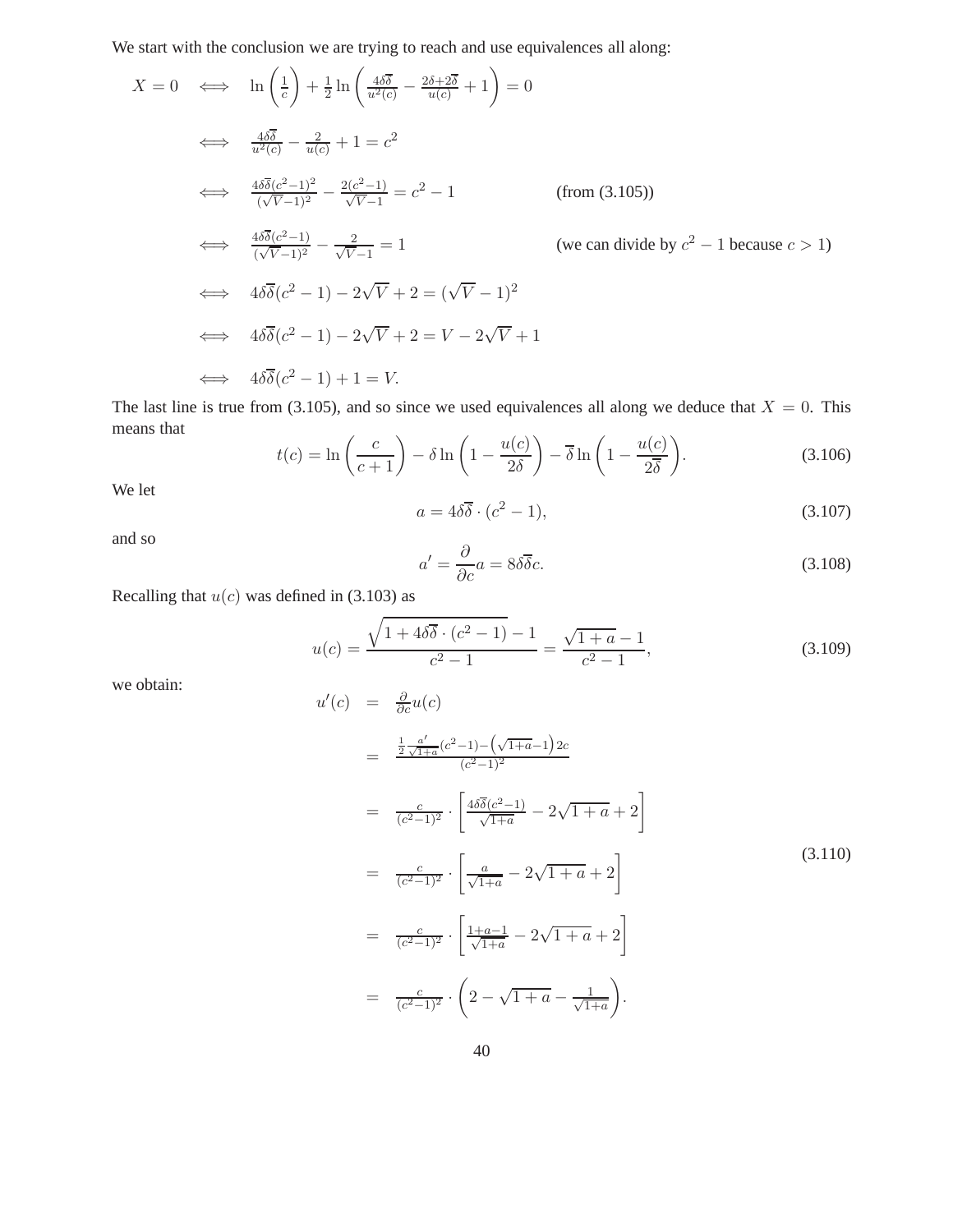Now, using the expression for  $t(c)$  in (3.106), we have:

$$
t'(c) = \frac{\partial}{\partial c}t(c)
$$
  
=  $\frac{c+1}{c} \frac{c+1-c}{(c+1)^2} + \delta \left[1 + \frac{u(c)}{2\delta}\right]^{-1} \frac{u'(c)}{2\delta} + \delta \left[1 + \frac{u(c)}{2\delta}\right]^{-1} \frac{u'(c)}{2\delta}$   
=  $\frac{1}{c(c+1)} + u'(c) \cdot \left[\frac{\delta}{2\delta + u(c)} + \frac{\delta}{2\delta + u(c)}\right]$   
=  $\frac{1}{c(c+1)} + u'(c) \cdot \left[\frac{4\delta\overline{\delta} - u(c)}{4\delta\overline{\delta} - 2u(c) + u(c)^2}\right].$ 

Plugging (3.109) and (3.110) into this we obtain

$$
t'(c) = \frac{1}{c(c+1)} + \frac{1}{c(c^2 - 1)} \cdot \frac{3a + 4 - (4+a)\sqrt{1+a}}{a + 2 - 2\sqrt{1+a}}.
$$
 (3.111)

Now,

t ′

$$
(c) > 0 \iff \frac{1}{c(c+1)} + \frac{1}{c(c^2-1)} \cdot \frac{3a+4-(4+a)\sqrt{1+a}}{a+2-2\sqrt{1+a}} > 0
$$
  
\n
$$
\iff \frac{1}{c(c^2-1)} \cdot \frac{3a+4-(4+a)\sqrt{1+a}}{a+2-2\sqrt{1+a}} > -\frac{1}{c(c+1)}
$$
  
\n
$$
\iff -\frac{c(c+1)}{c(c^2-1)} \cdot \frac{3a+4-(4+a)\sqrt{1+a}}{a+2-2\sqrt{1+a}} < 1
$$
  
\n
$$
\iff \frac{1}{c-1} \cdot \frac{3a+4-(4+a)\sqrt{1+a}}{2\sqrt{1+a}-a-2} < 1
$$
  
\n
$$
\iff 3a+4-(4+a)\sqrt{1+a} > (c-1) \cdot (2\sqrt{1+a}-a-2)
$$
  
\n
$$
\iff 3a+4-(c-1) \cdot (-a-2) > (4+a)\sqrt{1+a} + (c-1)^2 \cdot 2\sqrt{1+a}
$$
  
\n
$$
\iff 2a+2+ca+2c > (a+2c+2) \cdot \sqrt{1+a}
$$
  
\n
$$
\iff (2a+2+ca+2c)^2 > (a+2c+2)^2 \cdot (1+a)
$$
  
\n
$$
\iff 4a^2+8a+4ca^2+12ca+4+8c+c^2a^2+4c^2a+4c^2 > (a^2+4ca+4a+4c^2+8c+4) \cdot (1+a)
$$
  
\n
$$
\iff -a^3+a^2(c^2-1) > 0
$$
  
\n
$$
\iff -a+c^2-1 > 0
$$
  
\n
$$
\iff c^2-1 > 4\delta\overline{\delta}(c^2-1)
$$
 (by the definition of *a* in (3.107))  
\n
$$
\iff 1 > 4\delta\overline{\delta}.
$$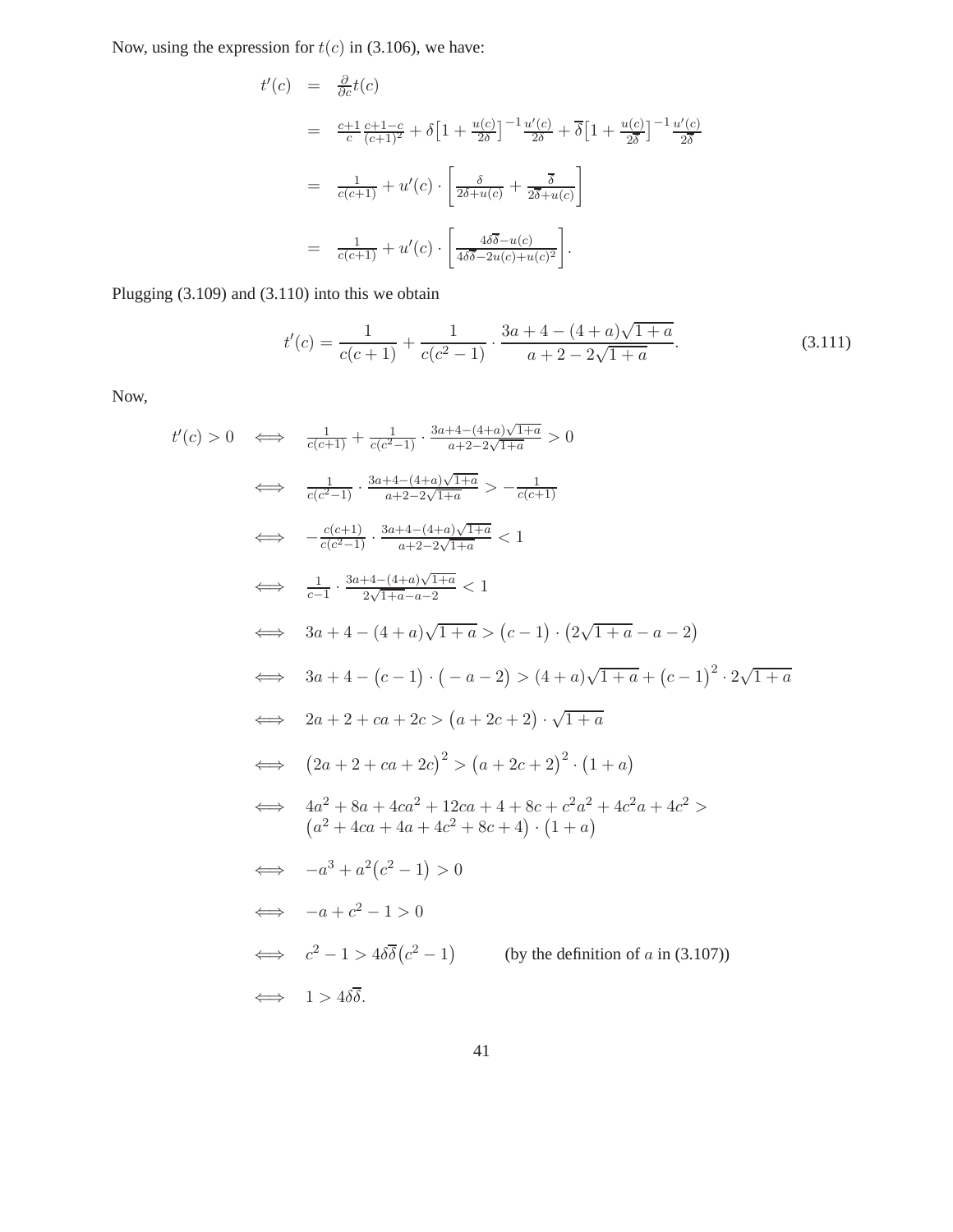Since  $\delta < \frac{1}{2}$  it follows that  $4\delta\overline{\delta} < 1$ , and therefore the last line is always true. Because we have used equivalences all the way we deduce that the original statement holds, namely  $t'(c) > 0$  for all  $c > 1$ . So  $t(c)$ is a strictly increasing function over the range we are concerned with.

• **3**) We show that  $t(c)$  tends to zero when  $c \to \infty$ . First recall from (3.103) that

$$
u(c) = \frac{\sqrt{1 + 4\delta \overline{\delta} \cdot (c^2 - 1)} - 1}{c^2 - 1}.
$$
  

$$
\lim_{c \to \infty} u(c) = 0.
$$
 (3.112)

So we have

Now

$$
\lim_{c \to \infty} t(c) = \lim_{c \to \infty} \left[ \ln \left( \frac{c}{c+1} \right) - \delta \ln \left( 1 - \frac{u(c)}{2\delta} \right) - \overline{\delta} \ln \left( 1 - \frac{u(c)}{2\overline{\delta}} \right) \right].
$$

Combining this with (3.112) we obtain

$$
\lim_{c \to \infty} t(c) = \ln(1) + \lim_{u \to 0} \left[ -\delta \ln \left( 1 - \frac{u}{2\delta} \right) - \overline{\delta} \ln \left( 1 - \frac{u}{2\overline{\delta}} \right) \right] = 0. \tag{3.113}
$$

• **4)** Combining 2) and 3), we deduce that  $t(c) < 0$  for any  $c > 1$ , in particular  $t(\hat{C}_2) < 0$ . Therefore by setting

 $\tau_{24} = -t(\hat{C}_2),$ 

we can deduce that

$$
c \leq \hat{C}_2 \implies t(c) \leq -\tau_{24}.\tag{3.114}
$$

Notice that  $\hat{C}_2$  depends only on  $\hat{B_2}$  (see (3.98)), which depends only on  $\hat{\Gamma_\ell}$  (see (3.87)), which in turn depends only on  $R$ ,  $\delta$  and  $y$ . So as required,  $\tau_{24}$  will depend only on  $R$ ,  $\delta$  and  $y$ .

Combining (3.114) with (3.104), for any  $\alpha$ , c with  $0 < \alpha < 2\delta$  and  $\hat{C}_1 < c \leq \hat{C}_2$ , we have:

$$
v(\alpha, c) \le t(c) \le -\tau_{24},
$$

as required.

г

Finally we show that  $s_1(n, w)$  is dominated by n, and will therefore be negligible.

**Proposition 3.50.** *If*  $\hat{\Gamma_{\ell}} \leq \gamma \leq \hat{\Gamma_{u}}$ , then there are  $\tau_{25} > 0$  and  $N_{25}$  with

$$
n \geq N_{25} \implies m_1(n, \ell, w) \leq -\tau_{25} \cdot n.
$$

**Proof:** First recall that

$$
m_1(n, \ell, w) = s_1(n, w) + f_1(n, \ell, w) + g_1(n, \ell).
$$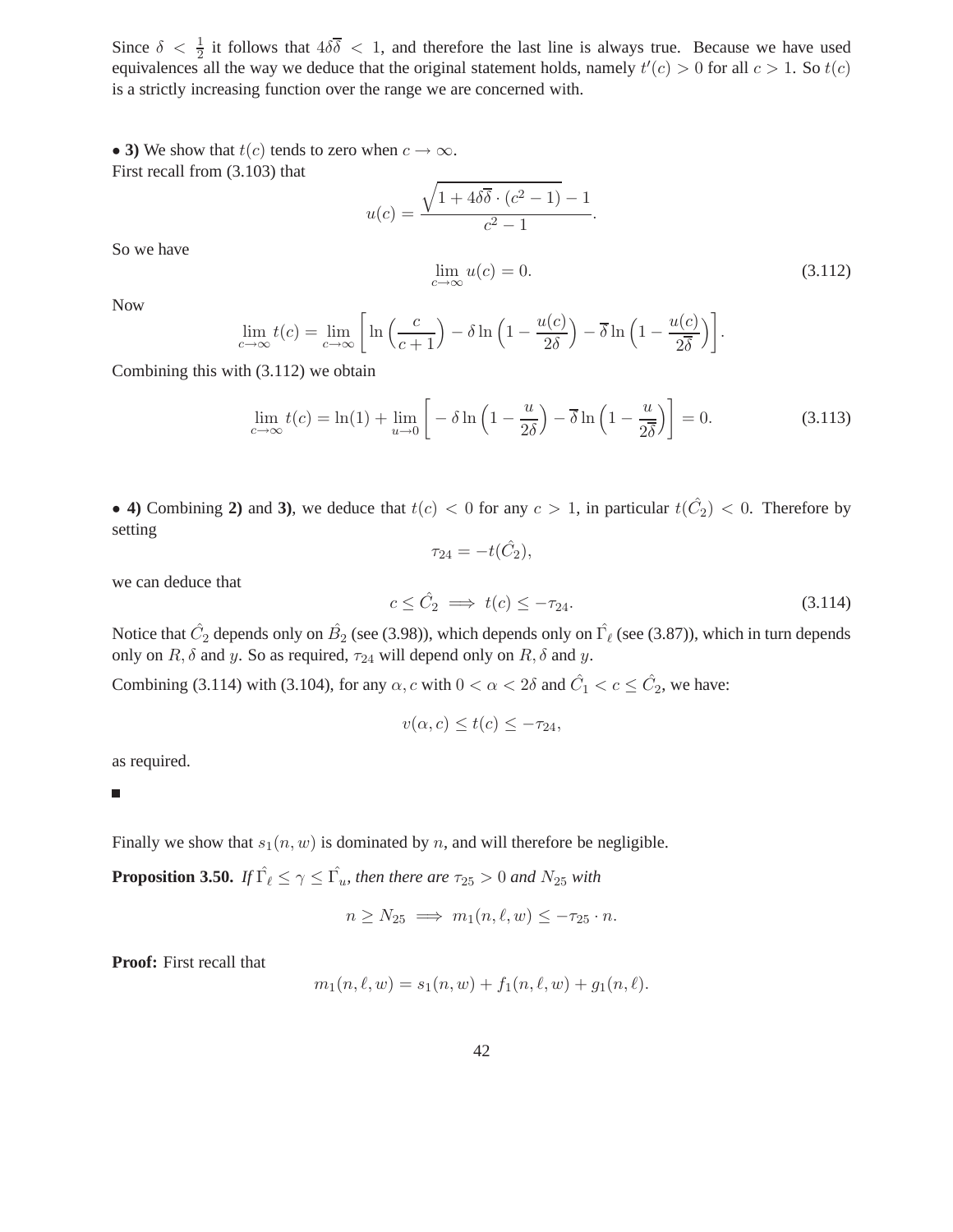• **1)** We show that for n large enough  $f_1(n, \ell, w) + g_1(n, \ell) \le -\tau_{26} \cdot n$  for some  $\tau_{26}$ . Recall from (3.101) that for any  $\epsilon_{23} > 0$ , there is  $N_{23}$  with

$$
n \ge N_{23} \implies f_1(n, \ell, w) + g_1(n, \ell) \le n \cdot \left[ v(\alpha, \beta) + \epsilon_{23} \right],\tag{3.115}
$$

Furthermore, Proposition 3.49 tells us that there is  $\tau_{24} > 0$  with

$$
v(\alpha, \beta) \leq -\tau_{24},
$$

and so by setting  $\epsilon_{23} = \frac{\tau_{24}}{2}$  and  $\tau_{26} = \frac{\tau_{24}}{2}$  we can ensure that

$$
n \ge N_{23} \implies f_1(n, \ell, w) + g_1(n, \ell) \le -\frac{\tau_{24}}{2} \cdot n = -\tau_{26} \cdot n.
$$

• **2**) We show that  $s_1(n, w)$  is dominated by  $-\tau_{26} \cdot n$ . We know from Lemma 3.30 that

$$
s_1(n,\ell) \le -w \ln\left(\frac{w}{nR}\right) - nR \ln\left(1 - \frac{w}{nR}\right). \tag{3.116}
$$

Since  $\gamma = \frac{w}{n^{1-y}}$ , this means that

$$
\frac{s_1(n,\ell)}{n} \le -\frac{\gamma}{n^y} \ln\left(\frac{1}{R} \cdot \frac{\gamma}{n^y}\right) - R \ln\left(1 - \frac{1}{R} \cdot \frac{\gamma}{n^y}\right). \tag{3.117}
$$

Now because  $\gamma \leq \hat{\Gamma_u}$ ,  $\frac{\gamma}{n^y}$  tends to zero as n gets large. So because

$$
\lim_{x \to 0} x \ln(x) = \lim_{x \to 0} \ln(1 - x) = 0,
$$

we can deduce that  $\frac{s_1(n,\ell)}{n}$  tends to zero as n gets large. So formally for any  $\epsilon_{29} > 0$  there is  $N_{29}$  with

$$
n \ge N_{29} \implies \left| \frac{s_1(n, \ell, w)}{-\tau_{26} \cdot n} \right| \le \epsilon_{29}.\tag{3.118}
$$

#### **3)** We put all this together.

We need to be a little careful about using  $(3.118)$  to make sure the inequalities are in the right direction. (3.118) tells us that

$$
n \geq N_{29} \implies -\epsilon_{29} \leq \frac{s_1(n, \ell, w)}{-\tau_{26} \cdot n},
$$

and since  $-\tau_{26} \cdot n < 0$ , this leads to

$$
n \ge N_{29} \implies \left( -\tau_{26} \cdot n \right) \cdot \frac{s_1(n, \ell, w)}{-\tau_{26} \cdot n} \le \left( -\tau_{26} \cdot n \right) \cdot \left( -\epsilon_{29} \right). \tag{3.119}
$$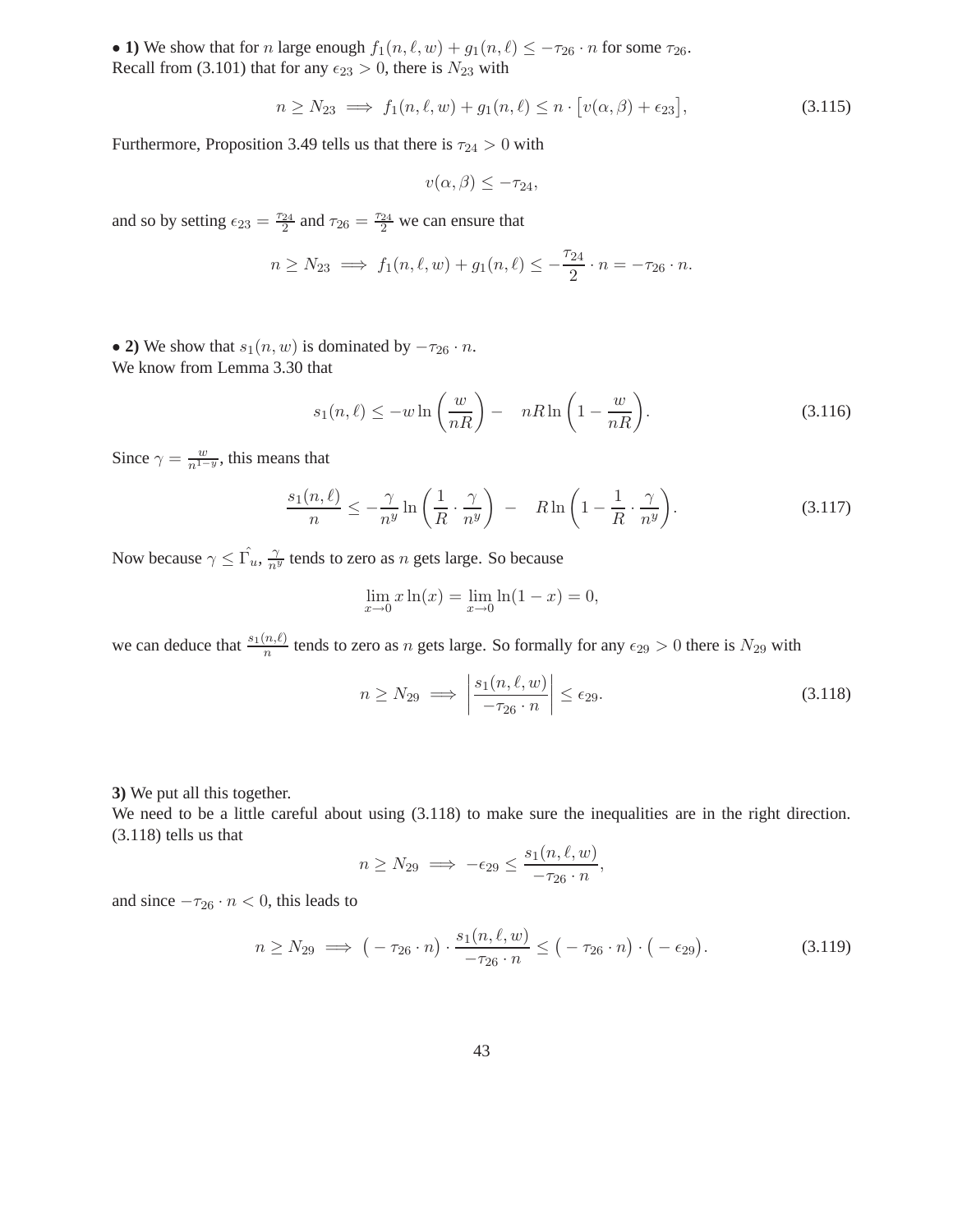Setting  $\epsilon_{29} = \frac{1}{2}$  we obtain

$$
n \ge N_{29} \implies s_1(n, w) + f_1(n, \ell, w) + g_1(n, \ell) \le s_1(n, w) - \tau_{26} \cdot n
$$
  
=  $-\tau_{26} \cdot n \cdot \left(1 + \frac{s_1(m, w)}{-\tau_{26} \cdot n}\right)$   
 $\le -\tau_{26} \cdot n \cdot \left(1 - \epsilon_{29}\right)$  (using (3.119))  
=  $-\frac{\tau_{26}}{2} \cdot n$  (since  $\epsilon_{29} = \frac{1}{2}$ ),

and therefore setting  $N_{25} = N_{29}$ , and  $\tau_{25} = \frac{\tau_{26}}{2}$  gives us the required result.

Once more this is a stronger result than was required, since we just needed to show that  $m_1(n, \ell, w) \leq \tau_{25} \cdot n^y$ . We summarize the result for Case 4 below:

**Theorem 3.51.** *Suppose we are given*  $0 < R < 1$  *and*  $0 < \delta < \frac{1}{2}$ *. Let*  $\hat{\Gamma}_{\ell}$  *and*  $\hat{\Gamma}_{u}$  *be taken from Definitions 3.42 and 3.20. Then there are*  $N_{25}$ ,  $\tau_{25} > 0$  (depending only on R,  $\delta$  and y) for which

$$
n \geq N_{25} \implies \forall \ell = 1, \ldots, n, \ \forall w = \left[ \hat{\Gamma_{\ell}} \cdot n^{1-y} \right], \ldots, \left[ \hat{\Gamma_{\ell}} \cdot n^{1-y} \right] : m(n, \ell, w) \leq \exp\left( -\tau_{25} \cdot n^{y} \right).
$$

#### **3.4.8 Conclusion**

Now that we have covered all four cases presented in subsection 3.4.3, we can deduce the result we had set out to prove, namely Theorem 3.15, which we restate below:

**Theorem 3.15.** Suppose we are given  $0 < R$ ,  $0 < y < 1$  and  $0 < \delta < \frac{1}{2}$  with  $R < 1 - h(\delta)$ . Then there are  $N, \tau > 0$  (depending only on R,  $\delta$  and y) for which

$$
n \ge N \implies \forall \ell = 1, \dots, \lfloor 2n\delta \rfloor, \forall w = 1, \dots, \lfloor nR \rfloor : m(n, \ell, w) \le \exp\left(-\tau \cdot n^y\right). \tag{3.120}
$$

We can now complete the proof that our family of codes approaches the Gilbert-Varshamov bound with high probability. From Theorem 3.14 we know that

$$
\Pr\bigg[d_{\min}(\mathcal{C}) \leq n\delta\bigg] \leq n\delta \cdot \sum_{w=1}^{nR} \sum_{\ell=1}^{2n\delta} m(n,\ell,w).
$$

Theorem 3.15 then tells us that if  $R < 1 - h(\delta)$  then there are  $N, \tau > 0$  for which  $N \ge n$  implies that

$$
\Pr\bigg[d_{\min}(\mathcal{C}) \leq n\delta\bigg] \leq n\delta \cdot \sum_{w=1}^{nR} \sum_{\ell=1}^{2n\delta} \exp\big(-\tau \cdot n^y\big) \leq (2\delta^2 R) \cdot n^3 \cdot \exp\big(-\tau \cdot n^y\big).
$$

So clearly we have

$$
\lim_{n \to \infty} \Pr \biggl [ d_{\min}(\mathcal{C}) \leq n \delta \biggr ] = 0.
$$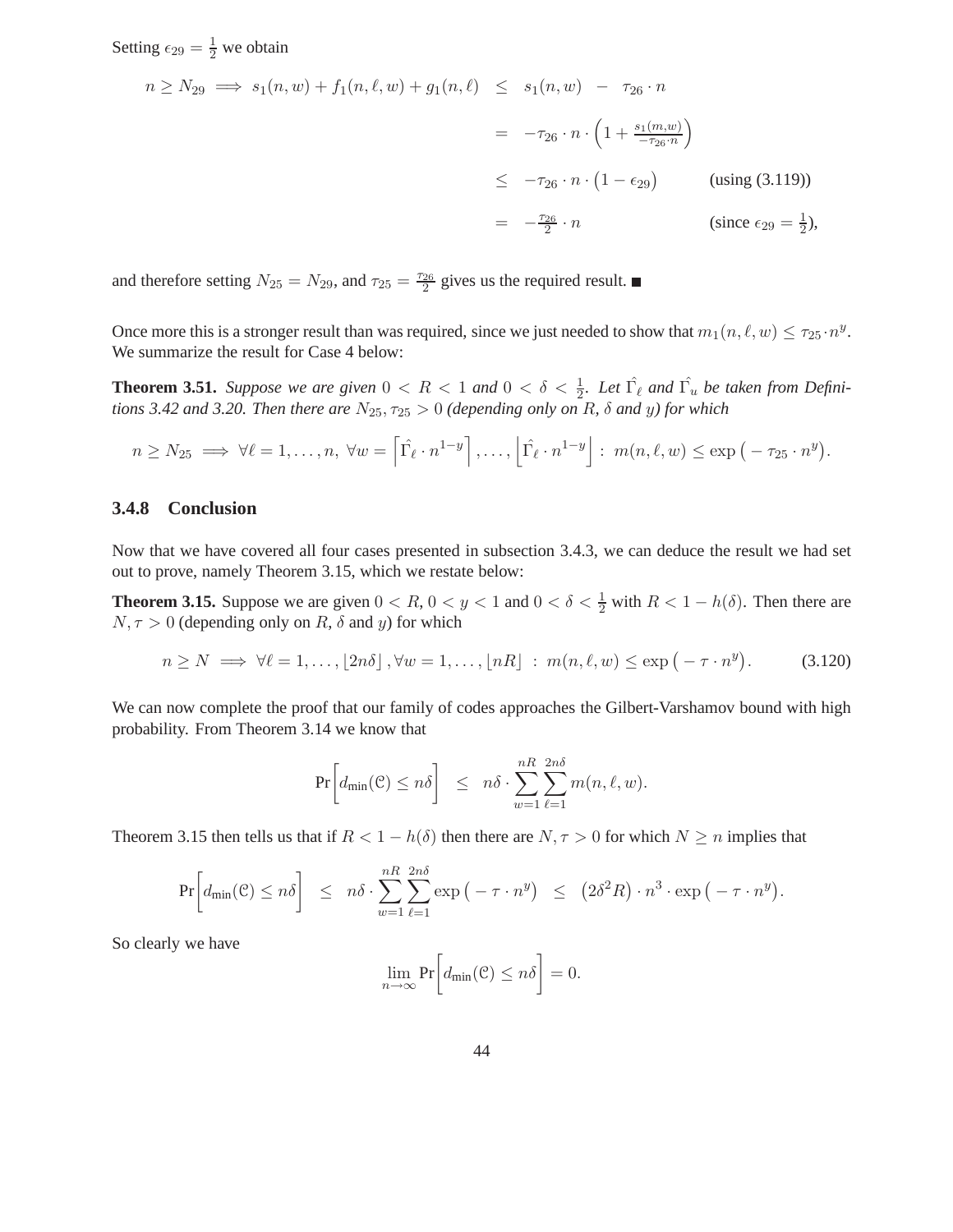It would be interesting to determine the smallest column weight of  $M$  for which the resulting family still approaches the GV-bound. Our construction above had a column weight of  $O(n^y)$ , and we see that this value appears in the bound (3.120):

$$
n \ge N \implies \forall \ell = 1, \ldots, \lfloor 2n\delta \rfloor, \forall w = 1, \ldots, \lfloor nR \rfloor : m(n, \ell, w) \le \exp(-\tau \cdot n^y).
$$

This leads to the question of whether a similar analysis on a construction using some other weight W would yield the modified bound

$$
n \geq N \implies \forall \ell = 1, \ldots, \lfloor 2n\delta \rfloor, \forall w = 1, \ldots, \lfloor nR \rfloor : m(n, \ell, w) \leq \exp(-\tau \cdot W).
$$

If this were the case when  $W = \log(n) \cdot f(n)$ , where  $f(n)$  is any function for which  $f(n) \to \infty$  when  $n \to \infty$ , then the corresponding family would approach the GV-bound, and be encodable in time  $O(n \log(n) f(n))$ .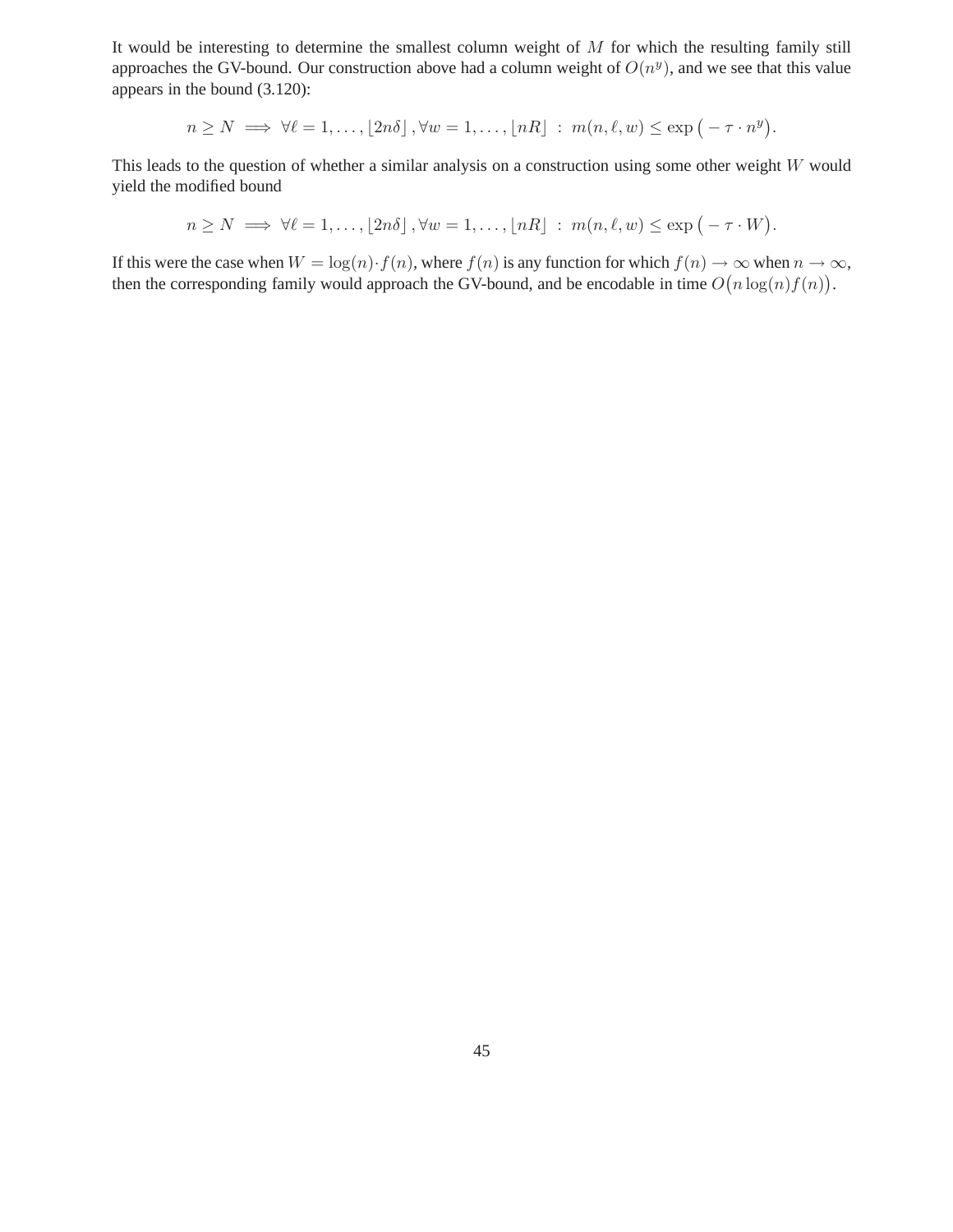# **Chapter 4**

# **Short Algebraic-Geometric Codes for Transmission over the Erasure Channel**

# **4.1 Introduction**

Algebraic-Geometric (AG) codes are arguably the most powerful class of algebraic codes in existence. They contain the Reed-Solomon (RS) codes as a subclass, but unlike RS-codes, they allow for the construction of arbitrarily long codes over a fixed alphabet, with asymptotically good performance. In fact it was shown [87] that for a square  $q \ge 49$  it is possible to construct infinite families of AG-codes over  $\mathbb{F}_q$  that beat the asymptotic Gilbert-Varshamov bound.

Despite their excellent properties, and despite the algorithmic advances regarding their encoding and decoding, there are very few practical uses of AG-codes, whereas RS-codes have been and are being used in many applications. One possible reason is that RS-codes are better understood, and have somewhat better hardware implementations.

Nevertheless, AG-codes are better than RS-codes since they allow the construction of much longer codes over the same alphabet, while enabling a similarly structured encoding and decoding process. This advantage can be interpreted in different ways. The straightforward interpretation is that larger pieces of data can be protected using the same field operations as RS-codes. A different interpretation is that if a piece of data is to be protected using a code of some given length  $n$ , then an AG-code allows this to be done with a smaller finite field, which in turn means that the encoding and decoding algorithms will run faster.

The latter interpretation could be a major insight into a practical exploitation of AG-codes. The reason is that in many applications the size of the data to be encoded is constrained by outer applications, such as those that do not allow an unreasonably long delay. Moreover, because practical implementations of encoding and decoding algorithms for AG-codes scale quadratically with the block-length, having an AG-code of large block-length may be unfeasible in many situations. However, for applications requiring very short blocks (such as video streaming), AG-codes can be made to run very fast.

This chapter is concerned with illustrating and quantifying the performance of very short AG-codes over the Erasure Channel, and more specifically of comparing them to RS-codes. A number of codes have been suggested to protect the data in this transmission model, the most prominent of which are Tornado codes [46], RA-codes [22], LT-codes [45], and Raptor codes [76]. While these have been shown to have excellent perfor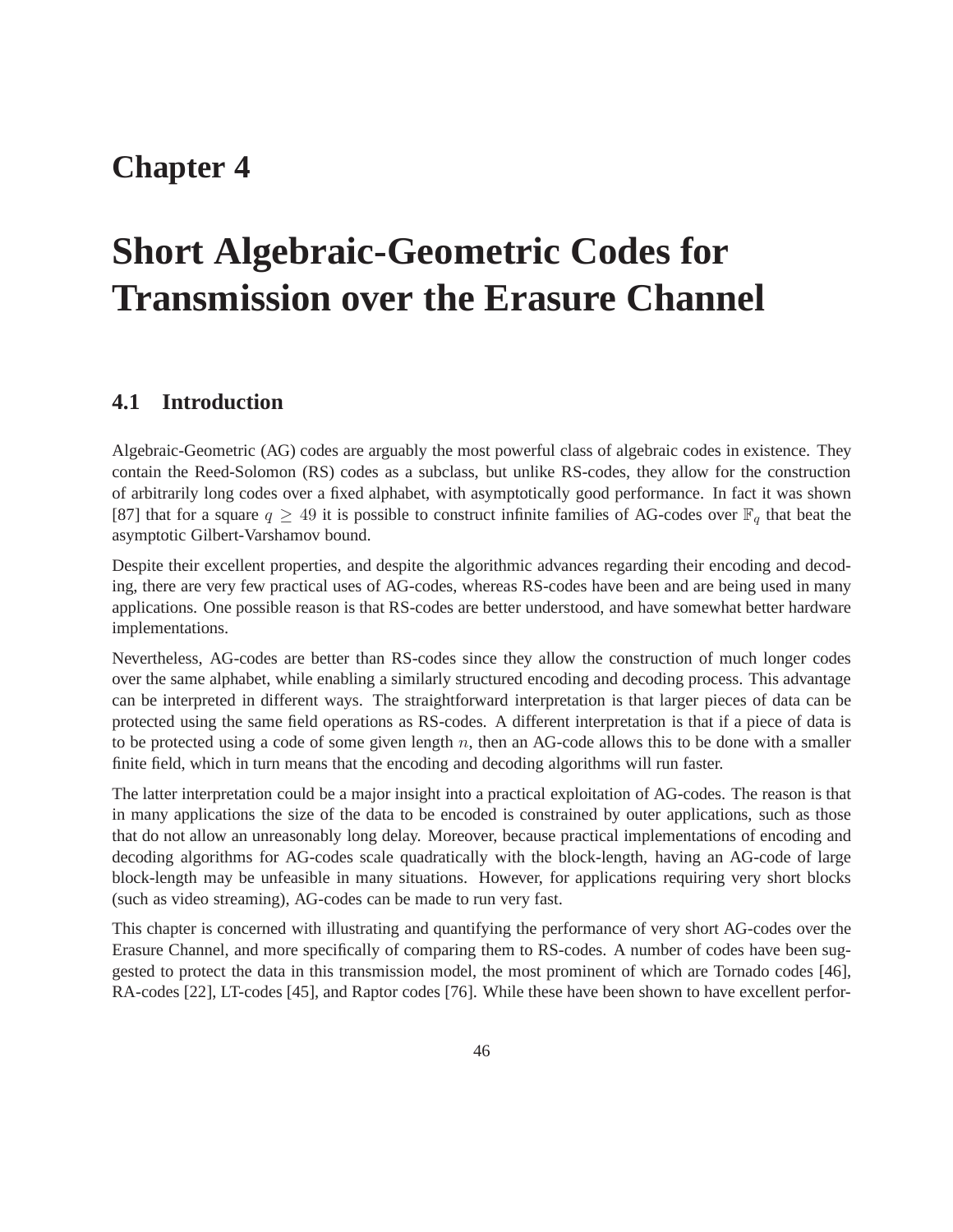mance on the Erasure Channel, the lengths of the codes need to be reasonably large. When very short blocks are required, AG and RS-codes become competitve solutions.

We compare the performances of AG and RS-codes for block lengths up to 64. The smaller field size enables faster encoding and decoding, but the drawback is an increased error probability due to the larger minimum distance. We measure this by developing an efficient algorithm to compute these exact error probabilities.

Finally, this work has been motivated by practical needs, which leads us to focus on a specific transmission problem. We obtain some practical data to illustrate the speed-ups predicted in theory. The work was done in collaboration with the company Digital Fountain and the codes presented are being used in some of their commercial products. This is, as far as we know, the first practical use of AG-codes.

# **4.2 The Erasure Channel**

We will be concerned in this chapter with transmissions over the Q-ary erasure channel. Informally, an alphabet element sent over this channel is either received intact (with some probability  $1-p$ ) or lost completely (with probability p). In the latter case it it said to have been *erased*.

**Definition 4.1.** The Q-ary erasure channel over an alphabet  $\Sigma$  of size Q has input set  $\Sigma$ , output set  $\Sigma \cup \{?\}$ (where ? means *erasure*) and transition matrix  $M = (M_{ij})_{i \in \Sigma, j \in \Sigma \cup \{E\}}$ , where

$$
M_{ij} = \begin{cases} p & \text{if } j = ? \\ 1 - p & \text{if } j = i \\ 0 & \text{otherwise.} \end{cases}
$$
 (4.1)

Decoding a linear code over this channel is particularly simple. Given a generator matrix, decoding can be reduced to solving a system of linear equations. If G denotes the  $k \times n$  generator matrix, u a message vector and c the corresponding codeword then we know that

$$
uG = c.\t\t(4.2)
$$

Given only G and c, recovering u amounts to solving a system of n linear equations in k variables. Each erasure removes one component of c. In other words it removes one equation (corresponding to one column of G). If  $I \subseteq [n]$  denotes the set of indices of the positions that are *not* erased (we call these *intact*), then decoding reduces to solving the system of equations

$$
uG' = c'
$$
\n<sup>(4.3)</sup>

where G' is the  $k \times |I|$  submatrix of G consisting of those columns whose indices are in I, and c' is the subvector of c containing the indices in I. We say that the decoding *succeeds* if this submatrix  $G'$  has rank  $k$ (i.e. we can solve the system), and *fails* otherwise. It is clear that if  $|I| < k$  then the decoding will always fail.

**Proposition 4.2.** If a codeword of an  $[n, k, d]_Q$ -code is transmitted over the Q-ary erasure channel, and  $\geq n-d+1$  *positions are intact (equivalently*  $\leq d-1$  *position are erased), then the decoding will succeed.* 

**Proof:** Clearly the system  $(4.3)$  has at least one solution (namely the actual message vector  $u$ ). So we need to show that this solution is unique. If there was another solution  $v \in \mathbb{F}_Q^k$  then the codeword  $vG \in \mathbb{F}_Q^n$  would have the same entries as c at the positions in I (and  $|I| = n - d + 1$ ). Therefore

$$
d(vG, c) \le n - (n - d + 1) = d - 1,\tag{4.4}
$$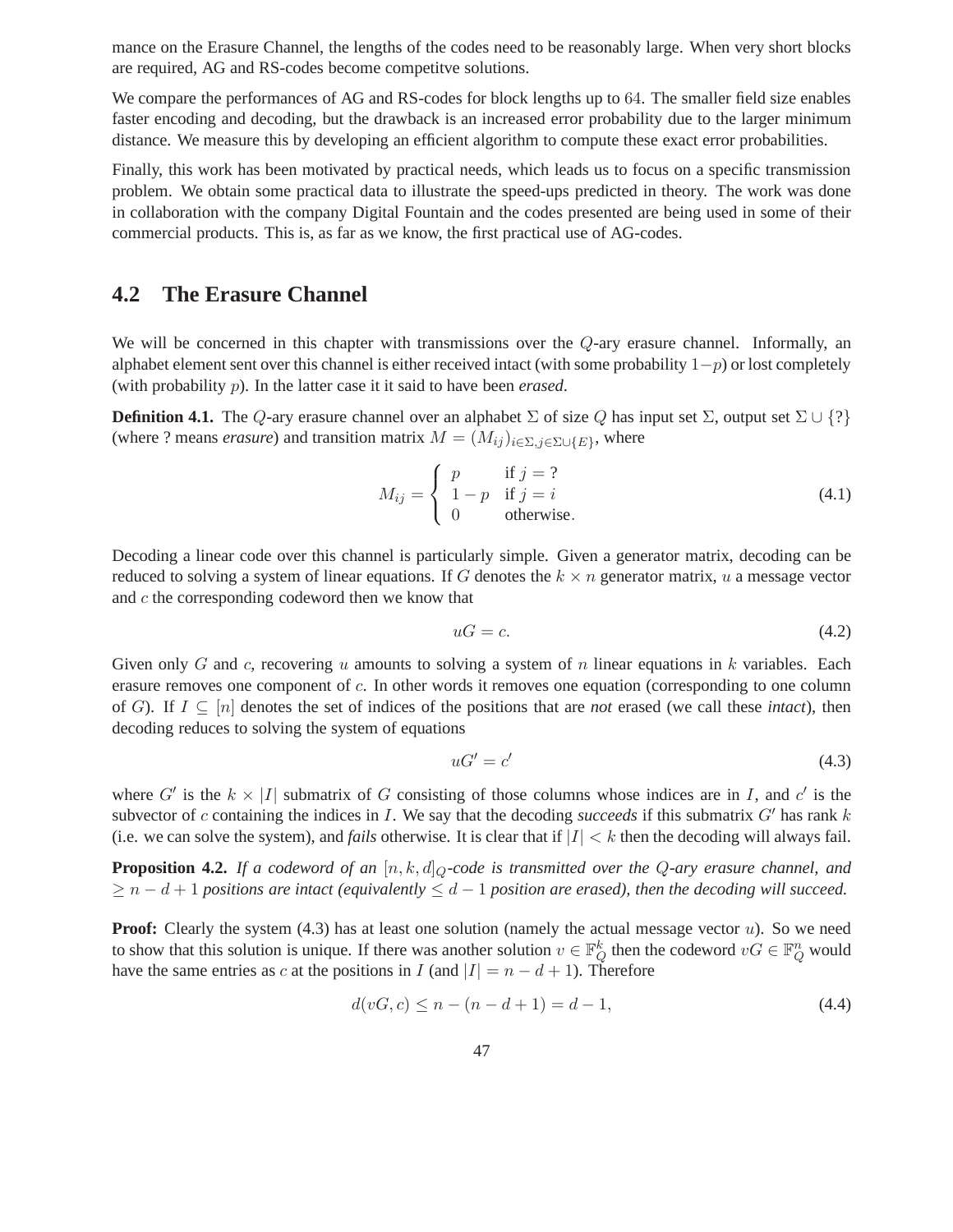leading to a contradiction (since  $vG$  and c are both codewords).  $\blacksquare$ 

Although very simple the Q-ary erasure channel has been very relevant, in large part due to the Internet. Data is divided into packets to which are appended checksums. At the receiver side packets are either assumed to be intact or simply discarded. The latter can happen for various reasons, for example if the checksum verification fails, or the packet might simply not arrive if a router runs out of buffer memory somewhere along the way.

# **4.3 Algebraic-Geometric Codes**

In this section we describe the construction and properties of AG-codes. We start by looking at RS-codes, which are in fact special cases of AG-codes.

#### **4.3.1 Reed-Solomon Codes**

Throughout this chapter  $\mathbb{F}_q$  will denote the finite field of size q. We first note that there is a bijection between  $\mathbb{F}_q^k$  and the set of polynomials in  $\mathbb{F}_q[x]$  of degree  $\lt k$ :

**Definition 4.3.** For  $u = (u_1, \dots u_k) \in \mathbb{F}_q^k$  we define the corresponding polynomial

$$
f_u(x) = \sum_{i=0}^{k-1} u_{i+1} \cdot x^i.
$$
 (4.5)

We will define Reed-Solomon codes through their encoding map.

**Definition 4.4.** Let  $\mathbb{F}_q$  be a finite field, let  $k \leq n \leq q$ , and let  $\alpha_1, \ldots, \alpha_n$  be distinct elements of  $\mathbb{F}_q$ . The  $[n, k]_q$  *Reed-Solomon* (RS) code corresponding to these field elements has encoding map  $\varphi : \mathbb{F}_q^k \to \mathbb{F}_q^n$  with

$$
\varphi(u) = (f_u(\alpha_1), \dots, f_u(\alpha_n)). \tag{4.6}
$$

So RS-codes are obtained by evaluating polynomials of bounded degrees at field elements. The Singleton bound states that for any  $[n, k, d]$ -code

$$
d \le n - k + 1,\tag{4.7}
$$

and codes for which we have equality in (4.7) are said to be *maximum distance separable* (MDS). This is the case for RS-codes:

**Theorem 4.5.** *Reed-Solomon codes are MDS.*

**Proof:** See for example [82]. ■

This means that over the erasure channel  $k$  intact (non-erased) elements are sufficient to guarantee successful decoding (the code can recover from  $d-1 = n - k$  erasures). Since k intact elements are also necessary (or else there is not enough information), MDS codes are sometimes also called *optimal*.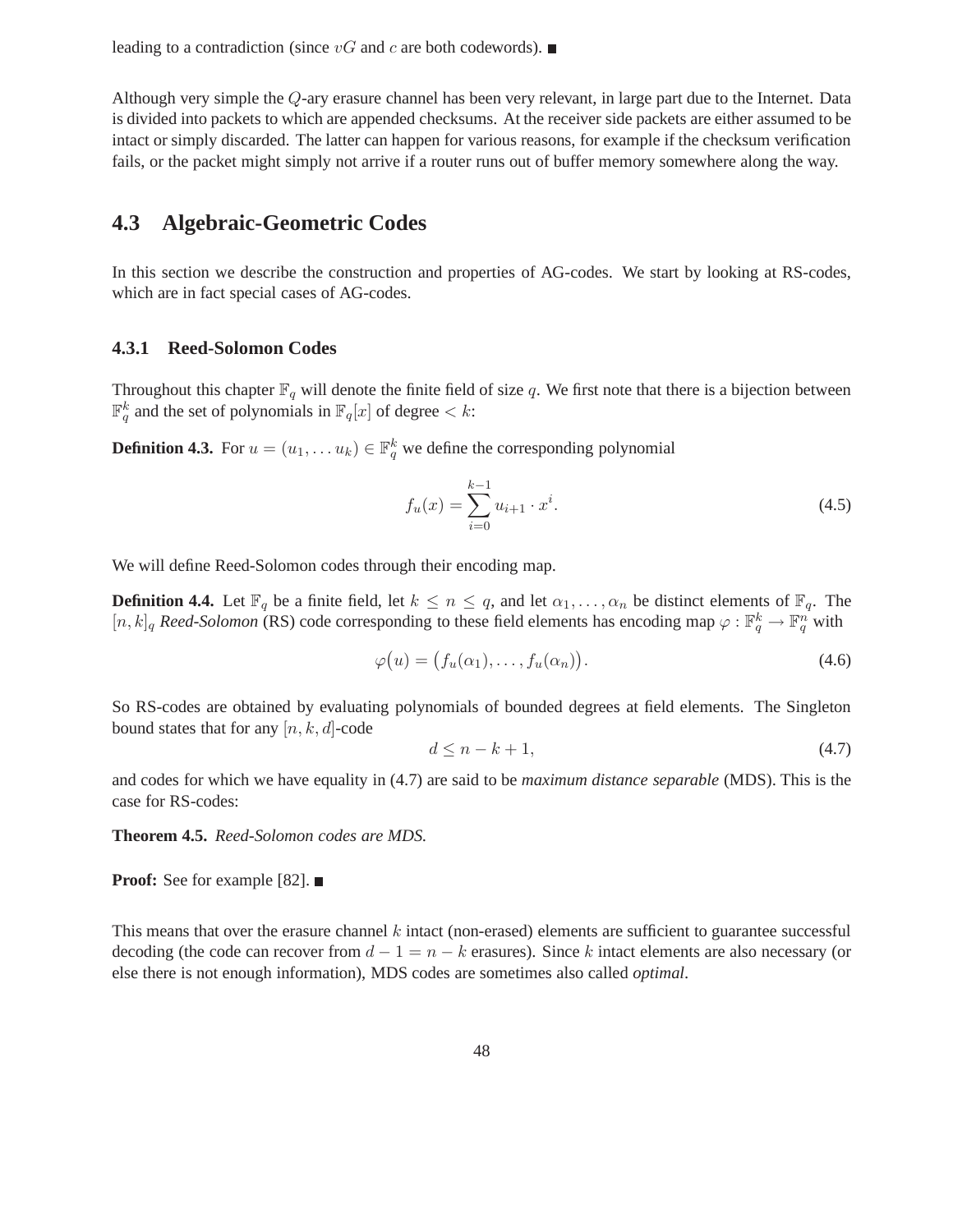#### **4.3.2 Algebraic-Geometric Codes**

AG-codes are a natural generalization of RS-codes. For a full introduction to AG-codes, see [60] or [81]. We will assume knowledge of elementary algebraic geometry, which can be found in [70][72][81]. RS-codes are constructed by evaluating polynomials of bounded degree at certain field elements. As explained in the introduction, their big drawback is the fact that the length is bounded by the field size (since the polynomials must be evaluated at *distinct* elements), so long codes require large fields. The most obvious way around this would be to evaluate multivariate polynomials at points of  $\mathbb{F}_q^m$ , this is the principle of *Reed-Muller codes* (so RS-codes would be the special case  $m = 1$ ). However, while this does indeed increase the length, it also incurs a large cost in the decrease of the minimum distance.

There is a more efficient way of improving the length. Instead of evaluating all multivariate polynomials up to a certain degree at randomly chosen elements of  $\mathbb{F}_q^m$ , we evaluate certain functions at well chosen points of this space. These well chosen points are the elements of an *algebraic curve*, and the functions will be taken from some *linear space* of this curve.

**Definition 4.6.** Let X be a smooth nonsingular curve of genus g over  $\mathbb{F}_q$ , let  $P_1, \ldots, P_n, Q$  be  $n+1$  distinct  $\mathbb{F}_q$ rational points of X, let  $\alpha < n$  be a positive integer, let  $\mathcal{L}(\alpha Q)$  be the linear space of the divisor  $\alpha Q$ . A (onepoint) Algebraic-Geometric (AG) code C is obtained as the image of the evaluation map  $\varphi : \mathcal{L}(\alpha Q) \to \mathbb{F}_q^n$ with

$$
\varphi(f) = \big(f(P_1), \dots, f(P_n)\big). \tag{4.8}
$$

We will denote such a code by  $\mathbb{C}[\mathfrak{X},(P_1,\ldots,P_n),\alpha Q]$ . The *genus of the code* refers to the genus of the underlying curve.

Explicitly constructing these codes (for example by finding a generator matrix) is somewhat more difficult than RS-codes. We essentially need to know the points on the curve  $\mathfrak{X}$ , and a basis of the  $\mathbb{F}_q$ -space  $\mathcal{L}(\alpha Q)$ . Fortunately, this can be computed using the algorithm of Heß from [31].

The resulting dimension and minimum distance are described in the following proposition [72]:

**Proposition 4.7.** Let  $\mathcal{C}$  *be an AG-code defined as above. Then*  $\mathcal{C}$  *is an*  $[n, k, d]$ *-code with* 

$$
k \ge \alpha + 1 - g \tag{4.9}
$$

$$
d \geq n - \alpha. \tag{4.10}
$$

*Furthermore if*  $2g - 2 < \alpha$  *then we have equality in (4.9).* 

**Proof:** We will start by showing that the evaluation map  $\varphi$  defined in (4.8) is injective. Suppose there is some  $f \in \mathcal{L}(\alpha Q)$  with  $\varphi(f) = 0$ . This means that for all  $i \in [n]$ 

$$
f(P_i) = 0,\t\t(4.11)
$$

and therefore that f has at least n zeros. But since  $f \in \mathcal{L}(\alpha Q)$  it has only one pole of degree  $\alpha$ , and so because  $\alpha < n$ , we must have  $f = 0$  (f must have as many zeros as poles). So  $\varphi$  is injective, and therefore  $k = \dim(\alpha Q)$ . Now the Theorem of Riemann [72] tells us that

$$
\dim(\alpha Q) \ge \deg(\alpha Q) + 1 - g = \alpha + 1 - g,\tag{4.12}
$$

with equality if  $2g - 2 < \alpha$ . So (4.9) follows immediately.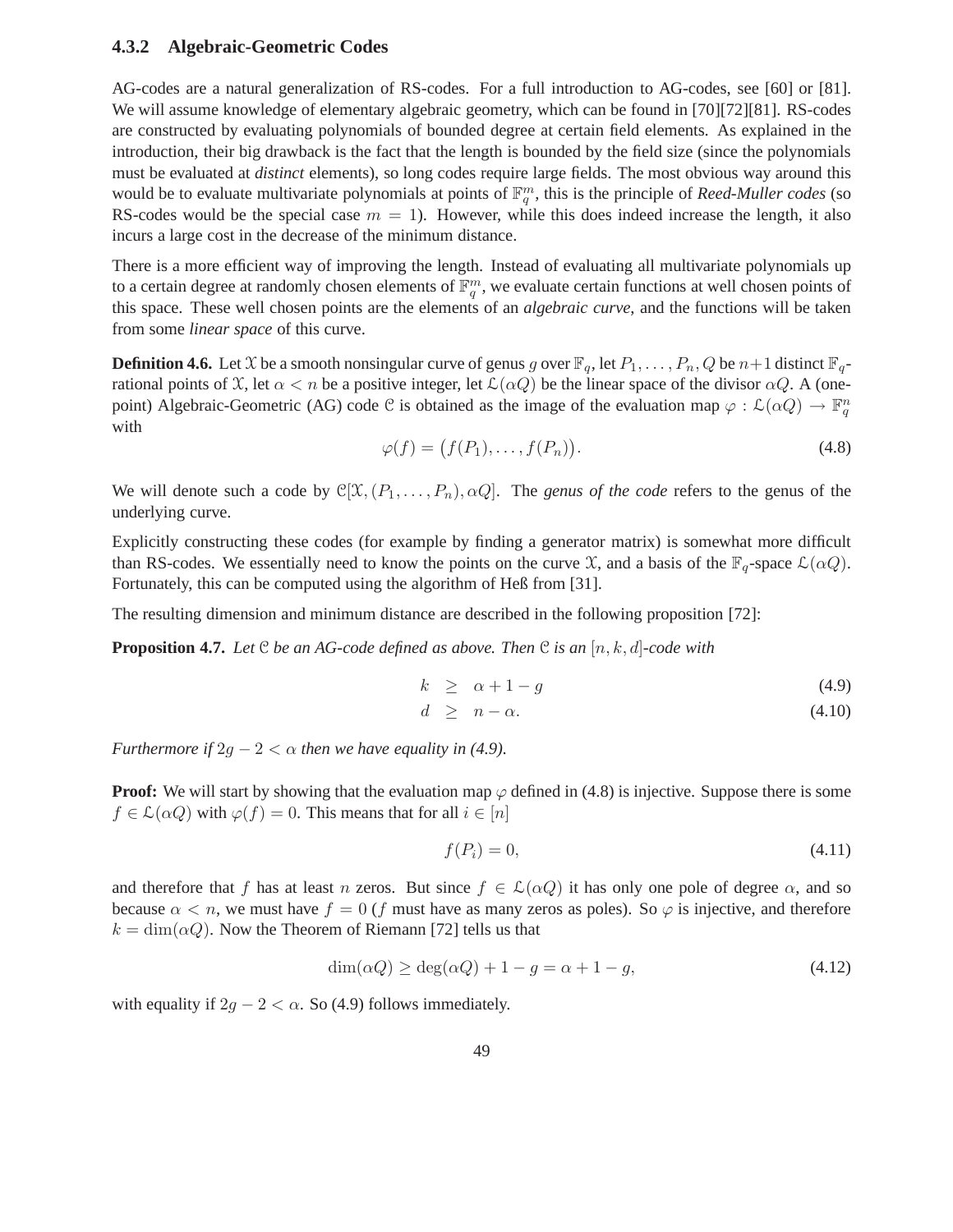Next, suppose there is a non-zero codeword of weight  $\langle n - \alpha$ . This means that there is  $f \in \mathcal{L}(\alpha Q)$  which has at least  $\alpha + 1$  zeros. However once again f must have as many zeros as poles, so cannot have more than  $\alpha$  zeros, so we must have  $f = 0$ . We deduce that all non-zero codewords have weight at least  $n - \alpha$ , from which  $(4.10)$  follows.

We will assume for the rest of this chapter that  $2g - 2 < \alpha < n$ . We can deduce from Proposition 4.7 that

$$
n - k + 1 - g \le d \le n - k + 1,\tag{4.13}
$$

where the second inequality follows from the Singleton bound. So the genus  $q$  represents the "gap" to the Singleton bound, and it is therefore desirable to choose a curve whose genus is as small as possible.

In Definition 4.6, constructing a code of length n required  $n + 1$  *distinct* points on the curve  $\mathfrak{X}$ , which means that X needs to have at least  $n + 1$  points. It turns out that over a given field, a curve must have large genus to have many points. We therefore have a trade-off between the length of the code (we would like  $\chi$  to have many points) and its distance (we would like  $X$  to have a small genus). For a given field size q, the maximum number of points on a curve over  $\mathbb{F}_q$  of genus g is denoted  $N_q(g)$ , and a curve over  $\mathbb{F}_q$  of genus g having Nq(g) points is called a *maximal curve*.

## **4.4 The Specific Codes**

We will be concerned only with very short codes (with lengths up to 64). As explained in the introduction, the work in this chapter was motivated by certain practical needs, and for this reason we use only finite fields in the form  $\mathbb{F}_{2^{\ell}}$ , where  $\ell$  is a power of 2. Indeed it has been established that working with such fields yields very large practical advantages (essentially due to the representation of field elements by bytes rather than uneven fractions thereof). Were we to use RS-codes, we could work over  $\mathbb{F}_{16}$  for length of up to 16, then over  $\mathbb{F}_{256}$ for lengths between 17 and 64. However with AG-codes we can use  $\mathbb{F}_{16}$  for any length. The cost of doing this is that we need to use a curve with more points, and therefore with higher genus, which decreases the minimum distance.

Since a larger genus means a smaller minimum distance (see  $(4.13)$ ), for a given length n we would like to use a curve with genus as small as possible. This means taking the smallest g for which  $N_{16}(g) \ge n + 1$  (see Section 4.3.2), and then using a maximal curve of genus g. Determining  $N_q$  and finding maximal curves is a well studied problem, partly motivated by the construction of good AG-codes. The best known upper and lower bounds on  $N_q(g)$  for many values of q and g are regularly updated in [88]. The following table (see [88] [67] [68] [69] [55] [66]) gives the value of  $N_{16}(g)$  (or the best known bounds), and a corresponding maximal curve: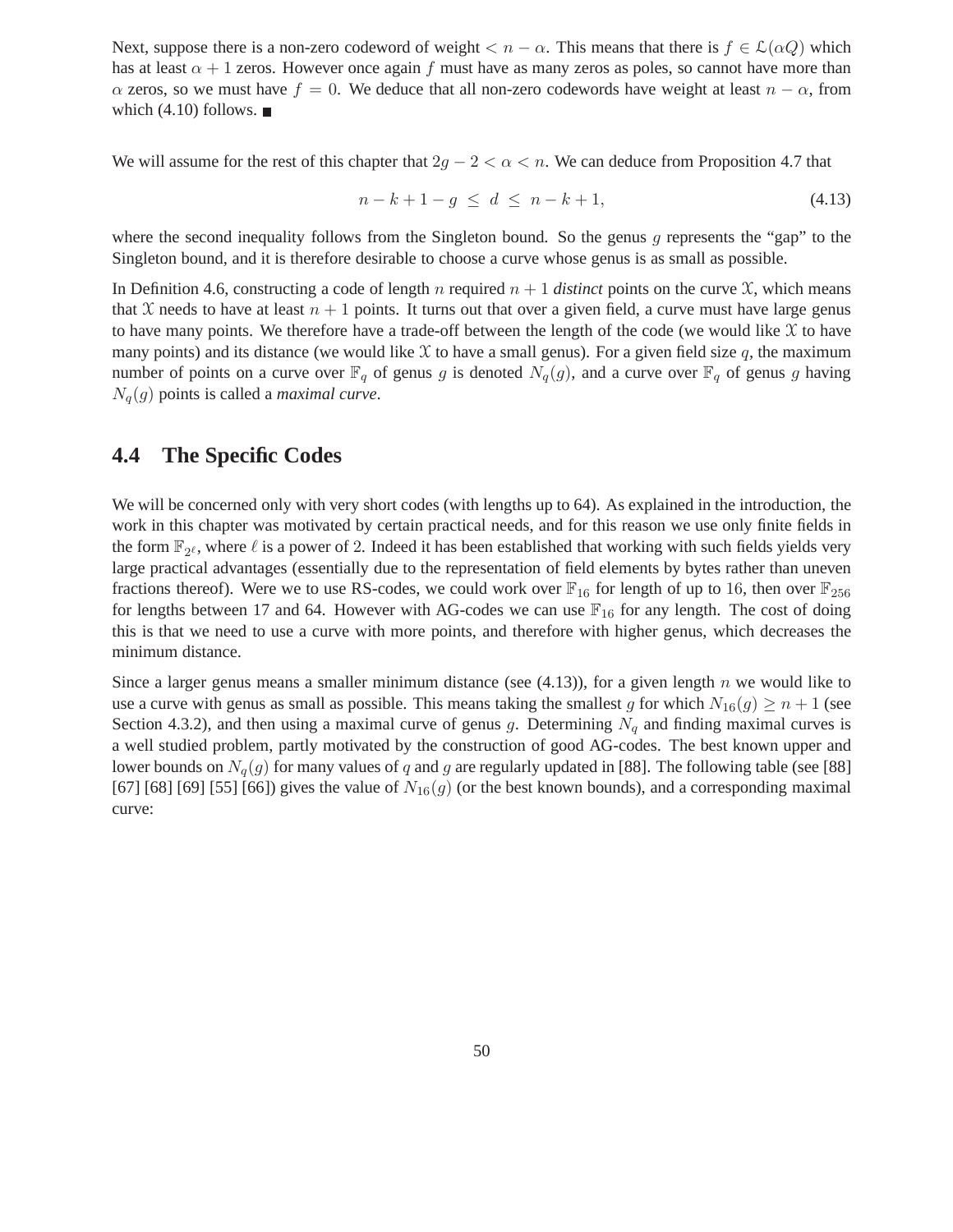|                             | $N_{16}(q)$        | maximal curve                            |
|-----------------------------|--------------------|------------------------------------------|
|                             | 25                 | $x^2 + x = y^3 + y$                      |
| $\mathcal{D}_{\mathcal{L}}$ | 33                 | $x^5 = y^2 + y$                          |
| 3                           | 38                 | $x^2y^4 + x^2y = \omega x^3 + 1$         |
| 4                           | 45                 | $y^2 + xy + x^2 + y^3 + xy^3 + x^2y^2 +$ |
|                             |                    | $x^3y + x^4 + x^3y^2 + x^4y + x^5 = 0$   |
|                             | $5   \in [49, 53]$ |                                          |
|                             | 65                 | $x^5 = y^4 + y$                          |

**Table 4.1:** Maximal curves over  $\mathbb{F}_{16}$  for genera 1 to 6.

(for the genus 3 curve,  $\omega$  denotes a third root of unity in  $\mathbb{F}_{16}$ ). We will not use a genus 5 curve, partly because is it not known whether the best known curves are maximal, and mainly because we make only a small gain in length compared to the genus 4 curve.

For a given n, we choose the curve of smallest genus with which we can construct a code of length  $n$ :

| $n_{\cdot}$         | which curve            |
|---------------------|------------------------|
| $n \leq 16$         | Reed-Solomon $(g = 0)$ |
| $17 \leq n \leq 24$ | $q=1$                  |
| $25 \leq n \leq 32$ | $g=2$                  |
| $33 \leq n \leq 37$ | $q=3$                  |
| $38 \leq n \leq 44$ | $q=4$                  |
| $45 \leq n \leq 64$ | $q=6$                  |

**Table 4.2:** Curves used in our application.

We will see in section 4.6 that the encoding technique we use requires on average only half as many basic operations for codes over  $\mathbb{F}_{16}$  as for codes over  $\mathbb{F}_{256}$  (which would be the standard method for these sorts of lengths). On top of these theoretical advantages, a smaller field also means that in practical implementations more machine dependent optimizations are possible.

As seen in the previous section, the price we pay for this speed-up is a decrease in the minimum distance of the code (by an additive factor of  $q$ ), which in turn means that for a fixed erasure channel the probability of unsuccessful decoding (referred to as the *error probability*) will increase. To quantify this we derive in the next section an efficient algorithm for computing the exact error probabilities.

# **4.5 Computing the Error Probabilities**

Recall that we are considering transmission over the Q-ary erasure channel, in which each alphabet element is either received intact (with probability  $1 - p$ ) or lost completely (with probability p). So for a given code C, we transmit *n* elements, some of which might get erased. Let  $I \subseteq [n]$  denote the indices of the elements that are *not* erased (we call these *intact*).

We say that I is *good* if we can recover our codeword from the elements in I, and *bad* otherwise. So if G is the generator matrix of our code then I is good if and only if the  $k \times |I|$  submatrix of G constructed by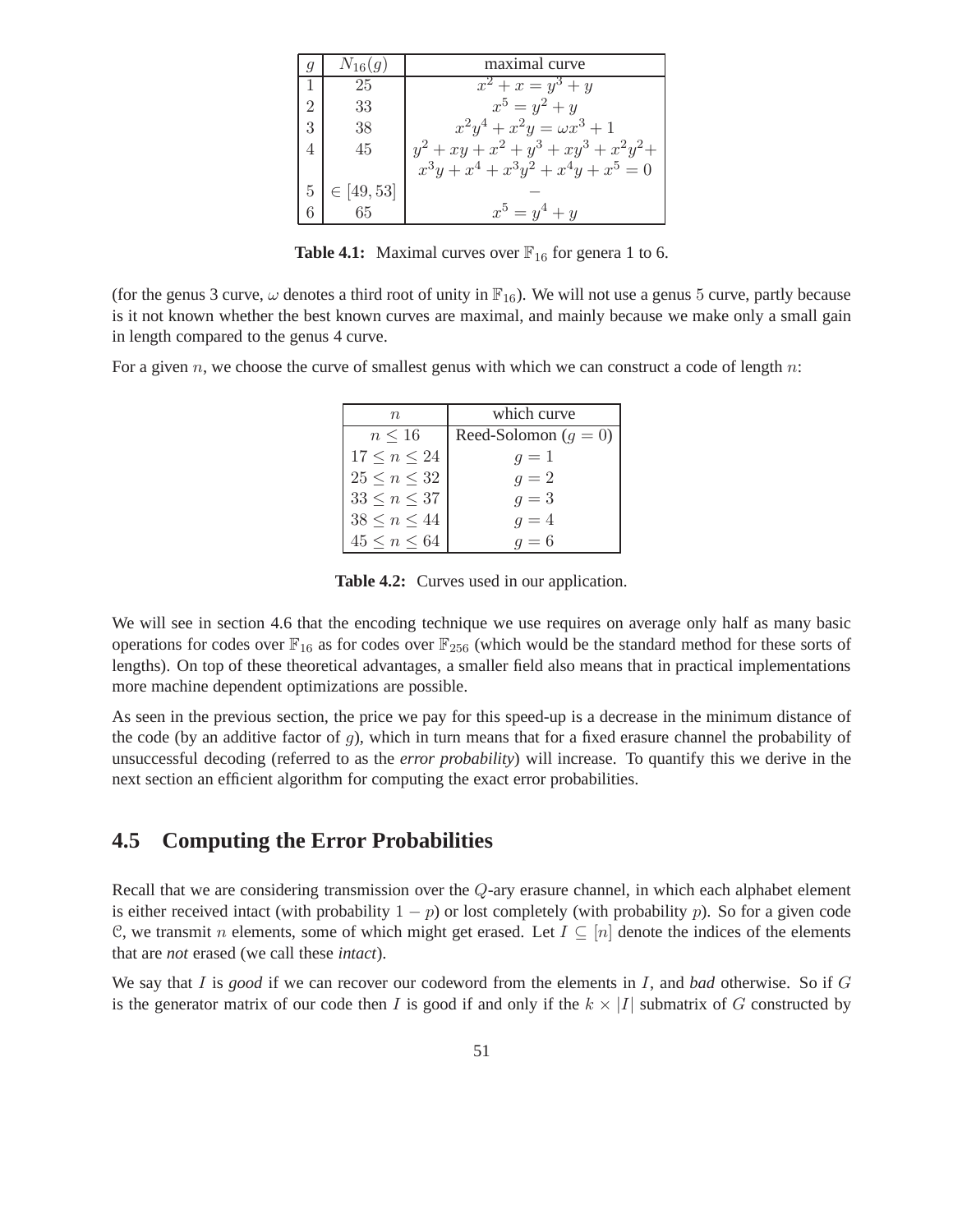taking only the columns with indices in I has full rank. So clearly all sets I with  $|I| < k$  are bad. Likewise, as seen in section 4.3, an AG-code of genus g has minimum distance at least  $n - k + 1 - g$ . So all sets I with  $|I| \geq k + g$  are good (in particular with RS-codes, of genus 0, all sets of size  $\geq k$  are good).

**Definition 4.8.** For a given  $[n, k]$ -code C, we define  $B_r$  to be the number of bad subsets of size r.

Notice that  $B_r$  depends only on the code C. Since there are in total  $\binom{n}{r}$  $\binom{n}{r}$  subsets  $I \subseteq [n]$  of size r (i.e., the number of erasure patterns), the fraction of subsets of size r that are bad is  $B_r / \binom{n}{r}$  $r$ <sup>n</sup>). Furthermore for a fixed number of erasures  $n - r$ , all erasure patterns are equally likely, so we obtain the following proposition:

**Proposition 4.9.** *The error probability with an* [n, k] *AG-code over the* Q*-ary erasure channel with erasure probability* p *is given by*

$$
\sum_{r=0}^{n} \frac{B_r}{\binom{n}{r}} \cdot P\left[ |I| = r \right] = \sum_{r=0}^{n} B_r \cdot (1-p)^r \cdot p^{n-r}.
$$
 (4.14)

With an RS-code (genus 0), I is bad if and only if  $|I| < k$ , so we have

$$
B_r = \begin{cases} \begin{pmatrix} n \\ r \end{pmatrix} & \text{if } r < k \\ 0 & \text{otherwise} \end{cases}
$$

We can therefore deduce:

**Corollary 4.10.** *The error probability with an* [n, k] *RS-code over the* Q*-ary erasure channel with erasure probability* p *is given by*

$$
\sum_{r=0}^{k-1} \binom{n}{r} \cdot (1-p)^r \cdot p^{n-r}.
$$

With AG-codes of genus greater than 0, the situation is more complicated. As above, decoding will fail whenever  $|I| < k$ , but on top of that it will also sometimes fail when  $k \leq |I| \leq k + g - 1$  (see Figure 4.1) below). So we need to determine how often it fails in these cases, i.e., to find the values of  $B_r$ .

Number of intact indices



Figure 4.1: The overhead of an AG-code of genus g.

#### **4.5.1 Reduction to an Abelian Group Problem**

We will show that for an AG-code, the problem of determining the number of bad subsets of a given size reduces to an abelian group problem.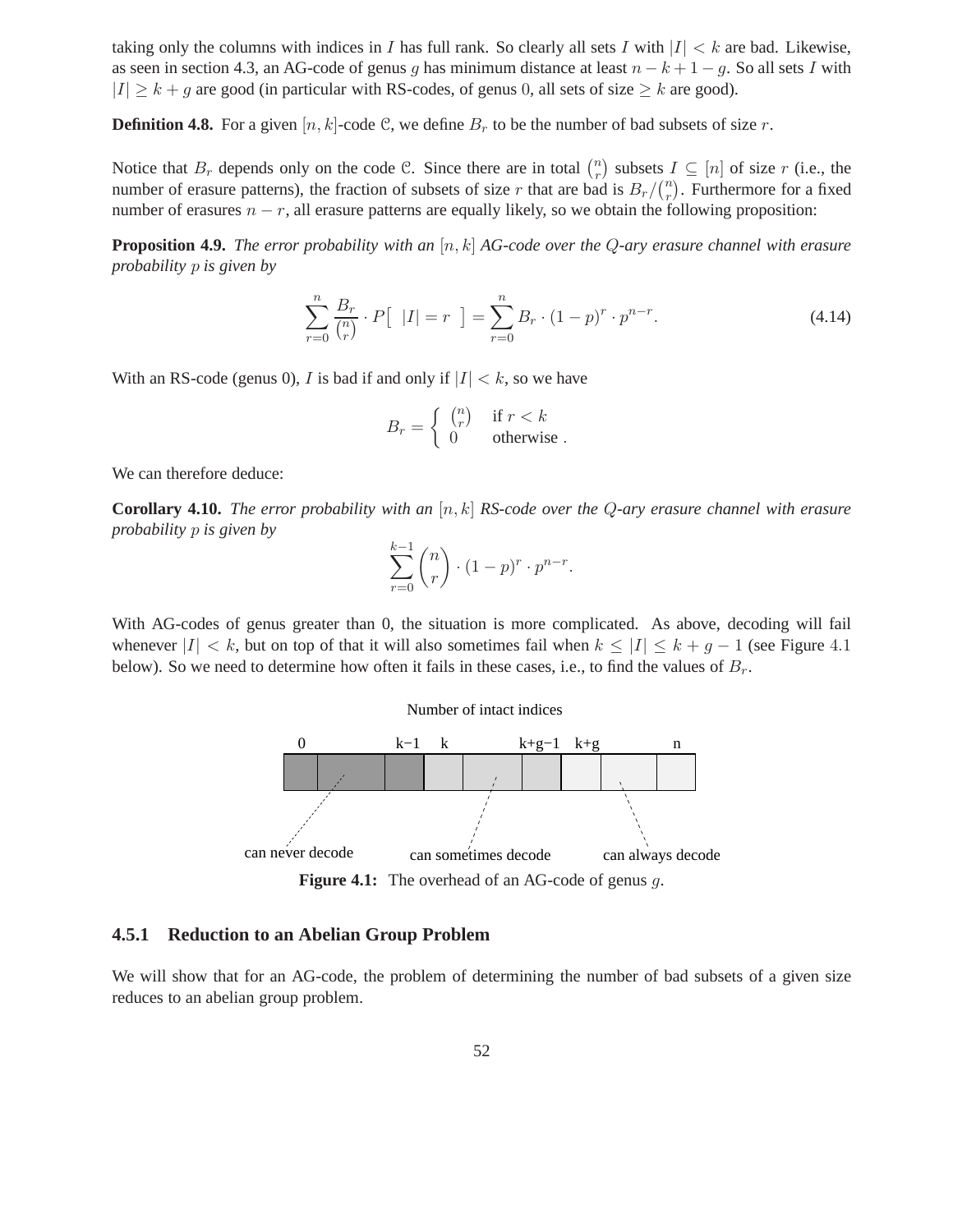**Definition 4.11.** Let G be a finite abelian group. Suppose we have two subsets  $S, T \subseteq G$ , and an integer r. We denote by  $\theta(G, S, T, r)$  the number of r-subsets  $W \subseteq S$  for which

$$
\sum_{w \in W} w \in T.
$$

Now we suppose throughout that we have fixed AG-code  $\mathcal{C}[\mathfrak{X}, (P_1, \ldots, P_n), \alpha Q]$ .

We denote by  $\mathbb{D}(\mathcal{X})$  the divisor group of X, and by  $\mathbb{D}^0(\mathcal{X})$  its subgroup consisting in the divisors of degree 0. Recalling that the principal divisors  $Prin(\mathcal{X})$  form a subgroup of  $\mathbb{D}^0(\mathcal{X})$ ,  $Pic(\mathcal{X})$  (the *Picard group*) and  $Pic^0(\mathfrak{X})$  are defined as

$$
Pic(\mathfrak{X}) = \mathbb{D}(\mathfrak{X})/Prin(\mathfrak{X}), \quad \text{and} \quad Pic^{0}(\mathfrak{X}) = \mathbb{D}^{0}(\mathfrak{X})/Prin(\mathfrak{X}). \tag{4.15}
$$

**Definition 4.12.** For a divisor  $D \in \mathbb{D}(\mathcal{X})$ , we will denote by  $\overline{D}$  the image of the divisor  $(D - \deg(D) \cdot Q)$  in  $Pic^0(\mathfrak{X}).$ 

Note that since  $D - \deg(D) \cdot Q$  has degree 0, its image modulo Prin $(\mathcal{X})$  is indeed in the group Pic<sup>0</sup> $(\mathcal{X})$ . The following Theorem establishes the link between our problem of determining error probabilities, and the function  $\theta$  from Definition 4.11:

**Theorem 4.13.** *Suppose we have an AG-code*  $\mathbb{C}[\mathfrak{X}, (P_1, \ldots, P_n), \alpha Q]$ *. The number of bad subsets*  $I \subseteq [n]$ *with*  $|I| = r$  *is given by* 

$$
\theta(\operatorname{Pic}^0(\mathfrak{X}), S, T, r),
$$

where  $S = \{\overline{P_1}, \ldots, \overline{P_n}\}$ , and  $T = \{\overline{-D} \mid D \text{ is a positive divisor of degree } \alpha - r\}.$ 

**Proof:** Let I be a subset of  $[n]$  of size r. Let K be the function field of X. We have:

*I* is bad 
$$
\iff
$$
 there is a codeword that is zero at all entries  $i \in I$   
 $\iff \exists f \in \mathcal{L}(\alpha Q) : f(P_i) = 0 \ \forall i \in I$   
 $\iff \exists f \in K : (f) \ge (\sum_{i \in I} P_i) - \alpha Q$   
 $\iff \exists f \in K, D \in \mathbb{D}(\mathfrak{X}) : D \ge 0, (f) = (\sum_{i \in I} P_i) - \alpha Q + D.$   
 $\iff \exists f \in K, D \in \mathbb{D}(\mathfrak{X}) : D \ge 0, (f) = (\sum_{i \in I} (P_i - Q)) + D - (\alpha - r) \cdot Q.$ 

Notice that since  $deg((f)) = 0$ , any D that satisfies the last line will have degree  $\alpha - r$ . Now if we take the projection onto  $Pic^0(\mathfrak{X})$ , then we get:

$$
I \text{ is bad } \iff \exists f \in K, D \in \mathbb{D}(\mathfrak{X}) : D \ge 0, \text{ and } \overline{(f)} = (\sum_{i \in I} \overline{P_i}) + \overline{D}
$$
  

$$
\iff \exists D \in \mathbb{D}(\mathfrak{X}) : D \ge 0, \text{ and } \overline{0} = (\sum_{i \in I} \overline{P_i}) + \overline{D}
$$
  

$$
\iff \exists D \in \mathbb{D}(\mathfrak{X}) : D \ge 0, \text{ and } \sum_{i \in I} \overline{P_i} = \overline{-D}
$$
  

$$
\iff \sum_{i \in I} \overline{P_i} \in T,
$$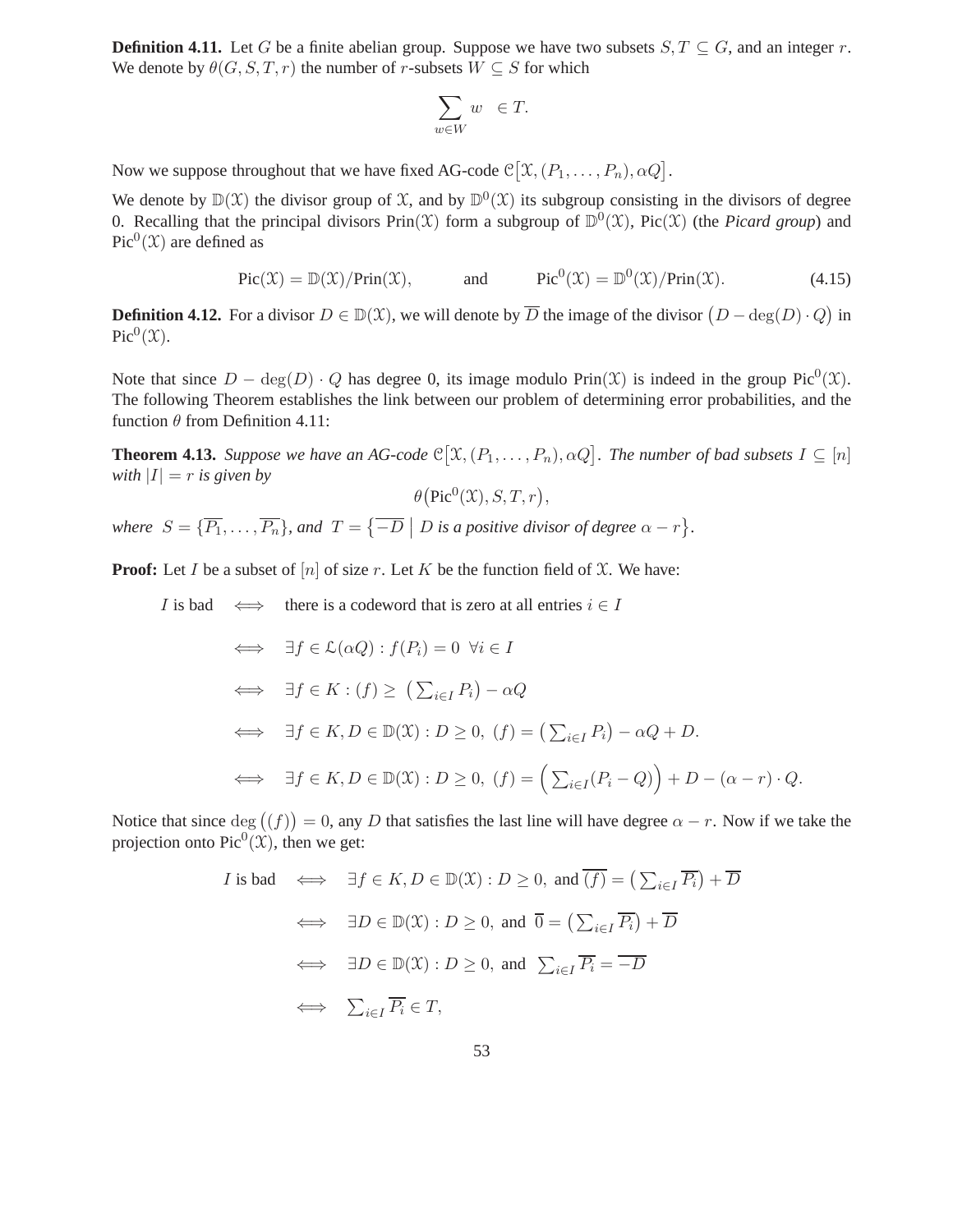where  $T = \{ \overline{-D} \mid D \in \mathbb{D}(\mathcal{X}) \text{ and } D \geq 0 \}.$ 

Once more, the only candidates for D that can verify this property must have degree  $\alpha - r$ .

#### **4.5.2 The Group Algebra** C[G]

We now look at how to compute  $\theta(G, S, T, r)$ . The brute force approach would be to consider all  $\binom{n}{r}$  $\binom{n}{r}$  r-subsets W of S and count how many of them have the property that  $\sum_{w \in W} w \in T$ . This would require  $(r - 1) \cdot {n \choose r}$  $\binom{n}{r}$ group operations in G, and  $\binom{n}{r}$ <sup>n</sup>) tests of whether an element  $g \in G$  belongs to T (namely  $\sum_{w \in W} w$ ). So this is exponential in  $n = |G|$  if r is a constant fraction of n, which makes the method highly impractical.

A better approach is to consider the group algebra  $\mathbb{C}[G]$ .

**Definition 4.14.** Let  $G = (\{g_1, \ldots, g_m\}, +)$  be a finite abelian group and let  $\mathbb C$  denote the field of complex numbers. The *group algebra*  $\mathbb{C}[G]$  is a vector space over  $\mathbb{C}$  of dimension m with basis elements  $[g_1], \ldots, [g_m]$ . There is a product on the basis elements  $\mathbb{C}[G]$ 

$$
[g_i] \cdot [g_j] = [g_i + g_j],
$$

that extends naturally to the whole vector space.  $\mathbb{C}[G]$  forms a ring under this product and the standard vector space addition.

Let  $w \in \mathbb{C}[G]$ . We can write w as an m-components vector (in basis  $\{[g_1], \ldots, [g_m]\}$ ):

$$
w = \left(\begin{array}{c} c_1 \\ \vdots \\ c_m \end{array}\right) = \sum_{j=1}^m c_j \cdot [g_j].
$$

We then call  $c_j \in \mathbb{C}$  the j<sup>th</sup> component of w. Notice that while addition in  $\mathbb{C}[G]$  is done component by component, multiplication is more complicated:

$$
\left(\sum_{i=1}^m a_i[g_i]\right)\left(\sum_{j=1}^m b_j[g_j]\right) = \sum_{\ell=1}^m \left(\sum_{i,j|g_i+g_j=g_\ell} a_i b_j\right)[g_\ell].
$$

So multiplying two elements of  $\mathbb{C}[G]$  requires  $m^2$  multiplications and  $m \cdot (m-1)$  additions in  $\mathbb{C}$ .

We will now look at elements of the polynomial ring  $\mathbb{C}[G][x]$  (polynomials whose coefficients are in  $\mathbb{C}[G]$ ).

**Definition 4.15.** Let  $G = \{g_1, \ldots, g_m\}$  be a finite abelian group, and let  $S \subseteq G$ . We define the polynomial  $p_S(x) \in \mathbb{C}[G][x]$  as follows:

$$
p_S(x) = \prod_{g_i \in S} (x + [g_i]).
$$

Note that  $p_S(x)$  has degree |S|. This polynomial will be of great interest to us because it is closely linked to  $\theta(G, S, T, r)$ , as established by the following theorem: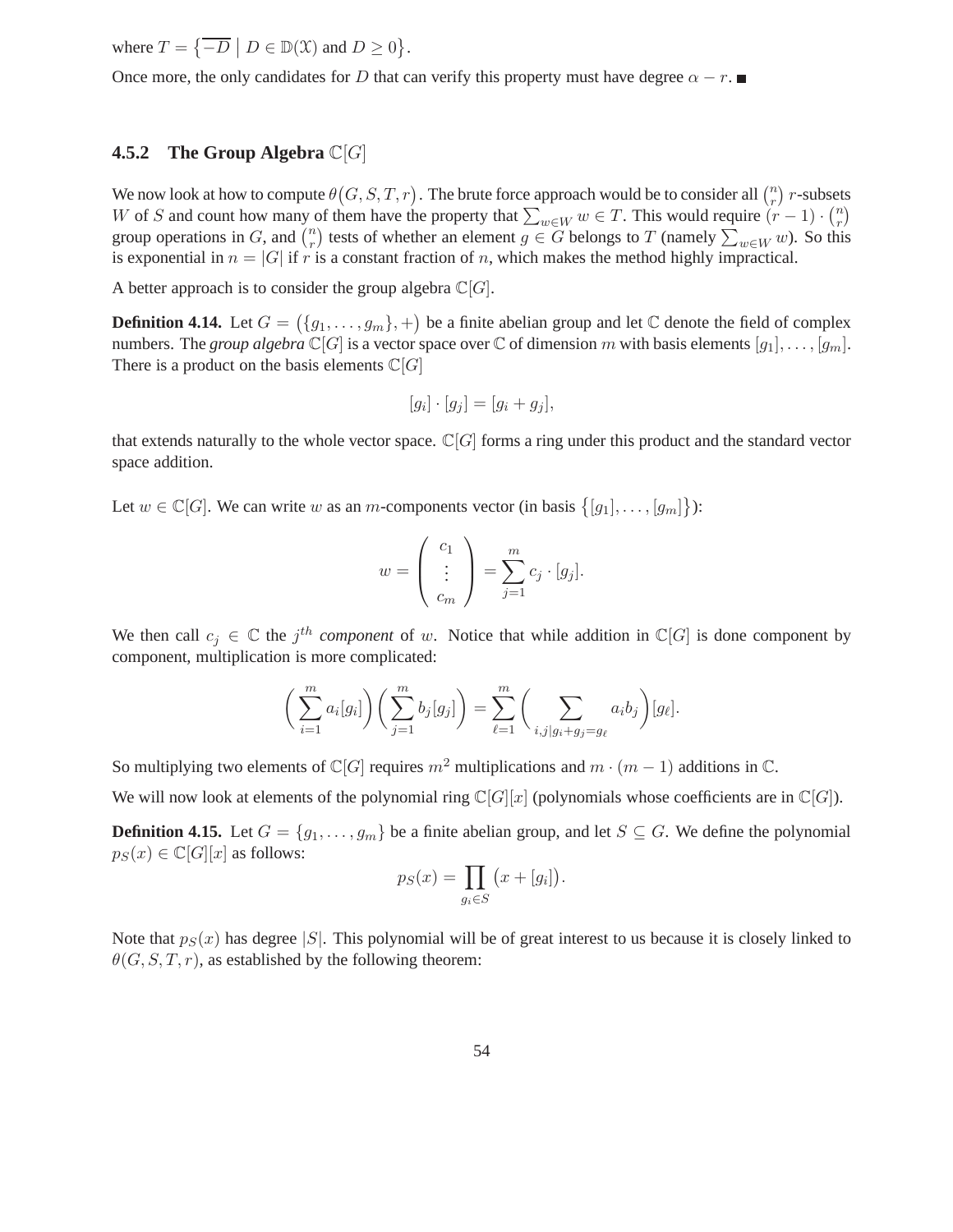**Theorem 4.16.** *Let*  $G = \{g_1, \ldots, g_m\}$  *be a finite abelian group and let* S *be a subset of* G, with  $|S| = n$ . Let  $v_0, \ldots, v_n \in \mathbb{C}[G]$  *be the coefficients of*  $p_S(x)$ *, so that* 

$$
p_S(x) = \sum_{i=0}^{n} v_i \cdot x^i.
$$

*For each*  $i = 0, \ldots, n$ , let  $a_{ij} \in \mathbb{C}$  be the  $j^{th}$  component of  $v_i$ :

$$
v_i = \sum_{j=1}^m a_{ij} \cdot [g_j] \in \mathbb{C}[G].
$$

*Then for any*  $T \subseteq G, r = 0, \ldots, n$  *we have* 

$$
\theta\big(G, S, T, r\big) = \sum_{j \mid g_j \in T} a_{(n-r)j}.
$$

So Theorem 4.16 is saying that the  $i^{th}$  coefficient  $v_i \in \mathbb{C}[G]$  of  $p_S(x)$  holds all the information we need about  $(n - i)$ -subsets of S. Its j<sup>th</sup> component  $a_{ij}$  is a positive integer and represents the number of  $(n - i)$ -subsets of S whose elements sum up to  $g_j$  in G.

**Proof:** The *elementary symmetric polynomials* [92] in *n* variables are defined as

$$
\sigma_i(x_1, ..., x_n) = \sum_{W \subseteq [n], |W| = n - i} \prod_{\ell \in W} x_\ell, \quad \text{for } i = 0, ..., n. \tag{4.16}
$$

They have the property that for any  $a_1, \ldots, a_n$ :

$$
\prod_{i=1}^{n} (x + a_i) = \sum_{i=0}^{n} \sigma_i(a_1, \dots, a_n) \cdot x^i.
$$
 (4.17)

Since  $p_S(x)$  is in the same form as the left hand side of (4.17), its coefficients  $v_i$  can be written as

$$
v_i = \sigma_i([g_1], \dots, [g_n]) = \sum_{W \subseteq [n], |W| = n - i} \prod_{\ell \in W} [g_\ell] = \sum_{W \subseteq [n], |W| = n - i} \left[ \sum_{\ell \in W} g_\ell \right], \tag{4.18}
$$

from which the result follows.

**Example 4.17.** It is perhaps more intuitive to see why this theorem holds with small examples. If  $n = 3$  and  $S = \{g_1, g_2, g_3\}$  then it can easily be checked that

$$
p_S(x) = x^3 + ([g_1] + [g_2] + [g_3]) \cdot x^2 + ([g_1 + g_2] + [g_1 + g_3] + [g_2 + g_3]) \cdot x + ([g_1 + g_2 + g_3]). \tag{4.19}
$$

Now S has three 1-subsets  $({g_1}, {g_1}$  and  ${g_3}$ , which all appear in the coefficient of  $x^2$ . Likewise S has three 2-subsets  $({g_1, g_2}, {g_1, g_3})$  and  ${g_2, g_3}$ , which all appear in the coefficient of x (more precisely the sum of whose elements all appear). Finally, S has of course a single 3-subset  $\{g_1, g_2, g_3\}$ , the sum of whose elements appears in the constant coefficient.

Recall that our aim is to determine  $B_r$ , the number of bad subsets of size r for  $r = k, \ldots, k + g - 1$ . From Theorem 4.13 we know that this can be reduced to computing

$$
\theta_r = \theta(G, S, T, r),\tag{4.20}
$$

where  $G = Pic^0(\mathfrak{X})$ , and  $S, T \subseteq G$  (see Theorem 4.13). Now Theorem 4.16 tells us that we can determine  $\theta_r$ for any r from  $p_S(x) \in \mathbb{C}[G][x]$ . Our next step is to efficiently compute this polynomial.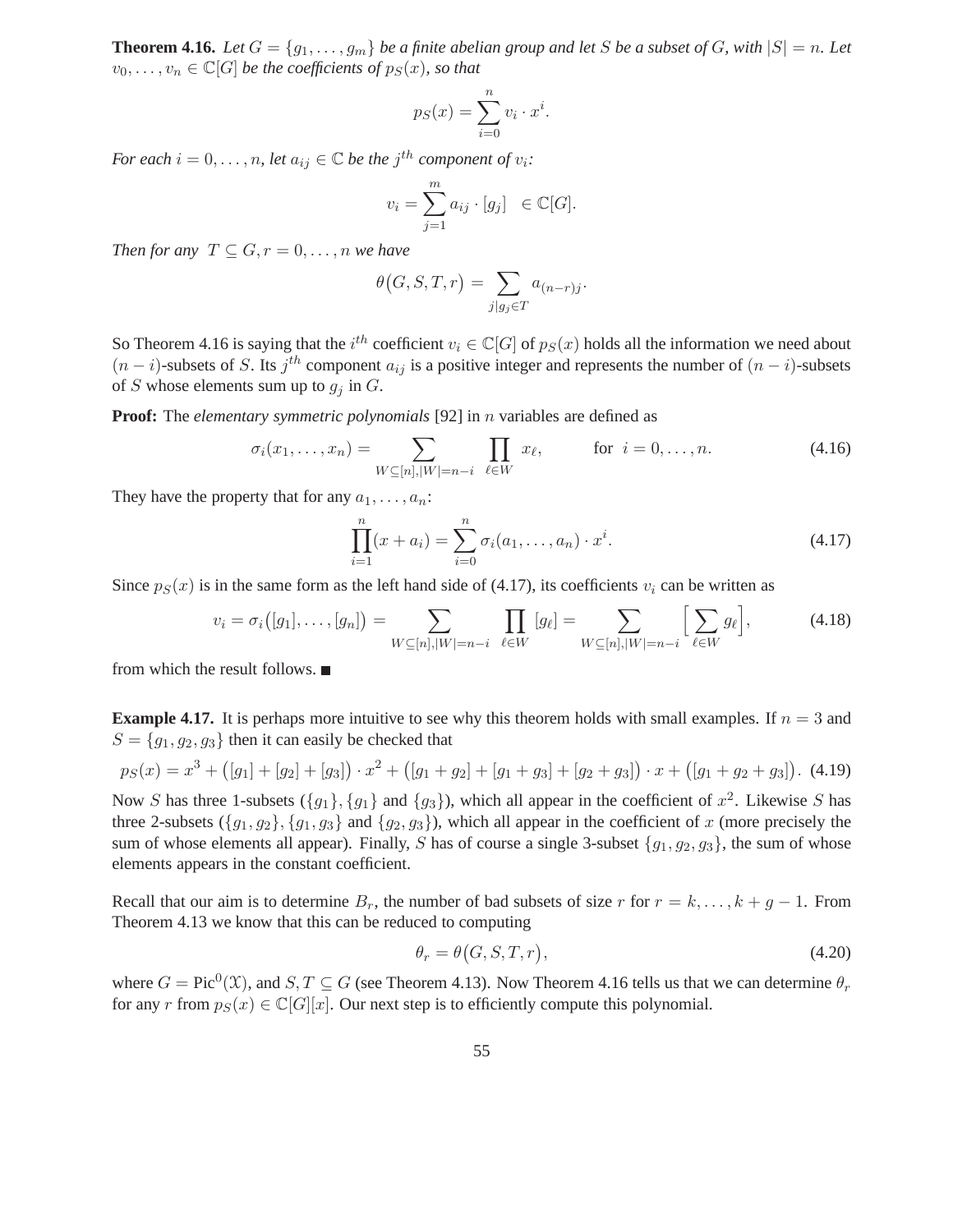#### **4.5.3 Efficiently Computing the Polynomial**  $p_S(x)$

Throughout we suppose that  $|G| = m$  and  $|S| = n$ . Computing  $p_S(x)$  requires  $\frac{n \cdot (n-1)}{2}$  multiplications in  $\mathbb{C}[G]$ (and the same number of additions in  $\mathbb{C}[G]$ ). While adding two vectors  $u, v \in \mathbb{C}[G]$  is done component-wise (and so requires m additions in  $\mathbb{C}$ ), multiplying u and v is more complicated and requires  $m^2$  multiplications and  $m \cdot (m-1)$  additions in  $\mathbb{C}$ .

However, using *Fast Fourier Transforms (FFT)* [17], two vectors in C[G] can be multiplied much faster. Multiplication in the algebra  $A = \mathbb{C}[G] = (\mathbb{C}^m, \cdot)$  is slow (namely  $O(m^2)$  operations in  $\mathbb{C}$ ), while in the algebra  $B = (\mathbb{C}^m, *)$  (where  $*$  denotes component-wise multiplication), we can multiply two elements using only m multiplications in C. The algebras A and B can be linked through *Discrete Fourier Transforms (DFT)*.

**Definition 4.18.** Given a cyclic group  $C_{\ell}$ , the corresponding DFT matrix  $D_{\ell} \in \mathbb{C}^{\ell \times \ell}$  is defined as

$$
(D_{\ell})_{ij} = \omega^{(i-1)(j-1)},\tag{4.21}
$$

where  $\omega = e^{\frac{2i\pi}{\ell}}$  is a primitive  $\ell^{th}$  root unity in C.

It can easily be checked that  $D_{\ell}$  is invertible, with

$$
(D_{\ell}^{-1})_{ij} = \frac{1}{\ell} \cdot \omega^{-(i-1)(j-1)}.
$$
\n(4.22)

**Proposition 4.19.** Let  $G = C_{\ell_1} \times ... \times C_{\ell_k}$  be an abelian group with  $|G| = m$ . Let  $A = \mathbb{C}[G] = (\mathbb{C}^m, \cdot)$ and  $B = (\mathbb{C}^m, *)$ , where  $*$  denotes component-wise multiplication. Let  $D_G$  be the  $m \times m$  matrix defined as *follows:*

$$
D_G = D_{\ell_1} \otimes \ldots \otimes D_{\ell_k}.\tag{4.23}
$$

*Then there are bases of A and B for which the mapping*  $\varphi$  :  $A \rightarrow B$  *given by* 

$$
\varphi(u) = D_G \cdot u \tag{4.24}
$$

*is a* C*-algebra isomorphism.*

Directly computing  $\varphi(u)$  would require  $O(m^2)$  operations in C. However we can make use of (4.23), and successively multiply appropriate subvectors of u by each  $D_{\ell_i}$ , which will require only  $O\left(\sum_{i=1}^k \ell_i^2\right)$  operations.

**Note:** This can actually be further reduced to  $O(\sum_{i=1}^{k} \ell_i \log(\ell_i))$  operations using Fast Fourier Transforms (see for example [17], Chapter 13), but will not be necessary for the codes in which we are interested.

**Corollary 4.20.** Let  $G = C_{\ell_1} \times \ldots \times C_{\ell_k}$  be an abelian group of size m. Let A and B be the two algebras as above. Then the DFT  $\varphi: A \to B$  can be computed using  $\sum_{i=1}^k \ell_i^2$  multiplications and  $\sum_{i=1}^k \ell_i(\ell_i-1)$ *additions in* C*, i.e. a total of*

$$
\sum_{i=1}^{k} 3\ell_i^2 - \ell_i = O\left(\sum_{i=1}^{k} \ell_i^2\right)
$$
\n(4.25)

*operations in* C*.*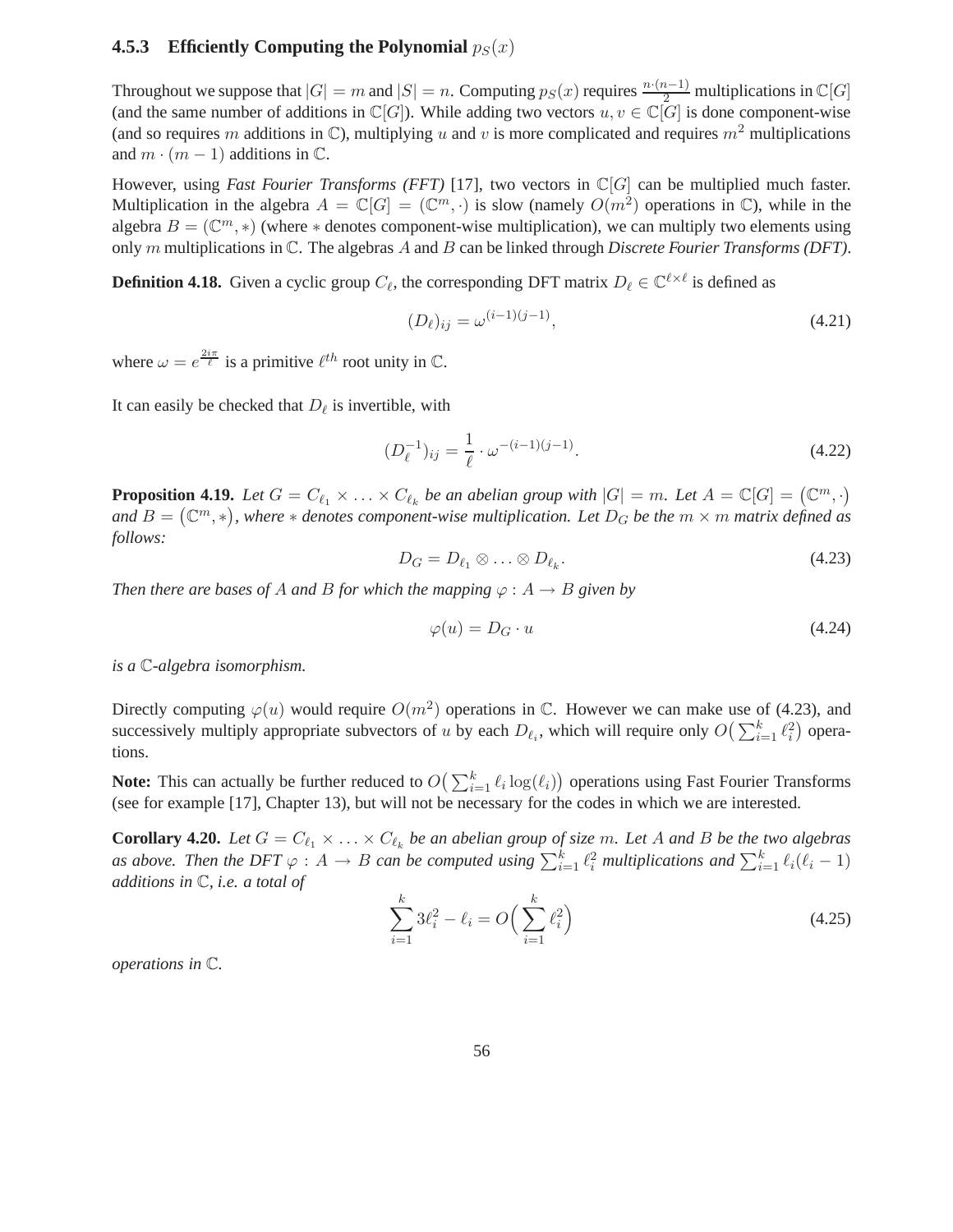So we can compute the polynomial

$$
p_S(x) = \prod_{i=1}^{n} (x + [g_i])
$$
\n(4.26)

by first using the Fourier transforms  $h_i = \varphi([g_i])$  to obtain the polynomial  $\hat{p_S}(x) \in B[x]$  defined as

$$
\hat{p_S}(x) = \prod_{i=1}^n (x + h_i) = \sum_{i=0}^n w_i \cdot x^i,
$$
\n(4.27)

and then taking the inverse transforms  $v_i = \varphi^{-1}(w_i)$  to get the coefficients of  $p_S(x) = \sum_{i=0}^n v_i \cdot x^i$ . The algorithm is given below in pseudo-code:

**Algorithm 4.1:** COMPUTE  $p_S(x)$ **Input:** An abelian group G, and a subset  $S = \{g_1, \ldots, g_n\} \subseteq G$ . **Output:** The coefficients  $(v_0, \ldots, v_n)$  of the polynomial  $p_S(x) = \prod_{i=1}^n (x + [g_i])$ 1: **for**  $d = 1$  to n **do** 2: compute  $h_d \leftarrow \varphi(g_d)$ <br>3: **for**  $i = 1$  to m **do for**  $i = 1$  to  $m$  **do** 4:  $w_d[i] \leftarrow 1$ <br>5: **for**  $j = 1$ 5: **for**  $j = 1$  to  $d - 1$  **do**<br>6:  $w_{d-j}[i] \leftarrow w_{d-j}[i]$ 6:  $w_{d-j}[i] \leftarrow w_{d-j}[i] \cdot h_d[i] + w_{d-j-1}[i]$ 7: **end for** 8:  $w_0[i] \leftarrow h_d[i]$ <br>9: **end for** 9: **end for** 10: **end for** 11: **for**  $k = 0$  to  $n - 1$  **do** 12: compute  $v_k \leftarrow \varphi^{-1}(w_k)$ 13: **end for** 14: **return**  $(v_0, \ldots, v_{n-1}, 1)$ 

To evaluate the running time of this algorithm we first let  $t = \sum_i \ell_i^2$  be the number of operations required for the DFTs (see Proposition 4.19). We decompose the operations as follows:

- 1. *n* DFTs (line 2). This requires  $O(nt)$  operations in  $\mathbb{C}$ .
- 2.  $O(mn^2)$  multiplications in  $\mathbb C$  (line 6).
- 3.  $O(mn^2)$  additions in  $\mathbb C$  (line 6).
- 4. *n* inverse DFTs (line 12). This requires  $O(nt)$  operations in  $\mathbb{C}$ .

This gives us a total of  $O(mn^2 + nt)$  operations in  $\mathbb{C}$ .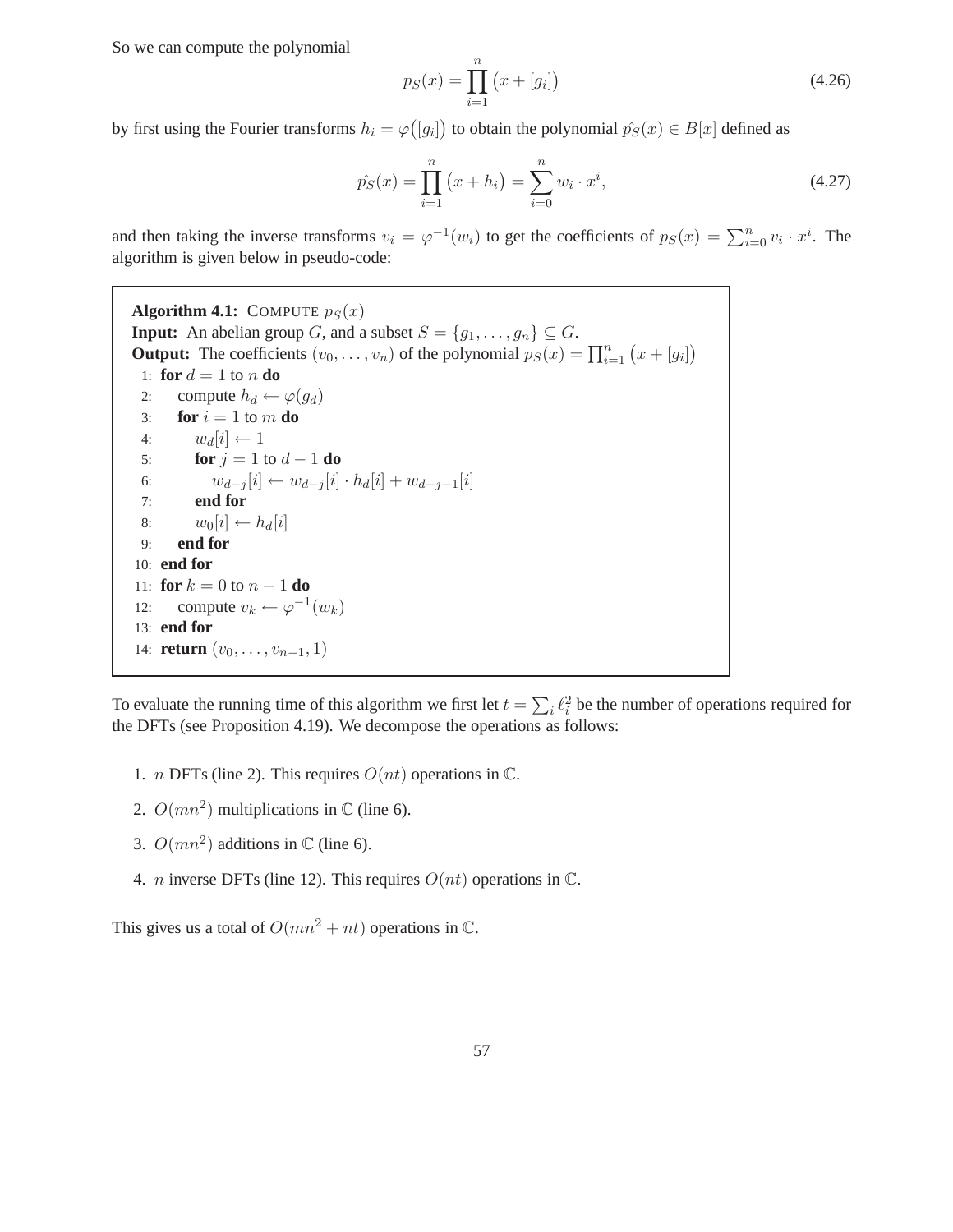#### **4.5.4 The Final Algorithm**

We can now combine all the work above to obtain the following algorithm for computing the error probabilities of our codes:

**Algorithm 4.2:** ERROR PROBABILITY OF AN AG-CODE **Input:** An AG-code  $\mathcal{C}[\mathcal{X}, (P_1, \ldots, P_n), \alpha Q]$ , and a channel erasure probability p. **Output:** The probability of a decoding failure 1:  $q \leftarrow \text{genus}(\mathfrak{X})$ 2:  $k \leftarrow \alpha + 1 - q$ 3:  $G \leftarrow \text{Pic}^0(\mathfrak{X})$ 4:  $S \leftarrow {\overline{P_1}, \ldots, \overline{P_n}}$ 5: compute the coefficients  $v_0, \ldots, v_n \in \mathbb{C}[G]$  of  $p_S(x)$  (where  $v_i = \sum_{j=1}^m a_{ij} \cdot [g_j]$ ) 6: **for**  $r = k$  to  $k + g$  **do** 7:  $T \leftarrow {\overline{-D}} | D$  is a positive divisor of degree  $\alpha - r$ . 8:  $B_r \leftarrow \sum_{j|g_j \in T} a_{(n-r)j}$ 9: **end for** 10: **return**  $\sum_{r=0}^{k-1} \binom{n}{r}$  $r_{r}^{(n)} \cdot p^{n-r} \cdot (1-p)^{r} + \sum_{r=k}^{k+g} B_r \cdot p^{n-r} \cdot (1-p)^{r}$ 

**Notes:**  $\bullet$  In step 3 we use the software package Magma [19] to compute Pic<sup>0</sup>( $\mathfrak{X}$ ).

• Computing T (step 7) can be done for example by brute force search since there is only a finite number of positive divisors of degree  $\alpha - r$  in  $\mathbb{D}(\mathcal{X})$  (we can enumerate the prime divisors of degrees at most  $\alpha - r$ , and look at all appropriate combinations).

•  $p_S(x)$  only needs to be computed once to obtain the error probabilities for codes of length n of all dimensions k (since  $P_1, \ldots, P_n$  stay the same in the construction, only  $\alpha$  changes). Furthermore, assuming that for each n the set of points  $P_i$  we use for our codes of length n is contained in the set we use for our codes of length  $n + 1$ , then we can construct the  $p_S(x)$  of degree  $n + 1$  from that of degree n (see the algorithm for generating  $P_S(x)$ ).

#### **4.5.5 The Error Probabilities for our Specific Codes**

The Pic<sup>0</sup>( $\mathfrak{X}$ ) groups of the curves in which we are interested (see Table 4.1) are given in Table 4.3 below, along with the corresponding value of  $t = \sum_i \ell_i^2$ . These were computed with the Magma software package [19].

| Genus | $G = Pic^0(\mathfrak{X})$              | $m =  G $     |     |
|-------|----------------------------------------|---------------|-----|
|       | $C_5 \times C_5$                       | 25            | 50  |
|       | $C_5 \times C_5 \times C_5 \times C_5$ | 525           | 100 |
| 3     | $(C_3)^3 \times (C_8)^3$               | 13,824        | 219 |
| 4     | $(C_3)^4 \times (C_8)^4$               | 331,776       | 292 |
|       |                                        | 244, 140, 625 | 300 |

|  |  | <b>Table 4.3:</b> Pic <sup>0</sup> groups of our curves |  |
|--|--|---------------------------------------------------------|--|
|--|--|---------------------------------------------------------|--|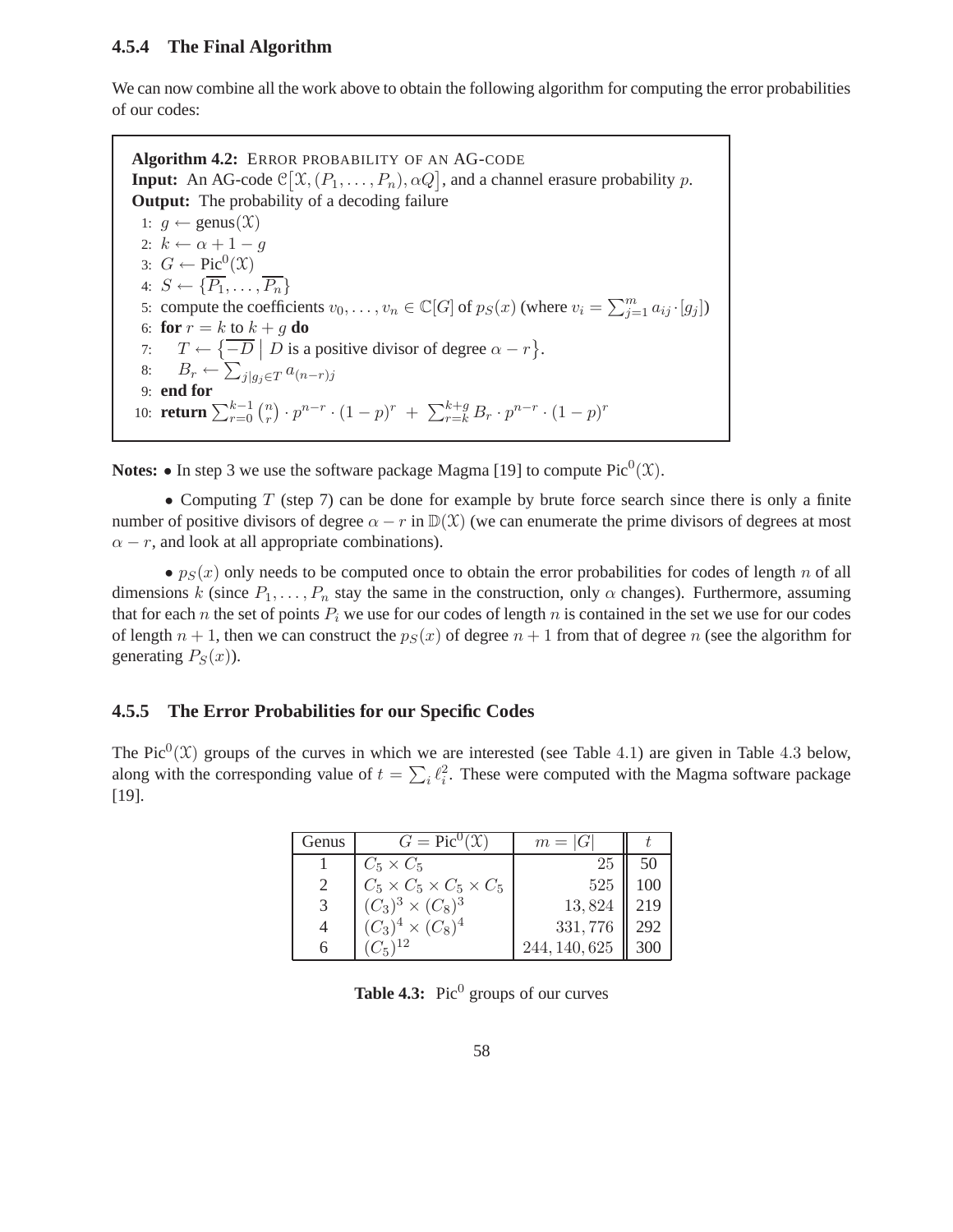We implemented in C++ the algorithm above on these groups to obtain the appropriate error probabilities for all codes that interest us. To assess their impact, we note that in practice for a given message of size  $k$ (i.e. a given code dimension), a target error probability  $P_T$  is set, and the length (equivalently the overhead) is chosen to be the smallest value for which the actual error probability stays below  $P_T$ . So the cost of the speed-up obtained by AG-codes over RS-codes can be measured by how much extra overhead is required to obtain a certain target error probability  $P_T$  (or equivalently how much smaller the rate of the code needs to be).

Below are some graphs giving the required overhead for different channel erasure probabilities  $p$  and target error probabilities  $P_T$ . We use RS-codes over  $\mathbb{F}_{256}$ , and AG-codes over  $\mathbb{F}_{16}$ , each time choosing the code with the smallest genus enabling us to achieve the required length.



**Figure 4.2:** Required length to achieve a target error probability of  $P_T = 10^{-3}$  on a channel with erasure probability  $p = 0.1$ .

The graph below presents the same data as Figure 4.2, but in terms of rate rather than length.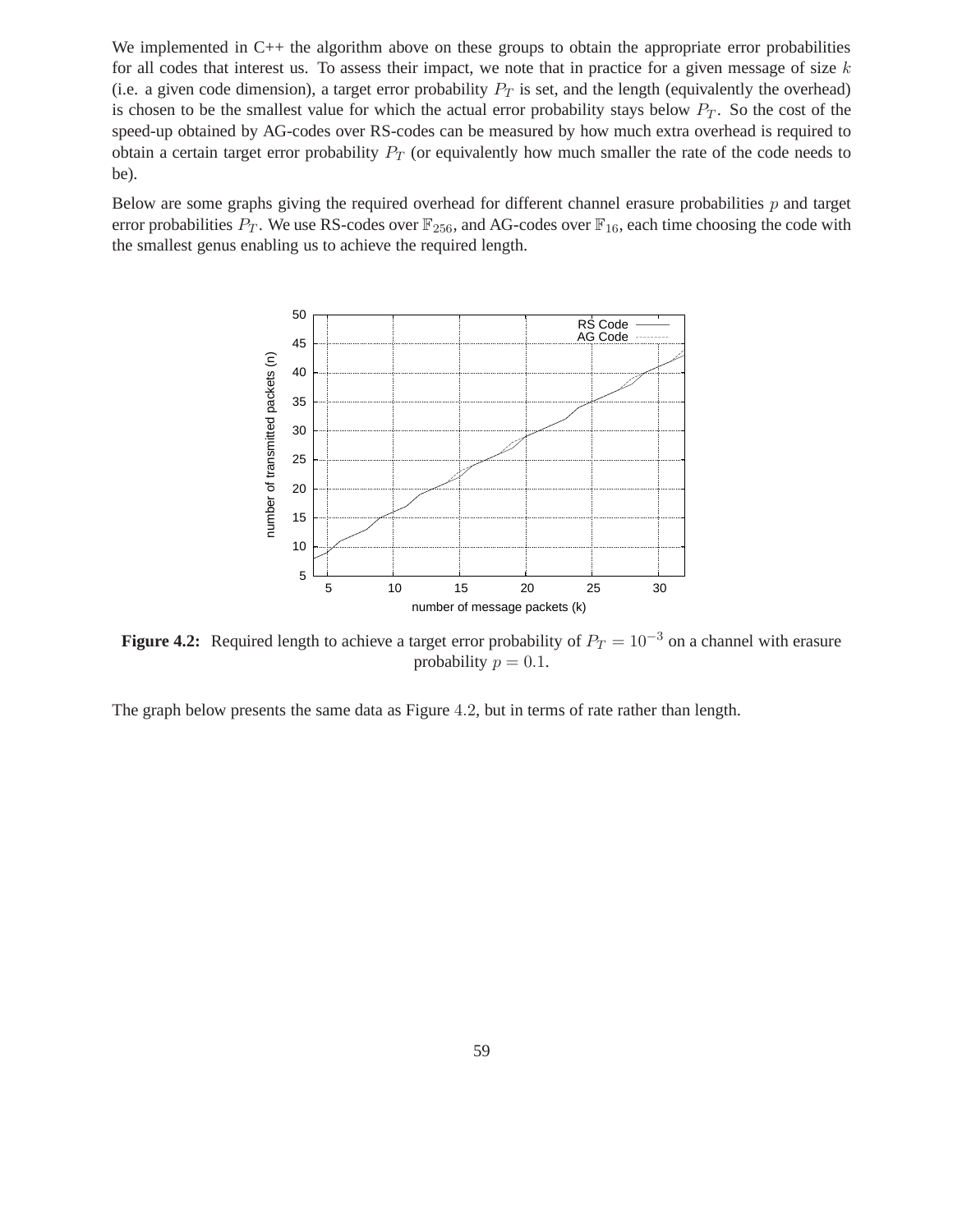

**Figure 4.3:** Required rate to achieve a target error probability of  $P_T = 10^{-3}$  on a channel with erasure probability  $p = 0.1$ .



**Figure 4.4:** Required length when  $P_T = 10^{-6}$  and  $p = 0.01$ .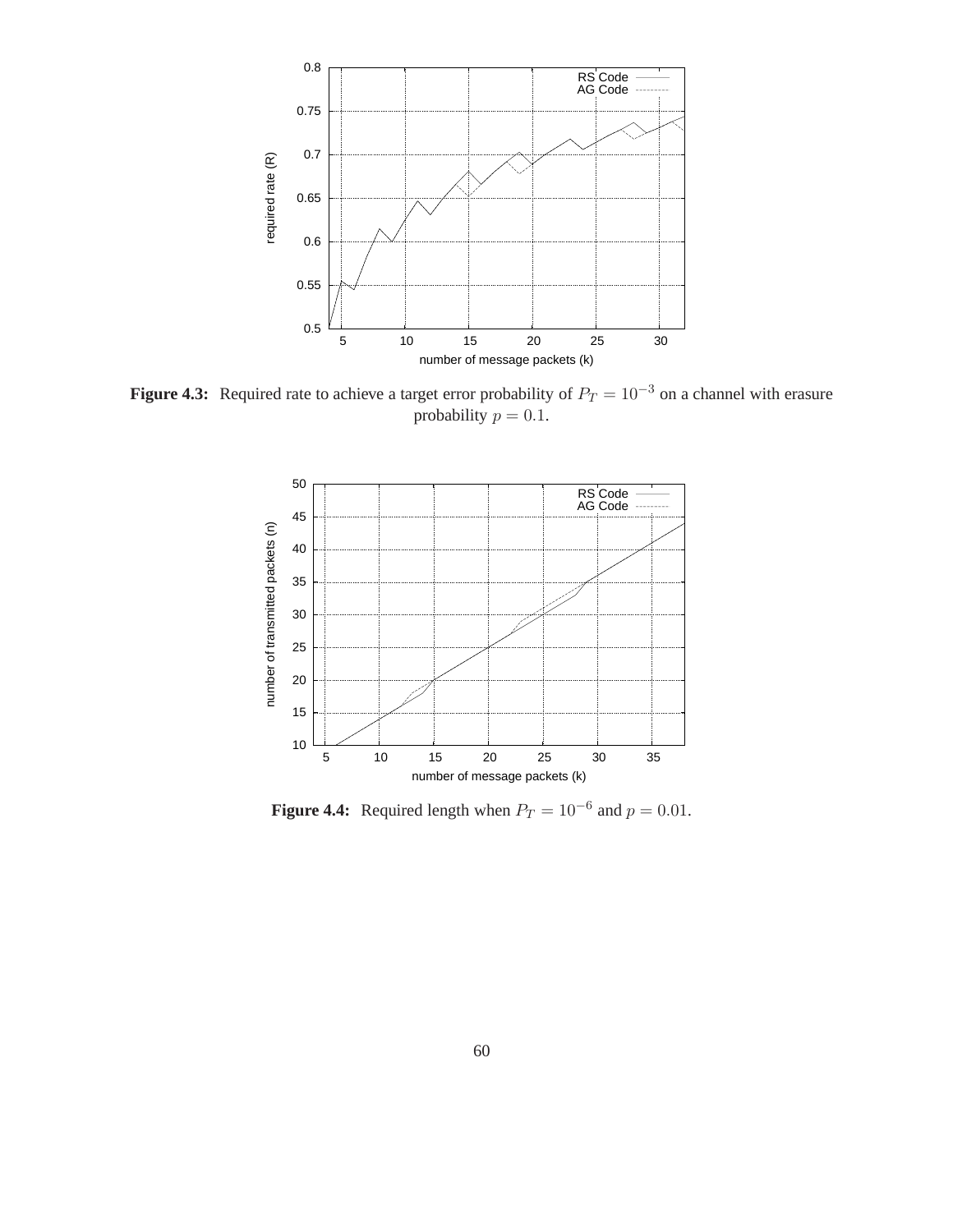

**Figure 4.5:** Required length when  $P_T = 10^{-9}$  and  $p = 0.01$ .

We observe that the AG-code does not require us to transmit many more elements than the RS-code in order to achieve the target error probability, and in fact in most cases requires the same amount. So in this sense we can argue that the drawback of higher error probabilities is not a large one. As explained earlier, we were motivated by specific transmission problems and the parameters in the graphs above are chosen to reflect these.

# **4.6 Interleaved Vector-Matrix Multiplication**

Since we are considering applications of AG-codes, we will also present some implementation properties quantifying the theoretical speed-ups that smaller fields enable. The aim of this section is to describe the interleaving technique of [10]. This makes the encoding and decoding processes for  $\mathbb{F}_{2^{\ell}}$ -codes faster, by making use of the fact that computers can perform many bit operations in a single cycle. This parallelism is utilized to encode many message vectors concurrently.

It is important to note that this does not improve the complexity (i.e. the asymptotic behavior), but does nonetheless make things faster for the lengths in which we are interested.

#### **4.6.1 The Regular Representation**

The aim in this subsection is to reduce additions and multiplications in  $\mathbb{F}_{2^{\ell}}$  to additions and multiplications of binary vectors and matrices. Throughout we let  $q = 2^{\ell}$ . First recall that  $\mathbb{F}_q$  is a vector space of dimension  $\ell$  over  $\mathbb{F}_2$ . Throughout this section we fix an arbitrary basis  $V = \{v_1, \ldots, v_\ell\}$  of  $\mathbb{F}_q$  over  $\mathbb{F}_2$ . V establishes a canonical bijection between  $\mathbb{F}_q$  and  $\mathbb{F}_2^{\ell}$ :

**Definition 4.21.** Given a basis V of  $\mathbb{F}_q$  over  $\mathbb{F}_2$ , we let  $\sigma : \mathbb{F}_q \to \mathbb{F}_2^{\ell}$  be the bijection defined as follows: If  $\gamma = \sum_{i=1}^{\ell} a_i \cdot v_i$  then

$$
\sigma(\gamma) = (a_1, \dots, a_\ell). \tag{4.28}
$$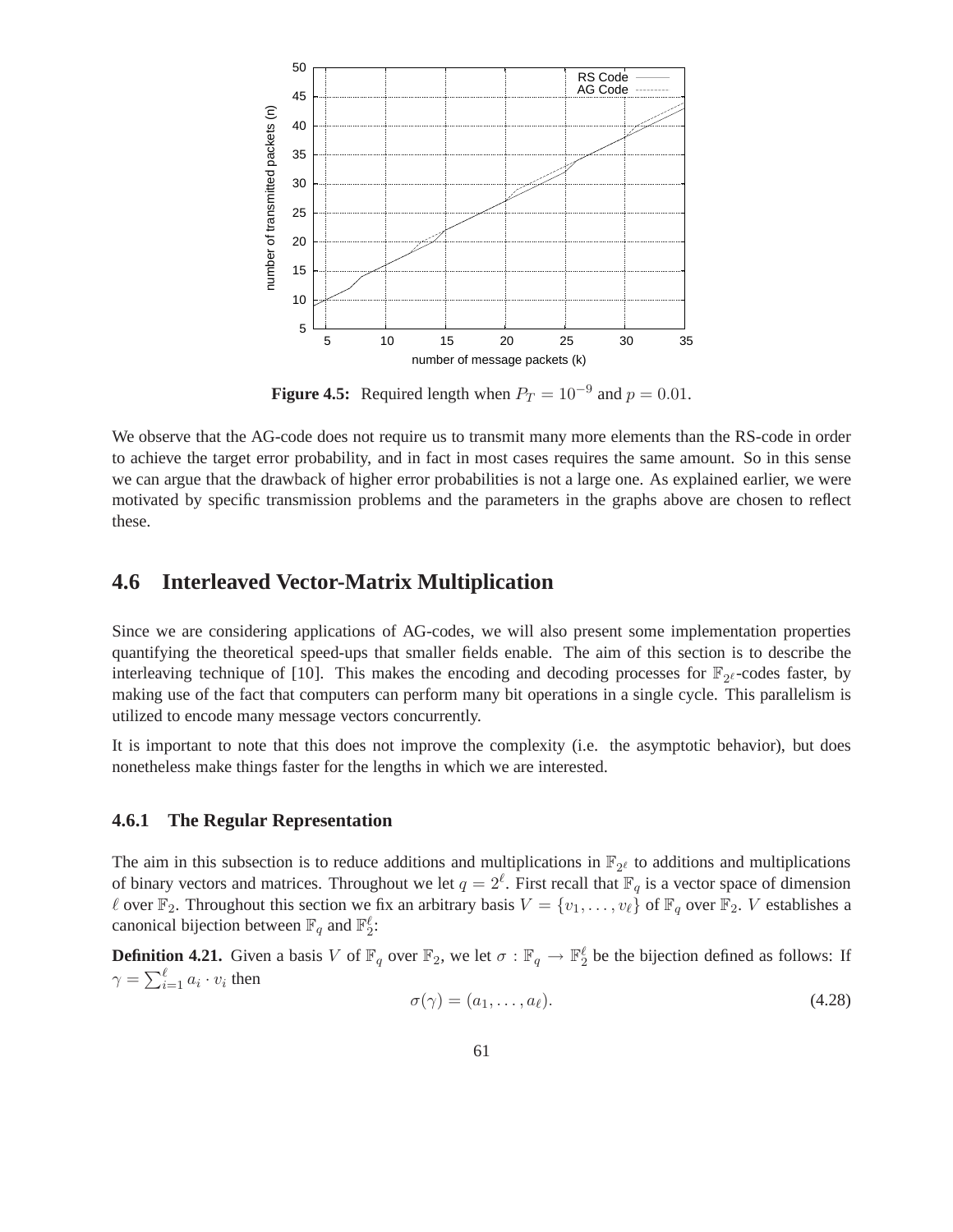Notice that  $\sigma$  is additive with respect to component-wise addition in  $\mathbb{F}_2$ . So addition in  $\mathbb{F}_q$  is reduced to adding binary vectors. To deal with multiplication in  $\mathbb{F}_q$  we can also express field elements as  $\ell \times \ell$  matrices:

**Definition 4.22.** Given a basis V of  $\mathbb{F}_q$  over  $\mathbb{F}_2$ , we let  $\tau : \mathbb{F}_q \to \mathbb{F}_2^{\ell \times \ell}$  be the mapping defined as follows:

$$
\tau(\gamma) = \begin{pmatrix} \sigma(v_1 \cdot \gamma) \\ \vdots \\ \sigma(v_{\ell} \cdot \gamma) \end{pmatrix} . \tag{4.29}
$$

It can then easily be checked that this reduces multiplications in  $\mathbb{F}_q$  to binary vector-matrix multiplications, i.e., the following proposition holds:

**Proposition 4.23.** *For any*  $\gamma, \mu \in \mathbb{F}_q$  *we have* 

$$
\sigma(\gamma \cdot \mu) = \tau(\gamma) \cdot \sigma(\mu). \tag{4.30}
$$

#### **4.6.2 Interleaving**

We are studying the problem of transmitting a file over a packet network modeled as an erasure channel. We suppose that the packet size L is fixed (so L bit packets correspond to the  $Q$ -ary erasure channel with  $Q = 2^L$ ). The most obvious way to send a file over such a channel is to use an  $[n, k]_Q$ -code (so that each packet can be identified with a field element). Therefore a file consisting of k packets would be identified with a message vector and encoded to a codeword of  $n$  packets, which would then be transmitted. This is however highly impractical for large  $Q$  since performing the additions and multiplications in  $\mathbb{F}_Q$  becomes extremely slow.

Instead we use a smaller field  $\mathbb{F}_q$  and *interleave* many codewords within the packets. More precisely, suppose that  $q = 2^{\ell}$  and  $Q = 2^{L}$  and also suppose for simplicity that  $\ell$  divides L, with  $L = b\ell$ . We then use an  $[n, k]_q$ -code C.

One packet consists of  $L = b\ell$  bits. We can arrange these in a  $b \times \ell$  matrix, each row of which can be interpreted as an element of  $\mathbb{F}_q$  (using the bijection  $\sigma$  defined above):

$$
1 \text{ packet} \longleftrightarrow \left( \begin{array}{ccc} g_{11} & \cdots & g_{1\ell} \\ \vdots & & \vdots \\ g_{b1} & \cdots & g_{b\ell} \end{array} \right) \in \mathbb{F}_2^{b \times \ell} \iff \left( \begin{array}{c} \gamma_1 \\ \vdots \\ \gamma_b \end{array} \right) \in \mathbb{F}_q^b. \tag{4.31}
$$

Now k packets can be concatenated, leading to the following interpretation:

$$
k \text{ packets} \longleftrightarrow \overline{M} \in \mathbb{F}_2^{b \times k\ell} \stackrel{\sigma}{\iff} M \in \mathbb{F}_q^{b \times k} \tag{4.32}
$$

(each packet corresponds to a column of M).  $\overline{M}$  is the "binary version" of M, obtained by replacing each entry  $\gamma$  by  $\sigma(\gamma)$ . Throughout this section, for any matrix P over  $\mathbb{F}_q$  we will write its binary version as  $\overline{P}$  (the two can be linked either through  $\sigma$  or  $\tau$ ).

We compute the encoding by interpreting each row of  $M$  as a message vector for our code  $C$ , which will get post-multiplied by  $G$  to obtain a codeword. So the encoding of the b message vectors in M consists of computing the  $b \times n$  matrix C with

$$
C = M \cdot G,\tag{4.33}
$$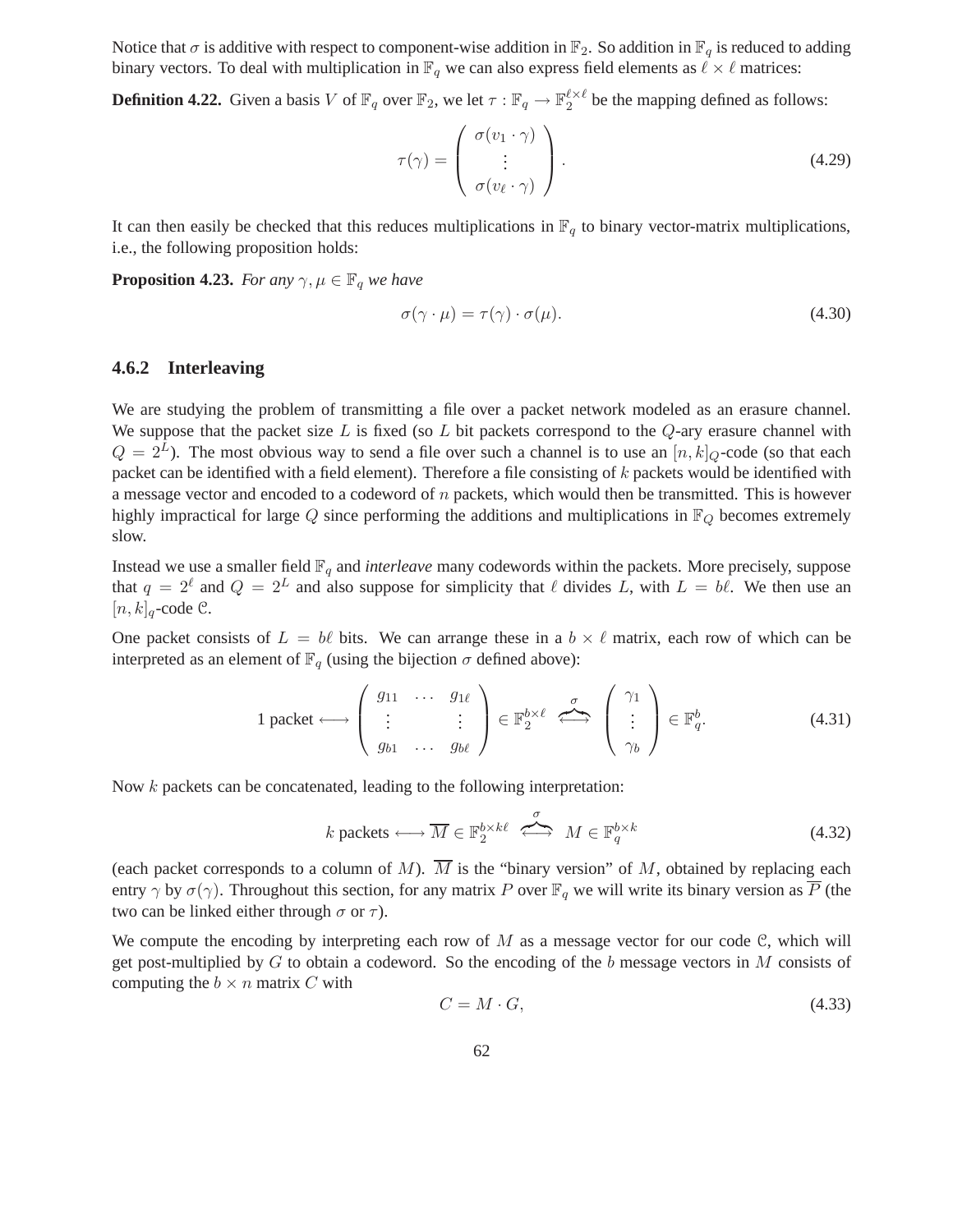so each row of  $C$  is a codeword. This matrix multiplication could be done with standard finite field arithmetic, but the idea in [10] is to perform this as a multiplication of *binary* matrices.

The data to be encoded is given binary form (i.e. as  $\overline{M}$ ). Rather than converting it to elements of  $\mathbb{F}_q$  (to M) which we would then multiply by the generator matrix  $G \in \mathbb{F}_q^{k \times n}$ , instead we store G in its binary form  $\overline{G}$ and then perform the binary multiplication.

We construct  $\overline{G} \in \mathbb{F}_2^{k\ell \times n\ell}$  by replacing each entry  $\gamma$  of  $G \in \mathbb{F}_q^{k \times n}$  with the  $\ell \times \ell$  matrix  $\tau(\gamma)$ . We then compute the matrix  $\overline{C} \in \mathbb{F}_2^{b \times n\ell}$  as follows:

$$
\overline{C} = \overline{M} \cdot \overline{G}.\tag{4.34}
$$

Just as  $\overline{M}$  was identified with k packets, we interpret  $\overline{C}$  as n packets which can then be transmitted. Likewise, just as b message vectors were interleaved into the k packets of  $\overline{M}$ , b codewords are interleaved into the n packets of  $\overline{C}$ . Notice that the link between the  $\mathbb{F}_q$ -matrix and its binary version is established through  $\sigma$  for M and C, and through  $\tau$  for G.

Multiplying binary matrices can be done by XOR'ing entire columns. The key point for practical applications is that many bits can be XOR'ed in a single CPU cycle (how many depends on how big the registers of the specific machine are). So while this does not improve the asymptotic running time (the number of bits that can be XOR'ed in a single operation is of course constant), it can nonetheless make things much faster for a fixed set of parameters. We will refer to one such column (i.e. an element of  $\mathbb{F}_2^b$ ) as a *symbol*.

The algorithm can be described as follows:

**Algorithm 4.3:** BINARY MULTIPLY BY XOR'ING COLUMNS **Input:** A binary  $b \times k\ell$  matrix  $\overline{M}$ , a binary  $k\ell \times n\ell$  matrix  $\overline{G}$ . **Output:**  $\overline{C} = \overline{M} \cdot \overline{G}$ . 1: Set  $\overline{C}$  to the  $b \times n\ell$  zero matrix 2: **for**  $i = 1, \ldots, k\ell$  **do** 3: **for**  $j = 1, \ldots, n\ell$  **do** 4: **if**  $(\overline{G}_{ij} = 1)$  **then** 5: Column  $j$  of  $\overline{C}$   $) \leftarrow ($  Column  $j$  of  $\overline{C}$   $)$  XOR  $($  Column  $i$  of  $\overline{M}$  $)$ 6: **end if** 7: **end for** 8: **end for** 9: **return**  $\overline{C}$ .

The number of XORs of symbols (i.e. columns) that needs to be performed is equal to the number of ones in G.

So the interleaving technique for multiplying two matrices over  $\mathbb{F}_q$  involves interpreting them in their binary forms, which can then be multiplied using Algorithm 4.3 by XOR'ing symbols.

To summarize the encoding process:

- 1. The generator matrix is stored in its binary form  $\overline{G} \in \mathbb{F}_q^{k\ell \times n\ell}$ .
- 2. We interpret our k packets (consisting of  $kL = kb\ell$  bits) as a matrix  $\overline{M} \in \mathbb{F}_2^{b \times k\ell}$
- 3. Compute  $\overline{C} = \overline{M} \cdot \overline{G}$  using the algorithm above (so this is done exclusively through XORs of symbols).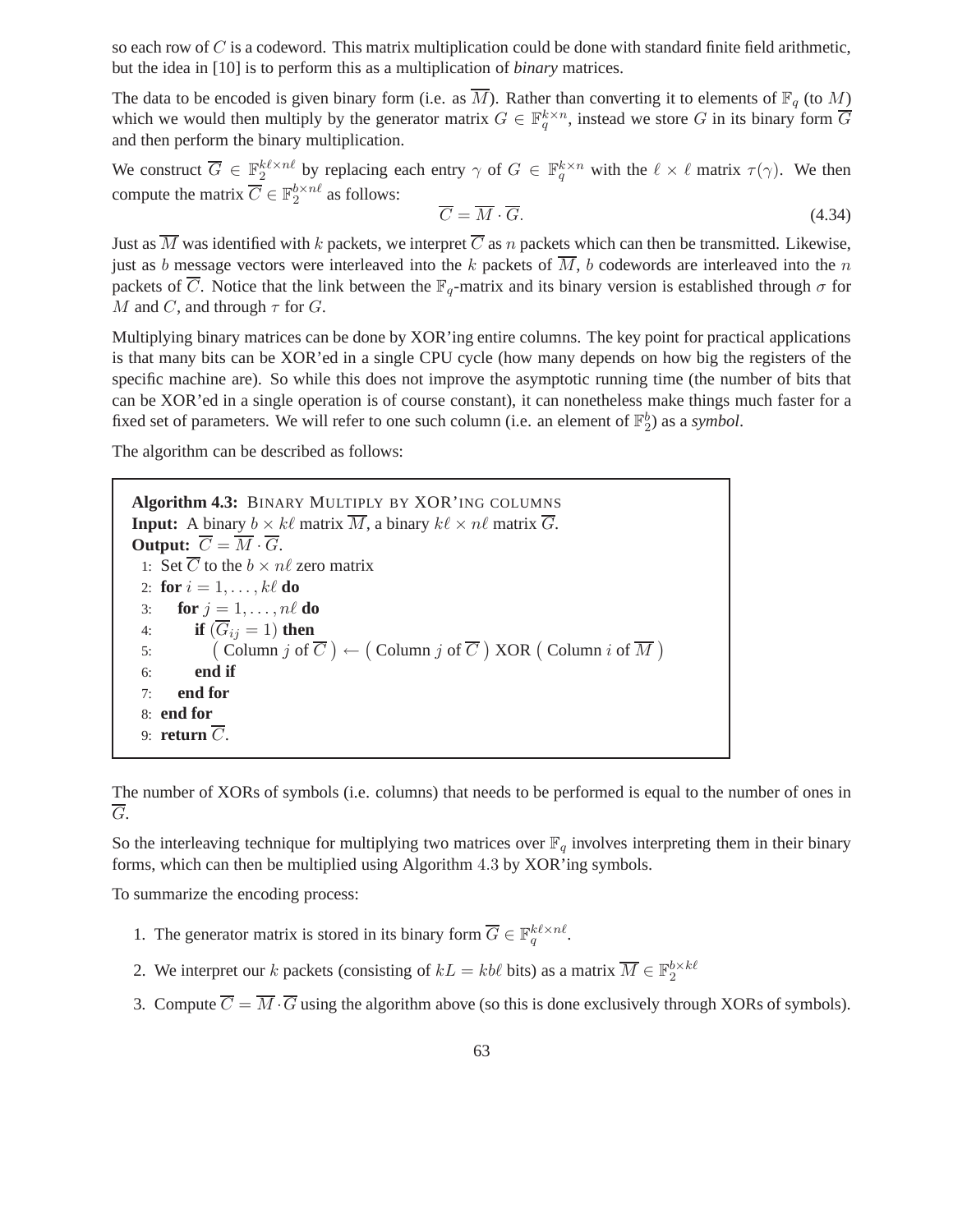4.  $\overline{C} \in \mathbb{F}_2^{b \times n\ell}$  then contains the *n* encoded packets to be transmitted.

#### **4.6.3 Encoding Time**

We assess the running time of this algorithm in terms of the number of XORs of symbols per output symbol produced. We assume that our code is systematic (indeed any code can be brought into systematic form [51]), so its generator matrix  $G$  can be written as

$$
G = (I_k | A), \tag{4.35}
$$

where A is a  $k \times (n - k)$  matrix in  $\mathbb{F}_q$ . We let  $\overline{A}$  be the binary version of A (replacing each field element  $\gamma$ by the  $\ell \times \ell$  binary matrix  $\tau(\gamma)$ ).

The systematic packets (the first  $k$ ) of course do not need to be computed, though we still count them as output packets. We need only compute  $\overline{M} \cdot \overline{A}$ , and so the number of XORs of symbols that needs to be performed is equal to the number of ones in the  $k\ell \times (n-k)\ell$  matrix  $\overline{A}$  (see the algorithm above). We expect about half of its entries to be 1 which leads to an expectation of  $\frac{k(n-k)\ell^2}{2}$  XORs of symbols. Since the total number of symbols produced is  $n\ell$ , the number of XORs per output symbol is

$$
\frac{k\ell(n-k)}{2n}.\tag{4.36}
$$

Notice that this is proportional to  $\ell$ , so a smaller field size yields an improvement in the theoretical running time (the field size is  $q = 2^{\ell}$ ).

For comparison, encoding without this XOR'ing technique would involve working with operations over  $\mathbb{F}_q$ . More precisely we would need to multiply the message  $M \in \mathbb{F}_q^{b \times k}$  by  $A \in \mathbb{F}_q^{k \times (n-k)}$  from (4.35). So this would require  $bk(n - k)$  multiplications and  $b(k - 1)(n - k)$  additions over  $\mathbb{F}_q$ .

#### **4.6.4 Decoding Time**

The decoding time depends not only on the parameters of the code, but also on how many systematic packets were erased. The decoding process can be described as follows. Suppose that the  $n$  encoded packets were transmitted, and that  $e$  of the systematic positions were erased. We consider the submatrix  $D$  of  $A$  whose rows correspond to the positions of the erased systematic packets, and whose columns correspond to the positions of the intact (non-erased) redundant packets. The decoding is successful if and only if the rank of  $D$  is  $e$ . If so, then  $e$  columns of  $D$  are calculated such that the submatrix  $E$  of  $D$  formed by these columns is invertible, and the corresponding intact redundant packets are marked (these e marked packets form a  $b \times e$  matrix S over  $\mathbb{F}_q$ , or equivalently, through  $\sigma$ , a  $b \times e\ell$  binary matrix  $\overline{S}$ ).

We then let T denote the  $b \times (k - e)$   $\mathbb{F}_q$ -matrix formed by the intact systematic packets. We let J be the  $(k - e) \times e$  submatrix of A whose rows correspond to the intact systematic packets, and whose columns correspond to the marked redundant packets. We then use the interleaving technique (Algorithm 4.3) a first time to compute  $TJ$ , and a second time to compute  $(S - TJ)E^{-1}$ .

The decoding therefore consists of the following steps:

1. Compute E−<sup>1</sup> . We call this the *equation solving step*.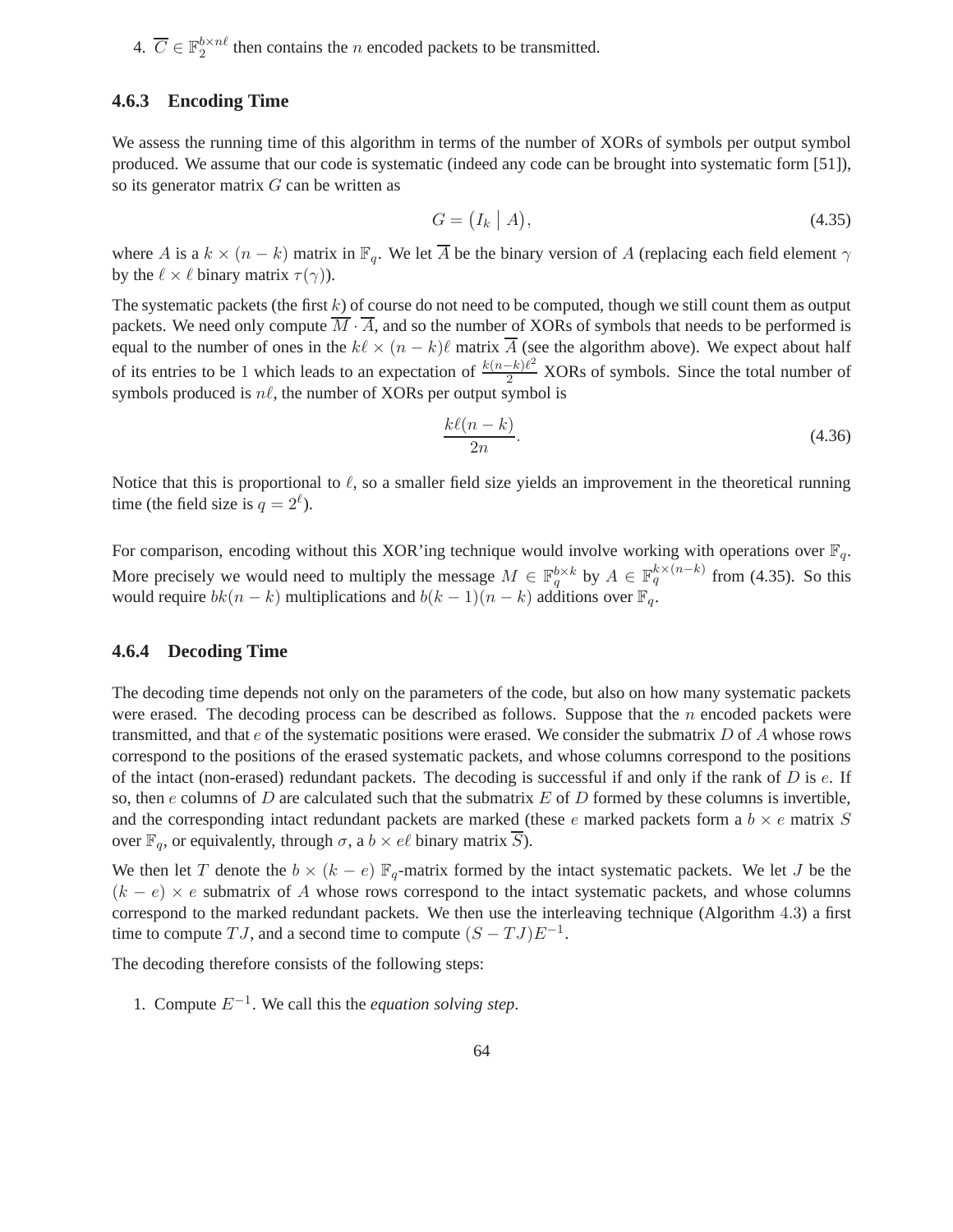- 2. Compute  $TJ$ . Finding  $T$  and  $J$  does not require any work since they are just submatrices of known matrices. We multiply the matrices in their binary forms using Algorithm 4.3. We consider the  $b \times (k$ e)ℓ binary version  $\overline{T}$  of T (through  $\sigma$ ), and the  $(k - e)\ell \times e\ell$  binary version  $\overline{J}$  of J (through  $\tau$ ), and compute  $\overline{T} \cdot \overline{J}$ .
- 3. Compute the  $b \times e\ell$  binary matrix  $\overline{R} = \overline{S} \overline{T} \cdot \overline{J}$ .
- 4. Perform the multiplication  $\overline{R} \cdot E^{-1}$  to obtain the *e* systematic packets that were erased.

Step 1 is done through Gaussian elimination, which requires  $O(e^3)$  field operations. As a rule of thumb, if the symbols are large, then the running time of this step is amortized over the computation of the XORs. However, if e is large, or if the symbols are small, then this step may add significantly to the decoding time.

As for the encoding, we assess the running time of the remaining steps as the number of XORs of symbols to produce an output symbol. The number of XORs for step 2 is equal to the number of ones in  $\overline{J}$ . Again since we expect half of the entries of this  $(k - e)\ell \times e\ell$  matrix to be ones, we obtain a total of  $\frac{(k-e)e\ell^2}{2}$  XORs for step 2. Step 3 involves adding two  $b \times e\ell$  matrices, which requires us to simply XOR the columns one by one, leading to el XORs. Finally step 4 involves another matrix multiplication. We expect half of the entries of the  $e\ell \times e\ell$  matrix  $\overline{E^{-1}}$  to be ones, which leads us to a total of  $\frac{e^2\ell^2}{2}$  XORs.

The (successful) decoder produces  $k$  packets, i.e.  $k\ell$  symbols, so combining everything, we need

$$
\left(\frac{(k-e)e^2}{2} + e\ell + \frac{e^2\ell^2}{2}\right) \cdot \frac{1}{k\ell} = \frac{ek\ell + 2e}{2k}
$$
\n(4.37)

XORs per output symbol, to which we must add the time taken by the equation solving step.

# **4.7 Implementations**

As explained in the introduction, the work in this chapter was motivated by practical needs, so we include some implementations to illustrate the speed-ups predicted in theory.

We will focus in this section on the following transmission problem: a given file of size up to 64 kB is to be transmitted over an impaired packet network, where each packet has a payload of 1 kB. We compare the performances of RS and AG-codes, which in both cases are implemented using the interleaving technique of Section 4.6.

Our RS-codes are constructed over the field  $\mathbb{F}_{256}$ , and our AG-codes over  $\mathbb{F}_{16}$ . We implemented the encoding and decoding algorithms in C (compiled with  $\text{gcc}$ , and  $\text{gcc}$  -O3) and ran them on an AMD Athlon MP 2400+ 2 Ghz processor with 1GB of RAM and 256 kB of cache.

#### **4.7.1 Encoding Bit Rates**

We saw in the previous section that there is a theoretical speed-up factor of 2 for the encoding. However we found that in practice the speed-ups were in fact larger. This is true with no optimization, and the effect is amplified even more when optimization options ( $\frac{\text{gcc}}{\text{03}}$ ) are set on the compiler (see the graphs below).

This could be due to many reasons, such as more efficient caching, as larger symbols are XOR'ed together, but less often. These bit rates and ratios could of course change depending on implementation and on which machine they are run. The results were nonetheless useful for the context in which we were interested.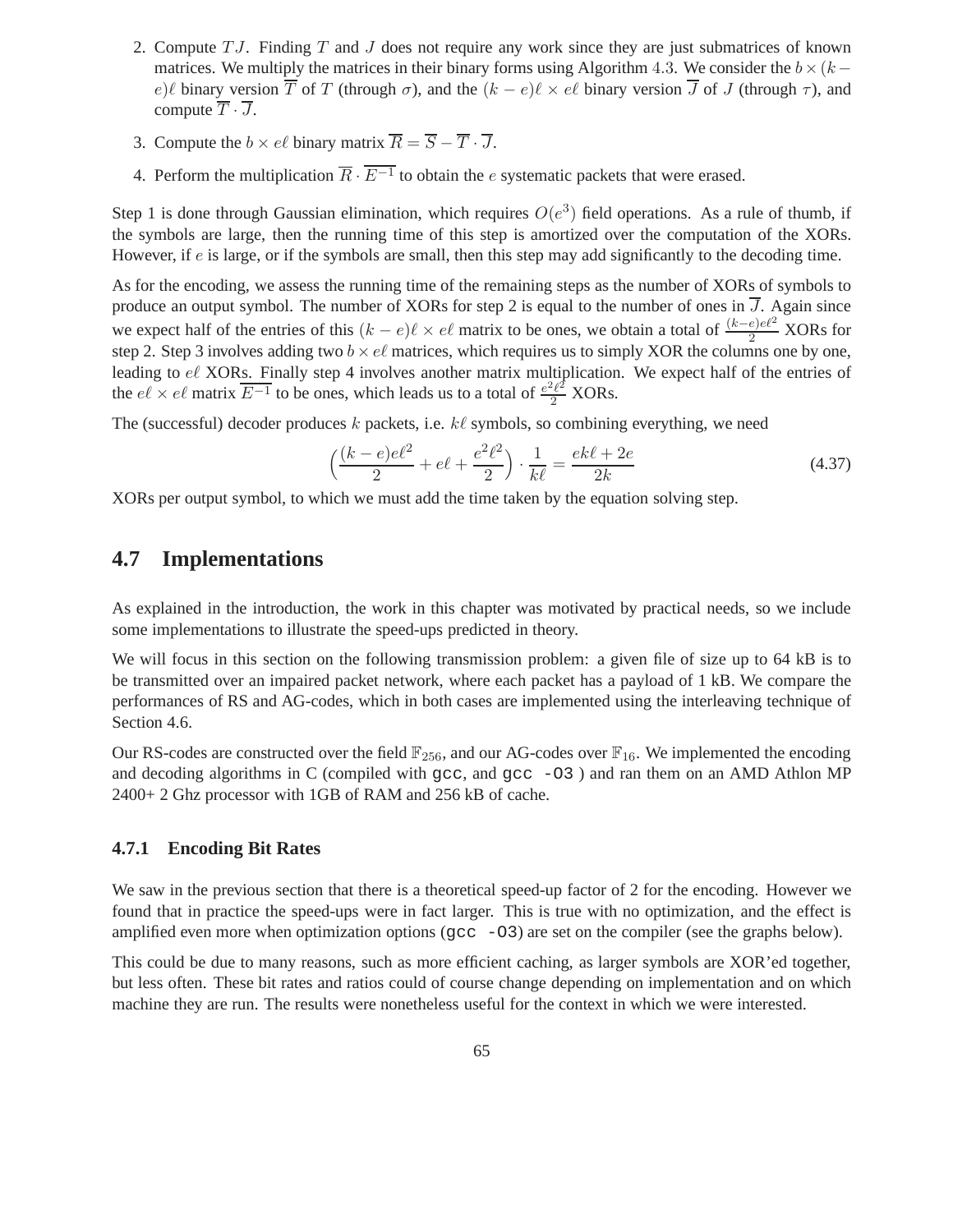

Figure 4.6: Encoding bit rates of RS and AG codes of length 64, with no optimization (gcc).



**Figure 4.7:** The ratio between the encoding bit rates from Figure 4.6.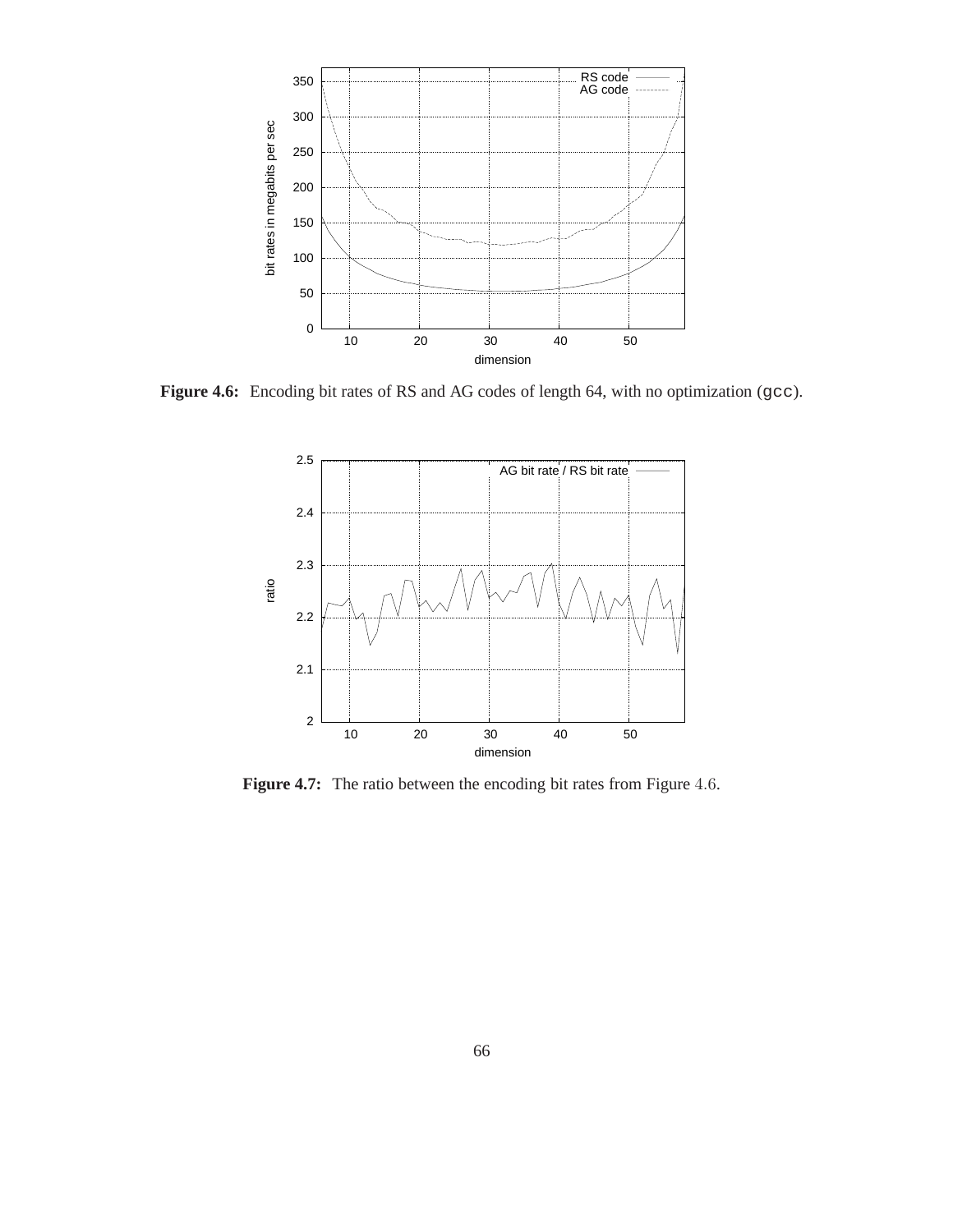

Figure 4.8: Encoding bit rates of RS and AG codes of length 64, with gcc -03 optimization.



Figure 4.9: The ratio between the encoding bit rates from Figure 4.8.

### **4.7.2 Decoding Bit Rates**

The theoretical decoding bit rates are a little more complicated. We showed in section 4.6.4 that we expected the decoder to need

$$
\frac{ek\ell + 2e}{2k} \tag{4.38}
$$

XORs of symbols per output symbol produced (where e is the number of erased systematic packets and the field size is  $2^{\ell}$ ), plus time taken by the equation solving step (see section 4.6.4). The latter is essentially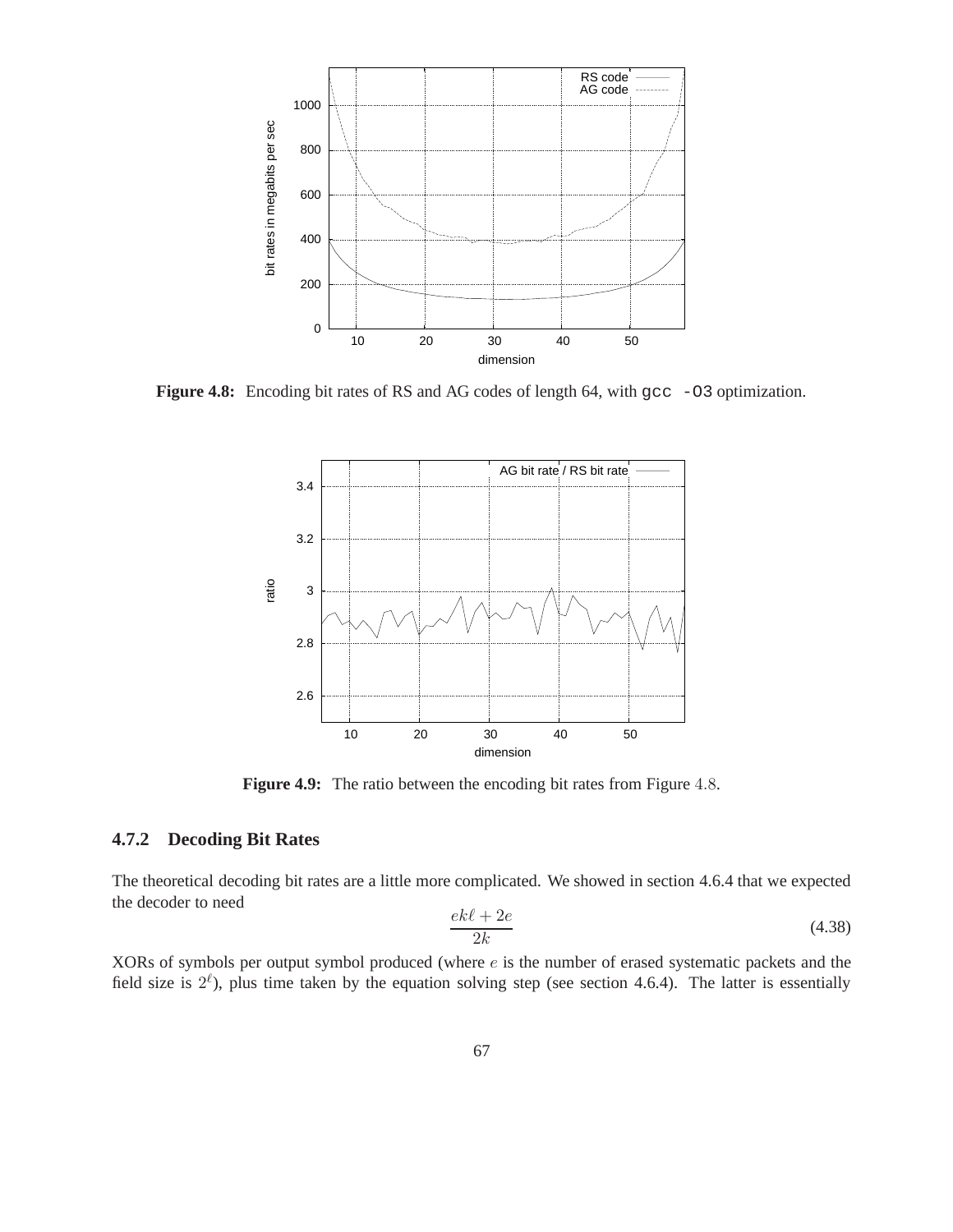$O(e^3)$ , and since the smaller field size does not lead to the same improvements for this step as for the matrix multiplications, we expect the gap between AG and RS codes to be smaller when  $e$  is large.

In our experiments we supposed a "worst-case scenario", namely that there are  $n - k$  erasures, of which as many as possible occur in the systematic packets. Formally this means that

$$
e = \min(n - k, k). \tag{4.39}
$$

We then make the erasures occur uniformly at random among the appropriate sets of packets.

The graphs below show the decoding bit rates under these conditions for AG and RS-codes.



**Figure 4.10:** Decoding bit rates of RS and AG codes, with no optimization.



Figure 4.11: The ratio between the decoding bit rates from Figure 4.10.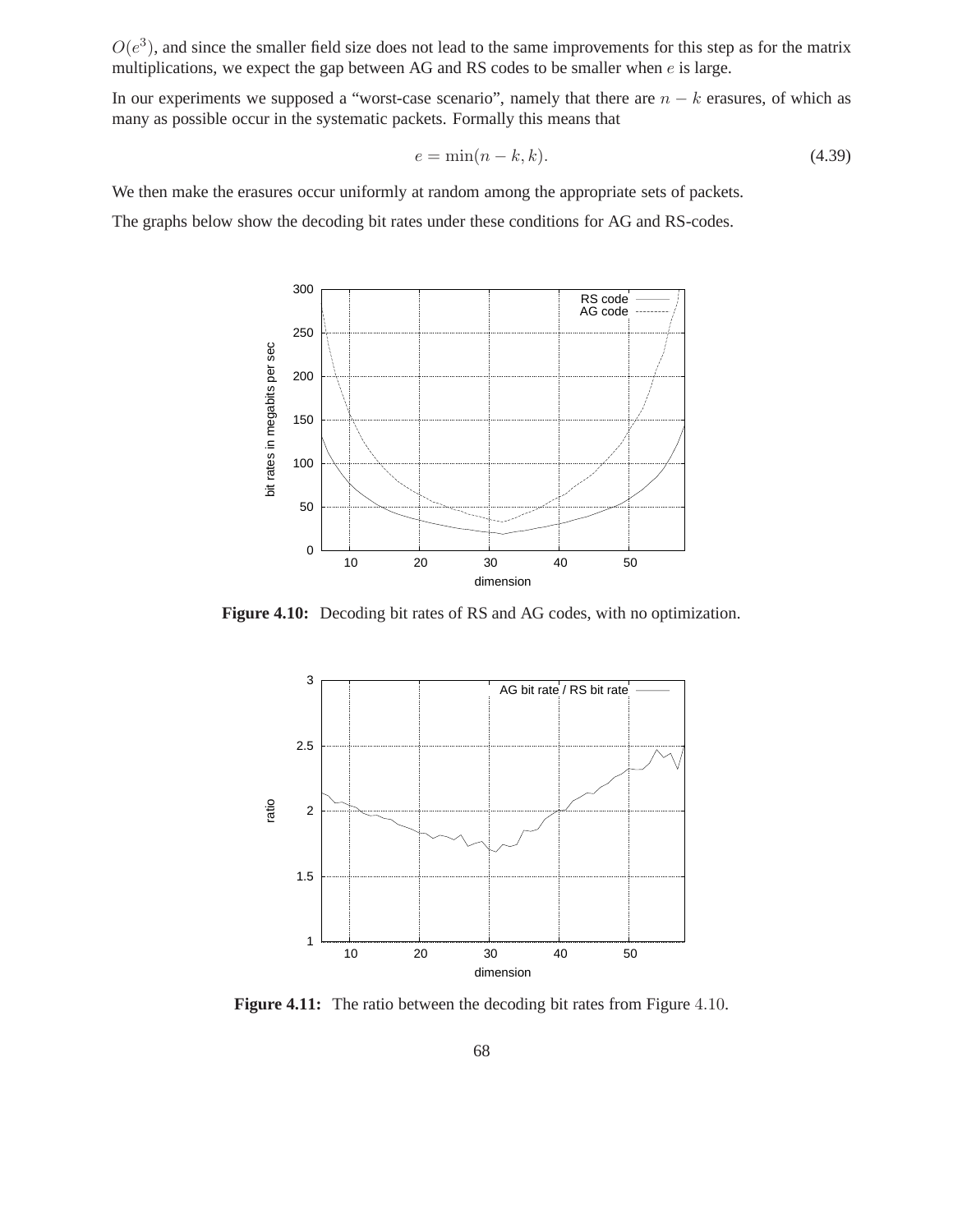We see that the ratio in Figure 4.10 is smaller when the rate gets close to  $1/2$ . This is probably due to the fact that these are the rates for which  $e$  is largest, and so as explained above the equation solving step takes a bigger share of the running time which reduces the difference between the two codes.

As for the encoding bit rate, the -O3 optimization amplifies the gains that AG make over RS codes, as shown in the graphs below:



**Figure 4.12:** Decoding bit rates of RS and AG codes of length 64, with  $\text{gcc } -03$  optimization.



**Figure 4.13:** The ratio between the decoding bit rates from Figure 4.12.

The generator matrix of an RS-code can actually be expressed as a Cauchy matrix, which means that the equation solving step can be done faster  $(O(e^2))$ . This is the principle of *Cauchy Codes*, see [10]. With this improved decoding for RS-codes we obtain the following bit rates: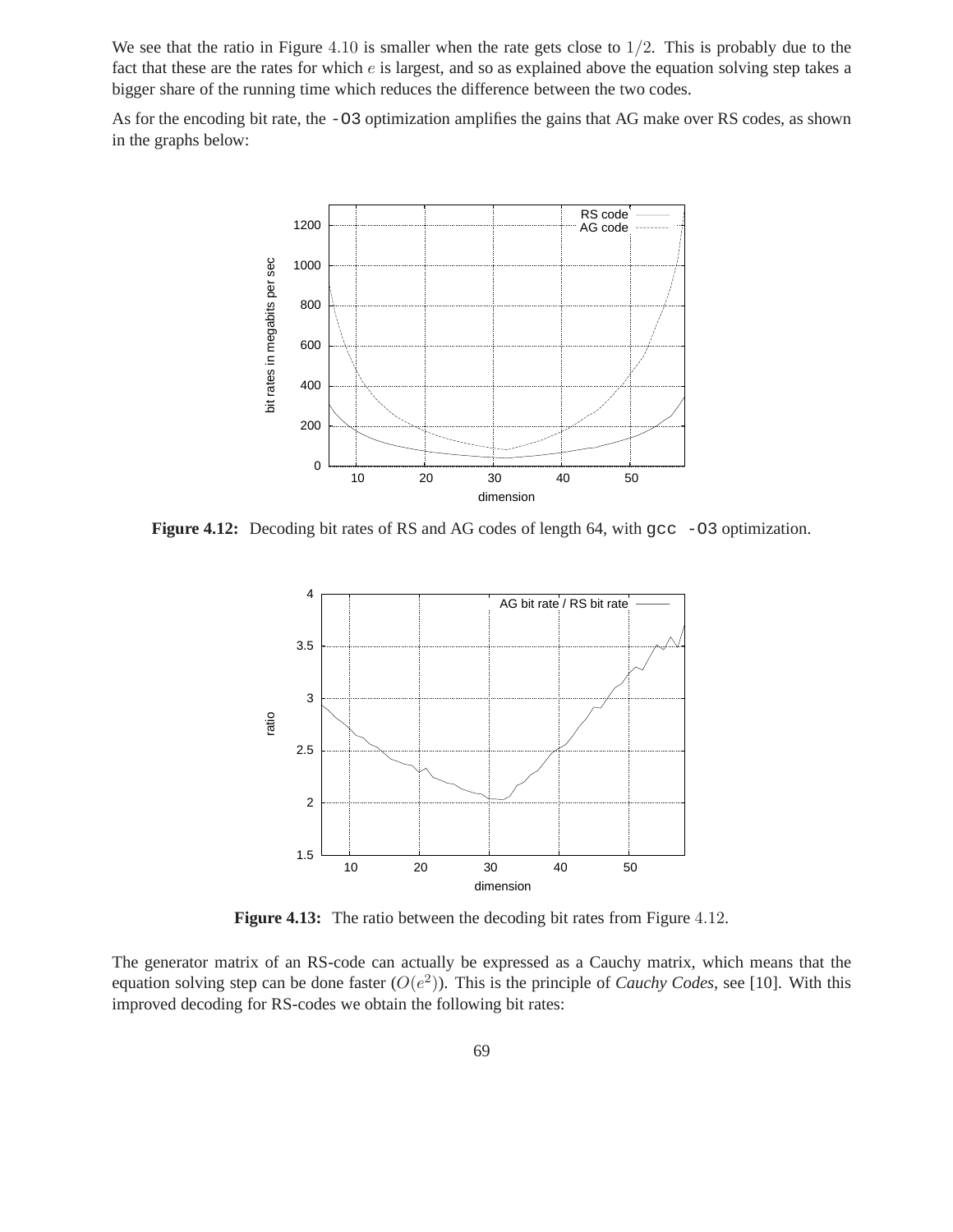

**Figure 4.14:** Decoding bit rates of RS (faster equation solving) and AG codes, with -03 optimization.



**Figure 4.15:** The ratio between the decoding bit rates from Figure 4.14.

As expected the gains are not quite as good, but we still get improvements for all dimensions, which get quite large when e moves aways from its maximum value.

## **4.8 Conclusion**

For applications requiring very short blocks, AG and RS-codes become competitive solutions to protect data against packet loss. There is a strong argument to be made that AG-codes are in many cases the preferable option. Their key advantage is the use of smaller fields for a given length, which translates to faster encoding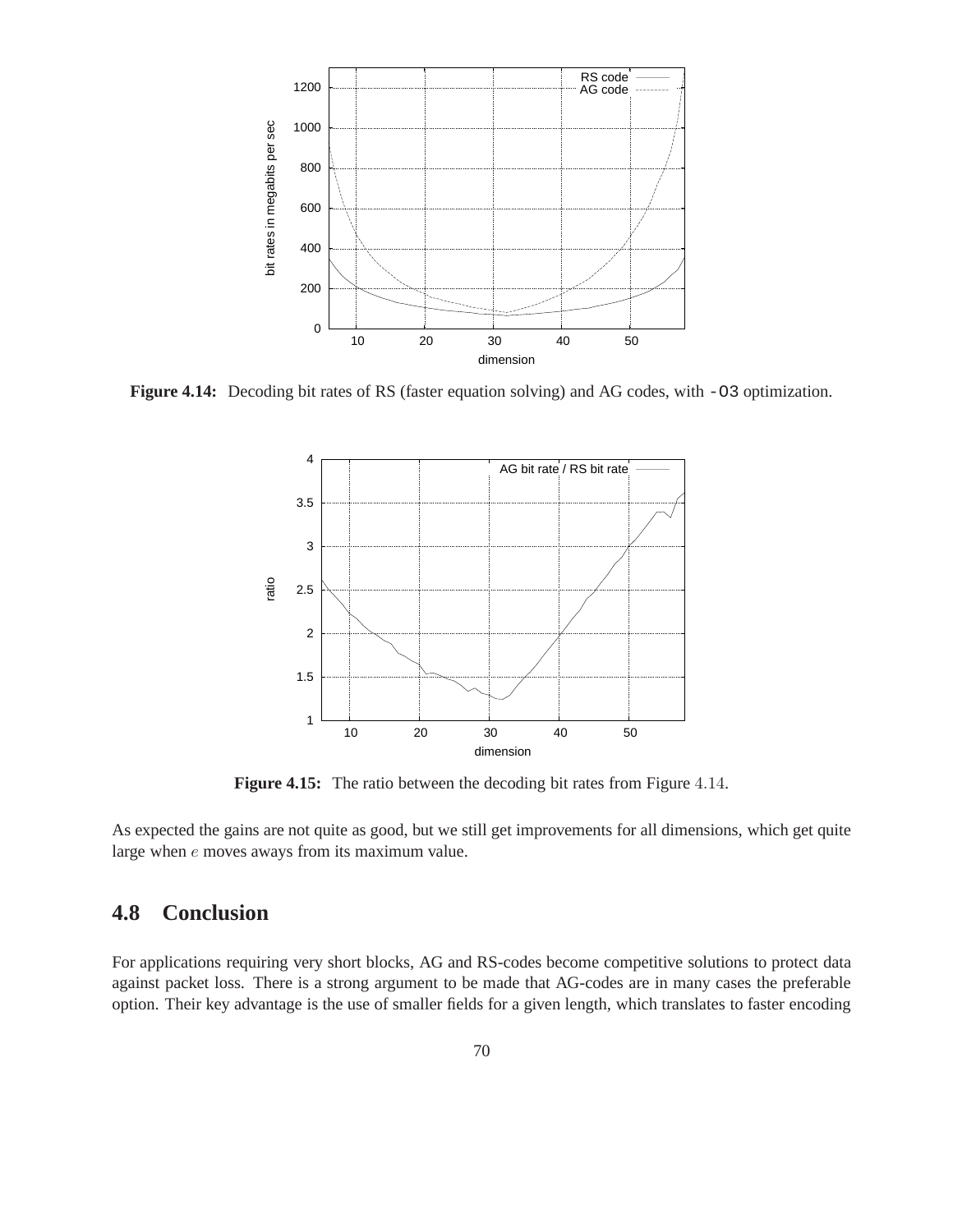and decoding times. Furthermore, the speed-ups predicted in theory seem to actually be amplified in practice. Although AG-codes do have higher error probabilities, we developed an algorithm to compute these and found that in many situations the consequences are in fact minor.

We conclude by saying that although AG-codes are most famous for their asymptotic properties, it seems that it is for very short lengths that they offer the greatest prospects for practical exploitations. The short AG-codes presented in this chapter are being used commercially for video delivery.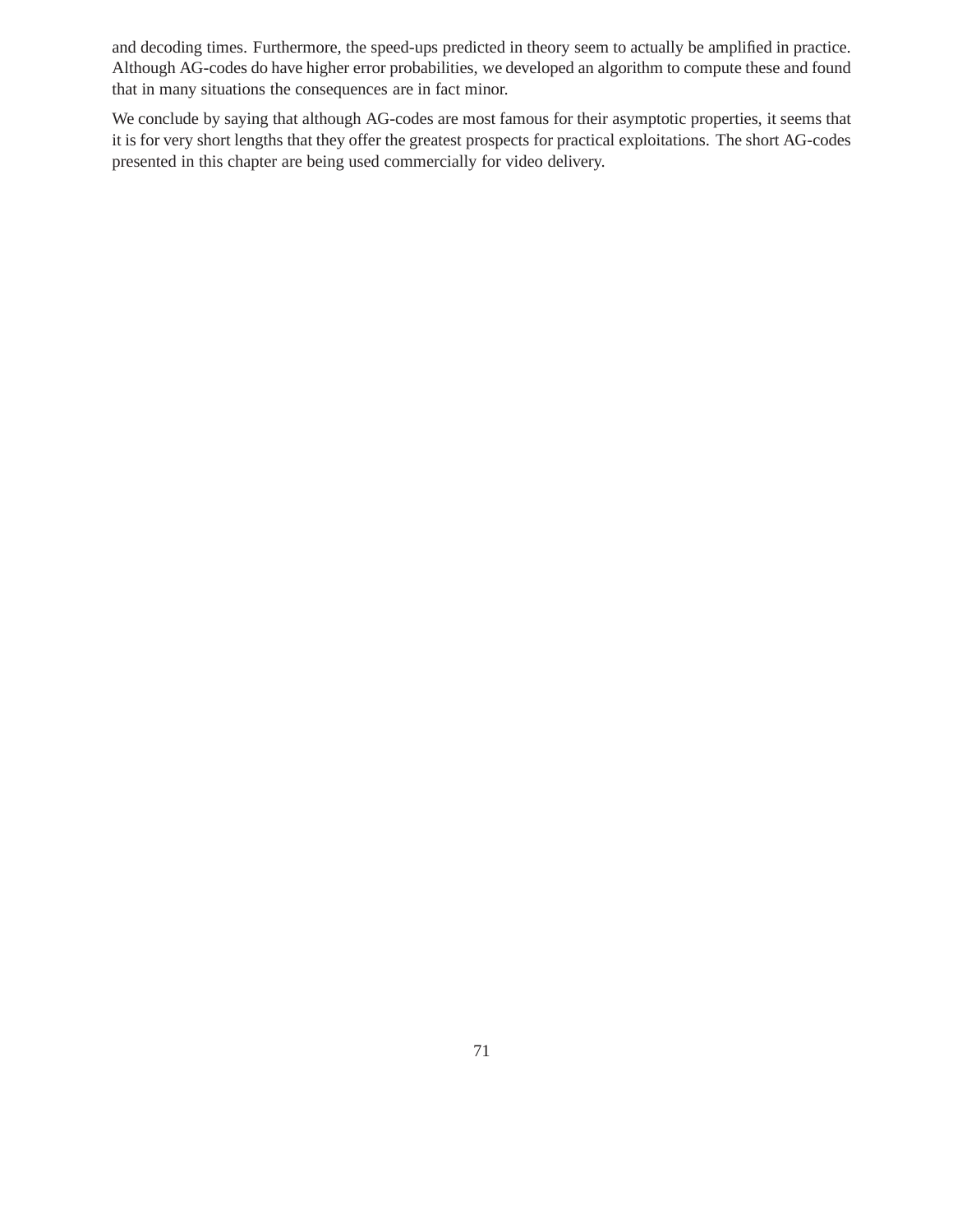## **Chapter 5**

# **Expander graphs**

## **5.1 Introduction**

Expander graphs and their constructions have been investigated since the 1970's. Their remarkable properties have led to applications in very diverse areas of computer science and discrete mathematics (coding theory, network design, cryptography, complexity and others).

There are different ways to define graph expansion, all of which can be shown to be related. Intuitively, a graph is a good expander if it is highly connected, meaning that all not-too-large sets of vertices have many neighbors. This is clearly easier to achieve with graphs of larger degree, and the challenge is to construct good expanders *of a given constant degree*. Perhaps surprisingly, it was shown [59] that a randomly chosen graph will have these properties with high probability. Explicit constructions are however more difficult to achieve.

In this work we will mainly be concerned with the algebraic characterization called *spectral expansion*, which measures the expansion of a graph by looking at its spectrum (more specifically the second largest eigenvalue). This will enable us to use standard tools from linear algebra to study expansion properties. It also directly governs the *mixing rate* of a graph, namely the speed at which a random walk on the graph will converge to its stationary distribution.

In 1986 Alon [2] gave an upper bound on the spectral expansion that can be achieved by an infinite family of graphs. Graphs reaching this bound are referred to as *Ramanujan graphs*, and were first explicitly constructed by Margulis [54] and independently by Lubotzky, Phillips and Sarnak [44].

More recently, Reingold, Vadhan and Wigderson [61] introduced the *zig-zag product*, which enables an elegant recursive construction. Although the resulting graphs are not Ramanujan, the construction is remarkable in that its analysis effectively relies only on linear algebra which makes it not only easier to follow but also somewhat more intuitive than any of the previous constructions.

The aim of this chapter is to introduce the necessary background for Chapter 6. Sections 5.2 to 5.5 will present some preliminaries, definitions and standard results on expander graphs. In Section 5.6 we describe some graph products and operations which will be used in the next chapter. Section 5.7 gives some results on the spectral expansion of biregular bipartite graphs, which, although straightforward adaptations of their non-bipartite counterparts, do not appear to feature prominently in the literature.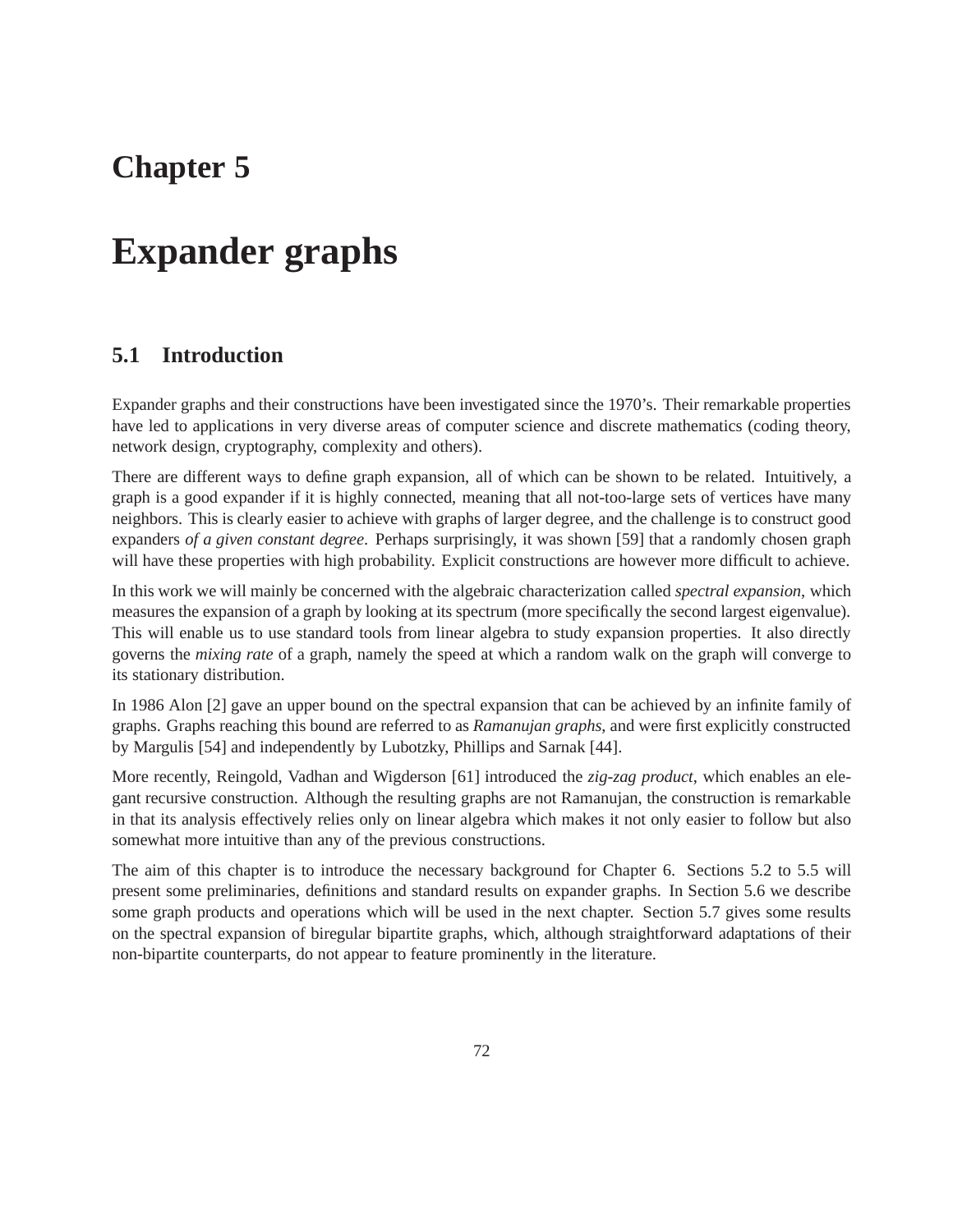## **5.2 Background**

**Definition 5.1.** We will use the following graph theory conventions:

• An *undirected graph* G is a pair  $(V, E)$  where V is a finite set (the set of vertices) and  $E \subseteq V \times V$  is a symmetric relation on V (the set of edges). Note that self loops are allowed.

• An *undirected multigraph* G is a pair  $(V, E)$  where V is a finite set (the set of vertices) and  $E \subseteq V \times V$  is a multiset (the set of edges) such that

 $(x, y) \in E \implies (y, x) \in E$ , with the same multiplicity.

Note that multiples edges and multiple self loops are allowed.

- The *size* of a graph  $G = (V, E)$  is defined as the number of vertices |V|.
- For any subset  $S \subseteq V$  of vertices, the *set of neighbors* of S, denoted  $N(S)$ , is defined as

$$
N(S) = \{ v \in V \mid \exists s \in S : (s, v) \in E \}.
$$

- The *degree* of a vertex is the number of incident edges (each self loop is counted as a single edge).
- A graph is said to be d*-regular* if all its vertices have degree d.

• A graph  $G = (V, E)$  is said to be *bipartite* if there are two disjoint subsets  $S, T \subseteq V$  with  $V = S \cup T$  and for any  $s_1, s_2 \in S$ ,  $t_1, t_2 \in T$  we have

$$
(s_1, s_2) \notin E, \text{ and } (t_1, t_2) \notin E.
$$

We will refer to the elements S and T as the *left* and *right* vertices.

• Let  $G = (V, E)$  be a bipartite graph with left and right vertex sets S and T. G is said to be *biregular* if there are  $\ell$ , r for which all left vertices have degree  $\ell$  and all right vertices have degree r.

ℓ and r are called the *left degree* and *right degree* respectively. Notice that

$$
\ell \cdot |S| = r \cdot |T|.\tag{5.1}
$$

- A *path of length* n is a sequence  $v_0, \ldots, v_n$  of vertices, with  $(v_{i-1}, v_i) \in E$  for each  $i = 1, \ldots, n$ .
- A *cycle of length n* is a path of length *n* in which  $v_0 = v_n$ .
- The *distance* between two vertices  $u, v$  is the length of the shortest path from  $u$  to  $v$ .

In this work we will be dealing mostly with regular undirected multigraphs. Unless otherwise stated, a *graph* will refer to an undirected multigraph. We will refer to a d-regular graph of size n as an  $[n, d]$ -graph. We will also be dealing with *biregular bipartite graphs*, whose properties are described in Section 5.7.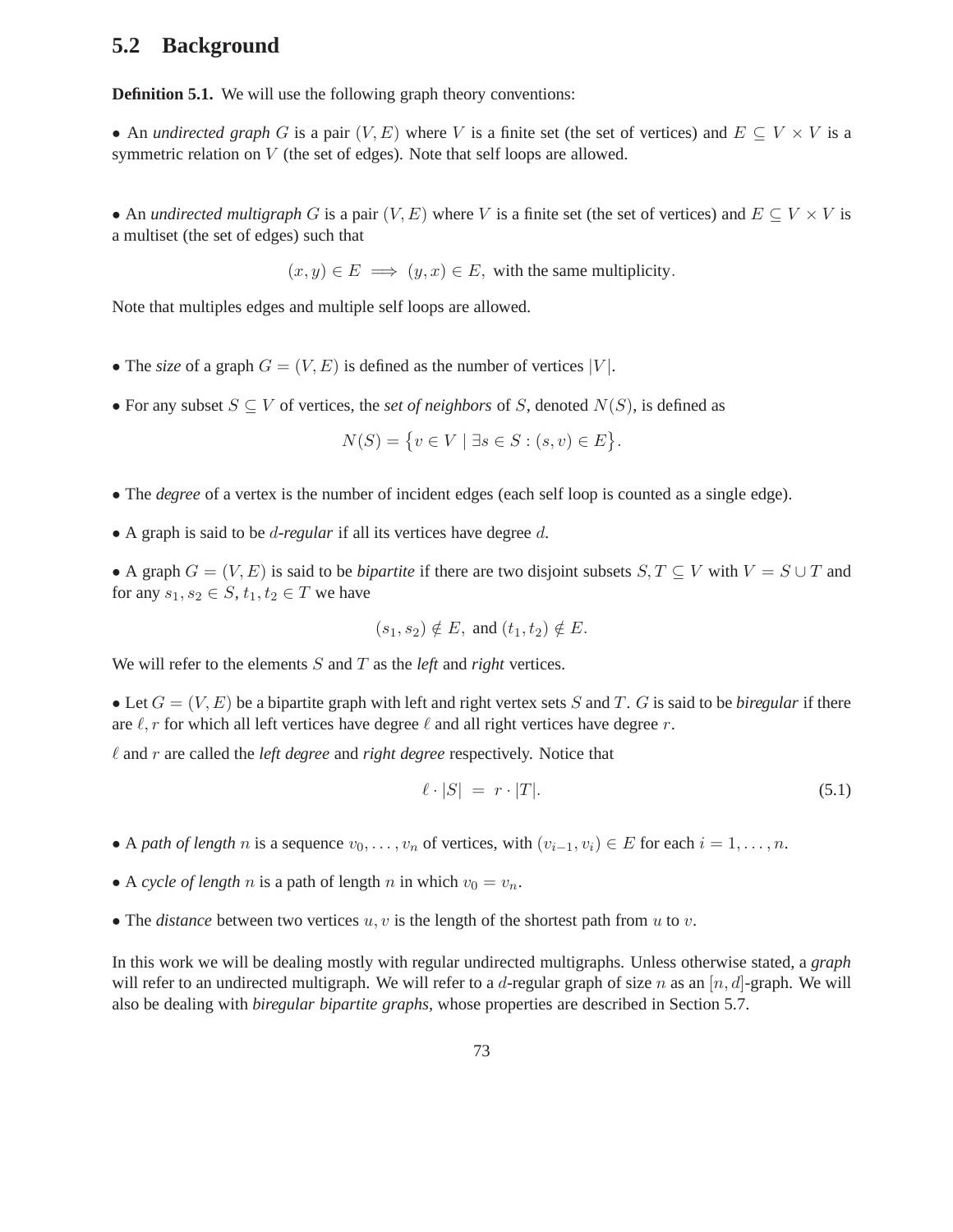**Definition 5.2.** We will also use the following linear algebra notation:

• For any  $n \in \mathbb{N}$ , we define the set  $[n]$  as

$$
[n]=\{1,\ldots,n\}.
$$

• A vector  $x \in \mathbb{R}^n$  is a *probability distribution* (or *probability vector*) if  $\forall i \in [n] : x_i \geq 0$ , and

$$
\sum_{i=1}^{n} x_i = 1.
$$

• The *inner product*

$$
\langle \cdot, \cdot \rangle : \mathbb{R}^n \times \mathbb{R}^n \to \mathbb{R}
$$

is defined as

$$
\langle x, y \rangle = \sum_{i=1}^{n} x_i \cdot y_i.
$$

• The *norm* of a vector  $x \in \mathbb{R}^n$  is defined as

$$
||x|| = \sqrt{\langle x, x \rangle}.
$$

• Two vectors  $x, y \in \mathbb{R}^n$  are said to be *orthogonal* (or *perpendicular*), if

$$
\langle x, y \rangle = 0
$$

We write this as  $x \perp y$ .

• Two vectors  $x, y \in \mathbb{R}^n$  are said to be *parallel* if there is  $0 \neq \beta \in \mathbb{R}$  such that

$$
y = \beta x.
$$

We write this as  $x \parallel y$ .

• A set of vectors  $\{v_1, \ldots, v_n\}$  is said to be *orthonormal* if they are pairwise orthogonal, and  $||v_i|| = 1$  for each  $i = 1, \ldots, n$ .

•  $x \in \mathbb{R}^n$  is said to be an *eigenvector* of a matrix  $M \in \mathbb{R}^{n \times n}$  if there is an element  $\lambda \in \mathbb{R}$  for which

$$
Mx = \lambda x.
$$

 $\lambda$  is then called the *eigenvalue* of M corresponding to x.

• The set of eigenvalues of a matrix M is called its *spectrum*, and is denoted by Spec(M).

• A matrix is said to be *stochastic* if all its columns are probability vectors. It is *doubly stochastic* if all its rows and all its columns are probability vectors.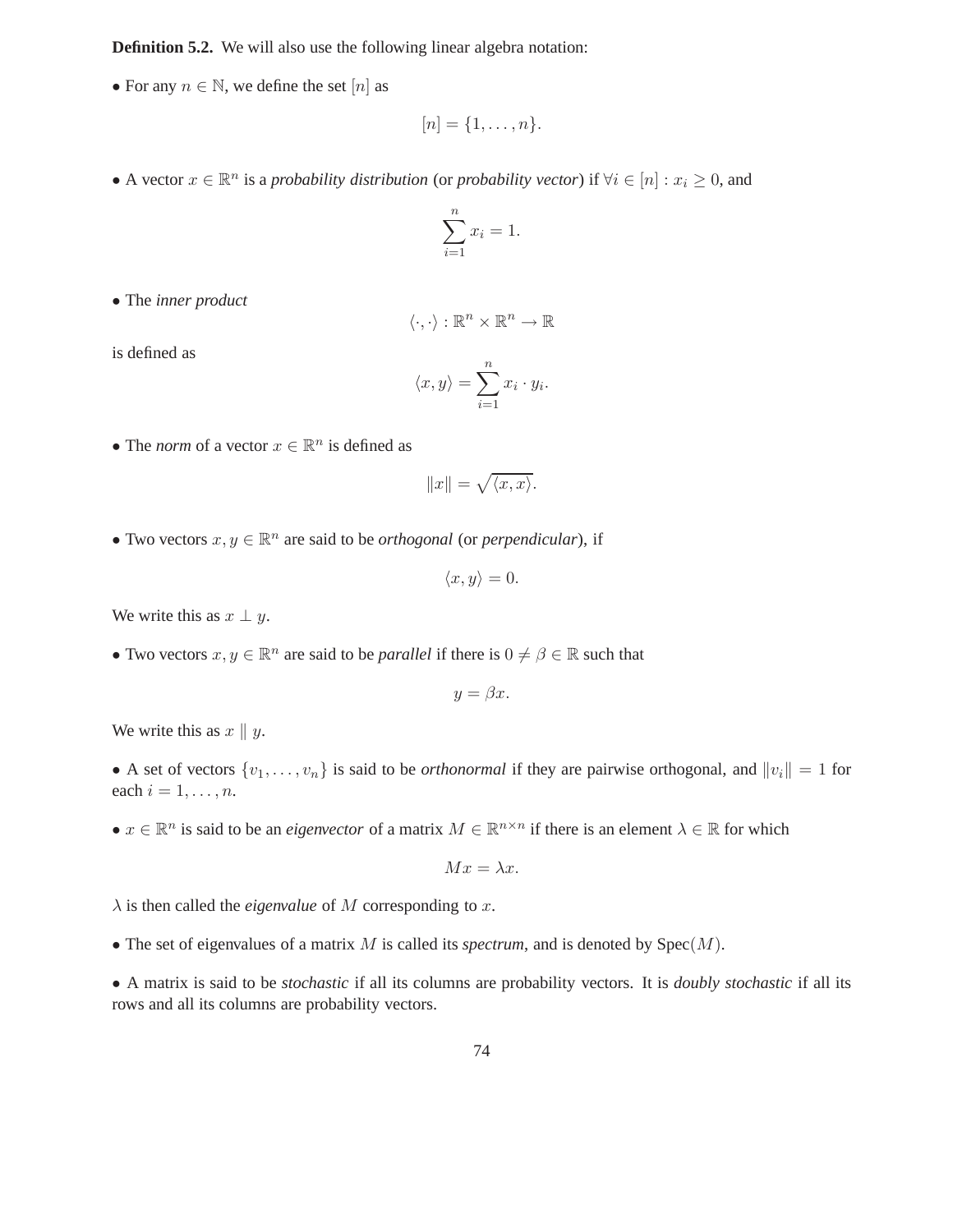- $I_n \in \mathbb{R}^{n \times n}$  denotes the  $n \times n$  identity matrix.
- $1_n$  denotes the vector in  $\mathbb{R}^n$  whose entries are all 1.
- $1_n^{\parallel}$  denotes the space of vectors in  $\mathbb{R}^n$  generated by  $1_n$ :

$$
1_n^{\parallel} = \{ \beta \cdot 1_n \mid \beta \in \mathbb{R} \}.
$$

•  $1_n^{\perp}$  denotes the space of vectors in  $\mathbb{R}^n$  that are orthogonal to  $1_n$ :

$$
1_n^{\perp} = \{ v \in \mathbb{R}^n \mid \langle v, 1_n \rangle = 0 \}.
$$

Notice that  $1_n^{\parallel}$  and  $1_n^{\perp}$  have respective dimensions 1 and  $n-1$ , and that they have only the zero vector in common. We will use the terminology from [94] and call elements of  $1_n^{\parallel}$  *uniform* and elements of  $1_n^{\perp}$  *antiuniform*. We have

$$
\mathbb{R}^n = 1_n^{\parallel} \oplus 1_n^{\perp},
$$

which means that any vector  $w \in \mathbb{R}^n$  can be uniquely decomposed as  $w = w^{\parallel} + w^{\perp}$  where  $w^{\parallel}$  is uniform and  $w^{\perp}$  is anti-uniform.

**Proposition 5.3.** *We have the following standard results:*

• **The Cauchy-Schwarz inequality:** For any  $u, v \in \mathbb{R}^n$ :

$$
|\langle u, v \rangle| \le ||u|| \cdot ||v||. \tag{5.2}
$$

• **The triangle inequality:** For any  $u, v \in \mathbb{R}^n$ :

$$
||u + v|| \le ||u|| + ||v||. \tag{5.3}
$$

The *adjacency matrix* is a very natural way to represent a graph, and provides the link between graph theory and linear algebra.

**Definition 5.4.** The *adjacency matrix*  $\text{Adj}(A)$  of a graph A with vertex set [n] is the  $n \times n$  matrix such that  $Adj(A)_{ij}$  is equal to the number of edges between vertices i and j.

Notice that when A is undirected, Adj(A) is symmetric. When a graph A is regular, the *normalized adjacency matrix* (defined below) will be a very important tool to represent A. In fact, we will often identify a regular graph with its normalized adjacency matrix.

**Definition 5.5.** The *normalized adjacency matrix* of a *d*-regular graph A with vertex set  $[n]$  is the  $n \times n$  matrix

$$
M_A = \frac{1}{d} \cdot \text{Adj}(A). \tag{5.4}
$$

Notice that since  $Adj(A)$  is symmetric, so is  $M_A$ . Furthermore, since each vertex has degree d we have

$$
\forall i \in [n]: \sum_{j=1}^n \text{Adj}(A)_{ij} = d,
$$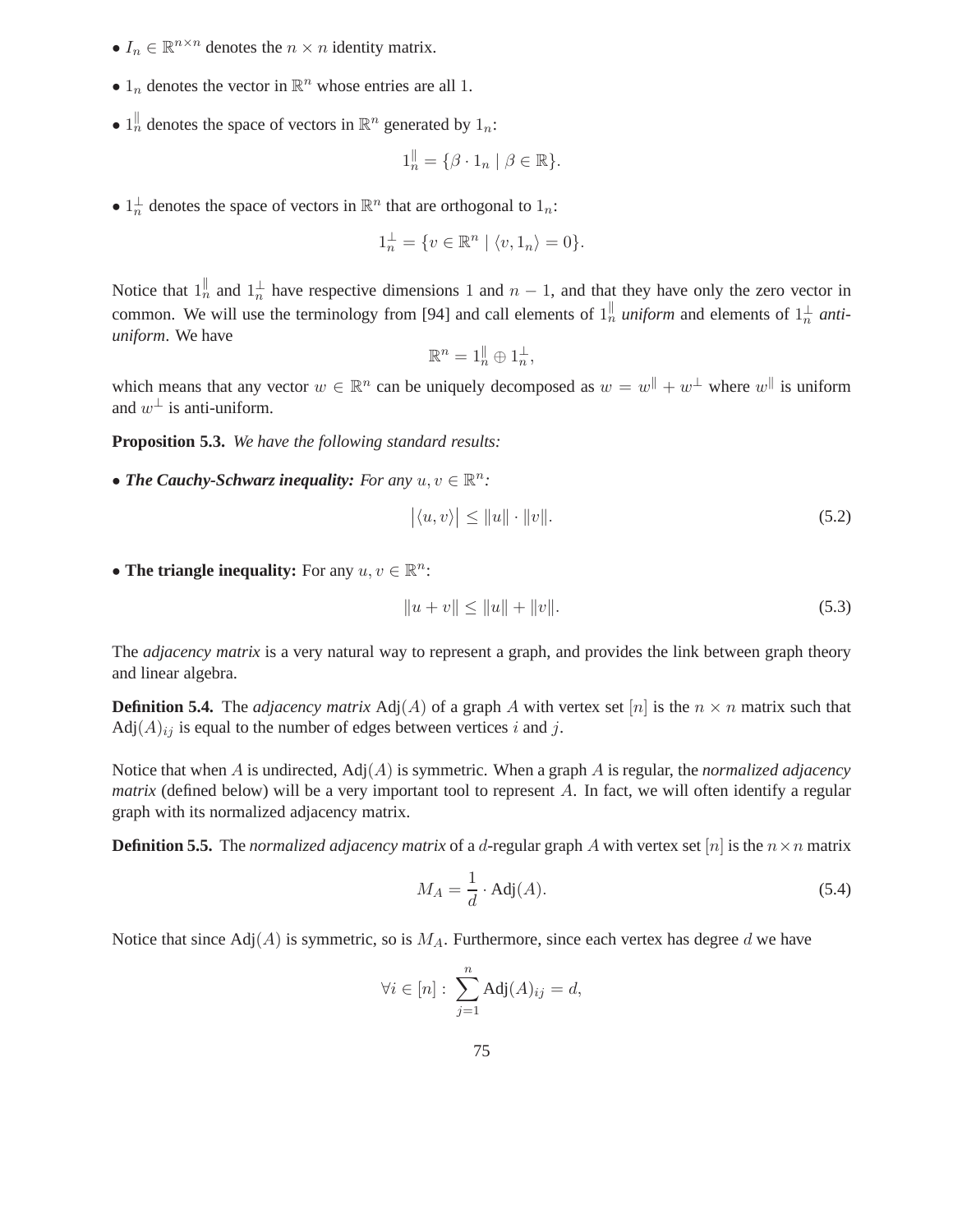and therefore for each row i

$$
\sum_{j=1}^{n} (M_A)_{ij} = 1.
$$

Furthermore since  $M_A$  is symmetric, we can deduce that it is a doubly stochastic matrix. We now give some more properties of  $M_A$ .

**Theorem 5.6.** *Any*  $n \times n$  *real symmetric matrix has* n *real eigenvalues and* n *orthonormal eigenvectors.* 

**Proof:** This is a standard result, see for example [7]. ■

So in particular, since the normalized adjacency matrix of a graph is real and symmetric, it has  $n$  real eigenvalues which we write (in decreasing order)  $\lambda_0 \geq \ldots \geq \lambda_{n-1}$ , and to which correspond respectively n eigenvectors  $v_0, \ldots v_{n-1}$  with

$$
\langle v_i, v_j \rangle = \delta_{ij}.
$$

For a graph A, when we refer to the *spectrum of* A we will mean the spectrum of MA.

**Proposition 5.7.** Let A be a regular graph and let  $M_A$  be its normalized adjacency matrix. If  $\lambda_0 \geq \ldots \geq$  $\lambda_{n-1}$  *are its (ordered) eigenvalues with corresponding orthonormal eigenvectors*  $v_0, \ldots, v_{n-1}$ *, then* 

$$
\lambda_0 = 1
$$
 and  $v_0 = \frac{1_n}{\sqrt{n}}$ .

*Furthermore, for all*  $i = 1, \ldots, n - 1$  *we have* 

 $|\lambda_i| \leq 1.$ 

**Proof:** This is a standard result, we take the proof from [94]. We will start by showing the second part, namely that  $|\lambda_i| \leq 1$   $\forall i$ . Let  $\lambda$  be any eigenvalue with corresponding eigenvector v. For any  $j \in [n]$ , we denote by  $(v)_j$  the j<sup>th</sup> component of v. Let  $k \in [n]$  be an index for which  $|(v)_k|$  is maximal:

$$
|(v)_k| = \max_{j \in [n]} |(v)_j|.
$$

Now since  $M_A \cdot v = \lambda v$ , we have in particular that  $(M_A \cdot v)_k = (\lambda v)_k$ , and therefore  $|(M_A \cdot v)_k| = |(\lambda v)_k|$ . Letting  $a_{ij} = \text{Adj}(A)_{ij}$ , this leads to

$$
\left|\sum_{j=1}^n a_{kj} \cdot (v)_j\right| = |\lambda| \cdot |(v)_k|,
$$

and therefore

$$
|\lambda| = \frac{\left|\sum_{j=1}^{n} a_{kj} \cdot (v)_j\right|}{|(v)_k|}
$$
\n
$$
\leq \frac{\sum_{j=1}^{n} |a_{kj}| \cdot |(v)_j|}{|(v)_k|}
$$
 (by the triangle inequality)\n
$$
\leq \sum_{j=1}^{n} |a_{kj}|
$$
 (since  $|(v)_j| \leq |(v)_k|$  for all  $j \in [n]$ )\n
$$
= 1
$$
 (since  $M_A$  is doubly stochastic).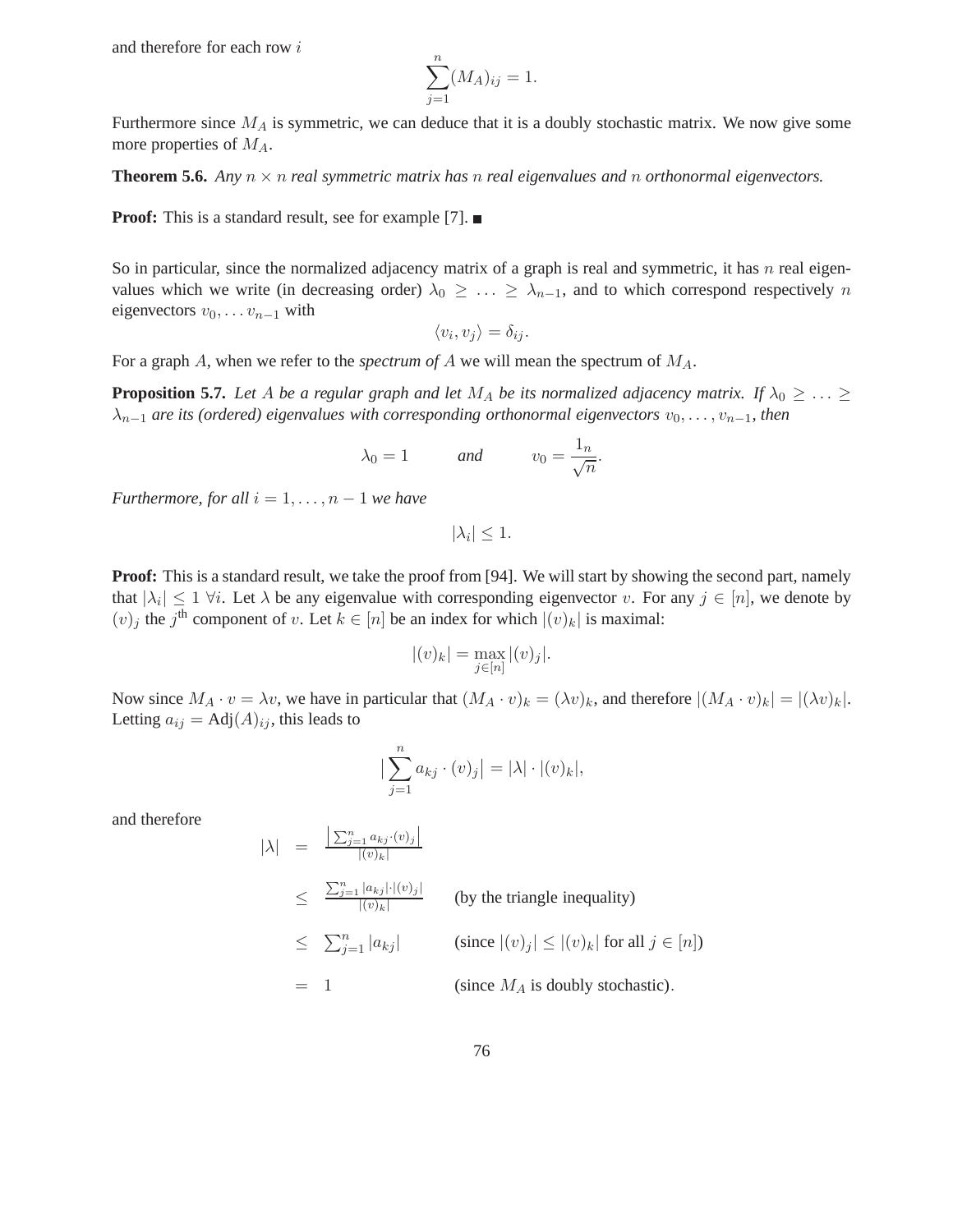It now just remains to be shown that 1 is an eigenvalue. This follows immediately from the fact that  $M_A$  is doubly stochastic: Taking the uniform vector  $1_n$  we see that for all i

$$
(M_A \cdot 1_n)_i = \sum_{j=1}^n a_{ij} = 1 = (1_n)_i,
$$

and therefore  $M_A \cdot 1_n = 1_n$ . Normalizing this eigenvector gives us

$$
\lambda_0 = 1, \qquad v_0 = \frac{1_n}{\sqrt{n}}.
$$

 $\Box$ 

The spectrum of a graph can tell us about its expansion properties. The *second eigenvalue* will be of particular interest:

**Definition 5.8.** Let A be a non-bipartite graph and let  $\lambda_0 \geq \ldots \geq \lambda_{n-1}$  be its eigenvalues. The *second eigenvalue* of A is defined as

$$
\lambda_A = \max(|\lambda_1|, |\lambda_{n-1}|).
$$

So  $\lambda_A$  is the second largest eigenvalue in absolute value. Notice that from proposition 5.7, for any graph A we have  $0 \leq \lambda_A \leq 1$ . Definition 5.8 applies only to *non-bipartite* graphs. We will see in Section 5.7 the corresponding definition for bipartite graphs.

**Proposition 5.9.** *Let* A *be a regular graph and let*  $\lambda_0 \geq \ldots \geq \lambda_{n-1}$  *be its eigenvalues. Then* 

- A *is connected if and only if*  $\lambda_1 < 1$ *.*
- A *is bipartite if and only if*  $\lambda_{n-1} = -1$ .

**Proof:** See for example [94]. ■

The following characterization of the second eigenvalue of a graph will be very useful in the next chapter:

**Theorem 5.10.** *For any non-bipartite graph* A *we have*

$$
\lambda_A = \max_{0 \neq x \in 1^{\perp}_n} \frac{|\langle M_A \cdot x, x \rangle|}{\langle x, x \rangle}.
$$

**Proof:** See for example [94]. ■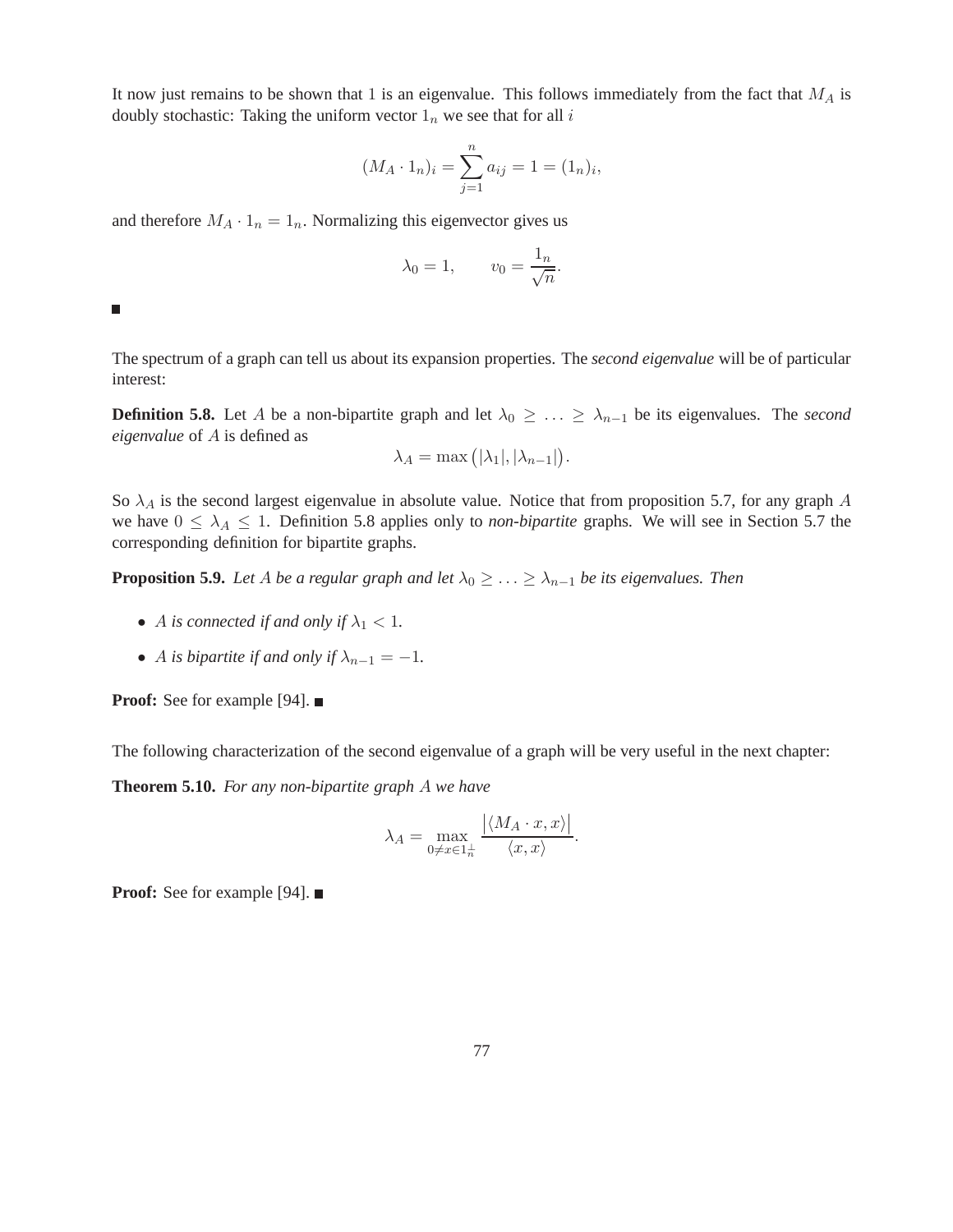## **5.3 Expander Graphs**

As explained in the introduction, there are different ways of measuring graph expansion. The most intuitive ways are combinatorial, and we start with *edge expansion*. For a graph  $A = (V, E)$  and a subset  $S \subseteq V$  of vertices, we let  $\overline{S}$  denote the complement of S in V, and define the *edge boundary* of S as the set of outgoing edges from S:

$$
\partial S = E \cap (S \times \overline{S}).
$$

**Definition 5.11.** A graph  $A = (V, E)$  is said to be an *h-edge expander* if

$$
\forall S \subseteq V : |S| \le \frac{|V|}{2} \implies |\partial S| \ge h \cdot |S|.
$$

We also define the *edge expansion parameter* of A as

$$
h(A) := \min\big\{h \mid A \text{ is an } h\text{-edge exponent}\big\}.
$$

So edge expansion requires that sets have many outgoing edges. This is closely related to the concept of *vertex expansion*:

**Definition 5.12.** A graph  $A = (V, E)$  is said to be an  $(\alpha, \beta)$ *-vertex expander* if

$$
\forall S \subseteq V : |S| \le \alpha \cdot |V| \implies |N(S)| \ge \beta \cdot |S|.
$$

This is saying that any set S of vertices that is not too large "expands" into its neighborhood (i.e.  $N(S) \geq$  $\beta \cdot |S|$ ). Often  $\alpha$  is set to  $\frac{1}{2}$  which leads to the following common definition:

**Definition 5.13.** A graph  $A = (V, E)$  is said to be a  $\beta$ -vertex expander if

$$
\forall S \subseteq V : |S| \le \frac{|V|}{2} \implies |N(S)| \ge \beta \cdot |S|.
$$

We also define

$$
\beta(A) := \max \big\{ \beta \mid A \text{ is a } \beta\text{-vertex expander} \big\}.
$$

Expander graphs are sometimes said to be "highly connected", referring to the fact that sets of vertices have many neighbors. Although this definition has a clear visual interpretation (and goes well with the word *expander*), it is sometimes difficult to prove results relating to the expansion of specific graphs using edge or vertex expansion. Instead we will be mostly concerned with the following algebraic characterization of graph expansion:

**Definition 5.14.** A regular graph  $A = (V, E)$  is said to be a  $\lambda$ -spectral expander if its second eigenvalue  $\lambda_A$ has the property that

$$
\lambda_A \leq \lambda.
$$

Recall from Theorem 5.7, that  $0 \leq \lambda_A \leq 1$ . The value  $1 - \lambda_A$  is referred to as the *spectral gap*. A larger gap means better expansion. We will refer to d-regular  $\lambda$ -spectral expander of size n as an  $[n, d, \lambda]$ -graph. When we say that a graph is a  $\lambda$ -expander we mean that it is a  $\lambda$ -spectral expander.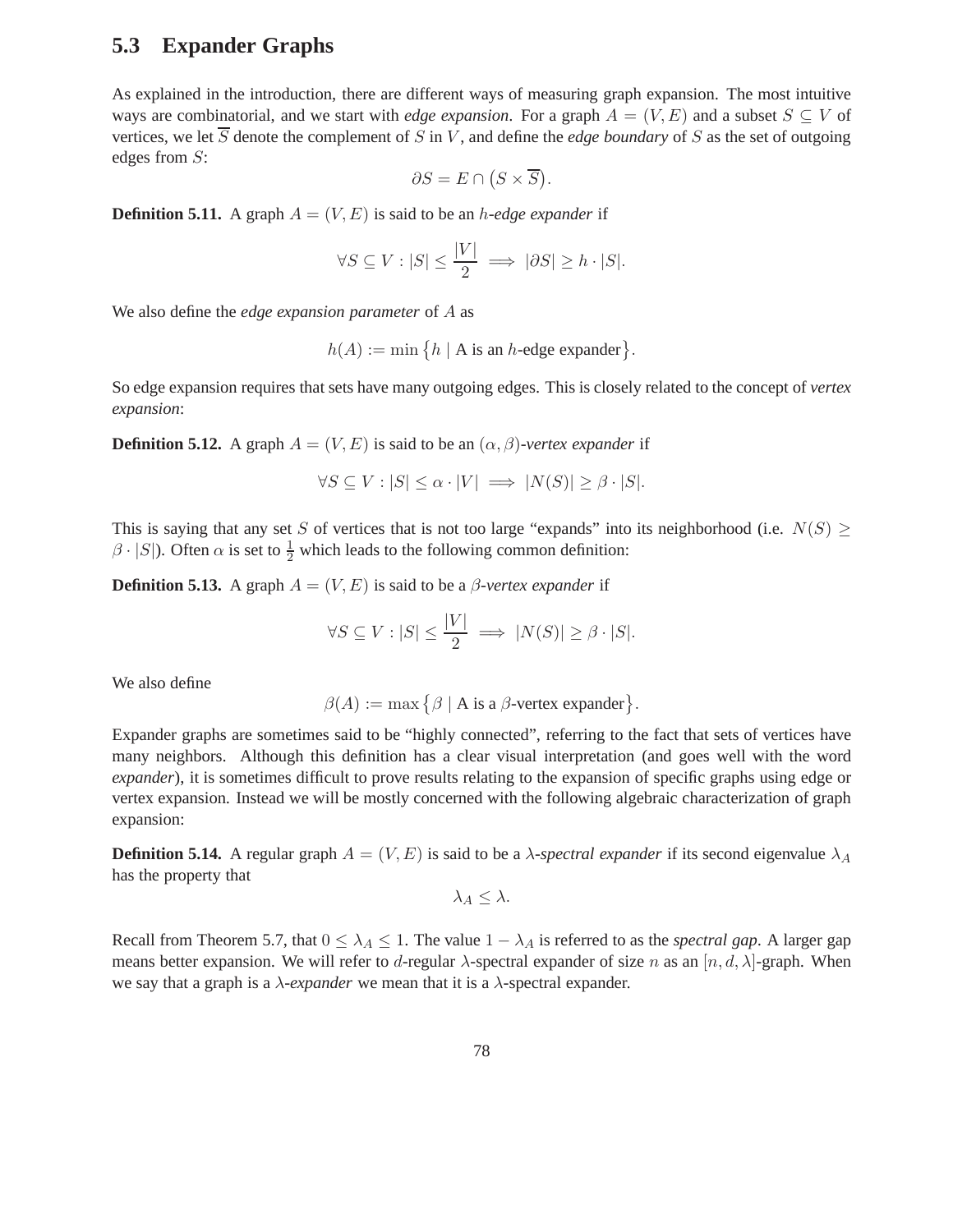The definitions above are all essentially measuring the same thing. The relationships between them are important, in the sense that it is often easier to analyze and construct graphs based on their spectral expansion, while some applications make direct use of their combinatorial expansion properties.

The relationship between edge and spectral expansion is captured in the following theorem [33]:

**Theorem 5.15.** *For any*  $[n, d, \lambda_A]$ *-graph A we have* 

$$
\frac{d(1-\lambda_A)}{2} \le h(A) \le d\sqrt{2(1-\lambda_A)}.\tag{5.5}
$$

This was proved by Dodziuk [23] and independently by Alon-Milman [6] (see [33]). We can also relate vertex and spectral expansion as follows:

**Theorem 5.16.** *For any*  $[n, d, \lambda_A]$ *-graph A we have* 

$$
1 - 2\beta(A) \le \lambda_A \le \sqrt{1 - \frac{(\beta(A) - 1)^2}{d^2 \cdot (8 + 4(\beta(A) - 1)^2)}}.
$$
\n(5.6)

The second inequality of (5.6) was proved by Alon in [2]. The first inequality follows from the fact that  $h(a) \leq d \cdot \beta(A)$  and Theorem 5.15.

## **5.4 Random Walks**

The behavior of a random walk on a given graph is strongly related to its expansion properties. Although we have at our disposal a wide range of algebraic tools to study the spectral expansion of a graph, random walks have the advantage of having a very appealing intuition. When we look at graph products it is often convenient to conceptualize a product of two graphs  $A$  and  $B$  in terms of how one step of a random walk on this product is constructed from steps of walks on  $A$  and  $B$ . In our proofs we will often supplement the calculations with a a description of what we are doing in terms of random walks. Furthermore, many of the practical applications of expander graphs in computer science explicitly use the mixing properties of expander graphs.

Using the normalized adjacency matrix  $M_A$ , we can analyze random walks in algebraic terms. When we start with an initial distribution  $x_0 \in \mathbb{R}^n$  on the vertices of A, after one step of a random walk on A the distribution will be

$$
x_1 = M_A \cdot x_0.
$$

Likewise after  $t$  steps it will be

$$
x_t = (M_A)^t \cdot x_0.
$$

We will also refer to  $M_A$  as the *transition matrix* of  $A$ .

In any connected non-bipartite  $d$ -regular graph  $A$ , taking a random walk on its vertices starting from any initial distribution will converge to the uniform distribution  $\frac{1}{n}$ . The spectral expansion  $\lambda_A$  determines the speed of this convergence. The better the expansion properties of A, the faster a walk will converge to the uniform distribution. This is written more formally in the following theorem (see for example [33]):

**Theorem 5.17.** Let A be a non-bipartite  $\lambda_A$ -spectral expander. Starting with any initial distribution  $x_0 \in \mathbb{R}^n$ *on the vertices of A, the distribution*  $x_t$  *after* t *steps of a random walk will satisfy:* 

$$
||x_t - \frac{1_n}{n}|| \le \lambda_A^t.
$$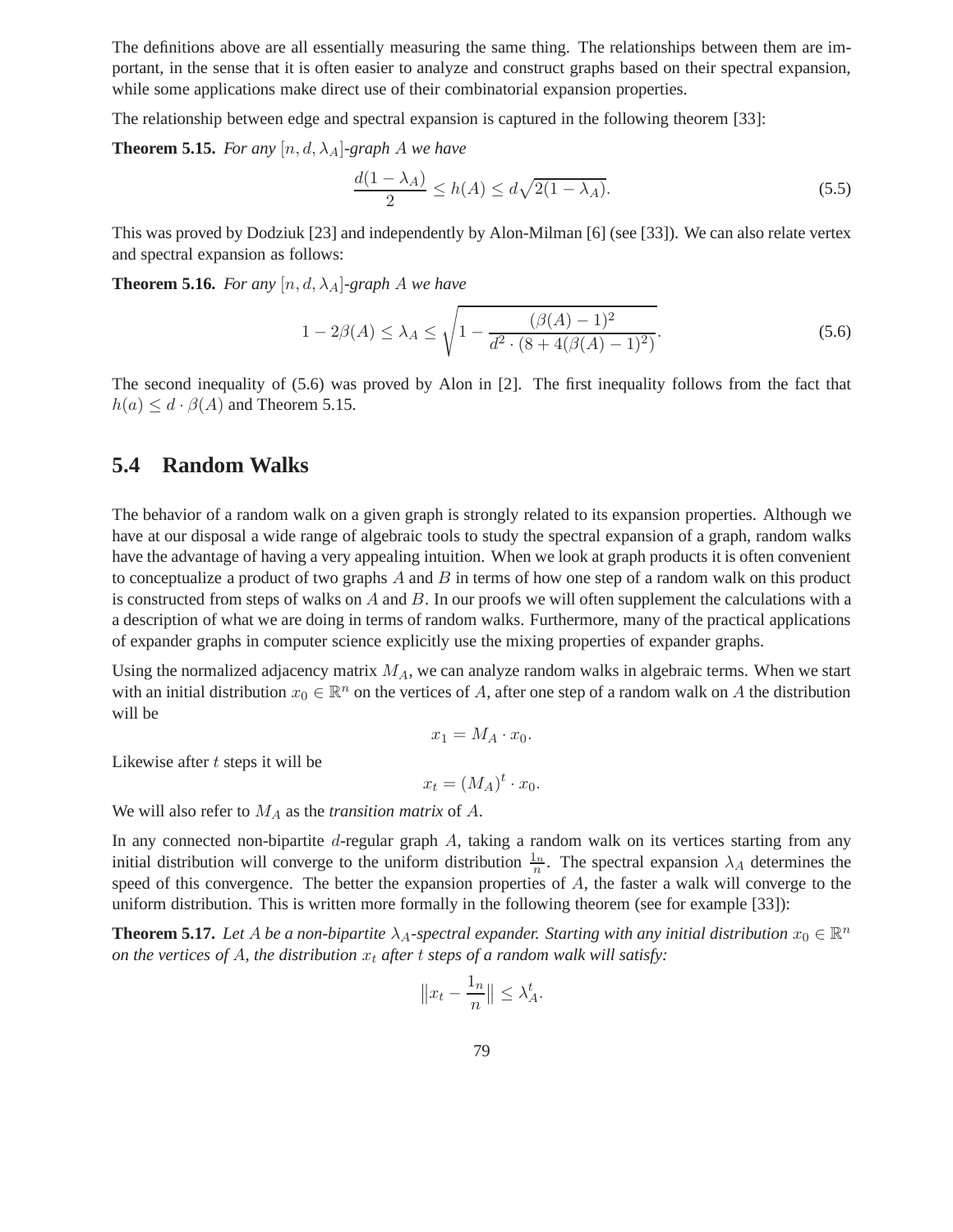So we can say that the distribution converges exponentially fast to the uniform distribution, with base  $\lambda_A$ .

**Proof:** Let  $\lambda_0 \geq \ldots \geq \lambda_{n-1}$  be the eigenvalues of A, with corresponding normalized eigenvectors  $v_0, \ldots, v_{n-1}$ . We know from Theorem 5.6 that these eigenvectors form an orthonormal basis of  $\mathbb{R}^n$ . We can write  $x_0$  in this basis as

$$
x_0 = \sum_{i=0}^{n-1} \alpha_i \cdot v_i.
$$

We have:

$$
x_t = A^t \cdot x_0
$$
  
\n
$$
= A^t \cdot \sum_{i=0}^{n-1} \alpha_i \cdot v_i
$$
  
\n
$$
= \sum_{i=0}^{n-1} \alpha_i \cdot \lambda_i^t \cdot v_i
$$
  
\n
$$
= \alpha_0 \cdot \lambda_0^t \cdot v_0 + \sum_{i=1}^{n-1} \alpha_i \cdot \lambda_i^t \cdot v_i
$$
  
\n
$$
= \alpha_0 \cdot v_0 + \sum_{i=1}^{n-1} \alpha_i \cdot \lambda_i^t \cdot v_i \quad \text{(since } \lambda_0 = 0).
$$
  
\n(5.7)

Recall from Proposition 5.7 that  $v_0 = 1_n/\sqrt{n}$ . This means that

$$
\alpha_0 = \langle x, v_0 \rangle = \frac{\sum_{i=1}^n x_i}{\sqrt{n}} = \frac{1}{\sqrt{n}} \qquad \text{(since } x \text{ is a distribution)}, \tag{5.8}
$$

so that

$$
\alpha_0 \cdot v_0 = \frac{1_n}{n}.\tag{5.9}
$$

Continuing with (5.7), we have

$$
||x_t - \frac{1_n}{n}|| = ||x_t - \alpha_0 \cdot v_0||
$$
  
\n
$$
= ||\sum_{i=1}^{n-1} \alpha_i \cdot \lambda_i^t \cdot v_i||
$$
  
\n
$$
= \sqrt{\sum_{i=1}^{n-1} \alpha_i^2 \cdot \lambda_i^{2t}}
$$
 (since the  $v_i$ 's are orthonormal)  
\n
$$
\leq \lambda_A^t \cdot \sqrt{\sum_{i=1}^{n-1} \alpha_i^2}
$$
  
\n
$$
\leq \lambda_A^t \cdot ||x_0||
$$
  
\n
$$
\leq \lambda_A^t
$$
 (since  $x_0$  is a distribution).

 $\blacksquare$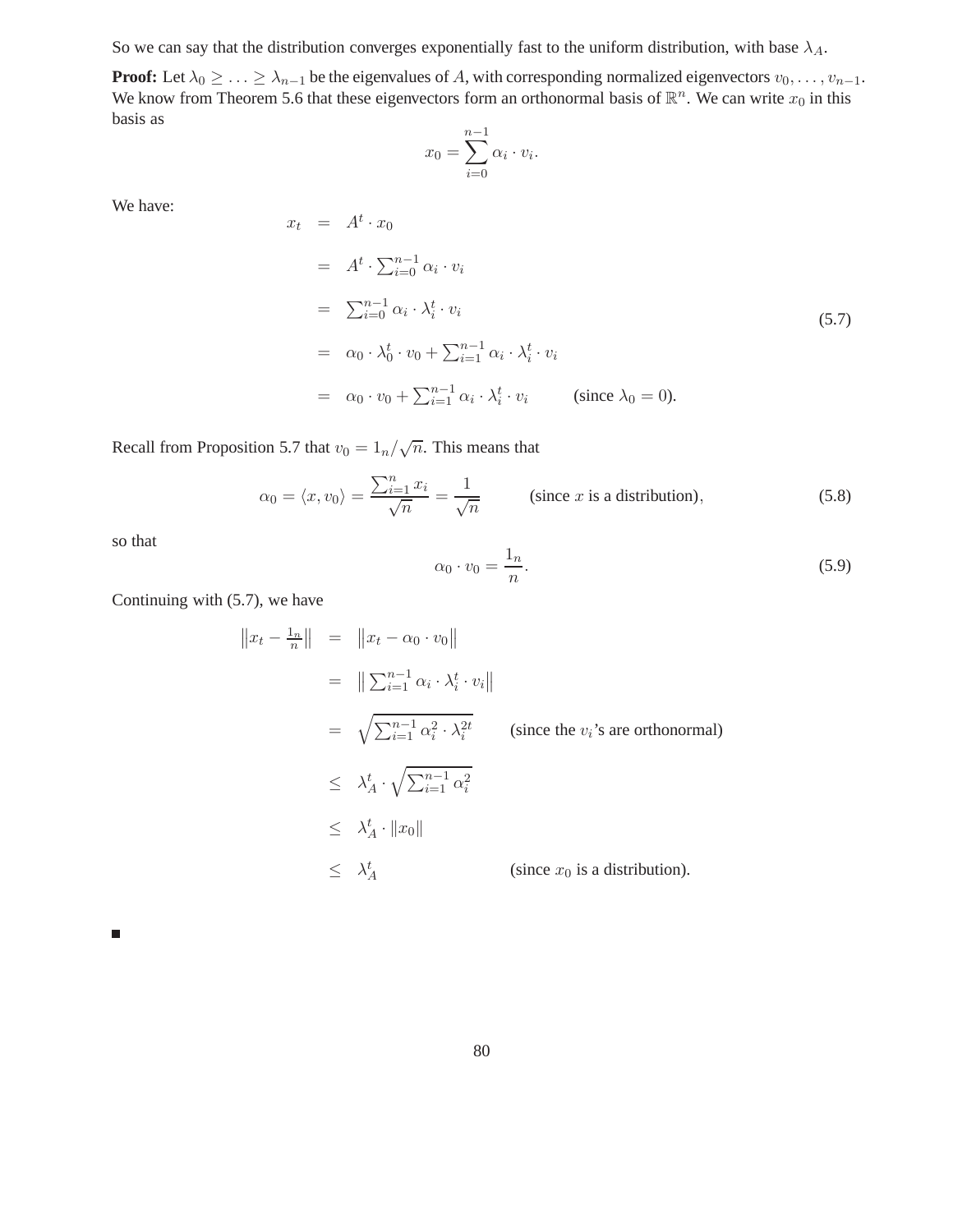## **5.5 Families of Expander Graphs**

As we have previously seen with codes, there are many applications of expanders in which we do not know beforehand the size of the required graph. So just as we had worked families of codes in Chapter 3, we can define families of graphs. It is much more convenient (and elegant) to construct families of graphs that display the desired properties, rather than ad-hoc constructions of good graphs of different sizes. Furthermore, when expanders are employed to show asymptotic results it often becomes necessary to work with infinite families of graphs.

**Definition 5.18.** A (fixed degree) family of graphs of degree d is a sequence  $\{A_i\}_{i\in\mathbb{N}}$ , where  $A_i$  is an  $[n_i, d]$ graph and

$$
\lim_{i \to \infty} n_i = \infty.
$$

A family of graphs is said to be a  $\lambda$ -expander family if each  $A_i$  is a  $\lambda$ -spectral expander. A family is said to be an *expander family* if it is a  $\lambda$ -expander family for some  $\lambda < 1$ . Recall that a smaller second eigenvalue means better expansion, so it is desirable to construct  $\lambda$ -expander families for  $\lambda$  as small as possible. We have the intuition that it is easier to construct expanders of larger degree (the "high connectivity" can be more readily achieved with many edges), so the challenge is to build the best possible expanders *of a given degree* d.

The following theorem (stated in [2]) gives a lower bound on the best  $\lambda$  that can be achieved, and its relationship to the degree.

**Theorem 5.19.** *(Alon-Boppana). Let*  $\{A_i\}_{i\in\mathbb{N}}$  *be a family of graphs of degree d. Then* 

$$
\lim_{i \to \infty} \lambda(A_i) \ge \frac{2\sqrt{d-1}}{d}.
$$

This is sometimes referred to as the *Alon-Boppana bound*. It provided a benchmark against which one can measure how good a given family of expander graphs is. Graphs achieving this bound are referred to as *Ramanujan graphs*.

**Example 5.20.** For any  $i \in \mathbb{N}^*$  we define  $\mathbb{Z}_i$  as the ring of integers modulo *i*:

$$
\mathbb{Z}_i = \mathbb{Z}/i\mathbb{Z}.\tag{5.10}
$$

Some examples of explicit expander family constructions:

1. Let  $V_i = \mathbb{Z}_i \times \mathbb{Z}_i$ . Each vertex  $(x, y) \in V_i$  has the following 4 neighbors:

$$
(x + y, y),
$$
  $(x - y, y),$   $(x, x + y),$   $(x, x - y).$ 

Then  $A_i = (V_i, E_i)$  is an  $[i^2, 4]$ -graph, and  $\{A_i\}_{i \in \mathbb{N}^*}$  is an expander family [78].

2. Let  $V_i = \mathbb{Z}_i \times \mathbb{Z}_i$ . Each vertex  $(x, y) \in V_i$  has the following eight neighbors:

$$
(x+y,y),
$$
  $(x-y,y),$   $(x,y+x),$   $(x,y-x),$   
\n $(x+y+1,y),$   $(x-y+1,y),$   $(x,y+x+1),$   $(x,y-x+1).$  (5.11)

Then  $A_i = (V_i, E_i)$  is an  $[i^2, 8]$ -graph, and  $\{A_i\}_{i \in \mathbb{N}^*}$  is an expander family [33] [78].

This was the first construction of an explicit expander family, and is due to Margulis [52] (1973). His proof was existential in the sense that it did not provide an explicit bound on the expansion of the family. This was obtained later by Gabber and Galil [27].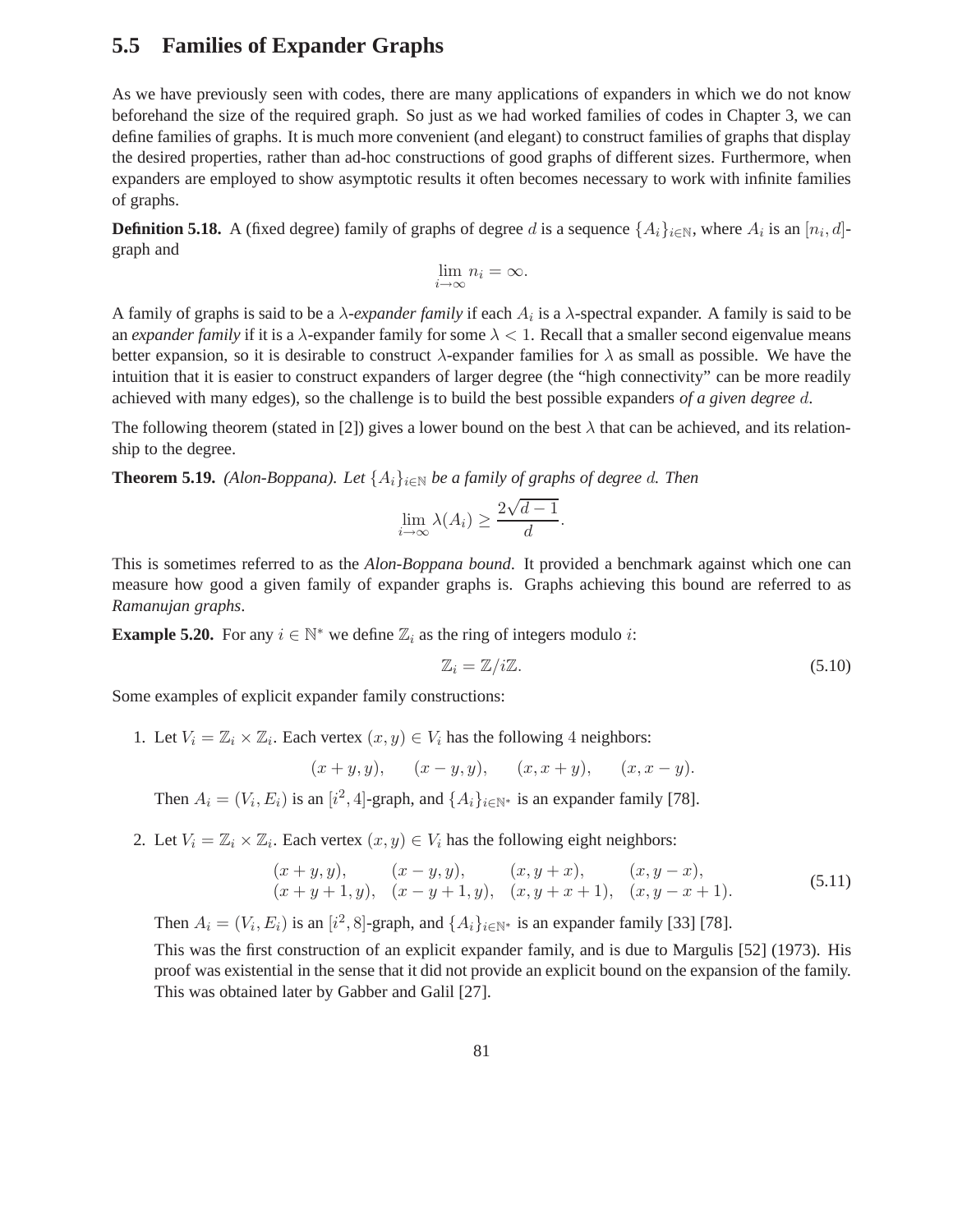3. Let  $p_i$  denote the *i*<sup>th</sup> prime. We let  $V_i = \mathbb{Z}_{p_i}^{\times}$ , and the edge set  $E_i \subseteq V_i \times V_i$  is defined as

$$
E_i = \{(x, x^{-1}), (x, x + 1), (x, x - 1) | x \in V_i \setminus \{0\}\} \cup \{(0, 0), (0, 1), (0, -1)\}.
$$
 (5.12)

Then  $A_i = (V_i, E_i)$  is a  $[p_i, 3]$ -graph, and  $\{A_i\}_{i \in \mathbb{N}^*}$  is an expander family [33].

4. Let p and q be distinct primes, with  $p \equiv q \equiv 1 \mod 4$ , and let u be an integer for which  $u^2 \equiv -1 \mod q$ (such a u always exists). It can be shown [44] that there are exactly  $(p + 1)$  4-tuples  $(a_0, a_1, a_2, a_3)$ with

$$
a_0^2 + a_1^2 + a_2^2 + a_3^2 = p,\t\t(5.13)
$$

and for which  $a_0 > 0$  is odd, and  $a_1, a_2, a_3$  are even. To each such tuple we associate the matrix

$$
\begin{pmatrix} a_0 + ua_1 & a_2 + ua_3 \ -a_2 + ua_3 & a_0 - ua_1 \end{pmatrix} \in \text{PGL}(2, \mathbb{F}_q),
$$
\n(5.14)

and let S be the set of these  $p + 1$  matrices. The Cayley graph  $A_{pq}$  of PGL(2,  $\mathbb{F}_q$ ) with respect to S is then an  $[N, p+1]$ -graph, where

$$
N = |\text{PGL}(2, \mathbb{F}_q)| = q(q^2 - 1).
$$
\n(5.15)

It can be shown [44] that

$$
\lambda_{A_{pq}} = \frac{2\sqrt{p}}{p+1}.\tag{5.16}
$$

So if we fix  $p \equiv 1 \mod 4$ , take an infinite sequence  $q_1 < q_2 < \dots$  of primes for which  $q_i \equiv 1 \mod 4$ , and let  $A_i = A_{pq_i}$ , then  $\{A_i\}_{i \in \mathbb{N}^*}$  is a family of Ramanujan graphs of degree  $(p+1)$ .

This construction is due to Lubotzky, Phillips and Sarnak [43] [44] (1988). The term *Ramanujan graph* comes from this family whose analysis uses the Ramanujan conjecture. This was later extended by Morgenstern [56] to obtain constructions of  $(q + 1)$ -regular Ramanujan graphs for all prime powers q.

## **5.6 Graph Products and Operations**

Because we are working with multigraphs, the edges  $E \subseteq V \times V$  form a *multiset* (a set in which elements can appear multiple times). It is often inconvenient to refer to edges as elements of this multiset. Instead, having a *labeling* of the edges allows for more concise notation.

We start this section by introducing labelings and the notation that follows, which we will then use to present some graph products.

#### **5.6.1 Edge Labelings**

A *labeling* of an [n, d]-graph A consists of assigning distinct labels to the edges leaving each vertex of A. The labels will be elements of a set L of size d. We often have  $L = [d]$ . In this case for a vertex  $u \in [n]$ , if the edge labeled  $i \in L$  connects u to v then we can say that v is the  $i^{\text{th}}$  neighbor of u.

Each edge has two labels (one corresponding to each one of its vertices), and these labels may be different. This is saying that if v is the i<sup>th</sup> neighbor of u then u may not be the i<sup>th</sup> neighbor of v. We write this formally as follows: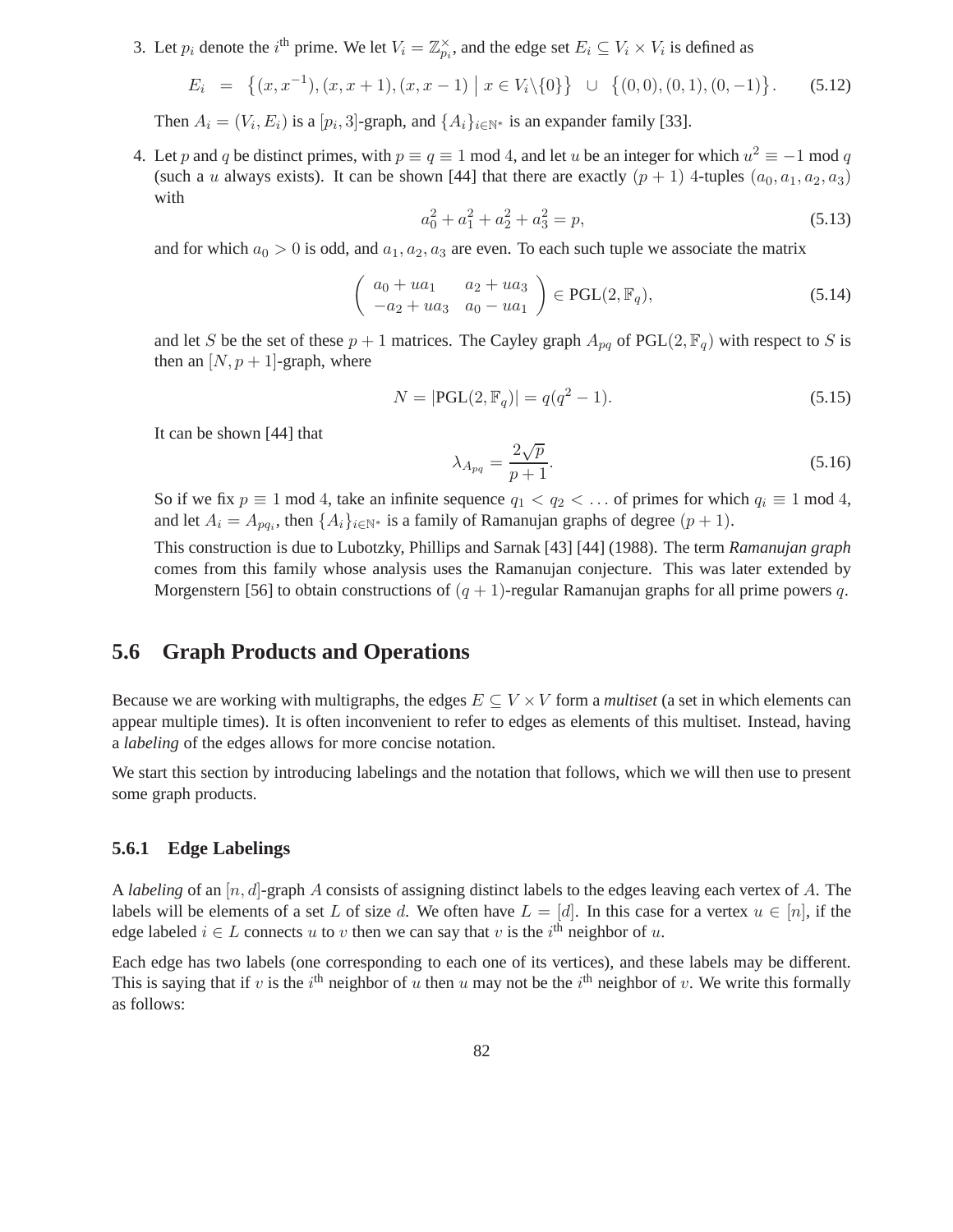**Definition 5.21.** Let  $A = (V, E)$  be an [n, d]-graph on vertex set [n]. A *labeling* in L (so  $|L| = d$ ) for a vertex  $u \in [n]$  is a bijection

$$
\mu_u: L \to N(u). \tag{5.17}
$$

A labeling  $\mu$  for the whole graph A consists of a labeling for each one of the n vertices

$$
\mu = {\mu_u \mid u \in [n]}.
$$
\n
$$
(5.18)
$$

All our graphs will either have some arbitrary (but fixed) labeling, or an implicit labeling from their construction. This enables us to employ the following notation:

**Definition 5.22.** Let A be an [n, d]-graph on vertex set [n], and with a labeling in [d]. For  $u, v \in [n]$  and  $i \in [d]$  we use the notation

$$
v = u[i] \tag{5.19}
$$

to denote the fact that v is the i<sup>th</sup> neighbor of u (i.e. that  $\mu_u(i) = v$ ).

**Definition 5.23.** A labeling of an  $[n, d]$ -graph A is said to be a *d-edge-coloring* if for each edge its two labels are identical. More formally:

$$
\forall u \in [n], \ i \in [d] : u[i][i] = u. \tag{5.20}
$$

Not all d-regular graphs have d-colorings. Finding a d-edge-coloring is equivalent to partitioning the vertices of A into d perfect matchings. So for example if n is odd then A does not have a d-edge-coloring. It turns out that determining whether a given graph has d-edge-coloring is NP-complete [32]. In this work when we refer to a *coloring* we mean an edge-coloring.

**Definition 5.24.** A labeling is said to be a *half-coloring* if for each color  $i \in [d]$  there is a corresponding color  $\rho(i) \in [d]$  for which any edge colored i at one end will be colored  $\rho(i)$  at the other end. More formally, there is a mapping  $\rho : [d] \rightarrow [d]$  that satisfies

$$
\forall u \in [n], \ i \in [d]: \ u[\rho(i)][i] = u[i][\rho(i)] = u. \tag{5.21}
$$

We refer to  $\rho$  as the *partner mapping*. Notice that  $\rho$  is an involution. So a *d*-edge-coloring is a special case of a half-coloring, in which  $\rho$  is the identity map. When a labeling is a half-coloring, the labels will also be referred to as *colors*.

Half-colorings will be of interest to us because for our analysis of the expansion properties of the derandomized tensor product in Chapter 6 it will be necessary and sufficient for the graphs involved to have halfcolorings. They are also interesting because some of the graph products we will see preserve half-colorings, but not colorings.

Non-regular graphs can also be labeled in a natural way. For each vertex  $u$ , the edges adjacent to  $u$  are labeled with elements from a set of size  $deg(u)$ .

#### **5.6.2 Graph Squaring**

We use the notation from Definition 5.22 to describe our products.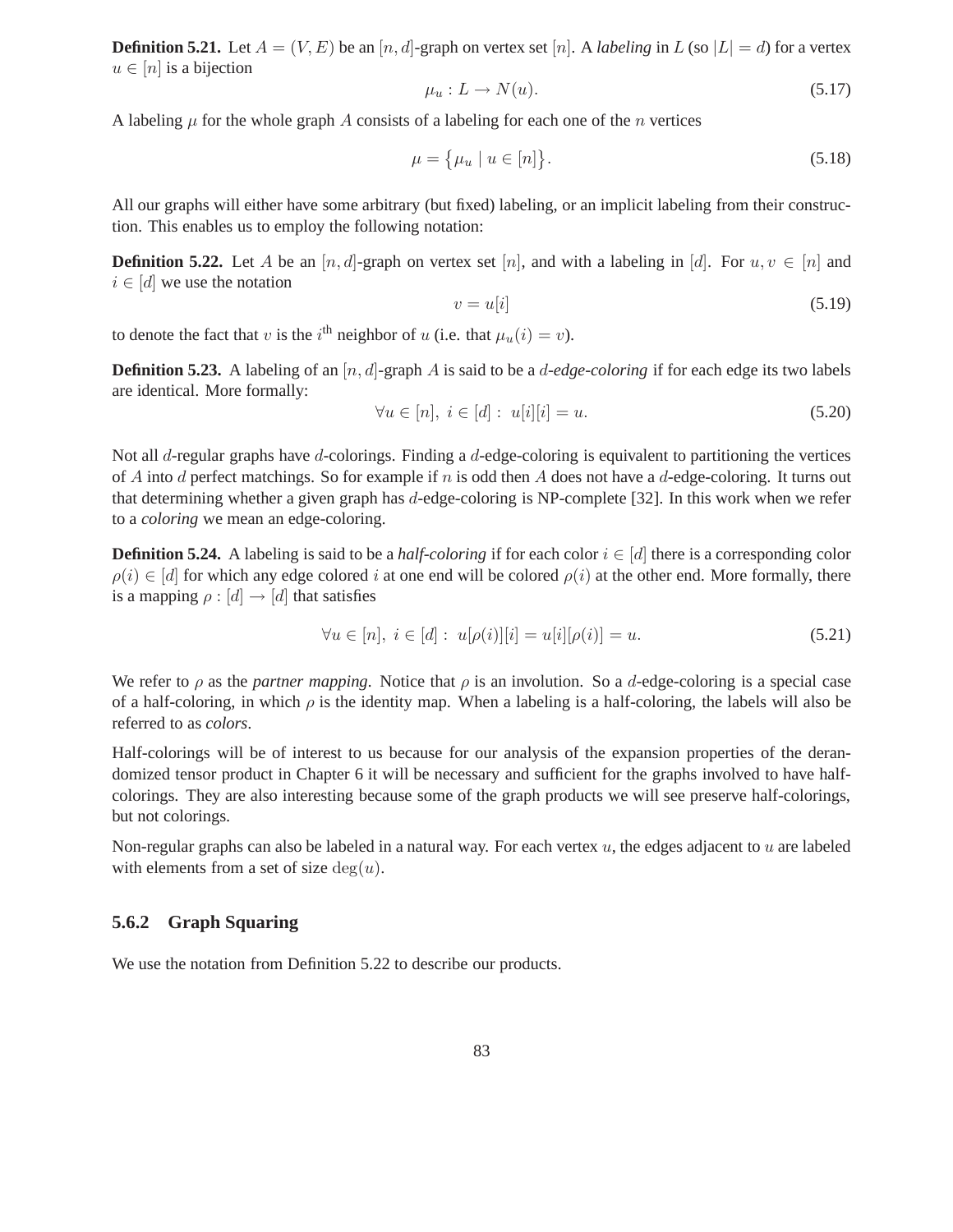**Definition 5.25.** Let A be an  $[n, d]$ -graph with a labeling. The square  $A^2$  of A is the  $[n, d^2]$ -graph with vertex set [n] and a labeling in [d]  $\times$  [d]. For any  $a \in [n]$  and  $(i, j) \in [d] \times [d]$ , we have

$$
a[i,j] = a[i][j].
$$
\n(5.22)

More intuitively, this can be interpreted as taking all paths of length 2 in A. So  $A<sup>2</sup>$  has the same vertex set as A, and we put an edge in  $A^2$  between two vertices a, u for each path of length 2 between a and u in A. In terms of random walks, taking one step in  $A^2$  can be decomposed into taking 2 substeps in A. For each of these substeps we have d choices which gives us a total of  $d^2$  choices (as expected since the degree of  $A^2$  is  $d^2$ ).

Notice that the labeling of  $A^2$  (with  $[d] \times [d]$  as its set of labels) is implicit to its construction from A. It can also be checked that graph squaring preserves half-colorings but not colorings.

Since  $A^2$  has the same size as A but has more edges, we expect it to be a better expander. More precisely, the second eigenvalue gets squared:

**Proposition 5.26.** *If* A has second eigenvalue  $\lambda_A$  *then*  $A^2$  *has second eigenvalue* 

$$
\lambda_{(A^2)} = \lambda_A^2.
$$

**Proof:** If we let  $\lambda_0 \geq \ldots \geq \lambda_{n-1}$  be the spectrum of  $M_A$ , then the spectrum of  $M_A^2$  will be  $\lambda_0^2, \ldots, \lambda_{n-1}^2$ . By definition we have

$$
\lambda_A = \max\left\{ |\lambda_1|, \dots, |\lambda_{n-1}| \right\}, \quad \text{and} \quad \lambda_{(A^2)} = \max\left\{ \lambda_1^2, \dots, \lambda_{n-1}^2 \right\}. \tag{5.23}
$$

Squaring positive numbers preserves their ordering, so as required:

$$
\lambda_{(A^2)} = \lambda_A^2. \tag{5.24}
$$

п

#### **5.6.3 Graph Tensoring**

**Definition 5.27.** Let A be an  $[n, d_1]$ -graph, and let B be an  $[m, d_2]$ -graph. Their tensor product  $A \otimes B$  is an  $[mm, d_1d_2]$ -graph with vertex set  $[n] \times [m]$  and a labeling in  $[d_1] \times [d_2]$ . For any  $(a, b) \in [n] \times [m]$  and  $(i, j) \in [d_1] \times [d_2]$ , we have

$$
(a, b)[i, j] = (a[i], b[j]).
$$
\n(5.25)

Throughout this work, we will interpret the vertex set  $[n] \times [m]$  as n copies of  $[m]$ . We will also follow the convention of [61] and refer to these copies as *clouds*. So for a vertex  $(a, b) \in [n] \times [m]$ , a describes which cloud it belongs to, and b describes its position within cloud a.

In the context of random walks, we can interpret a step  $(i, j)$  in  $A \otimes B$  from the vertex  $(a, b)$  as follows:

1. Take one step *between clouds*. The different possibilities are given by the edges of A. The position b within the cloud does not change:

$$
(a,b)\rightarrow (a[i],b).
$$

Notice that there are exactly  $d_1$  possible choices for this step.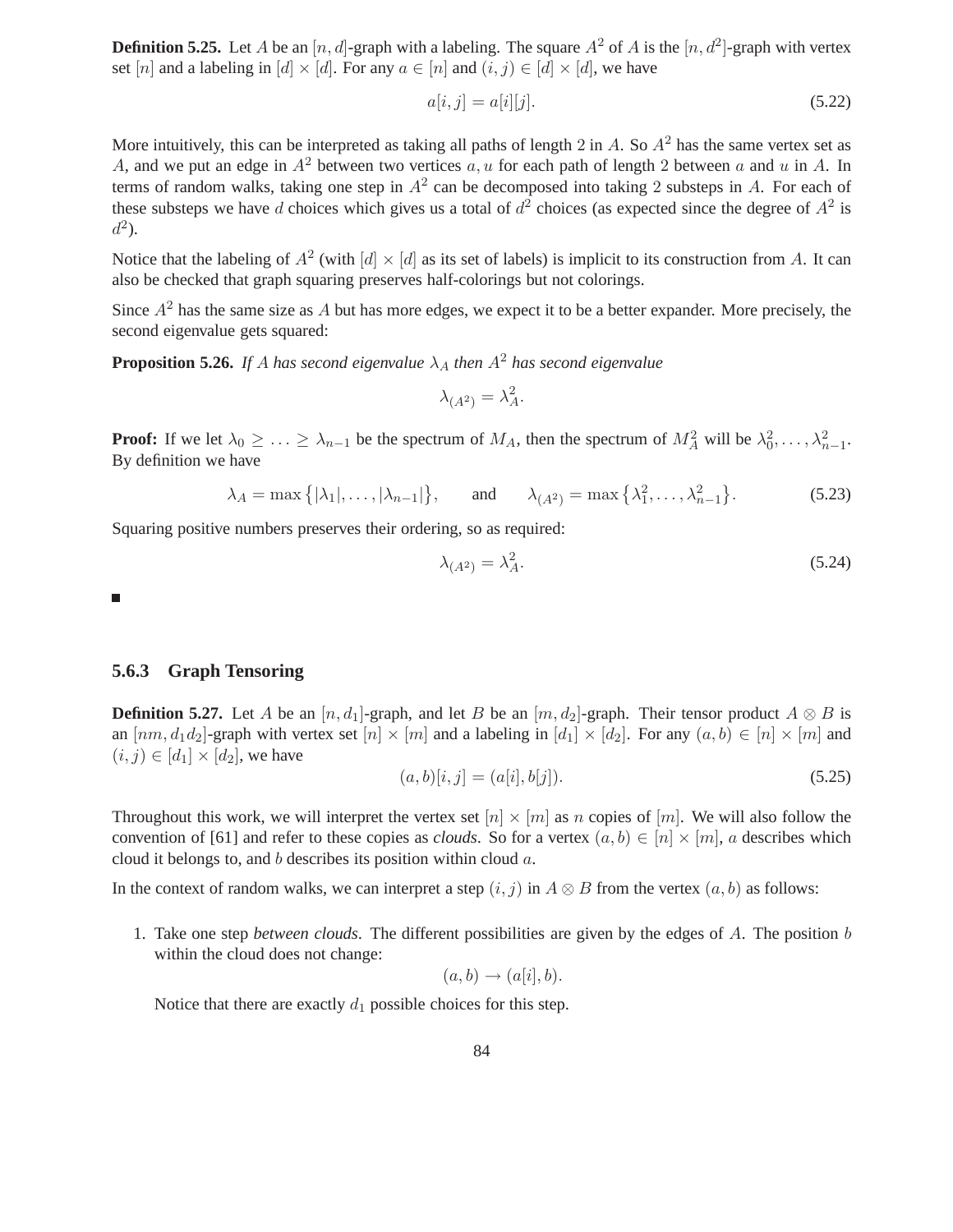2. Take one step *within* the new cloud  $a[i]$ . We view the cloud as a copy of B, and take one step along an edge of this copy (so we stay in the same cloud):

$$
(a[i], b) \rightarrow (a[i], b[j]).
$$

Notice that there are exactly  $d_2$  possible choices for this step.

So the total number of choices for both steps is  $d_1d_2$ , which as expected is equal to the degree of  $A \otimes B$ . The labeling of  $A \otimes B$  (with  $[d_1] \times [d_2]$  as its set of labels) is implicit to its construction from A and B. The two subsets into which step  $(i, j)$  were decomposed above are commutative, we could just as well have presented them the other way round.

It can also be checked that graph tensoring preserves both colorings and half-colorings. Graph tensoring can also be interpreted as an operation on the corresponding transition matrices. We conveniently have

$$
M_{A\otimes B} = M_A \otimes M_B. \tag{5.26}
$$

The expansion of  $A \otimes B$  will be the worse of the two expansions:

**Proposition 5.28.** *If* A and B have second eigenvalues  $\lambda_A$  and  $\lambda_B$  *then*  $A \otimes B$  *has second eigenvalue* 

$$
\lambda_{A\otimes B} = \max\left\{\lambda_A, \lambda_B\right\}.
$$

**Proof:** If we let  $\lambda_0 \geq \ldots \geq \lambda_{n-1}$  and  $\mu_0 \geq \ldots \geq \mu_{m-1}$  and be the eigenvalues of  $M_A$  and  $M_B$ , then

$$
\{\lambda_i \cdot \mu_j \mid i = 0, \dots, n-1, \ j = 0, \dots, m-1\}
$$
\n(5.27)

is the set of eigenvalues of  $M_{A\otimes B}$ . Since  $\lambda_0 = \mu_0 = 1$ , the result follows. ■

#### **5.6.4 The Zig-Zag Product**

The *Zig-zag product*, introduced in 2002 by Reingold, Vadhan and Wigderson [61] enables the recursive construction of expander families. In all previous explicit constructions of expander families, although the graphs were easy to describe, the proofs of why they lead to good expanders were highly algebraic and rather complex. It was therefore difficult to conceptualize the connection between the algebra and the actual graphs, or to get any intuition as to why the resulting families were in fact expanders.

The zig-zag construction however is remarkable in that its analysis effectively relies on linear algebra, which makes it not only easier to follow but also somewhat more intuitive. Once the expansion properties of the product are known, it is very simple to show that the recursion suggested in [61] leads to an expander family.

**Definition 5.29.** Let A be an  $[n, d_1]$ -graph, and let B be a  $[d_1, d_2]$ -graph. Their zig-zag product  $A \circled{D} B$  is an  $[nd_1, d_2^2]$ -graph with vertex set  $[n] \times [d_1]$  and a labeling in  $[d_2] \times [d_2]$ . For any  $(a, b) \in [n] \times [d_1]$  and  $(i, j) \in [d_2] \times [d_2]$  we have

$$
(a, b)[i, j] = (a[b[i]], b[i][j]).
$$
\n(5.28)

The zig-zag product has an appealing intuition in terms of walks. We can view the construction as first replacing each vertex of A by a copy of the vertices of B (which we call a *cloud*), leading to the vertex set  $[n] \times [d_1]$ . We can then break up one step (labeled  $(i, j)$ ) in  $A \circled{2} B$  from vertex  $(a, b)$  into three substeps: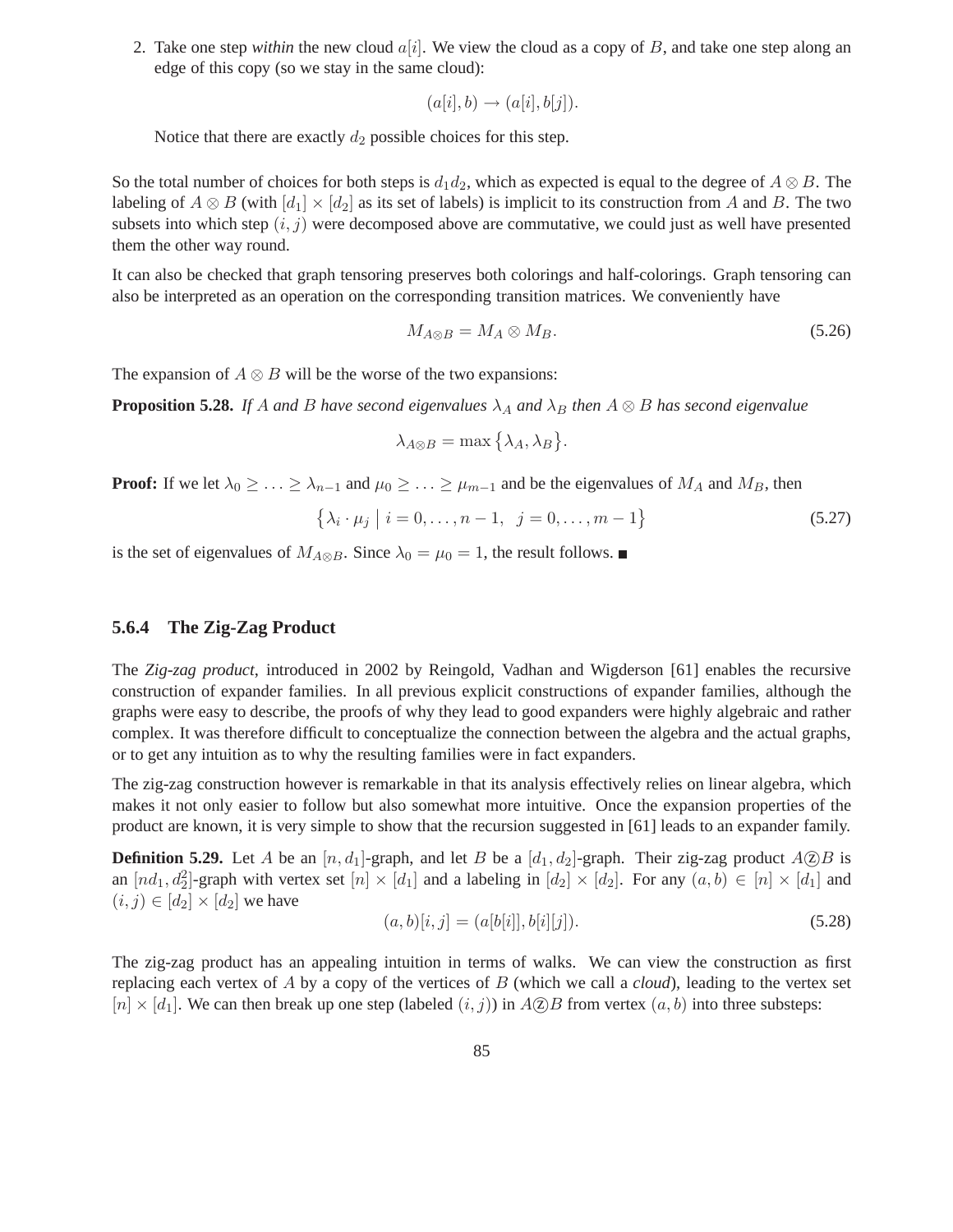1. We take one step within the current cloud  $(d_2 \text{ choices})$ :

$$
(a,b)\rightarrow (a,b[i]).
$$

2. We take one step between clouds (deterministic, only one choice).

$$
(a, b[i]) \rightarrow (a[b[i]], b[i]).
$$

3. We take one step within the new cloud  $(d_2 \text{ choices})$ 

$$
(a[b[i]], b[i]) \rightarrow (a[b[i]], b[i][j]).
$$

Step 2 is determined by which vertex we are on within the current cloud. Indeed, this vertex corresponds to an edge label in A, and therefore uniquely defines a neighbor of the current cloud. This leads to a total of  $d_2^2$ choices, which as expected is equal to the degree of  $A \circled{2} B$ .

The expansion of  $A(\overline{z})B$  can be bounded as follows:

**Theorem 5.30.** *If* A *is an*  $[n, d_1, \lambda_A]$ *-graph, and* B *is an*  $[d_1, d_2, \lambda_B]$ *-graph, then*  $A \odot B$  *is a*  $[n \cdot d_1, d_2, f(\lambda_A, \lambda_B)]$ *graph, where*

$$
f(\lambda_A, \lambda_B) = \frac{1}{2} \cdot (1 - \lambda_B^2) \cdot \lambda_A + \frac{1}{2} \cdot \sqrt{(1 - \lambda_B^2)^2 \lambda_A^2 + 4\lambda_B^2}.
$$
 (5.29)

*Furthermore, if*  $\lambda_A$ ,  $\lambda_B$  < 1 *then*  $f(\lambda_A, \lambda_B)$  < 1*.* 

**Proof:** See [61]. ■

Although the bound (5.29) is rather complicated, it can be shown that

$$
f(\lambda_A, \lambda_B) \le \lambda_A + \lambda_B + \lambda_B^2. \tag{5.30}
$$

As explained earlier, this product leads to recursive construction of fixed degree expander families.

Let B be a fixed  $[\ell^8, \ell, \lambda]$ -graph for some parameters  $\ell$  and  $\lambda$ . We define the family  $\{A_i\}_{i \in \mathbb{N}^*}$  as follows:

$$
A_1 = B^2
$$
  
\n
$$
A_2 = B \otimes B
$$
  
\n
$$
\forall i > 2: A_i = \left(A_{\left\lceil \frac{i-1}{2} \right\rceil} \otimes A_{\left\lfloor \frac{i-1}{2} \right\rfloor} \right)^2 \textcircled{B}.
$$

It can be checked that  $A_i$  is a  $[\ell^{8i}, \ell^2, \mu_i]$ -graph, in which  $\mu_i = \lambda + O(\lambda^2)$ . So by picking  $\lambda$  small enough to start with, we can ensure that there is  $\mu < 1$  for which  $\mu_i \leq \mu$  for all i, and therefore that  $\{A_i\}_{i\in\mathbb{N}^*}$  is an expander family.

We see the usual trade-off between degree and expansion in the choice of the initial graph  $B$ . Getting  $A_i$  to have a small second eigenvalue requires  $\lambda$  to be small, which in turn means that the degree  $\ell$  of B must be large, and this means that the degree  $\ell^2$  of our family will also be larger.

This method does not enable the construction of a family of  $d$ -regular Ramanujan graphs (this would require  $\mu = O(d^{-1/2})$ ). With the normal zig-zag product the best we can hope for is a second eigenvalue of  $O(d^{-1/4})$ , but through the *derandomized zig-zag product* (also in [61]) one can obtain a family of d-regular graph with  $\mu = O(d^{-1/3}).$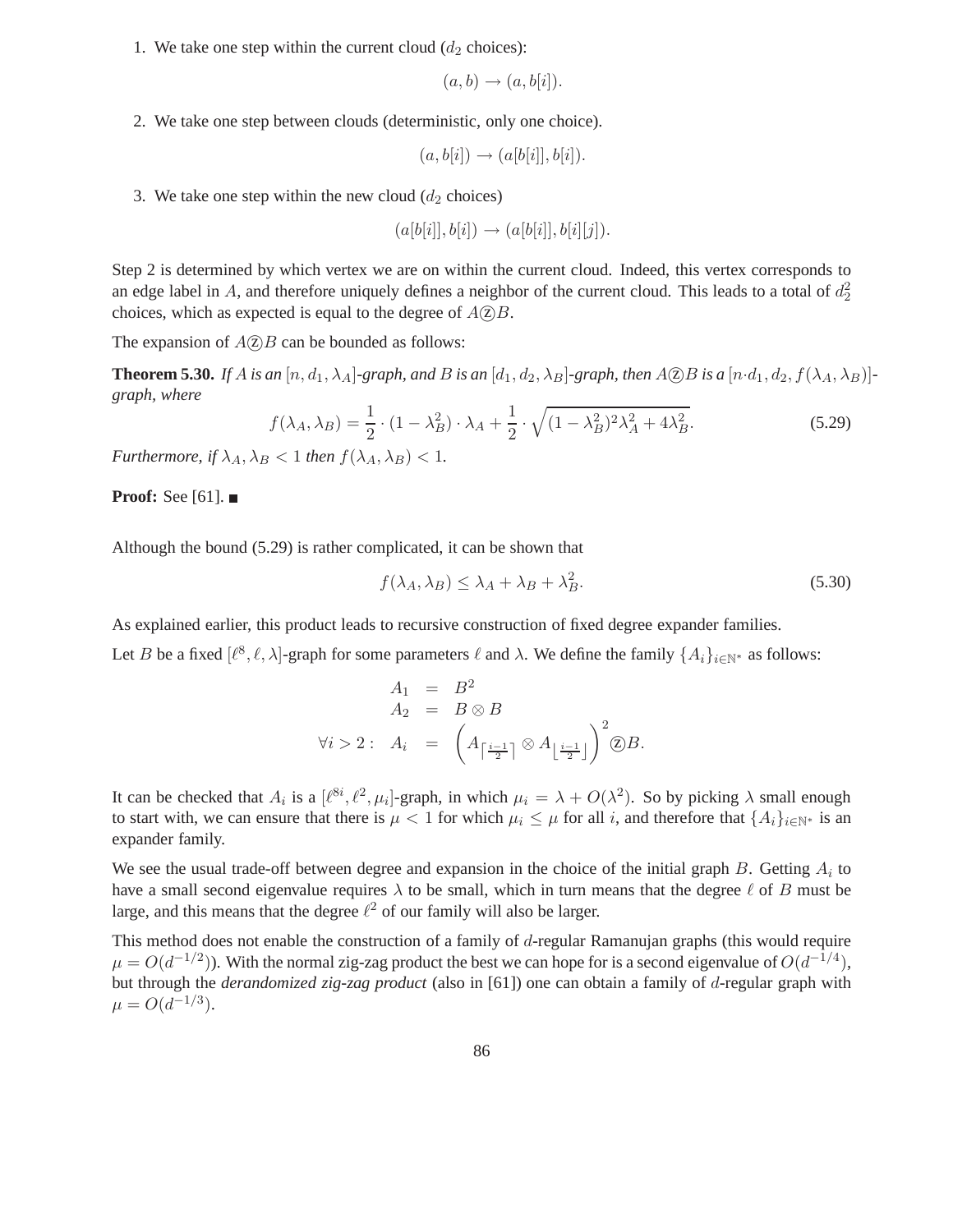#### **5.6.5 Derandomized Squaring**

The derandomized squaring operation was first presented by Rozenman and Vadhan [64]. Recall that squaring an  $[n, d, \lambda_A]$ -graph A consisted in taking all paths of length 2. This led to improved expansion properties  $(\lambda_A \to \lambda_A^2)$ , but increased the degree considerably  $(d \to d^2)$ . The idea of *derandomized squaring* is to take only a subset of the paths of length 2. By cleverly choosing which of these paths to include we can get a considerably smaller degree than  $A^2$ , at the cost of only slightly worse expansion.

The idea is to use another graph C with parameters  $[d, t, \lambda_C]$ . Let  $(u, v, w)$  be a path of length 2 in A. Let  $i, k \in [d]$  be the labels of the edges from u to v and from v to w respectively. Then in ASC we keep only those paths of length 2 for which i and  $k$  are connected in  $C$ . The expansion properties of the resulting graph will depend on the expansion properties of both  $A$  and  $C$ . Formally:

**Definition 5.31.** Let A be an  $[n, d]$ -graph, and let C be an  $[d, t]$ -graph. The derandomized square ASC of A with respect to C is the  $[n, dt]$ -graph with vertex set  $[n]$  and a labeling in  $[d_1] \times [t]$ . For any  $a \in [n]$  and  $(i, j) \in [d] \times [t]$  we have

$$
a[i,j] = a[i][i[j]].
$$
\n(5.31)

Notice that if  $K_d$  is the complete graph on  $d$  vertices then we obtain the standard squaring operation:

$$
A \circledS K_d = A^2. \tag{5.32}
$$

Derandomized squaring does not preserve half-colorings or colorings. The expansion properties of  $A\odot C$  will be analyzed in Section 6.3. The term "derandomized" comes from the fact that performing a random walk on  $A \circledS C$  requires fewer random bits than a random walk on  $A^2$ . Indeed since the degree is smaller, there are fewer choices to be made at each step.

#### **5.6.6 Projection**

The concept of graph projection will be essential to our proofs in the next chapter. Whenever we have a graph whose vertices are divided into clouds, we can "collapse" each cloud into a single vertex, while keeping all the edges.

**Definition 5.32.** Suppose we have an  $[mn, d]$ -graph A with vertex set  $[n] \times [m]$ .  $P_n[A]$  is an  $[n, md]$ -graph, with vertex set [n] and a labeling in  $[m] \times [d]$ , in which for any  $a \in [n]$ ,  $(b, k) \in [m] \times [d]$ :

$$
a[b,k] = u,\tag{5.33}
$$

where  $(u, v) \in [n] \times [m]$  is the unique vertex of A for which  $(a, b)[k] = (u, v)$ .

Notice that  $P_n[A]$  has the same number of edges as A. We can interpret the  $nm \times nm$  transition matrix  $M_A$ of an  $[nm, d]$ -graph A as a block matrix, consisting of  $n \times n$  blocks, each of size  $m \times m$ . For  $i, j \in [n]$  and  $k, \ell \in [m]$  we use the notation

$$
(M_A)_{ik,j\ell} \tag{5.34}
$$

to refer to entry  $(k, \ell)$  of block  $(i, j)$ . The  $n \times n$  transition matrix of P[A] is then equal to

$$
\left(M_{\mathbf{P}_n[A]}\right)_{ij} = \frac{1}{m} \sum_{k=1}^m \sum_{\ell=1}^m (M_A)_{ik,j\ell}.
$$
\n(5.35)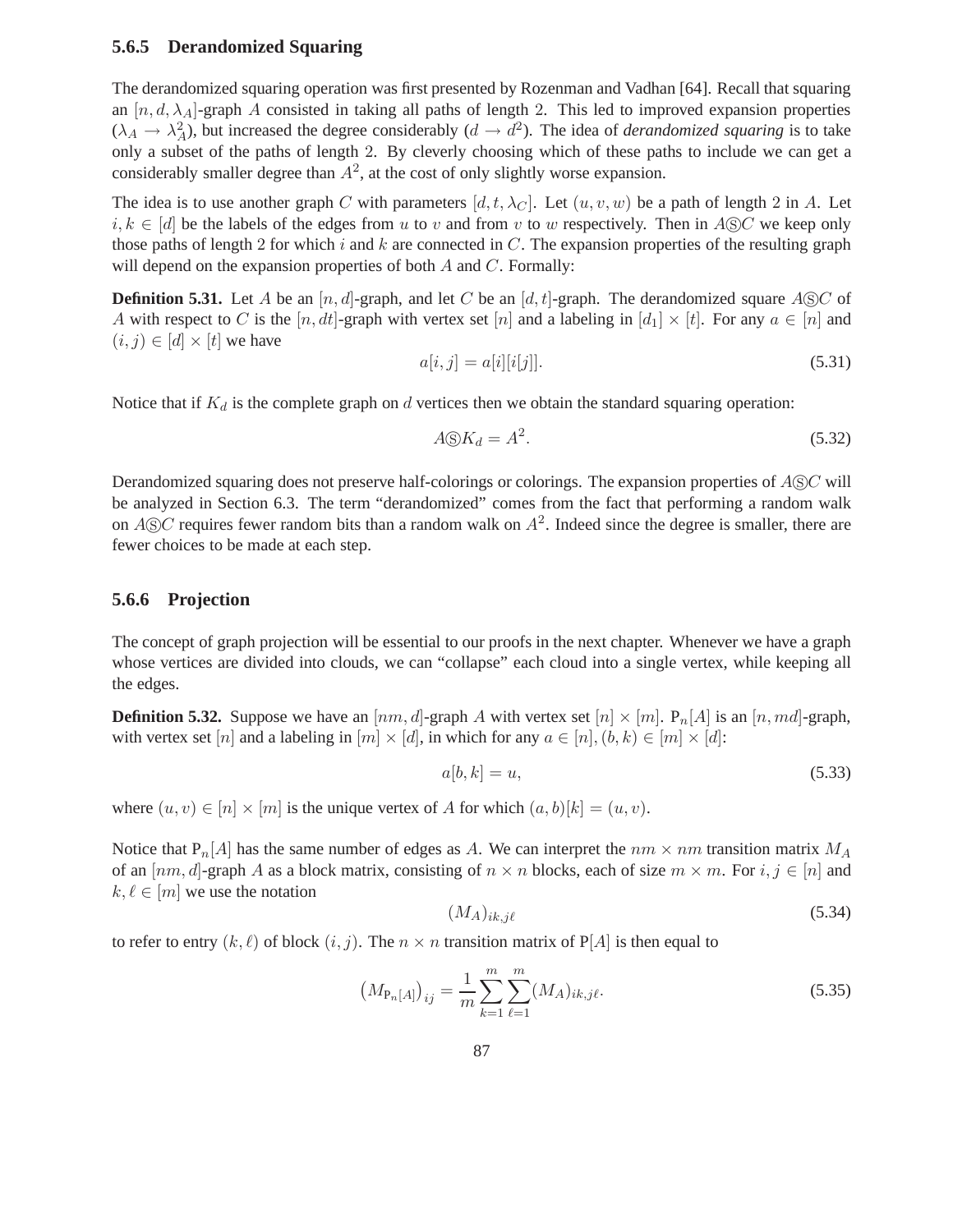So each block is replaced with a single entry whose value is equal to the sum of all the entries in the block divided by m. The factor  $\frac{1}{m}$  ensures that  $M_{P_n[A]}$  is stochastic.

**Example 5.33.** Consider the following [18, 2]-graph A,



A has 18 vertices divided into 6 clouds. The projection  $P[A] (= P_6[A])$  of A is then the following graph:



**Figure 5.2:** The graph  $P[A]$ .

So  $P[A]$  has 6 vertices, and the same number of edges as A (namely 18).

#### **5.6.7 De-Projection**

While projection collapsed each cloud into a single vertex, *de-projection* is a sort of reverse operation that expands each vertex into a cloud.

**Definition 5.34.** Let A be a d-regular graph with vertex set  $[n]$  and a labeling in  $[d]$ . We define the deprojection DP[A] of A as the [nd, 1]-graph with vertex set [n]  $\times$  [d], in which each vertex (i, k) has a unique neighbor:

$$
(i,k)[1] = (i[k], \ell), \tag{5.36}
$$

where  $\ell$  is the unique element of  $[d]$  for which  $i[k][\ell] = i$ .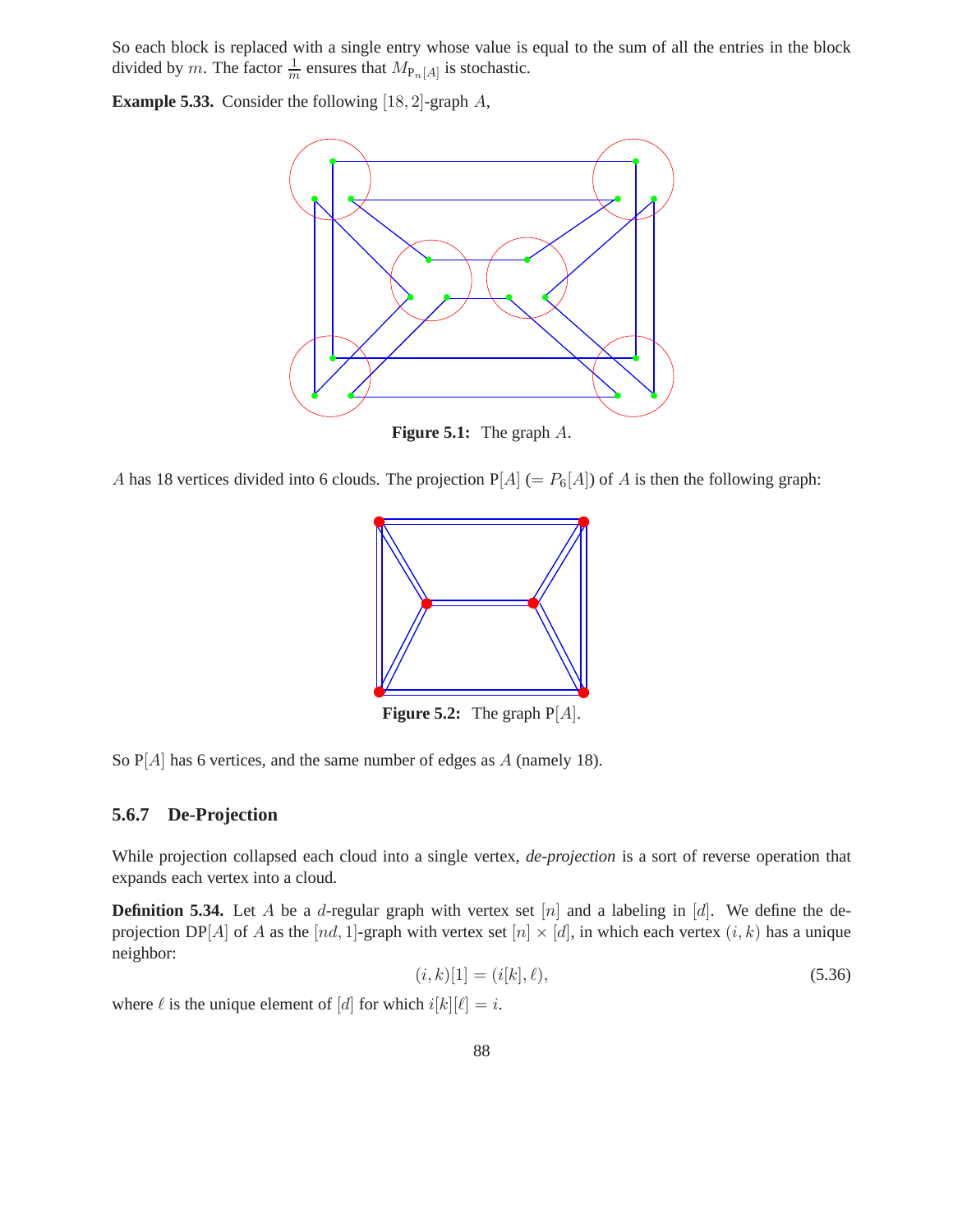Notice that the graph  $DP[A]$  is a matching (i.e. no two edges are adjacent). If the labeling of A is a halfcoloring, then for each  $i \in [n]$  and each  $k \in [d]$ , the element  $\ell$  from (5.36) is equal to the partner color  $\rho(k)$ of  $k$ , so that

$$
\forall (i,k) \in [n] \times [d]: \quad (i,k)[1] = (i[k], \rho(k)). \tag{5.37}
$$

Likewise if the labeling is an edge coloring then  $\ell = k$  so that

$$
\forall (i,k) \in [n] \times [d]: \quad (i,k)[1] = (i[k],k). \tag{5.38}
$$

Notice that  $DP[A]$  has the same number of edges as  $A$ , and that there are no edges within the clouds, only between clouds. Also, because it has degree 1, one step along DP[A] induces a permutation of the vertices (in fact an involution).

We can write the transition matrix of  $DP[A]$  as follows:

$$
(M_{\text{DP}[A]})_{ik,jl} = \begin{cases} 1 & \text{if } j = i[k] \text{ and } i = j[\ell] \\ 0 & \text{otherwise.} \end{cases} \tag{5.39}
$$

The de-projection operation is defined for any  $[n, d]$ -graph, whereas the projection  $P_n[A]$  is defined only for graphs whose vertices have been divided into  $n$  clouds. The relationship between the two operations can be described as follows: For any  $[n, d]$ -graph A, we have

$$
\mathbf{P}_n\big[\mathbf{DP}[A]\big] = A.\tag{5.40}
$$

**Example 5.35.** To illustrate the de-projection operation, we consider the [6, 3]-graph A given below. For simplicity, the labeling in this example is an edge coloring.



**Figure 5.3:** The graph A.

So the edges of A are assigned one of three possible colors. Its de-projection  $DP[A]$  can then be drawn as: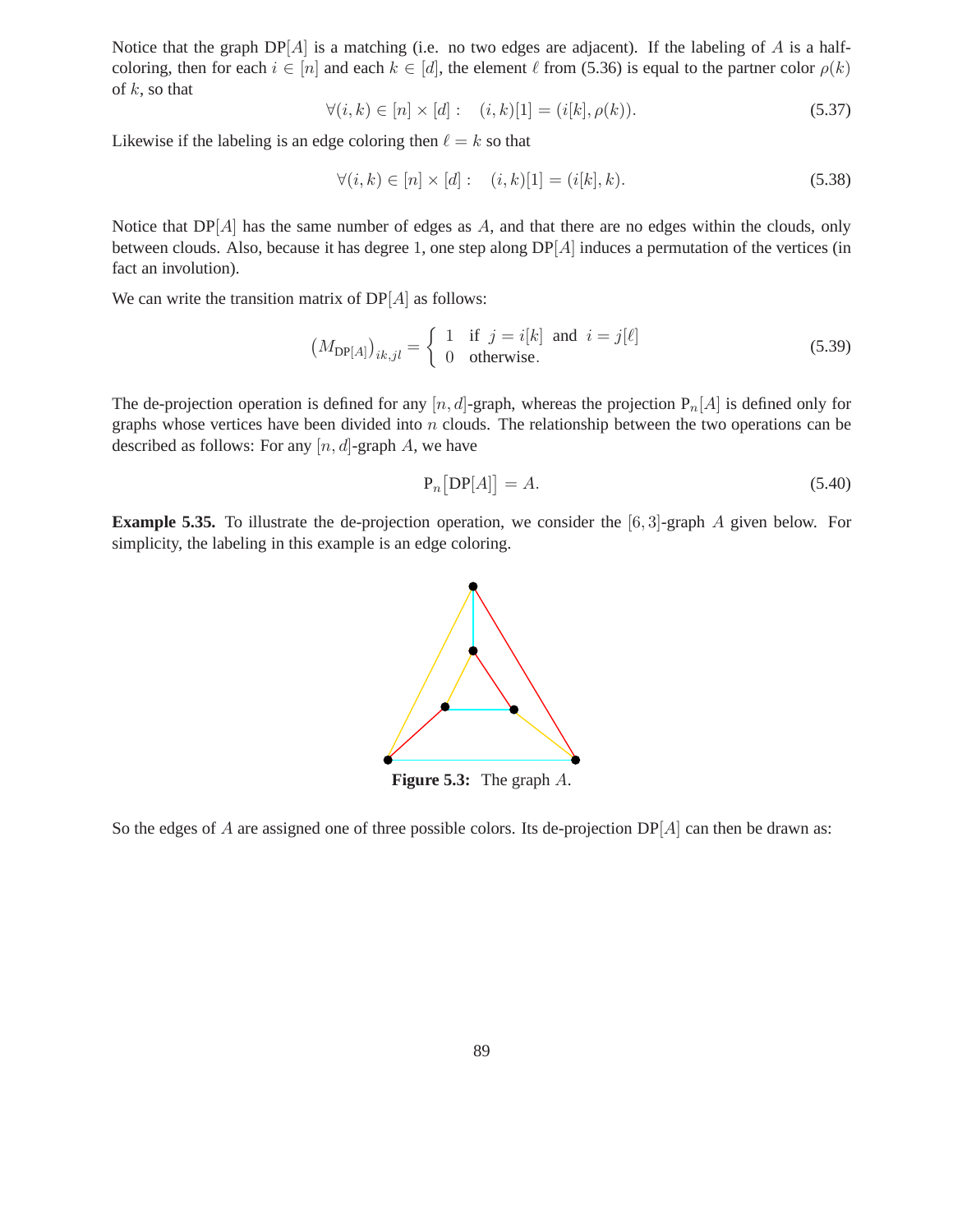

**Figure 5.4:** The graph  $DP[A]$ .

We see that the vertices of A are replaced by clouds. Each cloud has one vertex for each color it used in A. We also see that  $DP[A]$  has degree 1, and there are edges only between clouds, not within the clouds.

## **5.7 The Spectrum of Biregular Bipartite Graphs**

Although the expansion properties of biregular bipartite graphs have been widely used (expander codes, for example, are based entirely on these), there appears to be very little mention of the spectrum of such graphs, and how it can be related to their expansion properties. Nevertheless, there is a similar link to that found in non-bipartite regular graphs. For lack of reference, these links are derived in this section, along with the results needed in the next chapter.

We had previously defined the *second eigenvalue* only for non-bipartite graphs. In this section we extend this definition to cover biregular bipartite graphs, which will be used for our proofs in the next chapter. Our aim is then first to prove the results that will be needed, and also to establish the relationship between the second eigenvalue and combinatorial expansion in the biregular bipartite case. We will show that the second eigenvalue also governs the rate of convergence of random walks (Proposition 5.45), and that a modified version of the Expander Mixing Lemma holds (Lemma 5.48).

Throughout this section we will suppose that C is a biregular bipartite graph with  $d_1$  left vertices and  $d_2$  right vertices and of left and right degrees  $\ell$  and r.

#### **5.7.1 Notation**

Recall that for any  $n \in \mathbb{N}$ ,  $[n]$  was defined as  $\{1, \ldots, n\}$ , and  $1_n \in \mathbb{R}^n$  was the all one vector. We will also have the following: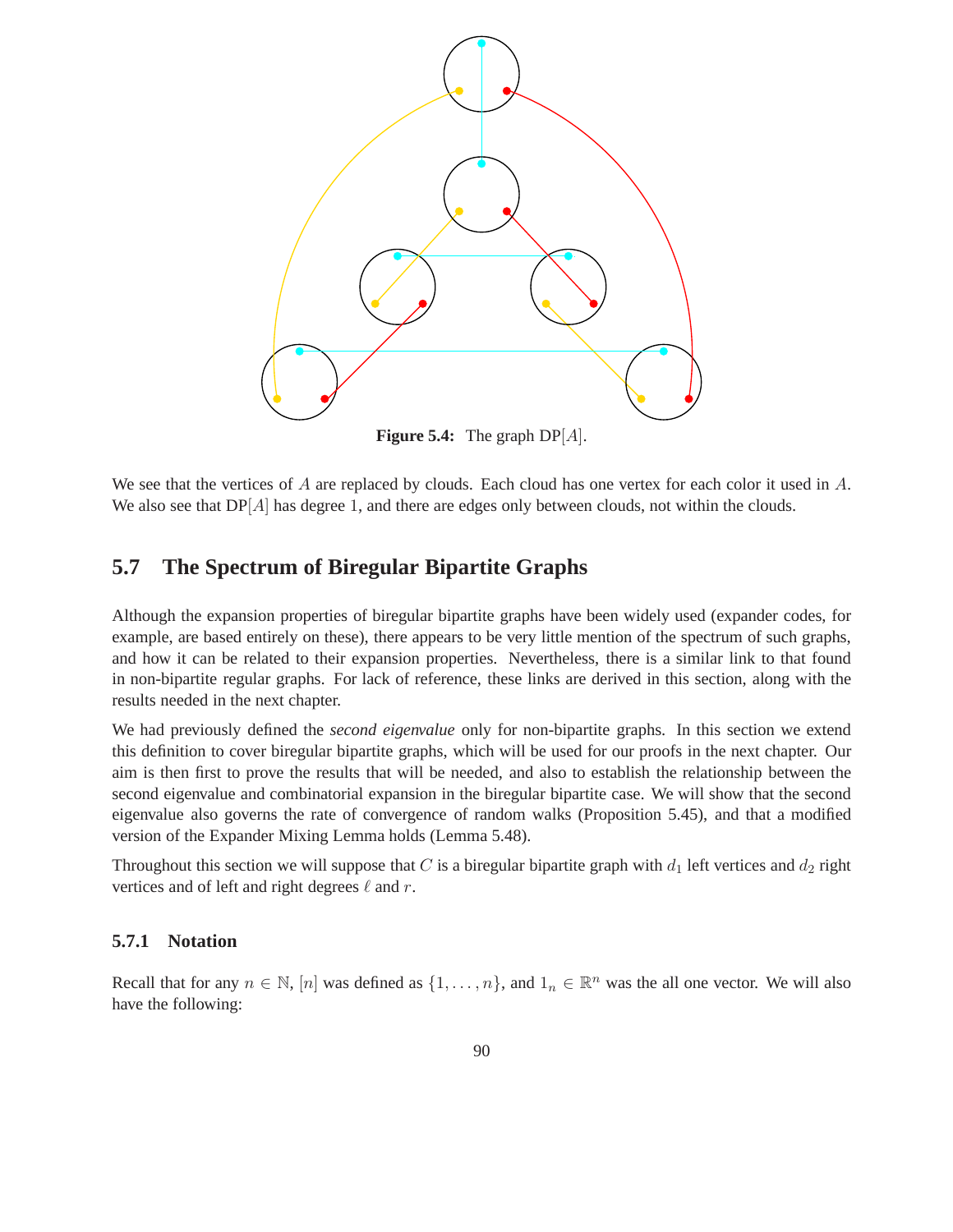**Definition 5.36.** If  $d_1$  and  $d_2$  are the numbers of left and right vertices of C, then

$$
D_1 = \{1, ..., d_1\}.
$$
  
\n
$$
D_2 = \{d_1 + 1, ..., d\}.
$$
  
\n
$$
[d] = \{1, ..., d\} = D_1 \sqcup D_2.
$$
\n(5.41)

When we consider vectors in  $\mathbb{R}^d$  they will often have non-zero entries only in those positions in  $D_1$  or only in  $D_2$ , and will therefore work with the following spaces:

**Definition 5.37.** We define the subspaces  $R_1$  and  $R_2$  of  $\mathbb{R}^d$  as follows:

$$
R_1 = \{ v \in \mathbb{R}^d \mid v_i = 0 \,\forall i \in D_2 \}.
$$
  
\n
$$
R_2 = \{ v \in \mathbb{R}^d \mid v_i = 0 \,\forall i \in D_1 \}.
$$

We therefore have  $\mathbb{R}^d = R_1 \oplus R_2$ .

**Definition 5.38.**  $e_1$  and  $e_2$  denote the following vectors in  $\mathbb{R}^d$ :

$$
(e_1)_i = \begin{cases} 1 & \text{if } i \in D_1 \\ 0 & \text{if } i \in D_2. \end{cases}
$$
 (5.42)

$$
(e_2)_i = \begin{cases} 0 & \text{if } i \in D_1 \\ 1 & \text{if } i \in D_2. \end{cases}
$$
\n
$$
(5.43)
$$

Notice that  $e_1 + e_2 = 1_d$ ,  $\langle e_1, e_1 \rangle = d_1$ ,  $\langle e_2, e_2 \rangle = d_2$ , and  $\langle e_1, e_2 \rangle = 0$ .

Recall that in general  $1_n^{\parallel}$  and  $1_n^{\perp}$  denote the spaces of vectors respectively parallel and perpendicular to  $1_n$ . We have corresponding definitions for  $e_1$  and  $e_2$ , where the spaces will be embedded into  $\mathbb{R}^d$ .

**Definition 5.39.** For  $i = 1, 2$ , we have:

$$
e_i^{\parallel} = \{ \beta \cdot e_i \mid \beta \in \mathbb{R} \}.
$$
  
\n
$$
e_i^{\perp} = \{ v \in R_i \mid \langle v, e_i \rangle = 0 \}.
$$
\n(5.44)

#### **5.7.2 Transition Matrix**

Let C be a biregular bipartite graph, with left and right vertex sets  $D_1, D_2$ , and of left and right degrees  $\ell$  and  $r$  respectively. The number of edges of  $C$  can be expressed in two different ways:

$$
|E(C)| = d_1 \ell = d_2 r,\t\t(5.45)
$$

which leads to the following equality

$$
\frac{d_1}{d_2} = \frac{r}{\ell}.\tag{5.46}
$$

The adjacency matrix of  $C$  has the form

$$
Adj(C) = \left(\frac{0}{X^{\top} \mid 0}\right),\tag{5.47}
$$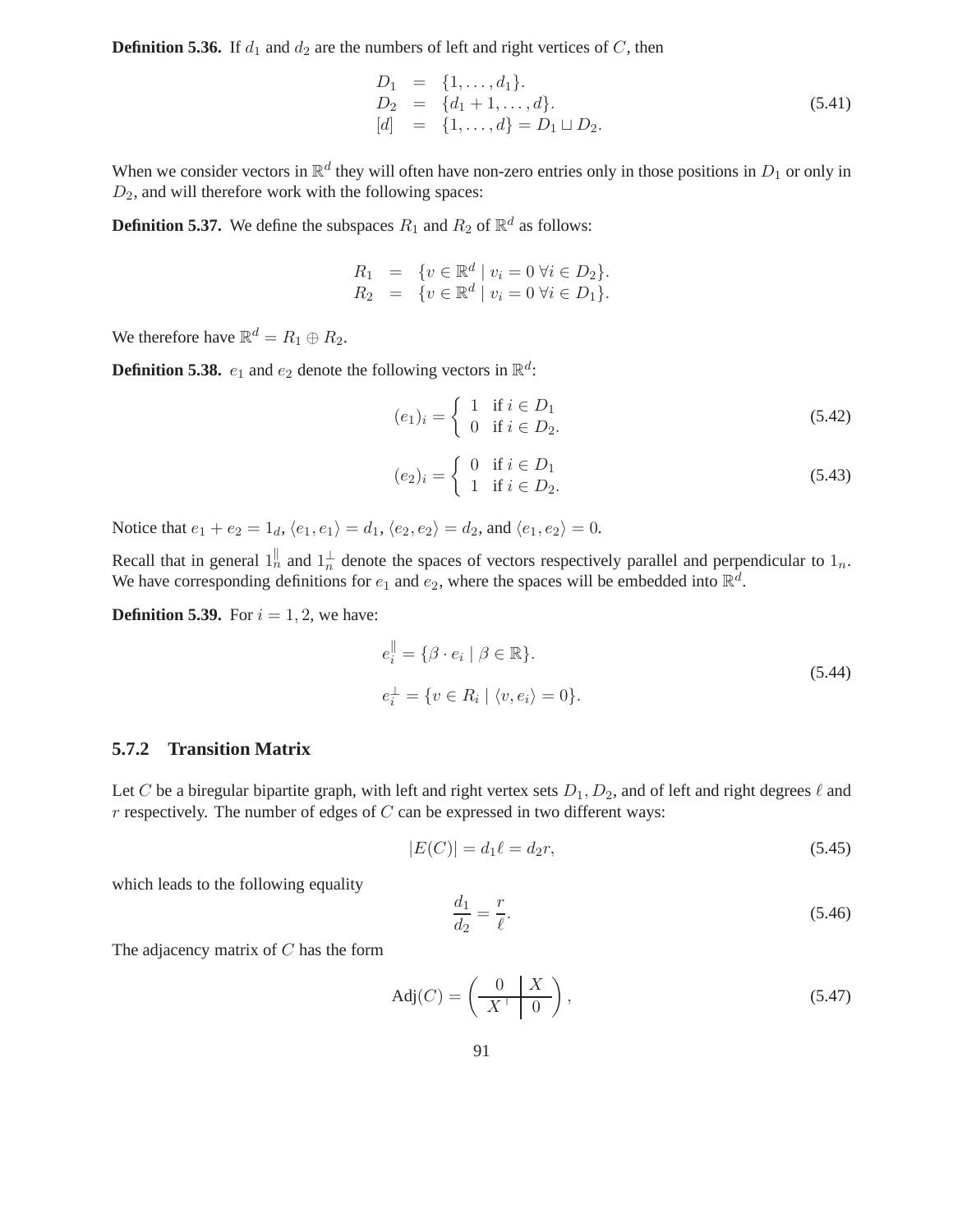where X is a  $d_1 \times d_2$  matrix. The rows of X have weight  $\ell$ , while its columns have weight r. Adj(C) is symmetric and therefore has d real eigenvalues and an orthonormal set of eigenvectors. The first problem we encounter is how to define the normalized adjacency matrix of  $C$ . Indeed since  $C$  is not regular there is no degree by which to divide Adj(C). Instead we define  $M_C$  so that it describes one step of a random walk on C. This requires it to be stochastic (each column must be a probability vector), which leads to the following definition:

**Definition 5.40.** Let C be a biregular bipartite graph as describe above, with  $\text{Adj}(C)$  as in (5.47). Then the normalized adjacency matrix (or *transition matrix)*  $M_C$  of C is defined as

$$
M_C = \left(\begin{array}{c|c} 0 & \frac{1}{r} \cdot X \\ \hline 1 & X^{\top} & 0 \end{array}\right). \tag{5.48}
$$

Because  $M_C$  is stochastic, its eigenvalues are all between  $-1$  and 1. However  $M_C$  is not symmetric, and therefore many of the properties we showed in the previous section for regular graphs no longer hold (for example its eigenvectors are not necessarily pairwise orthogonal).

We start by presenting some characteristics of the spectrum and eigenvectors of  $\text{Adj}(C)$ , which will then relate to those of  $M<sub>C</sub>$ . Throughout this section, all vectors of the form

$$
\left(\frac{x}{y}\right) \tag{5.49}
$$

will be elements of  $\mathbb{R}^d$ , in which  $x \in \mathbb{R}^{d_1}$  represents the top  $d_1$  components and  $y \in \mathbb{R}^{d_2}$  the bottom  $d_2$ components. The next proposition states that the eigenvectors of  $Adj(C)$  with non-zero eigenvalues come in pairs.

#### **Proposition 5.41.** *If*

$$
\left(\frac{x}{y}\right) \tag{5.50}
$$

*is an eigenvector of* Adj(C) *with eigenvalue* λ*, then*

$$
\left(\frac{x}{-y}\right) \tag{5.51}
$$

*is also an eigenvector of*  $Adj(C)$  *with eigenvalue*  $-\lambda$ *.* 

#### **Proof:** See appendix C. ■

Next, we relate the spectrum of  $Adj(C)$  to that of  $M_C$ . We can also deduce a bijection between the sets of eigenvectors of the two matrices.

**Proposition 5.42.** *Let*  $u, v \in \mathbb{R}^d$  *be vectors written as follows:* 

$$
u = \left(\frac{x}{y}\right), \qquad v = \left(\frac{x}{\sqrt{\ell/r} \cdot y}\right). \tag{5.52}
$$

u is an eigenvector of Adj $(C)$  with eigenvalue  $\lambda$  if and only if v is an eigenvector of  $M_C$  with eigenvalue  $\frac{\lambda}{\sqrt{\ell r}}$ .

**Proof:** See appendix C. ■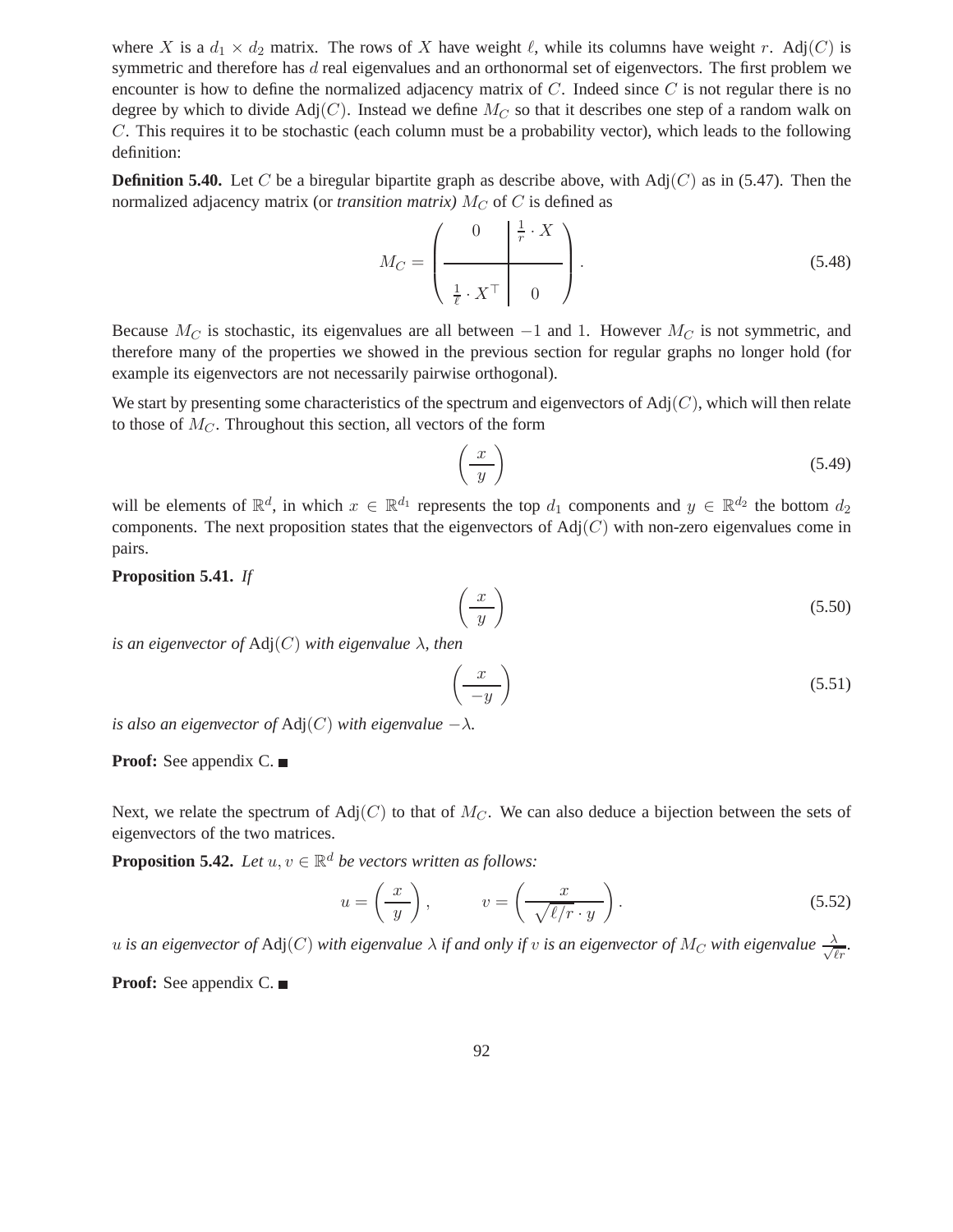#### **5.7.3 Eigenvalues and Eigenvectors**

The first consequence of Proposition 5.42 is that  $M_C$  also has d real eigenvalues. We let  $\lambda_0 \geq \ldots \geq \lambda_{d-1}$  be these eigenvalues, and  $v_0, \ldots, v_{d-1}$  be the corresponding normalized eigenvectors. It can be checked that

$$
e_1 + \frac{r}{\ell}e_2 \qquad \text{and} \qquad e_1 - \frac{r}{\ell}e_2 \tag{5.53}
$$

are eigenvectors of  $M_C$ , with respective eigenvalues 1 and  $-1$ . Since  $-1 \leq \lambda_i \leq 1$  for all i, we deduce that  $\lambda_0 = 1$  and  $\lambda_{d-1} = -1$ . Normalizing the vectors in (5.53) gives us

$$
\lambda_0 = 1, \qquad v_0 = \frac{\sqrt{d_2/d_1} \cdot e_1 + \sqrt{d_1/d_2} \cdot e_2}{\sqrt{d}} \tag{5.54}
$$

and

$$
\lambda_{d-1} = -1, \qquad v_{d-1} = \frac{\sqrt{d_2/d_1} \cdot e_1 - \sqrt{d_1/d_2} \cdot e_2}{\sqrt{d}}.
$$
\n(5.55)

Next, if we call  $u_0, \ldots, u_{d-1}$  the normalized eigenvectors of Adj(C) (ordered in the usual way), we know first of all that they form an orthonormal basis of  $\mathbb{R}^d$ . Using Proposition 5.42, we can also deduce from (5.54) and (5.55) (and after normalizing) that

$$
u_0 = \frac{e_1}{\sqrt{2d_1}} + \frac{e_2}{\sqrt{2d_2}}, \qquad u_{d-1} = \frac{e_1}{\sqrt{2d_1}} - \frac{e_2}{\sqrt{2d_2}}, \qquad (5.56)
$$

and their corresponding eigenvalues are  $\sqrt{\ell r}$  and  $-\sqrt{\ell r}$  respectively.

#### **5.7.4 Random Walks**

A random walk on a biregular bipartite graph does not converge to the uniform distribution. Indeed it is clear that if we start our walk on the left side, then after  $t$  steps we will be on the right side for odd  $t$  and back on the left side for even  $t$ .

For an initial distribution  $x \in \mathbb{R}^d$ , let

$$
p_1 = \sum_{i \in D_1} x_i
$$
, and  $p_2 = \sum_{i \in D_2} x_i$  (5.57)

denote the probabilities of starting on the left and right sides respectively (so  $p_1 + p_2 = 1$ ). Then when t is even, the distribution  $A<sup>t</sup>x$  will converge to

$$
w_{\text{even}} = p_1 \cdot \frac{e_1}{d_1} + p_2 \cdot \frac{e_2}{d_2},\tag{5.58}
$$

and to

$$
w_{\text{odd}} = p_2 \cdot \frac{e_1}{d_1} + p_1 \cdot \frac{e_2}{d_2} \tag{5.59}
$$

when  $t$  is odd. Intuitively this is saying that when  $t$  is even it is uniform over the left nodes with probability  $p_1$  and uniform over the right nodes with probability  $p_2$  (and vice versa when t is odd).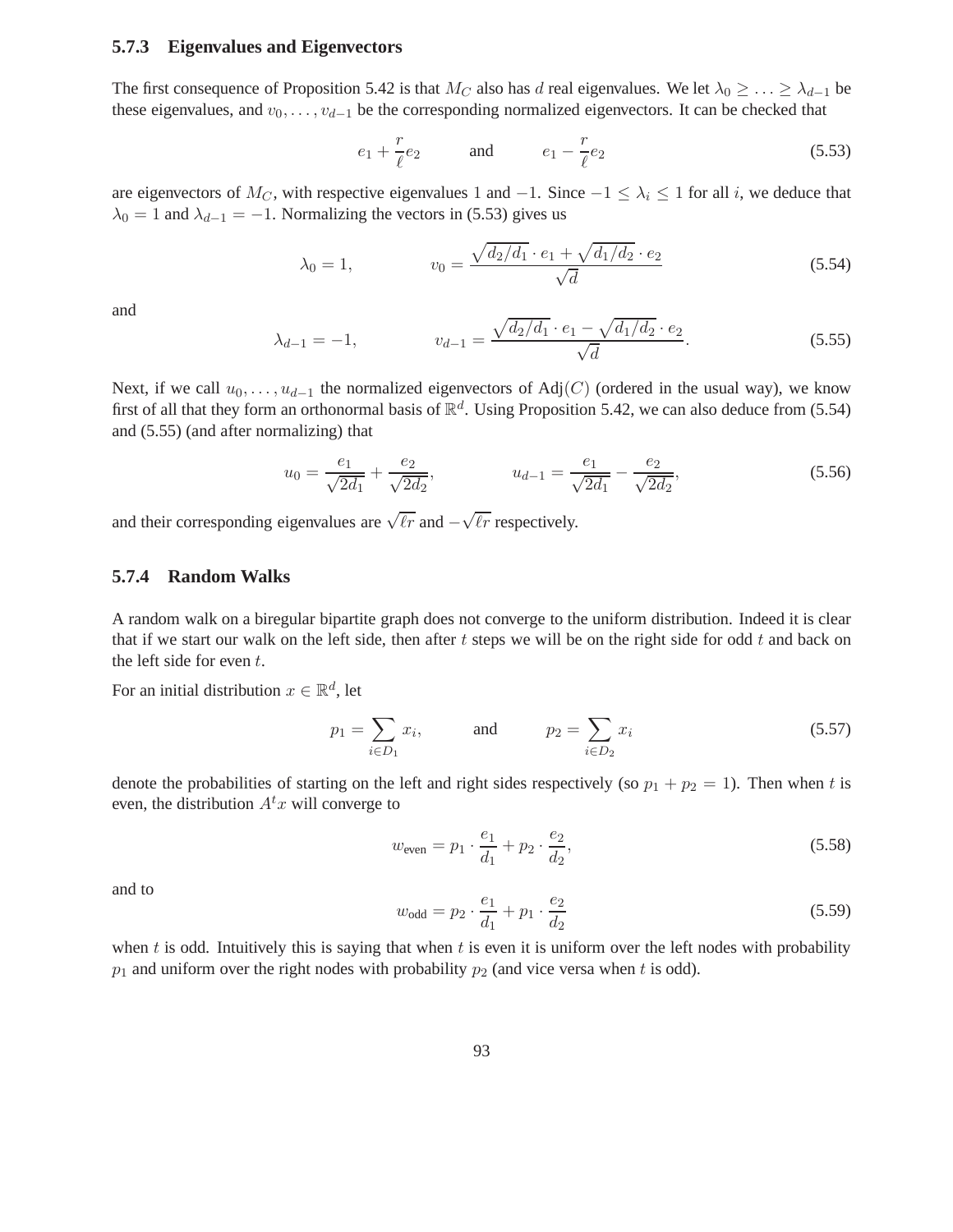#### **5.7.5 The Second Eigenvalue**

Because  $\lambda_{d-1} = -1$ , if we used for biregular bipartite graphs Definition 5.8 of the second eigenvalue, then it would be 1 for every such graph. However we know that some bipartite graphs are better expanders than others, and would like to have a definition that reflects this.

For a non-bipartite graph A with eigenvalues  $\lambda_0 \geq \ldots \geq \lambda_{n-1}$  and corresponding eigenvectors  $v_0, \ldots, v_{n-1}$ , the definition of the second eigenvalue of A as

$$
\lambda_C = \max\left(|\lambda_1|, |\lambda_{n-1}|\right) \tag{5.60}
$$

was partly motivated in terms of convergence of random walks. The stationary distribution of a random walk on A is a multiple of  $v_0$ . An initial distribution  $x \in \mathbb{R}^n$  can be expressed in the basis given by the eigenvectors as

$$
x = \sum_{i=0}^{n-1} \alpha_i v_i.
$$
 (5.61)

Under a random walk on A it will converge to its first component  $\alpha_0v_0$ , and  $\lambda_C$  therefore describes the rate at which the other components get killed.

With a biregular bipartite graph  $C$  as above the situation is similar, though we must consider walks of even or odd length separately to get convergence. In both cases the distributions to which the walks converge are in Span( $v_0, v_{d-1}$ ), and so this time it is

$$
\max\left(|\lambda_1|, |\lambda_{d-2}|\right) \tag{5.62}
$$

that describes the rate at which the remaining components get killed. This leads to to the following definition:

**Definition 5.43.** Let C be a biregular bipartite graph with transition matrix  $M_C$ , and let  $\lambda_0 \geq \ldots \geq \lambda_{d-1}$  be its eigenvalues. The *second eigenvalue* of C is defined as

$$
\lambda_C = \max\left(|\lambda_1|, |\lambda_{d-2}|\right). \tag{5.63}
$$

Our aim in the rest of this section is to give some properties of  $\lambda_C$  we will need, and also to see how it can be related to the expansion properties of C.

#### **5.7.6 Results We Will Need**

We saw in previous sections that in an  $[n, d]$  non-bipartite graph A, for any  $x \in 1^{\perp}_n$ :

$$
||M_A \cdot x|| \le \lambda_A \cdot ||x||. \tag{5.64}
$$

The following proposition presents the corresponding property of the second eigenvalue of a biregular bipartite graph.

**Proposition 5.44.** Let  $C$  be a biregular bipartite graph, with transition matrix  $M_C$  and second eigenvalue  $\lambda_C$ .

• For any  $x \in e_1^{\perp}$ , we have

$$
\left\| M_C \cdot x \right\| \le \sqrt{\frac{d_1}{d_2}} \cdot \lambda_C \cdot \|x\|.\tag{5.65}
$$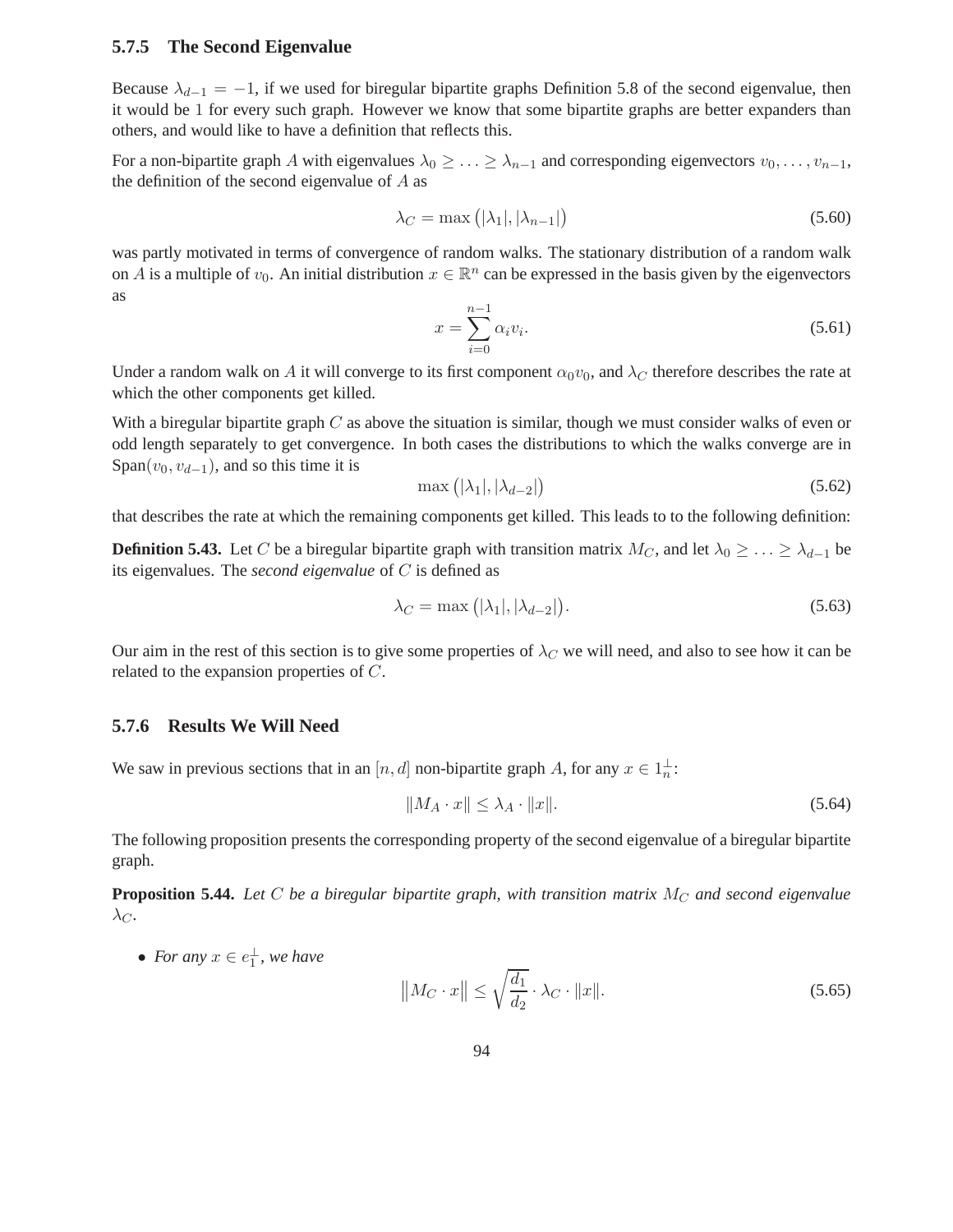• For any  $x \in e_2^{\perp}$ , we have

$$
||M_C \cdot x|| \le \sqrt{\frac{d_2}{d_1}} \cdot \lambda_C \cdot ||x||. \tag{5.66}
$$

Proof: We will show only the first part (the second part follows by symmetry). We know from Proposition 5.42 that if  $\lambda_0 \geq ... \geq \lambda_{d-1}$  are the eigenvalues of  $M_C$  then  $\sqrt{\ell r} \cdot \lambda_0, ..., \sqrt{\ell r} \cdot \lambda_{d-1}$  are the eigenvalues of Adj(C). We also let  $u_0, \ldots, u_{d-1}$  be the corresponding eigenvectors of Adj(C). These form an orthonormal basis of  $\mathbb{R}^d$  (since Adj $(C)$  is symmetric). Once again, we decompose x with respect to this basis:

$$
x = \sum_{i=0}^{d-1} \alpha_i u_i.
$$
 (5.67)

Recall from (5.56) that

$$
u_0 = \frac{e_1}{\sqrt{2d_1}} + \frac{e_2}{\sqrt{2d_2}}, \qquad u_{d-1} = \frac{e_1}{\sqrt{2d_1}} - \frac{e_2}{\sqrt{2d_2}}, \qquad (5.68)
$$

Now because  $x \in e_1^{\perp}$  we have

$$
\alpha_0 = \langle x, u_0 \rangle = 0, \qquad \alpha_{d-1} = \langle x, u_{d-1} \rangle = 0. \tag{5.69}
$$

Also recall that

$$
Adj(C) = \left(\begin{array}{c|c} 0 & X \\ \hline X^\top & 0 \end{array}\right), \quad \text{and} \quad M_C = \left(\begin{array}{c|c} 0 & \frac{1}{r} \cdot X \\ \hline \frac{1}{\ell} \cdot X^\top & 0 \end{array}\right). \quad (5.70)
$$

The important thing to notice next is that because  $x \in R_1$ , we have

$$
M_C \cdot x = \begin{pmatrix} 0 & \frac{1}{r} \cdot X \\ \frac{1}{\ell} \cdot X^\top & 0 \end{pmatrix} \cdot \begin{pmatrix} x_1 \\ 0 \end{pmatrix} = \begin{pmatrix} \frac{1}{\ell} \cdot X^\top x_1 \\ 0 \end{pmatrix} = \frac{1}{\ell} \cdot \text{Adj}(C) \cdot x. \tag{5.71}
$$

Since  $\lambda_i\sqrt{\ell r}$  is the eigenvalue of Adj(C) corresponding to  $u_i$  (see Proposition 5.42) and  $\alpha_0 = \alpha_{d-1} = 0$  (see (5.69)) this leads to

$$
M_C \cdot x = \frac{1}{\ell} \cdot \text{Adj}(C) \cdot \sum_{i=1}^{d-2} \alpha_i \cdot u_i = \frac{1}{\ell} \cdot \sum_{i=1}^{d-2} \alpha_i \cdot \sqrt{\ell r} \cdot \lambda_i \cdot u_i. \tag{5.72}
$$

Therefore by the definition of  $\lambda_C$  we have

$$
||M_C \cdot x||^2 = ||\frac{1}{\ell} \cdot \sum_{i=1}^{d-2} \alpha_i \cdot \sqrt{\ell r} \cdot \lambda_i \cdot u_i||^2 \le \frac{\ell r}{\ell^2} \cdot \lambda_C^2 \cdot ||\sum_{i=1}^{d-2} \alpha_i \cdot u_i||^2.
$$
 (5.73)

And so recalling that  $\frac{r}{\ell} = \frac{d_1}{d_2}$  $\frac{d_1}{d_2}$ , this gives us

$$
\left| \left| M_C \cdot x \right| \right| \le \sqrt{\frac{r}{\ell}} \cdot \lambda_C \cdot \left\| x \right\| = \sqrt{\frac{d_1}{d_2}} \cdot \lambda_C \cdot \left\| x \right\|, \tag{5.74}
$$

as required.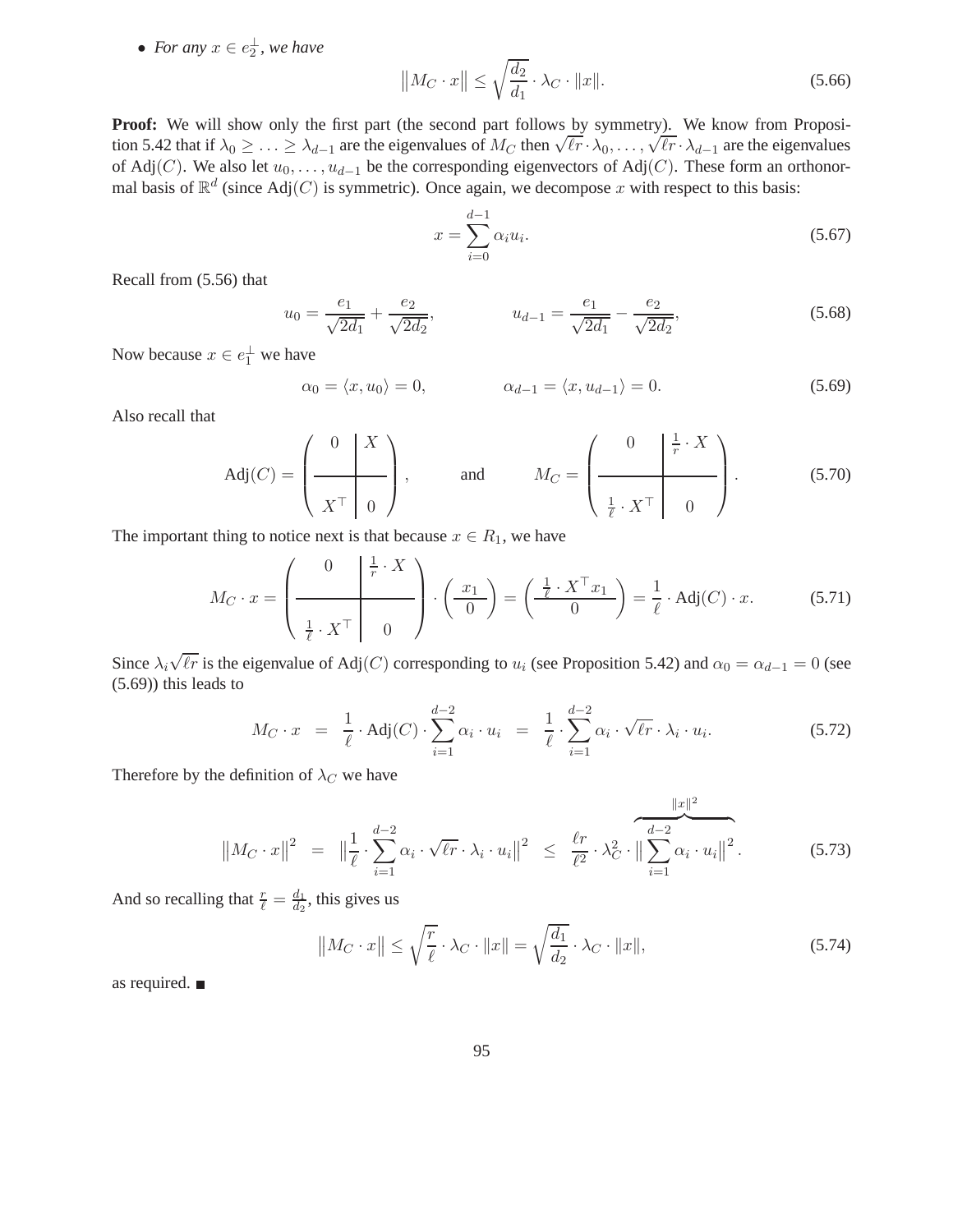#### **5.7.7 Convergence of Random Walks**

First of all, we see from the definition of  $M_C$  (5.48) that

$$
M_C^2 = \left(\begin{array}{c|c} 0 & \frac{1}{r} \cdot X \\ \hline \frac{1}{\ell} \cdot X^\top & 0 \end{array}\right)^2 = \left(\begin{array}{c|c} \frac{1}{\ell r} XX^\top & 0 \\ \hline 0 & \frac{1}{\ell r} X^\top X \end{array}\right).
$$
(5.75)

 $C^2$  is a regular graph of degree  $\ell r$  with two connected components, and  $M_C^2$  is its transition matrix. Let  $\mu_0 \geq \ldots \geq \mu_{d-1}$  be its eigenvalues with corresponding eigenvectors  $w_0, \ldots, w_{d-1}$ . The w<sub>i</sub>'s form an orthonormal basis of  $\mathbb{R}^d$ . It can easily be checked that

$$
M_C^2 \cdot e_1 = e_1, \qquad M_C^2 \cdot e_2 = e_2. \tag{5.76}
$$

Therefore normalizing these we see that

$$
\mu_0 = 1, \qquad w_0 = \frac{e_1}{\sqrt{d_1}} \tag{5.77}
$$

and

$$
\mu_1 = 1, \qquad w_1 = \frac{e_2}{\sqrt{d_2}}.\tag{5.78}
$$

In general, if  $\lambda$  is an eigenvalue of a matrix M then  $\lambda^2$  is an eigenvalue of  $M^2$ . So here if  $\lambda_0 \geq \ldots \geq \lambda_{d-1}$ are the eigenvalues of  $M_C$  then

$$
\{\mu_0, \dots, \mu_{d-1}\} = \{\lambda_0^2, \dots, \lambda_{d-1}^2\}.
$$
\n(5.79)

Since  $\mu_0 = \lambda_0^2$  and  $\mu_1 = \lambda_{d-1}^2$ , the remaining  $\mu_i$ 's are in  $\{\lambda_1^2, \dots, \lambda_{d-2}^2\}$ , and therefore by the definition of  $\lambda_C$  we have

$$
\mu_2, \dots, \mu_{d-1} \le \lambda_C^2. \tag{5.80}
$$

Now let  $x \in \mathbb{R}^d$  be an initial distribution on the vertices of C. We stated above that a random walk of length  $t$  on  $C$  will converge to different distributions depending on whether  $t$  is even or odd. In this subsection we show this formally, and prove that the rate of convergence is given by the second eigenvalue  $\lambda_C$  of C.

**Proposition 5.45.** *Suppose we take an even number* t *of steps of a random walk on* C *from an initial distribution*  $x \in \mathbb{R}^d$ . Then

$$
||M_C^t x - w_{\text{even}}|| \le \lambda_C^t,
$$
\n(5.81)

*where*

$$
w_{\text{even}} = p_1 \cdot \frac{e_1}{d_1} + p_2 \cdot \frac{e_2}{d_2}.\tag{5.82}
$$

**Proof:** t is even, so we let  $t = 2s$ . The eigenvectors  $w_0, \ldots, w_{d-1}$  of  $M_C^2$  form an orthonormal basis of  $\mathbb{R}^d$ . We decompose  $x$  with respect to this basis as

$$
x = \sum_{i=0}^{d-1} \alpha_i w_i.
$$
 (5.83)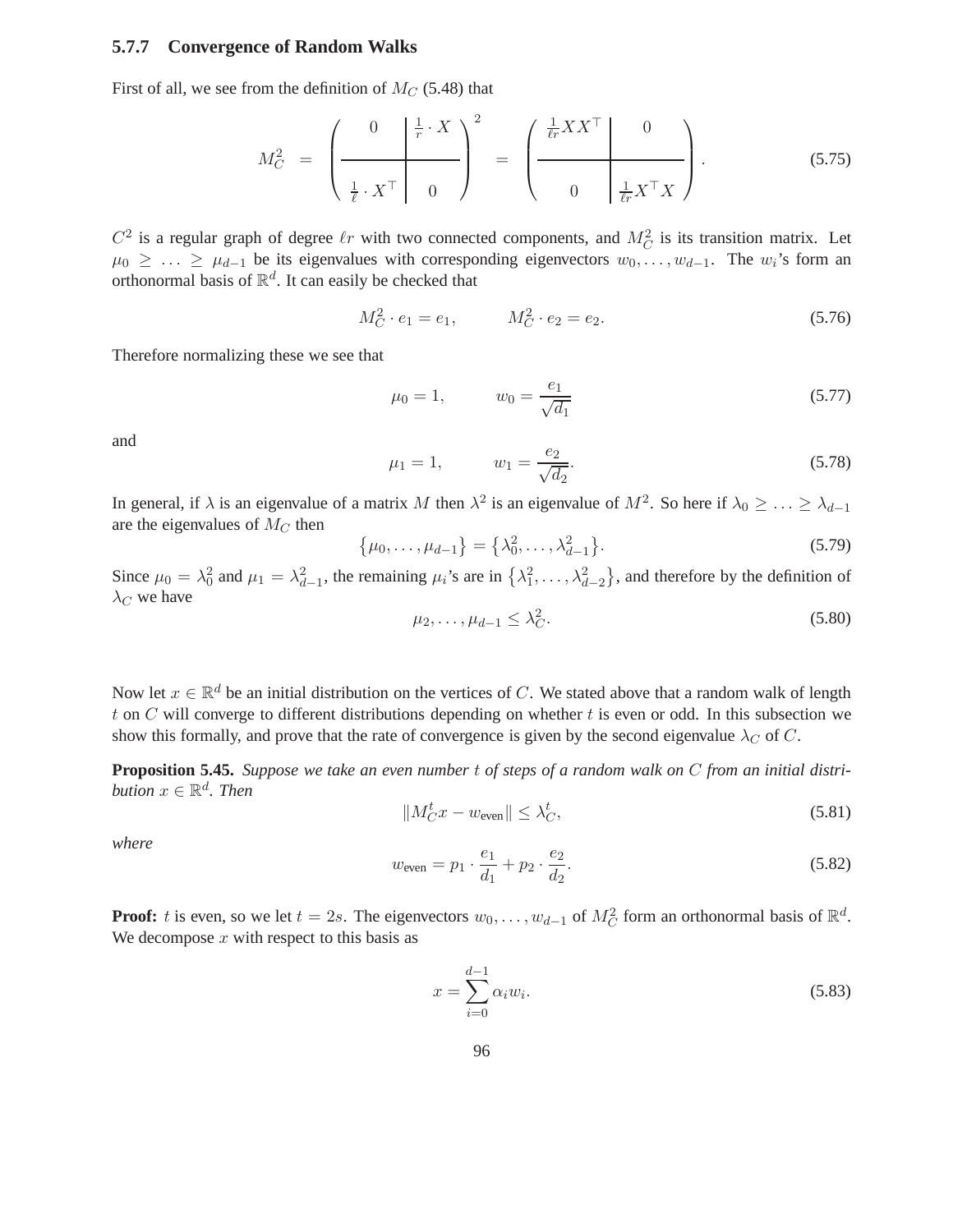Recall that  $p_1$  and  $p_2$  were defined in (5.54) as the probabilities of starting on the left and right vertices of C:

$$
p_1 = \sum_{i \in D_1} x_i
$$
, and  $p_2 = \sum_{i \in D_2} x_i$ . (5.84)

We have

$$
\alpha_0 = \langle x, u_0 \rangle = \langle x, \frac{e_1}{\sqrt{d_1}} \rangle = \frac{p_1}{\sqrt{d_1}},\tag{5.85}
$$

and likewise

$$
\alpha_1 = \frac{p_2}{\sqrt{d_2}}.\tag{5.86}
$$

Now recalling that  $t = 2s$  gives us

$$
M_C^t x = (M_C^2)^s \sum_{i=0}^{d-1} \alpha_i w_i
$$
  
=  $\sum_{i=0}^{d-1} \alpha_i \mu_i^s w_i$   
=  $\alpha_0 w_0 + \alpha_1 w_1 + \sum_{i=2}^{d-1} \mu_i^s \alpha_i w_i.$  (5.87)

From the expression for  $\alpha_0, \alpha_1$  (5.85), (5.86) and for  $w_0, w_1$  (5.77), (5.78) we obtain

$$
M_C^t x = p_1 \frac{e_1}{d_1} + p_2 \frac{e_2}{d_2} + \sum_{i=2}^{d-1} \mu_i^s \alpha_i w_i
$$
  
=  $w_{\text{even}} + \sum_{i=2}^{d-1} \mu_i^s \alpha_i w_i$  (5.88)

Therefore

$$
\|M_C^t x - w_{\text{even}}\| = \|\sum_{i=2}^{d-1} \mu_i^s \alpha_i w_i\|
$$
  
\n
$$
= \sqrt{\sum_{i=2}^{d-1} \mu_i^{2s} \alpha_i^2}
$$
  
\n
$$
\leq \lambda_C^2 \sqrt{\sum_{i=2}^{d-1} \alpha_i^2} \quad \text{(using (5.80))}
$$
  
\n
$$
< \lambda_C^t \cdot \|x\|
$$
  
\n
$$
\leq \lambda_C^t.
$$
  
\n(5.89)

 $\blacksquare$ 

*1. If*  $x \in R_1$  *then* 

**Proposition 5.46.** *Suppose we take an odd number of steps*  $t = 2s + 1$  *of a random walk on C from an initial distribution* x*.*

$$
||M_C^t x - \frac{e_2}{d_2}|| \le \sqrt{\frac{d_1}{d_2}} \lambda_C^t.
$$

 $(5.90)$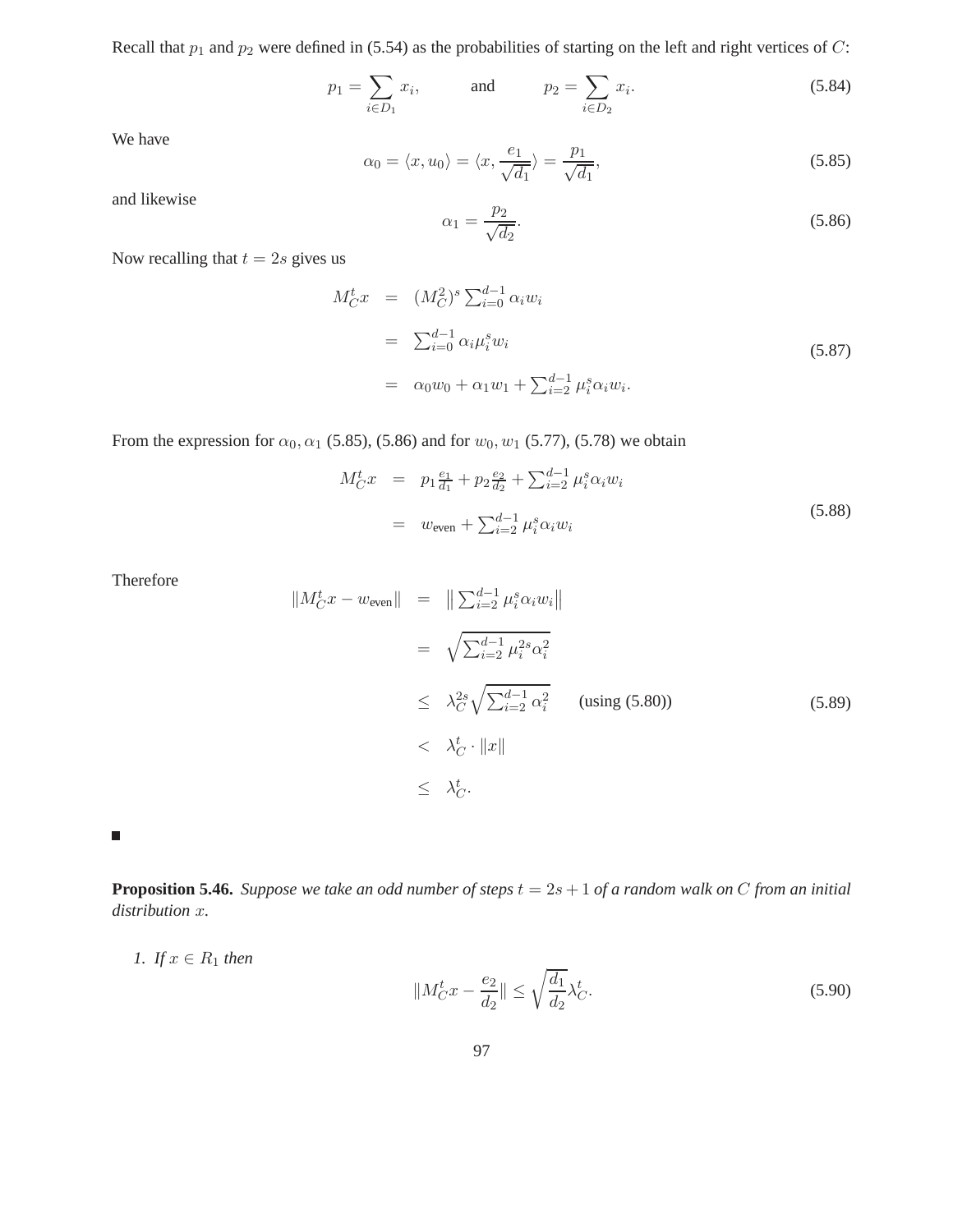2. If  $x \in R_2$  *then* 

$$
||M_C^t x - \frac{e_1}{d_1}|| \le \sqrt{\frac{d_2}{d_1}} \lambda_C^t. \tag{5.91}
$$

**Proof:** We will show only the first part, the second part will then follow by symmetry. Recall that  $M_C^2$  has two connected components, so it really is the concatenation of two separate subgraphs, one on the vertices in  $D_1$  and the other on the vertices in  $D_2$ . This is reflected in its eigenvectors  $w_i$  which can be divided into two categories:  $d_1$  of them in  $R_1$  (for the first subgraph) and the remaining  $d_2$  in  $R_2$  (for the second subgraph). So if we express x in basis  $w_0, \ldots, w_{d-1}$  as

$$
x = \sum_{i=0}^{d-1} \alpha_i w_i,
$$
\n(5.92)

then we will have  $\alpha_i = 0$  for all  $w_i \in R_2$ .

Recall from (5.57) that  $p_1$  and  $p_2$  were defined as

$$
p_1 = \sum_{i \in D_1} x_i, \qquad \text{and} \qquad p_2 = \sum_{i \in D_2} x_i. \tag{5.93}
$$

Therefore in this case since  $x \in R_1$  (and x is a distribution), we have

$$
p_1 = 1, \qquad \qquad p_2 = 0. \tag{5.94}
$$

It can be checked that

$$
M_C \cdot \frac{e_1}{d_1} = \frac{e_2}{d_2}.\tag{5.95}
$$

Now,

$$
M_C^t x = M_C^{2s+1} \cdot \sum_{i=0}^{d-1} \alpha_i w_i
$$
  
\n
$$
= M_C \cdot (M_C^2)^s \cdot \sum_{i=0}^{d-1} \alpha_i w_i
$$
  
\n
$$
= M_C \cdot \left( p_1 \frac{e_1}{d_1} + p_2 \frac{e_2}{d_2} + \sum_{i=2}^{d-1} \mu_i^s \alpha_i w_i \right) \quad \text{(from (5.87))}
$$
  
\n
$$
= M_C \cdot \left( \frac{e_1}{d_1} + \sum_{i=2}^{d-1} \mu_i^s \alpha_i w_i \right) \quad \text{(from (5.94))}
$$
  
\n
$$
= \frac{e_2}{d_2} + M_C \cdot \sum_{i=2}^{d-1} \mu_i^s \alpha_i w_i \quad \text{(from (5.95))}.
$$

Because

$$
\sum_{i=2}^{d-1} \mu_i^s \alpha_i w_i \in e_1^{\perp}, \tag{5.97}
$$

Proposition 5.44 tells us that

$$
||M_C \cdot \sum_{i=2}^{d-1} \mu_i^s \alpha_i w_i|| \le \sqrt{\frac{d_1}{d_2}} \cdot \lambda_C \cdot ||\sum_{i=2}^{d-1} \mu_i^s \alpha_i w_i||. \tag{5.98}
$$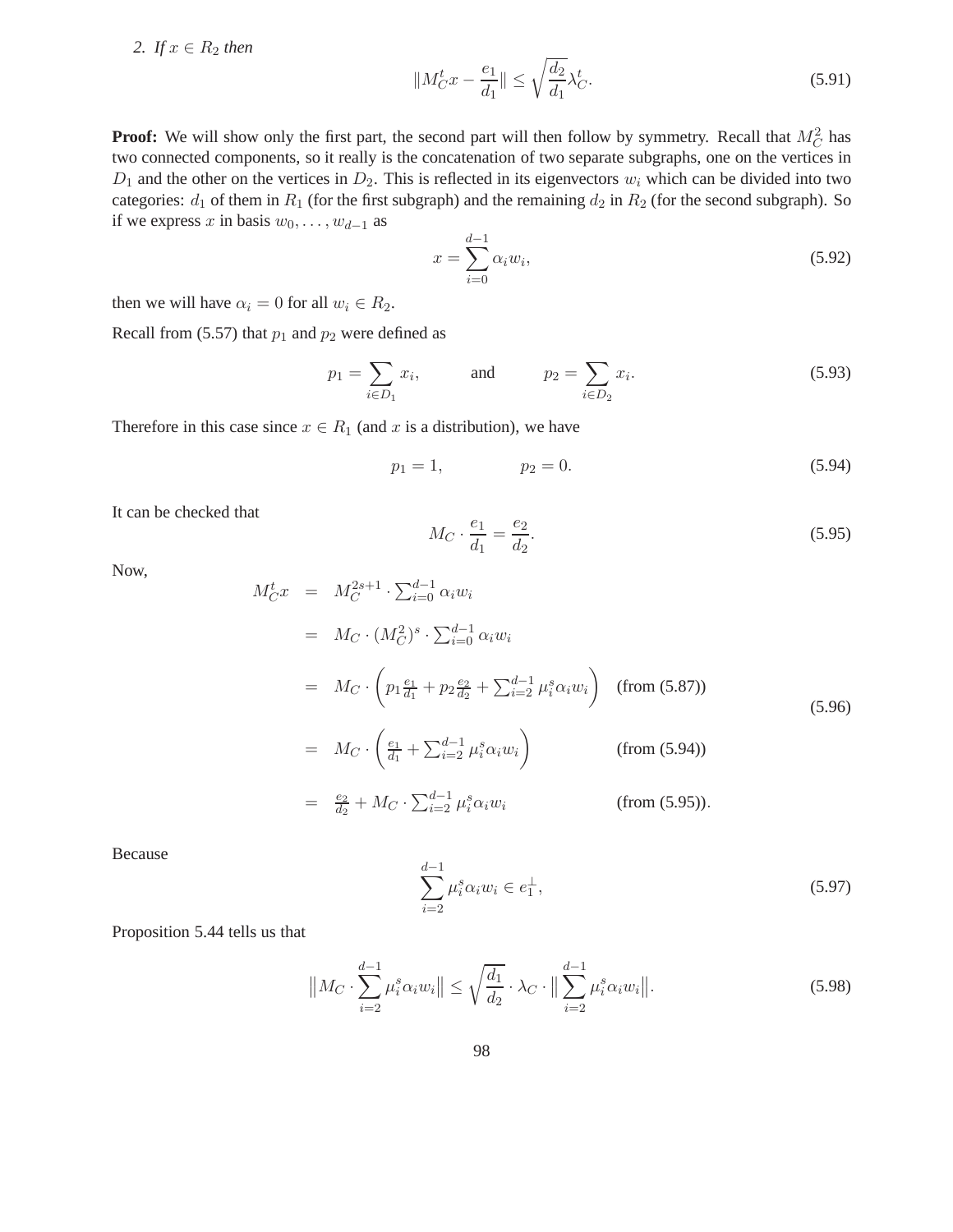This leads to

$$
||M_C^t x - \frac{e_2}{d_2}|| = ||M_C \cdot \sum_{i=2}^{d-1} \mu_i^s \alpha_i w_i||
$$
  
\n
$$
\leq \sqrt{\frac{d_1}{d_2}} \cdot \lambda_C \cdot ||\sum_{i=2}^{d-1} \mu_i^s \alpha_i w_i|| \quad \text{(from (5.98))}
$$
  
\n
$$
= \sqrt{\frac{d_1}{d_2}} \cdot \lambda_C \cdot \sqrt{\sum_{i=2}^{d-1} \mu_i^{2s} \alpha_i^2}
$$
  
\n
$$
\leq \sqrt{\frac{d_1}{d_2}} \cdot \lambda_C \cdot \lambda_C^{2s} \cdot \sqrt{\sum_{i=2}^{d-1} \alpha_i^2} \quad \text{(from (5.80))}
$$
  
\n
$$
< \sqrt{\frac{d_1}{d_2}} \cdot \lambda_C^{2s+1} \cdot ||x||
$$
  
\n
$$
\leq \sqrt{\frac{d_1}{d_2}} \cdot \lambda_C^t.
$$
  
\n(5.99)

 $\blacksquare$ 

#### **5.7.8 The Expander Mixing Lemma**

We start by stating the *expander mixing lemma*, (due to Alon and Chung [3]):

#### **Theorem 5.47.** *The Expander Mixing Lemma*

*Let A be a d-regular graph on vertex set* [n]. *Let*  $S, T \subseteq [n]$ *. Then* 

$$
\left| |E(S,T)| - \frac{d \cdot |S| \cdot |T|}{n} \right| \le \lambda_A \cdot d \cdot \sqrt{|S| \cdot |T|}.
$$

This is saying that the number of edges between  $S$  and  $T$  is close to its expected value in a random setting, namely  $\frac{d\cdot|S|\cdot|T|}{2}$ . The second eigenvalue  $\lambda_A$  of A determines how close. We show below an analogue of the expander mixing lemma for biregular bipartite graphs. The only difference is that one of the sets must contain only left nodes and the other one only right nodes.

#### **Theorem 5.48.** *The Bipartite Expander Mixing Lemma*

Let  $C$  be a biregular bipartite graph, with left and right vertex sets  $D_1$  and  $D_2$  respectively, and left and right *degrees*  $\ell$  *and*  $r$ *. For any*  $S \subseteq D_1$  *and*  $T \subseteq D_2$  *we have* 

$$
\left| |E(S,T)| - \frac{\ell \cdot |S| \cdot |T|}{d_1} \right| \leq \lambda_C \cdot \sqrt{\ell r} \cdot \sqrt{|S| \cdot |T|}.
$$

**Proof:** Let  $\chi_S \in \mathbb{R}^d$  denote the characteristic vector of S:

$$
(\chi_S)_i = \begin{cases} 1 & \text{if } i \in S \\ 0 & \text{otherwise,} \end{cases}
$$
 (5.100)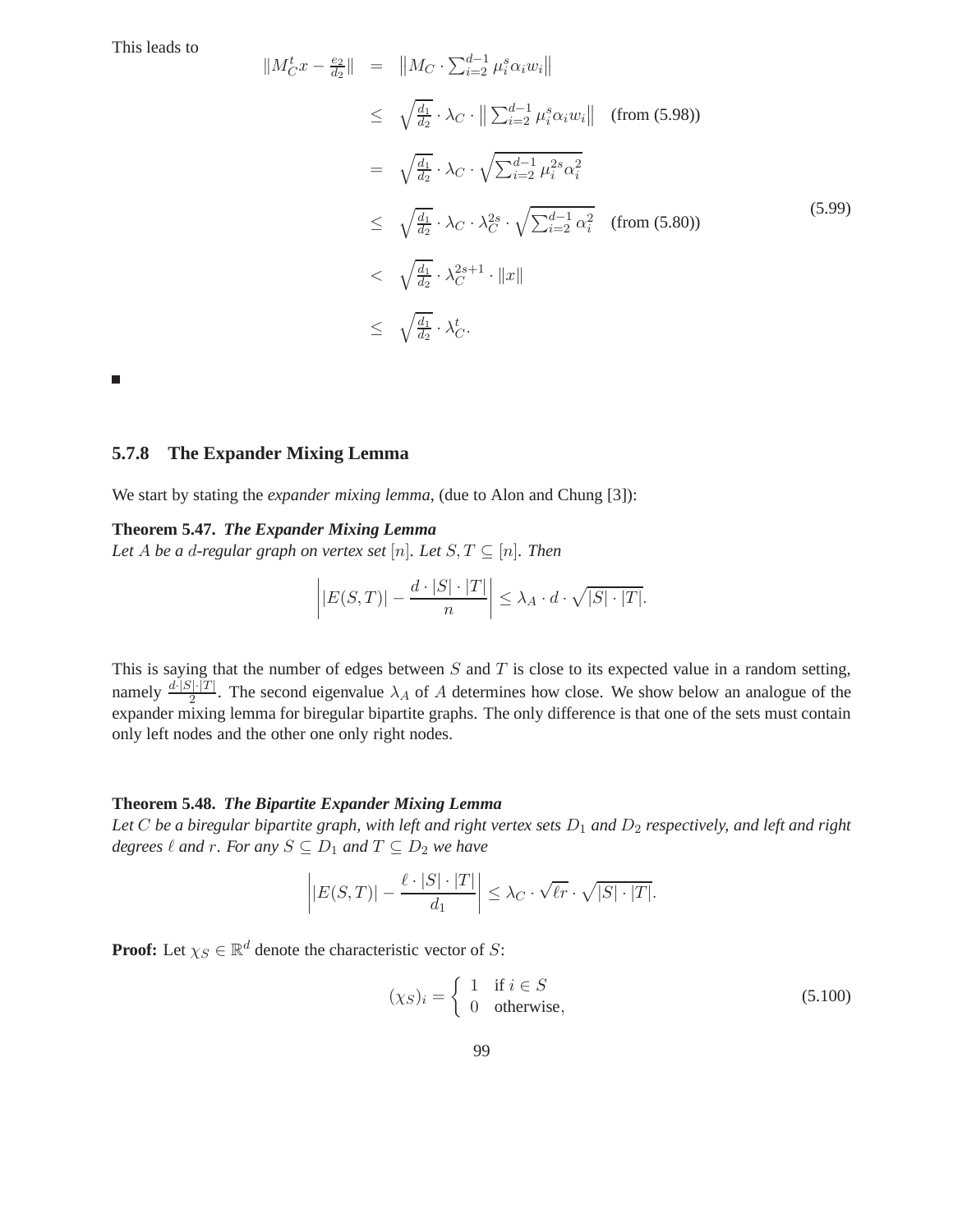and likewise let  $\chi_T$  denote the characteristic vector of T.

If  $\lambda_0 \geq \ldots \geq \lambda_{d-1}$  are the eigenvalues of  $M_C$ , then Proposition 5.42 tells us that

$$
\sqrt{\ell r} \cdot \lambda_0 \ge \ldots \ge \sqrt{\ell r} \cdot \lambda_{d-1} \tag{5.101}
$$

are the eigenvalues of Adj(C). We then let  $u_0, \ldots, u_{d-1}$  be the corresponding normalized eigenvectors of Adj(C), which form an orthonormal basis of  $\mathbb{R}^d$ . Once again, we express  $\chi_S$  and  $\chi_T$  in this basis:

$$
\chi_S = \sum_{i=0}^{d-1} \alpha_i \cdot u_i, \qquad \chi_T = \sum_{i=0}^{d-1} \beta_i \cdot u_i.
$$

A little maniplulation shows that

$$
|E(S,T)| = \chi_S^{\top} \cdot \text{Adj}(C) \cdot \chi_T,
$$
\n(5.102)

which implies

$$
|E(S,T)| = \chi_S^{\top} \cdot \text{Adj}(C) \cdot \chi_T
$$
  
\n
$$
= \left( \sum_{i=0}^{d-1} \alpha_i u_i^{\top} \right) \cdot \text{Adj}(C) \cdot \left( \sum_{i=0}^{d-1} \beta_i u_i \right)
$$
  
\n
$$
= \left( \sum_{i=0}^{d-1} \alpha_i u_i^{\top} \right) \cdot \left( \sum_{i=0}^{d-1} \beta_i \sqrt{\ell r} \lambda_i u_i \right)
$$
  
\n
$$
= \sqrt{\ell r} \cdot \sum_{i=0}^{d-1} \alpha_i \beta_i \lambda_i \qquad \text{(since the } u_i \text{'s are orthonormal)}
$$
  
\n
$$
= \sqrt{\ell r} \cdot \left( \alpha_0 \beta_0 \lambda_0 + \alpha_{d-1} \beta_{d-1} \lambda_{d-1} + \sum_{i=1}^{d-2} \alpha_i \beta_i \lambda_i \right)
$$
  
\n
$$
= \sqrt{\ell r} \cdot \left( \alpha_0 \beta_0 - \alpha_{d-1} \beta_{d-1} + \sum_{i=1}^{d-2} \alpha_i \beta_i \lambda_i \right),
$$
  
\n(5.103)

where the last equality follows from the fact that  $\lambda_0 = 1$  and  $\lambda_{d-1} = -1$ . Recall from (5.56) that

$$
u_0 = \frac{e_1}{\sqrt{2d_1}} + \frac{e_2}{\sqrt{2d_2}}, \qquad u_{d-1} = \frac{e_1}{\sqrt{2d_1}} - \frac{e_2}{\sqrt{2d_2}}.
$$
 (5.104)

This means that

$$
\alpha_0 = \langle \chi_S, u_0 \rangle = \frac{|S|}{\sqrt{2d_1}}, \quad \text{and} \quad \alpha_{d-1} = \langle \chi_S, u_{d-1} \rangle = \frac{|S|}{\sqrt{2d_1}}. \quad (5.105)
$$

Likewise we obtain

$$
\beta_0 = \frac{|T|}{\sqrt{2d_2}},
$$
 and  $\beta_{d-1} = -\frac{|T|}{\sqrt{2d_2}}.$  (5.106)

Combining (5.103), (5.105) and (5.106) leads to

$$
|E(S,T)| = \sqrt{\ell r} \cdot \left(\frac{|S||T|}{\sqrt{4d_1d_2}} - \frac{-|S||T|}{\sqrt{4d_1d_2}} + \sum_{i=1}^{d-2} \alpha_i \beta_i \lambda_i\right)
$$
  
\n
$$
= \sqrt{\ell r} \cdot \frac{2|S||T|}{2\sqrt{d_1d_2}} + \sqrt{\ell r} \cdot \sum_{i=1}^{d-2} \alpha_i \beta_i \lambda_i
$$
  
\n
$$
= \frac{\ell|S||T|}{d_1} + \sqrt{\ell r} \cdot \sum_{i=1}^{d-2} \alpha_i \beta_i \lambda_i
$$
 (5.107)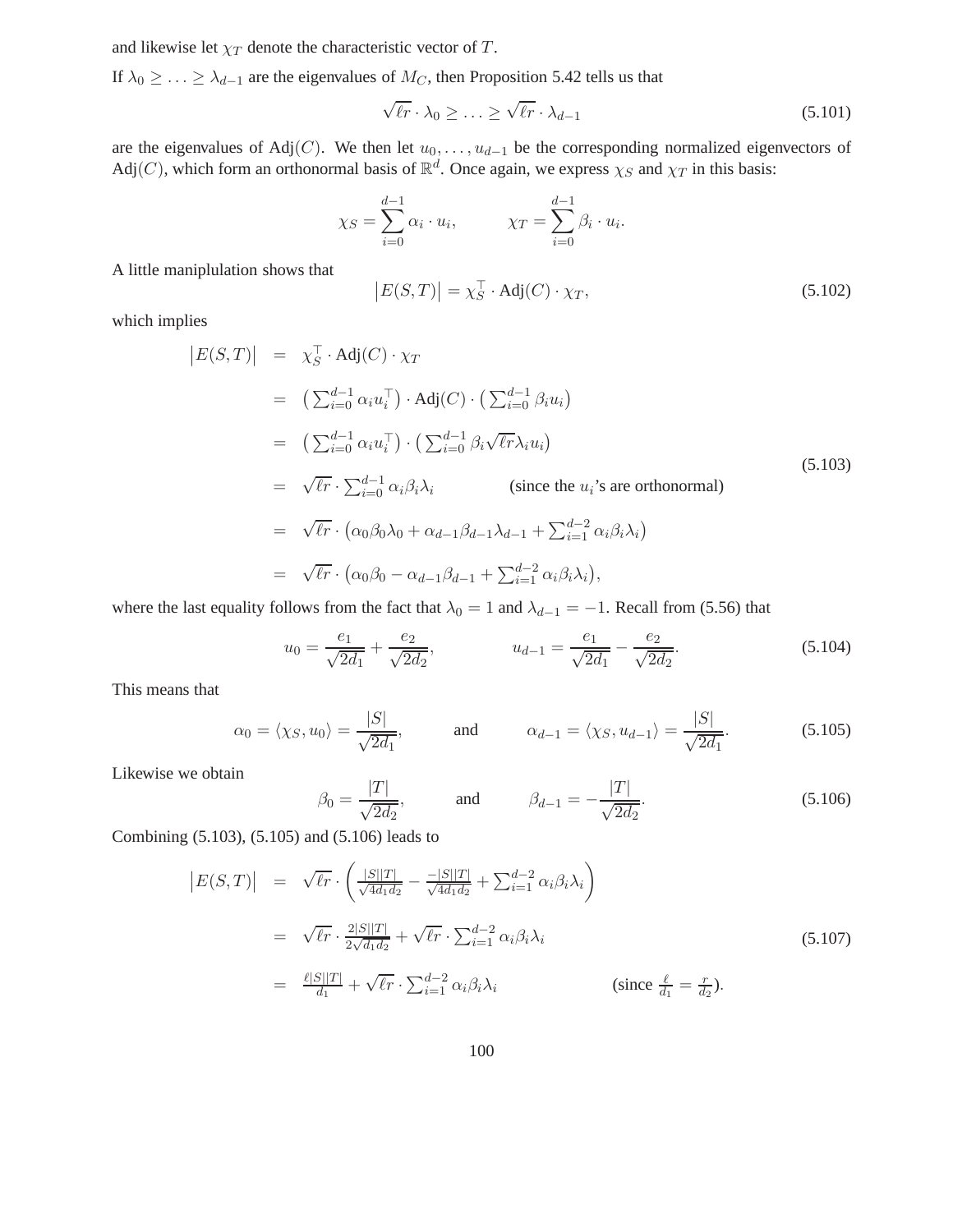Finally,

$$
\left| E(S,T) \right| - \frac{\ell |S||T|}{d_1} \right| = \left| \sqrt{\ell r} \cdot \sum_{i=1}^{d-2} \alpha_i \beta_i \lambda_i \right|
$$
  
\n
$$
\leq \sqrt{\ell r} \cdot \sum_{i=1}^{d-2} |\alpha_i| \cdot |\beta_i| \cdot |\lambda_i|
$$
  
\n
$$
\leq \sqrt{\ell r} \cdot \lambda_C \cdot \sum_{i=1}^{d-2} |\alpha_i| \cdot |\beta_i| \quad \text{(by the definition of } \lambda_C)
$$
  
\n
$$
\leq \sqrt{\ell r} \cdot \lambda_C \cdot \sum_{i=0}^{d-1} |\alpha_i| \cdot |\beta_i|.
$$

Now define the vectors  $\alpha', \beta' \in \mathbb{R}^d$  as  $\alpha'_i = |\alpha_i|$  and likewise for  $\beta'$ . We obtain

$$
\left| |E(S,T)| - \frac{\ell |S||T|}{d_1} \right| \leq \sqrt{\ell r} \cdot \lambda_C \cdot \langle \alpha', \beta' \rangle
$$
  
\n
$$
\leq \sqrt{\ell r} \cdot \lambda_C \cdot ||\alpha'|| \cdot ||\beta'|| \quad \text{(by the Cauchy-Schwartz inequality)}
$$
  
\n
$$
= \sqrt{\ell r} \cdot \lambda_C \cdot ||\alpha|| \cdot ||\beta||
$$
  
\n
$$
= \sqrt{\ell r} \cdot \lambda_C \cdot ||\chi_S|| \cdot ||\chi_T||
$$
  
\n
$$
= \sqrt{\ell r} \cdot \lambda_C \cdot \sqrt{|S| \cdot |T|},
$$

as required.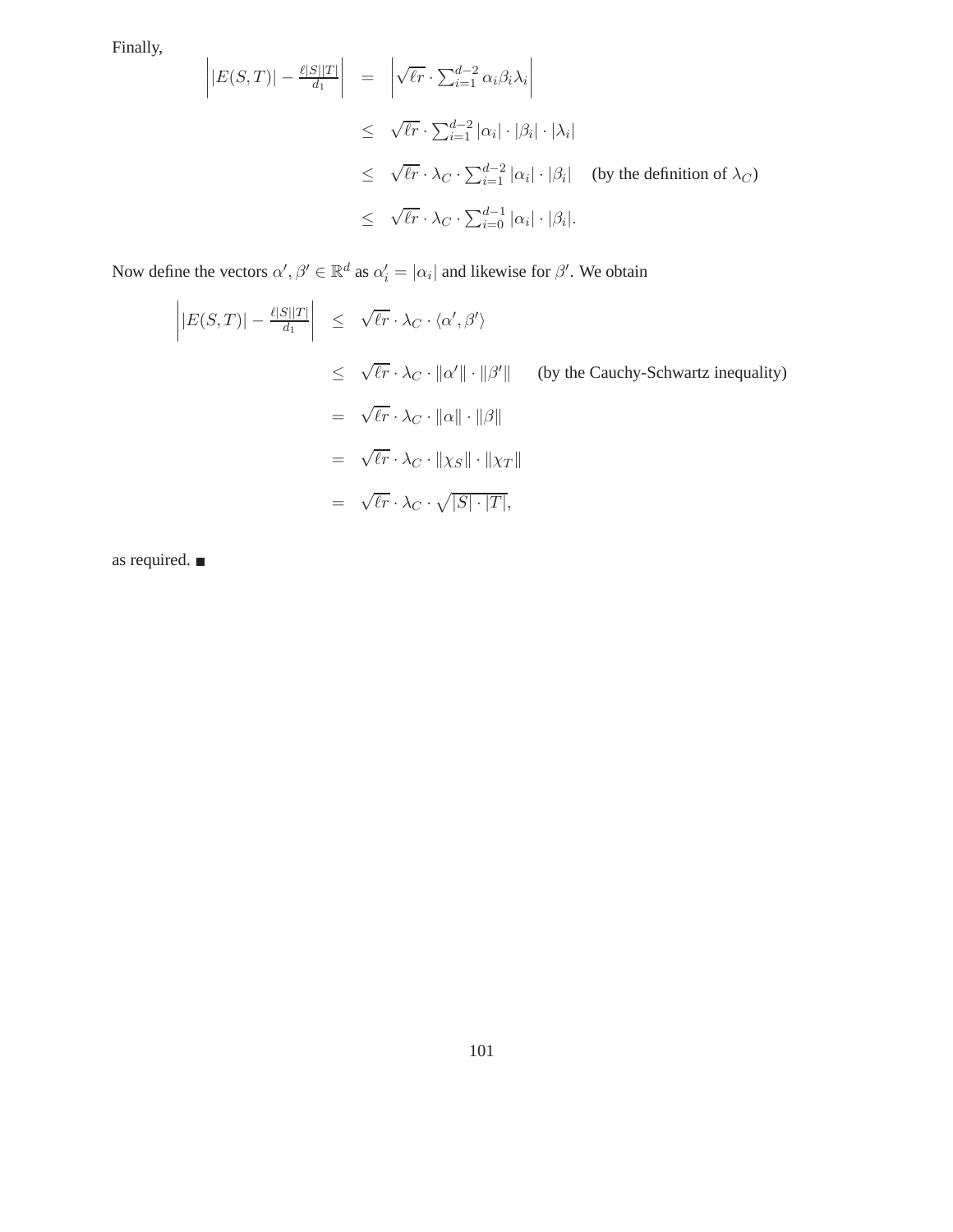## **Chapter 6**

# **Derandomization Through Expander Graphs**

## **6.1 Introduction**

The derandomized square introduced by Rozenman and Vadhan in [64] enabled the derandomization of a standard graph product, leading to graphs of smaller degree at the cost of slightly worsening the expansion properties. The derandomized square of a graph  $A$  is taken with respect to another graph  $C$ , and the authors obtained in [64] a bound on its spectral expansion as a function of the second eigenvalues of A and  $C$ , which they then improved in [65]. They also used this product to obtain an alternative proof that S-T connectivity in undirected graphs can be solved in deterministic logspace.

In this chapter we introduce derandomized versions of another standard graph product (tensoring), and of a code product (concatenation). These are based on the ideas presented in [64], and are also taken with respect to another graph on whose expansion their properties will depend. We will first derive the improved bound on the expansion of the derandomized square from [65] using a different method. We can then use these techniques to analyze and bound the expansion of the derandomized tensor product. This will require some of the tools introduced in the previous chapter.

The derandomization technique essentially involves taking a graph and removing certain edges. Which edges are removed is determined by another graph. In derandomized code concatentaion, we apply an analogous technique to the world of codes, whereby a code is punctured with a pattern given by an expander graph. This is interesting in the sense that constructing good codes can essentially be reduced to finding good puncturing patterns, indeed almost any code can be seen as a puncturing of the dual of a Hamming code. Likewise, an AG-code is really a puncturing of a product of two or more Reed-Solomon codes.

We start with some standard definitions and results that will constitute the background for the subsequent proofs. We then obtain in Section 6.3 the bound on the spectral expansion of the derandomized square. The derivation of our bound on the second eigenvalue of the derandomized tensor product is rather technical. We give only an outline in Section 6.4 and include the full proof in Appendix B. The analysis is effectively an extension of that in Section 6.3, though considerably longer. Finally in Section 6.5 we introduce and study derandomized code concatenation.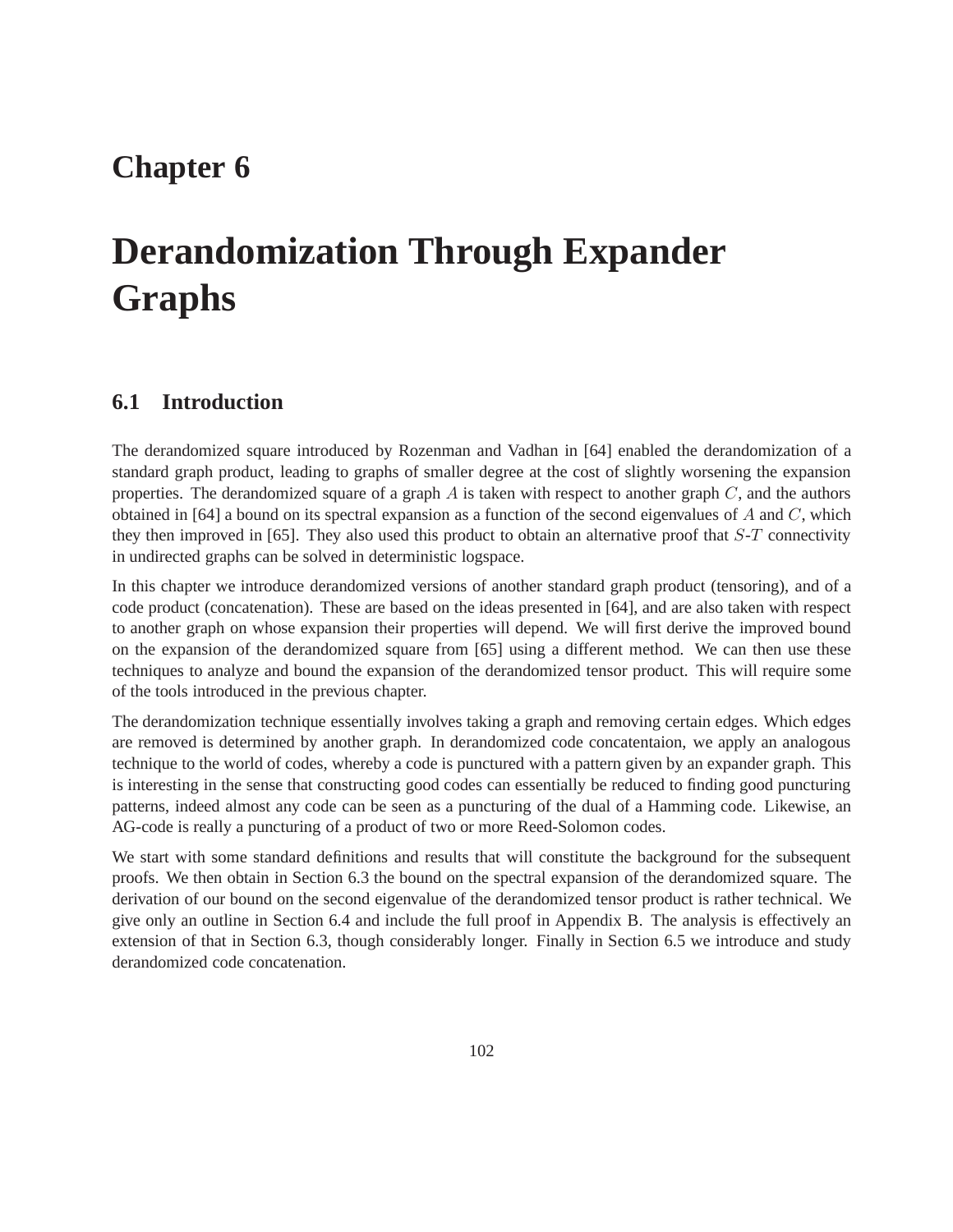## **6.2 Background**

We will be interacting often with vector spaces, tensor products and inner products. We therefore start by giving some definitions and standard results.

## **Definition 6.1.**

• If  $u \in \mathbb{R}^n$  and  $v \in \mathbb{R}^m$  then  $u \otimes v$  is a vector in  $\mathbb{R}^{nm}$  (i.e., we identify  $R^n \otimes \mathbb{R}^m$  with  $\mathbb{R}^{nm}$ ). If we index its entries with the set  $[n] \times [m]$  then we have

$$
(u\otimes v)_{ij}=u_i\cdot v_j.
$$

• If  $G \in \mathbb{R}^{n \times n}$  and  $H \in \mathbb{R}^{m \times m}$  then  $G \otimes H$  is a matrix in  $\mathbb{R}^{nm \times nm}$ . If we index its rows and columns with the set  $[n] \times [m]$  then we have

$$
(G\otimes H)_{ik,j\ell}=G_{ij}\cdot H_{k\ell}.
$$

• If U and V are subspaces of  $\mathbb{R}^n$ , then  $U \otimes V$  is the vector space defined as

$$
U \otimes V = \text{Span}\big\{u \otimes v \mid u \in U, \ v \in V\big\}.
$$

The basic properties of tensor and inner products we will use are given below:

**Proposition 6.2.** • If  $G \in \mathbb{R}^{n \times n}$ ,  $H \in \mathbb{R}^{m \times m}$ ,  $u \in \mathbb{R}^n$  and  $v \in \mathbb{R}^m$  then

$$
(G \otimes H) \cdot (u \otimes v) = (Gu) \otimes (Hv).
$$

• Tensoring is distributive over vector addition: If  $u_1, u_2 \in \mathbb{R}^n$  and  $v \in \mathbb{R}^m$  then

 $(u_1 + u_2) \otimes v = u_1 \otimes v + u_1 \otimes v$  $v \otimes (u_1 + u_2) = v \otimes u_1 + v \otimes u_2.$ 

• *If*  $\{u_1, \ldots, u_n\}$  *is a basis of U and*  $\{v_1, \ldots, v_m\}$  *is a basis of V, then* 

$$
\big\{u_i\otimes v_j\;\mid\;i\in[n],\;j\in[m]\big\}
$$

*is a basis of* U ⊗ V *. As a consequence we have*

$$
\dim(U \otimes V) = \dim(U) \cdot \dim(V).
$$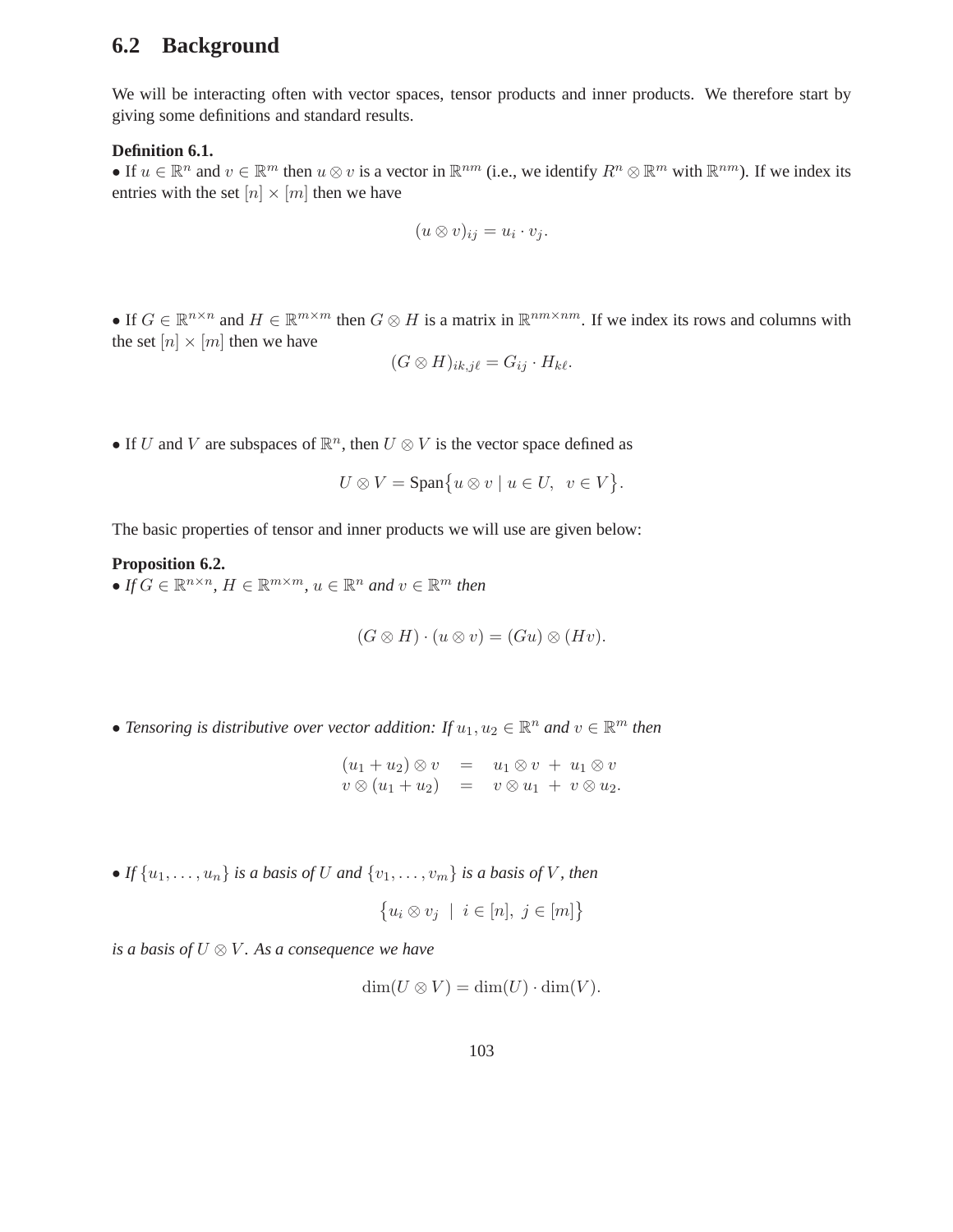• If  $u_1, \ldots, u_n$  form a basis of  $\mathbb{R}^n$  then for any  $x \in \mathbb{R}^n$  we have

$$
x = \alpha_1 u_1 + \ldots + \alpha_n u_n, \tag{6.1}
$$

*where for all*  $i \in [n]$ *:* 

$$
\alpha_i = \frac{\langle x, u_i \rangle}{\langle u_i, u_i \rangle}.
$$
\n(6.2)

• If  $u_1, u_2 \in \mathbb{R}^n$  and  $v_1, v_2 \in \mathbb{R}^m$  then

$$
\langle u_1 \otimes v_1, u_2 \otimes v_2 \rangle = \langle u_1, u_2 \rangle \cdot \langle v_1, v_2 \rangle.
$$

*In particular if either*  $u_1 \perp u_2$  *or*  $v_1 \perp v_2$  *then*  $(u_1 \otimes v_1) \perp (u_2 \otimes v_2)$ *.* 

• If  $u_1, \ldots, u_k \in \mathbb{R}^n$  are pairwise orthogonal then

$$
||u_1 + \ldots + u_k||^2 = ||u_1||^2 + \ldots + ||u_k||^2.
$$

• Suppose  $u_1, \ldots, u_n \in \mathbb{R}^n$  form an orthonormal basis of  $\mathbb{R}^n$ , and an element  $x \in \mathbb{R}^n$  can be expressed as

$$
x = \alpha_1 u_1 + \ldots + \alpha_n u_n, \tag{6.3}
$$

*where*  $\alpha_1, \ldots, \alpha_n \in \mathbb{R}$ *. Then we have* 

$$
||x||^2 = \alpha_1^2 + \ldots + \alpha_n^2.
$$
 (6.4)

**Proof:** These are all standard results. ■

## **6.3 Derandomized Squaring**

## **6.3.1 Introduction**

We described the derandomized squaring operation in Subsection 5.6.5. In their original conference paper [64], Rozenman and Vadhan obtained an upper bound on the second eigenvalue of the derandomized square by interpreting it as a projection of the zig-zag product, and using the bound from [61] (Theorem 5.30).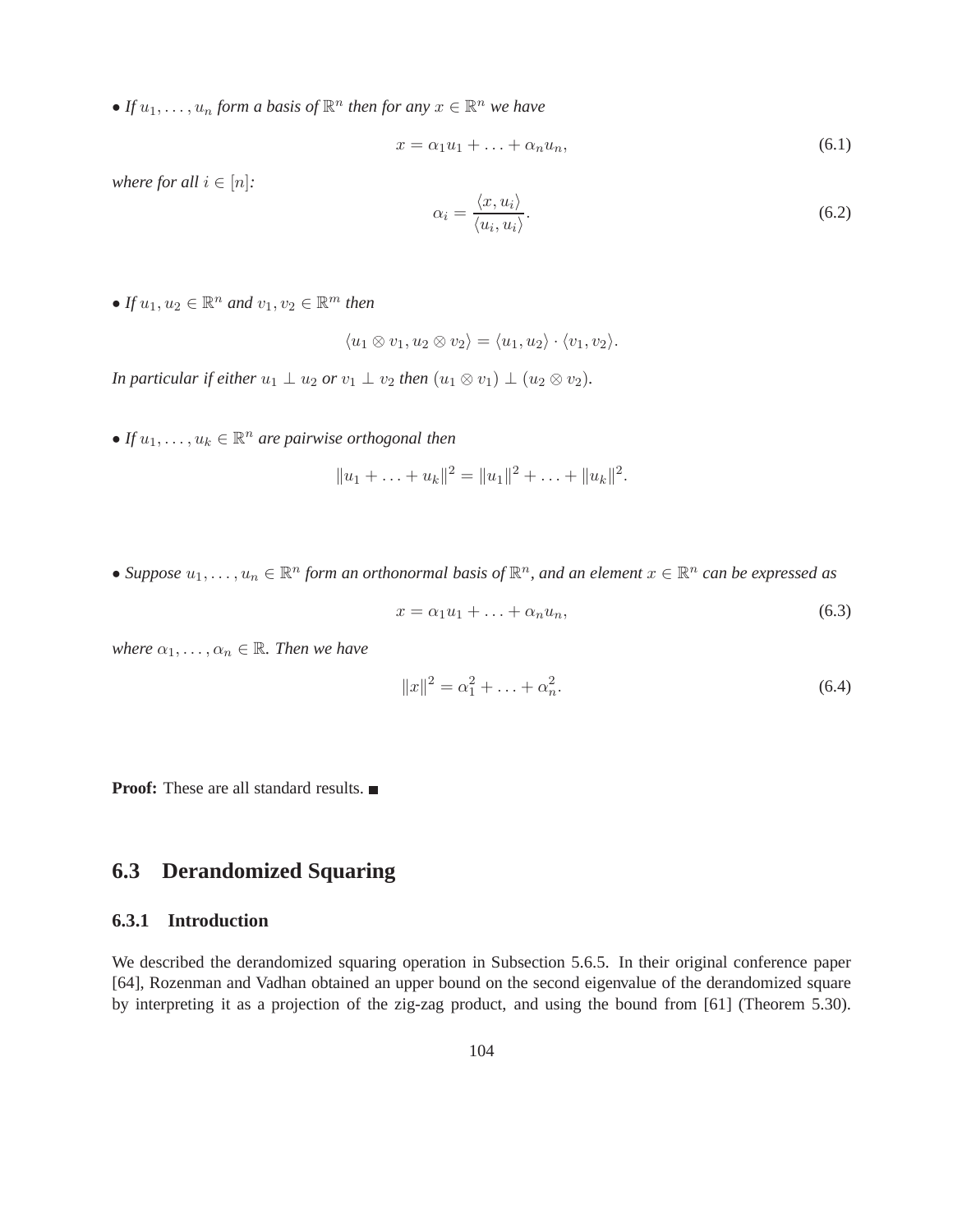With a more careful analysis, a tighter bound can be found, as was done by the same authors in [65], and independently in [16] using a different method. The latter is the derivation we present in this section.

Recall that for an  $[n, d, \lambda_A]$ -graph A and a  $[d, t, \lambda_C]$ -graph C, the derandomized square ASC is defined (using the notation from Definition 5.22) as the  $[n, dt]$ -graph with

$$
a[i,j] = a[i][i[j]].
$$

For the rest of this section we suppose that we have two graphs  $A$  and  $C$  with the parameters above. Our aim is to find an upper bound on  $\lambda_{A\otimes C}$  as a function of  $\lambda_A$  and  $\lambda_C$ . Throughout this chapter, we will often abuse notation and write G to denote both a graph and its transition matrix  $M_G$ . Recall from Theorem 5.10 that in general for a graph  $G$  on vertex set  $[n]$  we have

$$
\lambda_G = \max_{x \in 1^{\perp}_n} \frac{|\langle Gx, x \rangle|}{\langle x, x \rangle},\tag{6.5}
$$

so we need to look at the effect of the transition matrix (or equivalently, at the effect of one step of a random walk) on the anti-uniform vectors.

## **6.3.2** ASC **as a Projection**

We will consider  $A\odot C$  as a projection of a larger graph. The key point about projections is that analyzing  $P[G]$  over anti-uniform vectors is the same as considering G itself over vectors that are anti-uniform overall, but uniform over each cloud:

**Proposition 6.3.** Let G be a graph with vertex set  $[n] \times [d]$  *(whose vertices are grouped into* n *clouds of size* d*). Then*

$$
\max_{x \in 1^{\perp}_n} \frac{|\langle P_n[G] \cdot x, x \rangle|}{\langle x, x \rangle} = \max_{x \in 1^{\perp}_n \otimes 1^{\parallel}_d} \frac{|\langle Gx, x \rangle|}{\langle x, x \rangle}.
$$
\n(6.6)

From the perspective of random walks, the intuition behind Proposition 6.3 is that taking a step in  $P_n[G]$  from vertex  $i$  involves choosing an edge among all those connected to cloud  $i$  in  $G$ . This choice can be broken up into first picking a vertex uniformly from all the vertices in cloud  $i$ , and then choosing an edge from this vertex. So it is equivalent to taking a step in G starting from a uniformly chosen vertex of cloud i. We prove this formally below:

**Proof:** Let  $P = P_n[G]$ . Recall that we can view the  $nd \times nd$  matrix G as a block matrix consisting of  $n \times n$ blocks, each of size  $d \times d$ . We use the following indexing: For  $i, j \in [n]$  and  $k, \ell \in [d]$ ,

$$
G_{ik,j\ell} \tag{6.7}
$$

denotes entry  $(k, \ell)$  of block  $(i, j)$ . P is then the  $n \times n$  matrix defined as defined as

$$
P_{ij} = \frac{1}{d} \sum_{k=1}^{d} \sum_{\ell=1}^{d} G_{ik,j\ell}.
$$
 (6.8)

There is a natural bijection  $\pi: 1_n^{\perp} \to (1_n^{\perp} \otimes 1_d^{\parallel})$  defined as

$$
u \mapsto u \otimes 1_d. \tag{6.9}
$$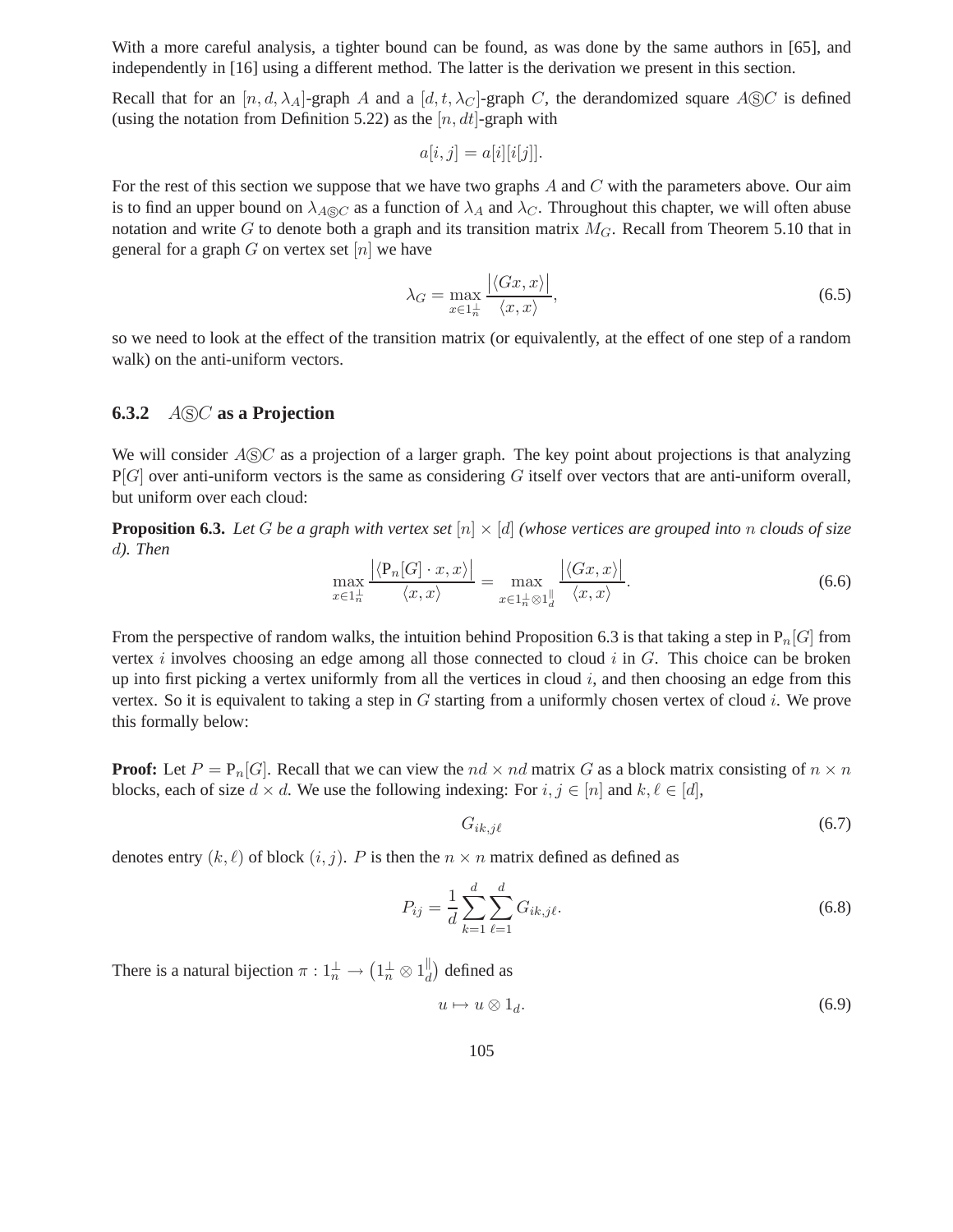Note that  $\pi$  is clearly linear and injective, so since both spaces have dimension  $n - 1$  it must be a bijection. We will show that for any  $u \in 1^{\perp}_n$ , if we let  $w = \pi(u) = u \otimes 1_d$  then

$$
\frac{\langle Pu, u \rangle}{\langle u, u \rangle} = \frac{\langle Gw, w \rangle}{\langle w, w \rangle},\tag{6.10}
$$

from which the required result (6.6) follows immediately.

 $Gw = G(u \otimes 1_d)$  is a vector in  $\mathbb{R}^{nd}$ . Indexing its entries with the set  $[n] \times [d]$  gives us

$$
(Gw)_{ik} = \left(G(u \otimes 1_d)\right)_{ik} = \sum_{j=1}^n \sum_{\ell=1}^d G_{ik,j\ell} \cdot \left(u \otimes 1_d\right)_{j\ell} = \sum_{j=1}^n \sum_{\ell=1}^d G_{ik,j\ell} \cdot u_j.
$$
 (6.11)

So on the one hand we have:

$$
\langle Gw, w \rangle = \langle G(u \otimes 1_d), u \otimes 1_d \rangle
$$
  
\n
$$
= \sum_{i=1}^n \sum_{k=1}^d (G(u \otimes 1_d))_{ik} \cdot (u \otimes 1_d)_{ik}
$$
  
\n
$$
= \sum_{i=1}^n \sum_{k=1}^d (G(u \otimes 1_d))_{ik} \cdot u_i
$$
  
\n
$$
= \sum_{i=1}^n \sum_{k=1}^d \sum_{j=1}^n \sum_{\ell=1}^d G_{ik,j\ell} \cdot u_j \cdot u_i \quad \text{(from (6.11))}
$$
  
\n
$$
= d \cdot \sum_{i=1}^n \sum_{k=1}^d P_{ij} \cdot u_j \cdot u_i \quad \text{(from (6.8)),}
$$

while on the other hand:

$$
\langle Pu, u \rangle = \sum_{i=1}^{n} (Pu)_i \cdot u_i = \sum_{i=1}^{n} \sum_{j=1}^{d} P_{ij} \cdot u_j \cdot u_i.
$$
 (6.13)

So combining (6.12) and (6.13) we see that

$$
\langle Gw, w \rangle = d \cdot \langle Pu, u \rangle. \tag{6.14}
$$

Furthermore since  $w = u \otimes 1_d$  we have

$$
\langle w, w \rangle = \langle u, u \rangle \cdot \langle 1_d, 1_d \rangle = d \cdot \langle u, u \rangle. \tag{6.15}
$$

So we can deduce from  $(6.14)$  and  $(6.15)$  that  $(6.10)$  holds:

$$
\frac{\langle Pu, u \rangle}{\langle u, u \rangle} = \frac{\langle Gw, w \rangle}{\langle w, w \rangle}.
$$
\n(6.16)

Ш

Next, we define the graphs  $\hat{A}$  and  $\hat{C}$  from which we will construct the large graph of which  $A\circledS C$  is a projection.

**Definition 6.4.** Let  $\hat{C}$  be the graph with vertex set  $[n] \times [d]$ , defined as

$$
\hat{C}=I_n\otimes C.
$$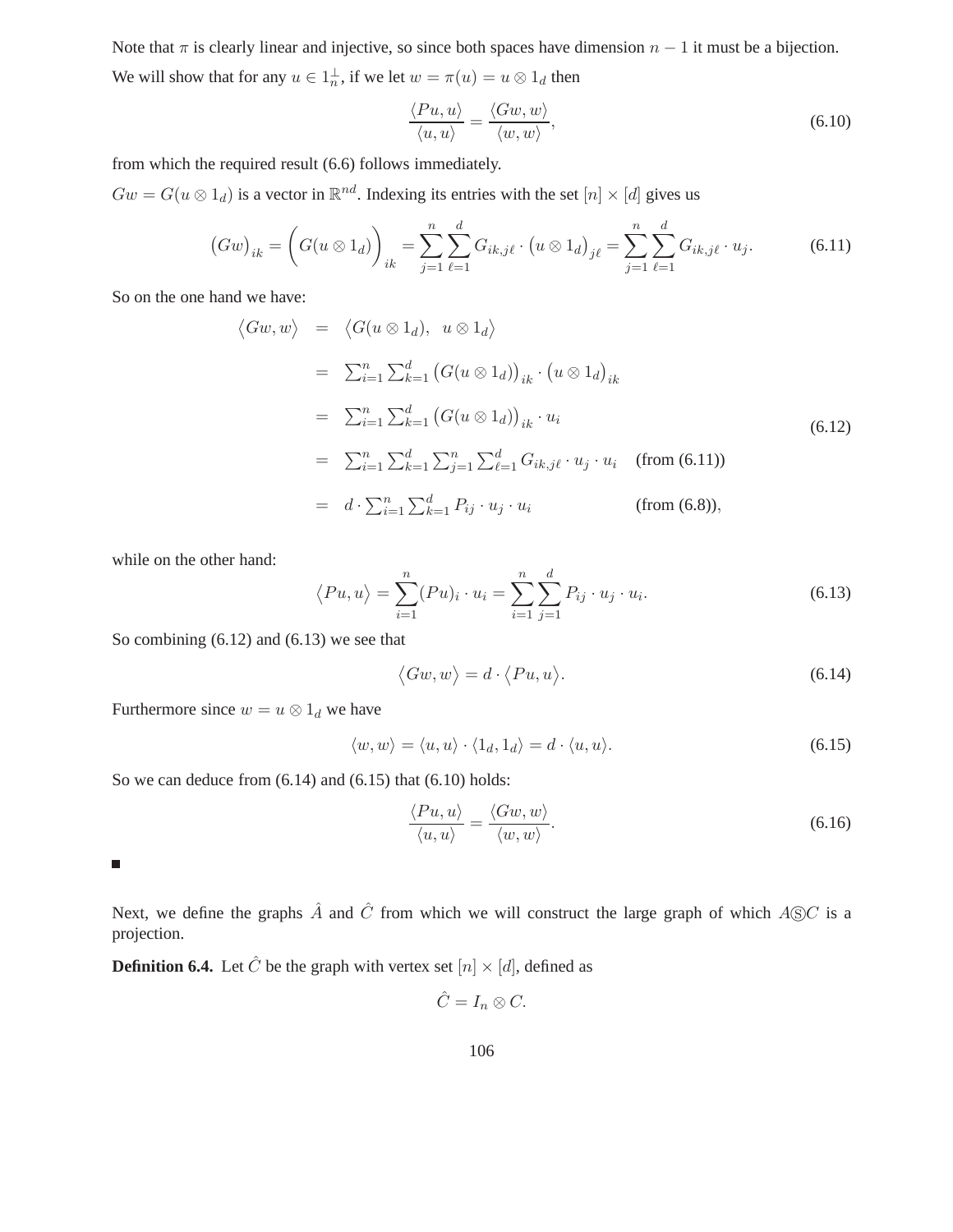$\hat{C}$  consists of n clouds, and each cloud is a copy of C. There are no edges between the clouds.

**Definition 6.5.** Let  $\hat{A}$  be the graph with vertex set  $[n] \times [d]$  defined as the de-projection of A:

 $\hat{A} = DP[A].$ 

The de-projection operation was introduced in Subsection 5.6.7.  $\hat{A}$  is 1-regular, so one step of a random walk on  $\hat{A}$  is an permutation (in fact an involution). There are edges between clouds, but no edges within the clouds.

**Proposition 6.6.** *Let*  $\hat{A}$  *and*  $\hat{C}$  *be defined as above. Then* 

$$
A \circledS C = \mathbf{P}_n[\hat{A}\hat{C}\hat{A}].
$$

Since the degrees of  $\hat{A}$  and  $\hat{C}$  are 1 and t respectively, the degree of  $\hat{A}\hat{C}\hat{A}$  is t. There are d nodes in each cloud, so there are  $dt$  edges leaving each cloud. When a cloud gets collapsed into a single vertex by the projection, all these edges are kept, which means that  $P_n[\hat{A}\hat{C}\hat{A}]$  has degree dt.

In terms of random walks, we can get an intuition as to why this holds. A step labeled  $\ell \in [t]$  from a vertex  $(a, i) \in [n] \times [d]$  in  $\widehat{ACA}$  can be decomposed as

- 1. A substep in between clouds (in  $\hat{A}$ ):  $(a, i) \rightarrow (a[i], i)$ . This is deterministic.
- 2. A substep within the new cloud (in  $\hat{C}$ ):  $(a[i], i) \rightarrow (a[i], i[\ell])$ . There are t choices for this substep.
- 3. A substep in between clouds (in  $\hat{A}$ ):  $(a[i], i[\ell]) \rightarrow (a[i][i[\ell]], i[\ell])$ . This is deterministic.

Now an edge  $(a, i) \rightarrow (a[i][i[\ell]], i[\ell])$  in  $\hat{A}\hat{C}\hat{A}$  will become an edge  $a \rightarrow a[i][i[\ell]]$  in the projected graph.

### **Relationship with the zig-zag product**

Interestingly, as was shown in the original zig-zag product paper [61], we have the following equality:

$$
A \circled{2} C = \hat{C} \hat{A} \hat{C}.
$$
\n(6.17)

This also leads to an interpretation of the following equality from the original paper on derandomized squaring [64]:

$$
d^2 \cdot A \mathbb{S}(C^2) = \mathbb{P}_n[(A \mathbb{Z} C)^2]. \tag{6.18}
$$

The multiplication by  $d^2$  means that each edge is duplicated  $d^2$  times. The left hand side is equal to  $P_n[\hat{A}\hat{C}^2\hat{A}],$ while the right hand side is equal to  $P_n[(\hat{C}\hat{A}\hat{C})^2] = P_n[\hat{C}\hat{A}\hat{C}^2\hat{A}\hat{C}]$ . But since  $\hat{C}$  has edges only within the clouds, the first and last  $\hat{C}$  will have no effect on the projected ("collapsed") graph, and so both sides are equal.

## **6.3.3 Bounding the Second Eigenvalue**

To bound the second eigenvalue of  $A \odot C$  we will apply Proposition 6.3 and analyze  $\hat{A} \hat{C} \hat{A}$ . We will be using the following definition throughout this chapter: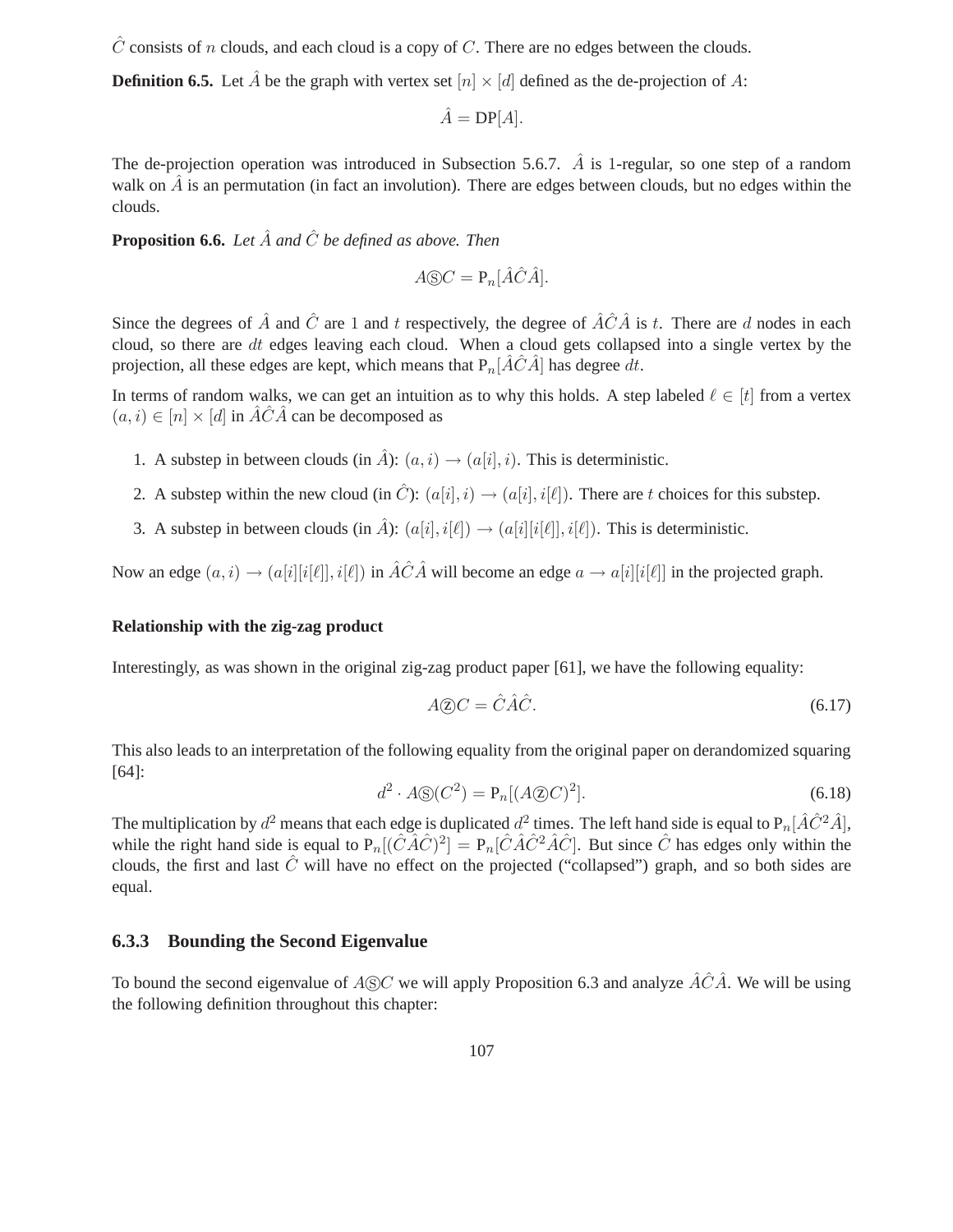**Definition 6.7.** Whenever w is a vector in  $\mathbb{R}^{nd}$ , we can view w as consisting of n blocks of size d. We index its entries with the set  $[n] \times [d]$ , so that  $w_{ij}$  indexes the  $j^{\text{th}}$  entry in block i. We define the map  $\mathcal{M}: \mathbb{R}^{nd} \to \mathbb{R}^{n}$ as

$$
\big(\mathfrak{M}_n(w)\big)_i = \sum_{j=1}^d w_{ij}.
$$

So if we have a graph consisting of n clouds of size d (i.e., with vertex set  $[n] \times [d]$ ), and if w is a probability distribution on the set of vertices, then  $\mathcal{M}_n(w)$  is the marginal distribution on the set of clouds. This operation can be seen as a projection for vectors.

The following lemma establishes a useful relationship between A and  $\hat{A} = DP[A]$ :

**Lemma 6.8.** Let  $\hat{A} = \text{DP}[A]$  be defined as above. Then for any  $\sigma \in \mathbb{R}^n$  we have

$$
\mathcal{M}_n(\hat{A}(\sigma \otimes \frac{1_d}{d})) = A\sigma. \tag{6.19}
$$

**Proof:** See Appendix C.

We are now ready to prove the main result of this section.

**Theorem 6.9.** *Let* A *and* C *be as above. Then we have*

$$
\lambda_{A \circledS C} \leq \lambda_A^2 + \lambda_C \cdot (1 - \lambda_A^2).
$$

**Proof:** From Proposition 6.3 we know that

$$
\lambda_{A \circledS C} = \max_{x \in 1_{n}^{\perp} \otimes 1_{d}^{\parallel}} \frac{\left| \langle \hat{A} \hat{C} \hat{A} x, x \rangle \right|}{\langle x, x \rangle}
$$

Let  $x \in 1^{\perp}_n \otimes 1^{\parallel}_d$ . We define

 $\gamma = \hat{A}x,$ (6.20)

and then let

$$
\gamma^{\parallel} = \mathcal{M}_n(\gamma) \otimes \frac{1_d}{d}, \quad \text{and} \quad \gamma^{\perp} = \gamma - \gamma^{\parallel}.
$$
\n(6.21)

.

So  $\gamma$ <sup>||</sup> is uniform over each cloud,  $\gamma^{\perp}$  is anti-uniform over each cloud, and  $\gamma = \gamma^{||} + \gamma^{\perp}$ . We will use the two following claims:

**Claim 1:**  $\hat{C}\gamma^{\parallel} = \gamma^{\parallel}$ . **Proof:** We have

$$
\hat{C}\gamma^{\parallel} = (I_n \otimes C) \cdot (\mathcal{M}_n(\gamma) \otimes \frac{1_d}{d}) = \mathcal{M}_n(\gamma) \otimes C \cdot \frac{1_d}{d}.
$$
 (6.22)

Now because C is doubly stochastic,  $C \cdot \frac{1_d}{d} = \frac{1_d}{d}$ . Therefore

$$
\hat{C}\gamma^{\parallel} = \gamma^{\parallel}.\tag{6.23}
$$

 $\Box$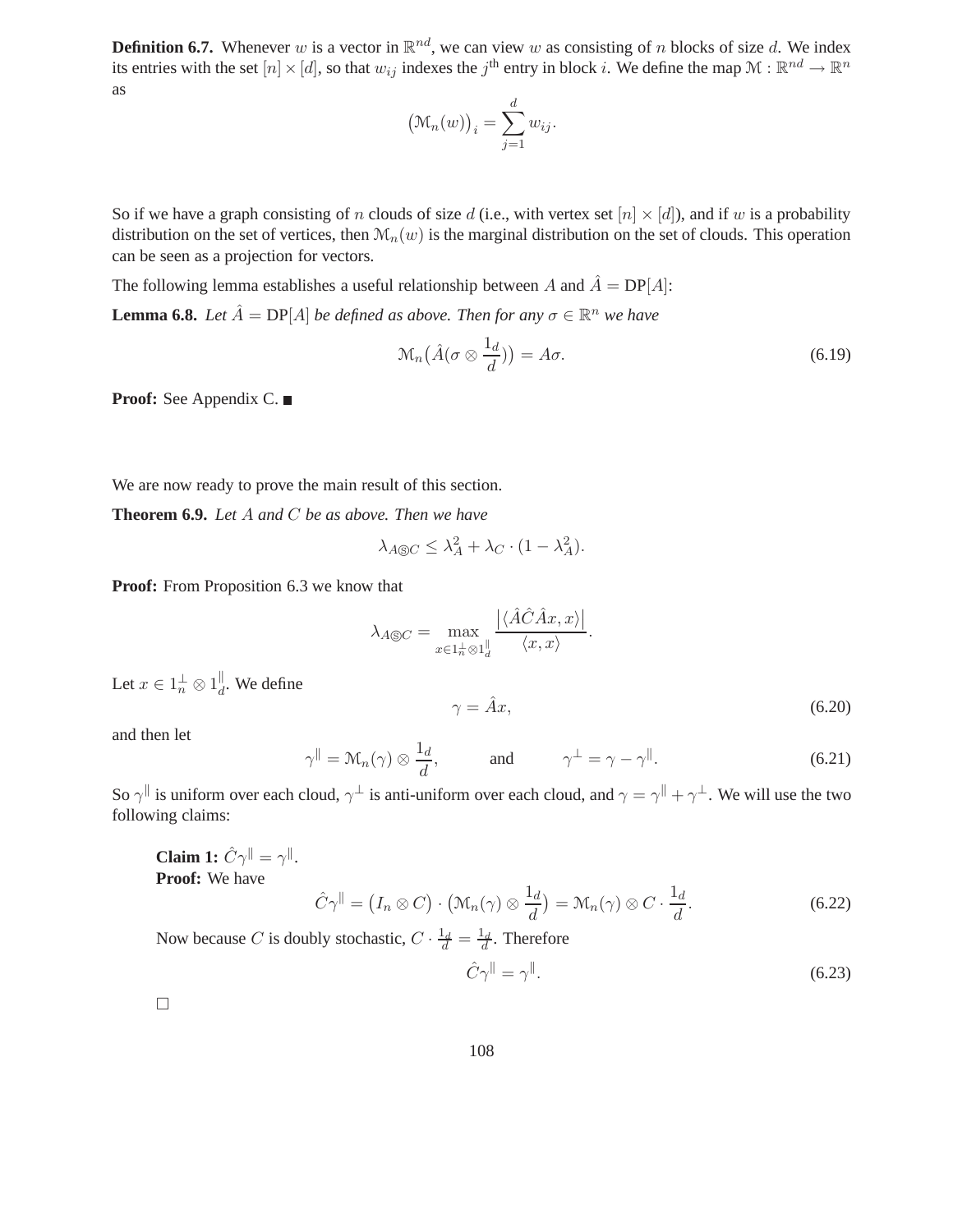**Claim 2:**  $|\langle \hat{C} \gamma^{\perp}, \gamma^{\perp} \rangle| \leq \lambda_C \cdot \langle \gamma^{\perp}, \gamma^{\perp} \rangle$ . **Proof:** We can decompose  $\gamma^{\perp} \in \mathbb{R}^{nd}$  as

$$
\gamma^{\perp} = \begin{pmatrix} \gamma_1^{\perp} \\ \vdots \\ \gamma_n^{\perp} \end{pmatrix},\tag{6.24}
$$

where  $\gamma_1^{\perp}, \ldots, \gamma_n^{\perp} \in 1_d^{\perp}$ . So since  $\hat{C} = I_n \otimes C$  this gives us

$$
\hat{C}\gamma^{\perp} = \begin{pmatrix} C\gamma_1^{\perp} \\ \vdots \\ C\gamma_n^{\perp} \end{pmatrix} . \tag{6.25}
$$

Therefore

$$
\begin{array}{rcl}\n\left| \langle \hat{C} \gamma^{\perp}, \gamma^{\perp} \rangle \right| & = & \left| \sum_{i=1}^{n} \langle C \gamma_i^{\perp}, \gamma_i^{\perp} \rangle \right| \\
& \leq & \sum_{i=1}^{n} \left| \langle C \gamma_i^{\perp}, \gamma_i^{\perp} \rangle \right| \\
& \leq & \sum_{i=1}^{n} \lambda_C \cdot \left| \langle \gamma_i^{\perp}, \gamma_i^{\perp} \rangle \right| \quad \text{(by the definition of } \lambda_C) \\
& \leq & \lambda_C \cdot \langle \gamma^{\perp}, \gamma^{\perp} \rangle.\n\end{array}
$$
\n $(6.26)$ 

 $\Box$ 

Continuing with our proof, we have

$$
\begin{aligned}\n|\langle \hat{A}\hat{C}\hat{A}x, x \rangle| &= |\langle \hat{C}\hat{A}x, \hat{A}x \rangle| & \text{(since } \hat{A} \text{ is symmetric)} \\
&= |\langle \hat{C}\gamma, \gamma \rangle| \\
&= |\langle \hat{C}\gamma^\parallel, \gamma^\parallel \rangle + \overbrace{\langle \hat{C}\gamma^\parallel, \gamma^\perp \rangle}^0 + \overbrace{\langle \hat{C}\gamma^\perp, \gamma^\parallel \rangle}^0 + \langle \hat{C}\gamma^\perp, \gamma^\perp \rangle| \\
&\leq |\langle \hat{C}\gamma^\parallel, \gamma^\parallel \rangle| + |\langle \hat{C}\gamma^\perp, \gamma^\perp \rangle| \\
&= |\langle \gamma^\parallel, \gamma^\parallel \rangle| + |\langle \hat{C}\gamma^\perp, \gamma^\perp \rangle| & \text{(from Claim 1)}.\n\end{aligned}
$$

And so we deduce:

$$
\frac{\left| \langle \hat{A}\hat{C}\hat{A}x, x \rangle \right|}{\langle x, x \rangle} \le \frac{\|\gamma^{\parallel}\|^2}{\|x\|^2} + \frac{\left| \langle \hat{C}\gamma^{\perp}, \gamma^{\perp} \rangle \right|}{\|x\|^2}.
$$

Now  $\hat{A}$  is a permutation, which means that it is length-preserving. Therefore  $\|\gamma\| = \|\hat{A} \cdot x\| = \|x\|$ , and furthermore, from Claim 2 we have  $|\langle \hat{C} \gamma^{\perp}, \gamma^{\perp} \rangle| \leq \lambda_C \langle \gamma^{\perp}, \gamma^{\perp} \rangle$ . This leads to:

$$
\frac{|\langle \hat{A}\hat{C}\hat{A}x, x\rangle|}{\langle x, x\rangle} \le \frac{\|\gamma^{\parallel}\|^2}{\|\gamma\|^2} + \lambda_C \cdot \frac{\|\gamma^{\perp}\|^2}{\|\gamma\|^2}.
$$
\n(6.27)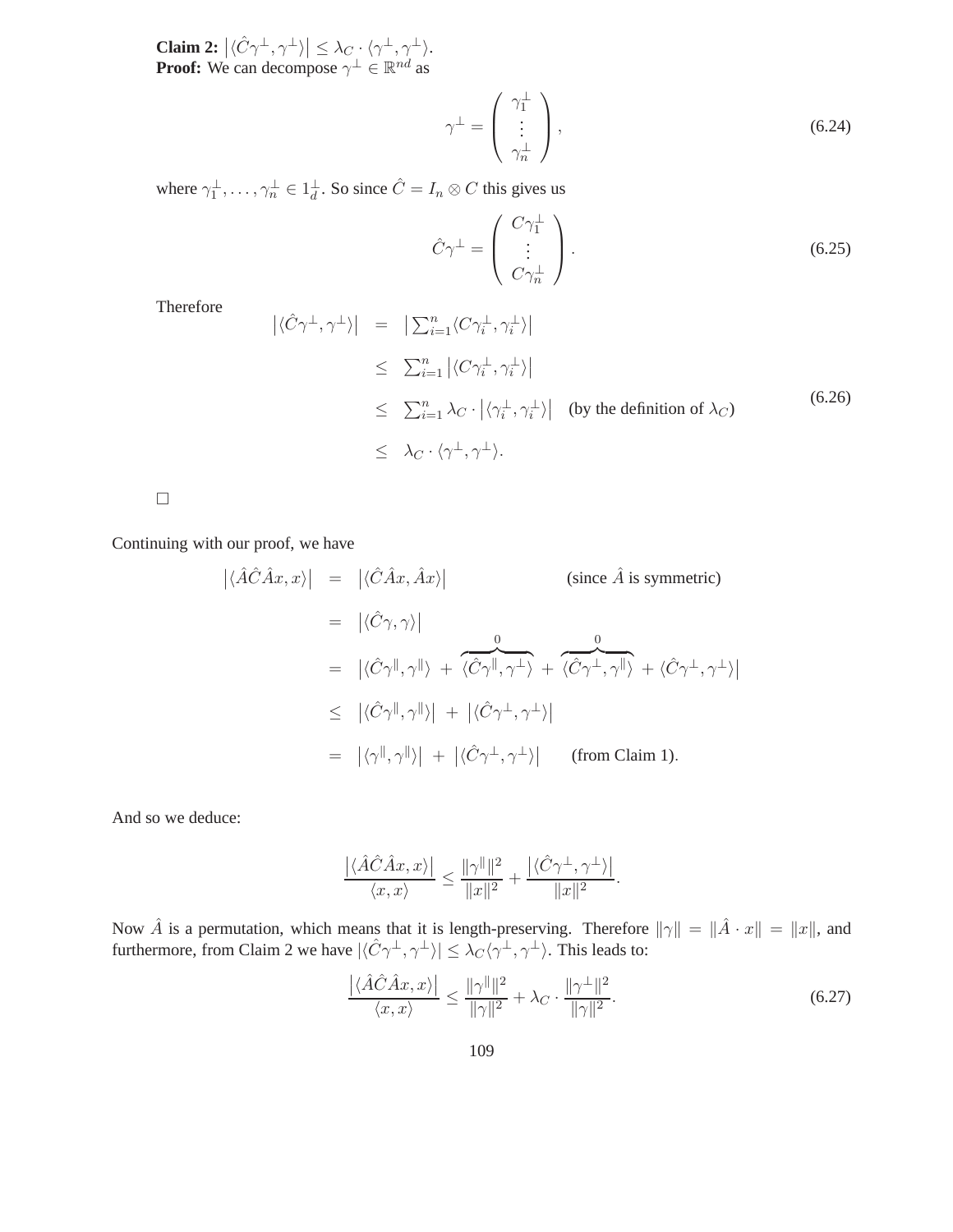If we let  $\theta$  be the angle between  $\gamma$  and  $\gamma^{\parallel}$ , then we have the following diagram



and so (6.27) becomes

$$
\frac{\left|\langle \hat{A}\hat{C}\hat{A}x, x\rangle\right|}{\langle x, x\rangle} \leq \cos^2(\theta) + \lambda_C \cdot \sin^2(\theta)
$$
\n
$$
= \cos^2(\theta) + \lambda_C \cdot \left(1 - \cos^2(\theta)\right)
$$
\n
$$
= (1 - \lambda_C) \cdot \cos^2(\theta) + \lambda_C. \tag{6.28}
$$

Now clearly, since  $1 - \lambda_C \ge 0$ , this expression will be maximal when  $\cos^2(\theta)$  is maximal.

**Claim:**  $cos(\theta) \leq \lambda_A$ **Proof:** We have:

$$
\gamma^{\parallel} = \mathcal{M}_n(\gamma) \otimes \frac{1_d}{d} = \mathcal{M}_n(\hat{A}x) \otimes \frac{1_d}{d}.
$$

Since  $x \in 1_n^{\perp} \otimes 1_d^{\parallel}$ , there is  $u \in 1_n^{\perp}$  with  $x = u \otimes 1_d$ :

$$
\gamma^{\parallel} = \mathcal{M}_n(\hat{A}(u \otimes 1_d)) \otimes \frac{1_d}{d}.
$$

Using Lemma 6.8 we obtain:

$$
\gamma^{\parallel} = d \cdot (Au) \otimes \frac{1_d}{d} = (Au) \otimes 1_d. \tag{6.29}
$$

So this gives us

$$
\|\gamma^{\parallel}\| = \|Au\| \cdot \|1_d\| \le \lambda_A \cdot \|u\| \cdot \frac{1}{\sqrt{d}},\tag{6.30}
$$

by the definition of  $\lambda_A$ , since  $u \in 1^{\perp}_n$ . Recall that  $\hat{A}$  is a permutation, it is therefore length preserving and so we obtain:

$$
\|\gamma\| = \|\hat{A}x\| = \|x\| = \|u \otimes 1_d\| = \|u\| \cdot \frac{1}{\sqrt{d}}.\tag{6.31}
$$

Combining (6.30) and (6.31) yields

$$
\cos(\theta) = \frac{\|\gamma^{\parallel}\|}{\|\gamma\|} \le \lambda_A,
$$

as required.  $\square$ 

Combining this Claim with (6.28) gives us

$$
\lambda_{A \circledS C} \leq \lambda_A^2 + \lambda_C \cdot (1 - \lambda_A^2).
$$

г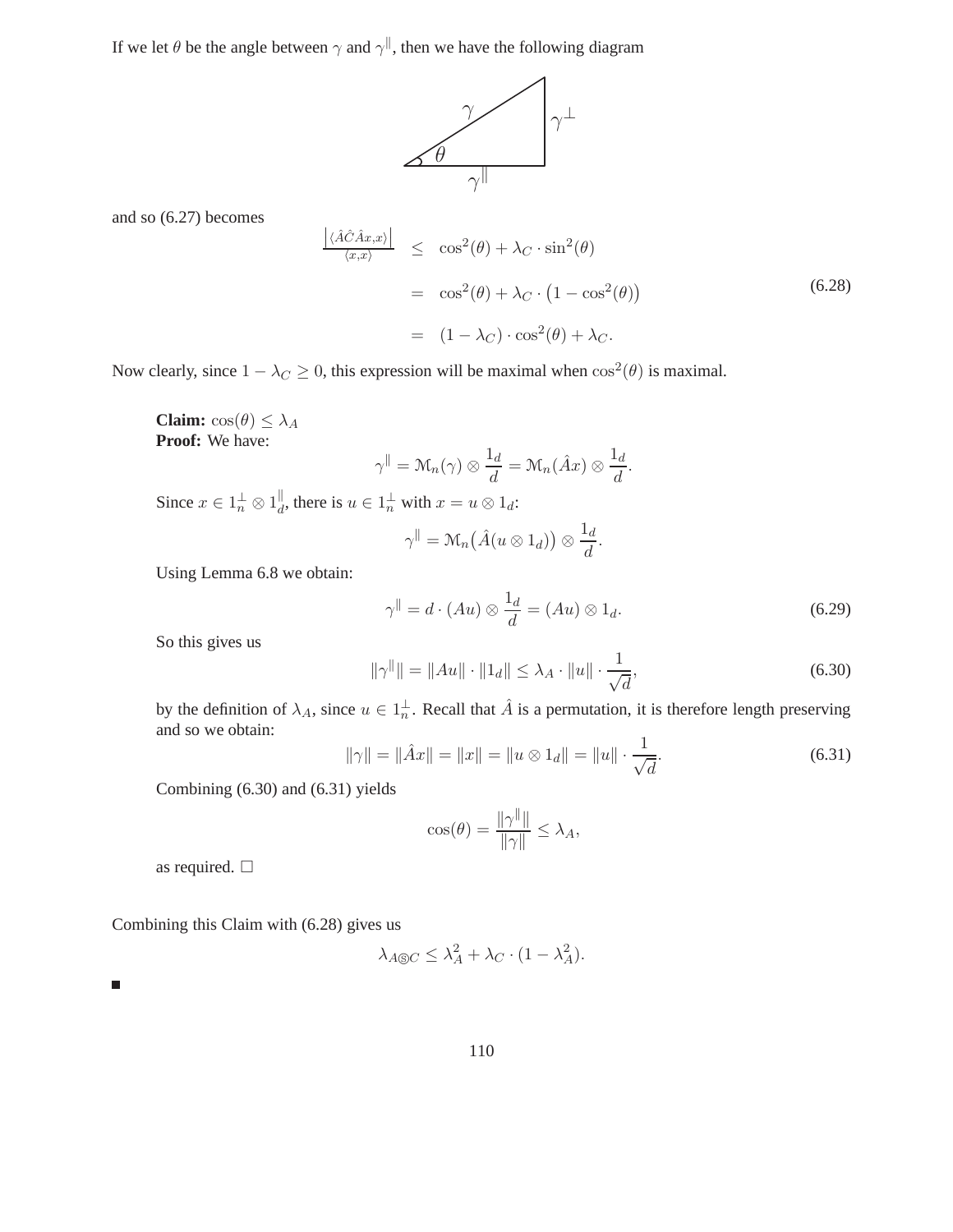## **6.4 Derandomized Tensoring**

## **6.4.1 The Product**

The tensor product of two graphs  $A$  and  $B$  enables the construction of a larger graph with expansion properties no worse than A and B but at the cost of a large increase in the degree.

 $A \circledS C$  effectively consisted in taking  $A^2$  and removing some edges in a clever way. Which edges to remove was determined by a second graph  $C$ . In the same way, the idea of derandomized tensoring is to remove edges from  $A \otimes B$  based on a third graph C, which in this case will be a *bipartite* graph. We will see that the derandomized tensor product can in some cases reduce the degree of the resulting graph while preserving its expansion properties.

Let A be an  $[n, d_1]$ -graph, and B be an  $[m, d_2]$ -graph. Furthermore let C be a bipartite graph with  $d_1$  left nodes and  $d_2$  rights nodes. Keeping the notation from Subsection 5.7.1, we have  $d = d_1 + d_2$  and we label the edges of A and B with the sets  $D_1$  and  $D_2$  respectively, where

$$
D_1 = \{1, ..., d_1\} D_2 = \{d_1 + 1, ..., d\},
$$

so that  $[d] = D_1 \sqcup D_2$ .

The tensor product  $A \otimes B$  has vertex set  $[n] \times [m]$ , which we interpret as n clouds of size m. Recall from its description in Section 5.6.3 that a step in  $A \otimes B$  can be decomposed into two parts: first a step between clouds, and then a step within the new cloud (we presented them in this order, though they could also be done the other way round). The first step has a label  $i \in D_1$ , while the second step has a label  $j \in D_2$ . In the *derandomized tensor product* of A and B with respect to C, denoted  $A \otimes_C B$  we take only the steps  $(i, j)$  for which  $i$  and  $j$  are connected in  $C$ .

We can describe  $A \otimes_{\mathbb{C}} B$  as the graph with vertex set  $[n] \times [m]$ , and in which there is an edge from  $(a, b)$  to  $(u, v)$  if and only if the following conditions hold:

- 1. There is an edge from a to u in A: There is  $i \in D_1$  with  $a[i] = u$ .
- 2. There is an edge from b to v in B: There is  $j \in D_2$  with  $b[j] = v$ .
- 3. *i* and *j* are connected in  $C$ .

Notice that if we remove the third condition then we obtain the normal tensor product. Also, if C is the complete bipartite graph then whenever the first two conditions are verified then so is the third one, and so in this case the product is also equal to the normal tensor product.

The degree of  $A \otimes_C B$  is equal to the number of edges in C. Although this product is defined for any bipartite graph C of the right dimensions, we will be concerned only with the cases in which C is *biregular*. The spectrum and expansion properties of such graphs were discussed in Section 5.7.

A biregular bipartite graph of left and right degrees  $\ell$  and r respectively can be labeled in the following way: the edges are labeled with elements of  $[\ell]$  at their left ends, and with elements of  $[r]$  at their right ends, in such a way that the edges adjacent to a given node all have distinct labels. For a left node  $i \in D_1$  and a label  $k \in [\ell], i[k] \in D_2$  denotes the  $k^{\text{th}}$  neighbor of i (so  $i[k]$  is a right node). Because the degree of the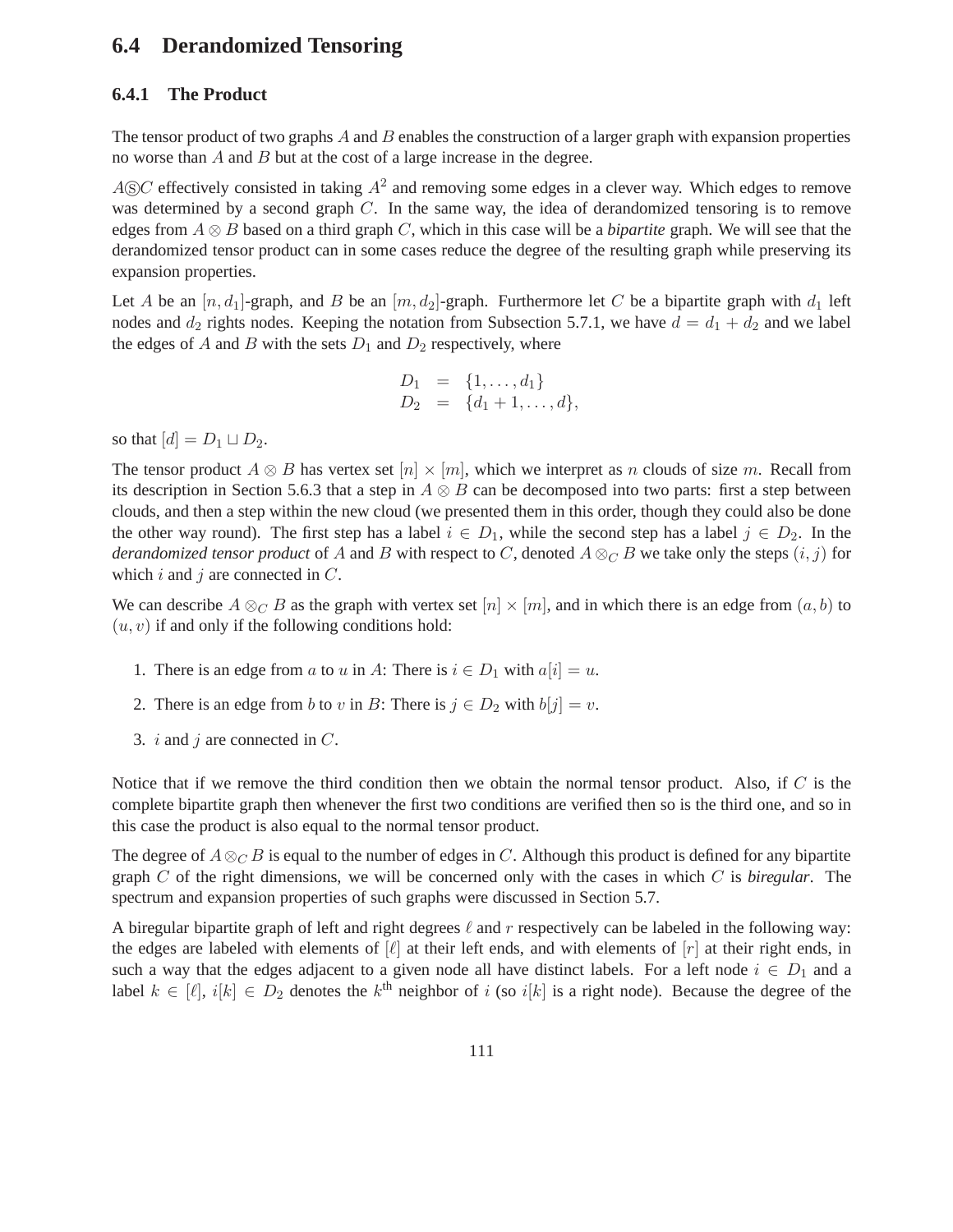derandomized tensor product is equal to the number of edges in  $C$ , we have

$$
\deg(A \otimes_C B) = d_1 \ell = d_2 r. \tag{6.32}
$$

We give the formal definition only for the case in which  $C$  is biregular.

**Definition 6.10.** Let A be an  $[n, d_1]$ -graph, B be an  $[n, d_2]$ -graph and C be a biregular bipartite graph with  $d_1$  left nodes,  $d_2$  right nodes and of left and right degrees  $\ell$  and r respectively. The derandomized tensor product  $A \otimes_C B$  of A and B with respect to C is an  $[nm, d_1\ell]$ -graph with vertex set  $[n] \times [m]$  and a labeling in  $D_1 \times [\ell]$ . For any  $(a, b) \in [n] \times [m]$  and  $(i, k) \in D_1 \times [\ell]$  we have

$$
(a,b)[i,k] = (a[i],b[i[k]]).
$$

We could of course have presented an equivalent definition with a labeling in  $D_2 \times [r]$ . If the labelings of A and B are colorings then  $A \otimes_C B$  will be undirected. However, if the labelings are only half-colorings then to ensure that the product is undirected C also needs to have the following property: for any  $i \in D_1, j \in D_2$ , i and j are connected in C if and only if  $\rho_A(i)$  and  $\rho_A(j)$  are connected in C.

Our aim is to analyze the expansion properties of  $G = A \otimes_C B$ , more precisely to upper bound its second eigenvalue  $\lambda_G$  as a function of  $\lambda_A$ ,  $\lambda_B$  and  $\lambda_C$ .

The main result of this section is the following theorem:

**Theorem 6.11.** *Let* A*,* B *and* C *be graphs as described above, in which the labelings of* A *and* B *are halfcolorings. Suppose without loss of generality that*  $\lambda_B \leq \lambda_A$ *. If*  $G = A \otimes_C B$  *then* 

$$
\lambda_G \le \max\left(\lambda_A, \lambda_B, m(\lambda_A, \lambda_B, \lambda_C)\right),
$$

*where*  $f(a, b, c) = ab + c\sqrt{(1 - a^2)(1 - b^2)}$ ,  $g(b, c) = \frac{1}{\sqrt{c^2 - b^2}}$  $\frac{1}{\frac{c^2}{b^2}-c^2+1}$ *, and*  $m(a, b, c) = f(min(a, g(b, c)), b, c)$ 

Notice that if C is the complete bipartite graph, then  $\lambda_C = 0$ , and so  $g(\lambda_B, \lambda_C) = 1 \ge \lambda_A$ , and therefore our bound becomes  $\max(\lambda_A, \lambda_B, \lambda_A \lambda_B) = \max(\lambda_A, \lambda_B)$ , which is the same as that of the normal tensor product, as would be expected.

Also, if

$$
m(\lambda_A, \lambda_B, \lambda_C) \le \max(\lambda_A, \lambda_B) = \lambda_{A \otimes B} \tag{6.34}
$$

 $(6.33)$ 

then  $A \otimes_C B$  has expansion properties at least as good as those of  $A \otimes B$ , but with a smaller degree. If  $\lambda_A = \lambda_B$  then we always have  $\lambda_A \leq g(\lambda_B, \lambda_C)$ , and so we obtain the simpler expression:

**Theorem 6.12.** *Suppose that*  $\lambda_A = \lambda_B$ *. If*  $G = A \otimes_C B$  *then* 

$$
\lambda_G \le \max\bigg(\lambda_A, F(\lambda_A, \lambda_C)\bigg),\,
$$

*where*  $F(a, c) = a^2 + c \cdot (1 - a^2)$ *.*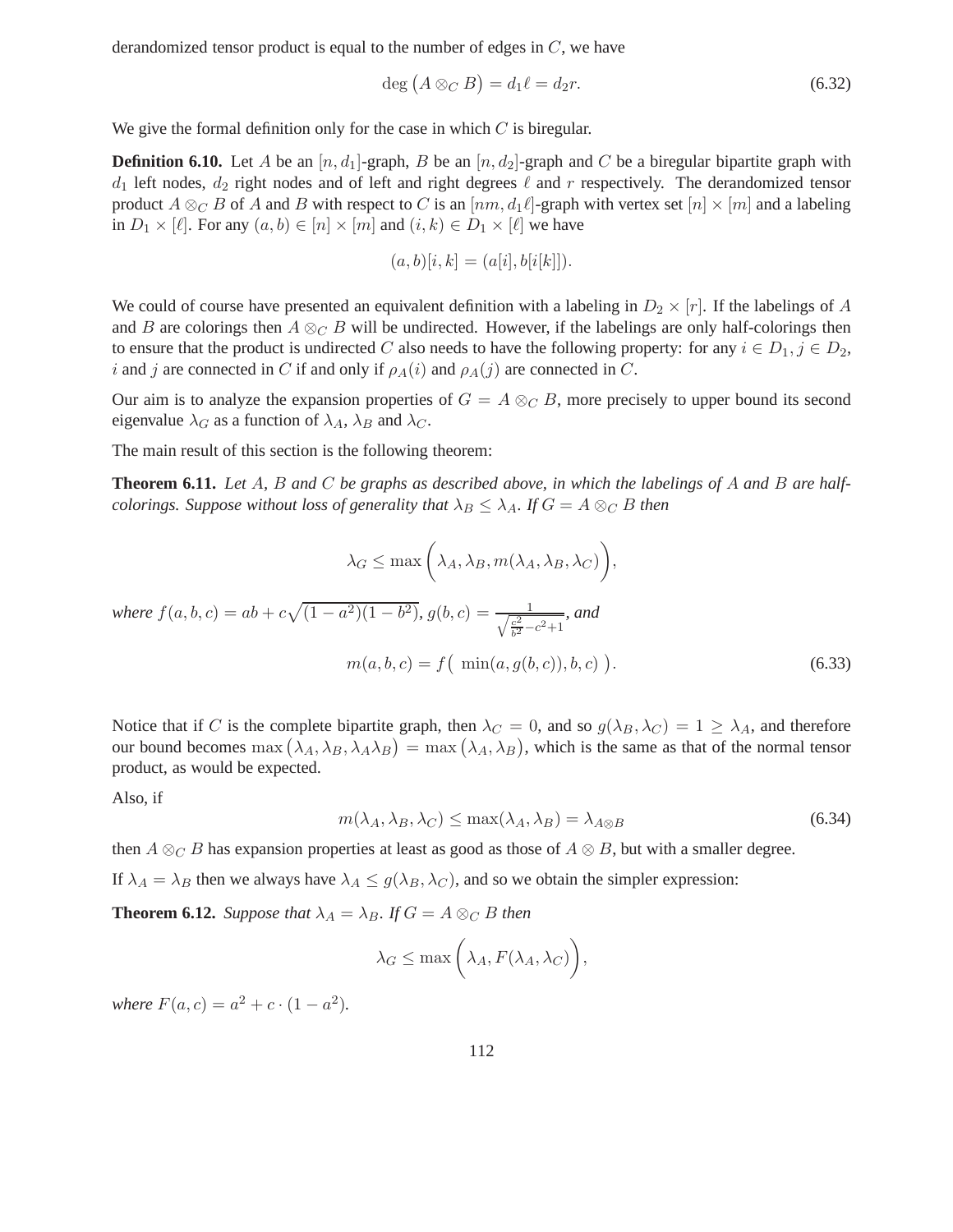Interestingly,  $F(a, c)$  is the same bound as for derandomized squaring.

The idea behind the analysis is conceptually the same as that in the previous section, namely to view  $A \otimes_C B$ as the projection of a larger graph, and study this larger graph. However, while previously we could index our vertices with a two-dimensional array  $[n] \times [d]$ , in this case three dimensions will be required, which will make both the notation and the proofs rather technical.

## **6.4.2 Notation**

All the notations defined in Subsection 5.7.1 will still hold. We summarize them below:

• If  $d_1$  and  $d_2$  are the degrees of A and B as above, then we let  $d = d_1 + d_2$  and define

$$
D_1 = \{1, ..., d_1\}
$$
  
\n
$$
D_2 = \{d_1 + 1, ..., d\}
$$
  
\n
$$
[d] = \{1, ..., d\} = D_1 \cup D_2.
$$
\n(6.35)

• We define the subspaces  $R_1$  and  $R_2$  of  $\mathbb{R}^d$  as follows:

$$
R_1 = \{ v \in \mathbb{R}^d \mid v_i = 0 \,\forall i \in D_2 \}
$$
  
\n
$$
R_2 = \{ v \in \mathbb{R}^d \mid v_i = 0 \,\forall i \in D_1 \}.
$$
\n(6.36)

•  $e_1$  and  $e_2$  denote the following vectors in  $\mathbb{R}^d$ :

$$
(e_1)_i = \begin{cases} 1 & \text{if } i \in D_1 \\ 0 & \text{if } i \in D_2. \end{cases}
$$
 (6.37)

$$
(e_2)_i = \begin{cases} 0 & \text{if } i \in D_1 \\ 1 & \text{if } i \in D_2. \end{cases}
$$
 (6.38)

**Definition 6.13.** For  $i = 1, 2$ , we have:

$$
e_i^{\parallel} = \{ \beta \cdot e_i \mid \beta \in \mathbb{R} \}. \tag{6.39}
$$
  

$$
e_i^{\perp} = \{ v \in R_i \mid \langle v, e_i \rangle = 0 \}.
$$

## **6.4.3 Definitions**

As explained above, we will analyze the expansion of  $A \otimes_C B$  by viewing it as a projection of a larger graph H. In this subsection we give the formal definitions required for the construction of  $H$ .

 $A \otimes_C B$  has vertex set  $[n] \times [m]$ , and H will have vertex set  $[n] \times [m] \times [d]$ . We will suppose throughout this section that the labelings of  $A$  and  $B$  are half-colorings, for which

$$
\rho_A: D_1 \to D_1, \quad \text{and} \quad \rho_B: D_2 \to D_2 \tag{6.40}
$$

denote the partner mappings for A and B.  $\rho_A$  and  $\rho_B$  are involutions.

We start by defining the graphs  $\hat{A}$ ,  $\hat{B}$ ,  $\hat{X}$  and  $\hat{C}$ .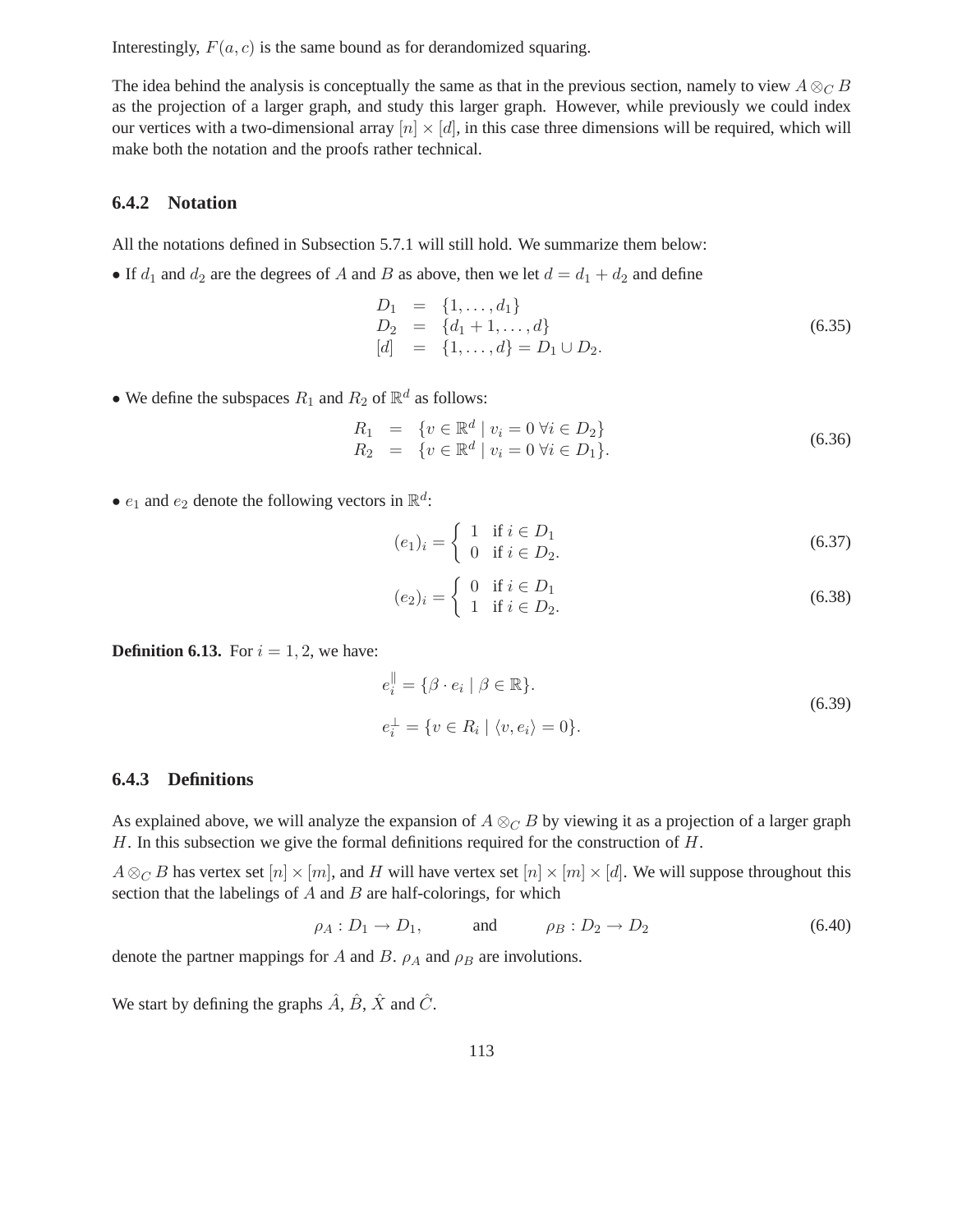**Definition 6.14.**  $\hat{A}$  is a graph with vertex set  $[n] \times [m] \times [d]$ . Each vertex  $(a, b, c)$  has either one or no neighbors:

- If  $c \in D_1$  then there is an edge from  $(a, b, c)$  to  $(a[c], b, \rho_A(c))$ .
- If  $c \in D_2$  then  $(a, b, c)$  has no neighbors.

 $\hat{B}$  is defined analogously:

**Definition 6.15.**  $\hat{B}$  is a graph with vertex set  $[n] \times [m] \times [d]$ . Each vertex  $(a, b, c)$  has either one or no neighbors:

- If  $c \in D_1$  then  $(a, b, c)$  has no neighbors.
- If  $c \in D_2$  then there is an edge from  $(a, b, c)$  to  $(a, b[c], \rho_B(c))$ .

So  $\hat{A}$  and  $\hat{B}$  are not regular graphs. Notice that the two graphs "complement" each other in the sense that every vertex in  $[n] \times [m] \times [d]$  has an edge either in  $\hat{A}$  or in  $\hat{B}$ , but not in both. They can be naturally combined as follows:

**Definition 6.16.**  $\hat{X}$  is the graph with vertex set  $[n] \times [m] \times [d]$  defined as

$$
\hat{X} = \hat{A} + \hat{B}.
$$

So  $\hat{X}$  is regular, it is a [nmd, 1]-graph. Since  $\hat{X}$  has degree 1, one step of a random walk on  $\hat{X}$  is an involution.

**Definition 6.17.**  $\hat{C}$  is the graph with vertex set  $[n] \times [m] \times [d]$  defined as

$$
\hat{C}=I_n\otimes I_m\otimes C.
$$

 $\hat{C}$  can be interpreted as nm copies of C. We are now ready to characterize  $A \otimes_C B$  as a projection:

**Proposition 6.18.** *Suppose we have graphs*  $A, B, C, \hat{X}$ *, and*  $\hat{C}$  *defined as above. Then* 

$$
A \otimes_C B = \mathbf{P}_{nm}[\hat{X}\hat{C}\hat{X}].
$$
\n(6.41)

The large graphs we are considering have vertex set  $[n] \times [m] \times [d]$ . We can see this as nm copies of [d], which we refer to as "C-clouds". The C-clouds get collapsed in the projection, leading to a graph with vertex set  $[n] \times [m]$ .

**Example 6.19.** We illustrate these constructions with the following graphs A, B and C:



**Figure 6.1:** The graphs A, B and C.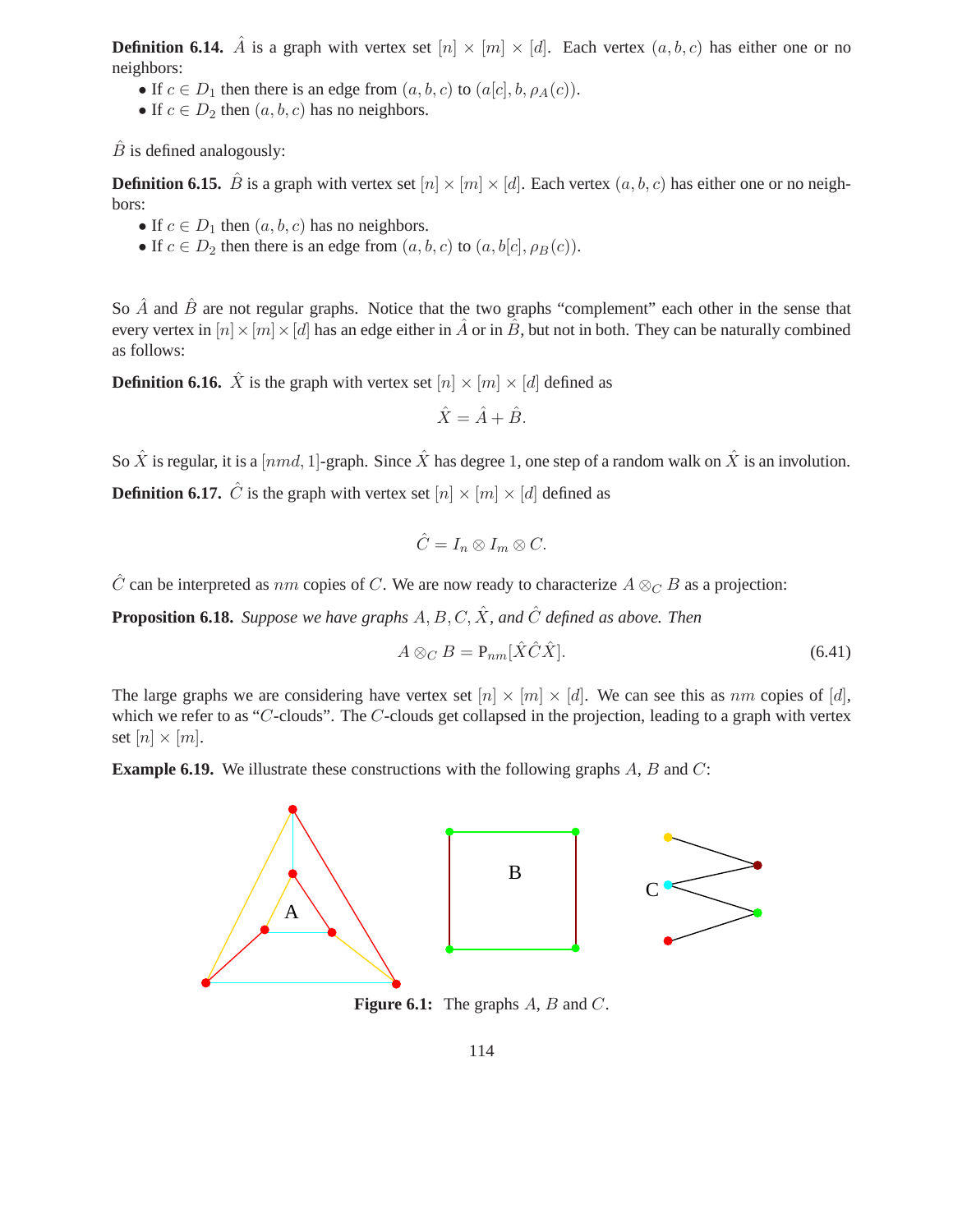So A is an  $[n, d_1] = [6, 3]$ -graph, B an  $[m, d_2] = [4, 2]$ -graph and C a bipartite graph with  $d_1$  left vertices and  $d_2$  right vertices (so  $d = 5$  vertices in total). For this example C is not biregular. We suppose that the labelings of  $A$  and  $B$  are edge colorings to simplify the illustration (so each left vertex of  $C$  corresponds to a color of  $A$  and each right vertex to a color of  $B$ ).



**Figure 6.3:** The graph  $\hat{A}$ .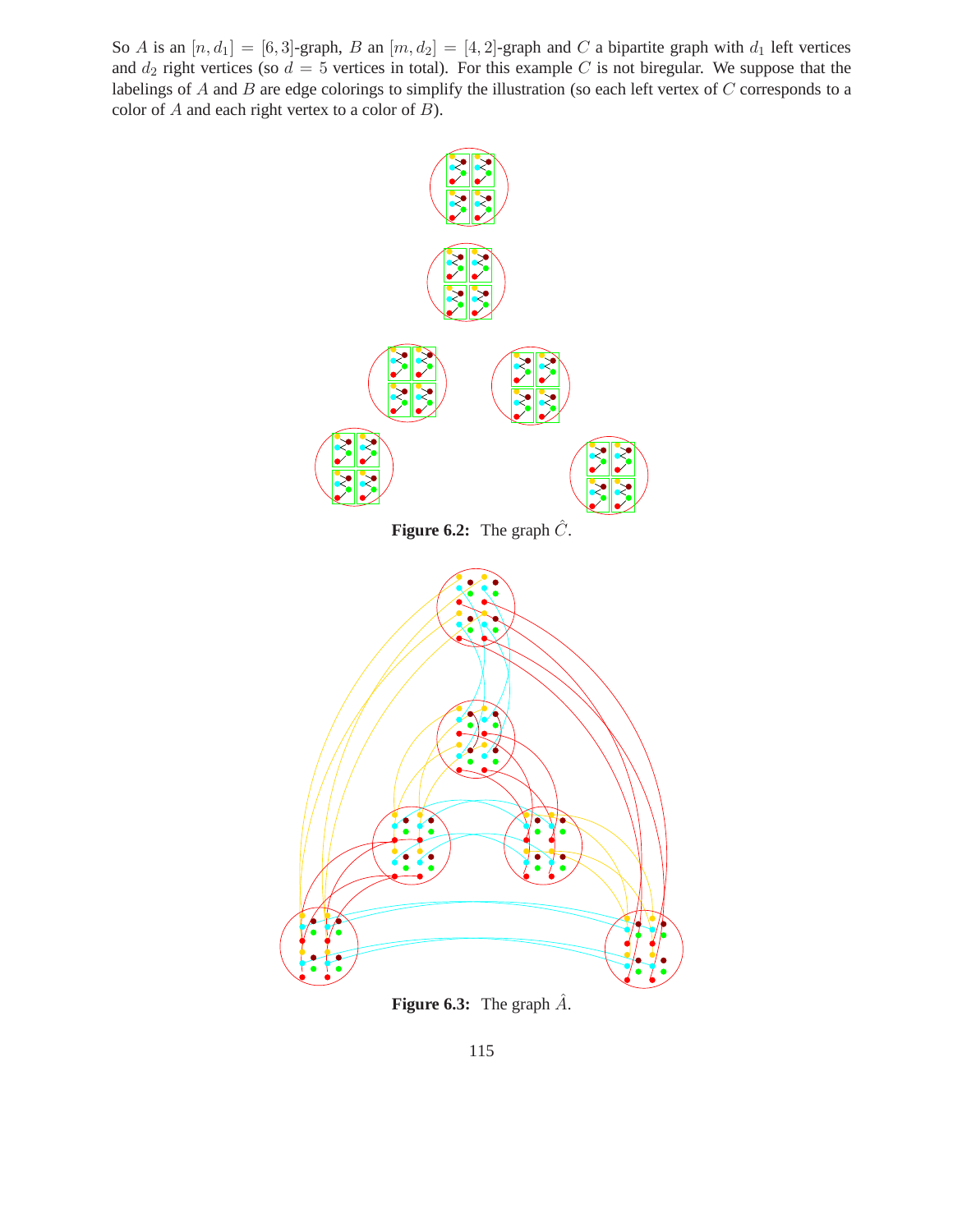

**Figure 6.5:** The graph  $\hat{X}$ .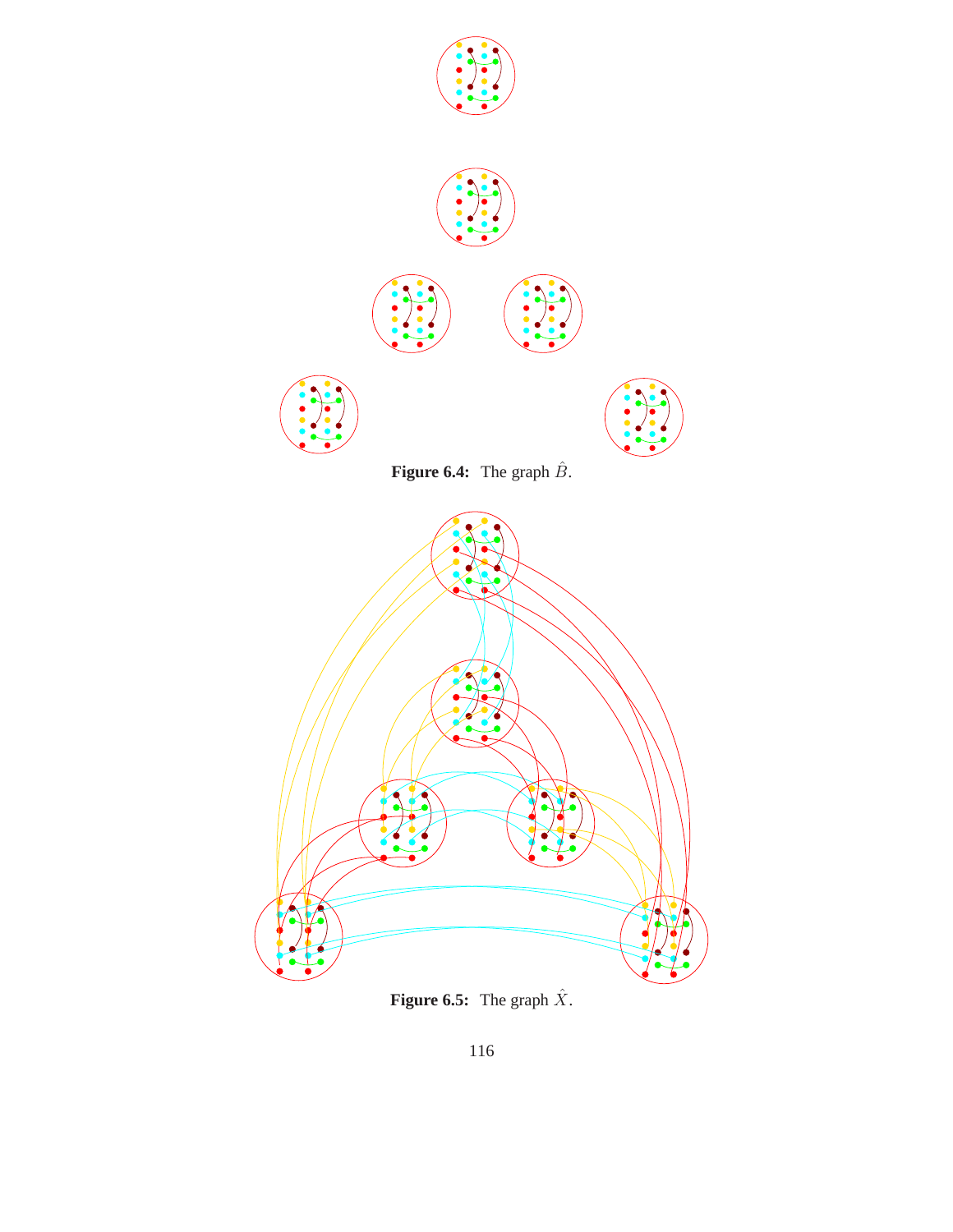The graphs  $\hat{A}$  and  $\hat{B}$  are related to the de-projections of A and B. We explore this relationship by first defining the following graphs:

**Definition 6.20.**  $\overline{A}$  is a graph with vertex set  $[n] \times [d]$ . Each vertex  $(a, c)$  has either one or no neighbors:

• If  $c \in D_1$  then there is an edge from  $(a, c)$  to  $(a[c], \rho_A(c))$ .

• If  $c \in D_2$  then  $(a, c)$  has no neighbors.

**Definition 6.21.**  $\overline{B}$  is a graph with vertex set  $[m] \times [d]$ . Each vertex  $(b, c)$  has either one or no neighbors:

- If  $c \in D_1$  then  $(b, c)$  has no neighbors.
- If  $c \in D_2$  then there is an edge from  $(b, c)$  to  $(b|c], \rho_B(c)$ ).

 $\overline{B}$  can be seen as the de-projection DP[B] of B (which would have vertex set  $[m] \times D_2$ ) to which are added some edgeless vertices, namely all those in  $[m] \times D_1$ .

It can be checked that

$$
\hat{B} = I_n \otimes \bar{B}.\tag{6.42}
$$

**Example 6.22.** If we use the graphs A, B and C from Example 6.19 above then  $\overline{B}$  is the following graph:

**Figure 6.6:** The graph  $\overline{B}$ .

We also see from Figure 6.4 that  $\hat{B}$  consists of  $n = 6$  copies of  $\overline{B}$ , so that the equality

$$
\hat{B} = I_n \otimes \bar{B} \tag{6.43}
$$

is verified.  $DP[B]$ , given below is the same but without the edgeless vertices:



**Figure 6.7:** The graph  $DP[B]$ .

 $\hat{B}$  is in a certain sense "two steps away" from DP[B]. The differences are:

**1)** There are some extra edgeless vertices (this corresponds to the difference between  $DP[B]$  and  $\overline{B}$ ). See Figures 6.6 and 6.7 of Example 6.22 for an illustration

**2)** There are *n* copies of this graph  $\overline{B}$  (since  $\hat{B} = I_n \otimes \overline{B}$ ).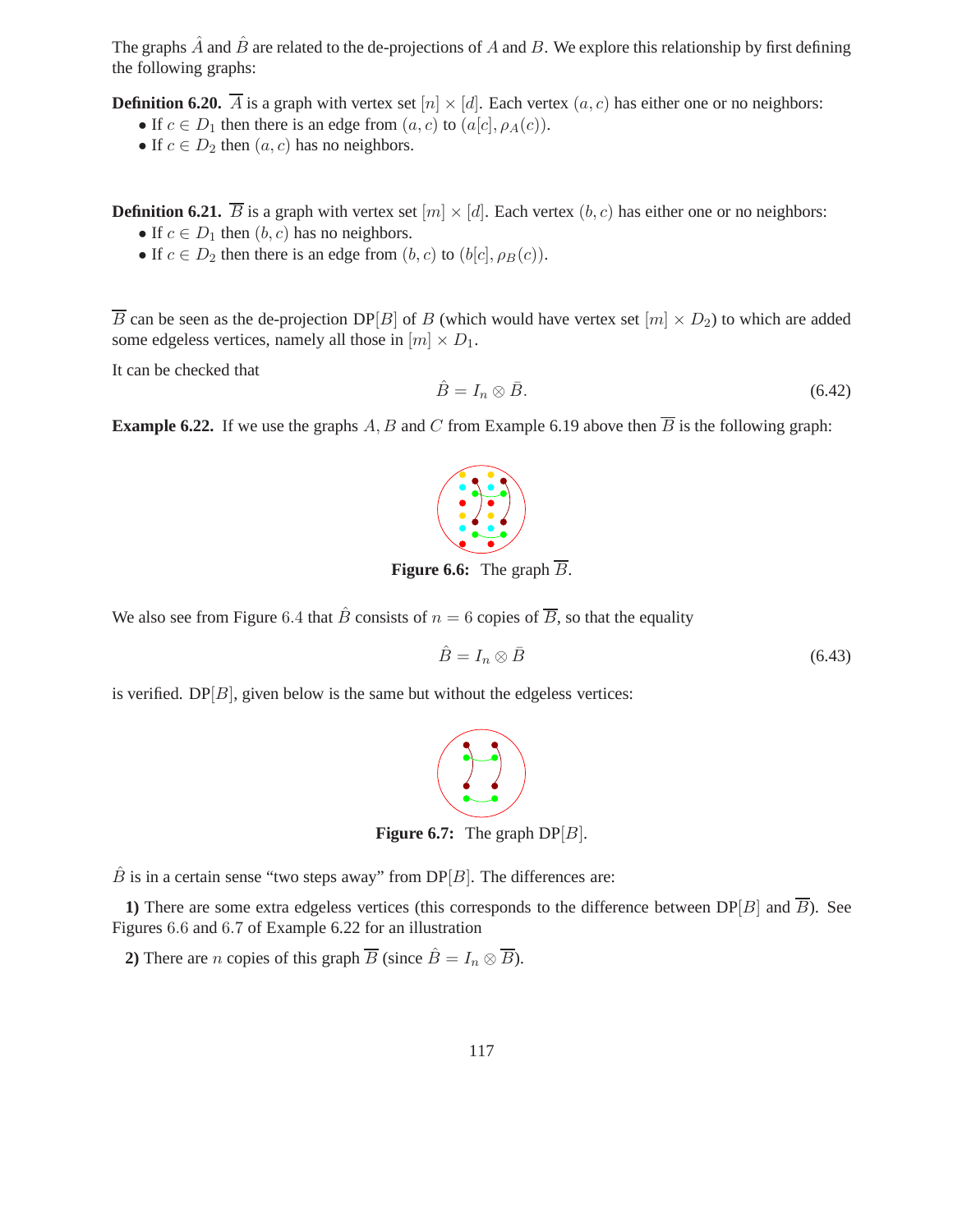There is a similar relationship between A,  $\overline{A}$  and  $\hat{A}$ . However with our current tensor product notation it can only be expressed after an appropriate permutation of the indices (algebraically this is just a change of basis). Informally, by indexing the vertices with  $[m] \times [n] \times [d]$  instead of  $[n] \times [m] \times [d]$  we can write  $\hat{A}$  as

$$
I_m \otimes \bar{A}.\tag{6.44}
$$

The relationship between  $\hat{A}$  and DP[A] is analogous to that between  $\hat{B}$  and DP[B].

#### **Change of basis**

Although it is intuitively quite clear that the change of basis we require is that in which  $u \otimes v \otimes w$  becomes  $v \otimes u \otimes w$ , writing so formally is a little tedious. We include it nevertheless for completeness. Since the change of basis we need to do is just a permutation of the basis elements, the basis change matrix is a permutation matrix.

**Definition 6.23.** Consider the following  $nm \times nm$  block matrix

$$
L = \left( \begin{array}{ccc} Q_{11} & \cdots & Q_{1m} \\ \vdots & \vdots & \vdots \\ Q_{n1} & \cdots & Q_{nm} \end{array} \right),
$$

where  $Q_{ij} \in \mathbb{R}^{m \times n}$  is defined as

$$
(Q_{ij})_{k\ell} = \begin{cases} 1 & \text{if } k = j \text{ and } \ell = i \\ 0 & \text{otherwise.} \end{cases}
$$

Let  $P \in \mathbb{R}^{nmd \times nmd}$  be the matrix defined as

$$
P=L\otimes I_d.
$$

Notice that  $P$  is a permutation matrix, so it is invertible, and is therefore valid basis change matrix. the only basis change for  $\mathbb{R}^{nmd}$  we will do is that given by P.

We will use the notation  $x \sim_P y$  to denote the fact that y is the expression of x in the new basis  $(y = Px)$ . So for example for any  $u \in \mathbb{R}^n, v \in \mathbb{R}^m, w \in \mathbb{R}^d$  we have

$$
u \otimes v \otimes w \sim_P v \otimes u \otimes w. \tag{6.45}
$$

Clearly, if  $x \sim_P x'$  and  $y \sim_P y'$  then

$$
\langle x, y \rangle = \langle x', y' \rangle. \tag{6.46}
$$

#### A ⊗<sup>C</sup> B **as a derandomized square**

An alternative construction of  $\hat{X}$  is to let  $X = (A \otimes I_m) + (I_n \otimes B)$ , and then set  $\hat{X} = DP[X]$ . The graph X is interesting in that it enables us to express  $A \otimes_C B$  as a derandomized square. X has vertex set  $[n] \times [m]$ and degree  $d_1 + d_2 = d$ . Its edges are given by

$$
(a,b)[i] = \begin{cases} (a[i],b) & \text{if } i \in D_1 \\ (a,b[i]) & \text{if } i \in D_2. \end{cases}
$$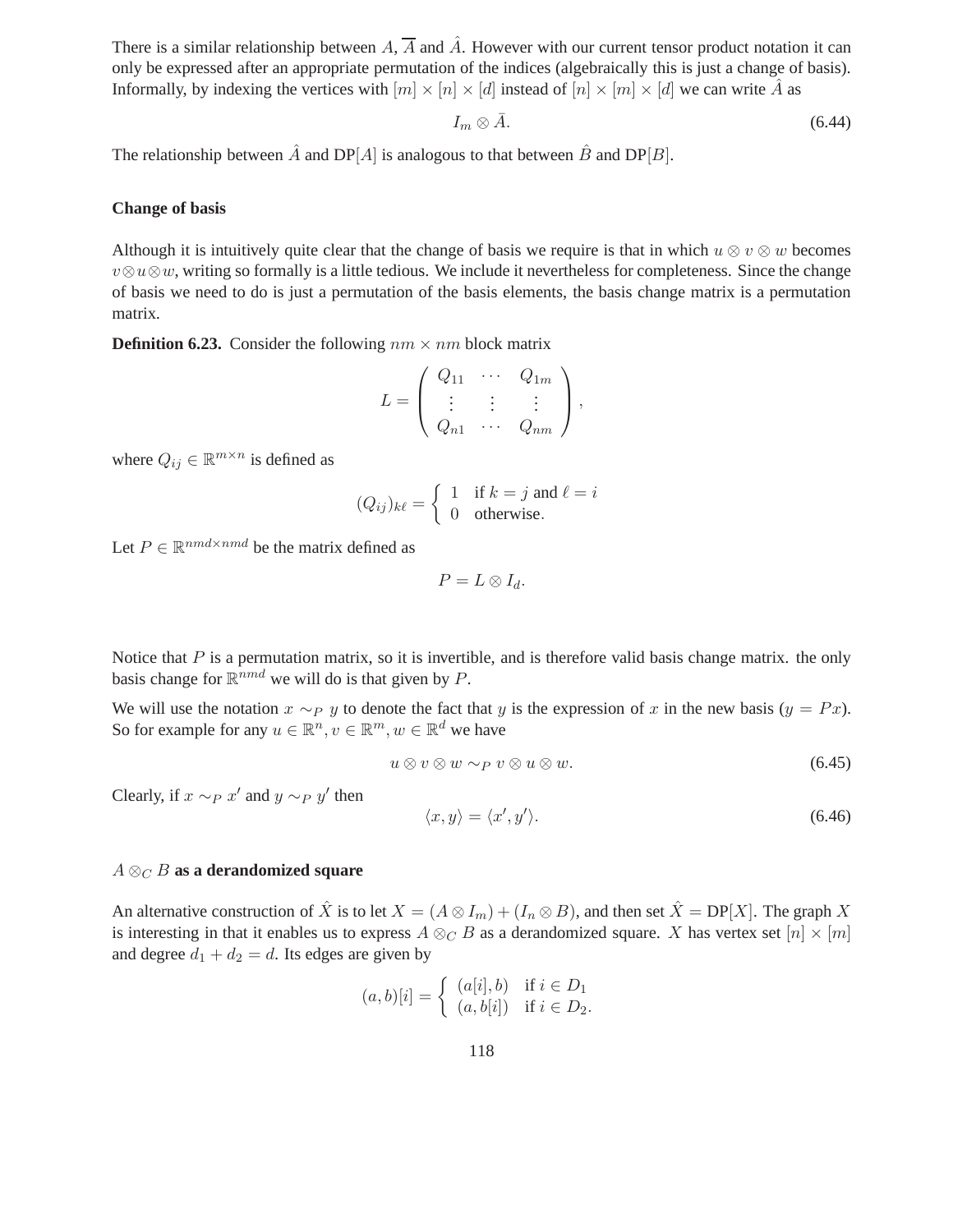Combining our description of the derandomized square as a graph projection in Section 6.3 and (6.41), we can deduce that

$$
A \otimes_C B = X \circledS C. \tag{6.47}
$$

A first approach to bounding the expansion of  $A \otimes_C B$  would be to compute  $\lambda_X$ , and use the bound on  $\lambda_{X \otimes C}$ from Theorem 6.9. However, this would not take into account the special structure of  $X$ , in terms of how it is constructed from A and B, and therefore how  $\lambda_X$  depends on  $\lambda_A$  and  $\lambda_B$ . A better bound can be obtained by making more use of the structure of X.

### **6.4.4 Proof Outline**

In this subsection we outline the proof of Theorem 6.11. The full details can be found in Appendix B. Let  $G = A \otimes_C B$ . Since

$$
G = \mathbf{P}_{nm}[\hat{X}\hat{C}\hat{X}],
$$

we use Proposition 6.3 to deduce that

$$
\lambda_G = \max_{x \in 1_{nm}^{\perp}} \frac{|\langle Gx, x \rangle|}{\langle x, x \rangle} = \max_{x \in 1_{nm}^{\perp} \otimes 1_{d}^{\parallel}} \frac{|\langle \hat{X} \hat{C} \hat{X} x, x \rangle|}{\langle x, x \rangle}.
$$
\n(6.48)

Recalling that  $\hat{X}$  was defined as  $\hat{A} + \hat{B}$ , we obtain:

$$
|\langle \hat{X}\hat{C}\hat{X}x, x \rangle| = |\langle \hat{C}\hat{X}x, \hat{X}x \rangle|
$$
 (since  $\hat{X}$  is symmetric)  
\n
$$
= |\langle \hat{C}(\hat{A} + \hat{B})x, (\hat{A} + \hat{B})x \rangle|
$$
\n
$$
\leq |\langle \hat{C}\hat{A}x, \hat{A}x \rangle| + |\langle \hat{C}\hat{A}x, \hat{B}x \rangle| + |\langle \hat{C}\hat{B}x, \hat{A}x \rangle| + |\langle \hat{C}\hat{B}x, \hat{B}x \rangle|.
$$

Indeed  $\hat{A}x \in R_1$  and  $\hat{C}\hat{A}x \in R_2$ , and likewise  $\hat{B}x \in R_2$  and  $\hat{C}\hat{B}x \in R_1$ , which leads to

$$
\langle \hat{C}\hat{A}x, \hat{A}x \rangle = 0, \qquad \langle \hat{C}\hat{B}x, \hat{B}x \rangle = 0.
$$

We therefore have

$$
|\langle \hat{X}\hat{C}\hat{X}x, x\rangle| \leq |\langle \hat{C}\hat{A}x, \hat{B}x\rangle| + |\langle \hat{C}\hat{B}x, \hat{A}x\rangle|.
$$
 (6.49)

Since  $\hat{A}$  and  $\hat{B}$  are symmetric this leads to

$$
|\langle \hat{X}\hat{C}\hat{X}x, x \rangle| \leq |\langle \hat{B}\hat{C}\hat{A}x, x \rangle| + |\langle \hat{A}\hat{C}\hat{B}x, x \rangle|.
$$
 (6.50)

(In fact we have  $\hat{X}\hat{C}\hat{X} = \hat{A}\hat{C}\hat{B} + \hat{B}\hat{C}\hat{A}$ ).

Now (6.48) tells us that we must consider vectors in the space  $S = 1 \frac{1}{nm} \otimes 1 \frac{1}{d}$ , which we can decompose as

$$
S = \underbrace{\left(1_n^{\perp} \otimes 1_m^{\parallel} \otimes 1_d^{\parallel}\right)}_{S_1} \oplus \underbrace{\left(1_n^{\parallel} \otimes 1_m^{\perp} \otimes 1_d^{\parallel}\right)}_{S_2} \oplus \underbrace{\left(1_n^{\perp} \otimes 1_m^{\perp} \otimes 1_d^{\parallel}\right)}_{S_3}.
$$
 (6.51)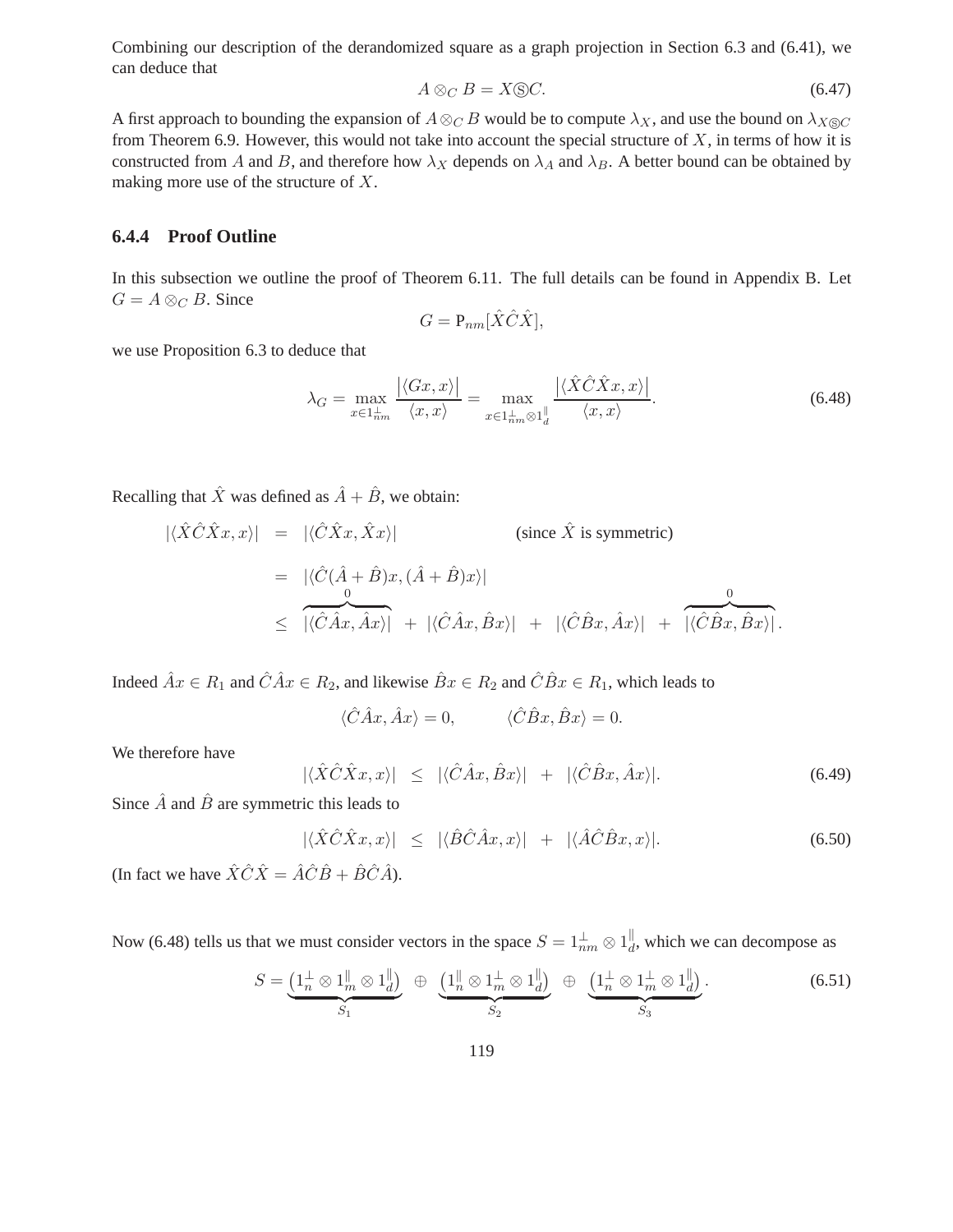This means that for any  $x \in S$  there are unique  $x_1 \in S_1$ ,  $x_2 \in S_2$ , and  $x_3 \in S_3$  with

$$
x = x_1 + x_2 + x_3. \tag{6.52}
$$

Note that  $S_1$ ,  $S_2$  and  $S_3$  have respective dimensions  $n - 1$ ,  $m - 1$  and  $(n - 1)(m - 1)$ . These add up to  $nm - 1 = \dim(S)$ , as expected.

We will first show (Lemma B.6) that

$$
\langle \hat{A}\hat{C}\hat{B}x, x \rangle = \langle \hat{A}\hat{C}\hat{B}x_1, x_1 \rangle + \langle \hat{A}\hat{C}\hat{B}x_2, x_2 \rangle + \langle \hat{A}\hat{C}\hat{B}x_3, x_3 \rangle.
$$
 (6.53)

The intuition is that the images of the spaces  $S_1, S_2$  and  $S_3$  under the linear transformation defined by  $\hat{ACB}$ are also pairwise orthogonal. Therefore when we expand the left hand side of (6.53) only the terms on the right hand side will remain. Likewise we will have

$$
\langle \hat{B}\hat{C}\hat{A}x, x \rangle = \langle \hat{B}\hat{C}\hat{A}x_1, x_1 \rangle + \langle \hat{B}\hat{C}\hat{A}x_2, x_2 \rangle + \langle \hat{B}\hat{C}\hat{A}x_3, x_3 \rangle.
$$
 (6.54)

Next, letting  $m(a, b, c)$  be the function defined in Theorem 6.11, we will upper bound terms from (6.53) and (6.54) as follows:

$$
|\langle \hat{B}\hat{C}\hat{A}x_1, x_1 \rangle| + |\langle \hat{A}\hat{C}\hat{B}x_1, x_1 \rangle| \le \lambda_A \cdot \langle x_1, x_1 \rangle.
$$
  

$$
|\langle \hat{B}\hat{C}\hat{A}x_2, x_2 \rangle| + |\langle \hat{A}\hat{C}\hat{B}x_2, x_2 \rangle| \le \lambda_B \cdot \langle x_2, x_2 \rangle.
$$
 (6.55)

$$
\left| \langle \hat{B}\hat{C}\hat{A}x_3, x_3 \rangle \right| + \left| \langle \hat{A}\hat{C}\hat{B}x_3, x_3 \rangle \right| \leq m(\lambda_A, \lambda_B, \lambda_C) \cdot \langle x_3, x_3 \rangle.
$$

Because  $x_1, x_2$  and  $x_3$  are pairwise orthogonal, (see (6.51)) and  $x = x_1 + x_2 + x_3$ , we have

$$
\langle x, x \rangle = \langle x_1, x_1 \rangle + \langle x_2, x_2 \rangle + \langle x_3, x_3 \rangle. \tag{6.56}
$$

We know from (6.50) that

$$
|\langle \hat{X}\hat{C}\hat{X}x, x\rangle| \leq |\langle \hat{B}\hat{C}\hat{A}x, x\rangle| + |\langle \hat{A}\hat{C}\hat{B}x, x\rangle|.
$$
 (6.57)

So combining (6.53), (6.54) with the inequalities in (6.55) leads to

$$
|\langle \hat{X}\hat{C}\hat{X}x, x \rangle| \leq \lambda_A \cdot \langle x_1, x_1 \rangle + \lambda_B \cdot \langle x_2, x_2 \rangle + m(\lambda_A, \lambda_B, \lambda_C) \cdot \langle x_3, x_3 \rangle
$$
  

$$
\leq \max \left( \lambda_A, \lambda_B, m(\lambda_A, \lambda_B, \lambda_C) \right) \cdot \left( \langle x_1, x_1 \rangle + \langle x_2, x_2 \rangle + \langle x_3, x_3 \rangle \right) \tag{6.58}
$$

$$
= \max \left( \lambda_A, \lambda_B, m(\lambda_A, \lambda_B, \lambda_C) \right) \cdot \langle x, x \rangle \qquad \text{(using (6.56))}.
$$

The result of Theorem 6.11 then follows immediately:

$$
\frac{|\langle \hat{X}\hat{C}\hat{X}x, x\rangle|}{\langle x, x\rangle} \le \max\left(\lambda_A, \lambda_B, m(\lambda_A, \lambda_B, \lambda_C)\right).
$$
\n(6.59)

For the full proof, see Appendix B.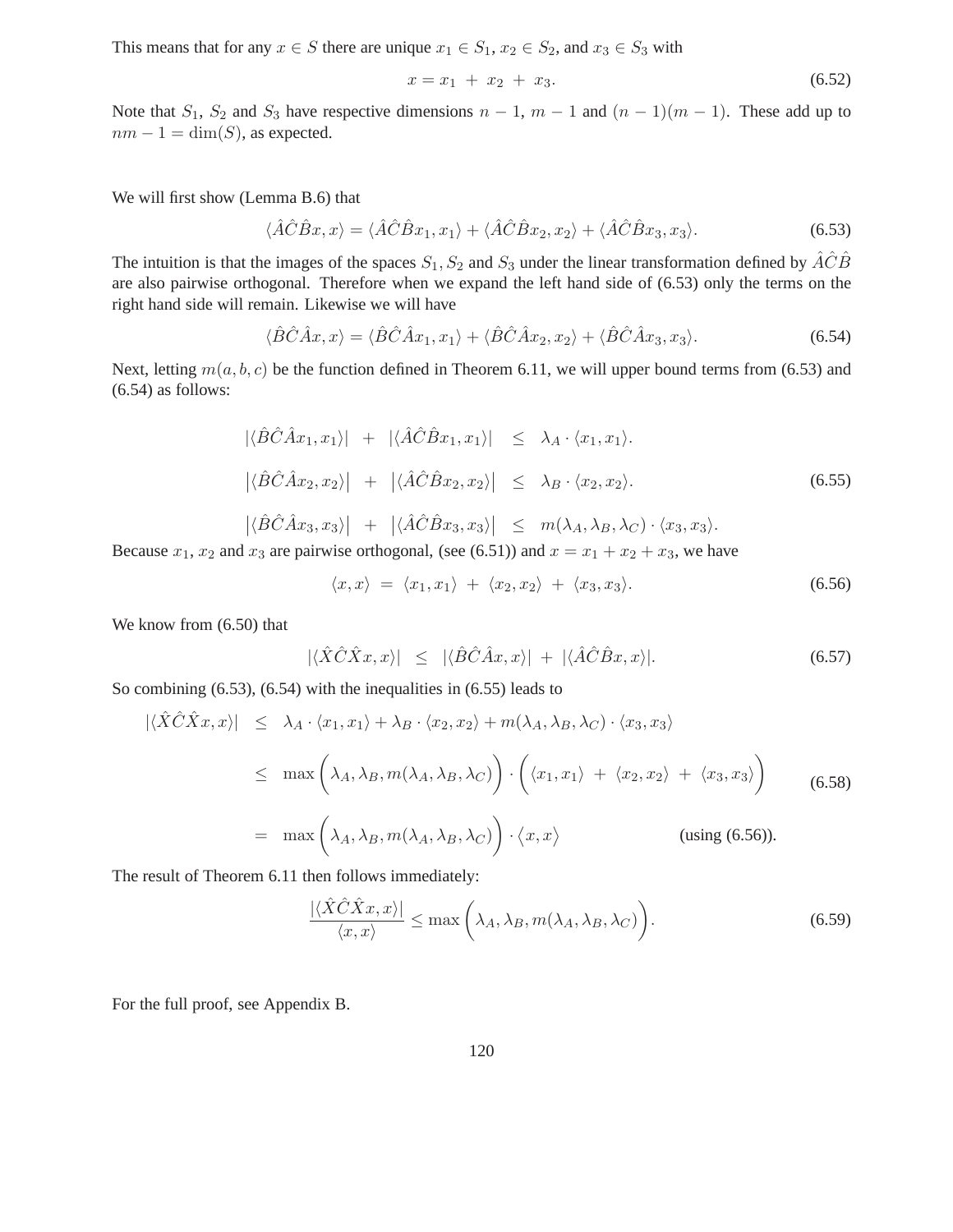## **6.5 Derandomized Code Concatenation**

## **6.5.1 Introduction**

The operation of *code concatenation* was first presented by Forney in [25]. Suppose we have a finite field  $\mathbb{F}_{q_1}$ and an extension  $\mathbb{F}_{q_2}$  of  $\mathbb{F}_{q_1}$  of degree m. An *outer code*  $\mathcal{C}_1$  over  $\mathbb{F}_{q_2}$  can be concatenated with an *inner code*  $\mathcal{C}_1$  over  $\mathbb{F}_{q_1}$  of dimension m, which will yield a longer  $\mathbb{F}_{q_1}$ -code.

Concatenated codes are particularly useful for the construction of explicit families of good codes. For the binary case, the constructions of Justesen [37], Zyablov [95], Bloch-Zyablov [9] (using *multilevel concatenation*) and Katsman-Tsfasman-Vladut [38] are all concatenations. This last construction, obtained by concatenating a very good fixed binary code (the inner code) with a family of Algebraic-Geometric codes beyond the Gilbert-Varshamov bound (the outer code), yields some of the best known explicit families of binary codes.

An improved version of the concatenation operation is therefore potentially very interesting in the quest for better explicit families. The derandomization presented in this section improves the rate of the concatenated code at the cost of decreasing its relative distance (by how much depends on how good the expander we employ is).

It is a recurring theme in coding theory that random constructions yield good codes with high probability, but doing so explicitly is much more difficult (i.e., finding a way of *guaranteeing* a good code). Although the *expected* code is good, there will be some variance in the experiment which also makes very bad codes possible (very far from the expected result). Expander graphs have the remarkable property that they enable fairly good "simulations" of random behavior. More precisely one can in some contexts use expanders to achieve deterministic (i.e., non-random) behavior within a close range of the expectation of a random experiment. So if the expectation is good, then the result is guaranteed to be almost as good.

In this section we essentially use the fact that randomly puncturing a code will improve its rate, while keeping its *expected* relative distance fixed. So we employ an expander graph to simulate this random puncturing. In general, it is an interesting problem to find good ways of puncturing codes. For example an AG-code can be seen as a puncturing of a product of two or more Reed-Solomon codes, and it would be interesting to study the properties of the corresponding puncturing pattern.

## **6.5.2 Definitions**

We will consider only binary inner codes. We will suppose throughout this section that we have an  $[n_1, k_1, d_1]_q$ code  $\mathcal{C}_1$ , and an  $[n_2, k_2, d_2]_2$ -code  $\mathcal{C}_2$ , where  $q = 2^{k_2}$  (so  $\mathbb{F}_q$  is an extension of  $\mathbb{F}_2$  of degree  $k_2$ ). We will also suppose that we have a fixed basis of  $\mathbb{F}_q$  over  $\mathbb{F}_2$ , which leads to a natural bijection

$$
\sigma: \mathbb{F}_q \to \mathbb{F}_2^{k_2}.\tag{6.60}
$$

We start by recalling the definition of code concatenation:

**Definition 6.24.** Let  $\mathcal{C}_1$  and  $\mathcal{C}_2$  be as above. We define their *concatenation*  $\mathcal{C} = \mathcal{C}_1 \Diamond \mathcal{C}_2$  as the  $[n_1n_2, k_1k_2]_2$ code whose encoding map  $E: \mathbb{F}_2^{k_1 k_2} \to \mathbb{F}_2^{n_1 n_2}$  can be decomposed as follows:

$$
\mathbb{F}_2^{k_1k_2}\longrightarrow^{\sigma^{-1}}\mathbb{F}_q^{k_1}\longrightarrow^{E_1}\mathbb{F}_q^{n_1}\longrightarrow^{\sigma}\mathbb{F}_2^{n_1k_2}\longrightarrow^{E_2}\mathbb{F}_2^{n_1n_2},
$$

where  $E_1$  and  $E_2$  are the encoding maps of  $\mathcal{C}_1$  and  $\mathcal{C}_2$ .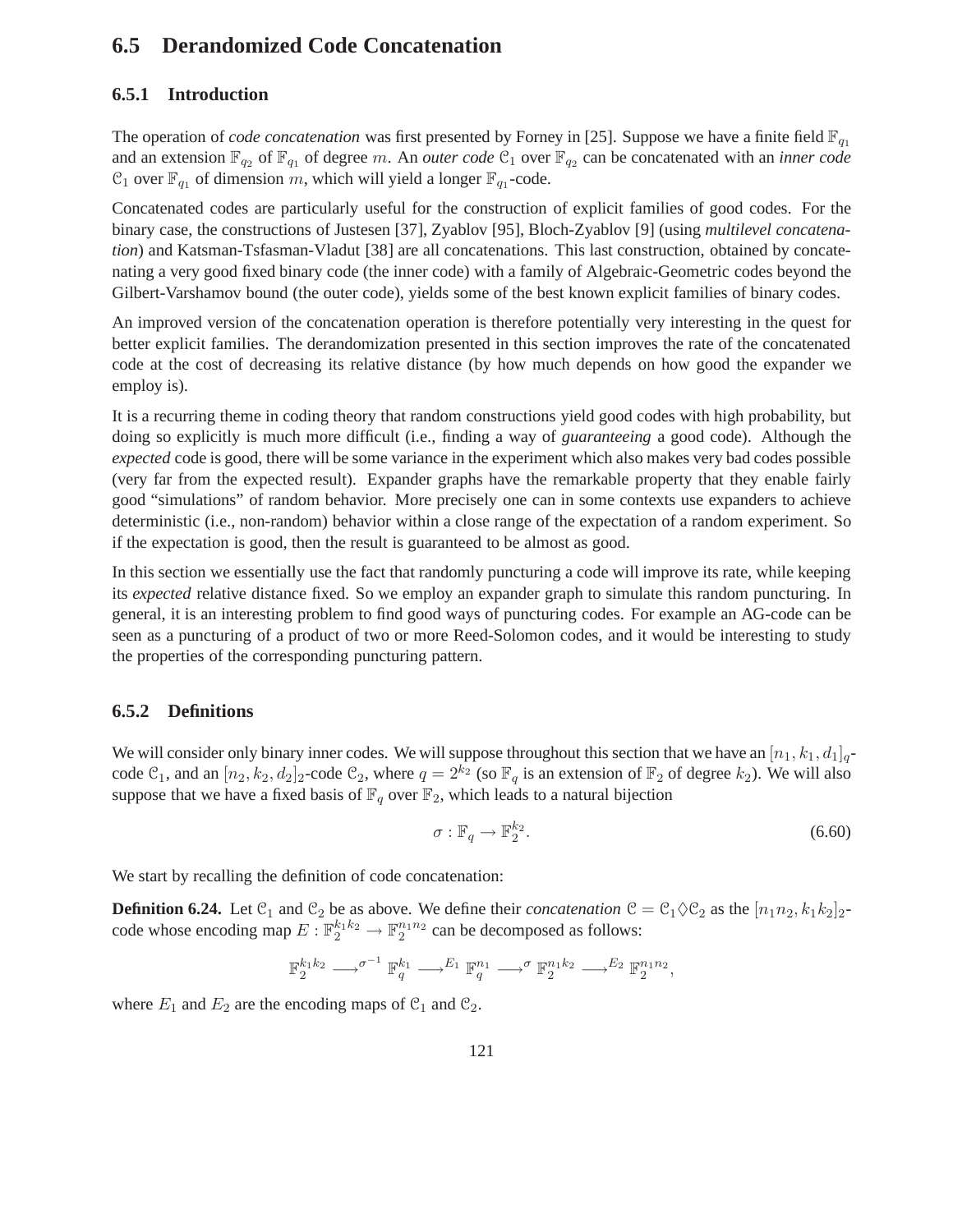This amounts to first interpreting the message vector  $u \in \mathbb{F}_2^{k_1 k_2}$  as a message vector in  $\mathbb{F}_q^{k_1}$  for  $\mathcal{C}_1$  and encoding it to a codeword  $c_1 \in \mathcal{C}_1$ . Then each of the  $n_1$  components of  $c_1$  are interpreted as message vectors of  $\mathcal{C}_2$ , and encoded to codewords in  $\mathcal{C}_2$ .

Notice that there is a bijection between  $C_1$  and  $C$  (but they have different dimensions since they use different alphabets). C consists of  $n_1$  codewords of C<sub>2</sub>. We index the  $n_1n_2$  components of  $c \in \mathcal{C}$  with the set  $[n_1] \times [n_2]$ in the canonical way. We can write a codeword  $c \in \mathcal{C}_1 \Diamond \mathcal{C}_2$  as

$$
c = (x_1, \dots, x_{n_1}), \tag{6.61}
$$

where  $x_j \in \mathcal{C}_2$  for all j.

We will now puncture C, with a pattern that will be given by a bipartite expander graph. We suppose throughout this section that we have a biregular bipartite graph H with left vertex set  $[n_1]$ , right vertex set  $[n_2]$ , and of left and right degrees  $\ell$  and  $r$ , respectively.

**Definition 6.25.** Let  $\mathcal{C}_1, \mathcal{C}_2$  and H be as above. We construct the *derandomized concatenation*  $\mathcal{C}_1 \Diamond_H \mathcal{C}_2$  of  $C_1$  and  $C_2$  with respect to H by taking their normal concatenation  $C_1 \Diamond C_2$ , and then performing the following puncturing: we remove all components  $(j, k) \in [n_1] \times [n_2]$  that are not connected in H.

The resulting code C will have length  $n_1\ell = n_2r$  (which is equal to the number of edges in H).

## **6.5.3** The Rate of  $\mathcal{C}_1 \Diamond_{H} \mathcal{C}_2$

**Proposition 6.26.** Let H be a biregular bipartite graph as above. Let  $\mathfrak{C}_1$  and  $\mathfrak{C}_2$  also be as above, and let  $R_1$ *and*  $R_2$  *denote their respective rates. Let* R *be the rate of*  $C_1 \Diamond_H C_2$ *.* 

If 
$$
\ell > n_2 - d_2
$$
 then  
\n
$$
R = R_1 R_2 \frac{n_2}{\ell}.
$$
\n(6.62)

**Proof:** We will show that  $C_1 \Diamond_H C_2$  has the same dimension as  $C_1 \Diamond C_2$ , namely  $k_1 k_2$ . It will suffice to show that no non-zero-codeword of  $C_1 \Diamond C_2$  becomes the zero-codeword after the puncturing (since puncturing is a linear operation, this makes it injective). Let c be a codeword of  $C_1 \Diamond C_2$ , which we write as

$$
c = (x_1, \dots, x_{n_1}).\tag{6.63}
$$

Now each non-zero  $x_j \in \mathcal{C}_2$  gets punctured  $n_2 - \ell$  times. Since  $x_j$  has weight at least  $d_2$ , as long as

$$
n_2 - \ell < d_2 \tag{6.64}
$$

 $x_j$  will not become the zero-codeword. In particular c cannot become the zero-codeword through this puncturing.

Since  $C_1 \Diamond_H C_2$  has dimension  $k_1 k_2$  and length  $n_1 \ell$ , we can deduce that it has rate

$$
R = \frac{k_1 k_2}{n_1 \ell} = \frac{k_1}{n_1} \frac{k_2}{n_2} \frac{n_2}{\ell} = R_1 R_2 \frac{n_2}{\ell}.
$$
\n(6.65)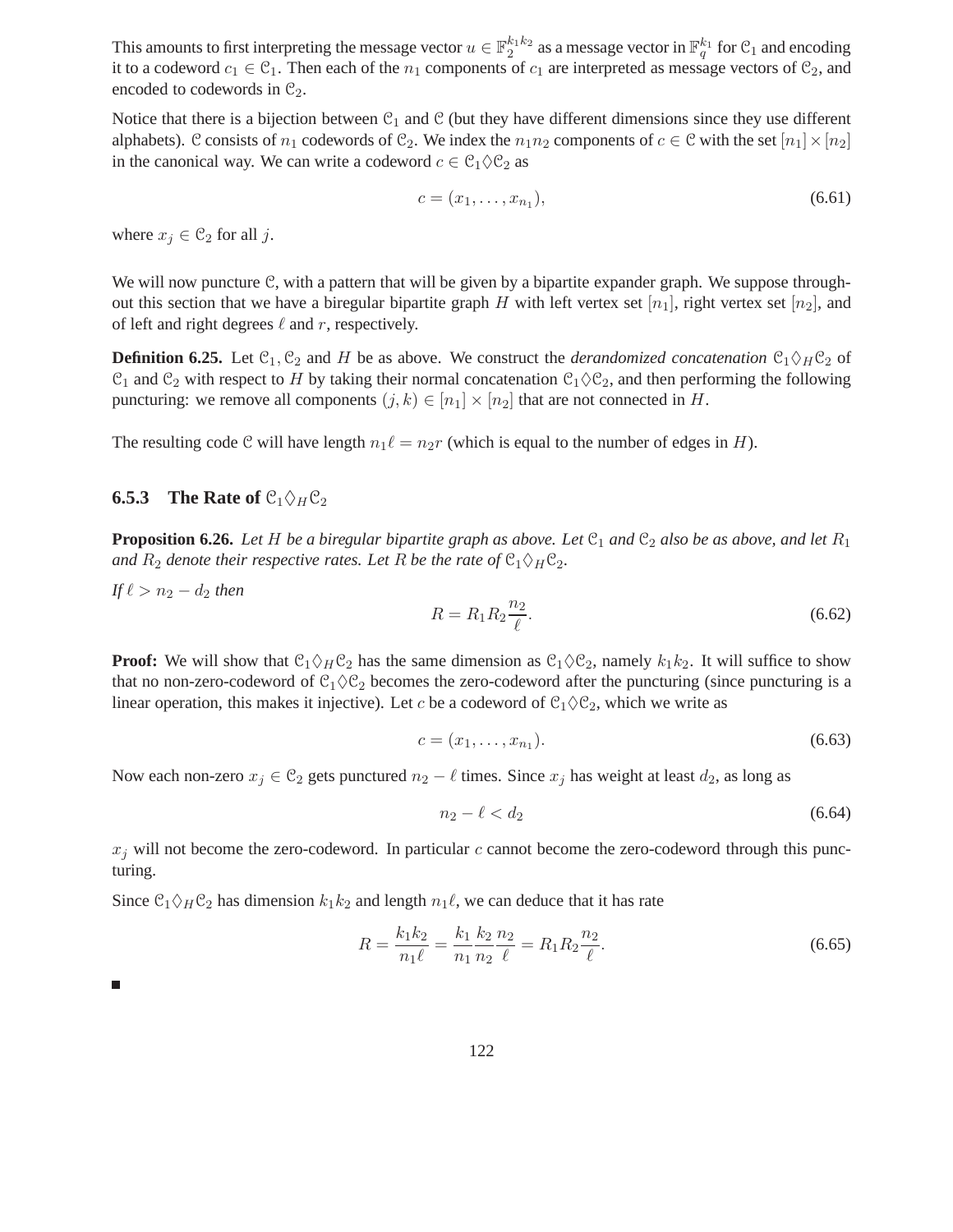So as long as  $\ell > n_2 - d_2$ , by performing this puncturing we increase the rate of  $\mathcal{C}_1 \Diamond \mathcal{C}_2$  by a factor of  $\frac{n_2}{\ell}$ . Notice that since  $n_1 \ell = n_2 r$ , we can write (6.62) as

$$
R = R_1 R_2 \frac{n_2}{\ell} = R_1 R_2 \frac{n_1}{r} = R_1 \frac{k_2}{\ell} = R_2 \frac{k_1}{r}.
$$
\n(6.66)

## **6.5.4 The Relative Distance of**  $\mathcal{C}_1 \Diamond_H \mathcal{C}_2$

We start by giving the following bound on the relative distance of  $\mathcal{C}_1 \Diamond \mathcal{C}_2$ :

**Proposition 6.27.** *Let*  $\mathcal{C}_1$  *and*  $\mathcal{C}_2$  *be as above. Then the minimum distance of*  $\mathcal{C}_1 \Diamond \mathcal{C}_2$  *is at least*  $d_1 d_2$ *.* 

**Proof:** Let c be a codeword of  $C = C_1 \Diamond C_2$ . c can be constructed by taking some  $c_1 \in C_1$ , interpreting each of its  $n_1$  components as a  $\mathcal{C}_2$ -message vector, and then encoding these to obtain  $n_1$  codewords  $x_1, \ldots, x_{n_1}$  in  $\mathcal{C}_2$ . So we have  $c = (x_1, \ldots, x_{n_1})$ .

Note that wgt(c) is equal to the sum of the weights of the  $x_i$ 's. Since at least  $d_1$  of these are non-zero ( $c_1$  must have at least that many non-zero components), and each non-zero codeword of  $\mathfrak{C}_2$  has weight at least  $d_2$ , we have

$$
wgt(c) \ge d_1d_2,\tag{6.67}
$$

as required.

Recall that  $q = 2^{k_2} = |\mathcal{C}_2|$ . We label the q codewords in  $\mathcal{C}_2$  as

$$
\mathcal{C}_2 = \{c_2^{(0)}, \dots, c_2^{(q-1)}\},\tag{6.68}
$$

where  $c_2^{(0)}$  $2^{(0)}$  denotes the zero-codeword.

Fix a codeword  $\overline{c} \in \overline{\mathcal{C}} = \mathcal{C}_1 \Diamond_H \mathcal{C}_2$ .  $\overline{c}$  was obtained by puncturing some codeword c of  $\mathcal{C}_1 \Diamond \mathcal{C}_2$ . As seen above, c consists of  $n_1$  codewords of  $\mathcal{C}_2$ :

$$
c = (x_1, \dots, x_{n_1}), \tag{6.69}
$$

where  $x_j \in \mathcal{C}_2$ . For all  $i \in [q-1]$  we define the sets  $S_i$  and  $T_i$  as

$$
S_i = \{ j \in [n_1] \mid x_j = c_2^{(i)} \} \quad \text{and} \quad T_i = \text{supp}(c_2^{(i)}). \tag{6.70}
$$

So we have  $S_i \subseteq [n_1]$  and  $T_i \subseteq [n_2]$ . Notice that the  $S_i$ 's depend on  $c \in \mathcal{C}$  (and therefore on the codeword  $\overline{c} \in \overline{\mathcal{C}}$  we fixed above), but the  $T_i$ 's do not. This enables us to obtain the following expression for the weight of  $\overline{c}$ :

**Lemma 6.28.** *Let*  $\overline{c} \in \mathcal{C}_1 \Diamond_H \mathcal{C}_2$ *. If*  $S_i$  *and*  $T_i$  *are defined as above then* 

$$
wgt(\overline{c}) = \sum_{i=1}^{q-1} |E_H(S_i, T_i)|.
$$
\n(6.71)

**Proof:** Let c be the codeword in  $C_1 \Diamond C_2$  from which  $\overline{c}$  was constructed, and let  $c_1$  be the  $C_1$ -codeword from which c was constructed. So  $S_1, \ldots, S_{q-1}$  form a partition of supp $(c_1)$ .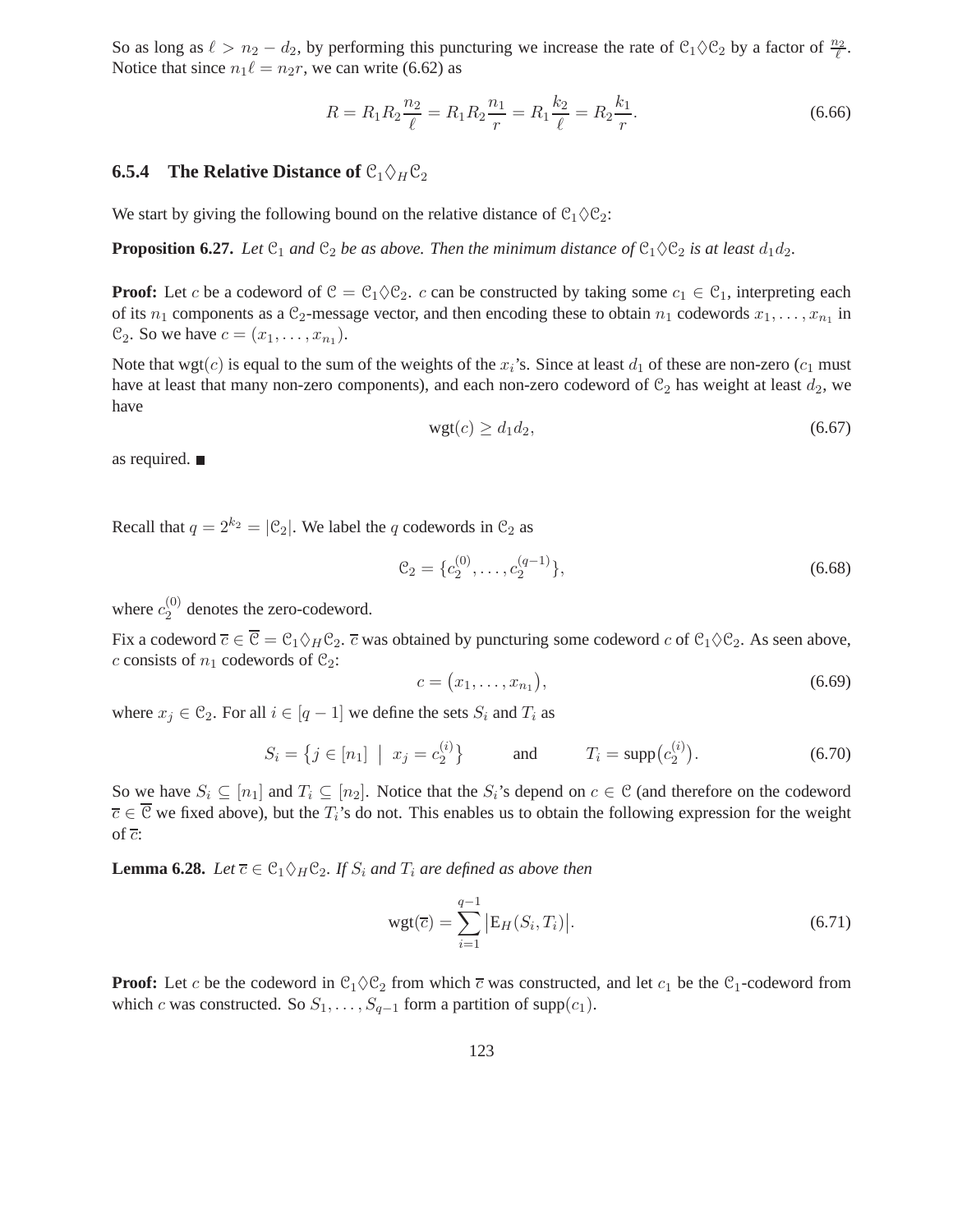For each  $i \in [q-1]$  we let  $a_i = |S_i|$ , and notice that

$$
\sum_{i=1}^{q-1} a_i = \text{wgt}(c_1) \ge d_1. \tag{6.72}
$$

Next, we let  $b_i = |T_i| = \text{wgt}(c_2^{(i)})$  $\binom{2}{2}$  so that for all  $i \in [q-1]$  we have:

$$
b_i \ge d_2. \tag{6.73}
$$

In c there are  $a_i$  copies of the codeword  $c_2^{(i)}$  $\binom{v}{2}$ . So if there was no puncturing (or equivalently if H was the complete bipartite graph), the total weight of all the copies of  $c_2^{(i)}$  would be  $a_i b_i$ , and so we would get

$$
wgt(\overline{c}) = \sum_{i=1}^{q-1} a_i b_i \ge d_2 \sum_{i=1}^{q-1} a_i \ge d_1 d_2,
$$
\n(6.74)

as expected.

When puncturing does occur, notice first of all that  $S_i$  is a subset of the left vertices of H, and  $T_i$  a subset of the right vertices of H. The non-zero components of c are exactly those whose index  $(j, k)$  is in  $S_i \times T_i$  for some  $i \in [q-1]$ . Furthermore any component of c whose index  $(j, k) \in [n_1] \times [n_2]$  is not an edge in H will be punctured out. So the total weight of all the copies of  $c_2^{(i)}$  $2^{(i)}$  after puncturing will be equal to the number of edges between  $S_i$  and  $T_i$ . This gives us

$$
wgt(\overline{c}) = \sum_{i=1}^{q-1} |E_H(S_i, T_i)|.
$$
\n(6.75)

We have the intuition that if H is a good expander, then  $|E_H(S_i, T_i)|$  should be close to its expected value in a random setting (i.e., when H is constructed randomly). This however is only true if  $S_i$  and  $T_i$  are not too small, for example nothing can be said of the case  $|S_i| = 1$ . We know that  $|T_i|/n_2 \ge \delta_2$ , but we have no guarantee on the size of  $S_i$ . Once again the intuition behind a large  $S_i$  is that we would like to apply many different puncturing patterns to the same codeword (here  $c_2^{(i)}$ )  $2^{(i)}$ ) to ensure that the resulting average weight will be good.

If  $n_1$  is much larger than q, then we are dividing a large set (namely supp(c<sub>1</sub>), of size  $\delta_1 n_1$ ) into few subsets  $S_i$  (q of them), and so most elements of supp(c<sub>1</sub>) will be in a large subset, which is what we are looking for. So we can ensure that  $|E(S_i, T_i)|$  will be close to its expected value in a random setting as long as q is not too large, or equivalently, as long as the rate of  $\mathcal{C}_2$  is small (since  $q = 2^{k_2}$ ).

The Expander Mixing Lemma (see Section 5.7.8) formalized the idea that in a good expander the number of edges between two sets of vertices is close to what would be expected in a random setting (the second eigenvalue of  $H$  determines how close). We restate the bipartite version below (see Section 5.7.8 for a proof).

#### **Lemma 6.29.** *(The Bipartite Expander Mixing Lemma).*

Let H be a biregular bipartite graph, with left and right vertex sets  $[n_1]$  and  $[n_2]$  respectively, and left and *right degrees*  $\ell$  *and*  $r$ *. Let*  $\lambda_H$  *denote the second eigenvalue of* H. For *any*  $S \subseteq [n_1]$  *and*  $T \subseteq [n_2]$  *we have* 

$$
\left| |E(S,T)| - \frac{\ell \cdot |S| \cdot |T|}{n_1} \right| \le \lambda_H \cdot \sqrt{\ell r} \cdot \sqrt{|S| \cdot |T|}. \tag{6.76}
$$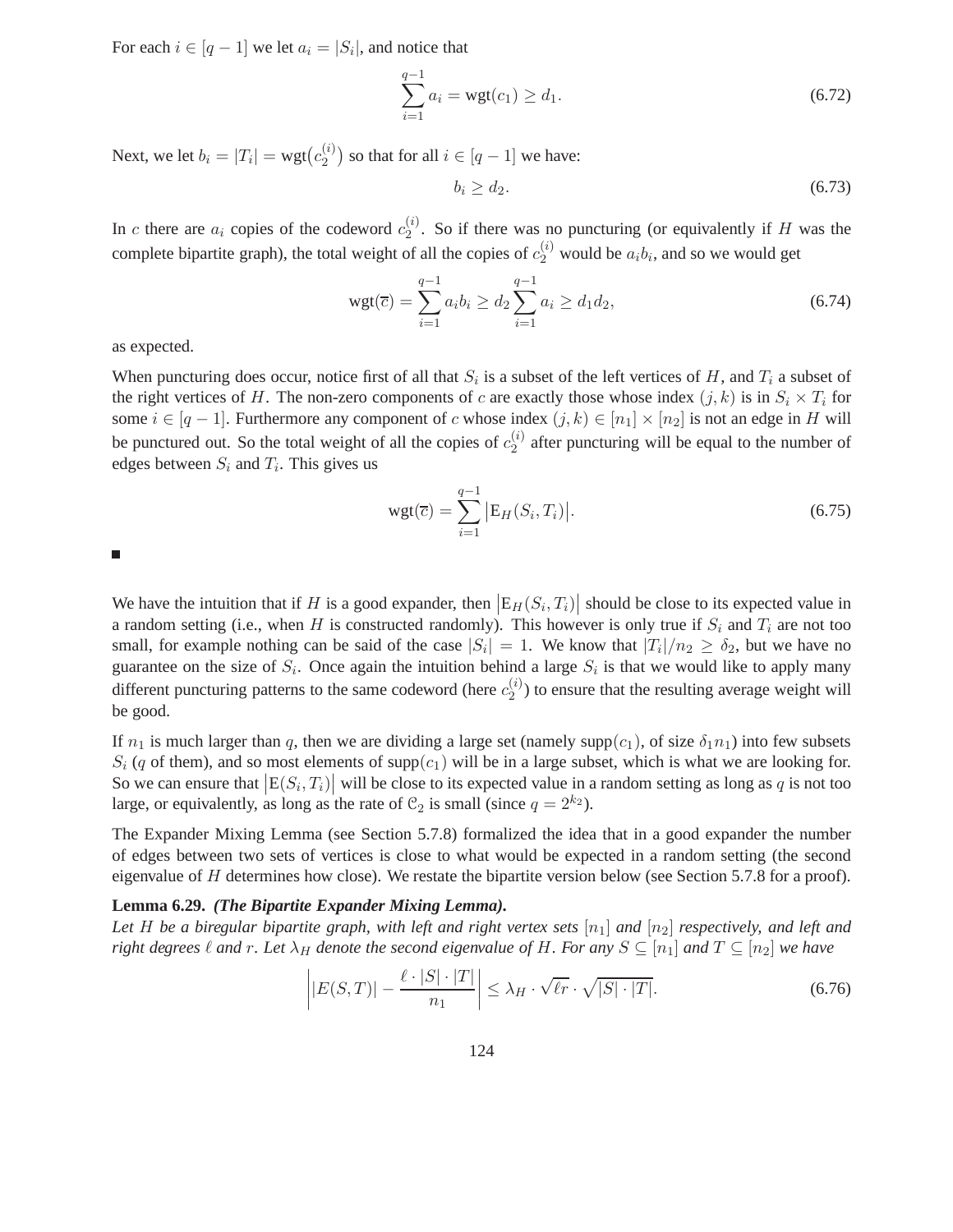The main result of this section is the following theorem:

**Theorem 6.30.** Let  $\mathbb{C}_1$ ,  $\mathbb{C}_2$  and H be as above. Suppose furthermore that  $\lambda_H \leq \frac{1}{\sqrt{\ell r}}$ , and  $\ell > \frac{n_2}{2\sqrt{d_2}}$ . If  $\delta$  is *the relative distance of*  $C_1 \Diamond_H C_2$  *then* 

$$
\delta \ge \delta_1 \delta_2 - \lambda_H \cdot \sqrt{q-1} \cdot \sqrt{\delta_1 \delta_2}.\tag{6.77}
$$

Requiring that  $\lambda_H \leq \frac{1}{\sqrt{\ell r}}$  is saying that we want H to be quite a good expander (otherwise the puncturing could deviate too much from its expected behavior, opening up the possibility of "worst- case" scenarios about which we can say nothing).

**Proof:** Let  $\overline{c} \in C_1 \Diamond_H C_2$  be a codeword constructed from  $c_1 \in C_1$  (as in the analysis above). Suppose  $S_1, \ldots S_{q-1}$  and  $T_1, \ldots, T_{q-1}$  are defined as above. We know from Lemma 6.28 that

$$
\text{wgt}(\overline{c}) = \sum_{i=1}^{q-1} |E(S_i, T_i)|.
$$

Setting  $a_i = |S_i|$  and  $b_i = |T_i|$ , we deduce from the expander mixing lemma that

$$
wgt(\overline{c}) \geq \sum_{i=1}^{q-1} \left( \frac{\ell a_i b_i}{n_2} - \lambda_H \cdot \sqrt{\ell r} \cdot \sqrt{a_i b_i} \right) = \frac{\ell}{n_2} \sum_{i=1}^{q-1} (a_i b_i) - \lambda_H \cdot \sqrt{\ell r} \cdot \sum_{i=1}^{q-1} \sqrt{a_i b_i}.
$$
 (6.78)

Notice that A corresponds to the "expected behavior" whereas B corresponds to the "error" (i.e., the variance). We know that

$$
\sum_{i=1}^{q-1} a_i \ge d_1 \quad \text{and} \quad \forall i \in [q-1] : b_i \ge d_2,\tag{6.79}
$$

We use this to deduce that

$$
A = \frac{\ell}{n_2} \cdot \sum_{i=1}^{q-1} (a_i b_i) \ge \frac{\ell}{n_2} \cdot d_2 \cdot \sum_{i=1}^{q-1} a_i \ge \frac{\ell}{n_2} \cdot d_2 d_1. \tag{6.80}
$$

This corresponds to the expected behavior in the "worst-case" scenario (i.e.,  $c_1$  has weight  $d_1$  and all non zero  $\mathcal{C}_2$ -codewords have weight  $d_2$ ).

**Claim 1:**  $A - B$  is minimal when  $b_i = d_2 \ \forall i \in [q - 1].$ 

**Proof:**  $d_2$  is the smallest possible value each  $b_i$  can take. We will show that increasing any  $b_i$  cannot decrease the value of  $A - B$ . First note that if  $a_i = 0$  then  $A - B = 0$  for all values of  $b_i$ , so the statement holds. Suppose now that  $a_i \geq 1$ . For each  $i = 1, \ldots, q - 1$ , we have

$$
\frac{\partial}{\partial b_i}(A - B) = \frac{\ell}{n_2} \cdot a_i - \lambda_H \cdot \sqrt{\ell r} \cdot \frac{\sqrt{a_i}}{2} \cdot \frac{1}{\sqrt{b_i}}.
$$
(6.81)

We therefore have:

$$
\frac{\partial}{\partial b_i}(A - B) \ge 0 \iff \lambda_H \cdot \sqrt{\ell r} \cdot \frac{\sqrt{a_i}}{2} \cdot \frac{1}{\sqrt{b_i}} \le \frac{\ell}{n_2} \cdot a_i
$$
\n
$$
\iff \lambda_H \cdot \sqrt{\ell r} \cdot \frac{n_2}{\ell} \cdot \frac{1}{2\sqrt{a_i}} \le \sqrt{b_i}.
$$
\n(6.82)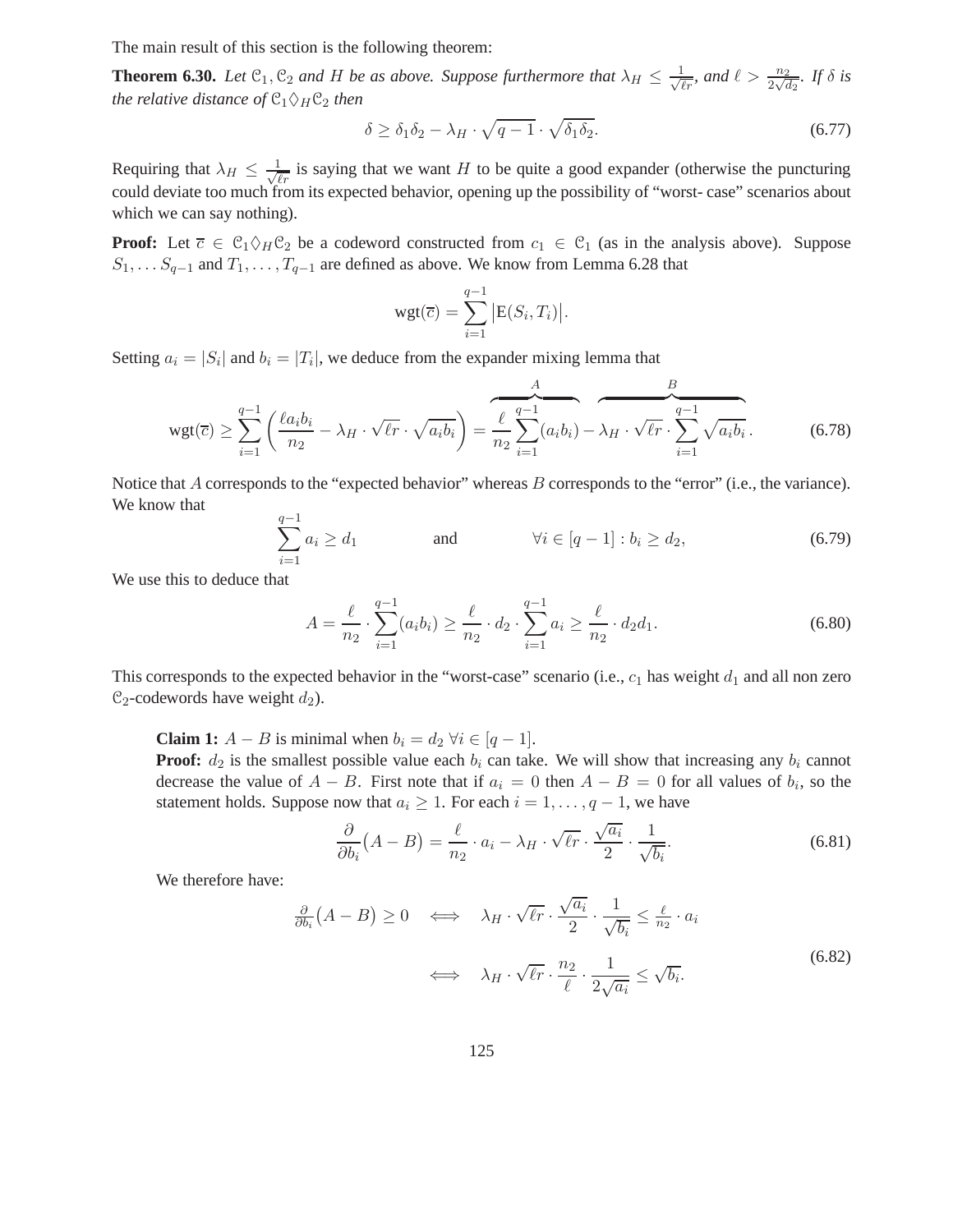We will show that the last line of (6.82) is always true. We call LHS and RHS respectively the left and right hand sides of this inequality. Because  $\lambda_H \leq \frac{1}{\sqrt{\ell_r}}$  and  $a_i \geq 1$ , we have LHS  $\leq \frac{n_2}{2\ell_r}$  $\frac{n_2}{2\ell}$ . Recalling that  $\ell \geq \frac{n_2}{2\sqrt{6}}$  $\frac{n_2}{2\sqrt{d_2}}$  (see the theorem statement), we have  $\frac{n_2}{2\ell} \leq$  $\sqrt{d_2}$ . Finally for all  $i \in [n]$   $\sqrt[2\ell]{d_2} \leq \sqrt{b_i}$ . Combining all this we obtain

LHS 
$$
\leq \frac{n_2}{2\ell} \leq \sqrt{d_2} \leq \sqrt{b_i} =
$$
RHS.

We see in  $(6.82)$  that this is equivalent to

$$
\frac{\partial}{\partial b_i}(A - B) \ge 0.
$$

So increasing  $b_i$  cannot decrease  $A - B$  for any  $i \in [q - 1]$ , so  $A - B$  is minimal when all  $b_i$ 's are set to their minimal value  $d_2$ .  $\Box$ 

We let  $B_m$  denote the value of B when all  $b_i$ 's are set to  $d_2$ . We would now like to upper bound  $B_m$ , which along with (6.80) will give us a lower bound on  $A - B_m$  (and therefore on  $A - B$  by Claim 1).

$$
B_m = \lambda_H \cdot \sqrt{\ell r} \cdot \sum_{i=1}^{q-1} \sqrt{a_i b_i} = \lambda_H \cdot \sqrt{\ell r} \cdot \sqrt{d_2} \cdot \sum_{i=1}^{q-1} \sqrt{a_i}.
$$
 (6.83)

Claim 2:  $\sum$  $\frac{q-1}{q-1}$  $i=1$  $\sqrt{a_i} \leq \sqrt{q-1} \cdot \sqrt{d_1}.$ 

**Proof:** We will use the Cauchy-Schwarz inequality. We define the vector  $v = (\sqrt{a_1}, \dots, \sqrt{a_{q-1}})^{\top} \in$  $\mathbb{R}^{q-1}$ , and let  $1_{q-1}$  ∈  $\mathbb{R}^{q-1}$  be the all one vector. We know (Cauchy-Schwarz) that

$$
\langle v, 1_{q-1} \rangle^2 \le ||v||^2 \cdot ||1_{q-1}||^2. \tag{6.84}
$$

This means that

$$
\left(\sum_{i=1}^{q-1} v_i\right)^2 \le \left(\sum_{i=1}^{q-1} v_i^2\right) \cdot (q-1) \implies \left(\sum_{i=1}^{q-1} \sqrt{a_i}\right)^2 \le \left(\sum_{i=1}^{q-1} a_i\right) \cdot (q-1)
$$
\n
$$
\implies \left(\sum_{i=1}^{q-1} \sqrt{a_i}\right)^2 \le d_1 \cdot (q-1)
$$
\n
$$
\implies \sum_{i=1}^{q-1} \sqrt{a_i} \le \sqrt{q-1} \cdot \sqrt{d_1}.
$$
\n(6.85)

 $\Box$ 

Combining (6.83) with Claim 2, we deduce that

$$
B_m \le \lambda_H \cdot \sqrt{\ell r} \cdot \sqrt{d_2} \cdot \sqrt{q-1} \cdot \sqrt{d_1}.\tag{6.86}
$$

We know from (6.78) and Claim 1 that  $wgt(\overline{c}) \geq A - B_m$ . (6.80) and (6.86) therefore lead to

$$
\text{wgt}(\overline{c}) \ge \frac{\ell d_1 d_2}{n_2} - \lambda_H \cdot \sqrt{\ell r} \cdot \sqrt{d_2} \cdot \sqrt{q-1} \cdot \sqrt{d_1},\tag{6.87}
$$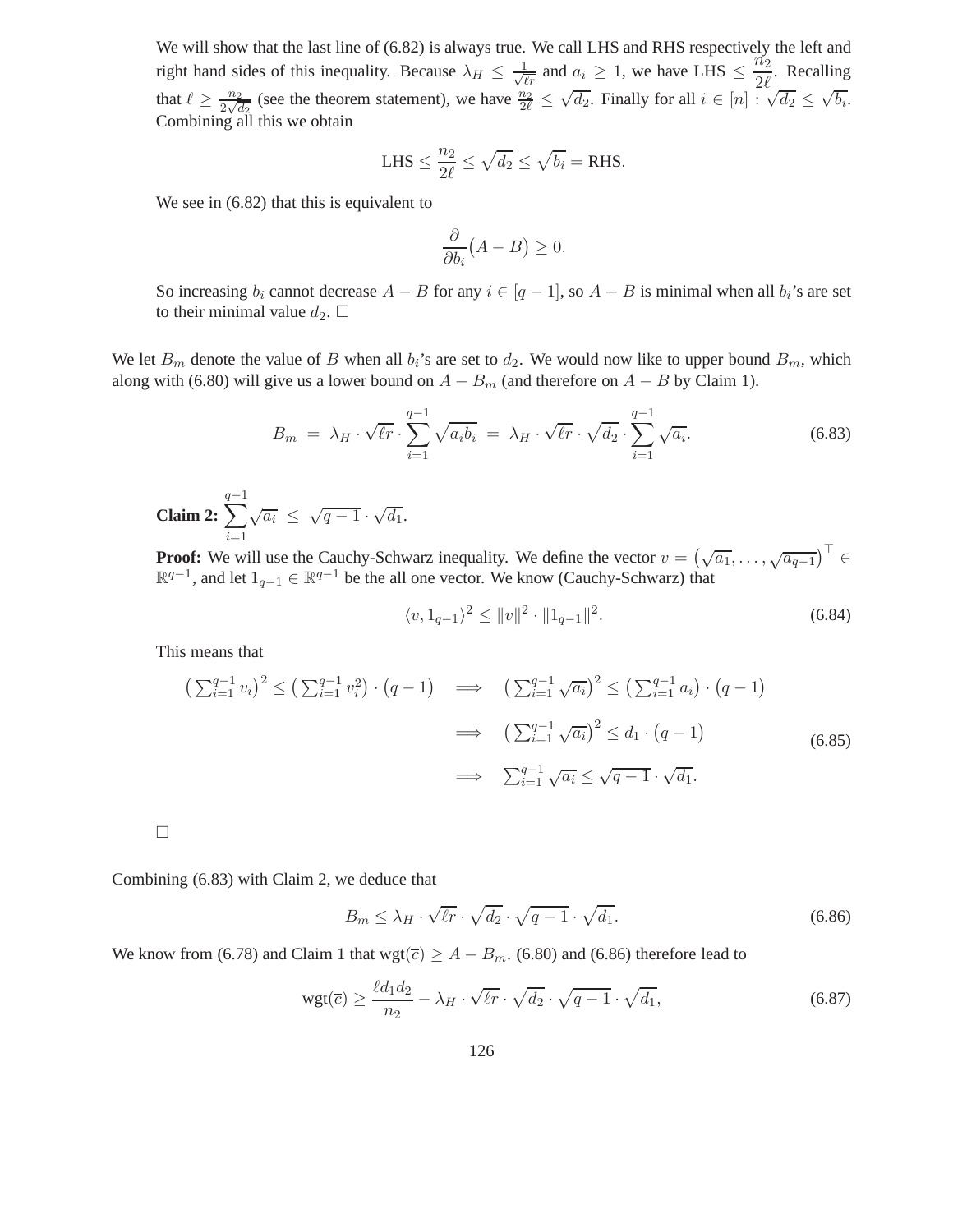which is also a lower bound on the minimum distance d of  $C_1 \Diamond_H C_2$ . Since the length of  $C_1 \Diamond_H C_2$  is  $\ell n_1$ , we can now obtain a bound on its relative distance  $\delta$ :

$$
\delta \geq \frac{\ell d_1 d_2}{\ell n_1 n_2} - \frac{\lambda_H \cdot \sqrt{\ell r} \cdot \sqrt{q-1} \cdot \sqrt{d_1 d_2}}{\ell n_1}
$$
\n
$$
= \delta_1 \delta_2 - \frac{\lambda_H \cdot \sqrt{r} \cdot \sqrt{q-1} \cdot \sqrt{d_1 d_2}}{\sqrt{\ell} \cdot \sqrt{n_1} \cdot \sqrt{n_1}}
$$
\n
$$
= \delta_1 \delta_2 - \lambda_H \cdot \sqrt{q-1} \cdot \sqrt{\frac{r}{\ell}} \cdot \sqrt{\frac{d_1}{n_1}} \cdot \sqrt{\frac{d_2}{n_1}}
$$
\n
$$
= \delta_1 \delta_2 - \lambda_H \cdot \sqrt{q-1} \cdot \sqrt{\frac{r}{\ell}} \cdot \sqrt{\frac{d_1}{n_1}} \cdot \sqrt{\frac{d_2}{n_2}} \cdot \sqrt{\frac{\ell}{r}} \quad \text{(since } n_1 = \frac{n_2 r}{\ell}\text{)}
$$
\n
$$
= \delta_1 \delta_2 - \lambda_H \cdot \sqrt{q-1} \cdot \sqrt{\delta_1 \delta_2}, \tag{6.88}
$$

as required.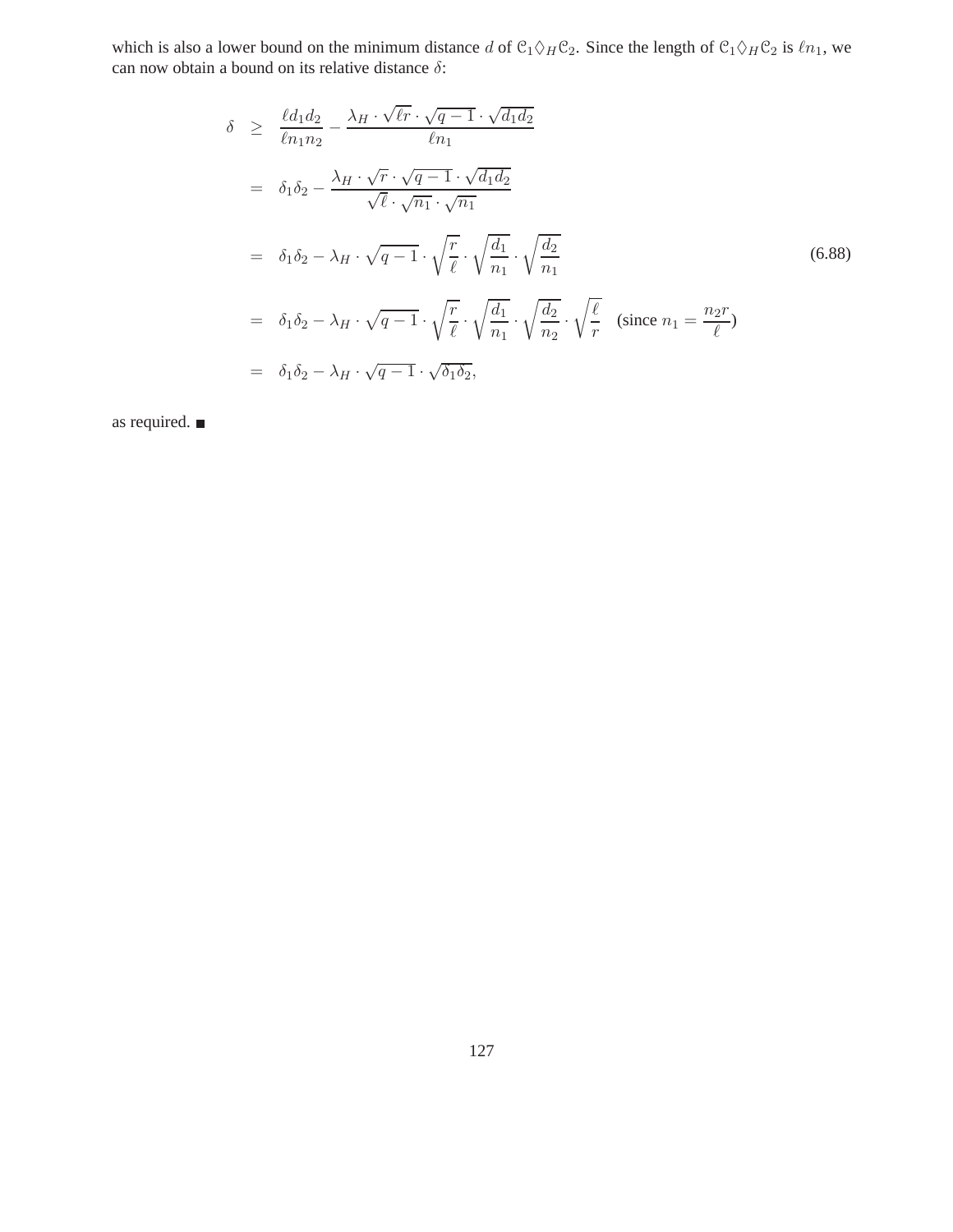## **Appendix A**

# **The Extension of the Binomial Function**

This appendix deals with the extension of the binomial function from natural numbers to non negative real numbers. We give the required definitions, and prove some of the properties needed in Chapter 3. In particular, we prove Proposition 3.13.

The binomial function  $\binom{a}{b}$  $\binom{a}{b}$  is a map

$$
\left(\begin{array}{c}\cdot\\\cdot\end{array}\right)\colon\mathbb{N}\times\mathbb{N}\to\mathbb{N},
$$

which we will extend to a map

$$
\left(\frac{\cdot}{\cdot}\right)':\mathbb{R}_{\geq 0}\times\mathbb{R}_{\geq 0}\to\mathbb{R}_{\geq 0},
$$

with the property that

$$
a, b \in \mathbb{N} \implies {a \choose b} = {a \choose b}^{\prime}.
$$

We will do this using the *gamma function*  $\Gamma$ , see ([91]), which is defined everywhere in  $\mathbb{R}_{>0}$ , and has the property that

$$
\Gamma(1) = 1 \n\Gamma(z+1) = z \cdot \Gamma(z).
$$

In particular, we can deduce from this that

$$
n \in \mathbb{N} \implies \Gamma(n+1) = n!.
$$

Because of this slightly inconvenient relation to the factorial function, we will also use Gauss's simpler notation

$$
\Pi(z) = \Gamma(z+1),
$$

which is defined over all of  $\mathbb{R}_{\geq 0}$  and gives us the nicer relationship:

$$
n \in \mathbb{N} \implies \Pi(n) = n!.
$$

So  $\Pi$  can be seen as an extension of the factorial function from  $\mathbb N$  to  $\mathbb R_{\geq 0}$ . We use this to define our extension of the binomial function: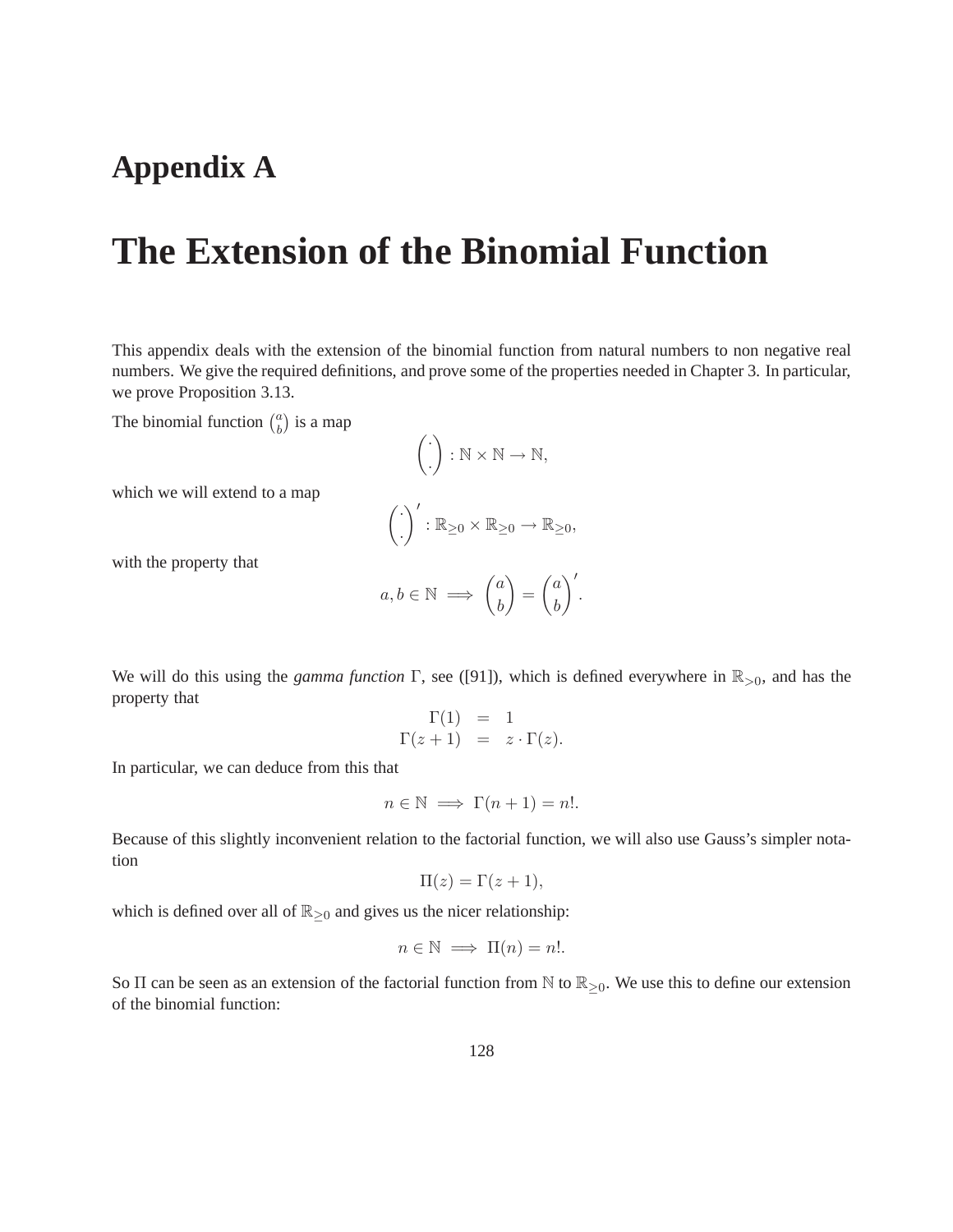**Definition A.1.** For any  $a, b \in \mathbb{R}_{\geq 0}$  with  $a \geq b$ , we define:

$$
\begin{pmatrix} a \\ b \end{pmatrix}' = \begin{cases} \frac{\Pi(a)}{\Pi(a-b)\cdot\Pi(b)} & \text{if } a \ge b \\ 0 & \text{otherwise.} \end{cases}
$$

Notice that as required, when  $a, b \in \mathbb{N}$  we have

$$
\binom{a}{b}^{\prime} = \binom{a}{b}.
$$

From now on we will just write  $\binom{a}{b}$  $\binom{a}{b}$  instead of  $\binom{a}{b}$  $\binom{a}{b}$ . We will start with some lemmas giving general properties of the functions Γ and Π.

**Lemma A.2.** *The gamma function has the following property:*

$$
\forall x, y \in \mathbb{R}_{>0}, \ d \in \mathbb{R}_{\geq 0}: \ y \leq x \implies \frac{\Gamma(y+d)}{\Gamma(y)} \leq \frac{\Gamma(x+d)}{\Gamma(x)}.
$$

**Proof:** Suppose we have a fixed  $d \in \mathbb{R}_{\geq 0}$ : We consider the following function:

$$
f(t) = \frac{\Gamma(t + d)}{\Gamma(t)},
$$

over the range  $t \in \mathbb{R}_{>0}$ . Differentiating we obtain:

$$
f'(t) = \frac{\Gamma'(t+d) \cdot \Gamma(t) - \Gamma(t+d) \cdot \Gamma'(t)}{\Gamma(t)^2},
$$

and so

$$
f'(t) \ge 0 \iff \Gamma'(t+d) \cdot \Gamma(t) - \Gamma(t+d) \cdot \Gamma'(t) \ge 0
$$
  

$$
\iff \Gamma'(t+d) \cdot \Gamma(t) \ge \Gamma(t+d) \cdot \Gamma'(t)
$$
  

$$
\iff \frac{\Gamma'(t+d)}{\Gamma(t+d)} \ge \frac{\Gamma'(t)}{\Gamma(t)} \qquad \text{(since } \Gamma(t+d), \Gamma(t) > 0).
$$

Now in general (see [91]) we have

$$
\frac{\Gamma'(z)}{\Gamma(z)} = -\left(\frac{1}{z} + \gamma + \sum_{n=1}^{\infty} \left[ \frac{1/n}{1 + z/n} - \frac{1}{n} \right] \right),\,
$$

where  $\gamma$  is the Euler-Mascheroni constant (see [93] [39]). We see that  $\frac{\Gamma'(z)}{\Gamma(z)}$  $\frac{\Gamma(z)}{\Gamma(z)}$  increases as z increases, and so because  $t + d \geq t$ , we have  $\mathbf{t}$ 

$$
\frac{\Gamma'(t+d)}{\Gamma(t+d)} \ge \frac{\Gamma'(t)}{\Gamma(t)},
$$

which means that  $f'(t) \geq 0$  for all t. So f is an increasing function, which in particular means that

$$
\forall x, y \in \mathbb{R}_{>0}, \ d \in \mathbb{R}_{\geq 0}: \ y \leq x \implies f(y) \leq f(x) \implies \frac{\Gamma(y + d)}{\Gamma(y)} \leq \frac{\Gamma(x + d)}{\Gamma(x)}.
$$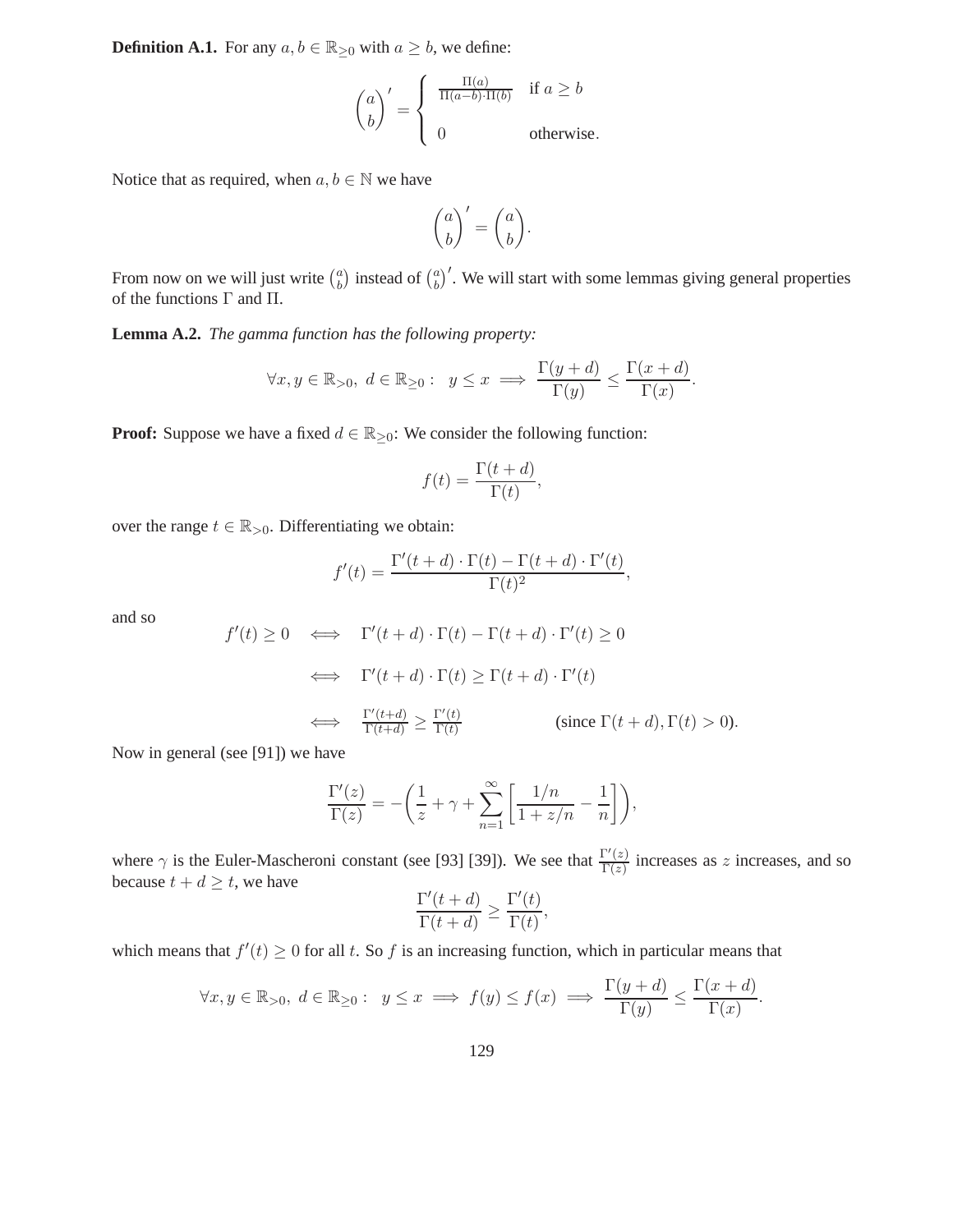### $\blacksquare$

It is clear that because  $\Pi(x) = \Gamma(x+1)$ , and  $y \leq x \iff y+1 \leq x+1$ , for any  $x, y, d \in \mathbb{R}_{\geq 0}$  we also have

$$
y \le x \implies \frac{\Pi(y+d)}{\Pi(y)} \le \frac{\Pi(x+d)}{\Pi(x)}.\tag{A.1}
$$

**Lemma A.3.** *For any*  $z \in \mathbb{R}_{\geq 0}$  *and*  $m \in \mathbb{N}$  *we have* 

$$
\frac{\Pi(z+m)}{\Pi(z)} = \prod_{i=1}^{m} (z+i).
$$
 (A.2)

**Proof:** We have:

$$
\Pi(z+m) = (z+m) \cdot \Pi(z+m-1)
$$
  
=  $(z+m) \cdot (z+m-1) \cdot \Pi(z+m-2)$   
=  $(z+m) \cdot \ldots \cdot (z+1) \cdot \Pi(z)$   
=  $\left[\prod_{i=1}^{m} (z+i)\right] \cdot \Pi(z),$ 

and so the result follows.

**Proposition A.4.** *For any*  $a, b \in \mathbb{R}$  *with*  $1 \leq b \leq a$  *we have* 

$$
\binom{a}{b} < 2^{a \cdot h(b/a)},
$$

*where* h *denotes the binary entropy function:*

$$
h(x) = -x \cdot \log_2(x) - (1 - x) \cdot \log_2(1 - x).
$$

**Proof:** We will use *Stirling's formula* (see [51], Chapter 10): for  $x \ge 1$  we have

$$
\sqrt{2\pi} \cdot x^{x + \frac{1}{2}} \cdot e^{-x} < \Pi(x) < \sqrt{2\pi} \cdot x^{x + \frac{1}{2}} \cdot e^{-x + \frac{1}{12x}}.\tag{A.3}
$$

We set  $\lambda = \frac{b}{a}$  $\frac{b}{a}$ , so that  $b = \lambda a$ . Since  $b \le a$  we have  $\lambda \le 1$ . We also define  $\lambda = 1 - \lambda$ . We have:  $\binom{a}{b}$  $\begin{array}{cc} a \ b \end{array}$  =  $\frac{\Pi(a)}{\Pi(a-b)\cdot 1}$  $\Pi(a-b) \cdot \Pi(b)$ 

$$
\langle \sqrt{2\pi} \cdot a^{a+\frac{1}{2}} \cdot e^{-a+\frac{1}{12a}} \right] \cdot \left[ \sqrt{2\pi} \cdot b^{b+\frac{1}{2}} \cdot e^{-b} \cdot \sqrt{2\pi} \cdot (a-b)^{a-b+\frac{1}{2}} \cdot e^{b-a} \right]^{-1}
$$
\n
$$
= \frac{1}{\sqrt{2\pi}} \cdot \frac{a^{1/2}}{b^{1/2} \cdot (a-b)^{1/2}} \cdot \frac{a^{a}}{b^{b} \cdot (a-b)^{a-b}} \cdot \exp\left(-a+b+(a-b)+\frac{1}{12a}\right)
$$
\n
$$
= \frac{1}{\sqrt{2\pi}} \cdot \sqrt{\frac{a}{\lambda a \cdot (1-\lambda)a}} \cdot \frac{a^{a}}{(\lambda a)^{\lambda a} \cdot ((1-\lambda)a)^{(1-\lambda)a}} \cdot \exp\left(\frac{1}{12a}\right)
$$
\n
$$
= \frac{1}{\sqrt{2\pi} \cdot \lambda \overline{\lambda} a} \cdot \frac{1}{\lambda^{\lambda a} \cdot \overline{\lambda}^{\overline{\lambda} a}} \cdot \exp\left(\frac{1}{12a}\right)
$$
\n
$$
\langle \text{since } a \ge 1 \rangle.
$$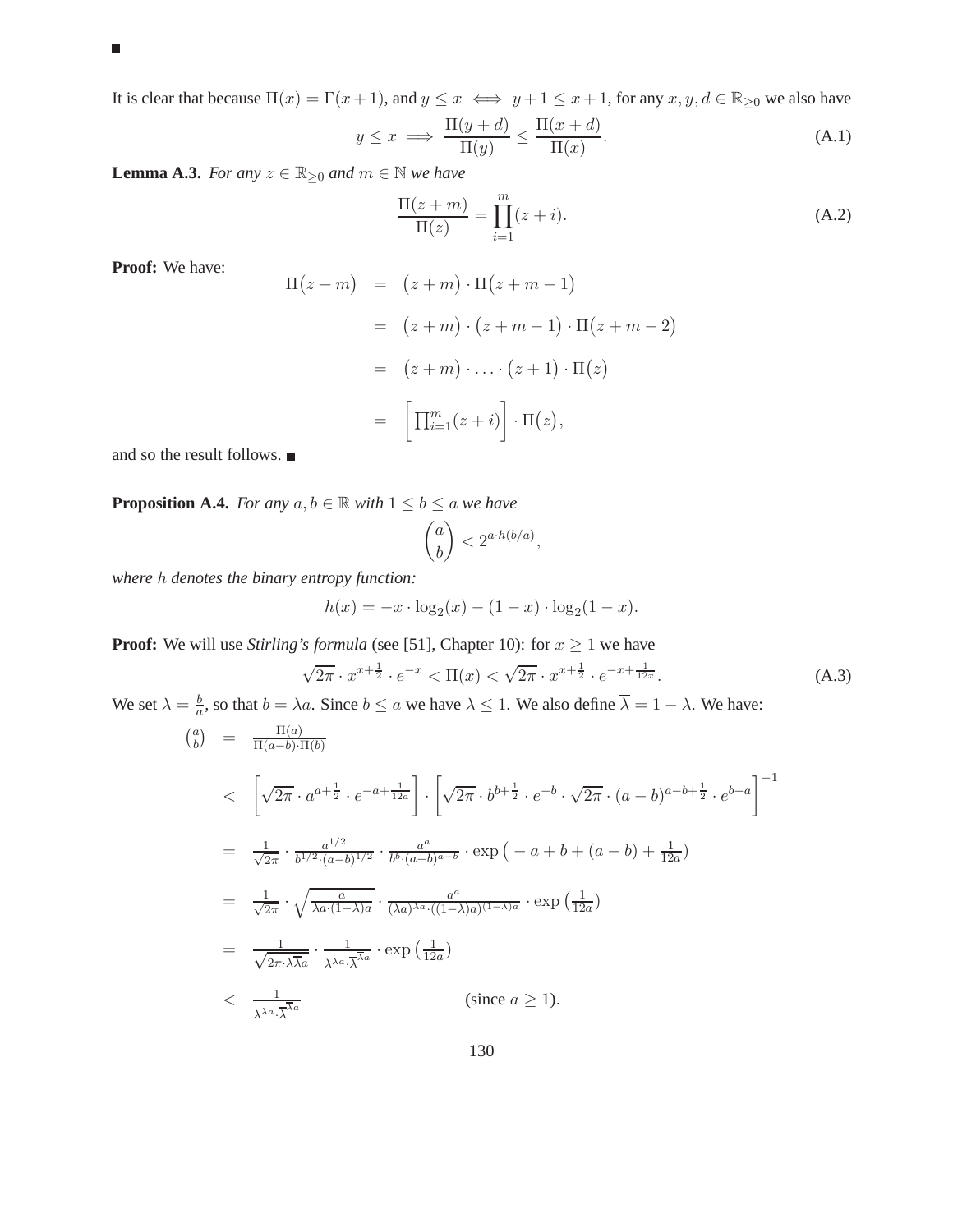Now we see that

$$
\lambda^{\lambda a} \cdot \overline{\lambda}^{\overline{\lambda}a} = 2^{\lambda \cdot a \cdot \log_2(\lambda) + \overline{\lambda} \cdot a \cdot \log_2(\overline{\lambda})} = 2^{a \cdot (\lambda \cdot \log_2(\lambda) + (1 - \lambda) \cdot \log_2(1 - \lambda))} = 2^{-a \cdot h(\lambda)},
$$

and since  $\lambda = \frac{b}{a}$ , the result follows.

г

**Proposition A.5.** *For any*  $a, b, c \in \mathbb{N}$ ,  $\epsilon \in \mathbb{R}_{\geq 0}$ *. We have:* 

$$
b + \epsilon \le a \implies {a \choose c} {b \choose c} \le {a - \epsilon \choose c} {b + \epsilon \choose c}, \tag{A.4}
$$

*and*

$$
b + \epsilon \le a \implies {a \choose c} {b \choose c+1} \le {a - \epsilon \choose c} {b + \epsilon \choose c+1}.
$$
 (A.5)

**Proof:** We start with the first inequality:

• 1) Calling LHS and RHS the left and right hand sides of inequation (A.4), we have:

$$
\frac{\text{RHS}}{\text{LHS}} = \frac{\pi(a-\epsilon)}{\pi(a-c-\epsilon)\cdot\pi(c)} \cdot \frac{\pi(b+\epsilon)}{\pi(b-c+\epsilon)\cdot\pi(c)} \cdot \left[ \frac{\pi(a)}{\pi(a-c)\cdot\pi(c)} \cdot \frac{\pi(b)}{\pi(b-c)\cdot\pi(c)} \right]^{-1}
$$
\n
$$
= \frac{\pi(a-\epsilon)}{\pi(a-\epsilon-c)} \cdot \frac{\pi(b+\epsilon)}{\pi(b+\epsilon-c)} \cdot \frac{\pi(a-c)}{\pi(a)} \cdot \frac{\pi(b-c)}{\pi(b)}.
$$
\n(A.6)

Recall from Lemma A.3 that

$$
\forall z \in \mathbb{R}_{\geq 0}, m \in \mathbb{N}: \quad \frac{\Pi(z+m)}{\Pi(z)} = \prod_{i=1}^{m} (z+i). \tag{A.7}
$$

Now to each one of the four fractions in (A.6) we can apply (A.7). We set  $m = c$ , and  $z = a - c - \epsilon$ ,  $b - c +$  $\epsilon$ ,  $a - c$  and  $b - c$  to obtain

$$
\frac{\text{RHS}}{\text{LHS}} = \prod_{i=1}^{c} (a - c + i - \epsilon) \cdot (b - c + i + \epsilon) \cdot \frac{1}{a - c + i} \cdot \frac{1}{b - c + i}
$$
\n
$$
= \prod_{i=1}^{c} \frac{a - c + i - \epsilon}{a - c + i} \cdot \frac{b - c + i + \epsilon}{b - c + i}
$$
\n
$$
= \prod_{i=1}^{c} \frac{A_i - \epsilon}{A_i} \cdot \frac{B_i + \epsilon}{B_i},
$$

where  $A_i = a - c + i$  and  $B_i = b - c + i$ . Now

$$
\frac{A-\epsilon}{A} \cdot \frac{B+\epsilon}{B} \ge 1 \iff (A-\epsilon) \cdot (B+\epsilon) \ge AB
$$
  

$$
\iff AB - B\epsilon + A\epsilon - \epsilon^2 \ge AB
$$
  

$$
\iff -B + A - \epsilon \ge 0
$$
  

$$
\iff A \ge B + \epsilon.
$$
 (A.8)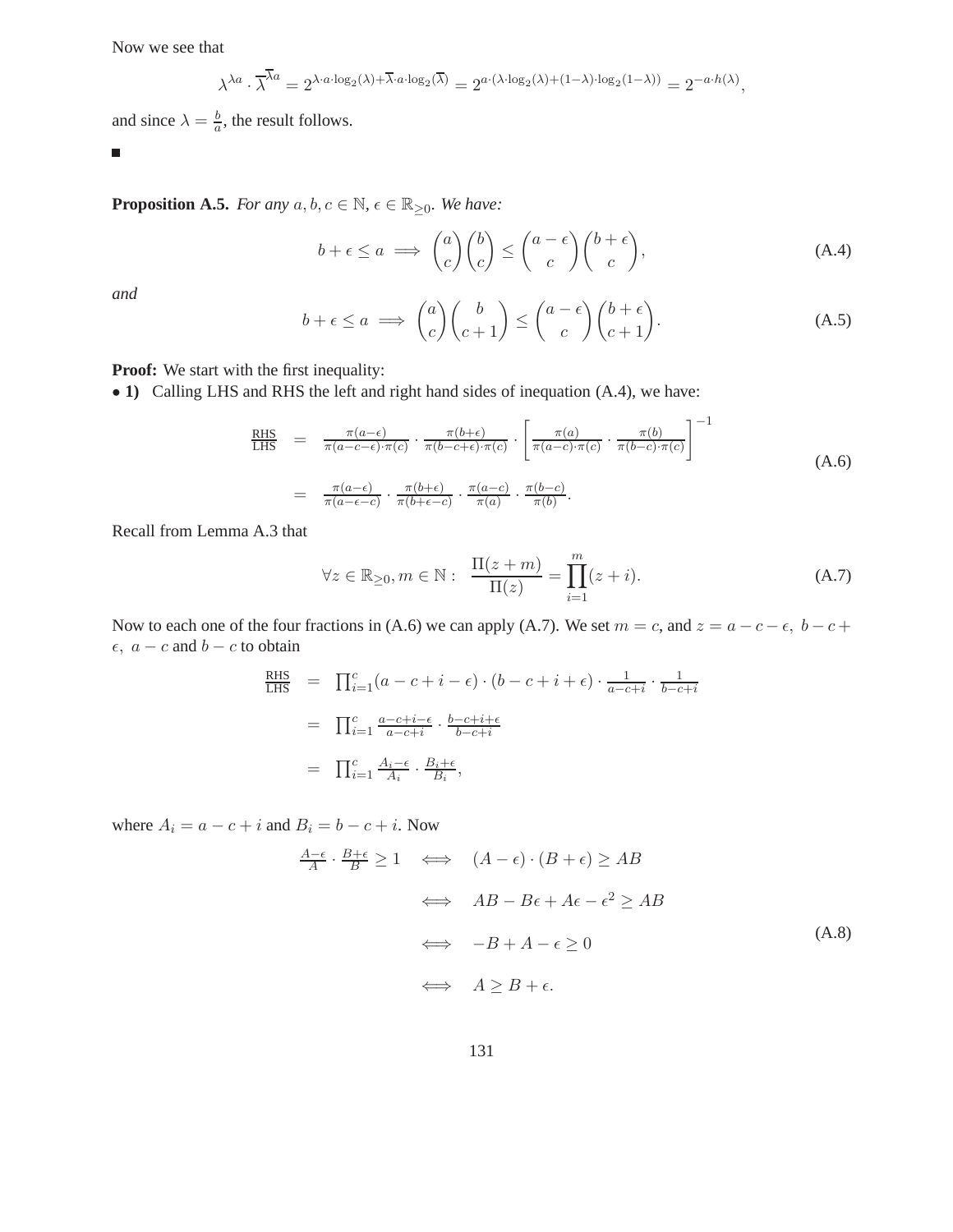Now since we suppose in the statement that  $a \geq b + \epsilon$ , for all i we have  $A_i \geq B_i + \epsilon$ . So since we used equivalences everywhere in (A.8), we obtain

$$
\prod_{i=1}^{c} \frac{A_i - \epsilon}{A_i} \cdot \frac{B_i + \epsilon}{B_i} \ge 1,
$$

which means that

 $LHS \le RHS$ ,

and so (A.4) holds.

• **2)** The second inequality can be proved in much the same way. We proceed exactly as in **1)**, the only difference being that in this case we have  $B_i = b - c - 1 + i$ . So we have an even stronger inequality between the  $A_i$ 's and  $B_i$ 's:  $a \ge b + \epsilon$  implies that for all  $i: A_i \ge B_i + \epsilon + 1 > B_i + \epsilon$ . So (A.5) also holds.

**Proposition A.6.** *For any*  $a, b, c \in \mathbb{R}_{\geq 0}$  *with*  $b < a$ *, we have* 

$$
\binom{a}{c}\binom{b}{c+1} \le \binom{a}{c+1/2}\binom{b}{c+1/2}.\tag{A.9}
$$

**Proof:** Calling LHS and RHS the left and right hand sides of the inequation (A.9), we have

$$
\frac{\text{RHS}}{\text{LHS}} = \frac{\pi(a)}{\pi(a-c-1/2)\cdot\pi(c+1/2)} \cdot \frac{\pi(b)}{\pi(b-c-1/2)\cdot\pi(c+1/2)} \cdot \left[\frac{\pi(a)}{\pi(a-c)\cdot\pi(c)} \cdot \frac{\pi(b)}{\pi(b-c-1)\cdot\pi(c+1)}\right]^{-1}
$$
\n
$$
= \frac{\frac{X_1}{\pi(a-c)} \cdot \frac{\pi(b-c-1)}{\pi(b-c-1/2)} \cdot \frac{X_2}{\pi(c+1/2)} \cdot \frac{X_2}{\pi(c+1/2)} \cdot \frac{X_2}{\pi(c+1/2)}.
$$

Now we know from (A.1) that for  $x, y, d \in \mathbb{R}_{\geq 0}$  we have

$$
y \le x \implies \frac{\Pi(y+d)}{\Pi(y)} \le \frac{\Pi(x+d)}{\Pi(x)},\tag{A.10}
$$

So setting  $y = c, x = c + \frac{1}{2}$  $\frac{1}{2}$  and  $d = \frac{1}{2}$  $\frac{1}{2}$ , we have  $y < x$ , and therefore

$$
\frac{\Pi(c+1/2)}{\Pi(c)} \le \frac{\Pi(c+1)}{\Pi(c+1/2)}.
$$

From this we can deduce that

 $X_2 \geq 1$ .

Likewise, we apply (A.10) with  $y = b - c - 1$ ,  $x = a - c - \frac{1}{2}$  $\frac{1}{2}$  and  $d = \frac{1}{2}$  $\frac{1}{2}$ . Since we are supposing that  $b < a$ , we have  $y < x$ , and therefore

$$
\frac{\Pi(b-c-1/2)}{\Pi(b-c-1)} \le \frac{\Pi(a-c)}{\Pi(a-c-1/2)},
$$

which leads to

 $X_1 \geq 1$ .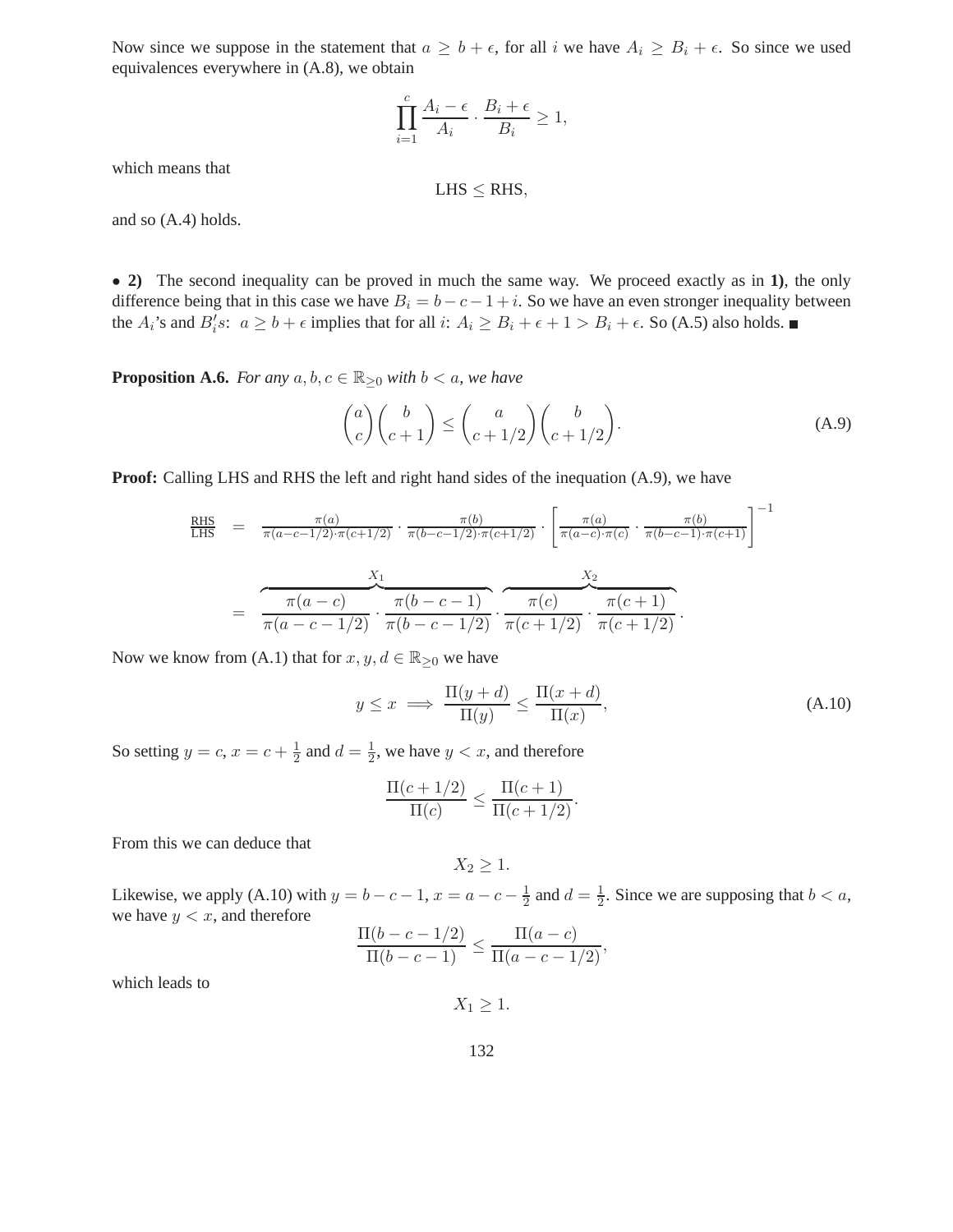So we have

$$
X_1 \cdot X_2 \ge 1 \implies RHS \ge LHS,
$$

and so  $(A.9)$  holds.  $\blacksquare$ 

We are now ready to prove Proposition 3.13 of Chapter 3, which we restate below:

**Proposition 3.13.** For any  $n, \ell \in \mathbb{N}$ ,  $0 < \delta < \frac{1}{2}$  with  $1 \leq \ell \leq 2n\delta$ , letting  $\overline{\delta} = 1 - \delta$  we have

$$
\sum_{d=1}^{\lfloor n\delta \rfloor} \binom{n-d}{\lfloor \ell/2 \rfloor} \binom{d-1}{\lceil \ell/2 \rceil-1} \le n\delta \cdot \binom{n\delta}{\ell/2} \binom{n\overline{\delta}}{\ell/2}.
$$
\n(A.11)

**Proof:** We call LHS and RHS the left and right hand sides of  $(A.11)$ . We proceed differently depending on whether  $\ell$  is even or odd.

• 1)  $\ell$  is even. Letting  $x = \frac{\ell}{2} = \left\lfloor \frac{\ell}{2} \right\rfloor$  $\frac{\ell}{2}$  =  $\left\lceil \frac{\ell}{2} \right\rceil$  $\frac{\ell}{2}$ , we have

LHS = 
$$
\sum_{d=1}^{\lfloor n\delta \rfloor} {n-d \choose x} {d-1 \choose x-1} \le \sum_{d=1}^{\lfloor n\delta \rfloor} {n-d \choose x} {d \choose x},
$$

where the inequality follows from the fact that everything is positive and in general  $\binom{a}{b}$  $\binom{a}{b} \leq \binom{a+1}{b+1}$ . We let

$$
w_{n,x}(d) = \binom{n-d}{x} \binom{d}{x}.
$$

We will show that for any n, x and for any  $d = 1, \ldots, \lfloor n\delta \rfloor - 1$  we have  $w_{n,x}(d) \leq w_{n,x}(d+1)$ :

$$
\frac{w_{n,x}(d+1)}{w_{n,x}(d)} = \left[ \binom{n-d-1}{x} \binom{d+1}{x} \right] \cdot \left[ \binom{n-d}{x} \binom{d}{x} \right]^{-1}
$$
\n
$$
= \frac{(n-d-1)!}{(n-d-x-1)!x!} \cdot \frac{(d+1)!}{(d+1-x)!x!} \cdot \frac{(n-d-x)!x!}{(n-d)!} \cdot \frac{(d-x)!x!}{d!}
$$
\n
$$
= \frac{d+1}{d+1-x} \cdot \frac{n-d-x}{n-d}
$$
\n
$$
= \left[ \frac{x_1}{1 - \frac{x}{d+1}} \right]^{-1} \cdot \left[ \frac{x_2}{1 - \frac{x}{n-d}} \right].
$$

This means that

$$
w_{n,x}(d) \le w_{n,x}(d+1) \iff 1 \le X_1^{-1} \cdot X_2
$$
  

$$
\iff X_1 \le X_2
$$
  

$$
\iff 1 - \frac{x}{d+1} \le 1 - \frac{x}{n-d}
$$
  

$$
\iff \frac{d+1}{x} \le \frac{n-d}{x}
$$
  

$$
\iff d+1 \le n-d.
$$
  
(A.12)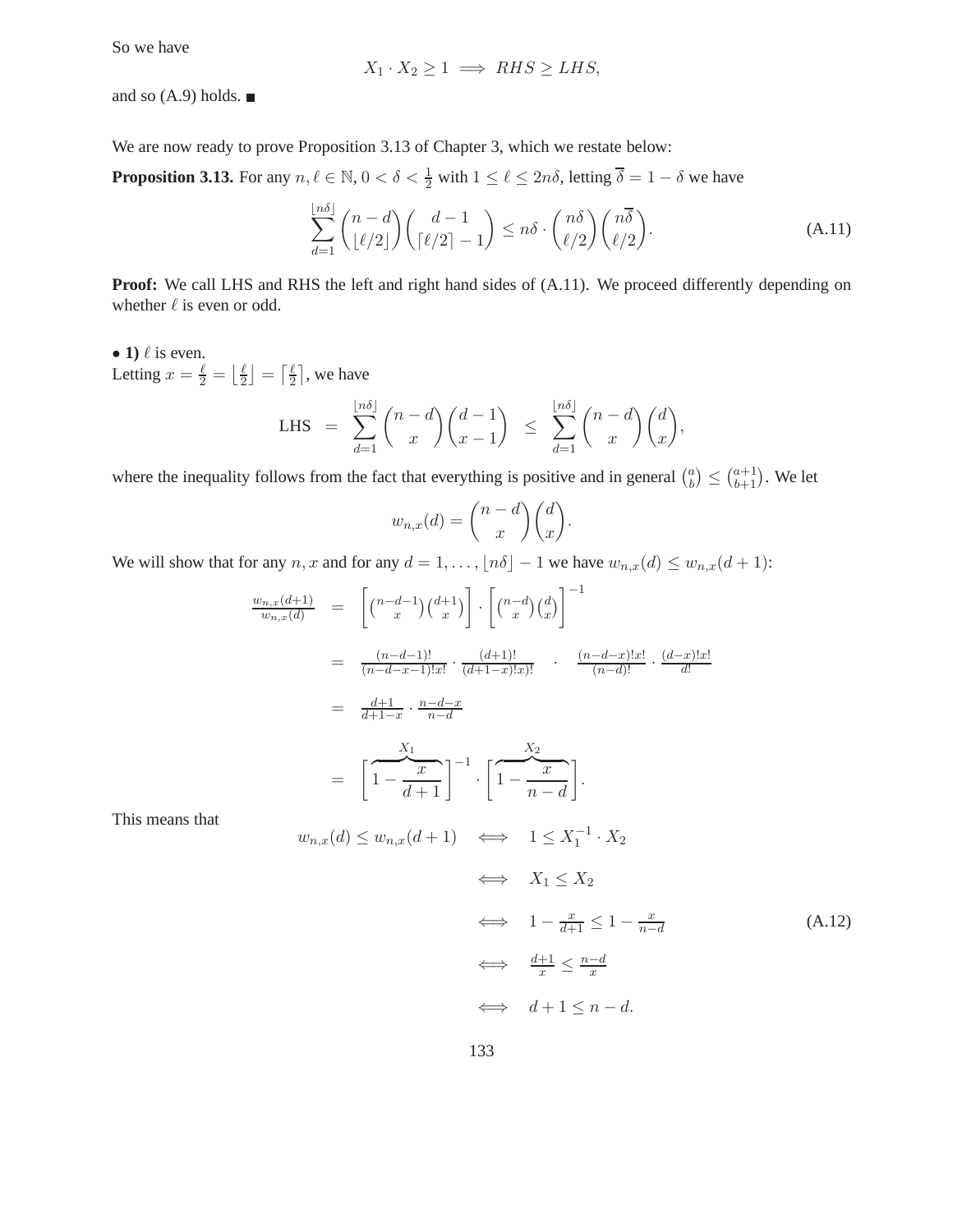Now for any  $d = 1, ..., \lfloor n\delta \rfloor - 1$ , we have  $d + 1 \leq \lfloor n\delta \rfloor < \frac{n}{2}$  $\frac{n}{2}$  (since  $\delta < \frac{1}{2}$ ). So

$$
d+1 < \frac{n}{2} \implies 2d+2 < n \implies d+1 < n-d-1 < n-d.
$$

Combining this with (A.12) we deduce that

$$
\forall d = 1, \dots, \lfloor n\delta \rfloor - 1: \quad w_{n,x}(d) \le w_{n,x}(d+1).
$$

So this leads to

$$
\forall d = 1, ..., \lfloor n\delta \rfloor: \quad w_{n,x}(d) \leq w_{n,x}(\lfloor n\delta \rfloor).
$$

We can now deduce:

$$
\text{LHS} = \sum_{d=1}^{\lfloor n\delta \rfloor} w_{n,x}(d) \leq \lfloor n\delta \rfloor \cdot w_{n,x}(\lfloor n\delta \rfloor) = \lfloor n\delta \rfloor \cdot {n - \lfloor n\delta \rfloor \choose x} {\lfloor n\delta \rfloor \choose x}. \tag{A.13}
$$

Now letting  $\epsilon = n\delta - \lfloor n\delta \rfloor$ , we notice that  $n - \lfloor n\delta \rfloor - \epsilon = n - \lfloor n\delta \rfloor - (n\delta - \lfloor n\delta \rfloor) = n - n\delta = n\overline{\delta}$ . So we have

$$
n - \lfloor n\delta \rfloor - \epsilon = n\overline{\delta} \lfloor n\delta \rfloor + \epsilon = n\delta.
$$
\n(A.14)

Now recall from (A.4) of Proposition A.5 that for any  $a, b, c \in \mathbb{N}$  with  $b + \epsilon \le a$  we have

$$
\binom{a}{c}\binom{b}{c} \le \binom{a-\epsilon}{c}\binom{b+\epsilon}{c}.\tag{A.15}
$$

We notice that because  $\delta < \frac{1}{2}$  we have  $\lfloor n\delta \rfloor < n/2$ , which means that  $\lfloor n\delta \rfloor < n - \lfloor n\delta \rfloor$ . So setting  $a = n - \lfloor n\delta \rfloor$ ,  $b = \lfloor n\delta \rfloor$  and  $c = x$  we see first of all that  $b < a$ . So since a and b are integers and  $0 \le \epsilon < 1$ we have  $b + \epsilon < a$  and we therefore can apply (A.15) to obtain

$$
\binom{n-\lfloor n\delta\rfloor}{x}\binom{\lfloor n\delta\rfloor}{x} \leq \binom{n-\lfloor n\delta\rfloor-\epsilon}{x}\binom{\lfloor n\delta\rfloor+\epsilon}{x} = \binom{n\overline{\delta}}{\ell/2}\binom{n\delta}{\ell/2},\tag{A.16}
$$

where the last equality follows from (A.14) and the fact that x was defined as  $x = \frac{\ell}{2}$  $\frac{\ell}{2}$ . Now we combine (A.13) and (A.16) to deduce

$$
LHS \leq \lfloor n\delta \rfloor \cdot \binom{n - \lfloor n\delta \rfloor}{x} \binom{\lfloor n\delta \rfloor}{x} \leq n\delta \cdot \binom{n\overline{\delta}}{\ell/2} \binom{n\delta}{\ell/2} = RHS.
$$

• 2)  $\ell$  is odd. We let  $x = \frac{\ell - 1}{2}$ . So  $\lfloor \ell/2 \rfloor = x$  and  $\lceil \ell/2 \rceil - 1 = (x + 1) - 1 = x$ . This leads to

LHS = 
$$
\sum_{d=1}^{\lfloor n\delta \rfloor} {n-d \choose x} {d-1 \choose x} \le \sum_{d=1}^{\lfloor n\delta \rfloor} {n-d \choose x} {d \choose x+1},
$$

where the second inequality follows from the fact that in general  $\binom{a}{b}$  $\binom{a}{b+1}$ . As above, letting

$$
w_{n,x}(d) = \binom{n-d}{x} \binom{d}{x+1},
$$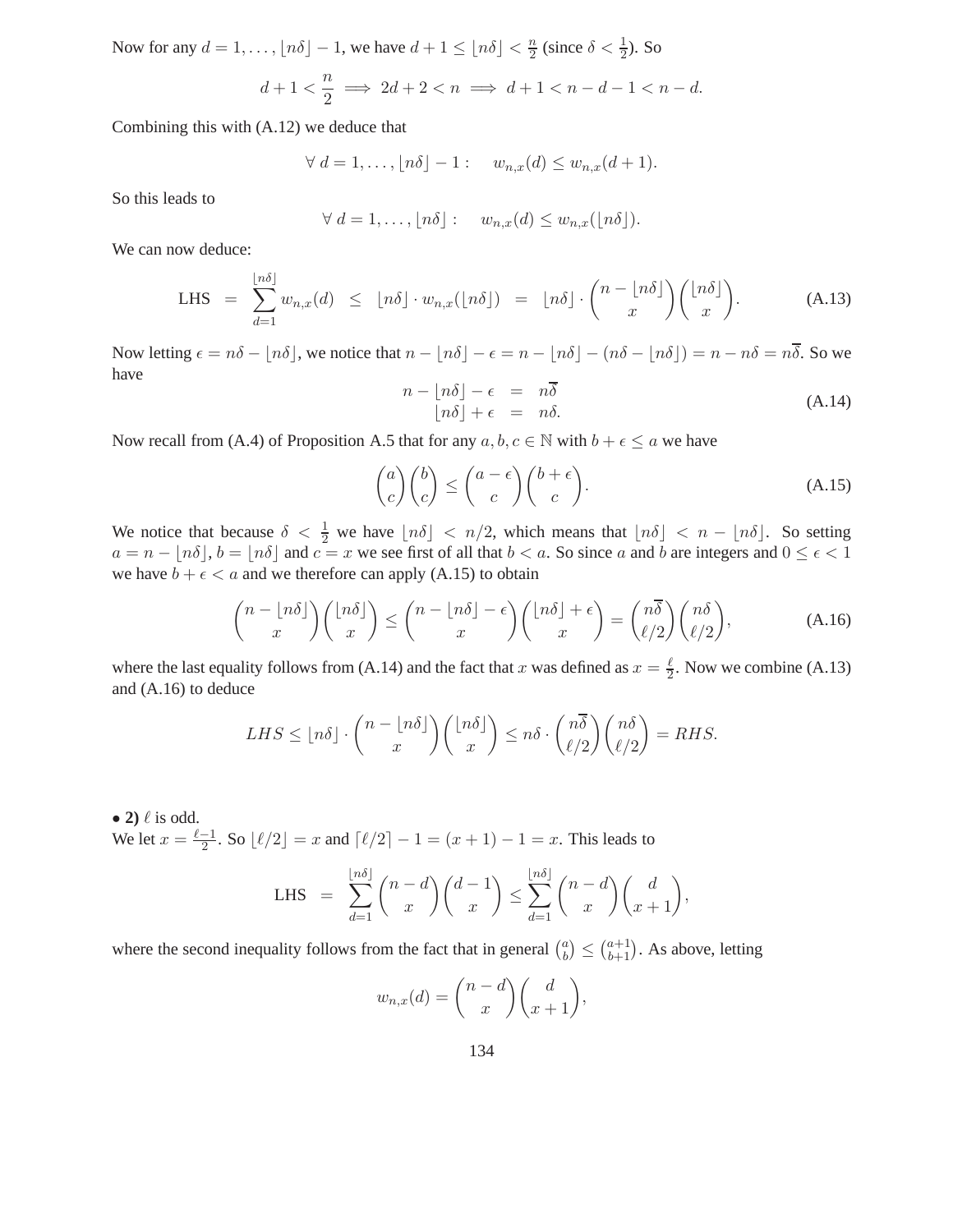we will show that for any  $n, x$  and for any  $d = 1, ..., \lfloor n\delta \rfloor - 1$  we have  $w_{n,x}(d) \leq w_{n,x}(d+1)$ :

$$
\frac{w_{n,x}(d+1)}{w_{n,x}(d)} = \left[ \binom{n-d-1}{x} \binom{d+1}{x+1} \right] \cdot \left[ \binom{n-d}{x} \binom{d}{x+1} \right]^{-1}
$$
\n
$$
= \frac{(n-d-1)!}{(n-d-x-1)!x!} \cdot \frac{(d+1)!}{(d-x)!(x+1)!} \cdot \frac{(n-d-x)!x!}{(n-d)!} \cdot \frac{(d-x-1)!(x+1)!}{d!} \cdot \frac{(d-x-1)!(x+1)!}{d!} \cdot \frac{(d-x-1)!(x+1)!}{(d+1)!} \cdot \left[ \frac{n-d-x}{n-d} \right]
$$
\n
$$
= \left[ \frac{d+1-(x+1)}{d+1} \right]^{-1} \cdot \left[ \frac{Y_2}{1-\frac{x}{n-d}} \right]
$$
\n
$$
= \left[ \frac{Y_1}{1-\frac{x+1}{d+1}} \right]^{-1} \cdot \left[ \frac{Y_2}{1-\frac{x}{n-d}} \right].
$$

We saw above in (A.12) that because  $d + 1 \leq n - d$ , for any  $x \geq 0$  we have

$$
1 - \frac{x}{d+1} \le 1 - \frac{x}{n-d}.
$$

So here

$$
Y_1 = 1 - \frac{x+1}{d+1} < 1 - \frac{x}{d+1} \le 1 - \frac{x}{n-d} = Y_2,
$$

and therefore  $Y_1^{-1} \cdot Y_2 \geq 1$ . From this we deduce that

$$
\forall d = 1, \ldots, \lfloor n\delta \rfloor - 1: \quad w_{n,x}(d) \le w_{n,x}(d+1),
$$

and therefore

$$
\forall d = 1, \ldots, \lfloor n\delta \rfloor : w_{n,x}(d) \leq w_{n,x}(\lfloor n\delta \rfloor).
$$

As above, this leads to

$$
\text{LHS} = \sum_{d=1}^{\lfloor n\delta \rfloor} w_{n,x}(d) \leq \lfloor n\delta \rfloor \cdot w_{n,x}(\lfloor n\delta \rfloor) = \lfloor n\delta \rfloor \cdot {n - \lfloor n\delta \rfloor \choose x} {\lfloor n\delta \rfloor \choose x+1}. \tag{A.17}
$$

In exactly the same way as case **1**) above, setting  $\epsilon = n\delta - \lfloor n\delta \rfloor$  gives us

$$
n - \lfloor n\delta \rfloor - \epsilon = n\overline{\delta} \lfloor n\delta \rfloor + \epsilon = n\delta.
$$
\n(A.18)

.

Recall from (A.5) of Proposition A.5 that for any  $a, b, c \in \mathbb{N}$  with  $b + \epsilon \le a$  we have

$$
\binom{a}{c}\binom{b}{c+1} \le \binom{a-\epsilon}{c}\binom{b+\epsilon}{c+1}.\tag{A.19}
$$

If we set  $a = n - \lfloor n\delta \rfloor$ ,  $b = \lfloor n\delta \rfloor$  and  $c = x$  then as above we have  $b + \epsilon \le a$ , and we can therefore apply (A.19) to obtain

$$
\binom{n-\lfloor n\delta\rfloor}{x}\binom{\lfloor n\delta\rfloor}{x+1} \leq \binom{n\overline{\delta}}{x}\binom{n\delta}{x+1}.
$$
\n(A.20)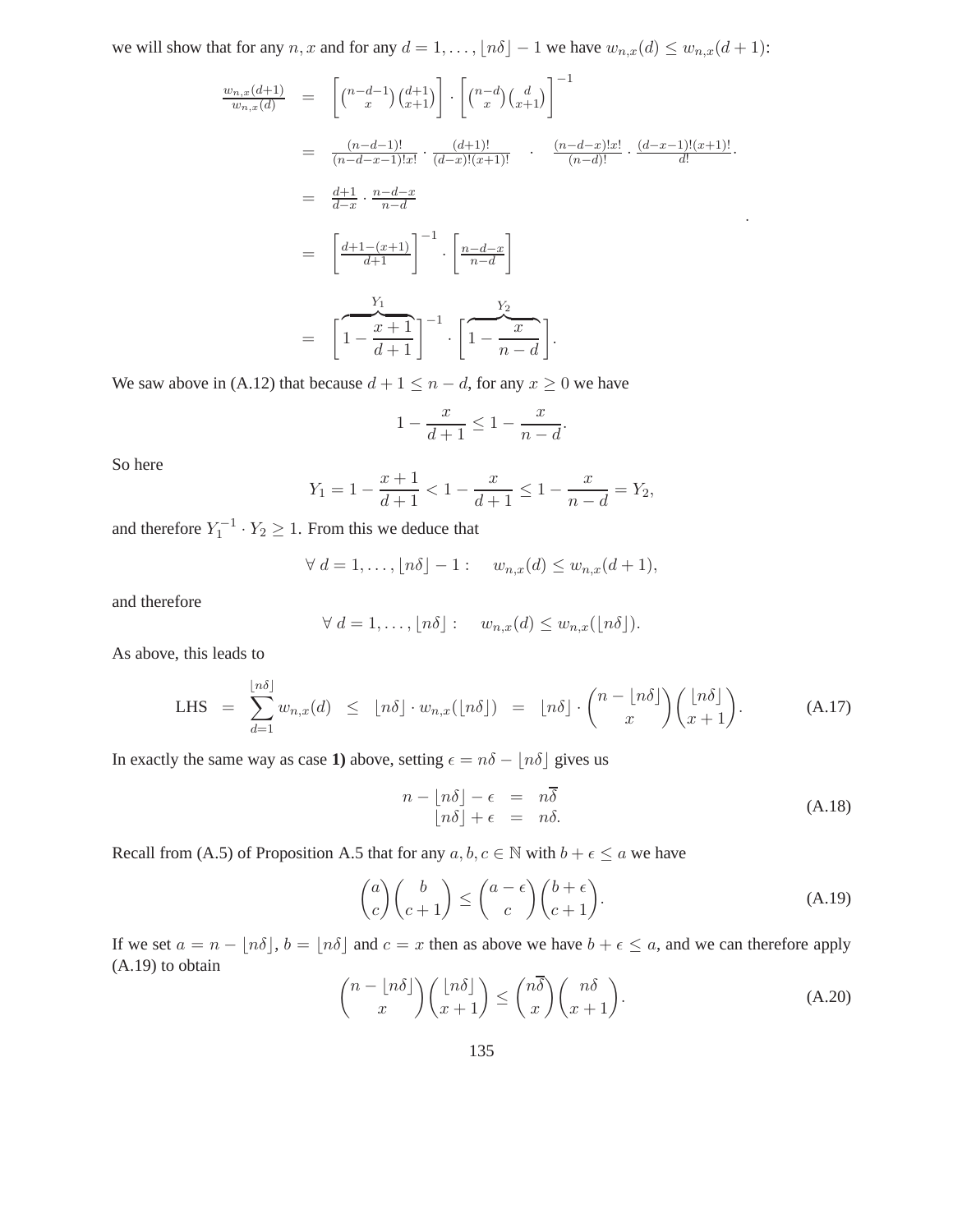Finally, we saw in Proposition A.6 that for any  $a, b, c \in \mathbb{R}_{\geq 0}$  with  $b < a$ , we have

$$
\binom{a}{c}\binom{b}{c+1} \le \binom{a}{c+1/2}\binom{b}{c+1/2},\tag{A.21}
$$

and so applying this with  $a = n\overline{\delta}$ ,  $b = n\delta$  and  $c = x$  we have  $b < a$  and therefore

$$
\binom{n\overline{\delta}}{x}\binom{n\delta}{x+1} \le \binom{n\overline{\delta}}{x+1/2}\binom{n\delta}{x+1/2} = \binom{n\overline{\delta}}{\ell/2}\binom{n\delta}{\ell/2},\tag{A.22}
$$

where the second equality follows from the fact that x was defined as  $x = \frac{\ell - 1}{2}$ . Combining (A.17), (A.20) and (A.22) gives us

$$
LHS \leq \lfloor n\delta \rfloor \cdot \binom{n - \lfloor n\delta \rfloor}{x} \binom{\lfloor n\delta \rfloor}{x+1} \leq n\delta \cdot \binom{n\overline{\delta}}{\ell/2} \binom{n\delta}{\ell/2} = RHS.
$$

 $\blacksquare$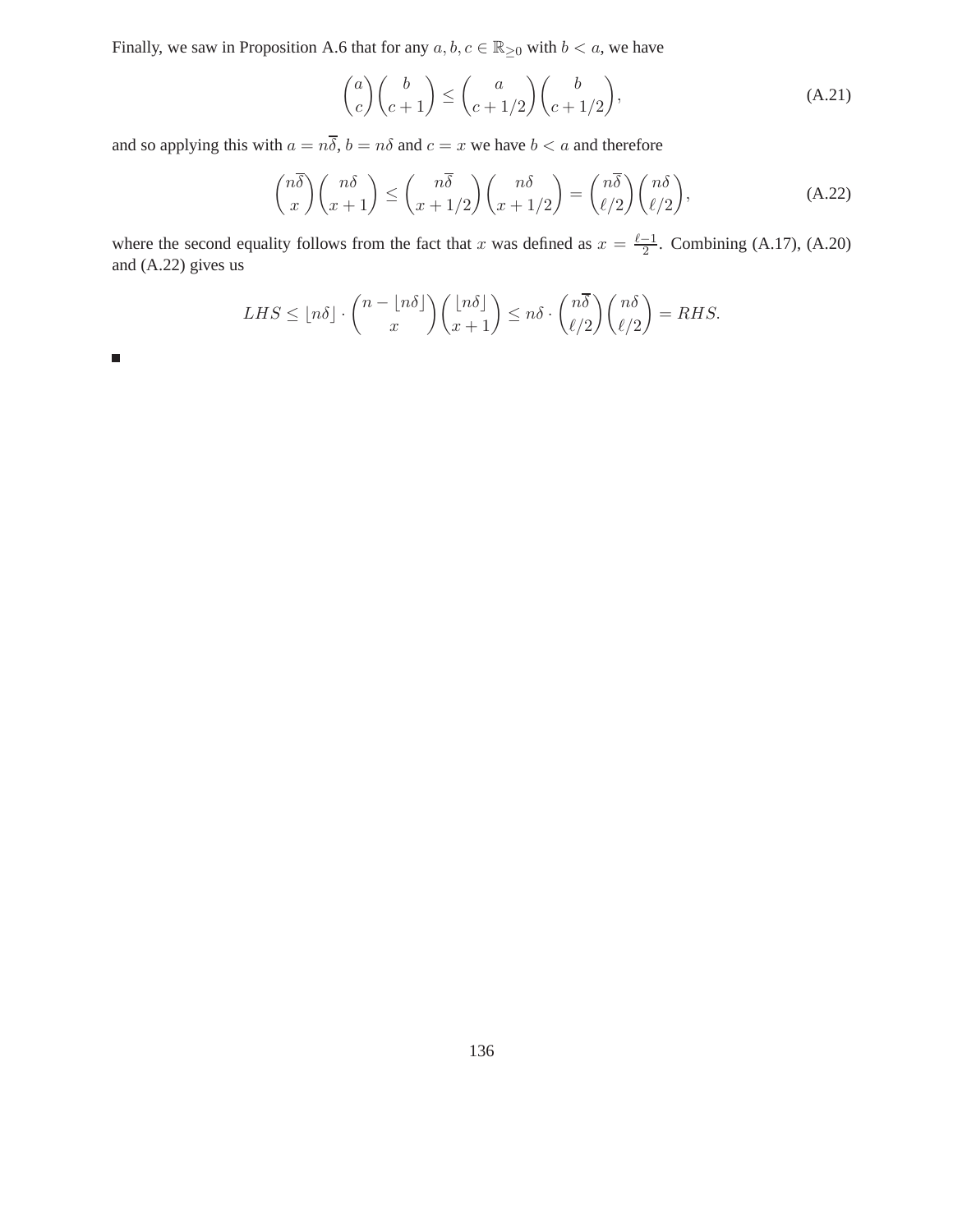## **Appendix B**

# **Proof of Theorem 6.11**

The proof of Theorem 6.11 was outlined in section 6.4.4, In this appendix we give proofs of the results that were stated in that section namely we will prove (6.53) and (6.54) (Lemma B.6), and the three inequalities in (6.55) (Lemmas B.7, B.8 and B.9).

Although there is a certain intuition behind these (similar to that in the section on derandomized squaring), it is not easy to convince oneself of the truth of the propositions by intuitive reasoning. We therefore make our proofs more technical and rigorous, even though this does make things more tedious to follow.

We will need some basic results on tensoring, inner products and the graphs we defined in section 6.4.3. Although with a little thought we can convince ourselves that they hold, formal proofs are technical. We therefore lay these results out in the following lemmas for reference. The proofs are included in Appendix C.

## **Lemma B.1.**

\n- 1. 
$$
\forall \sigma \in \mathbb{R}^{nm}, \tau \in \mathbb{R}^n : \langle \sigma, \tau \otimes 1_m \rangle = \langle \mathcal{M}_n(\sigma), \tau \rangle
$$
.
\n- 2.  $\forall \sigma \in \mathbb{R}^{nd(1)}, \tau \in \mathbb{R}^n : \langle \sigma, \tau \otimes e_1 \rangle = \langle \mathcal{M}_n(\sigma), \tau \rangle$ .
\n- 3.  $\forall \sigma \in \mathbb{R}^{nd(2)}, \tau \in \mathbb{R}^n : \langle \sigma, \tau \otimes e_2 \rangle = \langle \mathcal{M}_n(\sigma), \tau \rangle$ .
\n

#### **Lemma B.2.**

\n- 1. 
$$
\forall \sigma \in \mathbb{R}^n
$$
:  $\mathcal{M}_n(\overline{A}(\sigma \otimes e_1)) = d_1 \cdot A\sigma$ .
\n- 2.  $\forall \sigma \in \mathbb{R}^m$ :  $\mathcal{M}_m(\overline{B}(\sigma \otimes e_2)) = d_2 \cdot B\sigma$ .
\n- 3.  $\forall \sigma \in \mathbb{R}^n$ ,  $\forall \tau \in \mathbb{R}^n$ :  $\langle \overline{A}(\sigma \otimes e_1), \tau \otimes e_1 \rangle = d_1 \cdot \langle A\sigma, \tau \rangle$ .
\n- 4.  $\forall \sigma \in \mathbb{R}^m$ ,  $\forall \tau \in \mathbb{R}^m$ :  $\langle \overline{B}(\sigma \otimes e_2), \tau \otimes e_2 \rangle = d_2 \cdot \langle B\sigma, \tau \rangle$ .
\n

### **Lemma B.3.**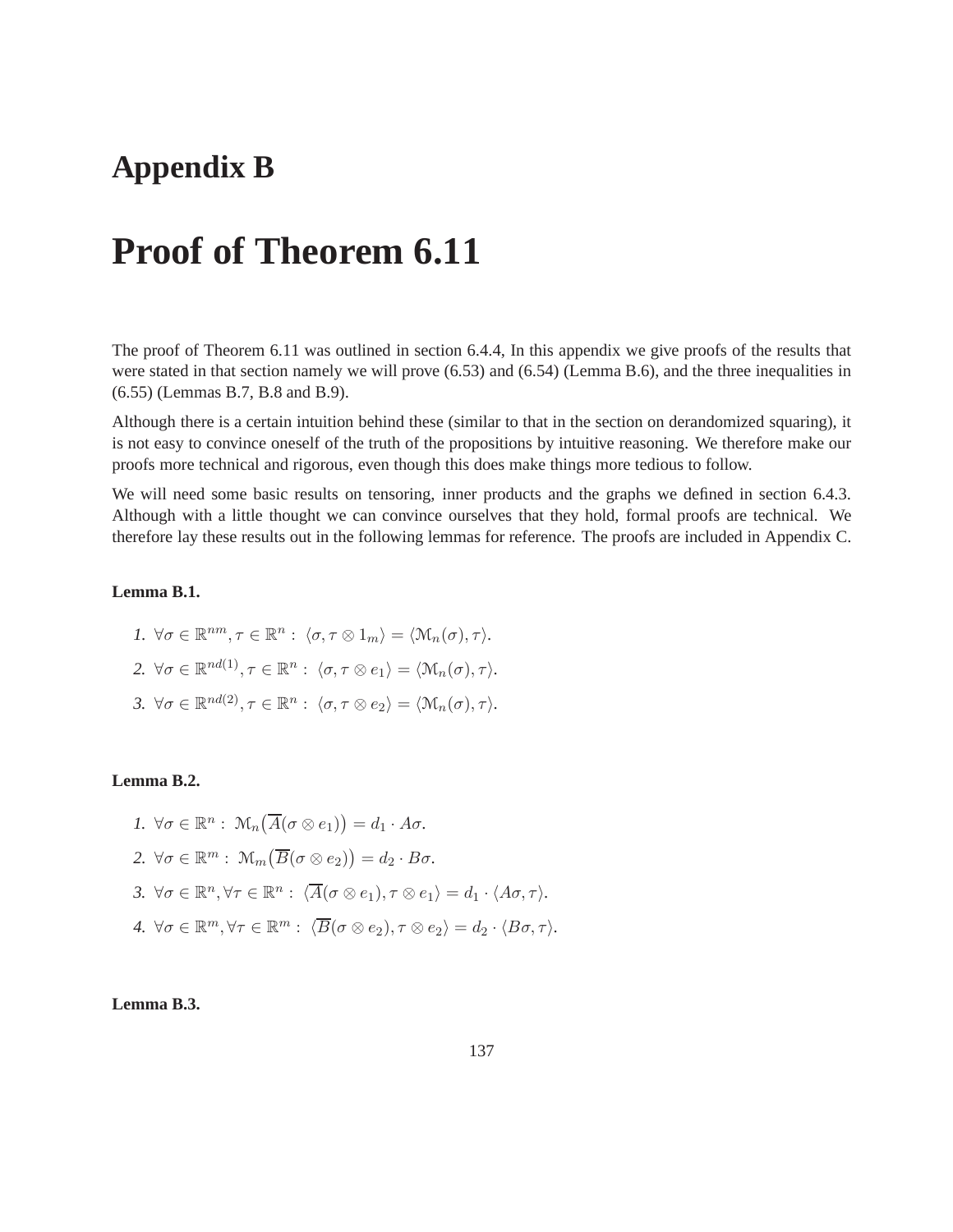1. 
$$
C \cdot e_1 = \frac{d_1}{d_2} \cdot e_2
$$
.  
\n2.  $C \cdot e_2 = \frac{d_2}{d_1} \cdot e_1$ .  
\n3.  $\forall \sigma \in \mathbb{R}^{nm} : \overline{A}(\sigma \otimes 1_d) = \overline{A}(\sigma \otimes e_1)$ .  
\n4.  $\forall \sigma \in \mathbb{R}^{nm} : \overline{B}(\sigma \otimes 1_d) = \overline{B}(\sigma \otimes e_2)$ .  
\n5.  $\forall \sigma \in \mathbb{R}^n, \tau \in \mathbb{R}^{md} : \mathcal{M}_{nm}(\sigma \otimes \tau) = \sigma \otimes \mathcal{M}_m(\tau)$ .

To obtain the required results we will first need to prove two Lemmas (B.4 and B.5). As stated in Theorem 6.11, our bound on the second eigenvalue of a derandomized tensor product required that the labellings of the graphs  $A$  and  $B$  be half-colorings. The next two lemmas are the only places we will use this.

Recall that we interpret the graph  $\overline{B}$  (see Definition B.5 as consisting of m copies of the vertices of C (m clouds), namely one for each vertex of B. We refer to the vertices in  $[m] \times D_1$  as the *left vertices* of B, and to those in  $[m] \times D_2$  as the *right vertices*. A vector  $\tau \in R^{md}$  is said to be B-uniform if

$$
\mathcal{M}_m(\tau) \in 1_m^{\parallel}.\tag{B.1}
$$

So if  $\tau$  is a distribution over the right vertices of  $\overline{B}$ , it is B-uniform if and only if the marginal over the clouds is uniform (the probability of being on any given cloud is the same, namely  $\frac{1}{m}$ ).

The intuition behind Lemma B.4 is the following: Suppose we start with a B-uniform distribution on the vertices of  $\overline{B}$  of the form  $1_m \otimes \sigma$  (so the distribution inside each cloud is the same). Then after one step of a walk in  $\overline{B}$  it will still be *B*-uniform.

**Lemma B.4.** *If the labeling of B is a half-coloring then for any*  $\sigma \in R_2$ *,* 

$$
\mathcal{M}_m(\overline{B}(1_m \otimes \sigma)) = 1_m \cdot \langle \sigma, 1_d \rangle.
$$

**Proof:** Recall from Definition B.5 that  $\overline{B}$  is a graph with vertex set  $[m] \times [d]$  in which each vertex  $(i, j)$  has either one or no neighbors:

- If  $j \in D_1$  then  $(i, j)$  has no neighbors.
- If  $j \in D_2$  then there is an edge from  $(i, j)$  to  $(i[j], \rho_B(j))$ .

One step of a random walk on  $\overline{B}$  can be seen as an involution on the set  $[m]$  of vertices (they all have degrees either 1 or 0). Multiplying a vector  $\tau \in \mathbb{R}^{md}$  by  $\overline{B}$  involves permuting its components. Formally, if we index the entries of  $\tau$  with the set  $[m] \times [d]$  then

$$
(\overline{B}\tau)_{ij} = \tau_{i[j],\rho(j)}.\tag{B.2}
$$

Recall that a half-coloring means that each color  $j \in D_2$  has a "partner color"  $p(j) \in D_2$  for which any vertex  $i \in [m]$  satisfies

$$
i[j][\rho(j)] = i[\rho(j)][j] = i.
$$
 (B.3)

We want to study  $\overline{B}(1_m \otimes \sigma)$ . Let  $w = 1_m \otimes \sigma$ . If we index the entries of w with the set  $[m] \times D_2$  in the natural way then we have

$$
w_{i,j} = \sigma_j. \tag{B.4}
$$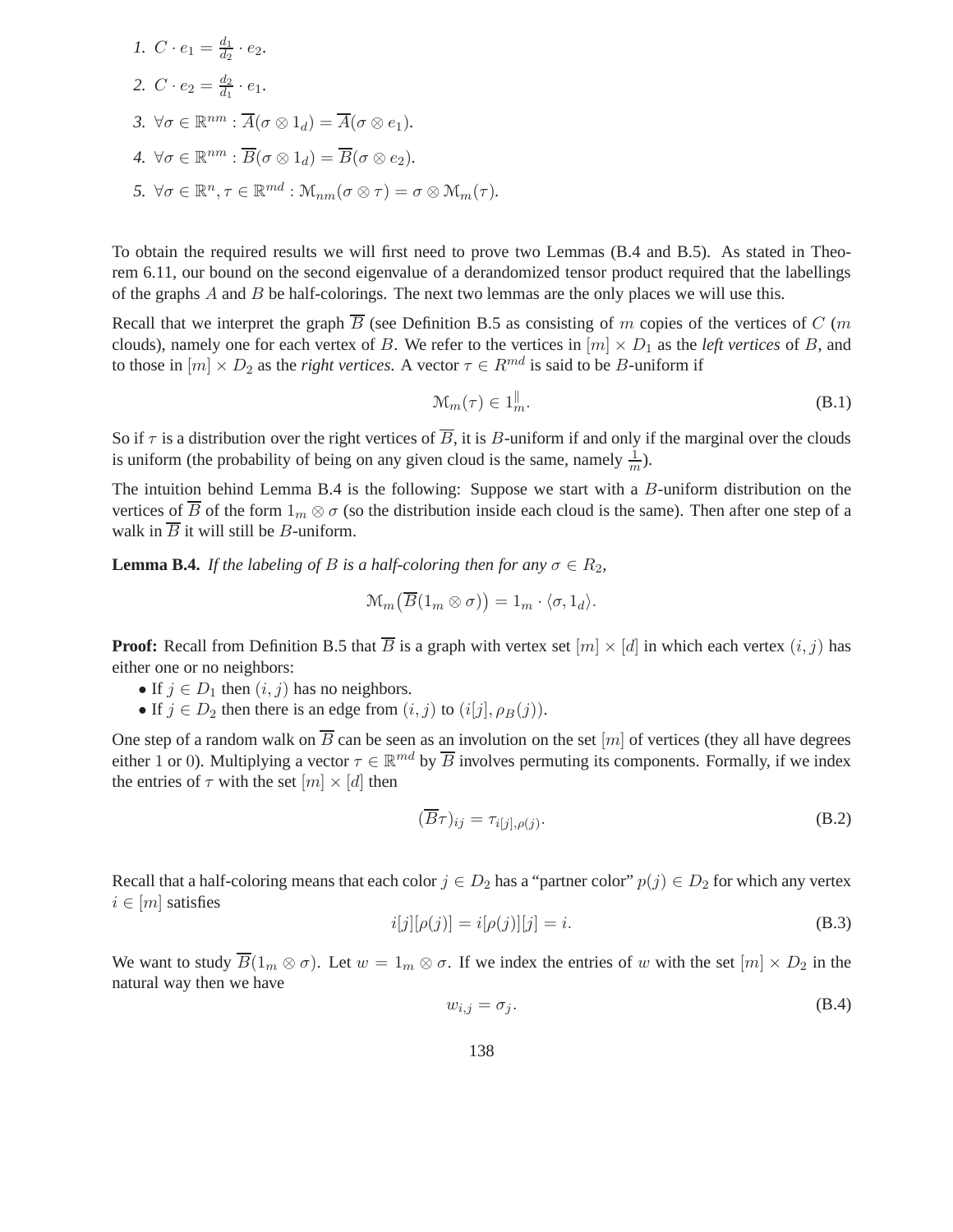So using (B.2) gives us

$$
(\overline{B}w)_{i,j} = w_{i[j],\rho(j)} = \sigma_{\rho(j)}.
$$
\n(B.5)

So for all  $i \in [m]$  the vector  $(\overline{B}w)_i \in R_2$  is just a permutation of  $\sigma$ . We have

$$
\big(\mathcal{M}_m(\overline{B}w)\big)_i = \sum_{j=1}^d (\overline{B}w)_{i,j} = \sum_{j=1}^d \sigma_{\rho(j)} = \sum_{j=1}^d \sigma_j = \langle \sigma, e_2 \rangle.
$$

Since this holds for all m entries of  $\mathcal{M}_m(\overline{B}w)$ , we have

$$
\mathcal{M}_m(\overline{B}w) = 1_m \cdot \langle \sigma, e_2 \rangle.
$$
 (B.6)

 $\Box$ 

A vector  $\tau \in \mathbb{R}^{md}$  is said to be *B-anti-uniform* if the marginal over each *C*-vertex is anti-uniform. Another way of phrasing this is that if we decompose  $\tau$  as

$$
\tau = \begin{pmatrix} \tau_1 \\ \vdots \\ \tau_m \end{pmatrix}, \tag{B.7}
$$

where  $\tau_i \in \mathbb{R}^d$ , then

$$
\sum_{i=1}^{m} \tau_i = 0_d. \tag{B.8}
$$

The intuition behind Lemma B.5 is the following: Suppose we start with a B-anti-uniform distribution on the vertices of B of the form  $v \otimes 1_d$ , with  $v \in 1^{\perp}_m$  (so a C-uniform distribution). Then after one step of a walk in  $\overline{B}$  it will still be *B*-anti-uniform.

**Lemma B.5.** *Suppose the labeling of B is a half-coloring. Let*  $v \in 1_m^{\perp}$ , and decompose  $b = \overline{B}(v \otimes 1_d) \in \mathbb{R}^{md}$ *as follows:*

$$
b = \begin{pmatrix} b_1 \\ \vdots \\ b_m \end{pmatrix}, \tag{B.9}
$$

*where*  $b_i \in \mathbb{R}^d$ . *Then* 

$$
\sum_{i=1}^{m} b_i = 0_d.
$$
 (B.10)

**Proof:** Recall that a half-coloring means that each color  $j \in D_2$  has a "partner color"  $\rho(j) \in D_2$  for which every vertex  $i \in [m]$  satisfies

$$
i[j][\rho(j)] = i[\rho(j)][j] = i.
$$
 (B.11)

We will first show that for a fixed  $j \in D_2$ , the mapping  $\chi_j : [m] \to [m]$  defined as

$$
\chi_j(i) = i[j]
$$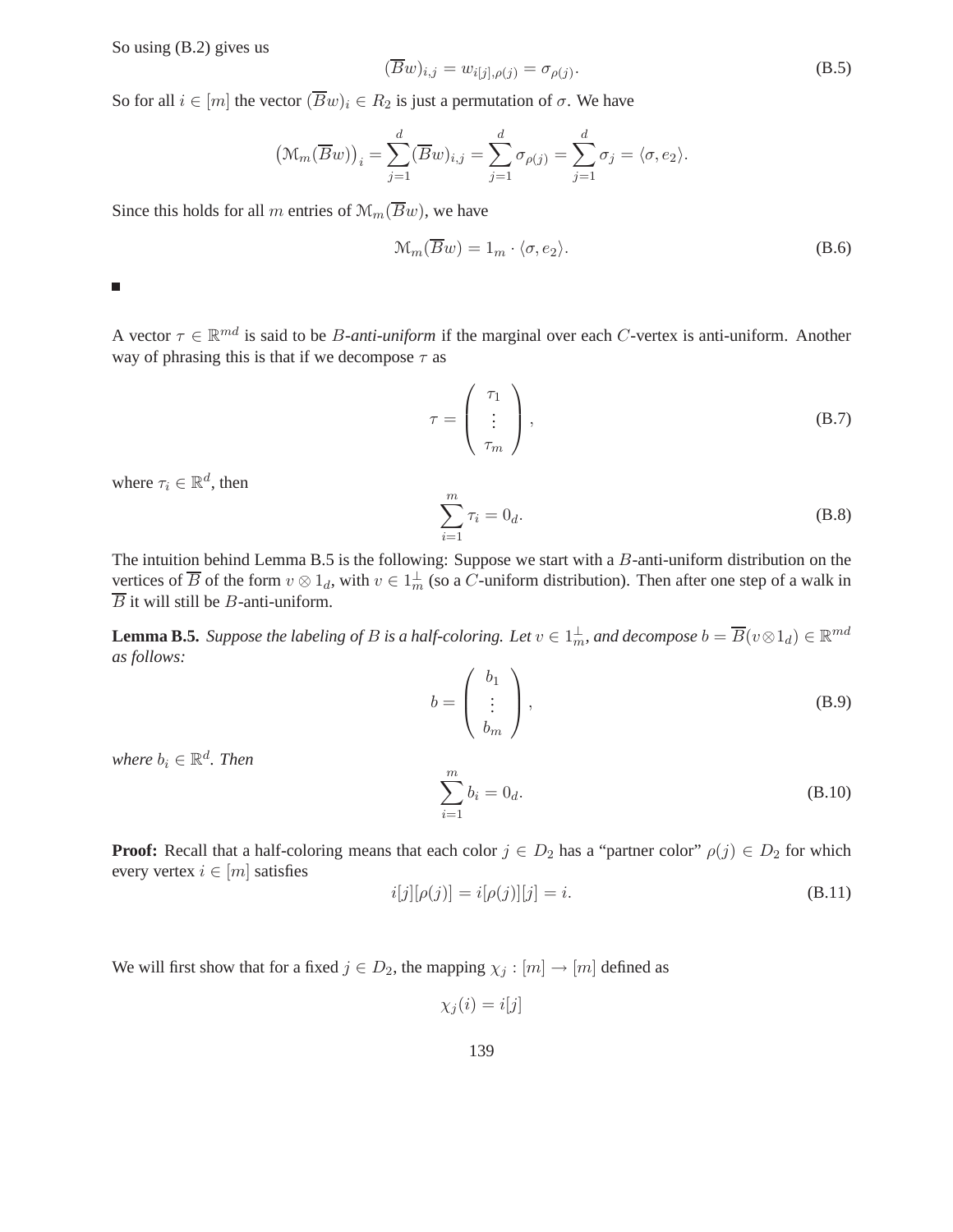is a bijection. For  $i, \ell \in [m]$  we have

$$
\chi_j(i) = \chi_j(\ell) \implies i[j] = \ell[j]
$$
\n
$$
\implies i[j][\rho(j)] = \ell[j][\rho(j)]
$$
\n
$$
\implies i = \ell \qquad \text{(by the definition of a half-coloring)}.
$$
\n(B.12)

So  $\chi_j$  is injective and therefore (by cardinality arguments) bijective. So  $\chi_j$  is a permutation of [m].

Now let  $w = v \otimes 1_n \in \mathbb{R}^{md}$ . If we index the entries of w with the set  $[m] \times [d]$  then

$$
w_{i,j} = v_i. \tag{B.13}
$$

Now using (B.2) we have:

$$
(b_i)_j = (\overline{B}w)_{i,j} = w_{i[j],\rho(j)} = v_{i[j]}.
$$
\n(B.14)

So for each  $j \in [m]$ :

$$
\left(\sum_{i=1}^{m} b_{i}\right)_{j} = \sum_{i=1}^{m} \left(b_{i}\right)_{j} = \sum_{i=1}^{m} v_{i[j]} = \sum_{i=1}^{m} v_{\chi_{j}(i)}.
$$
\n(B.15)

Since  $\chi_j$  is a permutation of  $[m]$ , we can deduce that

$$
\left(\sum_{i=1}^{m} b_i\right)_j = \sum_{i=1}^{m} v_i = 0,
$$
\n(B.16)

where the last equality follows from the fact that  $v \in 1^{\perp}_m$ . So as required,

$$
\sum_{i=1}^{m} b_i = 0_d.
$$
 (B.17)

 $\blacksquare$ 

We are now ready to prove the results we stated in our outline of the proof of Theorem 6.11. We start by giving a reminder of the definitions of the subspaces  $S_1, S_2$  and  $S_3$  of  $\mathbb{R}^{nmd}$ :

$$
S_1 = 1_n^{\perp} \otimes 1_m^{\parallel} \otimes 1_d^{\parallel}.
$$
  
\n
$$
S_2 = 1_n^{\parallel} \otimes 1_m^{\perp} \otimes 1_d^{\parallel}.
$$
  
\n
$$
S_3 = 1_n^{\perp} \otimes 1_m^{\perp} \otimes 1_d^{\parallel}.
$$
  
\n(B.18)

**Lemma B.6.** *Let*  $S_1, S_2$  *and*  $S_3$  *be the subspaces defined in* (B.18). If  $x_1 \in S_1$ ,  $x_2 \in S_2$ ,  $x_3 \in S_3$  *and*  $x = x_1 + x_2 + x_3$  *then* 

$$
\langle \hat{A}\hat{C}\hat{B}x, x \rangle = \langle \hat{A}\hat{C}\hat{B}x_1, x_1 \rangle + \langle \hat{A}\hat{C}\hat{B}x_2, x_2 \rangle + \langle \hat{A}\hat{C}\hat{B}x_3, x_3 \rangle.
$$
 (B.19)

$$
\langle \hat{B}\hat{C}\hat{A}x, x \rangle = \langle \hat{B}\hat{C}\hat{A}x_1, x_1 \rangle + \langle \hat{B}\hat{C}\hat{A}x_2, x_2 \rangle + \langle \hat{B}\hat{C}\hat{A}x_3, x_3 \rangle.
$$
 (B.20)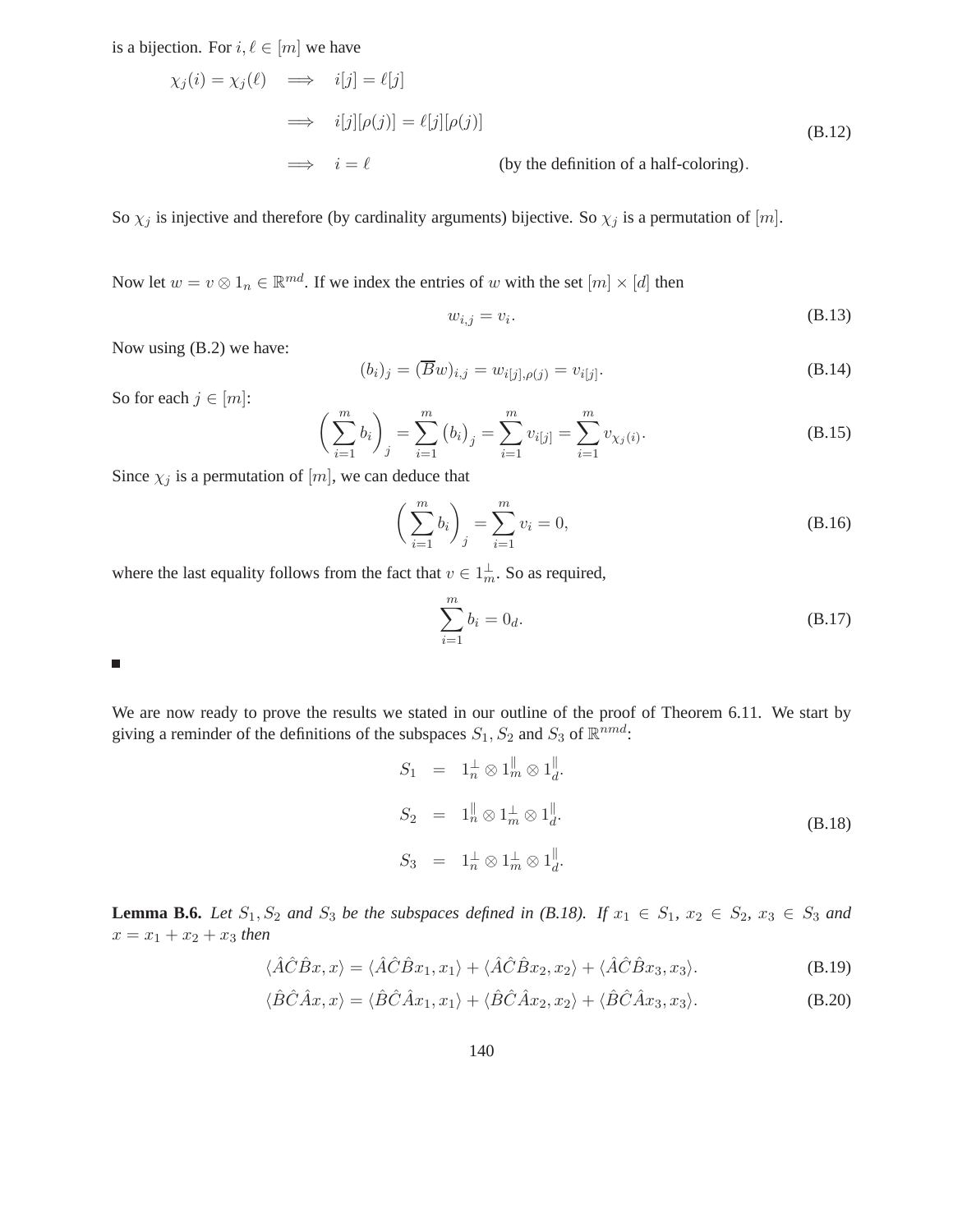**Proof:** We will show only the first part, from which the second part will follow by symmetry. We have

$$
\langle \hat{A}\hat{C}\hat{B}x, x \rangle = \langle \hat{A}\hat{C}\hat{B}(x_1 + x_2 + x_3), (x_1 + x_2 + x_3) \rangle,
$$
\n(B.21)

and therefore expanding this leads to

$$
\langle \hat{A}\hat{C}\hat{B}x, x \rangle = \sum_{i=1}^{3} \sum_{j=1}^{3} \langle \hat{A}\hat{C}\hat{B}x_i, x_j \rangle.
$$
 (B.22)

We will show that of the nine terms in  $(B.22)$ , all but the three that appear in  $(B.20)$  are zero. As explained above, the intuition is that the images of the spaces  $S_1, S_2$  and  $S_3$  under the linear transformation defined by  $\hat{A}\hat{C}\hat{B}$  are also pairwise orthogonal.

By the definitions of  $S_1, S_2$  and  $S_3$ , there are  $w \in 1^{\perp}_n$ ,  $y \in 1^{\perp}_m$  with

$$
x_1 = w \otimes 1_m \otimes 1_d, \qquad x_2 = 1_n \otimes y \otimes 1_d, \tag{B.23}
$$

and there are  $u_1, \ldots, u_k \in 1_n^{\perp}, v_1, \ldots, v_k \in 1_m^{\perp}$  with

$$
x_3 = \sum_{i=1}^k u_i \otimes v_i \otimes 1_d.
$$
 (B.24)

**Claim 1:** For any  $\sigma \in 1^{\perp}_n$ ,  $\tau \in \mathbb{R}^m$ , we have

$$
\langle \hat{A}\hat{C}\hat{B}x_2, \sigma \otimes \tau \otimes 1_d \rangle = 0. \tag{B.25}
$$

**Proof:** Recall that  $\hat{B} = I_n \otimes \overline{B}$  (see Section 6.4.3).

$$
\hat{B}x_2 = \hat{B}(1_n \otimes y \otimes 1_d) = (I_n \otimes \overline{B})(1_n \otimes y \otimes 1_d) = 1_n \otimes \overline{B}(y \otimes 1_d) = 1_n \otimes b,
$$
 (B.26)

where  $b = \overline{B}(y \otimes 1_d)$ . We can decompose  $b \in \mathbb{R}^{md}$  as follows:

$$
b = \begin{pmatrix} b_1 \\ \vdots \\ b_m \end{pmatrix}, \tag{B.27}
$$

where  $b_1, \ldots, b_m \in \mathbb{R}^d$ . Now recalling that  $\hat{C} = I_n \otimes I_m \otimes C$ , we obtain

$$
\hat{C}\hat{B}x_2 = (I_n \otimes I_m \otimes C) \cdot \left(1_n \otimes \left(\begin{array}{c}b_1\\ \vdots\\ b_m\end{array}\right)\right) = 1_n \otimes \left(\begin{array}{c}Cb_1\\ \vdots\\ Cb_m\end{array}\right) = 1_n \otimes \left(\begin{array}{c}t_1\\ \vdots\\ t_m\end{array}\right),\qquad \text{(B.28)}
$$

where  $\forall j \in [m] : t_j = C b_j \in \mathbb{R}^d$ . Let  $t \in \mathbb{R}^{md}$  be defined as

$$
t = \begin{pmatrix} t_1 \\ \vdots \\ t_m \end{pmatrix}.
$$
 (B.29)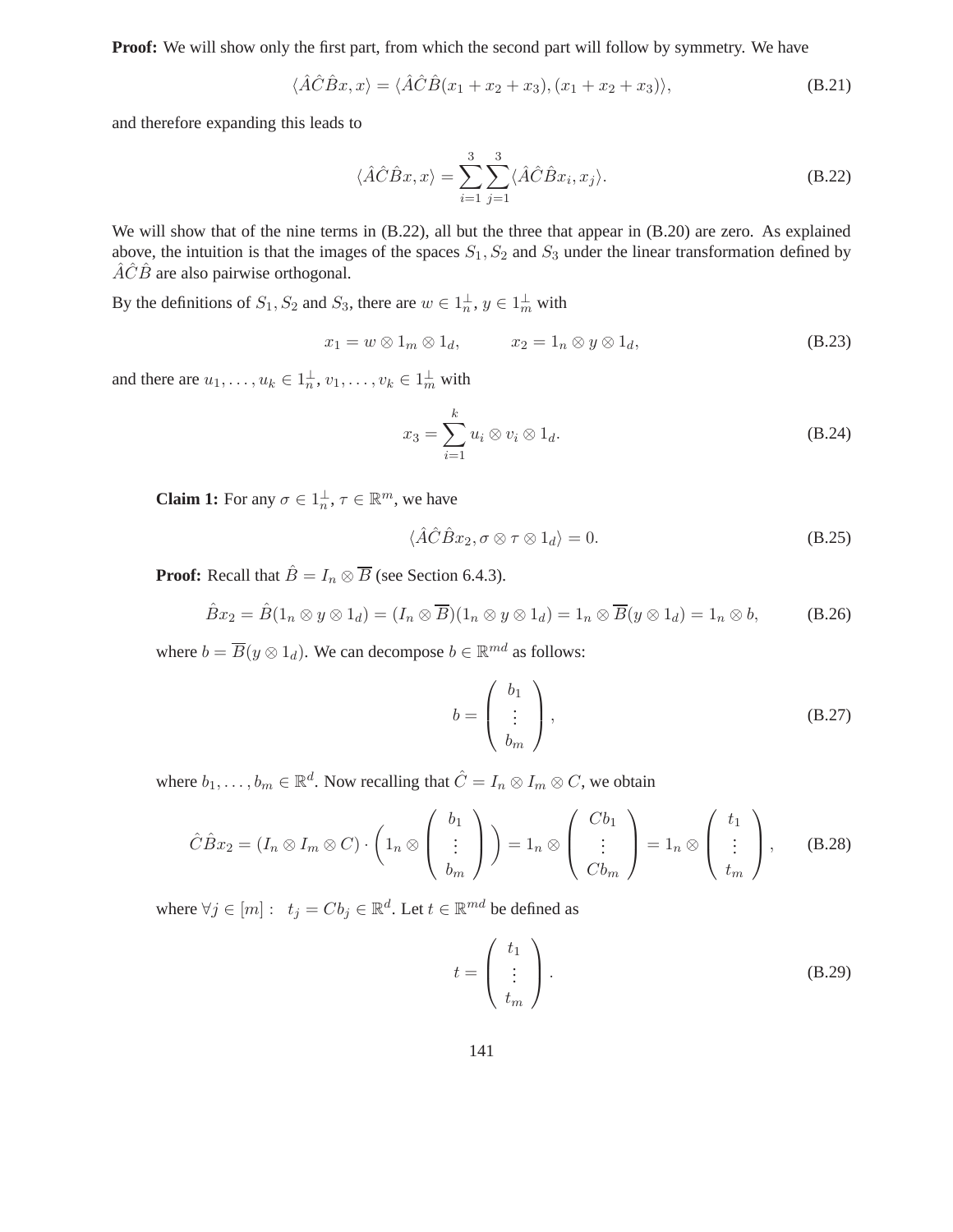We now need to change bases (purely for notational purposes). We make the basis change given by the matrix  $P$  from Definition 6.23. This gives us

$$
\hat{C}\hat{B}x_2 = 1_n \otimes t \sim_P \begin{pmatrix} 1_n \otimes t_1 \\ \vdots \\ 1_n \otimes t_m \end{pmatrix}.
$$
 (B.30)

In this new basis we have  $\hat{A} \sim_P 1_m \otimes \overline{A}$ , so that

$$
\hat{A}\hat{C}\hat{B}x_2 \sim_P \hat{A}(1_n \otimes t) = \begin{pmatrix} \overline{A}(1_n \otimes t_1) \\ \vdots \\ \overline{A}(1_n \otimes t_m) \end{pmatrix}.
$$
 (B.31)

Again in our new basis,  $\sigma \otimes \tau \otimes 1_d$  becomes

$$
\sigma \otimes \tau \otimes 1_d \sim_P \tau \otimes \begin{pmatrix} \sigma \otimes 1_d \\ \vdots \\ \sigma \otimes 1_d \end{pmatrix} = \begin{pmatrix} \tau_1(\sigma \otimes 1_d) \\ \vdots \\ \tau_m(\sigma \otimes 1_d) \end{pmatrix} .
$$
 (B.32)

Recall that we need to compute

$$
\langle \hat{A}\hat{C}\hat{B}x_2, \sigma \otimes \tau \otimes 1_d \rangle, \tag{B.33}
$$

which according to  $(B.31)$  and  $(B.32)$  is equal to

$$
\left\langle \left( \begin{array}{c} \overline{A}(1_n \otimes t_1) \\ \vdots \\ \overline{A}(1_n \otimes t_m) \end{array} \right), \left( \begin{array}{c} \tau_1(\sigma \otimes 1_d) \\ \vdots \\ \tau_m(\sigma \otimes 1_d) \end{array} \right) \right\rangle.
$$
 (B.34)

We can express this as

 $\Box$ 

$$
\langle \hat{A}\hat{C}\hat{B}x_2, \sigma \otimes \tau \otimes 1_d \rangle = \sum_{j=1}^m \langle \overline{A}(1_n \otimes t_j), \tau_j(\sigma \otimes 1_d) \rangle
$$
  
\n
$$
= \sum_{j=1}^m \tau_j \cdot \langle \overline{A}(1_n \otimes t_j), \sigma \otimes e_1 \rangle
$$
  
\n
$$
= \sum_{j=1}^m \tau_j \cdot d \cdot \langle \mathcal{M}_n(\overline{A}(1_n \otimes t_j)), \sigma \rangle \quad \text{(Lemma B.1 (2))}
$$
  
\n
$$
= \sum_{j=1}^m \tau_j \cdot d \cdot \langle t_j, 1_d \rangle \cdot \langle 1_n, \sigma \rangle \quad \text{(Lemma B.4)}
$$
  
\n
$$
= 0
$$
  
\n
$$
\text{(since } \sigma \in 1_n^{\perp} \text{).}
$$

The next two claims are corollaries of Claim 1:

**Claim 2:** 
$$
\langle \hat{A}\hat{C}\hat{B}x_2, x_1 \rangle = 0.
$$
  
\n**Proof:** Recall that  
\n $x_1 = w \otimes 1_m \otimes 1_d,$  (B.36)

where  $w \in 1^{\perp}_n$ . So the result follows by setting  $\sigma = w$  and  $\tau = 1_m$  in Claim 1.  $\Box$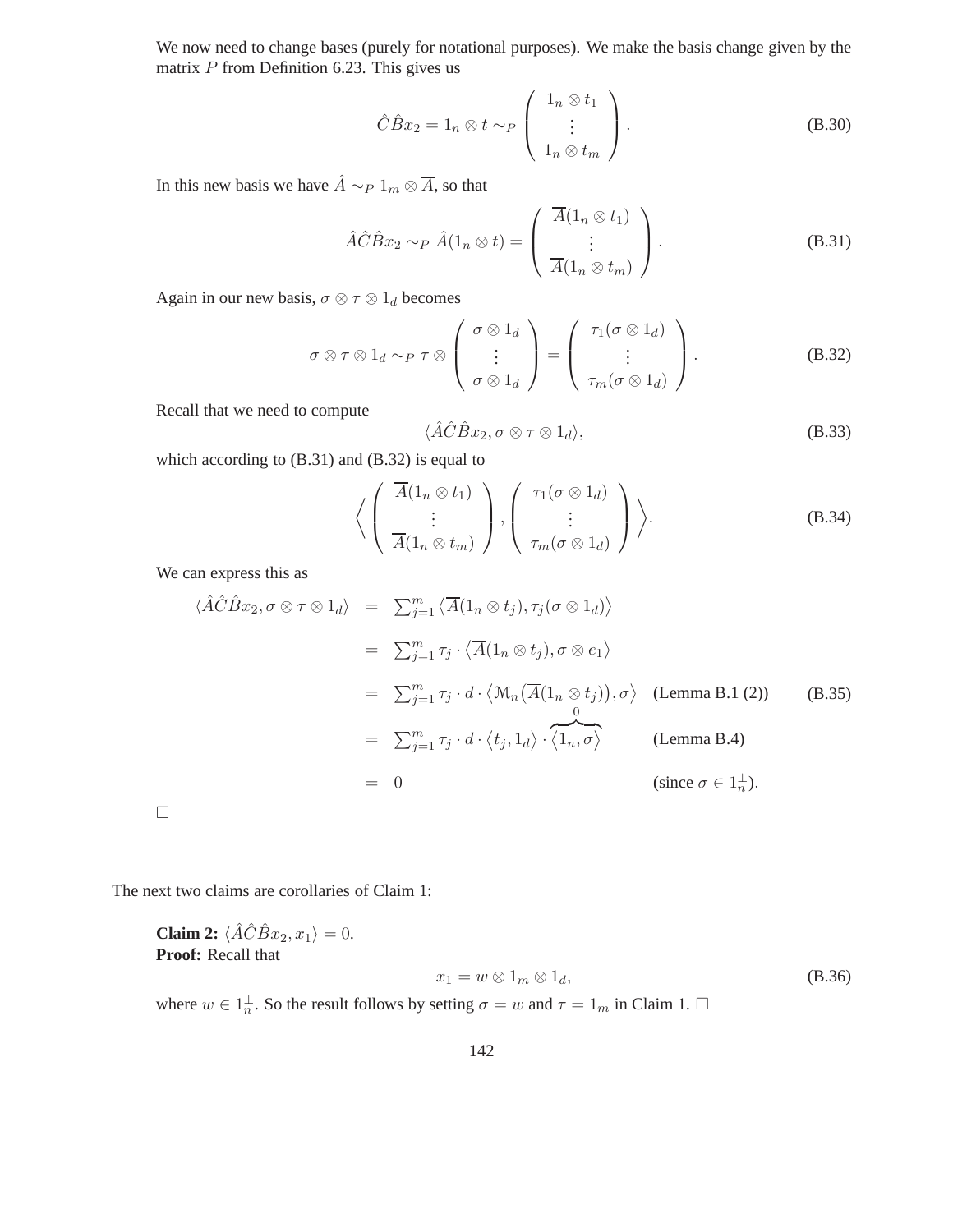**Claim 3:**  $\langle \hat{A}\hat{C}\hat{B}x_2, x_3 \rangle = 0.$ **Proof:** Recall that

$$
x_3 = \sum_{i=1}^k u_i \otimes v_i \otimes 1_d.
$$
 (B.37)

For each  $i = 1, ..., k$ , setting  $\sigma = u_i \in 1_n^{\perp}$  and  $\tau = v_i \in 1_m^{\perp}$  in Claim 1 enables us to obtain

$$
\langle \hat{A}\hat{C}\hat{B}x_2, u_i \otimes v_i \otimes 1_d \rangle = 0, \tag{B.38}
$$

which means that

$$
\langle \hat{A}\hat{C}\hat{B}x_2, x_3 \rangle = \langle \hat{A}\hat{C}\hat{B}x_2, \sum_i u_i \otimes v_i \otimes 1_d \rangle
$$
  
=  $\sum_i \langle \hat{A}\hat{C}\hat{B}x_2, u_i \otimes v_j \otimes 1_d \rangle$  (B.39)  
= 0.

 $\Box$ 

**Claim 4:**  $\langle \hat{A}\hat{C}\hat{B}x_3, x_1 \rangle = 0.$ **Proof:** Recall that

$$
x_1 = w \otimes 1_m \otimes 1_d, \qquad x_3 = \sum_{i=1}^k \widetilde{u_i \otimes v_i \otimes 1_d}.
$$
 (B.40)

We will show that for each i,  $\langle \hat{C}\hat{B}z_i, \hat{A}x_1 \rangle$  is zero. Since  $\hat{B} = I_n \otimes \overline{B}$ , we have

$$
\hat{B}z_i = \hat{B}(u_i \otimes v_i \otimes 1_d) = u_i \otimes \overline{B}(v_i \otimes 1_d) = u_i \otimes b,
$$
\n(B.41)

where  $b = \overline{B}(v_i \otimes 1_d)$ . We can decompose  $b \in \mathbb{R}^{md}$  as follows:

$$
b = \begin{pmatrix} b_1 \\ \vdots \\ b_m \end{pmatrix}, \tag{B.42}
$$

where  $b_1, \ldots, b_m \in \mathbb{R}^d$ . Now recalling that  $\hat{C} = I_n \otimes I_m \otimes C$ , we obtain

$$
\hat{C}\hat{B}z_i = (I_n \otimes I_m \otimes C) \cdot \left(u_i \otimes \left(\begin{array}{c}b_1\\ \vdots\\ b_m\end{array}\right)\right) = u_i \otimes \left(\begin{array}{c}Cb_1\\ \vdots\\ Cb_m\end{array}\right) = u_i \otimes \left(\begin{array}{c}t_1\\ \vdots\\ t_m\end{array}\right),\qquad \text{(B.43)}
$$

where  $t_j = Cb_j$ . Changing the basis, (B.43) becomes

$$
\hat{C}\hat{B}z_i \sim_P \left(\begin{array}{c} u_i \otimes t_1 \\ \vdots \\ u_i \otimes t_m \end{array}\right).
$$
 (B.44)

Since in this new basis  $\hat{A} \sim_P I_m \otimes \overline{A}$  and  $x_1 \sim_P 1_m \otimes w \otimes 1_d$ , we can deduce that

$$
\hat{A}x_1 \sim_P 1_m \otimes \overline{A}(w \otimes 1_d). \tag{B.45}
$$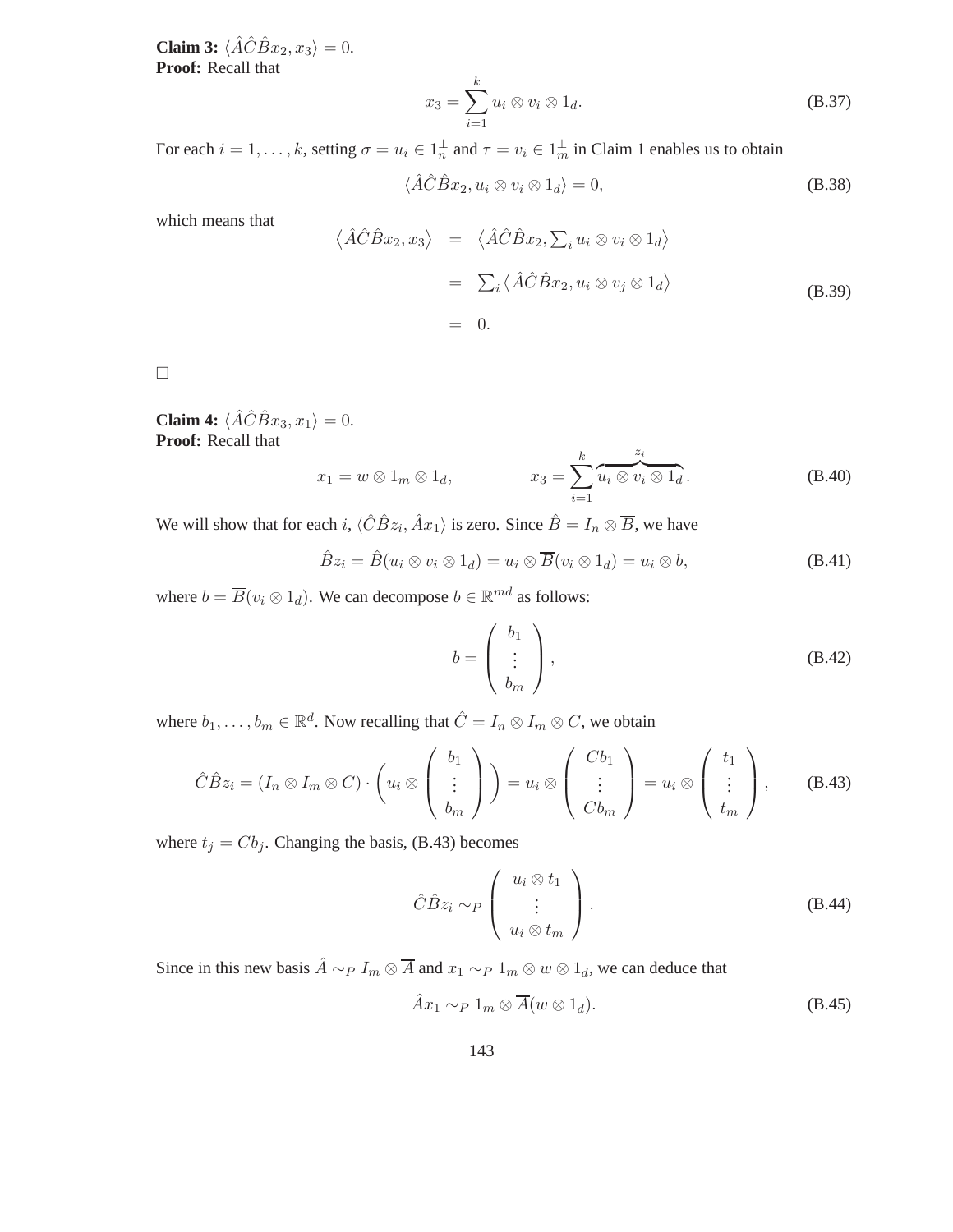So combining (B.44) and (B.45) leads to

$$
\langle \hat{C}\hat{B}z_i, \hat{A}x_1 \rangle = \left\langle \begin{pmatrix} u_i \otimes t_1 \\ \vdots \\ u_i \otimes t_m \end{pmatrix}, \begin{pmatrix} \overline{A}(w \otimes 1_d) \\ \vdots \\ \overline{A}(w \otimes 1_d) \end{pmatrix} \right\rangle.
$$
 (B.46)

This can be written as

$$
\langle \hat{C}\hat{B}z_i, \hat{A}x_1 \rangle = \sum_{j=1}^m \left\langle u_i \otimes t_j, \overline{A}(w \otimes 1_d) \right\rangle = \left\langle u_i \otimes \sum_{j=1}^m t_j, \overline{A}(w \otimes 1_d) \right\rangle.
$$
 (B.47)

We know from Lemma B.5 that

$$
\sum_{j=1}^{m} b_j = 0_d.
$$
 (B.48)

So

$$
\sum_{j=1}^{m} t_j = \sum_{j=1}^{m} C b_j = C \cdot \sum_{j=1}^{m} b_j = 0_d.
$$
 (B.49)

Plugging in (B.49) we see that (B.47) is equal to zero, and therefore

$$
\langle \hat{C}\hat{B}z_i, \hat{A}x_1 \rangle = 0. \tag{B.50}
$$

Since  $\hat{A}$  is symmetric, we have

$$
\langle \hat{A}\hat{C}\hat{B}x_3, x_1 \rangle = \langle \hat{C}\hat{B}x_3, \hat{A}x_1 \rangle = \langle \hat{C}\hat{B}\sum_{i=1}^k z_i, \hat{A}x_1 \rangle = \sum_{i=1}^k \overbrace{\langle \hat{C}\hat{B}z_i, \hat{A}x_1 \rangle}^{0} = 0.
$$
 (B.51)

 $\Box$ 

**Claim 5:**  $\langle \hat{A}\hat{C}\hat{B}x_1, x_2 \rangle = 0.$ **Proof:** Recall that

$$
x_1 = w \otimes 1_m \otimes 1_d, \qquad x_2 = 1_n \otimes y \otimes 1_d, \qquad (B.52)
$$

with  $w \in 1^{\perp}_n$  and  $y \in 1^{\perp}_m$ . Since  $\overline{B}$  is a permutation on elements of  $\mathbb{R}^m \times R_2$ , it is clear that it fixes uniform vectors, in particular:

$$
\overline{B}(1_m \otimes e_2) = 1_m \otimes e_2. \tag{B.53}
$$

This leads to

$$
\hat{B}x_1 = (I_n \otimes \overline{B})(w \otimes 1_m \otimes 1_d)
$$
  
=  $w \otimes \overline{B}(1_m \otimes e_2)$   
=  $w \otimes 1_m \otimes e_2$  (using (B.53)).  
(B.54)

In the same way (though again a basis change is required to accommodate the limits of the current notation) it can be shown that

$$
\hat{A}x_2 = 1_n \otimes v \otimes e_1. \tag{B.55}
$$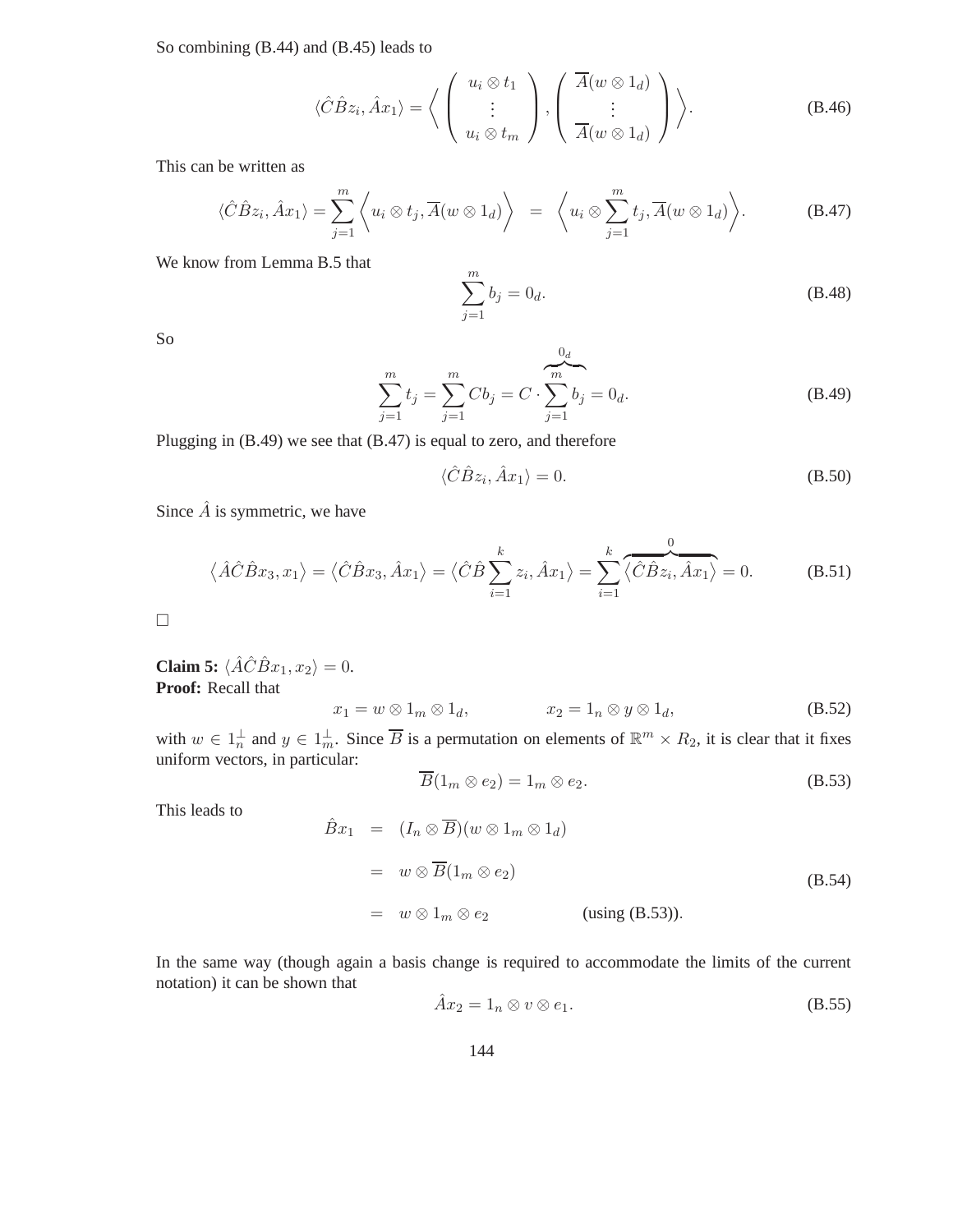Now (B.54) leads to

$$
\hat{C}\hat{B}x_1 = (I_{nm} \otimes C)(w \otimes 1_m \otimes e_2)
$$
  
=  $w \otimes 1_m \otimes C \cdot e_2$   
=  $w \otimes 1_m \otimes \frac{d_2}{d_1} \cdot e_1$  (from Lemma B.3 (1)).  
(B.56)

So combining (B.55) and (B.56) gives us

$$
\langle \hat{A}\hat{C}\hat{B}x_1, x_2 \rangle = \langle \hat{C}\hat{B}x_1, \hat{A}x_2 \rangle \qquad \text{(since } \hat{A} \text{ is symmetric)}
$$
  
\n
$$
= \frac{d_2}{d_1} \cdot \langle 1_n \otimes v \otimes e_1, w \otimes 1_m \otimes e_1 \rangle \qquad \text{(using (B.55) and (B.56))}
$$
  
\n
$$
= \frac{d_2}{d_1} \cdot \overbrace{\langle 1_n, w \rangle}^{0} \cdot \langle v \otimes e_1, 1_m \otimes e_1 \rangle
$$
  
\n
$$
= 0 \qquad \text{(since } w \in 1_n^{\perp} \text{).}
$$

 $\Box$ 

**Claim 6:**  $\langle \hat{A}\hat{C}\hat{B}x_1, x_3 \rangle = 0.$ **Proof:** Recall that

$$
x_1 = w \otimes 1_m \otimes 1_d, \qquad x_3 = \sum_{i=1}^k \widetilde{u_i \otimes v_i \otimes 1_d}, \qquad (B.57)
$$

with  $w \in 1_n^{\perp}, \forall i = 1, \ldots k : u_i \in 1_n^{\perp}$  and  $v_i \in 1_m^{\perp}$ . We know from (B.56) that

$$
\hat{C}\hat{B}x_1 = \frac{d_2}{d_1} \cdot \big( w \otimes 1_m \otimes e_1 \big). \tag{B.58}
$$

Now by changing basis we have  $\hat{A} \sim_P I_m \otimes \overline{A}$ , which means that

$$
\hat{A}\hat{C}\hat{B}x_1 \sim_P \frac{d_2}{d_1} \cdot (1_m \otimes \overline{A}(w \otimes e_1)).
$$
 (B.59)

Since for all  $i \in [k]$  :  $\ z_i \sim_P v_i \otimes u_i \otimes 1_d$  , we obtain

$$
\langle \hat{A}\hat{C}\hat{B}x_1, z_i \rangle = \frac{d_2}{d_1} \cdot \langle 1_m \otimes \overline{A}(w \otimes e_1), v_i \otimes u_i \otimes 1_d \rangle \quad \text{(from (B.59))}
$$
\n
$$
= \frac{d_2}{d_1} \cdot \langle 1_m, v_i \rangle \cdot \langle \overline{A}(w \otimes 1_d), u_i \otimes 1_d \rangle
$$
\n
$$
= 0 \quad \text{(since } v_i \in 1_m^{\perp} \text{).}
$$
\n(B.60)

This leads to

$$
\langle \hat{A}\hat{C}\hat{B}x_1, x_3 \rangle = \langle \hat{A}\hat{C}\hat{B}x_1, \sum_{i=1}^k z_i \rangle = \sum_{i=1}^k \overbrace{\langle \hat{A}\hat{C}\hat{B}x_1, z_i \rangle}^{0} = 0.
$$
 (B.61)

 $\Box$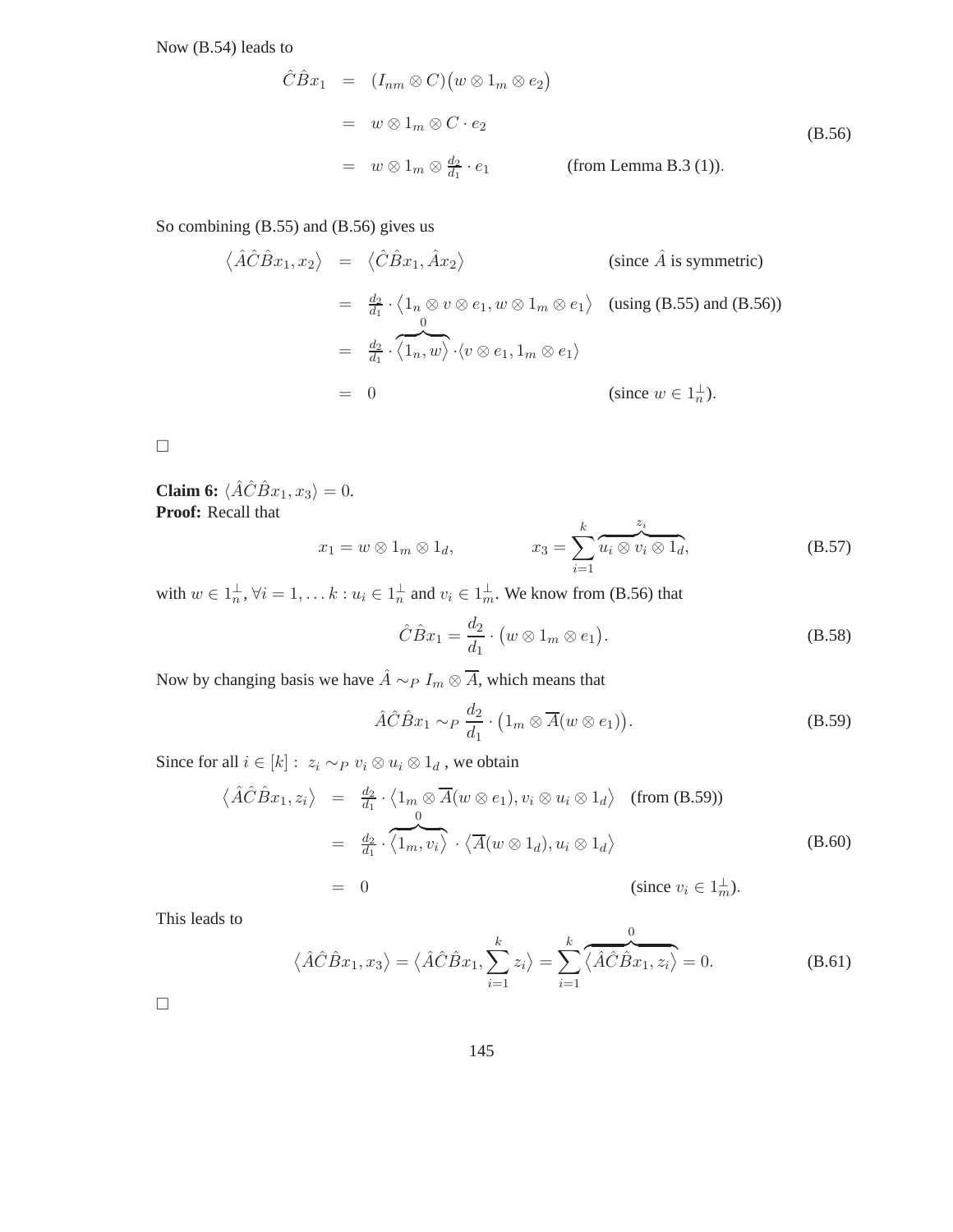**Claim 7:**  $\langle \hat{A}\hat{C}\hat{B}x_3, x_2 \rangle = 0.$ **Proof:** Recall that

$$
x_2 = 1_n \otimes y \otimes 1_d, \qquad x_3 = \sum_{i=1}^k \overbrace{u_i \otimes v_i \otimes 1_d}^{z_i}, \qquad (B.62)
$$

with  $y \in 1_m^{\perp}, \forall i = 1, \ldots k : u_i \in 1_n^{\perp}$  and  $v_i \in 1_m^{\perp}$ . We have:

$$
\hat{C}\hat{B}z_i = \hat{C}(I_n \otimes \overline{B})(u_i \otimes v_i \otimes 1_d)
$$
  
\n
$$
= \hat{C}(u_i \otimes \overline{B}(v_i \otimes 1_d))
$$
  
\n
$$
= (I_n \otimes I_m \otimes C)(u_i \otimes \overline{B}(v_i \otimes 1_d))
$$
  
\n
$$
= (u_i \otimes t_i),
$$
  
\n(B.63)

where  $t_i = (I_m \otimes C)(\overline{B}(v_i \otimes 1_d)) \in \mathbb{R}^{md}$ . We can now write

$$
\langle \hat{A}\hat{C}\hat{B}z_i, x_2 \rangle = \langle \hat{C}\hat{B}z_i, \hat{A}x_2 \rangle \qquad \text{since } \hat{A} \text{ is symmetric}
$$
  
\n
$$
= \langle u_i \otimes t_i, 1_n \otimes v \otimes e_1 \rangle \quad \text{using (B.63) and (B.55)}
$$
  
\n
$$
= \overbrace{\langle u_i, 1_n \rangle} \cdot \langle t_i, y \otimes 1_d \rangle
$$
  
\n
$$
= 0 \qquad \text{since } u_i \in 1_n^{\perp}.
$$
 (B.64)

This leads to

$$
\langle \hat{A}\hat{C}\hat{B}x_3, x_2 \rangle = \langle \hat{A}\hat{C}\hat{B}\sum_{i=1}^k z_i, x_2 \rangle = \sum_{i=1}^k \overbrace{\langle \hat{A}\hat{C}\hat{B}z_i, x_2 \rangle}^{0} = 0.
$$
 (B.65)

 $\Box$ 

### **Combining everything:** We know from (B.22) that

$$
\langle \hat{A}\hat{C}\hat{B}x, x \rangle = \sum_{i=1}^{3} \sum_{j=1}^{3} \langle \hat{A}\hat{C}\hat{B}x_i, x_j \rangle.
$$
 (B.66)

Claims 2 to 7 tell us that six of the nine terms in (B.66) are zero, so keeping only the remaining ones leads to

$$
\langle \hat{A}\hat{C}\hat{B}x, x \rangle = \langle \hat{A}\hat{C}\hat{B}x_1, x_1 \rangle + \langle \hat{A}\hat{C}\hat{B}x_2, x_2 \rangle + \langle \hat{A}\hat{C}\hat{B}x_2, x_2 \rangle, \tag{B.67}
$$

as required.

The next 3 lemmas will prove the inequalities of (6.55).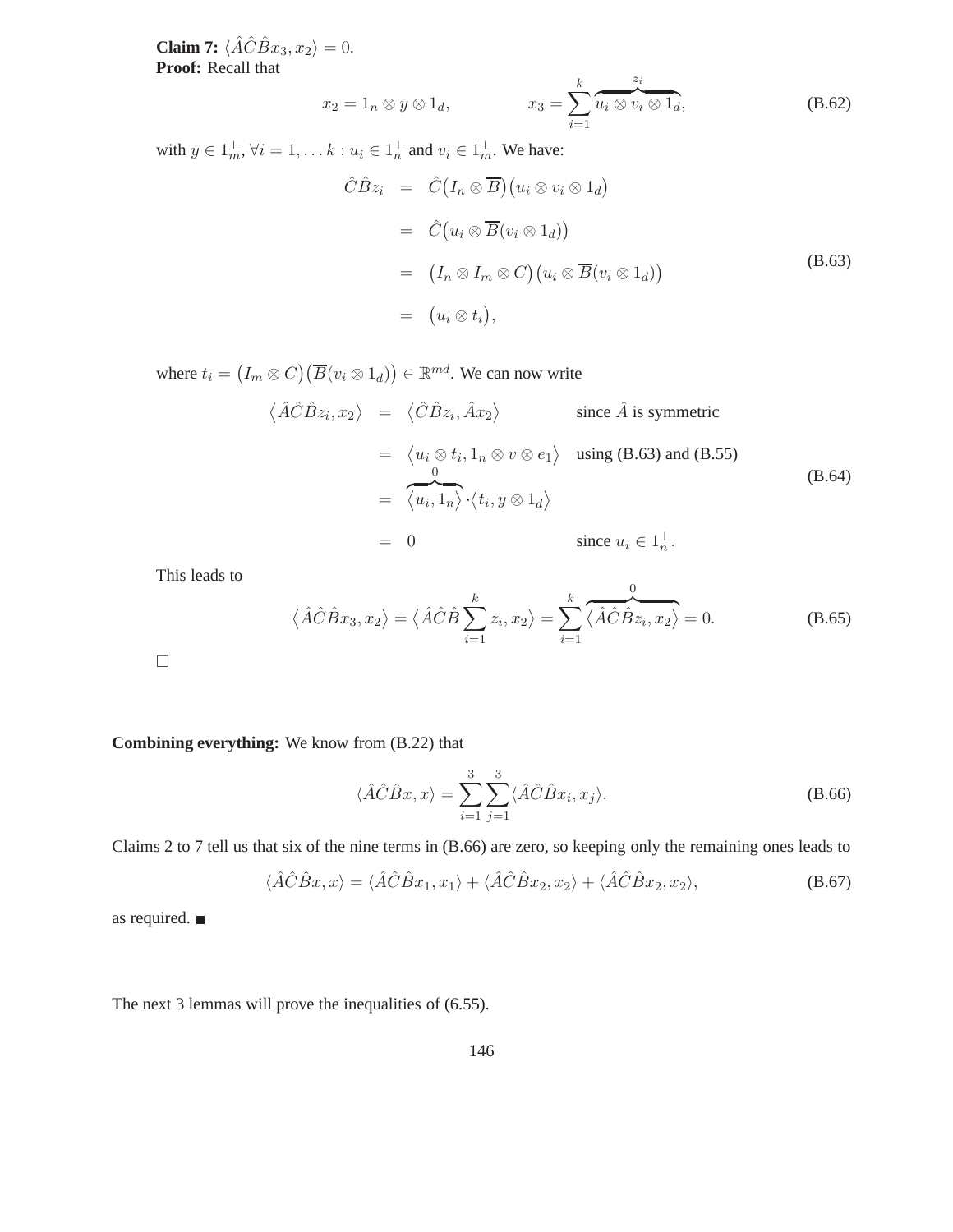**Lemma B.7.** *Let*  $S_2 = 1_n^{\parallel} \otimes 1_m^{\perp} \otimes 1_d^{\parallel}$ *. For any*  $x_2 \in S_2$ *, we have:* 

$$
\left| \langle \hat{B}\hat{C}\hat{A}x_2, x_2 \rangle \right| + \left| \langle \hat{A}\hat{C}\hat{B}x_2, x_2 \rangle \right| \leq \lambda_B \cdot \langle x_2, x_2 \rangle.
$$

**Proof:** Recall first of all that we can write  $x_2$  as

$$
x_2 = 1_n \otimes y \otimes 1_d. \tag{B.68}
$$

Next, we saw in (B.55) that

$$
\hat{A}x_2 = 1_n \otimes y \otimes e_1. \tag{B.69}
$$

So this gives us

$$
\hat{C}\hat{A}x_2 = \hat{C}(1_n \otimes y \otimes e_1)
$$
  
=  $1_n \otimes y \otimes C \cdot e_1$   
=  $1_n \otimes y \otimes \frac{d_1}{d_2} \cdot e_2$  (from Lemma B.3 (1)). (B.70)

Also, since  $\hat{B} = I_n \otimes \overline{B}$ 

$$
\hat{B}x_2 = 1_n \otimes \overline{B}(y \otimes 1_d). \tag{B.71}
$$

We therefore have

$$
\langle \hat{B}\hat{C}\hat{A}x_2, x_2 \rangle = \langle \hat{C}\hat{A}x_2, \hat{B}x_2 \rangle \qquad (\hat{B} \text{ is symmetric})
$$
  
\n
$$
= \frac{d_1}{d_2} \cdot \langle 1_n \otimes y \otimes e_2, 1_n \otimes \overline{B}(y \otimes 1_d) \rangle \qquad \text{(from (B.70) and (B.71))}
$$
  
\n
$$
= \frac{d_1}{d_2} \cdot \langle 1_n, 1_n \rangle \cdot \langle y \otimes e_2, \overline{B}(y \otimes e_2) \rangle \qquad \text{(from Lemma B.3 (4))}
$$
  
\n
$$
= \frac{d_1}{d_2} \cdot \langle 1_n, 1_n \rangle \cdot d_2 \cdot \langle y, By \rangle \qquad \text{(from Lemma B.2 (2))}
$$
  
\n
$$
= d_1 \cdot \langle 1_n, 1_n \rangle \cdot \langle y, By \rangle.
$$

Now since  $y \in 1^{\perp}_m$  we know by definition that

$$
|\langle y, Bv \rangle| \le \lambda_B \langle y, y \rangle. \tag{B.73}
$$

We therefore have:

$$
\begin{aligned}\n\left| \langle \hat{B}\hat{C}\hat{A}x_2, x_2 \rangle \right| &= d_1 \cdot \left| \langle 1_n, 1_n \rangle \right| \cdot \left| \langle y, By \rangle \right| \\
&\leq d_1 \cdot \left| \langle 1_n, 1_n \rangle \right| \cdot \lambda_B \cdot \langle y, y \rangle \\
&= d_1 \cdot \lambda_B \cdot \langle 1_n, 1_n \rangle \cdot \langle y, y \rangle \cdot \frac{\langle 1_d, 1_d \rangle}{d} \\
&= \frac{d_1}{d} \cdot \lambda_B \cdot \langle 1_n \otimes y \otimes d, 1_n \otimes y \otimes d \rangle \\
&= \frac{d_1}{d} \cdot \lambda_B \cdot \langle x_2, x_2 \rangle.\n\end{aligned}
$$
\n(B.74)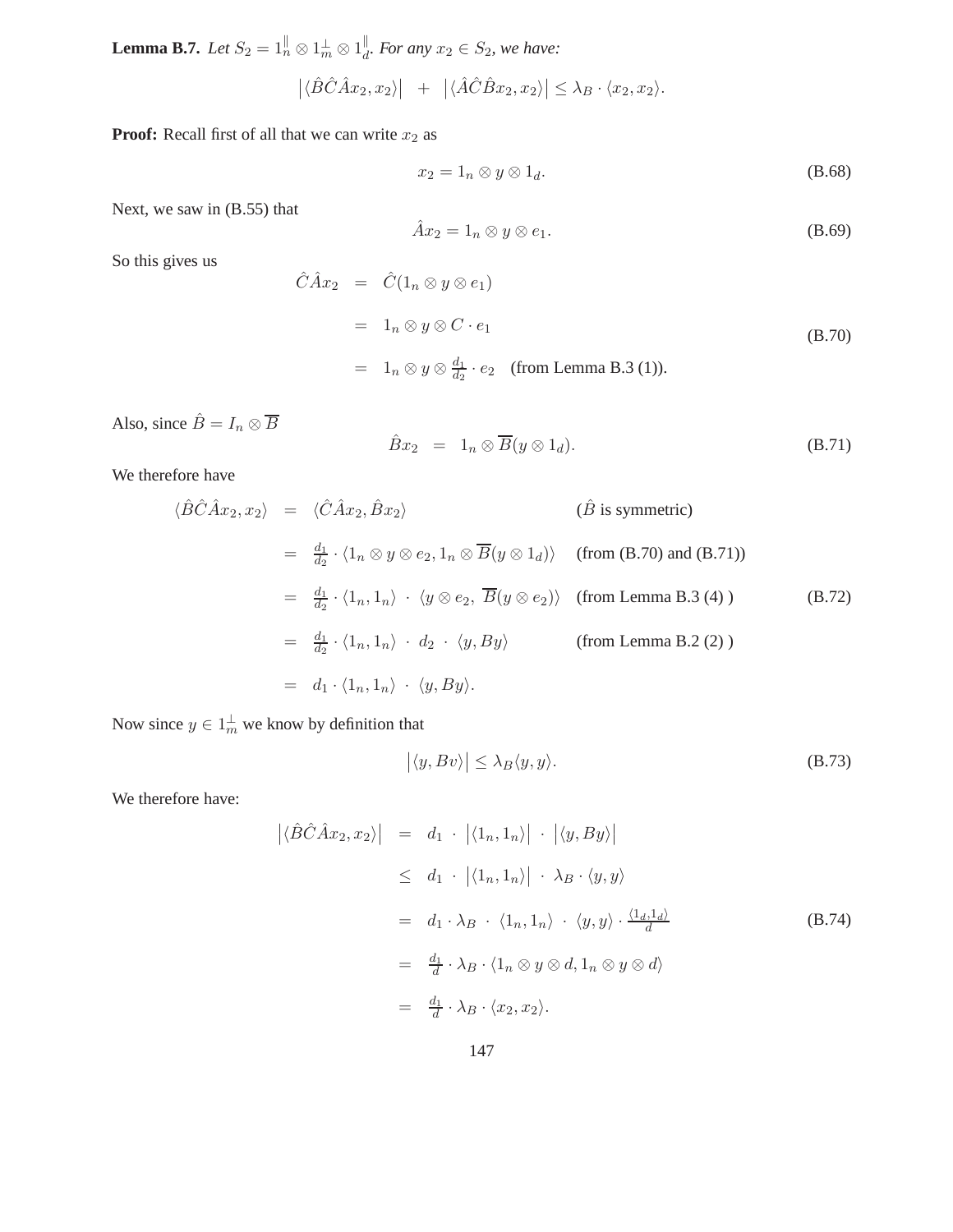Analogously, we can show that

$$
\left| \langle \hat{A}\hat{C}\hat{B}x_2, x_2 \rangle \right| \le \frac{d_2}{d} \cdot \lambda_B \cdot \langle x_2, x_2 \rangle. \tag{B.75}
$$

Since  $d_1 + d_2 = d$ , we can combine (B.74) and (B.75) to obtain

$$
\left| \langle \hat{C} \hat{A} x_2, \hat{B} x_2 \rangle \right| + \left| \langle \hat{C} \hat{B} x_2, \hat{A} x_2 \rangle \right| \le \lambda_B \cdot \langle x_2, x_2 \rangle, \tag{B.76}
$$

as required.

**Lemma B.8.** *Let*  $S_1 = 1 \frac{1}{n} \otimes 1 \frac{1}{m} \otimes 1 \frac{1}{d}$ *. For any*  $x_1 \in S_1$ *, we have:* 

$$
\left| \langle \hat{B}\hat{C}\hat{A}x_1, x_1 \rangle \right| + \left| \langle \hat{A}\hat{C}\hat{B}x_1, x_1 \rangle \right| \leq \lambda_A \cdot \langle x_1, x_1 \rangle.
$$

**Proof:** Analogous to that of Lemma B.7 (though a basis change is required). ■

**Theorem B.9.** *Let*  $m(a, b, c)$  *be the function defined in (6.33) of Theorem 6.11. Let*  $x_3 \in S_3$ *. Then* 

$$
\left| \langle \hat{B}\hat{C}\hat{A}x_3, x_3 \rangle \right| + \left| \langle \hat{A}\hat{C}\hat{B}x_3, x_3 \rangle \right| \leq m(\lambda_A, \lambda_B, \lambda_C) \cdot \langle x_3, x_3 \rangle. \tag{B.77}
$$

**Proof:** Since  $\hat{B}$  is symmetric, we have

$$
\langle \hat{B}\hat{C}\hat{A}x_3, x_3 \rangle = \langle \hat{C}\hat{A}x_3, \hat{B}x_3 \rangle. \tag{B.78}
$$

Let  $\gamma = \hat{A}x_3$  and  $\mu = \hat{B}x_3$ . Notice that

$$
\gamma \in \mathbb{R}^n \otimes \mathbb{R}^m \otimes R_1, \qquad \mu \in \mathbb{R}^n \otimes \mathbb{R}^m \otimes R_2. \tag{B.79}
$$

We define  $\gamma^{\parallel}$  and  $\gamma^{\perp}$  as follows:

$$
\gamma^{\parallel} = \mathcal{M}_{nm}(\gamma) \otimes \frac{e_1}{d_1}, \qquad \gamma^{\perp} = \gamma - \gamma^{\parallel}.
$$

So  $\gamma$ <sup>||</sup> is uniform and  $\gamma^{\perp}$  is anti-uniform over the left nodes of each C-cloud (so  $\gamma$ <sup>||</sup>  $\perp \gamma^{\perp}$ ), and  $\gamma = \gamma$ <sup>||</sup> +  $\gamma^{\perp}$ . In the same way we decompose  $\mu$  with respect to the right nodes of each  $C$ -cloud. Formally,

$$
\mu^{\parallel} = \mathcal{M}_{nm}(\mu) \otimes \frac{e_2}{d_2}, \qquad \mu^{\perp} = \mu - \mu^{\parallel}.
$$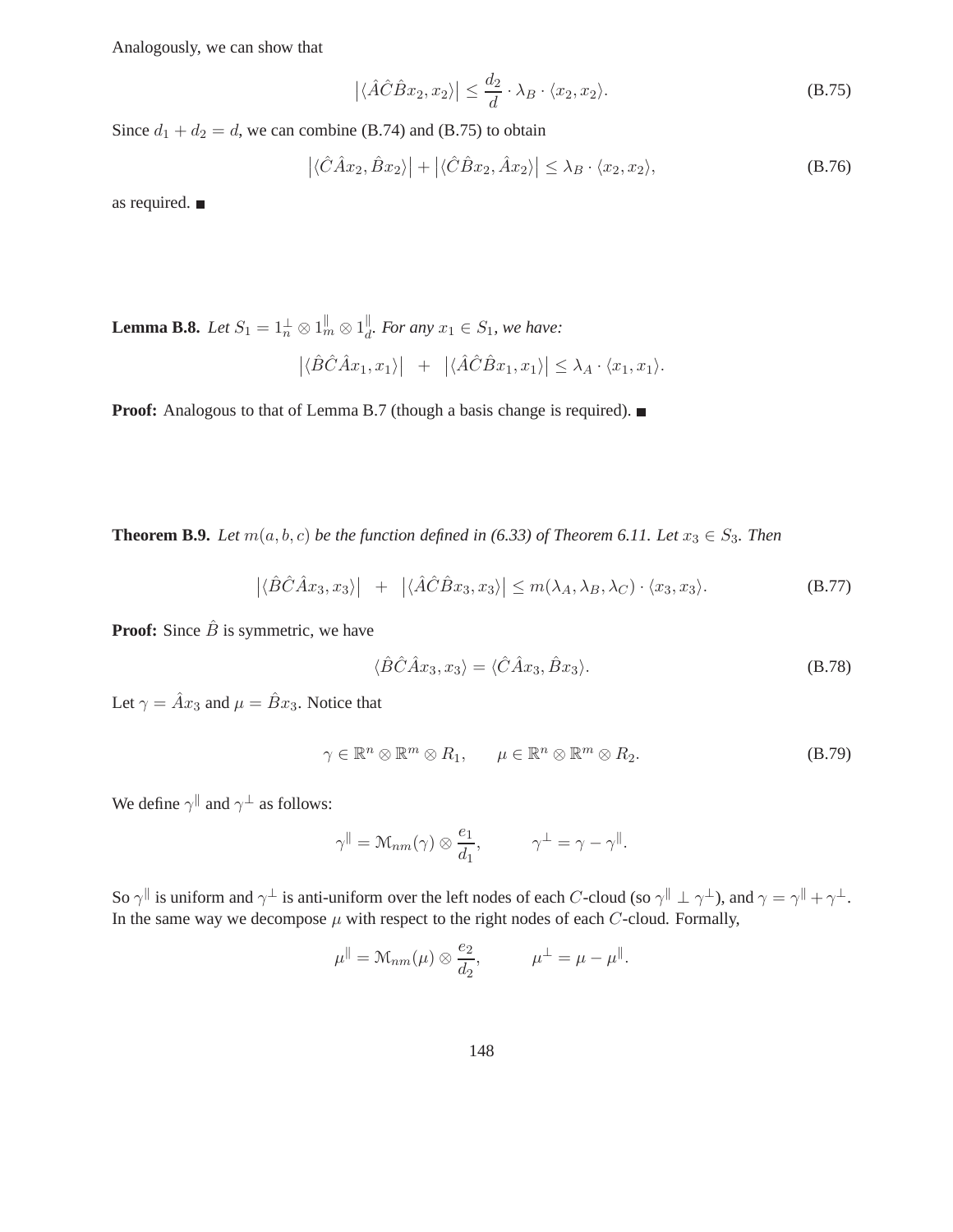**Claim 1:**  $\langle \hat{C} \gamma^{\parallel}, \mu^{\perp} \rangle = \langle \hat{C} \gamma^{\perp}, \mu^{\parallel} \rangle = 0.$ **Proof:**  $\gamma^{\parallel} \in \mathbb{R}^n \otimes \mathbb{R}^m \otimes e_1^{\parallel}$ , and  $\hat{C} = I_n \otimes I_m \otimes C$ . Now for any  $w \in e_1^{\parallel}$  we have  $Cw \in e_2^{\parallel}$ , so  $\hat{C}\gamma^{\parallel} \in \mathbb{R}^n \otimes \mathbb{R}^m \otimes e_2^{\parallel}$ . On the other hand,  $\mu^{\perp} \in \mathbb{R}^n \otimes \mathbb{R}^m \otimes e_2^{\perp}$ , which means that  $\langle \hat{C}\gamma^{\parallel}, \mu^{\perp} \rangle = 0$ . The second part can be shown in exactly the same way.  $\Box$ 

Using Claim 1 we see that:

$$
\langle \hat{C}\hat{A}x_3, \hat{B}x_3 \rangle = \langle \hat{C}\gamma, \mu \rangle
$$
  
\n
$$
= \langle \hat{C}\gamma^{\parallel} + \hat{C}\gamma^{\perp}, \mu^{\parallel} + \mu^{\perp} \rangle
$$
  
\n
$$
= \langle \hat{C}\gamma^{\parallel}, \mu^{\parallel} \rangle + \overbrace{\langle \hat{C}\gamma^{\parallel}, \mu^{\perp} \rangle}^{0} + \overbrace{\langle \hat{C}\gamma^{\perp}, \mu^{\parallel} \rangle}^{0} + \langle \hat{C}\gamma^{\perp}, \mu^{\perp} \rangle
$$
 (Claim 1)  
\n
$$
= \langle \hat{C}\gamma^{\parallel}, \mu^{\parallel} \rangle + \langle \hat{C}\gamma^{\perp}, \mu^{\perp} \rangle
$$
  
\n
$$
= \|\hat{C}\gamma^{\parallel}\| \cdot \|\mu^{\parallel}\| \cdot \cos(\hat{C}\gamma^{\parallel}, \mu^{\parallel}) + \|\hat{C}\gamma^{\perp}\| \cdot \|\mu^{\perp}\| \cdot \cos(\hat{C}\gamma^{\perp}, \mu^{\perp}).
$$

Therefore we have

$$
\left| \langle \hat{C} \hat{A} x_3, \hat{B} x_3 \rangle \right| \le \| \hat{C} \gamma^{\parallel} \| \cdot \| \mu^{\parallel} \| + \| \hat{C} \gamma^{\perp} \| \cdot \| \mu^{\perp} \|.
$$
 (B.81)

Now, we know that  $x_3 \in S_3$  with  $S_3 = 1_n^{\perp} \otimes 1_m^{\perp} \otimes 1_d^{\parallel}$ . Let  $u_0, \ldots, u_{n-1}$  and  $v_0, \ldots, v_{m-1}$  be the normalized eigenvectors of A and B respectively. As usual  $u_0$  and  $v_0$  are uniform while  $u_1, \ldots u_{n-1}$  and  $v_1, \ldots, v_{m-1}$ form orthonormal bases of  $1^{\perp}_n$  and  $1^{\perp}_m$  respectively. Consequently,

$$
\left\{u_i \otimes v_j \otimes \frac{1_d}{\sqrt{d}} \mid i \in [n-1], j \in [m-1]\right\}
$$

is an orthonormal basis of  $S_3$ . So there are  $\alpha_{ij} \in \mathbb{R}$  with

$$
x_3 = \sum_{i=1}^{n-1} \sum_{j=1}^{m-1} \alpha_{ij} \cdot (u_i \otimes v_j \otimes \frac{1_d}{\sqrt{d}}). \tag{B.82}
$$

**Claim 2:**  $||x_3||^2 = \frac{d}{dz}$  $\frac{d}{d_2} \cdot \|\mu\|^2$ **Proof:** Since the basis in which  $x_3$  is expressed in  $(B.82)$  is orthonormal, we have

$$
||x_3||^2 = \sum_{i=1}^{n-1} \sum_{j=1}^{m-1} \alpha_{ij}^2.
$$
 (B.83)

Now for  $i = 1, ..., n - 1$  let  $w_i \in \mathbb{R}^m$  be defined as

$$
w_i = \sum_{j=1}^{m-1} \alpha_{ij} v_j,
$$
 (B.84)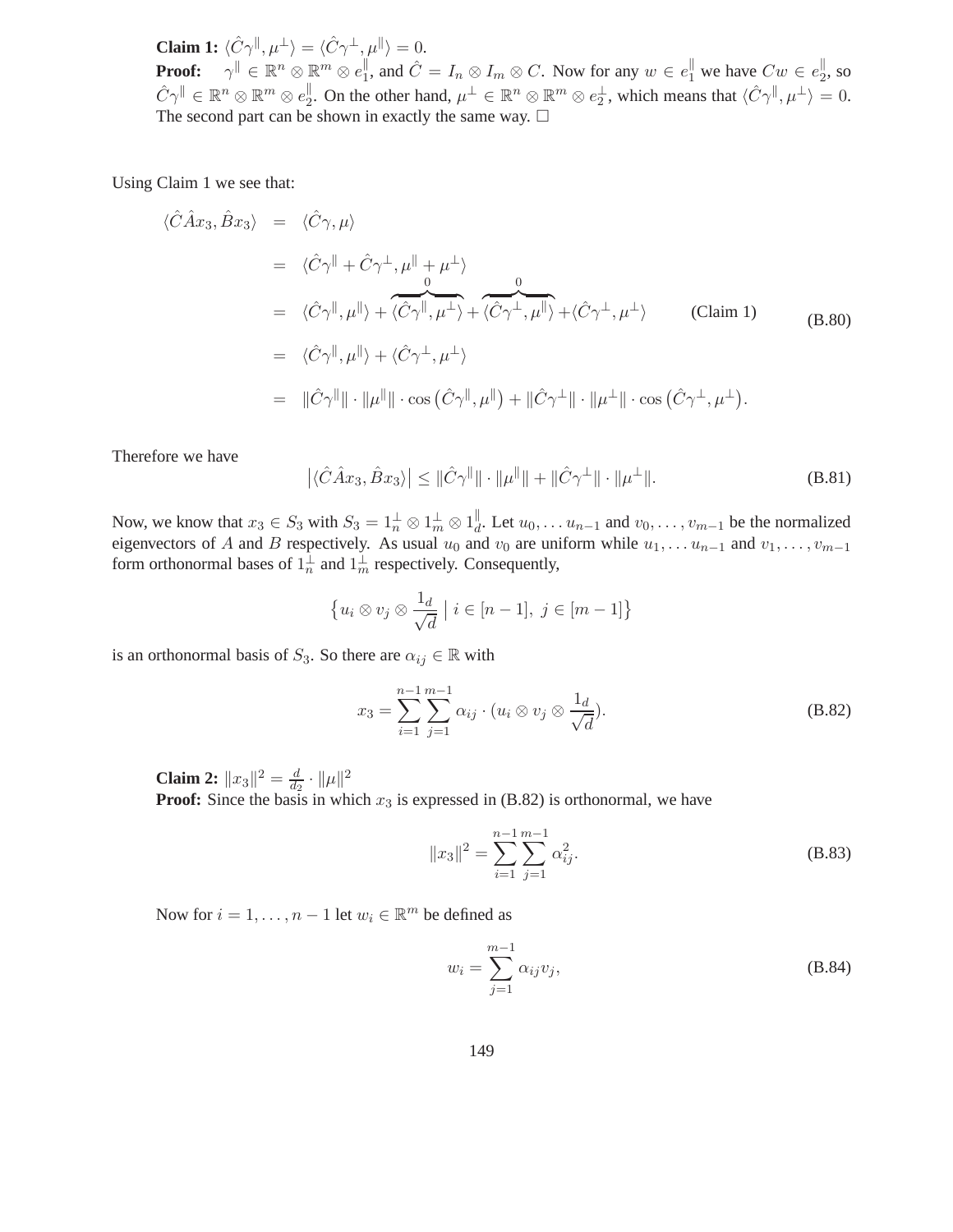so that

$$
x_3 = \sum_{i=1}^{n-1} \sum_{j=1}^{m-1} \alpha_{ij} (u_i \otimes v_j \otimes \frac{1_d}{\sqrt{d}}) = \sum_{i=1}^{n-1} (u_i \otimes w_i \otimes \frac{1_d}{\sqrt{d}}). \tag{B.85}
$$

Notice that because the vectors  $u_1, \ldots, u_{n-1}$  are pairwise orthogonal, the  $u_i \otimes w_i \otimes 1_d$  are also pairwise orthogonal.

$$
\|\mu\|^2 = \|\hat{B}x_3\|^2
$$
  
\n
$$
= \|\sum_{i=1}^{n-1} \hat{B} \cdot (u_i \otimes w_i \otimes \frac{1_d}{\sqrt{d}})\|^2
$$
  
\n
$$
= \|\sum_{i=1}^{n-1} u_i \otimes \overline{B} \cdot (w_i \otimes \frac{1_d}{\sqrt{d}})\|^2
$$
  
\n
$$
= \sum_{i=1}^{n-1} \|u_i \otimes \overline{B} \cdot (w_i \otimes \frac{1_d}{\sqrt{d}})\|^2 \quad \text{(since the } u_i\text{'s are pairwise orthogonal)}
$$
  
\n
$$
= \sum_{i=1}^{n-1} \|\overline{B} \cdot (w_i \otimes \frac{1_d}{\sqrt{d}})\|^2 \quad \text{(since } \|u_i\| = 1 \,\forall i).
$$

From Lemma B.3 (4) we know that

$$
\overline{B} \cdot \left( w_i \otimes \frac{1_d}{\sqrt{d}} \right) = \overline{B} \cdot \left( w_i \otimes \frac{e_2}{\sqrt{d}} \right). \tag{B.87}
$$

Since  $\overline{B}$  is a permutation on elements of  $\mathbb{R}^m \otimes R_2$ , it is length preserving on these elements. This leads to

$$
\|\overline{B}\cdot(w_i\otimes\frac{1_d}{\sqrt{d}})\|=\|w_i\otimes\frac{e_2}{\sqrt{d}}\|=\|w_i\|\cdot\|\frac{e_2}{\sqrt{d}}\|=\sqrt{\frac{d_2}{d}}\cdot\|w_i\|.
$$
 (B.88)

So plugging (B.88) into (B.86) gives us

$$
\|\mu\|^2 = \frac{d_2}{d} \cdot \sum_{i=1}^{n-1} \|w_i\|^2.
$$
 (B.89)

Since  $w_i = \sum_{j=1}^m \alpha_{ij} v_j$ , and the  $v_j$ 's are pairwise orthogonal, we obtain

$$
||w_i||^2 = \sum_{j=1}^{m-1} \alpha_{ij}^2 \cdot ||v_j||^2 = \sum_{j=1}^{m-1} \alpha_{ij}^2.
$$
 (B.90)

Plugging (B.90) into (B.89) gives us

$$
\|\mu\|^2 = \frac{d_2}{d} \cdot \sum_{i=1}^{n-1} \sum_{j=1}^{m-1} \alpha_{ij}^2 = \frac{d_2}{d} \|x_3\|^2,
$$
 (B.91)

where the last equality follows from (B.83).  $\Box$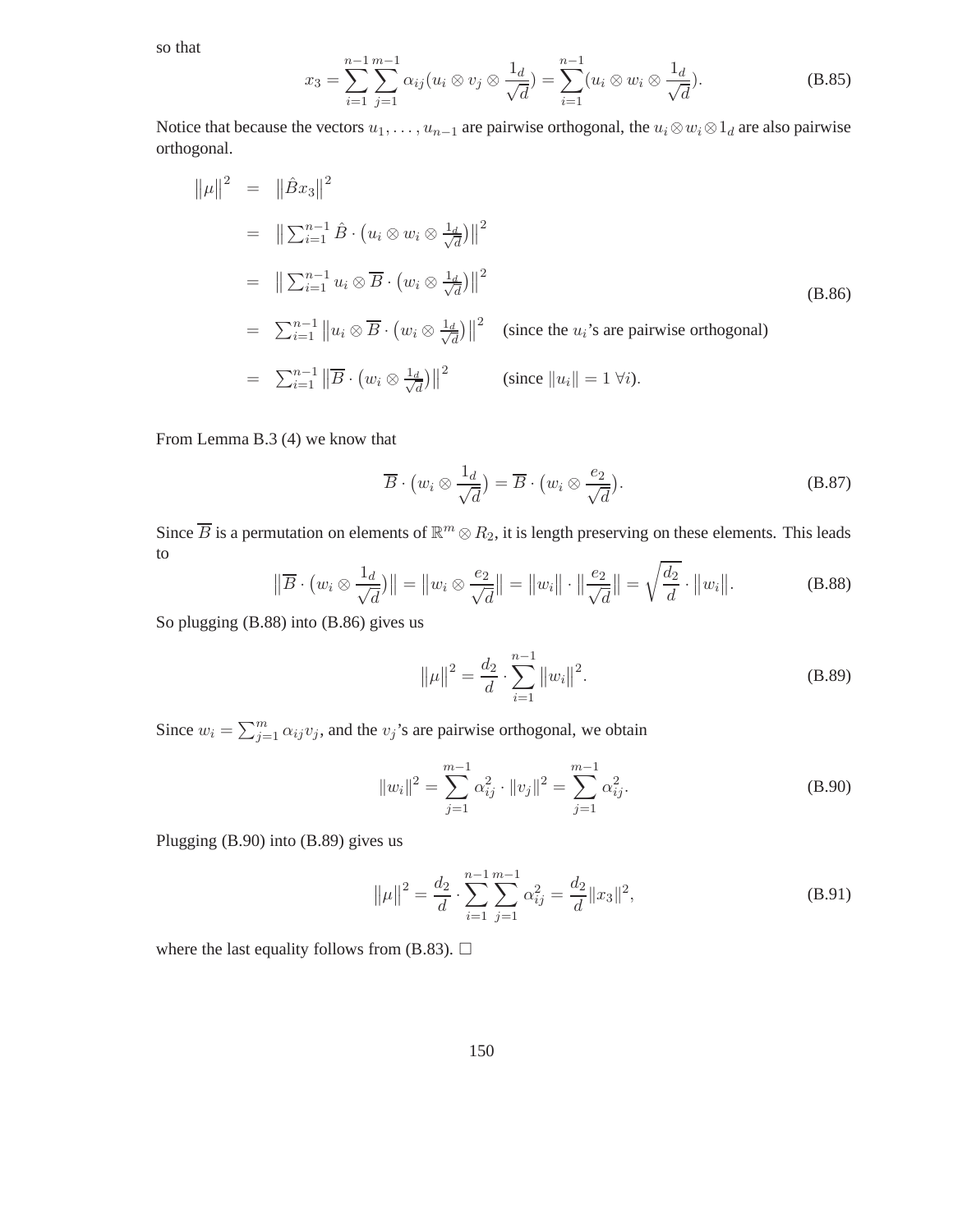**Claim 3:**  $||x_3||^2 = \frac{d}{d_1}$  $\frac{d}{d_1}$   $\|\gamma\|^2$ . **Proof:** Analogous to that of Claim 2. □

**Claim 4:**  $\left\|\hat{C}\gamma^{\parallel}\right\| = \sqrt{\frac{d_1}{d_2}}$  $\frac{a_1}{d_2} \cdot \|\gamma\|$ **Proof:** Lemma B.3 (1) tells us that

$$
C \cdot \frac{e_1}{d_1} = \frac{e_2}{d_2}.\tag{B.92}
$$

Now recall that  $\gamma^{||} = \mathcal{M}_{nm}(\gamma) \otimes \frac{e_1}{d_1}$  $\frac{e_1}{d_1}$ , and  $\hat{C} = I_{nm} \otimes C$ . We therefore have

$$
\hat{C}\gamma^{\parallel} = \mathcal{M}_{nm}(\gamma) \otimes C \cdot \frac{e_1}{d_1} = \mathcal{M}_{nm}(\gamma) \otimes \frac{e_2}{d_2}.
$$
 (B.93)

This leads to

$$
\|\hat{C}\gamma^{\parallel}\| = \|\mathcal{M}_{nm}(\gamma)\| \cdot \|\frac{e_2}{d_2}\| = \|\mathcal{M}_{nm}(\gamma)\| \cdot \frac{1}{\sqrt{d_2}},
$$
(B.94)

and therefore

$$
\|\hat{C}\gamma^{\parallel}\| = \sqrt{\frac{d_1}{d_2}} \cdot \|\gamma^{\parallel}\|.
$$
\n(B.95)

 $\Box$ 

**Claim 5:**  $\|\hat{C}\gamma^{\perp}\| \leq \lambda_C \cdot \sqrt{\frac{d_1}{d_2}}$  $\frac{d_1}{d_2} \cdot \|\gamma^{\perp}\|.$ **Proof:** We saw in Proposition 5.44 that for any  $x \in e_1^{\perp}$ 

$$
||Cx|| \le \sqrt{\frac{d_1}{d_2}} \cdot \lambda_C \cdot ||x||. \tag{B.96}
$$

Now we can decompose  $\gamma^{\perp} \in \mathbb{R}^{nm} \otimes e_1^{\perp}$  as

$$
\gamma^{\perp} = \left(\begin{array}{c} \gamma_{1,1}^{\perp} \\ \vdots \\ \gamma_{n,m}^{\perp} \end{array}\right), \tag{B.97}
$$

where  $\gamma_{i,j}^{\perp} \in e_1^{\perp}$ . Therefore

$$
\hat{C}\gamma^{\perp} = \begin{pmatrix} C\gamma_{1,1}^{\perp} \\ \vdots \\ C\gamma_{n,m}^{\perp} \end{pmatrix},
$$
\n(B.98)

and so

$$
\|\hat{C}\gamma^{\perp}\|^2 = \sum_{i=1}^n \sum_{j=1}^m \|\hat{C}\gamma^{\perp}_{i,j}\|^2
$$
  
\n
$$
\leq \sum_{i=1}^n \sum_{j=1}^m \frac{d_1}{d_2} \cdot \lambda_C^2 \cdot \|\gamma^{\perp}_{i,j}\|^2 \quad \text{(from (B.96), since } \gamma^{\perp}_{i,j} \in e_1^{\perp})
$$
  
\n
$$
= \frac{d_1}{d_2} \cdot \lambda_C^2 \cdot \|\gamma^{\perp}\|^2.
$$
 (B.99)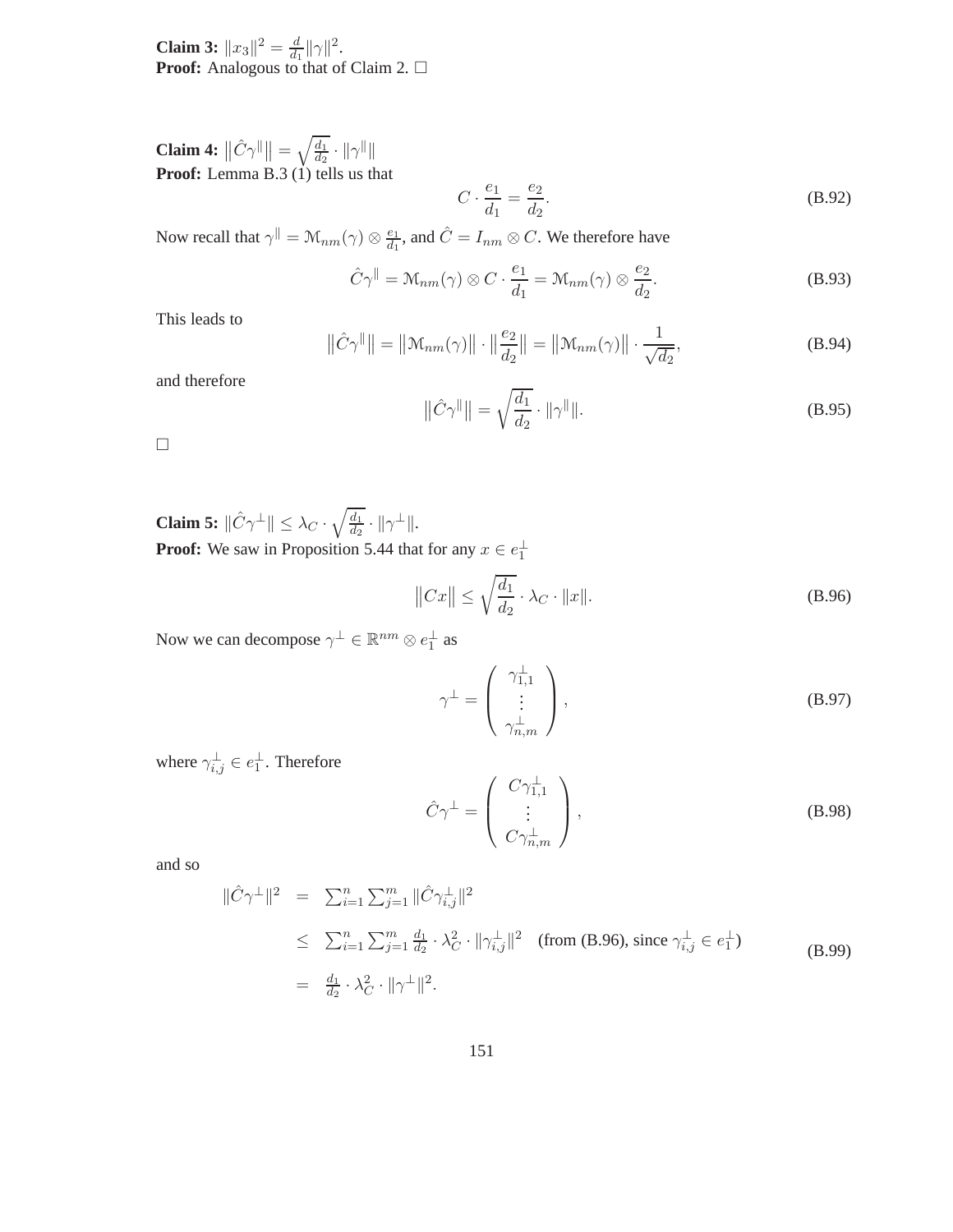And so we conclude that

$$
\|\hat{C}\gamma^{\perp}\| \le \lambda_C \cdot \sqrt{\frac{d_1}{d_2}} \cdot \|\gamma^{\perp}\|.
$$
\n(B.100)

 $\Box$ 

Continuing with our proof, from (B.81) we obtain

$$
\frac{|\langle \hat{C} \hat{A} x_3, \hat{B} x_3 \rangle|}{\langle x_3, x_3 \rangle} \le \frac{\|\mu^{\|\}}| \cdot \|\hat{C} \gamma^{\|\}}| \cdot \frac{\|\mu^{\perp}\| \cdot \|\hat{C} \gamma^{\perp}\|}{\|x_3\|^2},
$$
\n(B.101)

and so Claims 4 and 5 then give us

$$
\frac{|\langle \hat{C}\hat{A}x_3, \hat{B}x_3 \rangle|}{\langle x_3, x_3 \rangle} \le \sqrt{\frac{d_1}{d_2}} \cdot \frac{\|\mu^{\parallel}\|}{\|x_3\|} \cdot \frac{\|\gamma^{\parallel}\|}{\|x_3\|} + \lambda_C \cdot \sqrt{\frac{d_1}{d_2}} \cdot \frac{\|\mu^{\perp}\|}{\|x_3\|} \cdot \frac{\|\gamma^{\perp}\|}{\|x_3\|}. \tag{B.102}
$$

From Claims 2 and 3 we know that

$$
||x_3|| = \sqrt{\frac{d}{d_1}} ||\gamma||, \qquad ||x_3|| = \sqrt{\frac{d}{d_2}} ||\mu||. \qquad (B.103)
$$

Therefore (B.102) and (B.103) lead to

$$
\frac{\left| \langle \hat{C} \hat{A} x_3, \hat{B} x_3 \rangle \right|}{\langle x_3, x_3 \rangle} \le \sqrt{\frac{d_1}{d_2}} \cdot \frac{\sqrt{d_1 d_2}}{d} \cdot \frac{\|\mu^{\parallel}\|}{\|\mu\|} \cdot \frac{\|\gamma^{\parallel}\|}{\|\gamma\|} + \lambda_C \cdot \sqrt{\frac{d_1}{d_2}} \cdot \frac{\sqrt{d_1 d_2}}{d} \cdot \frac{\|\mu^{\perp}\|}{\|\mu\|} \cdot \frac{\|\gamma^{\perp}\|}{\|\gamma\|}. \tag{B.104}
$$

We now let  $\theta_A$  be the angle between  $\gamma$  and  $\gamma$ <sup>||</sup>, and  $\theta_B$  be the angle between  $\mu$  and  $\mu$ <sup>||</sup>. Notice that

$$
\cos(\theta_A) = \frac{\|\gamma\|}{\|\gamma\|}, \qquad \sin(\theta_A) = \frac{\|\gamma^{\perp}\|}{\|\gamma\|}, \tag{B.105}
$$

and likewise for  $\theta_B$ . With these definitions, (B.104) can be reduced to

$$
\frac{|\langle \hat{C}\hat{A}x_3, \hat{B}x_3 \rangle|}{\langle x_3, x_3 \rangle} \le \frac{d_1}{d} \cdot \cos(\theta_A) \cdot \cos(\theta_B) + \lambda_C \cdot \frac{d_1}{d} \cdot \sin(\theta_A) \cdot \sin(\theta_B). \tag{B.106}
$$

Since in general for any  $\theta \in [0, \pi/2]$  we have  $\sin(\theta) = \sqrt{1 - \cos^2(\theta)}$ , we can deduce:

$$
\frac{|\langle \hat{C} \hat{A}x_3, \hat{B}x_3 \rangle|}{\langle x_3, x_3 \rangle} \le \frac{d_1}{d} \cdot \cos(\theta_A) \cdot \cos(\theta_B) + \lambda_C \cdot \frac{d_1}{d} \cdot \sqrt{(1 - \cos^2(\theta_A)) \cdot (1 - \cos^2(\theta_B))}. \tag{B.107}
$$

In exactly the same way it can be shown that

$$
\frac{|\langle \hat{C}\hat{B}x_3, \hat{A}x_3\rangle|}{\langle x_3, x_3\rangle} \le \frac{d_2}{d} \cdot \cos(\theta_A) \cdot \cos(\theta_B) + \lambda_C \cdot \frac{d_2}{d} \cdot \sqrt{(1 - \cos^2(\theta_A)) \cdot (1 - \cos^2(\theta_B))}. \tag{B.108}
$$

Since  $d = d_1 + d_2$ , combining (B.107) and (B.108) gives us

$$
\frac{\left| \langle \hat{C} \hat{A} x_3, \hat{B} x_3 \rangle \right|}{\langle x_3, x_3 \rangle} + \frac{\left| \langle \hat{C} \hat{B} x_3, \hat{A} x_3 \rangle \right|}{\langle x_3, x_3 \rangle} \leq f(\cos(\theta_A), \cos(\theta_B), \lambda_C),
$$
\n(B.109)

where

$$
f(a, b, c) = ab + c \cdot \sqrt{(1 - a^2) \cdot (1 - b^2)}.
$$
 (B.110)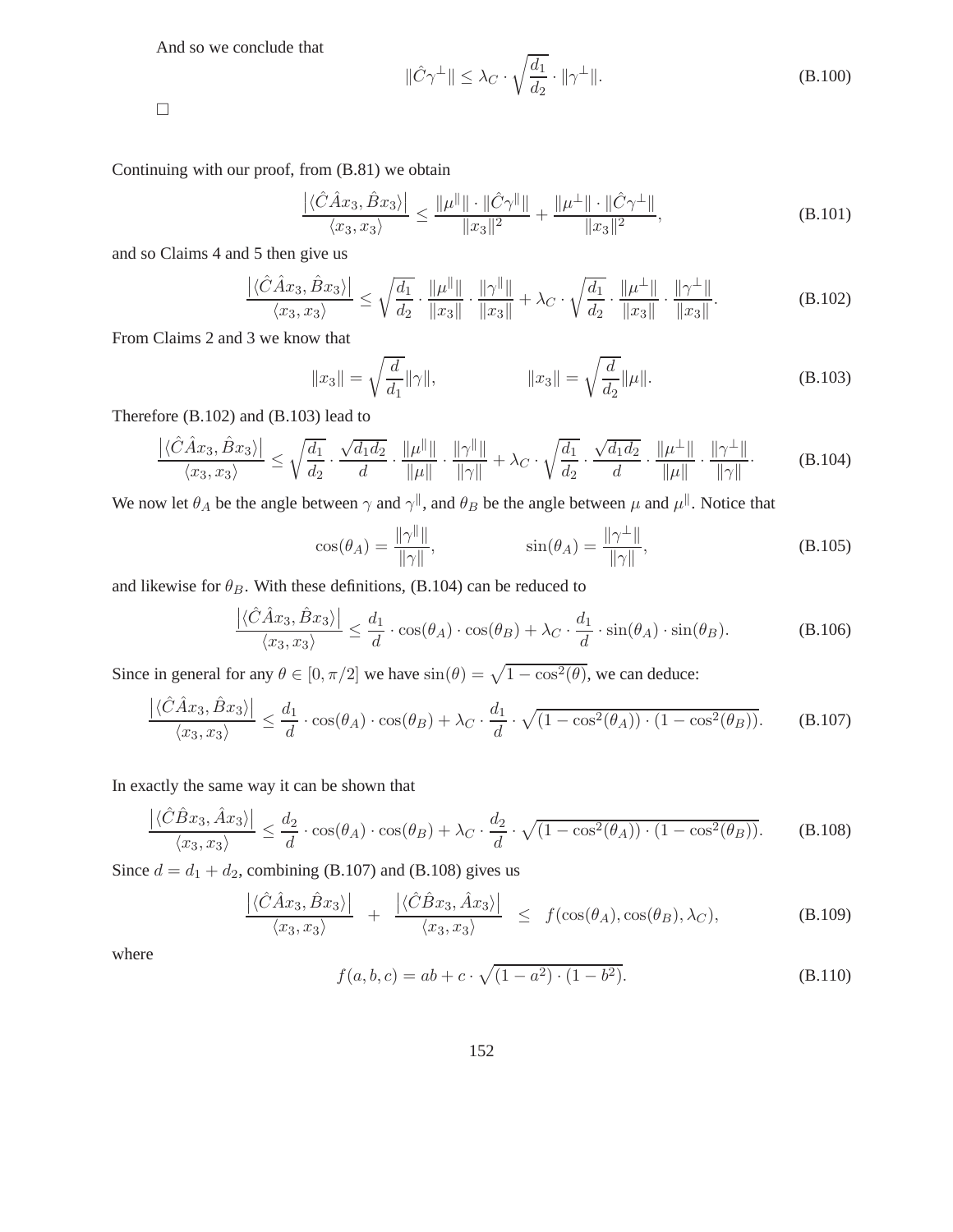**Claim 6:**  $cos(\theta_B) \leq \lambda_B$ 

**Proof:** First recall from (B.82) that there are  $\alpha_{ij} \in \mathbb{R}$  with

$$
x_3 = \sum_{i=1}^{n-1} \sum_{j=1}^{m-1} \alpha_{ij} \cdot (u_i \otimes v_j \otimes \frac{1_d}{\sqrt{d}}). \tag{B.111}
$$

Setting  $b_j = \overline{B}(v_j \otimes \frac{1_d}{\sqrt{d}})$  $\frac{d}{d}$ )  $\in \mathbb{R}^{md}$  gives us

$$
\mu = \hat{B}x_3
$$
  
\n
$$
= \hat{B} \cdot \left( \sum_{i=1}^{n-1} \sum_{j=1}^{m-1} \alpha_{ij} \cdot (u_i \otimes v_j \otimes \frac{1_d}{\sqrt{d}}) \right)
$$
  
\n
$$
= \sum_{i=1}^{n-1} \sum_{j=1}^{m-1} \alpha_{ij} \cdot (I_n \otimes \overline{B}) \cdot (u_i \otimes v_j \otimes \frac{1_d}{\sqrt{d}})
$$
  
\n
$$
= \sum_{i=1}^{n-1} \sum_{j=1}^{m-1} \alpha_{ij} \cdot (I_n \cdot u_i) \otimes \overline{B} \cdot (v_j \otimes \frac{1_d}{\sqrt{d}})
$$
  
\n
$$
= \sum_{i=1}^{n-1} \sum_{j=1}^{m-1} \frac{\alpha_{ij}}{\sqrt{d}} \cdot (u_i \otimes b_j).
$$

Recall that  $\mu^{\parallel}$  was defined as

$$
\mu^{\parallel} = \mathcal{M}_{nm}(\mu) \otimes \frac{e_2}{d_2}.
$$
\n(B.112)

Lemma B.3 (5) tells us that

$$
\mathcal{M}_{nm}(u_i \otimes b_j) = u_i \otimes \mathcal{M}_m(b_j), \tag{B.113}
$$

and therefore

$$
\mu^{\parallel} = \sum_{i=1}^{n-1} \sum_{j=1}^{m-1} \frac{\alpha_{ij}}{\sqrt{d}} \cdot \mathcal{M}_{nm}(u_i \otimes b_j) \otimes \frac{e_2}{d_2} = \sum_{i=1}^{n-1} \sum_{j=1}^{m-1} \frac{\alpha_{ij}}{\sqrt{d}} \cdot u_i \otimes \mathcal{M}_m(b_j) \otimes \frac{e_2}{d_2}.
$$

Now  $b_j = \overline{B}(v_j \otimes e_2)$ , and therefore Lemma B.2 (2) tells us that

$$
\mathcal{M}_m(b_j) = d_2 \cdot Bv_j. \tag{B.114}
$$

This leads to

$$
\|\mu^{\parallel}\|^2 = \|\sum_{i=1}^{n-1} \sum_{j=1}^{m-1} \frac{\alpha_{ij}}{\sqrt{d}} \cdot u_i \otimes M_m(b_j) \otimes \frac{e_2}{d_2}\|^2
$$
  
\n
$$
= \|\sum_{i=1}^{n-1} \sum_{j=1}^{m-1} \frac{\alpha_{ij}}{\sqrt{d}} \cdot u_i \otimes (d_2 \cdot Bv_j) \otimes \frac{e_2}{d_2}\|^2 \qquad \text{(from (B.114))}
$$
  
\n
$$
= \sum_{i=1}^{n-1} \sum_{j=1}^{m-1} \frac{\alpha_{ij}}{\sqrt{d}} \cdot \|u_i\|^2 \cdot \|d_2 \cdot Bv_j\|^2 \cdot \|\frac{e_2}{d_2}\|^2 \qquad \text{(since the } u_i\text{'s are pairwise orthogonal)}
$$
  
\n
$$
= \sum_{i=1}^{n-1} \sum_{j=1}^{m-1} \frac{\alpha_{ij}}{\sqrt{d}} \cdot d_2^2 \cdot \|Bv_j\|^2 \cdot \frac{1}{d_2} \qquad \text{(since } \forall i : \|u_i\| = 1).
$$
  
\n(B.115)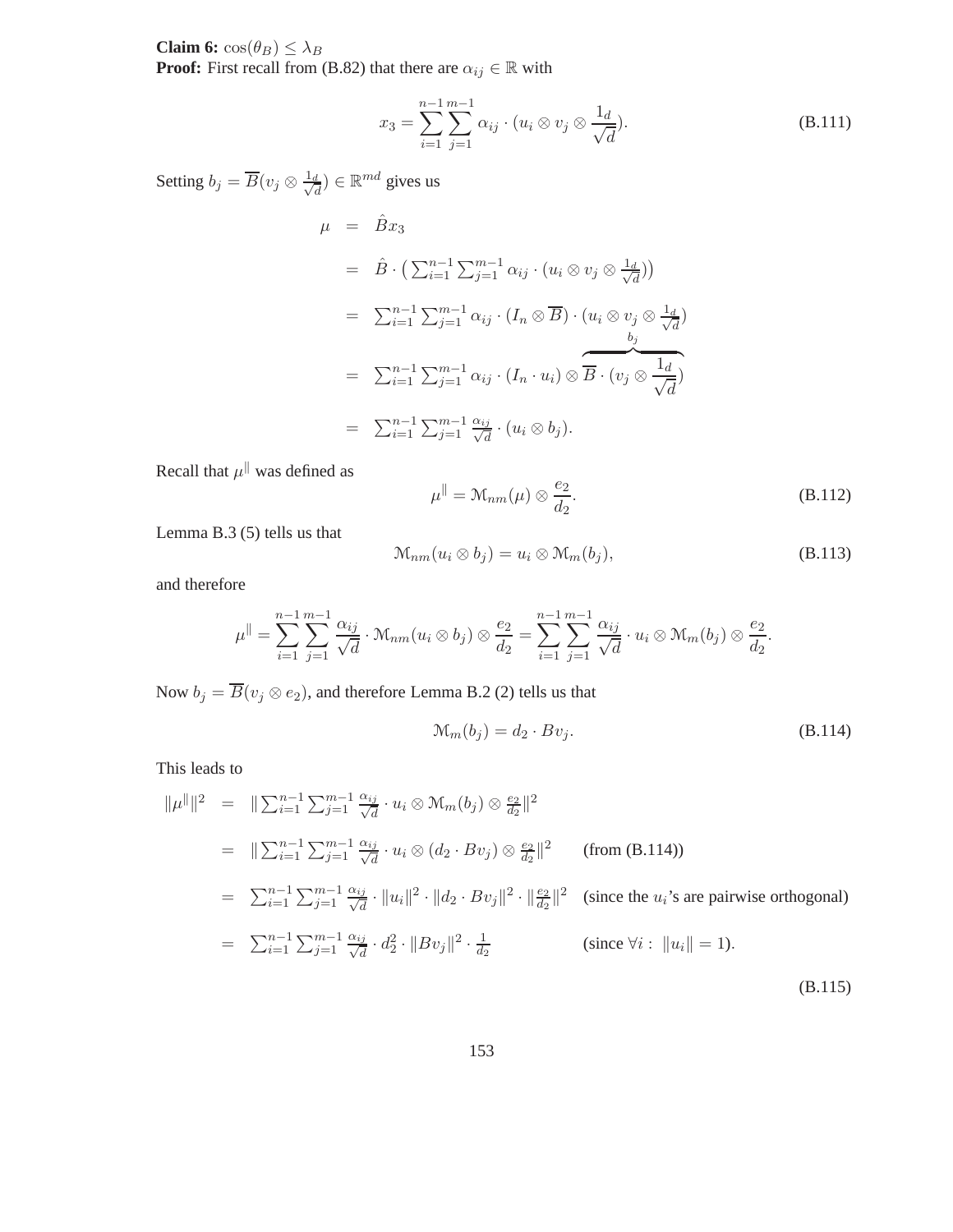Now since  $v_j \in 1_m^{\perp}$ , by the definition of  $\lambda_B$  we have

$$
||Bv_j|| \le \lambda_B ||v_j|| = \lambda_B. \tag{B.116}
$$

So plugging this into (B.115) gives us

$$
\|\mu^{\parallel}\|^2 \le \lambda_B^2 \cdot \frac{d_2}{d} \cdot \sum_{i=1}^{n-1} \sum_{j=1}^{m-1} \alpha_{ij}.
$$
 (B.117)

We also know from (B.91) that

$$
\|\mu\|^2 = \frac{d_2}{d} \cdot \sum_{i=1}^{n-1} \sum_{j=1}^{m-1} \alpha_{ij}.
$$
 (B.118)

So combining (B.117) and (B.118) leads to

$$
\frac{\|\mu^{\parallel}\|}{\|\mu\|} \le \lambda_B. \tag{B.119}
$$

 $\Box$ 

**Claim 7:**  $cos(\theta_A) \leq \lambda_A$ . **Proof:** Analogous to that of Claim 6. □

**Combining it all:** Since  $cos(\theta_A) \in [0, \lambda_A]$ , and  $cos(\theta_B) \in [0, \lambda_B]$ , (B.109) tells us that

$$
\frac{\left| \langle \hat{C} \hat{A} x_3, \hat{B} x_3 \rangle \right|}{\langle x_3, x_3 \rangle} + \frac{\left| \langle \hat{C} \hat{B} x_3, \hat{A} x_3 \rangle \right|}{\langle x_3, x_3 \rangle} \le M(\lambda_A, \lambda_B, \lambda_C),
$$
\n(B.120)

where

$$
M(\lambda_A, \lambda_B, \lambda_C) = \max \left\{ f(a, b, \lambda_C) \mid a \in [0, \lambda_A], b \in [0, \lambda_B] \right\}.
$$
 (B.121)

Theorem B.10 below states that

$$
M(\lambda_A, \lambda_B, \lambda_C) \le m(\lambda_A, \lambda_B, \lambda_C), \tag{B.122}
$$

and so we deduce

$$
\left| \langle \hat{C} \hat{A} x_3, \hat{B} x_3 \rangle \right| + \left| \langle \hat{C} \hat{B} x_3, \hat{A} x_3 \rangle \right| \le m(\lambda_A, \lambda_B, \lambda_C) \cdot \langle x_3, x_3 \rangle,
$$
 (B.123)

as required.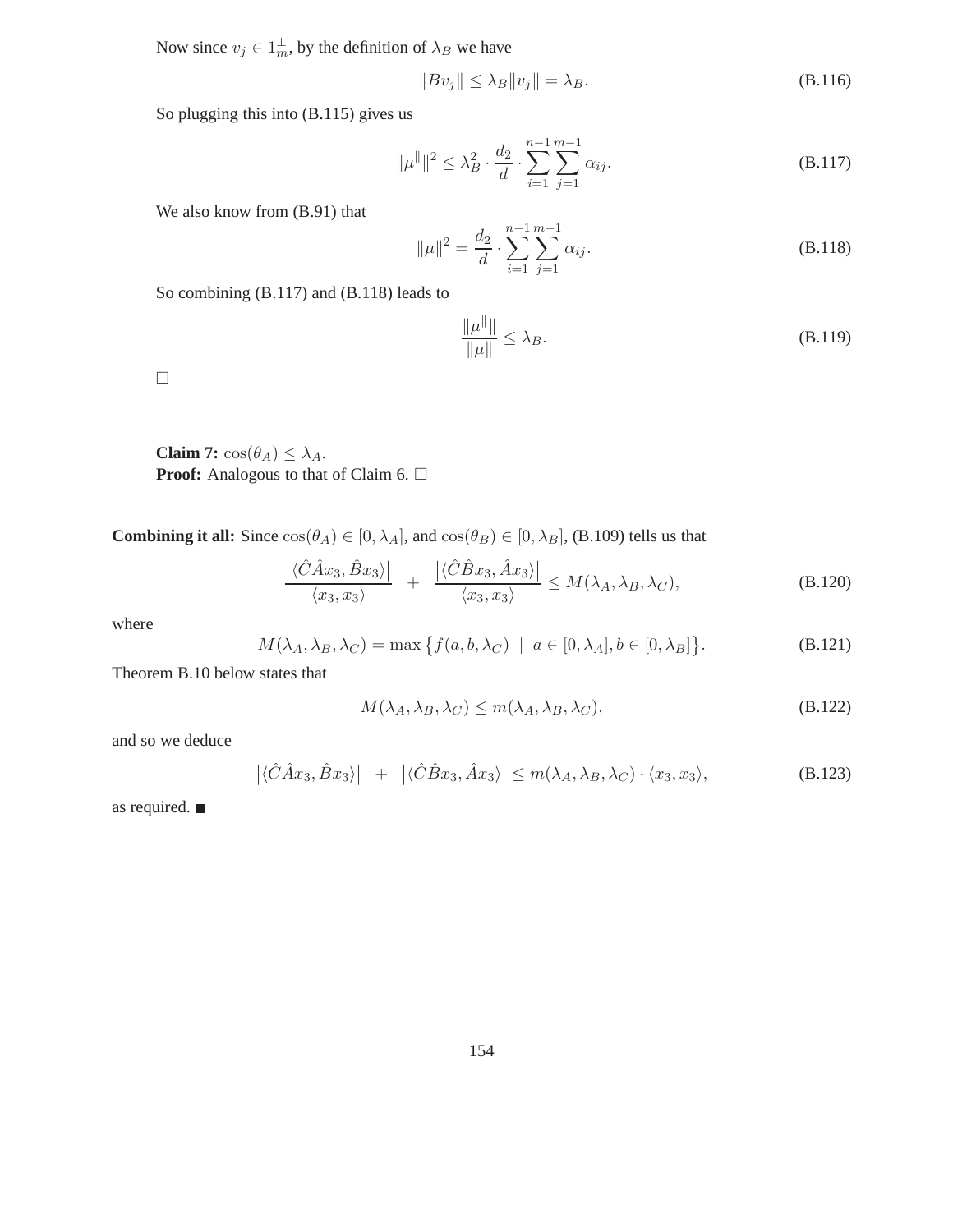**Theorem B.10.** *Suppose that we have*  $\lambda_A$ ,  $\lambda_B$ ,  $c \in [0,1]$  *with*  $\lambda_B \leq \lambda_A$ *. Let*  $f(a, b, c)$  *be the function* 

$$
f(a, b, c) = ab + c\sqrt{(1 - a^2)(1 - b^2)},
$$
\n(B.124)

*let*  $M(\lambda_A, \lambda_B, c)$  *be the quantity* 

$$
M(\lambda_A, \lambda_B, c) = \max\left\{f(a, b, c) \mid a \in [0, \lambda_A], b \in [0, \lambda_B]\right\},\tag{B.125}
$$

*and let* g(b, c) *be the function*

$$
g(b,c) = \frac{1}{\sqrt{\frac{c^2}{b^2} - c^2 + 1}}.
$$
\n(B.126)

*Then we have:*

$$
M(\lambda_A, \lambda_B, c) = \begin{cases} f(\lambda_A, \lambda_B, c) & \text{if } \lambda_A \le g(\lambda_B, c) \\ f(g(\lambda_B, c), \lambda_B, c) & \text{otherwise.} \end{cases}
$$
 (B.127)

So another way of putting this is

$$
M(\lambda_A, \lambda_B, c) = f\left(\min\left(\lambda_A, g(\lambda_B, c)\right), \ \lambda_B, \ c\right) := m(\lambda_A, \lambda_B, \lambda_C),\tag{B.128}
$$

which means that  $m(a, b, c)$  is as defined in Theorem 6.11.

**Proof:** First of all, we have

$$
\frac{\partial}{\partial a} f(a, b, c) = b - \frac{ac\sqrt{1 - b^2}}{\sqrt{1 - a^2}}.
$$
\n(B.129)

Now

$$
\frac{\partial}{\partial a} f(a, b, c) \ge 0 \iff b\sqrt{1 - a^2} \ge ac\sqrt{1 - b^2} \iff \sqrt{\frac{1}{a^2} - 1} \ge c\sqrt{\frac{1}{b^2} - 1}
$$

$$
\iff \frac{1}{a^2} \ge c^2 \cdot (\frac{1}{b^2} - 1) + 1
$$

$$
\iff a \le \frac{1}{\sqrt{\frac{c^2}{b^2} - c^2 + 1}}
$$

$$
\iff a \le g(b, c),
$$

where  $g(b, c)$  is taken from (B.126).

Furthermore, for any  $b, c \in [0, 1]$  we have

$$
\frac{\partial}{\partial a} f(0, b, c) = b \geq 0,
$$
\n(B.130)

which means that for fixed b and c,  $f(a, b, c)$  is increasing when  $a \in [0, g(b, c)]$ , and decreasing when  $a \in$  $[g(b, c), 1]$ . So over the range  $a \in [0, \lambda_A]$  (and for fixed  $b, c \in [0, 1]$ ), depending on whether  $\lambda_A \leq g(b, c)$  we have one of the two following cases: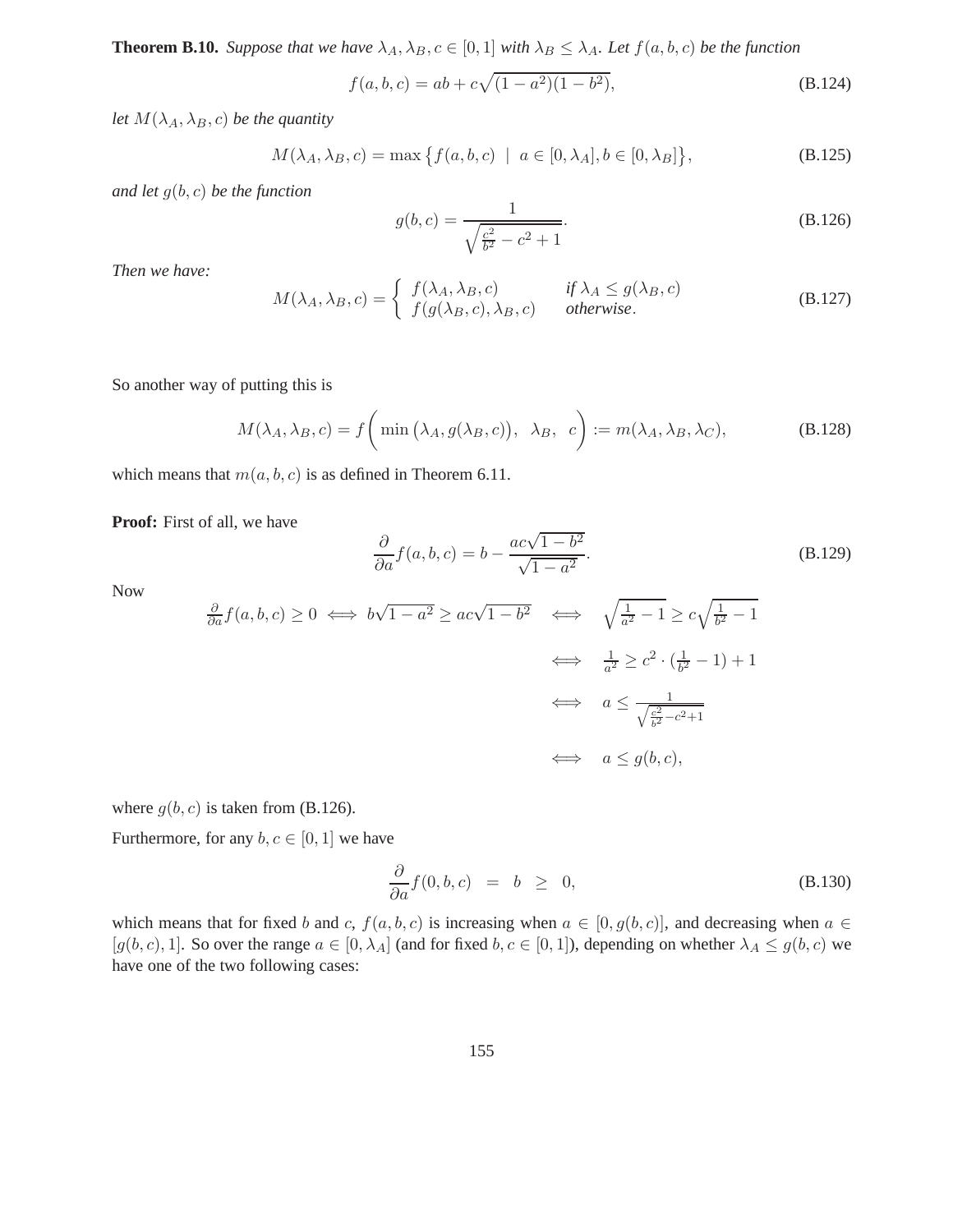

The maxima of  $f(a, b, c)$  over the range  $a \in [0, \lambda_A]$  will therefore be at  $a_0 = \min(\lambda_A, g(b, c))$ . We will consider the two values  $a_0$  can take separately. We will show that in both cases, when  $b \in [0, \lambda_B]$  and  $c \in [0, 1]$  we have:

$$
f(a_0, b, c) \le f(a_0, \lambda_B, c),
$$
\n(B.131)

from which the result follows.

**Case 1:**  $g(b, c) < \lambda_A$ . So  $a_0 = g(b, c)$ . Let

$$
h_1(b,c) = f(a_0,b,c) = f(g(b,c),b,c) = \frac{b}{\sqrt{\frac{c^2}{b^2} - c^2 + 1}} + c \cdot \sqrt{(1 - b^2) \cdot (1 - \frac{1}{\frac{c^2}{b^2} - c^2 + 1})}.
$$
 (B.132)

It can then be checked that

$$
\frac{\partial}{\partial b}h_1(b,c) = \frac{1 - c^2}{\sqrt{(c/b)^2 (1 - b)^2 + 1}},
$$
\n(B.133)

which means that

$$
\forall b, c \in [0, 1]: \frac{\partial}{\partial b} h_1(b, c) \ge 0. \tag{B.134}
$$

Therefore for fixed c,  $h_1(b, c)$  increases with b and so when b is in the range  $[0, \lambda_B]$  it is maximal when  $b = \lambda_B$ :

$$
\forall b, c \in [0, 1]: h_1(b, c) \le h_1(\lambda_B, c). \tag{B.135}
$$

**Case 2:**  $\lambda_A \leq g(b, c)$ . So  $a_0 = \lambda_A$ . Let

$$
h_2(b, c) = f(a_0, b, c) = f(\lambda_A, b, c).
$$
 (B.136)

Now for any  $a, b, c$  we have  $f(a, b, c) = f(b, a, c)$ . Therefore

$$
h_2(b, c) = f(b, \lambda_A, c).
$$
 (B.137)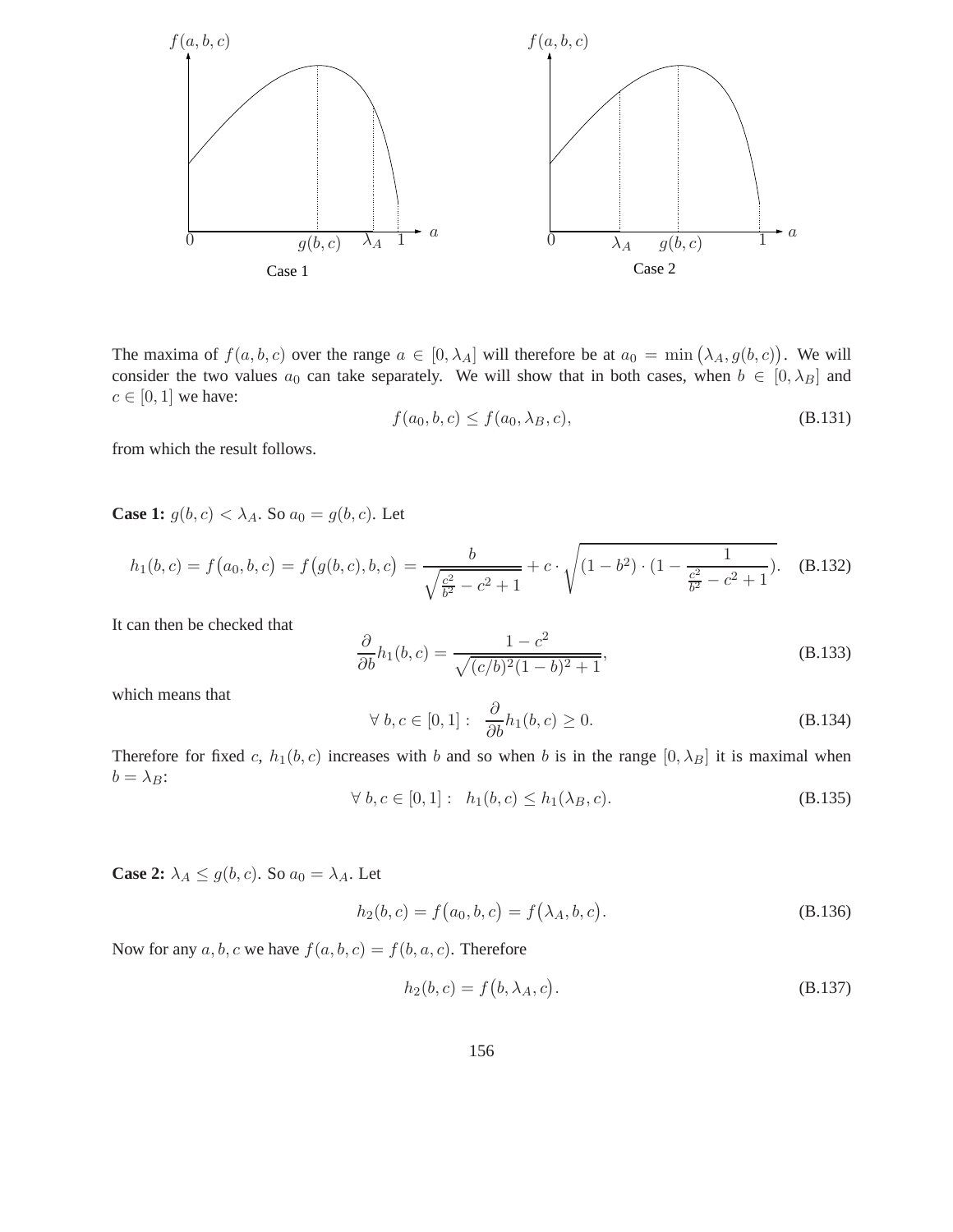We showed above that for fixed b and c,  $f(a, b, c)$  is increasing when  $a \in [0, g(b, c)]$ . So applying this to (B.137) we can deduce that for fixed c,  $h_2(b, c)$  is increasing for  $b \in [0, g(\lambda_A, c)]$ .

**Claim:**  $\forall x, c \in [0, 1] : g(x, c) \geq x.$ **Proof:** Recall from (B.126) that  $g(x, c)$  is defined as

$$
g(x,c) = \frac{1}{\sqrt{\frac{c^2}{x^2} - c^2 + 1}}.
$$
\n(B.138)

Now we have:

$$
\frac{x}{g(x,c)} = x\sqrt{\frac{c^2}{x^2} - c^2 + 1}.
$$
\n(B.139)

Therefore

$$
\left(\frac{x}{g(x,c)}\right)^2 = x^2\left(\frac{c^2}{x^2} - c^2 + 1\right)
$$
\n
$$
= c^2 - x^2c^2 + x^2
$$
\n
$$
= c^2\left(1 - x^2\right) + x^2
$$
\n
$$
\leq \left(1 - x^2\right) + x^2 \qquad \text{(since } c \in [0, 1] \text{ and } 1 - x^2 \geq 0\text{)}
$$
\n
$$
= 1,
$$
\n(B.140)

and the result follows immediately.  $\Box$ 

 $\overline{ }$ 

From this claim we obtain

$$
\lambda_B \le \lambda_A \le g(\lambda_A, c). \tag{B.141}
$$

(The first inequality is an assumption we made in the statement of the proposition). We have the following situation:

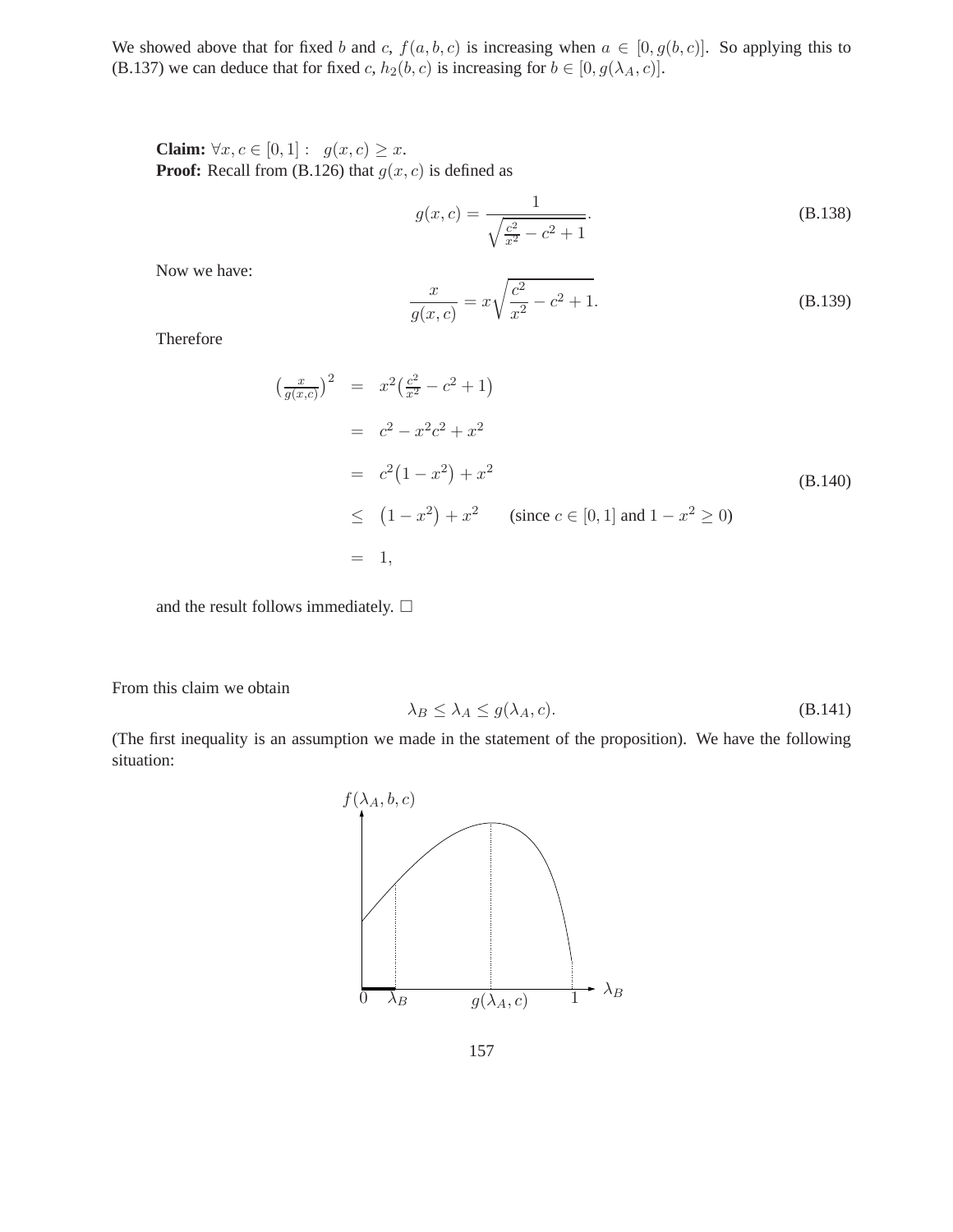So over the range  $b \in [0, \lambda_B]$ ,  $h_2(b, c)$  is maximal when  $b = \lambda_B$ :

$$
h_2(b,c) \le h_2(\lambda_B,c), \tag{B.142}
$$

which concludes case 2.  $\blacksquare$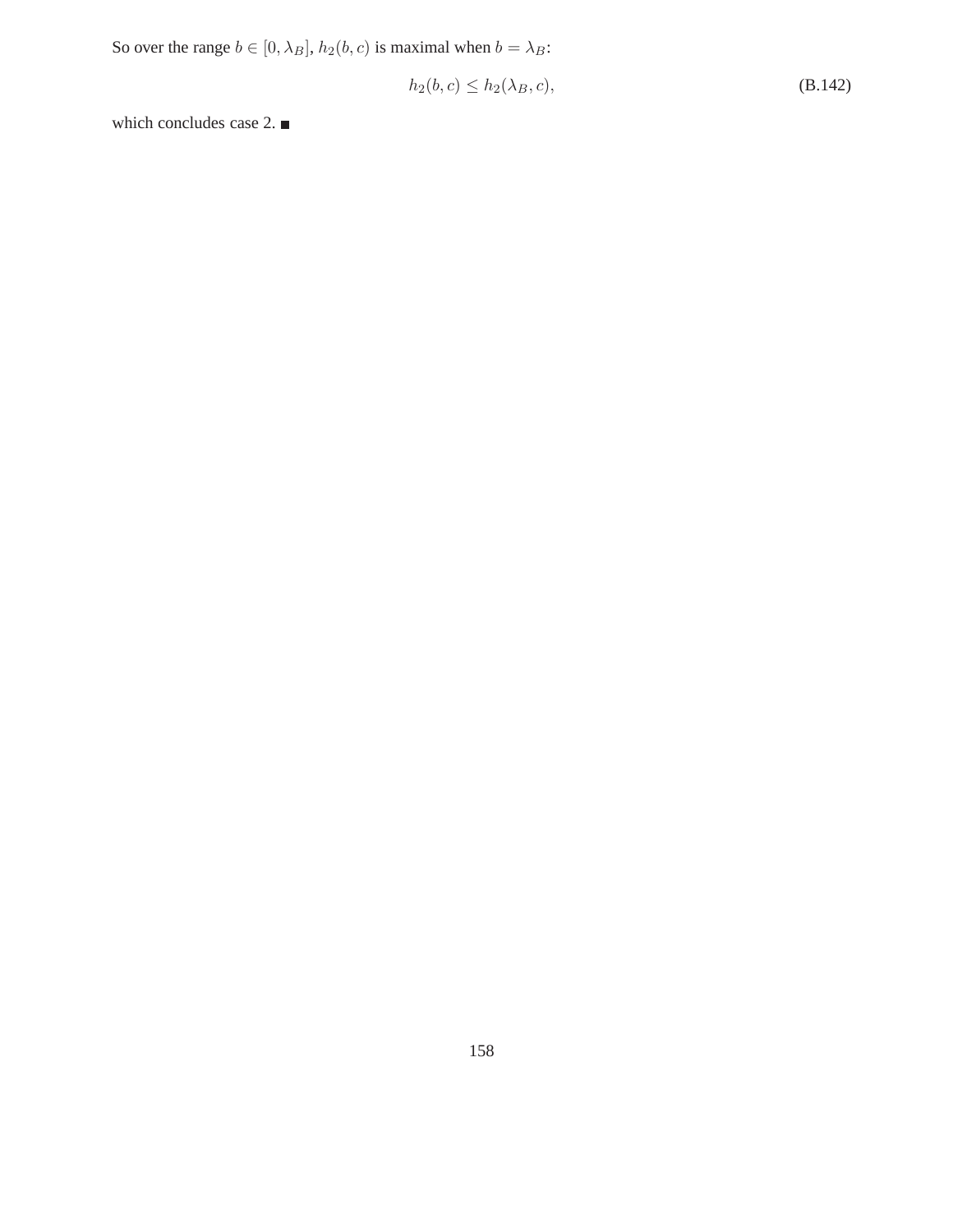## **Appendix C**

# **Proofs**

This appendix contains the proofs that are either too technical to feature in the main chapters, or that do not involve results of central importance.

**Lemma 3.16.** For any  $\epsilon_1 > 0$ , there are  $N_1, \Gamma_1$  with

$$
N \ge N_1, \gamma \ge \Gamma_1 \implies \left| P_w - \frac{1}{2} \right| \le \epsilon_1. \tag{C.1}
$$

**Proof:** Using the definition  $\gamma = \frac{w}{n^{1-y}}$ , we get

$$
P_w = \frac{1}{2} - \frac{1}{2} \left( 1 - \frac{2w}{Rn} \right)^{(nR)^y} = \frac{1}{2} - \frac{1}{2} \left( 1 - \frac{2\gamma}{Rn^y} \right)^{(nR)^y},
$$
(C.2)

and therefore

$$
\left| P_w - \frac{1}{2} \right| = \left| \frac{1}{2} \left( 1 - \frac{2\gamma}{Rn^y} \right)^{(nR)^y} \right| = \left| \frac{1}{2} \left( 1 - \frac{2\gamma}{R^{1-y} \cdot (nR)^y} \right)^{(nR)^y} \right|.
$$
 (C.3)

To make notation simpler, we let

$$
x = (nR)^y, \qquad \qquad a = \frac{2\gamma}{R^{1-y}}.
$$
 (C.4)

So the expression in (C.3) is

$$
\left|\frac{1}{2}\left(1-\frac{a}{x}\right)^x\right|.\tag{C.5}
$$

Studying the asymptotic properties of (C.5) is a little delicate since we need to consider the asymptotic behavior of two variables  $x$  and  $a$ . Furthermore the growth rate of one with respect to the other could behave in many different ways (corresponding to how  $w$  grows with  $n$ ). We start by seeing that

$$
\left(1 - \frac{a}{x}\right)^x = \exp\left[x \cdot \ln\left(1 - \frac{a}{x}\right)\right],
$$

and so recalling that the Maclaurin expansion of  $ln(1-z)$  is

$$
-z - \frac{1}{2} \cdot z^2 - \frac{1}{3} \cdot z^3 - \frac{1}{4} \cdot z^4 - \dots,
$$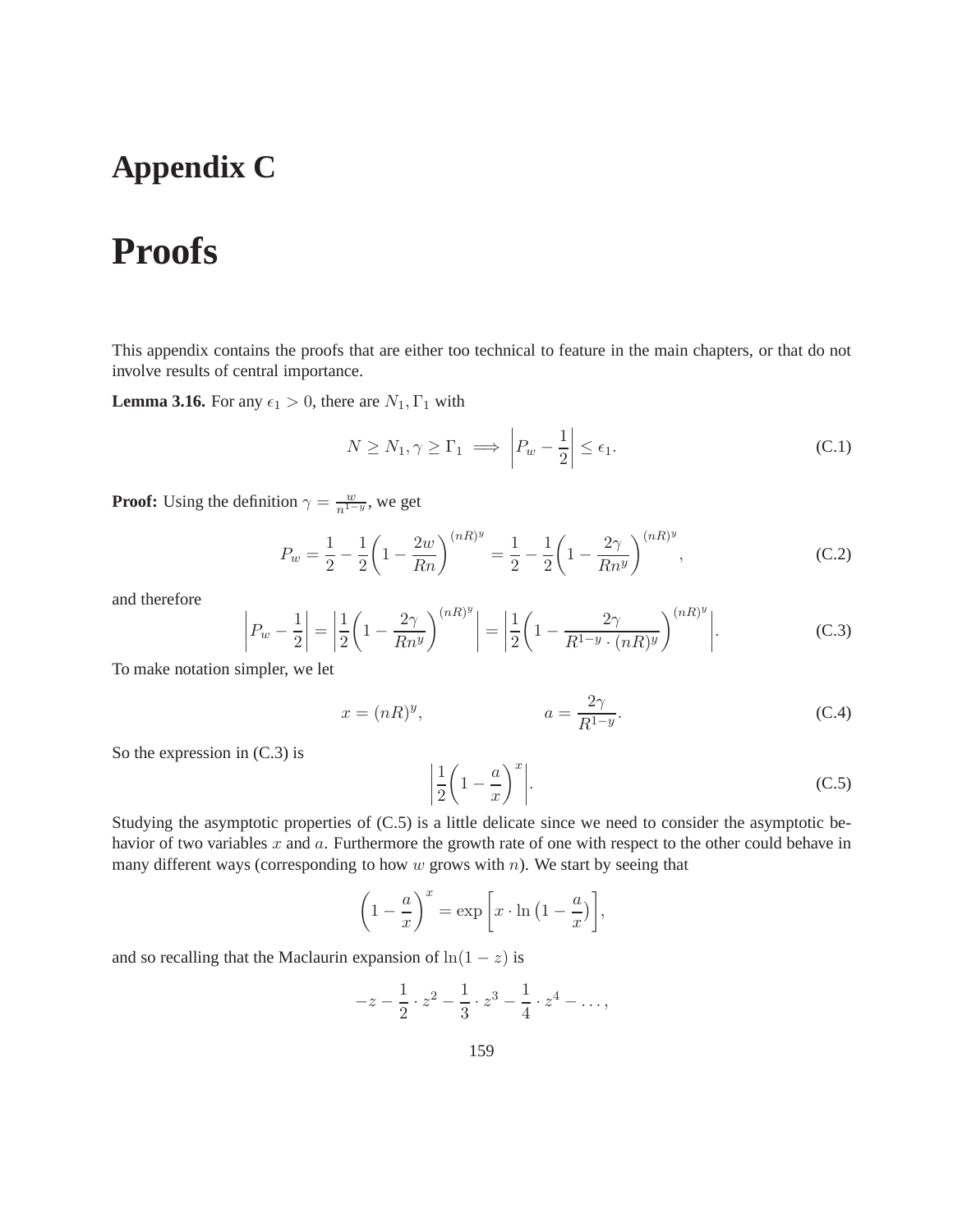we obtain

$$
\left(1 - \frac{a}{x}\right)^x = \exp\left[x \cdot \left(-\frac{a}{x} - \frac{a^2}{2x^2} - \frac{a^3}{3x^3} - \dots\right)\right] = \exp\left[-a - \frac{a^2}{2x} - \frac{a^3}{3x^2} - \dots\right].
$$
 (C.6)

Now since  $x > 0$ , no matter how x behaves, we will have

$$
\lim_{a \to \infty} \left( -a - \frac{a^2}{2x} - \frac{a^3}{3x^2} - \dots \right) = -\infty.
$$
 (C.7)

Notice that  $x$  could have any behavior as  $a$  gets large and (C.7) would still hold. Now combining (C.6) and (C.7) we obtain

$$
\lim_{a \to \infty} \left( 1 - \frac{a}{x} \right)^x = 0.
$$

So replacing a and x according to  $(C.4)$ , and combining this with  $(C.3)$ , we can deduce that

$$
\lim_{\gamma \to \infty} \left| P_w - \frac{1}{2} \right| = 0.
$$

Formally, this means that for any  $\epsilon_1 > 0$  there is  $\Gamma_1$  with

$$
\gamma \ge \Gamma_1 \implies \left| P_w - \frac{1}{2} \right| \le \epsilon_1.
$$

Now recall that the only values of w we consider are  $w = 1, \ldots, \lfloor nR \rfloor$ . So since  $\gamma = \frac{w}{n^{1-y}}$ , for w to get large it is also necessary that n be large enough. Although this is sort of implicit in the statement " $\gamma \geq \Gamma_1$ ", we make this requirement explicit, by saying there are  $N_1$ ,  $\Gamma_1$  with

$$
n \ge N_1, \gamma \ge \Gamma_1 \implies \left| P_w - \frac{1}{2} \right| \le \epsilon_1.
$$

 $\Box$ 

**Theorem 3.22.** For any  $b, x$  with  $b \ge 1$  and  $0 \le x \le 1$  we have

$$
1 - x \le \left(1 - \frac{x}{b}\right)^b. \tag{C.8}
$$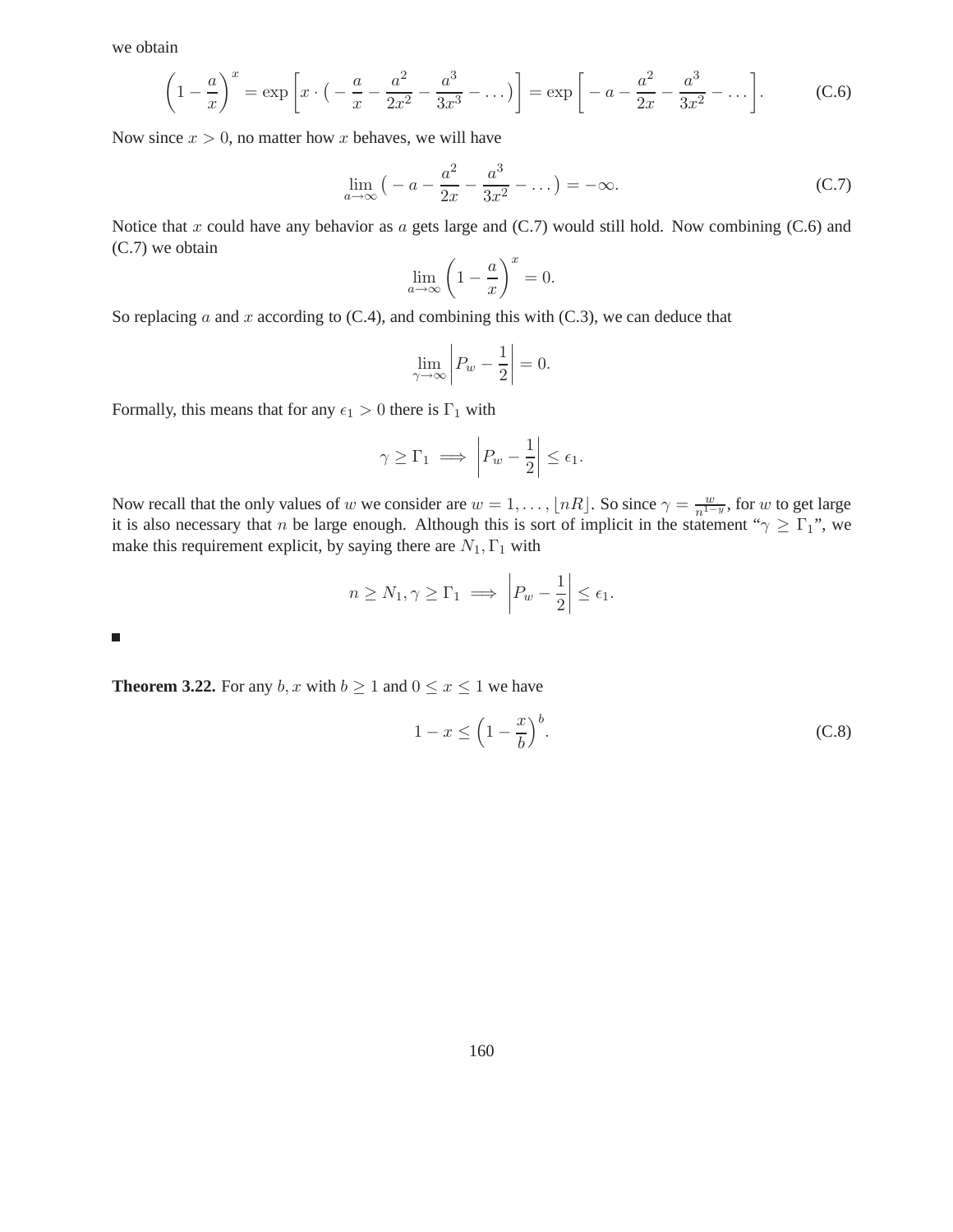**Proof:** Using the Maclaurin expansion of  $ln(1 - x)$ , we obtain:

$$
\ln(1-x) = -x - \frac{1}{2}x^2 - \frac{1}{3}x^3 - \frac{1}{4}x^4 - \dots
$$
  
\n
$$
= -b \cdot \frac{x}{b} - b^2 \cdot \frac{1}{2} \left(\frac{x}{b}\right)^2 - b^3 \cdot \frac{1}{3} \left(\frac{x}{b}\right)^2 - \dots
$$
  
\n
$$
\stackrel{b \ge 1}{\leq} -b \cdot \frac{x}{b} - b \cdot \frac{1}{2} \left(\frac{x}{b}\right)^2 - b \cdot \frac{1}{3} \left(\frac{x}{b}\right)^2 - \dots
$$
  
\n
$$
= b \cdot \left(\frac{x}{b} - \frac{1}{2} \left(\frac{x}{b}\right)^2 - \frac{1}{3} \left(\frac{x}{b}\right)^2 - \dots\right)
$$
  
\n
$$
= b \cdot \ln\left(1 - \frac{x}{b}\right)
$$
  
\n
$$
= \ln\left(\left(1 - \frac{x}{b}\right)^b\right).
$$

Because the function ln is increasing, we obtain

$$
1 - x \le \left(1 - \frac{x}{b}\right)^b,\tag{C.9}
$$

as required.

**Lemma 3.33.** For all  $x, b \in \mathbb{R}_{>0}$  we have

$$
-x\ln(bx) \le \frac{1}{be}.
$$

**Proof:** Suppose that  $b \in R_{>0}$  is fixed, and let  $t(x) = -x \ln(bx)$ . Differentiating we get

$$
t'(x) = \frac{\partial}{\partial x}t(x) = -\ln(bx) - \frac{x}{bx}b = -\ln(bx) - 1.
$$

Now,

$$
t'(x) = 0 \iff \ln(bx) = -1
$$
  

$$
\iff bx = \frac{1}{e}
$$
  

$$
\iff x = \frac{1}{be}.
$$

Furthermore,  $t''(x) = -\frac{1}{bx} < 0$ , so  $x = \frac{1}{be}$  is a maxima for t.

$$
t(\frac{1}{be}) = -\frac{1}{be} \cdot \ln (b\frac{1}{be}) = -\frac{1}{be} \cdot \ln (\frac{1}{e}) = \frac{1}{be}.
$$

Now  $x = \frac{1}{be}$  is a maxima, so  $\forall x \in \mathbb{R}_{>0} : t(x) \le t(\frac{1}{be})$ , and the result follows.

**Lemma 3.45.** Let  $f : \mathbb{R} \to \mathbb{R}$  be a bounded function. Then for any  $\epsilon > 0$  there is X with

$$
x \ge X \implies \exp(-f(x)) - \epsilon \le \left(1 - \frac{f(x)}{x}\right)^x \le \exp(-f(x)).
$$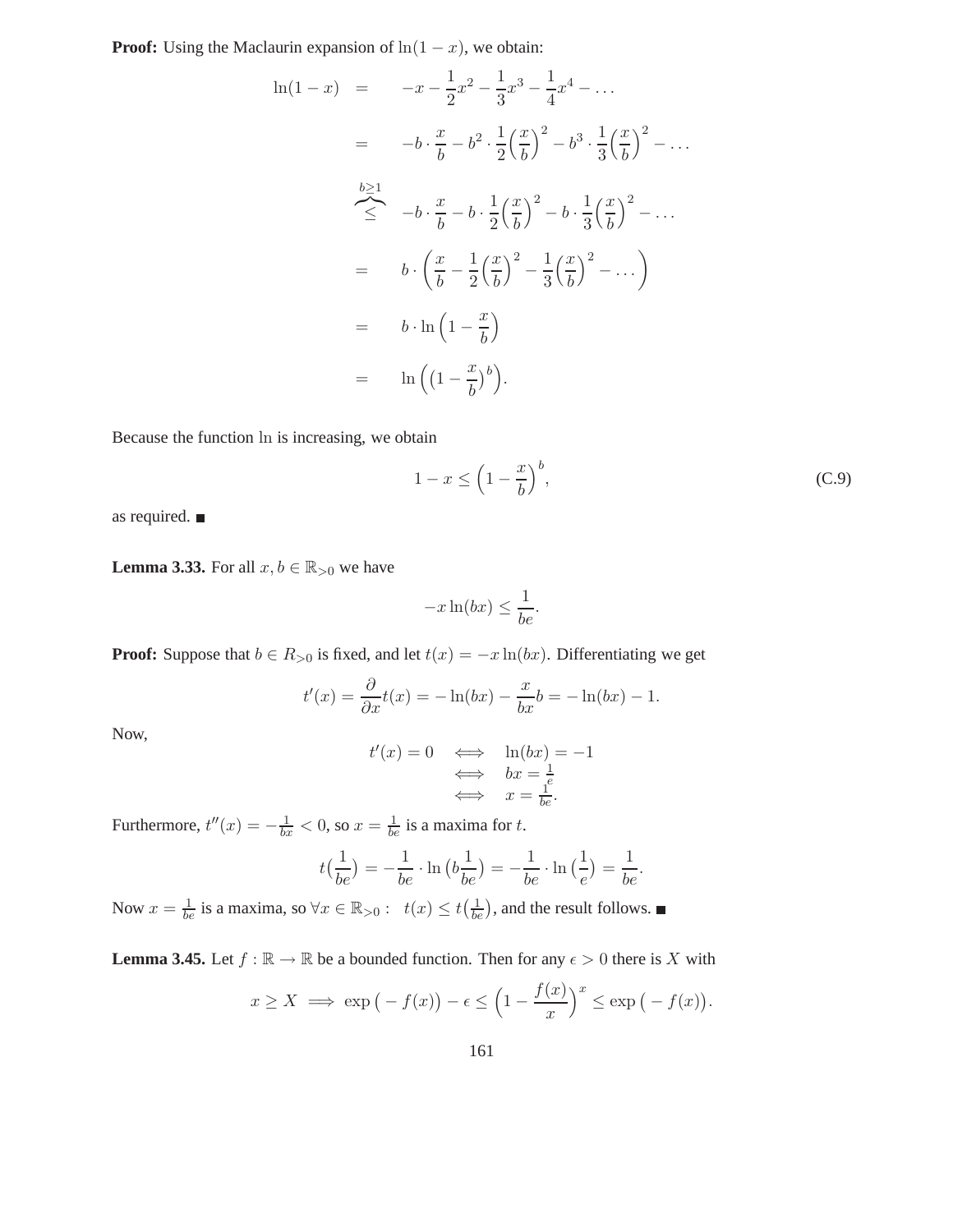**Proof:** The second inequality follows from the fact that for any  $z \in \mathbb{R} : (1+z) \leq \exp(z)$ . Next, we have:

$$
\left(1 - \frac{f(x)}{x}\right)^x = \exp\left[x \cdot \ln\left(\left(1 - \frac{f(x)}{x}\right)\right]\right).
$$

Recall that the Maclaurin expandion of  $ln(1-z)$  is

$$
\ln(1-z) = -z - \frac{1}{2}z^2 - \frac{1}{3}z^3 - \frac{1}{4}z^4 - \dots
$$

This leads to

$$
\left(1 - \frac{f(x)}{x}\right)^x = \exp\left[-f(x) - \frac{f(x)^2}{2x} - \frac{f(x)^3}{3x^2} - \dots\right].
$$
 (C.10)

Therefore since  $f(x)$  is bounded, by making x large enough, we can bring (C.10) as close as necessary to  $\exp(-f(x))$ . The result then follows.

**Lemma 6.8.** Let  $\hat{A} = DP[A]$ . Then for any  $\sigma \in \mathbb{R}^n$  we have

$$
\mathcal{M}_n(\hat{A}(\sigma \otimes \frac{1_d}{d})) = A\sigma.
$$
 (C.11)

**Proof:** Recall that in the notation from definition 5.22, for a vertex  $a \in [n]$  and a label  $k \in [d]$ ,  $a[k]$  denotes the  $k^{\text{th}}$  neighbor of a.

Now multiplying  $\sigma \in \mathbb{R}^n$  by A can be described as follows:

$$
\left(A\sigma\right)_i = \frac{1}{d} \cdot \sum_{k=1}^d \sigma_{i[k]}.\tag{C.12}
$$

Next recall that the transition matrix of  $\hat{A} = DP[A]$  was defined in (5.39):

$$
(\hat{A})_{ik,jl} = \begin{cases} 1 & \text{if } j = i[k] \text{ and } i = j[\ell] \\ 0 & \text{otherwise.} \end{cases}
$$
 (C.13)

Therefore, we have

$$
(\hat{A}(\sigma \otimes 1_d))_{ik} = (\sigma \otimes 1_d)_{i[k]\ell} = \sigma_{i[k]}.
$$
 (C.14)

So

$$
\left(\mathcal{M}_n(\hat{A}(\sigma\otimes\frac{1_d}{d}))\right)_i = \frac{1}{d}\cdot\sum_{k=1}^d\left(\hat{A}(\sigma\otimes 1_d)\right)_{ik} = \frac{1}{d}\cdot\sum_{k=1}^d\sigma_{i[k]}.
$$
\n(C.15)

Combining (C.12) and (C.15) then leads to

$$
\mathcal{M}_n(\hat{A}(\sigma \otimes \frac{1_d}{d})) = d \cdot A\sigma,\tag{C.16}
$$

as required.

**Lemma B.1**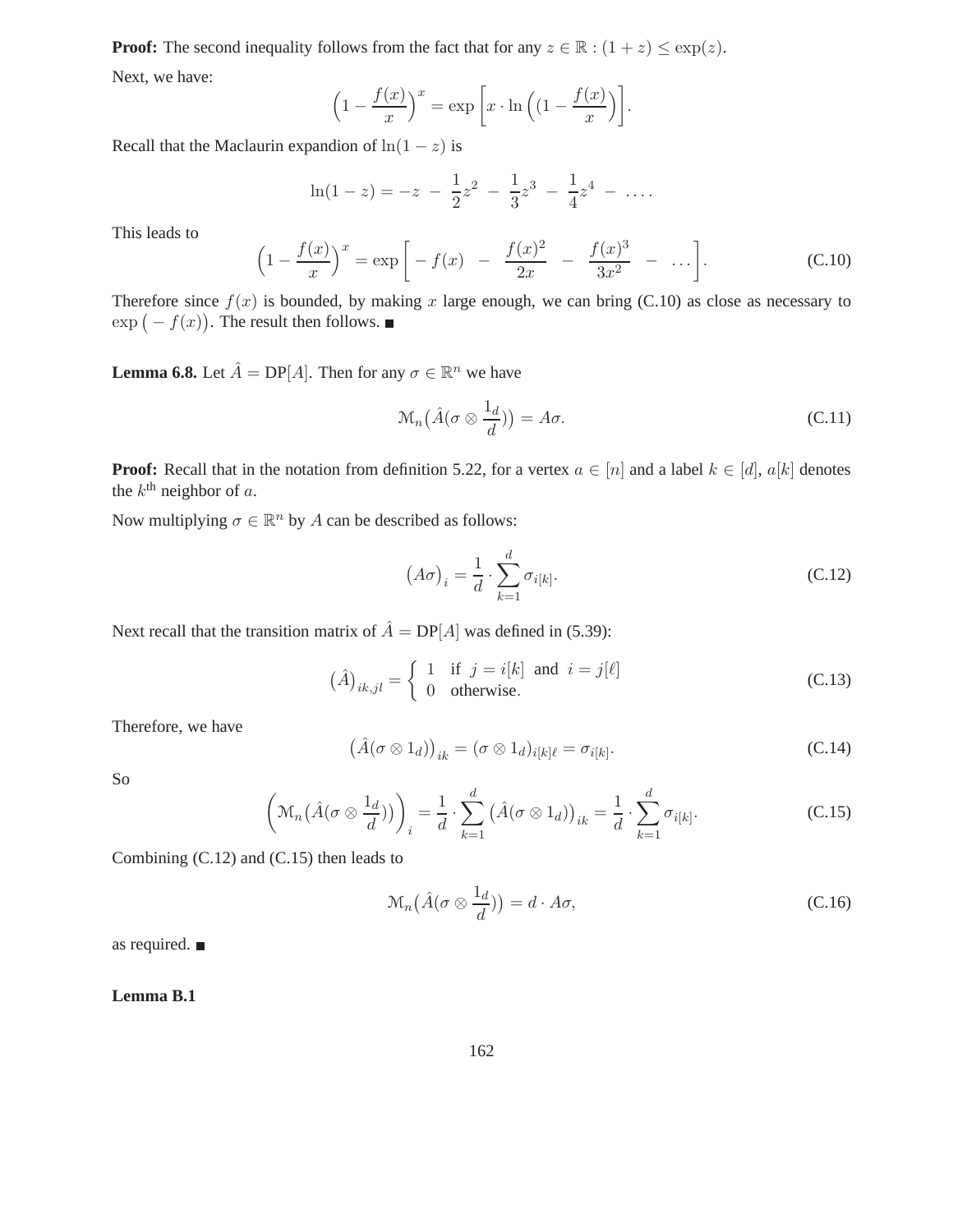1.  $\forall \sigma \in \mathbb{R}^{nm}, \tau \in \mathbb{R}^n: \langle \sigma, \tau \otimes 1_m \rangle = \langle \mathcal{M}_n(\sigma), \tau \rangle.$ 2.  $\forall \sigma \in \mathbb{R}^{nd(1)}, \tau \in \mathbb{R}^n: \langle \sigma, \tau \otimes 1_{d_1} \rangle = \langle \mathcal{M}_n(\sigma), \tau \rangle.$ 3.  $\forall \sigma \in \mathbb{R}^{nd(2)}, \tau \in \mathbb{R}^n: \langle \sigma, \tau \otimes 1_{d_2} \rangle = \langle \mathcal{M}_n(\sigma), \tau \rangle.$ 

**Proof:** We will prove only part (1), the proofs of (2) and (3) are analogous.

We index the elements of vectors in the the space  $\mathbb{R}^m \otimes \mathbb{R}^d$  with the set  $[m] \times [d]$ . For any  $i \in [n], j \in [d]$  we have

$$
(\tau \otimes 1_{d_2})_{ij} = \tau_i \tag{C.17}
$$

Now

$$
\langle \sigma, \tau \otimes 1_{d_2} \rangle = \sum_{i=1}^m \sum_{j=1}^d \sigma_{ij} \cdot (\tau \otimes 1_{d_2})_{ij}
$$
  
\n
$$
= \sum_{i=1}^m \left( \sum_{j=1}^d \sigma_{ij} \right) \cdot \tau_i \qquad \text{(from (C.17))}
$$
  
\n
$$
= \sum_{i=1}^m \left( \mathfrak{M}_m(\sigma) \right)_i \cdot \tau_i
$$
  
\n
$$
= \langle \mathfrak{M}_m(\sigma), \tau \rangle.
$$
 (C.18)

 $\overline{\phantom{a}}$ 

### **Lemma B.2**

- 1.  $\forall \sigma \in \mathbb{R}^n : \mathcal{M}_n(\overline{A}(\sigma \otimes 1_{d_1})) = d_1 \cdot A \sigma.$ 2.  $\forall \sigma \in \mathbb{R}^m : \mathcal{M}_m(\overline{B}(\sigma \otimes 1_{d_2})) = d_2 \cdot B \sigma.$ 3.  $\forall \sigma \in \mathbb{R}^n, \forall \tau \in \mathbb{R}^n: \ \langle \overline{A}(\sigma \otimes 1_{d_1}), \tau \otimes 1_{d_1} \rangle = d_1 \cdot \langle A\sigma, \tau \rangle.$
- 4.  $\forall \sigma \in \mathbb{R}^m, \forall \tau \in \mathbb{R}^m: \ \langle \overline{B}(\sigma \otimes 1_{d_2}), \tau \otimes 1_{d_2} \rangle = d_2 \cdot \langle B\sigma, \tau \rangle.$

#### **Proof:**

- The proofs of (1) and (2) and analogous to that of Lemma 6.8.
- For (3), let  $\sigma \in \mathbb{R}^n$  and  $\tau \in \mathbb{R}^n$ .

$$
\langle \overline{A}(\sigma \otimes 1_{d_1}), \tau \otimes 1_{d_1} \rangle = \langle \mathcal{M}_n(\overline{A}(\sigma \otimes 1_{d_1})), \tau \rangle \quad \text{(using Lemma B.1 (2))}
$$
  

$$
= \langle d_1 \cdot A\sigma, \tau \rangle \qquad \qquad \text{(using (1))}
$$
  

$$
= d_1 \cdot \langle A\sigma, \tau \rangle. \qquad \qquad \text{(C.19)}
$$

• the proof of  $(4)$  if analogous to that of  $(3)$ .

 $\overline{\phantom{a}}$ 

### **Lemma B.3**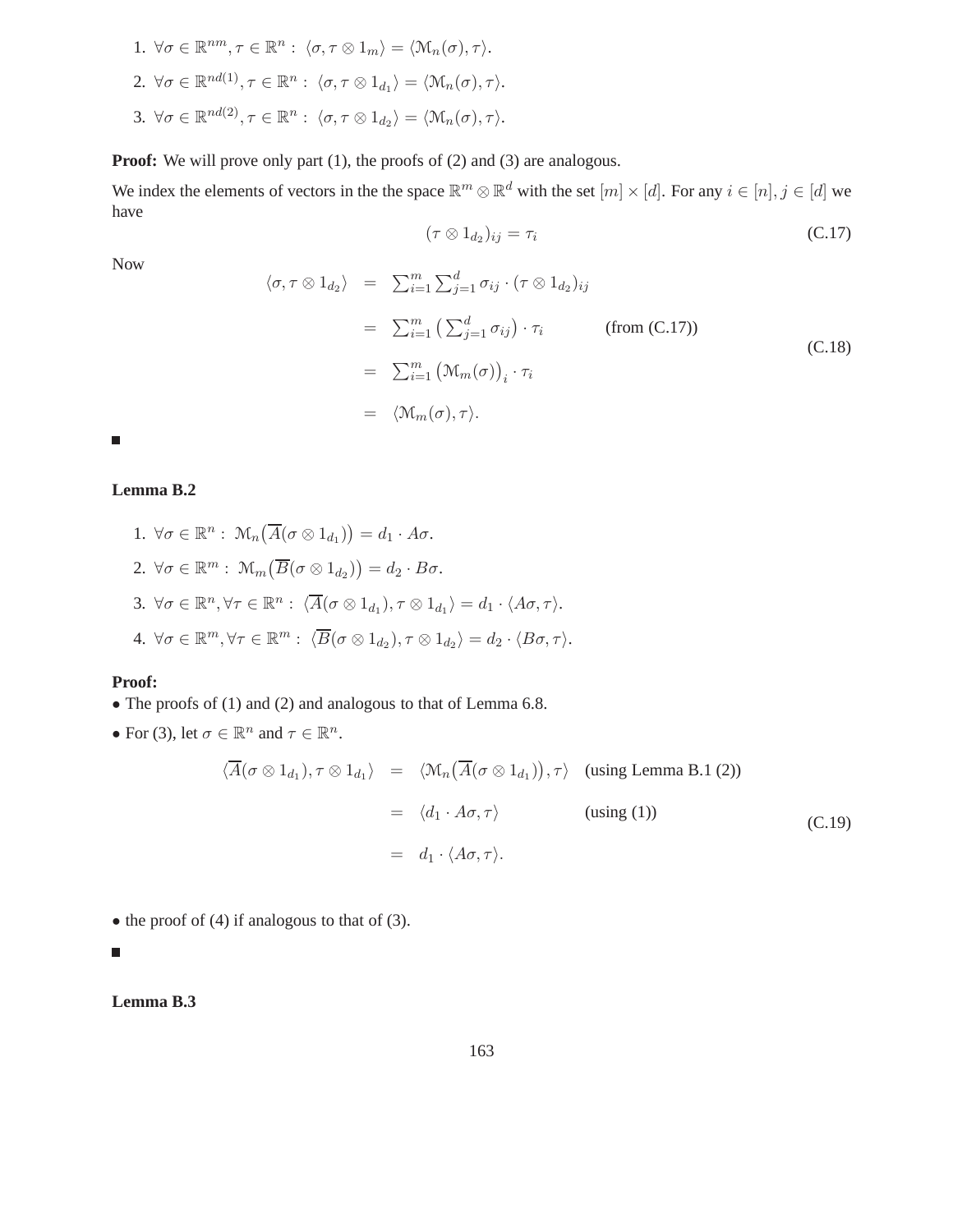1. 
$$
C \cdot 1_{d_1} = \frac{d_1}{d_2} \cdot 1_{d_2}.
$$
  
\n2.  $C \cdot 1_{d_2} = \frac{d_2}{d_1} \cdot 1_{d_1}.$   
\n3.  $\forall \sigma \in \mathbb{R}^{nm} : \overline{A}(\sigma \otimes 1_d) = \overline{A}(\sigma \otimes 1_{d_1}).$   
\n4.  $\forall \sigma \in \mathbb{R}^{nm} : \overline{B}(\sigma \otimes 1_d) = \overline{B}(\sigma \otimes 1_{d_2}).$   
\n5.  $\forall \sigma \in \mathbb{R}^n, \tau \in \mathbb{R}^{md} : \mathcal{M}_{nm}(\sigma \otimes \tau) = \sigma \otimes \mathcal{M}_m(\tau).$ 

### **Proof:**

 $\bullet$  (1) and (2) follow immediately from the fact that the transition matrix of C is in the form

$$
\left(\begin{array}{c|c} 0 & \frac{1}{r} \cdot X \\ \hline \\ \frac{1}{\ell} \cdot X^T & 0 \end{array}\right), \tag{C.20}
$$

where the rows and columns of  $X$  have weight  $r$  and  $\ell$  respectively. So

$$
C \cdot 1_{d_1} = \frac{r}{\ell} \cdot 1_{d_1} = \frac{d_1}{d_2} \cdot 1_{d_1}.
$$
 (C.21)

• For (3) Recall A has vertex set  $[n] \times [m] \times [d]$ , and that all vertices in  $[n] \times [m] \times [d_2]$  are edgeless. Therefore for any  $x \in \mathbb{R}^n \otimes \mathbb{R}^m \otimes \mathbb{R}^{d(2)}$  we have  $\overline{A}x = 0$ . Now

$$
\overline{A} \cdot 1_d = \overline{A} \left( 1_{d_1} + 1_{d_2} \right) = \overline{A} \cdot 1_{d_1}.
$$
\n(C.22)

- The proof of (4) is analogous to that of (3).
- For (5), on the left hand side we have  $\mathcal{M}_{nm}(\sigma \otimes \tau) \in \mathbb{R}^n \otimes \mathbb{R}^m$ . For any  $i \in [n], j \in [m]$

$$
\mathcal{M}_{nm}(\sigma \otimes \tau)_{ij} = \sum_{k=1}^{d} \sigma_i \cdot \tau_{jk}.
$$
\n(C.23)

On the right hand side, first note that  $\mathcal{M}_m(\tau) \in \mathbb{R}^m$  and

$$
\left(\mathcal{M}_m(\tau)\right)_j = \sum_{k=1}^d \tau_{jk}.\tag{C.24}
$$

Now

$$
(\sigma \otimes \mathcal{M}_m(\tau))_{ij} = \sigma_i \cdot (\mathcal{M}_m(\tau))_j
$$
  

$$
= \sigma_i \cdot \sum_{k=1}^d \tau_{jk}
$$
  

$$
= \mathcal{M}_{nm}(\sigma \otimes \tau)_{ij} \text{ using (C.23)},
$$
 (C.25)

and so  $(5)$  follows.  $\blacksquare$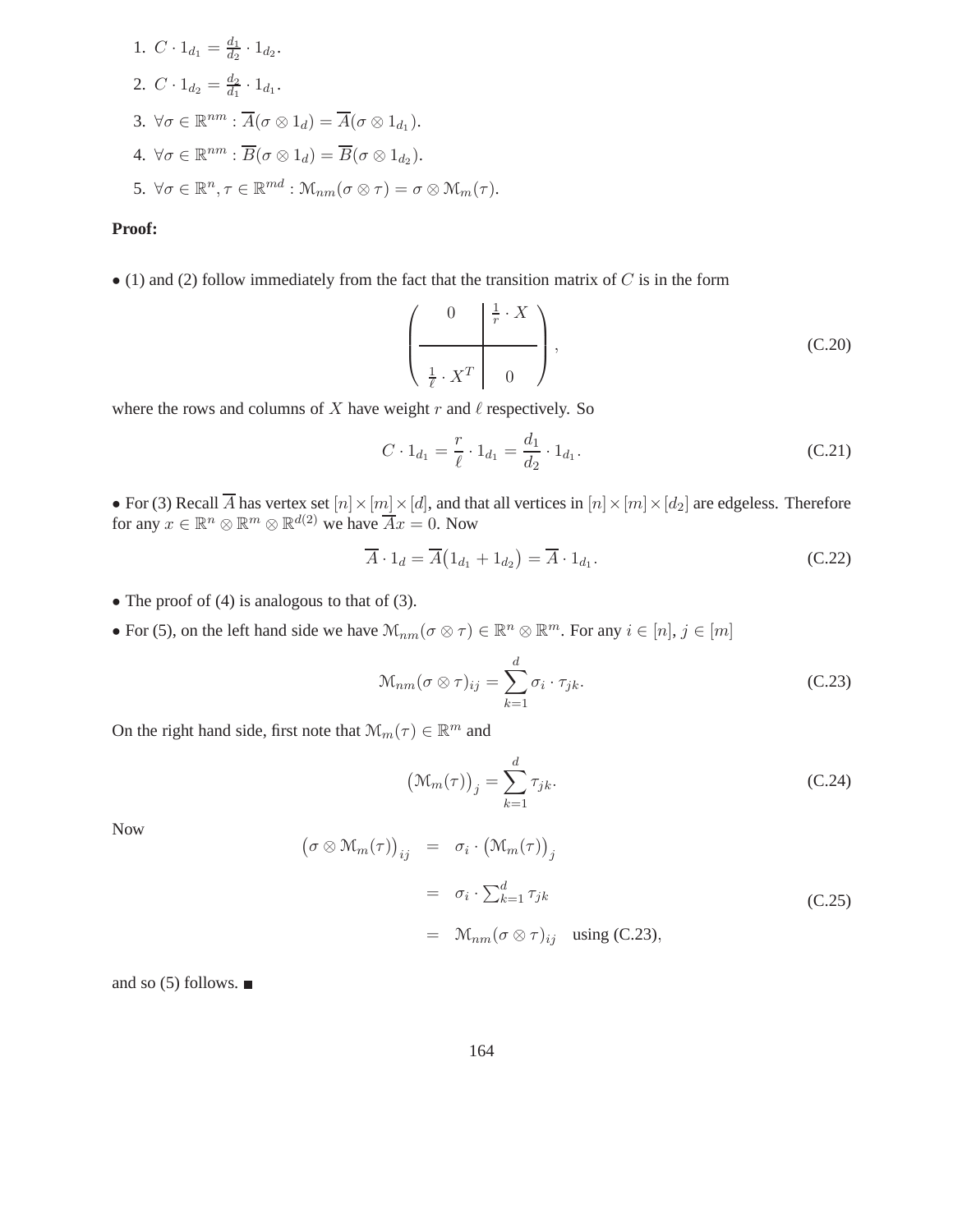# **List of Symbols**

## **Algebra**

| N                       | Natural numbers $(\{0, 1, 2, \ldots\})$             |
|-------------------------|-----------------------------------------------------|
| $\mathbb{N}^*$          | Positive natural numbers $({1, 2, 3, \ldots})$      |
| $\mathbb{Z}$            | Ring of integers                                    |
| $\mathbb{Z}_n$          | Ring of integers modulo $n(\mathbb{Z}/n\mathbb{Z})$ |
| $\overline{\mathbb{Q}}$ | Field of rationals                                  |
| $\mathbb R$             | Field of real numbers                               |
| $\mathbb{R}_{\geq 0}$   | Set of non-negative real numbers                    |
| $\mathbb{R}_{>0}$       | Set of positive real numbers                        |
| $\mathbb{C}$            | Field of complex numbers                            |
| $\mathbb{F}_q$          | Finite field of size $q$                            |
| $C_{\ell}$              | Cyclic group of size $\ell$                         |
| $D_{\ell}$              | DFT matrix corresponding to $C_{\ell}$              |
| [n]                     | The set $\{1,\ldots,n\}$                            |
| $\lceil x \rceil$       | Smallest integer not smaller than $x$               |
| x                       | Largest integer not larger than $x$                 |
| $S \sqcup T$            | Disjoint union of the sets $S$ and $T$              |
|                         |                                                     |

## **Linear Algebra**

| $\langle x,y\rangle$ | Inner product of the vectors $x$ and $y$                        |
|----------------------|-----------------------------------------------------------------|
| $x \otimes y$        | Tensor product of the vectors $x$ and $y$                       |
| x                    | Norm of vector $x$                                              |
| $x \parallel y$      | Vectors $x$ and $y$ are parallel                                |
| $x \perp y$          | Vectors $x$ and $y$ are orthogonal                              |
| $1_n$                | The vector in $\mathbb{R}^n$ whose entries are all 1            |
| $1_n^{\parallel}$    | Space of vectors in $\mathbb{R}^n$ generated by $1_n$           |
| $1_n^{\perp}$        | Space of vectors in $\mathbb{R}^n$ that are orthogonal to $1_n$ |
| $R^{n \times m}$     | The set of all $n \times m$ matrices with entries in the ring R |
| lker(M)              | Left kernel of the matrix $M$                                   |
| rker(M)              | Right kernel of the matrix $M$                                  |
|                      |                                                                 |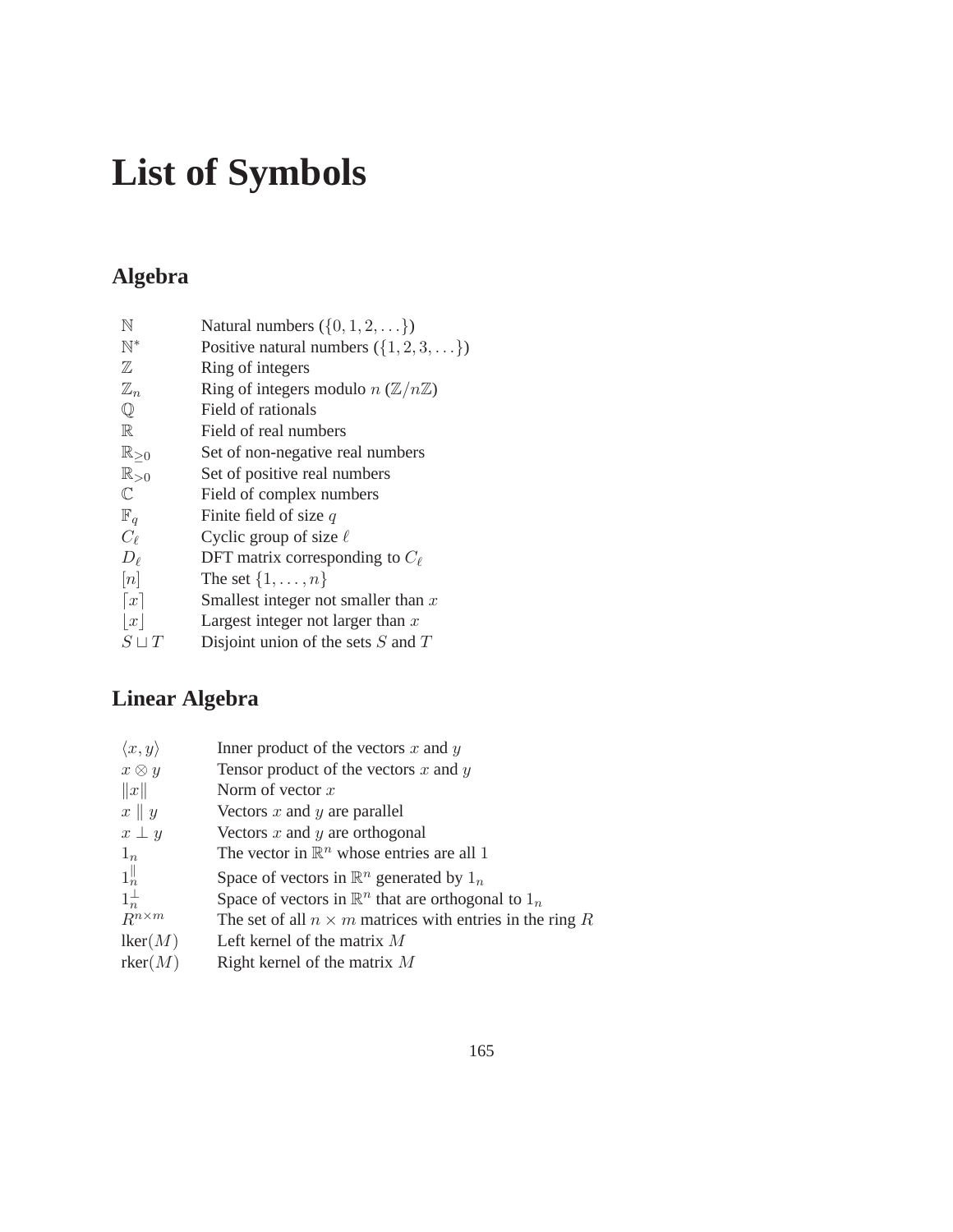## **Algebraic Geometry**

| $\mathfrak{X}$               | Algebraic curve                                                    |
|------------------------------|--------------------------------------------------------------------|
| $\mathbb{D}(\mathfrak{X})$   | Divisor group of the curve $\mathfrak X$                           |
| $\mathbb{D}^0(\mathfrak{X})$ | Group of divisors of degree 0                                      |
| $Prin(\mathcal{X})$          | Group of principal divisors                                        |
| $Pic(\mathfrak{X})$          | $\mathbb{D}(\mathfrak{X})$ modulo Prin $(\mathfrak{X})$            |
| $Pic^0(\mathfrak{X})$        | $\mathbb{D}^0(\mathfrak{X})$ modulo Prin $(\mathfrak{X})$          |
|                              | Divisor (element of $\mathbb{D}(\mathfrak{X})$ )                   |
| $\mathcal{L}(D)$             | Linear space of the divisor $D$                                    |
| $\dim(D)$                    | Dimension of the divisor $D$                                       |
| deg(D)                       | Degree of the divisor $D$                                          |
| $N_q(g)$                     | Maximum number of points on a curve over $\mathbb{F}_q$ of genus g |

## **Coding Theory**

| C.                                     | Code                                             |
|----------------------------------------|--------------------------------------------------|
| wgt(x)                                 | Hamming weight of the vector $x$                 |
| d(x, y)                                | Hamming distance between the vectors $x$ and $y$ |
| $B_r(x)$                               | Ball of radius r around the vector $x$           |
| Vol(r, n)                              | Volume of a ball of radius r in $\mathbb{F}_2^n$ |
| $d_{\min}(\mathcal{C})$                | Minimum distance of the code $\mathcal C$        |
| $\delta(\mathcal{C})$                  | Relative distance of the code $\mathcal C$       |
| $dim(\mathcal{C})$                     | Dimension of the code $\mathcal C$               |
| $R(\mathcal{C})$                       | Rate of the code $\mathcal C$                    |
| $\{\mathcal{C}_i\}_{i\in\mathbb{N}^*}$ | Family of codes                                  |
| $h_q$                                  | $q$ -ary entropy function                        |
| h.                                     | Binary entropy function                          |

## **Graph Theory**

| $K_d$              | Complete graph on $d$ vertices                                                      |
|--------------------|-------------------------------------------------------------------------------------|
| N(a)               | Set of neighbors of the vertex $a$                                                  |
| N(S)               | Set of neighbors of the set of vertices $S$                                         |
| a[i]               | $i^{\text{th}}$ neighbor of vertex a                                                |
| $\lambda_A$        | Second eigenvalue of the graph $A$                                                  |
| $P_n[A]$           | Projection of size $n$ of the graph $A$                                             |
| DP[A]              | De-projection of the graph $A$                                                      |
| $A^2$              | Square of the graph $A$                                                             |
| $A\circledS C$     | Derandomized square of the graph $A$ with respect to the graph $C$                  |
| $A \otimes B$      | Tensor product of the graphs $A$ and $B$                                            |
| $A \otimes_C B$    | Derandomized tensor product of the graphs $A$ and $B$ with respect to the graph $C$ |
| $A(\overline{z})B$ | Zig-zag product of the graphs $A$ and $B$                                           |
|                    |                                                                                     |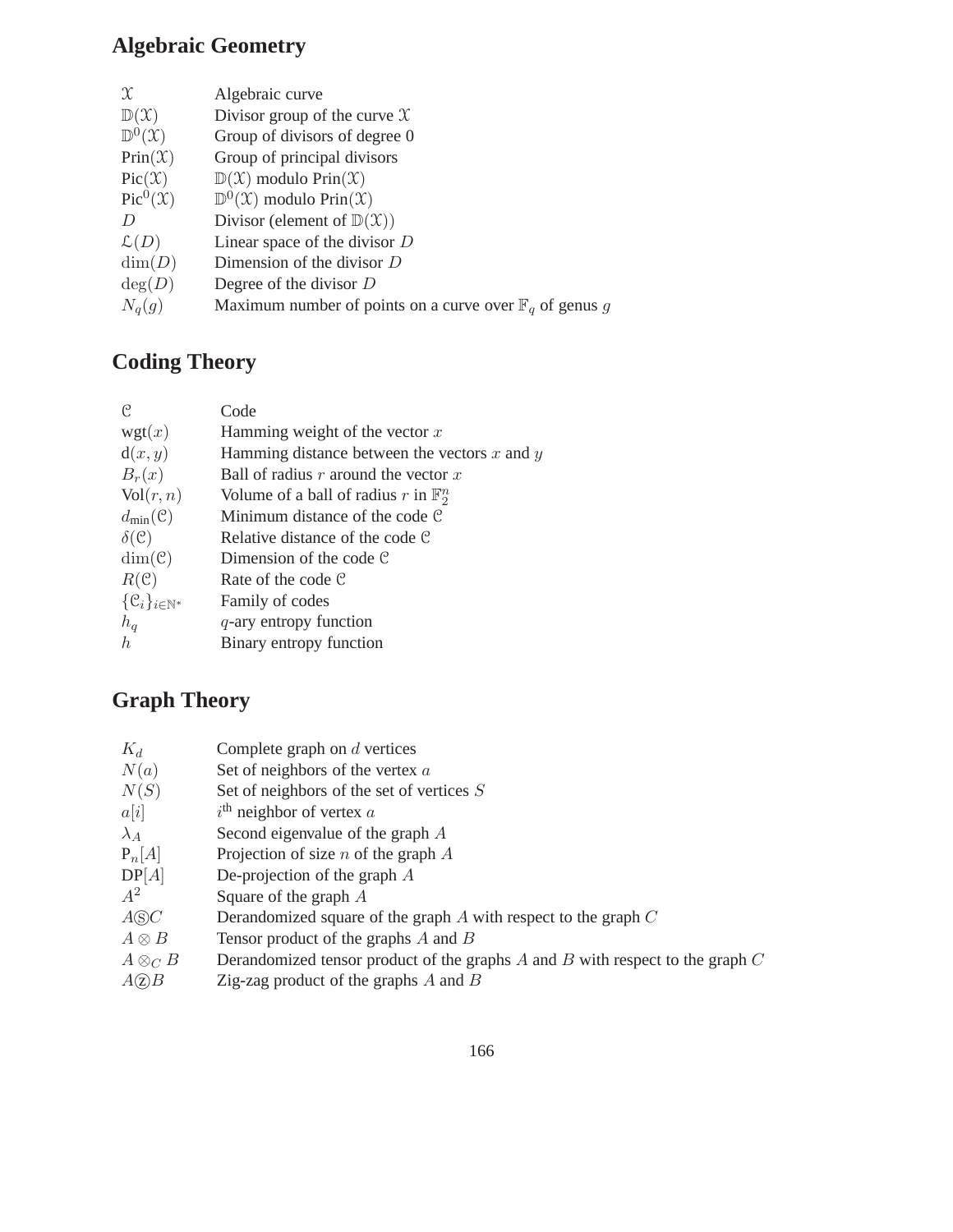# **Bibliography**

- [1] A. Albanese, J. Blömer, J. Edmonds, M. Luby, M. Sudan. "Priority Encoding Transmission". *IEEE Trans. on Inform. Theory*, vol. 42, pp. 1737–1744, 1996.
- [2] N. Alon. "Eigenvalues and Expanders". *Combinatorica*, vol. 6, no. 2, pp. 83–96, 1986.
- [3] N. Alon, F. Chung. "Explicit Constructions of Linear Sized Tolerant Networks". *Discr. Math.*, vol. 72, pp. 15–19, 1988.
- [4] N. Alon, A. Lubotzky, A. Wigderson. "Semi-Direct Product in Groups and Zigzag Product in Graphs: Connections and Applications". *Proc. 42nd IEEE Symp. on Foundations of Comput. Sci. (FOCS)*, Las Vegas, Nevada, pp. 630–637, 2001.
- [5] N. Alon, V. Milman, "Eigenvalues, Expanders and Superconcentrators". *Proc. 25th IEEE Symp. on Foundations of Comput. Sci. (FOCS)*, Singer Island, Florida, pp. 320–322, 1984.
- [6] N. Alon, V. Milman, "λ1-Isopermitric Inequalities for Graphs, and Superconcentrators". *J. Combin. Theory Ser. B*, vol. 38, no. 1, pp. 73–88, 1985.
- [7] M. Artin. *Algebra*. Prentice Hall, Inc., Englewood Cliffs, New Jersey, 1991.
- [8] N. Biggs, *Algebraic Graph Theory*, 2nd ed. Cambridge: Cambridge University Press, 1993.
- [9] E. Blokh, V. Zyablov. "Linear Concatenated Codes". *Nauka*, Moscow, 1982.
- [10] J. Blömer, M. Kalfane, R. Karp, M. Karpinski, M. Luby, D. Zuckerman. "An XOR-Based Erasure-Resilient Coding Scheme". *Technical Report TR-95-048*, International Computer Science Institute, 1995.
- [11] A. Brouwer. "Bounds on the Minimum Distance of Linear Codes". http://www.win.tue.nl/˜aeb/voorlincod.html.
- [12] A. Brown, A. Shokrollahi. "Algebraic-Geometric Codes Over the Erasure Channel". *Proc. IEEE Intern. Symp. on Inform. Theory*, Chicago, p. 76, 2004.
- [13] A. Brown, L. Minder, A. Shokrollahi. "Probabilistic Decoding of Interleaved Reed-Solomon Codes on the Q-ary Symmetric Channel". *Proc. IEEE Intern. Symp. on Inform. Theory*, Chicago, p. 327, 2004.
- [14] A. Brown, M. Luby, A. Shokrollahi. "Repeat-Accumulate Codes that Approach the Gilbert-Varshamov Bound". *Proc. IEEE Intern. Symp. on Inform. Theory*, Adelaide, Australia, pp. 169–173, 2005.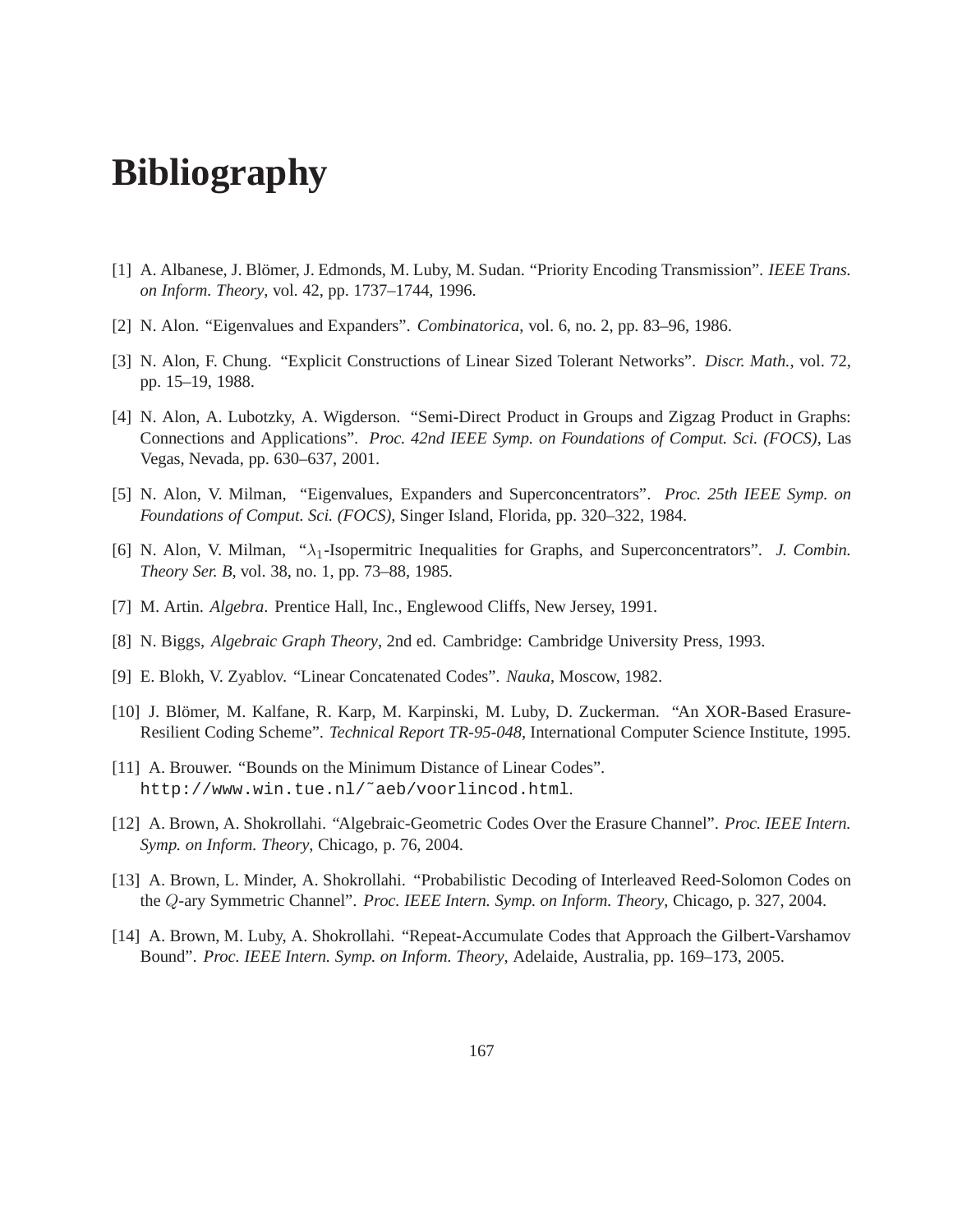- [15] A. Brown, L. Minder, A. Shokrollahi. "Improved Decoding of Interleaved AG-Codes". *Proc. 10th IMA Conf. on Cryptography and Coding*, Cirencester, UK, Lecture Notes in Comput. Sci., Vol. 3796, pp. 37–46, 2005 .
- [16] A. Brown, A. Shokrollahi. "Some Graph Products and their Expansion Properties". *Proc. IEEE Inform. Theory Workshop*, Punta del Este, Uruguay, pp. 132–134, 2006.
- [17] P. B¨urgisser, M. Clausen, A. Shokrollahi. *Algebraic Complexity Theory*. Springer-Verlag, 1997.
- [18] P. Cameron, J. van Lint. *Designs, Graphs, Codes and their Links*. Cambridge: Cambridge University Press, 1991.
- [19] J. Canon et al. "The Computer Algebra System Magma", 2003. http://magma.maths.usyd.edu.au/magma
- [20] F. Chung. *Spectral Graph Theory*, CBMS Regional Conference Series in Mathematics, AMS, vol. 92, 1994.
- [21] S-Y. Chung, D. Forney, T. Richardson, R. Urbanke. "On the Design of Low-Density Parity-Check Codes Within 0.0045 dB of the Shannon Limit". *IEEE Comm. Letters*, vol. 5, no. 2, pp. 58–60, 2001.
- [22] D. Divsalar, H. Jin, R. McEliece. "Coding Theorems for 'Turbo-Like' Codes". *Proc. 36th Allerton Conf. on Communications, Control, and Computing*, Allerton House, Monticello, Illinois, pp. 201–210, 1998.
- [23] J. Dodziuk. "Difference Equations, Isoperimetric Inequality and Transience of Certain Random Walks". *Trans. Amer. Math. Soc.*, vol. 284, no. 2, pp. 787–794, 1984.
- [24] I. Dumer. "Concatenated Codes and their Multilevel Generalizations". *Handbook of Coding Theory*, vol. 2, V. Pless and W. Huffman, Editors, Amsterdam: Elsevier Science, pp. 1911–1988, 1998.
- [25] G. Forney. *Concatenated Codes*. M.I.T. Press, Cambridge, MA, 1966.
- [26] J. Friedman. "Some Geometric Aspects of Graphs and their Eigenfunctions". *Duke Math. J.*, vol. 69, no. 3, pp. 487–525, 1993.
- [27] O. Gabber, Z. Galil. "Explicit Constructions of Linear-Sized Superconcentrators". *J. of Comput. and System Sci.*, vol. 22, no. 3, pp. 407–420, 1981.
- [28] V. Goppa. "Codes on Algebraic Curves". *Soviet Math Dokl.*, vol. 24, no. 1, pp.170–172, 1988.
- [29] V. Goppa. *Geometry and Codes*. Kluwer Academic Publishers, 1988.
- [30] R. Hamming. "Error Detecting and Error Correcting Codes". *Bell Syst. Tech. J.*, vol. 29, pp. 147–160, 1950.
- [31] F. Heß. "Computing Riemann-Roch Spaces in Algebraic Function Fields and Related Topics". *J. Symbolic Comput.*, vol. 11, 2001.
- [32] I. Holyer. "The NP-Completeness of Edge Colorings". *SIAM J. Comput.*, vol. 10, 718-720, 1981.
- [33] S. Hoory, N. Linial, A. Wigerson. "Expander graphs and their Applications". *Bulletin of the American Mathematical Society*, vol. 43, no. 4, pp. 439–561, 2006.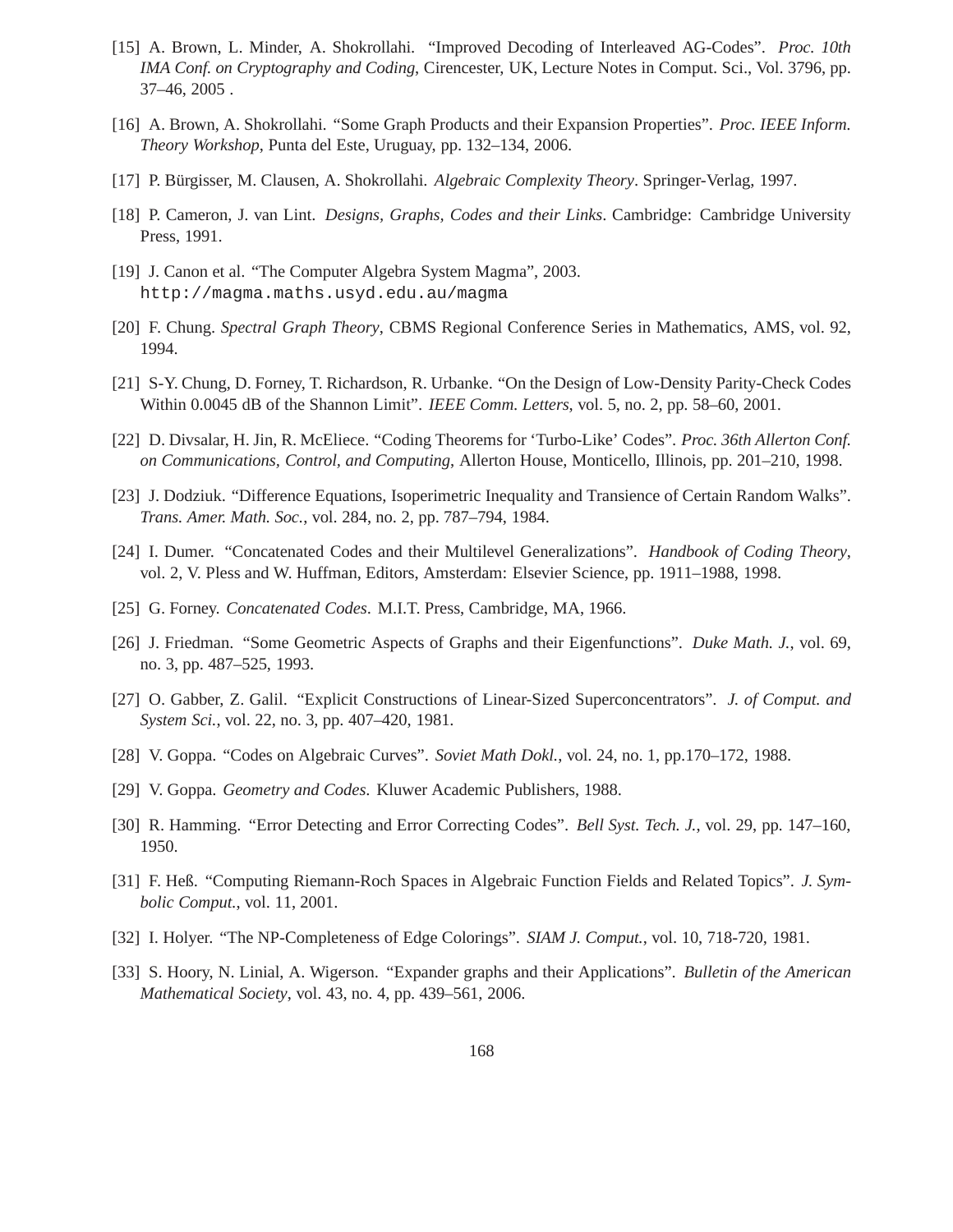- [34] G. James, M. Liebeck. *Representations and Characters of Groups*. Cambridge: Cambridge University Press, 1993.
- [35] H. Jin, A. Khandekar, R. McEliece. "Irregular Repeat-Accumulate Codes". *Proc. 2nd Intern. Conf. on Turbo Codes and Related Topics*, Brest, France, pp. 1–8, 2000.
- [36] S. Jukna. *Extremal Combinatorics: With Applications in Computer Science*. Springer-Verlag, 2001.
- [37] J. Justesen. "A Class of Constructive Asymptotically Good Algebraic Codes". *IEEE Trans. on Inform. Theory*, vol. 18, pp. 652–656, 1972.
- [38] G. Katsman, M. Tsfasman S. Vladut. "Modular Curves and Codes with a Polynomial Construction". *IEEE Trans. on Inform. Theory*, vol. 30, pp. 353–355, 1984.
- [39] S. Krantz. "The Euler-Mascheroni Constant". *Handbook of Complex Variables*, 13.1.7, Boston: Birkhäuser, pp. 156–157, 1999.
- [40] D. Leven, Z. Galil. "NP-completeness of Finding the Chromatic Index of Regular Graphs". *J. Algorithms*, vol. 4, pp. 35–44, 1983.
- [41] S. Lin, D. Costello. *Error Control Coding: Fundamentals and Applications*. Prentice Hall, Inc., Englewood Cliffs, New Jersey, 1983.
- [42] S. Litsyn, V. Shevelev. "On Ensembles of Low-Density Parity-Check Codes: Distance Distributions". *IEEE Trans. on Inform. Theory*, vol. 49, pp. 3140–3159, 2003.
- [43] A. Lubotzky, R. Phillips, P. Sarnak. "Explicit Expanders and the Ramanujan Conjectures". *Proc. 18th ACM Symp. on Theory of Comput.*, Berkeley, California, pp. 240–246, 1986.
- [44] A. Lubotzky, R. Phillips, P. Sarnak. "Ramanujan Graphs". *Combinatorica*, vol 8, no. 3, pp. 261–267, 1988.
- [45] M. Luby. "LT-Codes". *Proc. 43rd IEEE Symp. on Foundations of Comput. Sci. (FOCS)*, Vancouver, Canada, pp. 271–280, 2002.
- [46] M. Luby, M. Mitzenmacher, A. Shokrollahi, D. Spielman. "Efficient Erasure Correcting Codes". *IEEE Trans. on Inform. Theory*, vol. 47, pp. 569–584, 2001.
- [47] M. Luby, M. Mitzenmacher, A. Shokrollahi, D. Spielman, V. Stenman. "Practical Erasure Resilient Codes". *Proc. 29th ACM Symp. on Theory of Computing (STOC)*, pp.150–159, 1997.
- [48] D. MacKay. "Good Error-Correcting Codes Based on Very Sparse Matrices". *IEEE Trans. on Inform. Theory*, vol. IT-45, no. 2, pp. 399–131, 1999.
- [49] D. MacKay. *Information Theory, Inference, and Learning Algorithms*. Cambridge: Cambridge University Press, 2003. Available at http://www.inference.phy.cam.ac.uk/mackay/itila/
- [50] D. MacKay, M. Davey. "Low-Density Parity Check Codes over GF(q)". *IEEE Comm. Letters*, vol. 2, no. 6, pp. 165–167, 1998.
- [51] F. MacWilliams, N. Sloane. *The Theory of Error-Correcting Codes*, New York: North-Holland, 1977.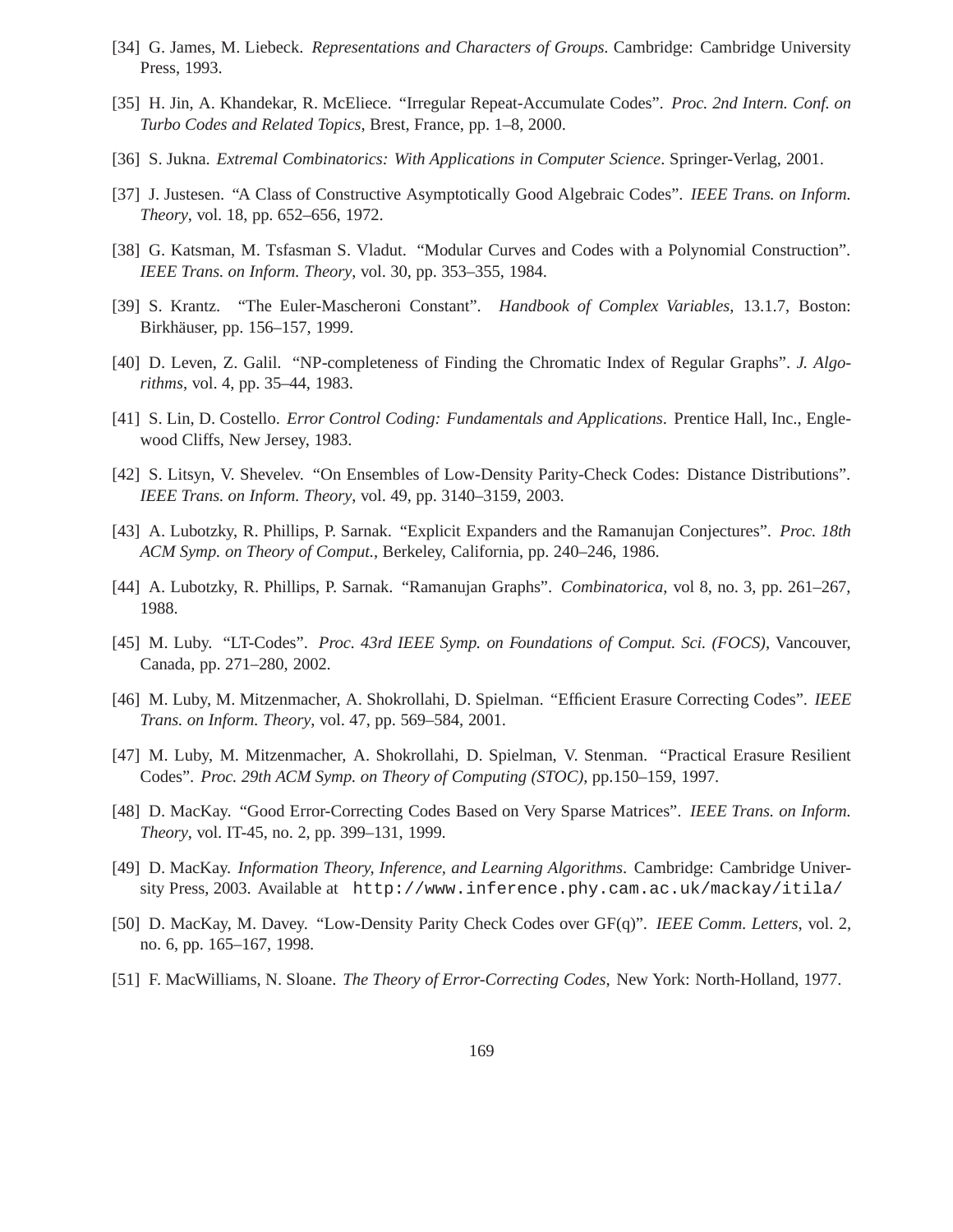- [52] G. Margulis. "Explicit Constructions of Expanders". *Problemy Peredachi Informatsii*, vol. 9, no. 4, pp. 73–80, 1973.
- [53] G. Margulis. "Explicit Constructions of Graphs Without Short Cycles and Low Density Codes". *Combinatorica*, vol. 2, no. 1, pp. 71–78, 1982.
- [54] G. Margulis. "Explicit Group-Theoretical Constructions of Combinatorial Schemes and their Application to the Design of Expanders and Superconcentrators". *Problemy Peredachi Informatsii*, vol. 24, no. 1, pp. 39–46, 1988.
- [55] O. Moreno, D. Zinoviev, V. Zinoviev. "On Several New Projective Curves Over  $\mathbb{F}_2$  of Genus 3, 4 and 5". *IEEE Trans. on Inform. Theory*, vol. 41, pp. 1643–1645, 1995.
- [56] M. Morgenstern. "Existence and Explicit Constructions of q+1 Regular Ramanujan Graphs for Every Prime Power q". *J. Combin. Theory Ser. B*, vol. 62, pp. 44–32, 1994.
- [57] A. Nilli. "On the Second Eigenvalue of a Graph". *Discrete Math.*, vol. 91, no. 2, pp. 207–210, 1991.
- [58] P. Oswald, A. Shokrollahi. "Capacity-Achieving Sequences for the Erasure Channel". *IEEE Trans. on Inform. Theory*, vol. 48, pp. 3017–3028, 2002.
- [59] M. Pinsker. "On the Complexity of a Concentrator". *7th Intern. Teletraffic Conf.*, Stockholm, Sweden, p. 318, 1973.
- [60] O. Pretzel. *Error-Correcting Codes and Finite Fields*. Clarendon Press, Oxford, 1992.
- [61] O. Reingold, S. Vadhan, A. Wigderson. "Entropy Waves, the Zig-Zag Product, and New Constant Degree Expanders". *Ann. of Math.*, vol. 155, no. 1, pp. 157–187, 2002.
- [62] T. Richardson, A. Shokrollahi, R. Urbanke. "Finite-Length Analysis of Various Low-Density Parity-Check Ensembles For the Binary Erasure Channel". *Proc. IEEE Intern. Symp. on Inform. Theory*, Lausanne, Switzerland, p.1, 2002.
- [63] L. Rizzo. "On the Feasibility of Software FEC". 1997. http://info.iet.unipi.it/ luigi/softfec.ps
- [64] E. Rozenman, S. Vadhan. "Derandomized Squaring of Graphs". *Proc. 8th Intern. Workshop on Randomization and Computation (RANDOM '05)*, Berkeley, Lecture Notes in Comput. Sci., vol. 3624, pp. 436–447, 2005.
- [65] E. Rozenman, S. Vadhan. "Derandomized Squaring of Graphs". *Electronic Colloquium on Computational Complexity*, Technical Report TR05-092, 2005.
- [66] B. Segre. "Introduction to Galois Geometries". *Atti Acad. Naz. Lincei (Mem. Cl. Sci. Fis. Mat. Natur.)*, vol. 8, pp. 133–236, 1967.
- [67] J-P. Serre. "Nombre de Points des Courbes Algébriques sur  $\mathbb{F}_q$ ". *Séminaire de Théorie des Nombres de Bordeaux*, exp. no. 22 (*Oeuvres III*, no. 129, pp. 664–668), 1982-1983.
- [68] J-P. Serre. "Quel est le Nombre Maximum de Points Rationnels que peut avoir une Courbe Alg´ebrique de Genre g sur un Corps Fini  $\mathbb{F}_q$ ?". *Résumé des Cours de 1983-1984 (Oeuvres III*, no. 132, pp. 701–705), 1983-1984.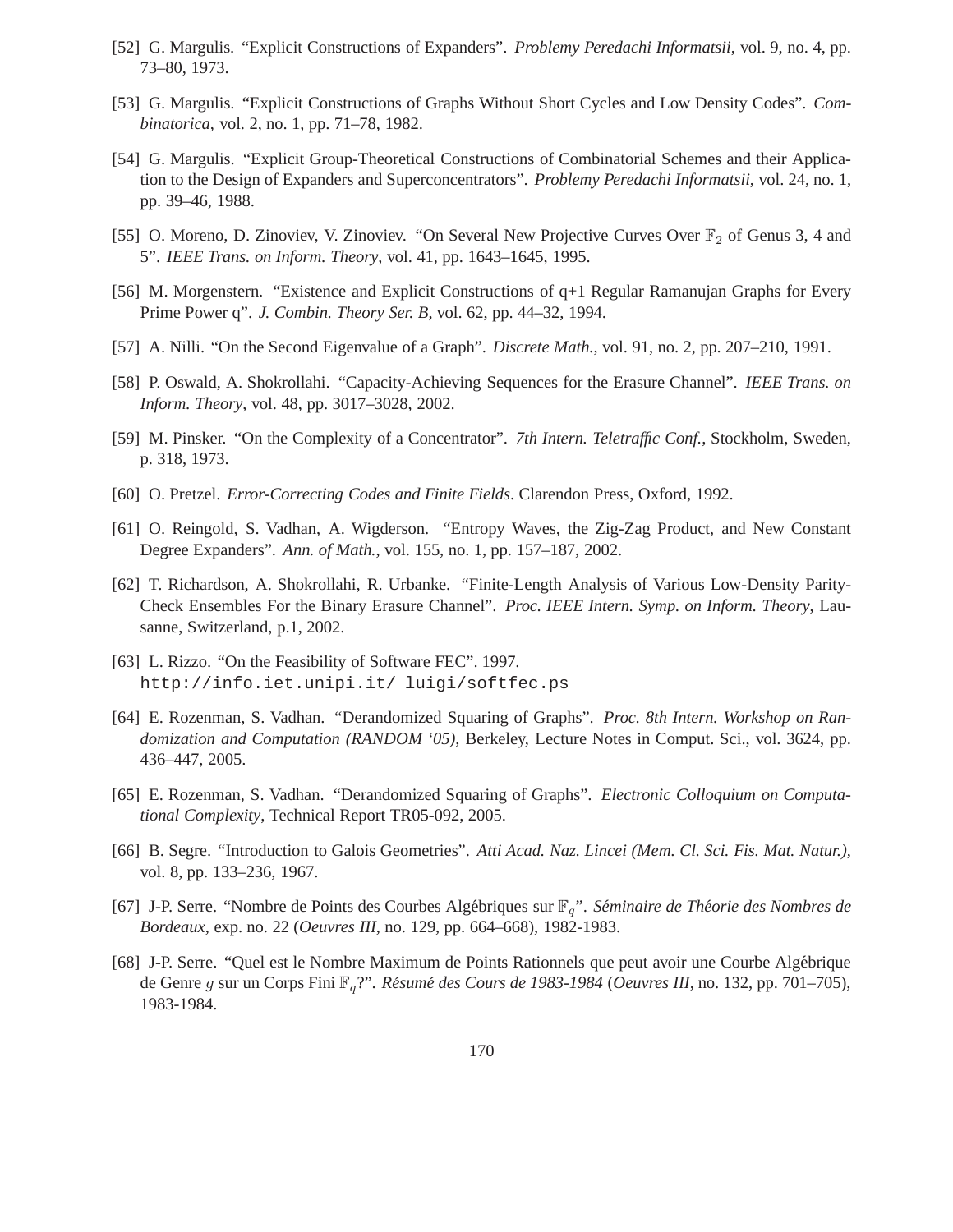- [69] J-P. Serre. "Rational Points on Curves over Finite Fields". *Notes of lectures at Harvard University*, 1985.
- [70] J. Silverman. *The Arithmetic of Elliptic Curves*. Graduate Texts in Mathematics, vol. 106, Springer-Verlag, 1986.
- [71] C. Shannon. "A Mathematical Theory of Communication". *Bell Syst. Tech. J.*, vol. 27, pp. 379–423, 623–656, 1948.
- [72] S. Shokranian, A. Shokrollahi. "Coding Theory and Bilinear Complexity". *International Office of the Forschungszentrum*, 1993.
- [73] A. Shokrollahi. "Codes on Hermitian Curves". *Proc. 4th Intern. Symp. on Applied Algebra, Algebraic Algorithms, and Error-Correcting Codes*, Lecture Notes in Comput. Sci., vol. 507, pp. 168–176, 1987.
- [74] A. Shokrollahi. "Minimum Distance of Elliptic Codes". *Advances in Mathematics*, vol. 93, pp. 251–281, 1992.
- [75] A. Shokrollahi. "New Sequences of Linear Time Erasure Codes Approaching the Channel Capacity". *Proc. 13th Intern. Symp. on Applied Algebra, Algebraic Algorithms, and Error-Correcting Codes*, Honolulu, Lecture Notes in Comput. Sci., vol. 1719, pp. 65–76, 1999.
- [76] A. Shokrollahi. "Raptor Codes". *IEEE Trans. on Inform. Theory*, vol. 52, no. 6, pp. 2551–2567, 2006.
- [77] A. Shokrollahi, H. Wasserman. "List Decoding of Algebraic Geometric Codes". *IEEE Trans. on Inform. Theory*, vol. 45, no. 2, pp. 432–437, 1999.
- [78] A. Shokrollahi. "Modern Coding Theory". *EPFL Doctoral school course*, 2006. http://algo.epfl.ch/index.php?p=courses 0506 MCT
- [79] M. Sipser, D. Spielman. "Expander Codes". *IEEE Trans. on Inform. Theory*, vol. 42, no. 6, pp. 1710– 1722, 1996.
- [80] D. Spielman. "Linear Time Encodable and Decodable Error Correcting Codes". *IEEE Trans. on Inform. Theory*, vol. 42, no. 6, pp. 1723–1731, 1996.
- [81] H. Stichtenoth. *Algebraic Function Fields and Codes*. Springer-Verlag, 1993.
- [82] M. Sudan. "Algorithmic Introduction to Coding Theory". *MIT Graduate course*, 2002. http://theory.lcs.mit.edu/˜madhu/FT01/course.html.
- [83] M. Tanner. "A Recursive Approach to Low Complexity Codes". *IEEE Trans. on Inform. Theory*, vol. 27, no. 5, pp. 1710–1722, 1981.
- [84] M. Tanner. "Explicit Construction of Concentrators from Generalized N-gons". *SIAM J. on Algebraic Discrete Methods*, vol. 5, no. 3, pp. 287–293, 1984.
- [85] M. Tanner. "Minimum Distance Bounds by Graph Analysis". *IEEE Trans. on Inform. Theory*, vol. 47, no. 2, pp. 808–821, 2001.
- [86] M. Tsfasman, S. Vladut. *Algebraic-Geometric Codes*. Kluwer, Dordrecht, 1991.